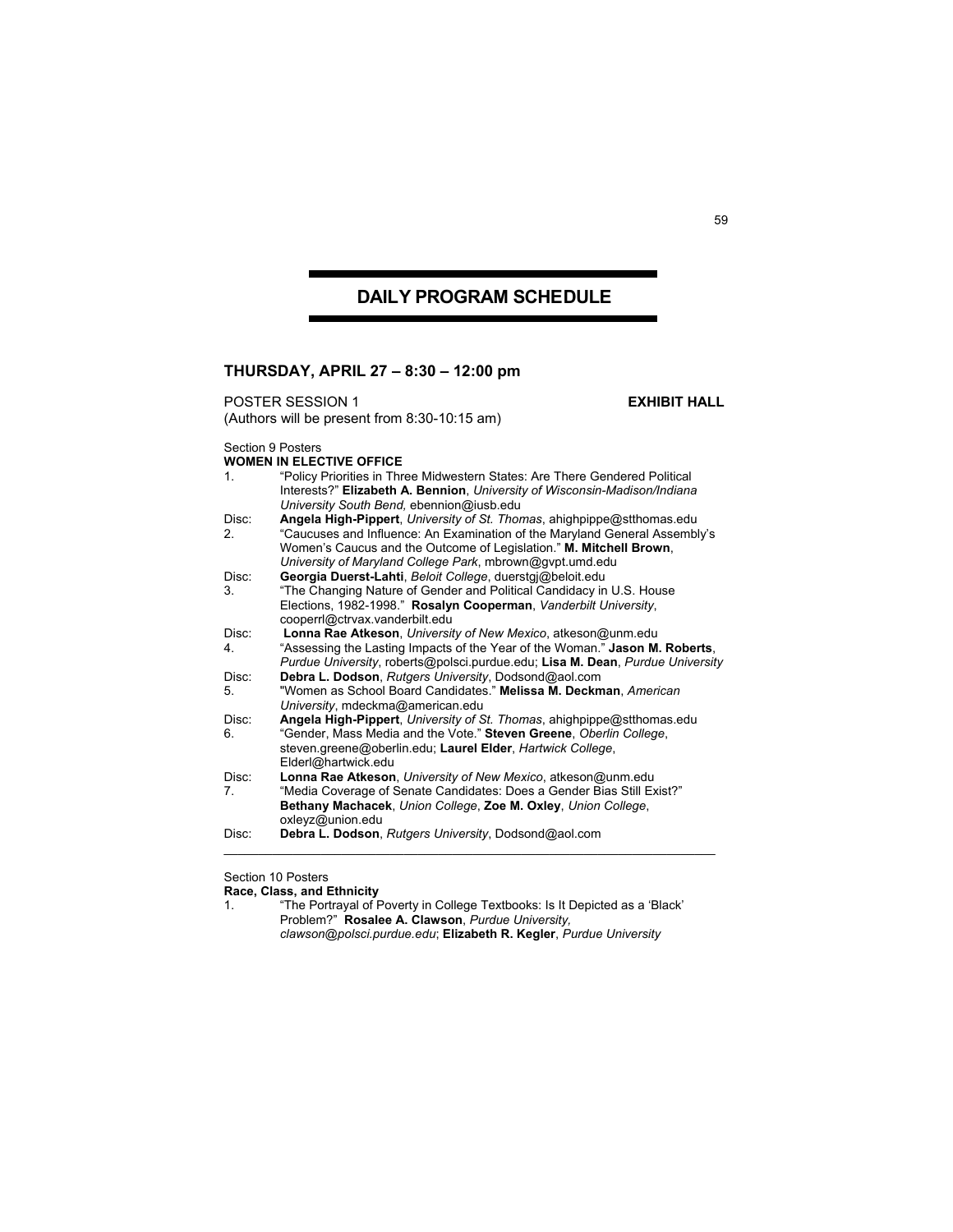## **THURSDAY, APRIL 27 – 8:30 am – 12:00 pm**

| 2.               | "Ruling Parties in a Bind: Evidence from Transitions from Authoritarian Rule in S.<br>Carolina and Miss., 1944-1972." Robert W. Mickey, Harvard University,<br>rmickey@fas.harvard.edu |
|------------------|----------------------------------------------------------------------------------------------------------------------------------------------------------------------------------------|
| 3.               |                                                                                                                                                                                        |
|                  | "Betrayal of Race and Class: Spatiality and the Production of Racialized Urban<br>Geography." Rich Stanislaw, Purdue University, stanisla@polsci.purdue.edu                            |
| $\overline{4}$ . | "The Promised Land or Ghetto of Babylon: The Rhetoric of Race in Cuba" Mark                                                                                                            |
|                  | Q. Sawyer, UCLA, msawyer@polisci.ucla.edu                                                                                                                                              |
| 5.               | "British Political Culture and United States Racial Attitudes: Racism at Home and<br>Abroad - A Two Way Street." Paul Barton-Kriese, Indiana University East,                          |
|                  | bartonkr@indiana.edu                                                                                                                                                                   |
| 6.               | "Locating Race: African Americans, Political Participation, and the American                                                                                                           |
|                  | Structural Context" Harwood K. McClerking, University of Michigan,                                                                                                                     |
|                  | harwood@umich.edu                                                                                                                                                                      |
| 7.               | "Outlining the Boundaries: Black Media and Perceptions of the AIDS Crisis."                                                                                                            |
|                  | Ismail K. White, University of Michigan, ikwhite@umich.edu; Corrine M.                                                                                                                 |
|                  | McConnaughy, University of Michigan; Harwood K. McClerking, University of                                                                                                              |
|                  | Michigan                                                                                                                                                                               |

## Section 14 Posters **Themes in Methodology**

1. "Political Contributions and Generational Conflict." **Thomas DeLeire**, *University of Chicago*,

\_\_\_\_\_\_\_\_\_\_\_\_\_\_\_\_\_\_\_\_\_\_\_\_\_\_\_\_\_\_\_\_\_\_\_\_\_\_\_\_\_\_\_\_\_\_\_\_\_\_\_\_\_\_\_\_\_\_\_\_\_\_\_\_\_\_\_\_\_\_\_

- 2. "Abductive Logic as an Approach to the Social Sciences." **Jeffrey Alan Johnson,** *University of Wisconsin*, Madison, jajohnson@polisci.wisc.edu
- 3. "A More Reasonable ML Estimator of the Spatial Model." **Adam Meirowitz,** *Stanford Graduate School of Business*, ameirow@leland.stanford.edu
- 4. "What Was and What Would Have Been, or Why We Should Stop Worrying and Learn to Love Counterfactuals." **Andrew Lister,** *University of California, Los Angeles*, alister@ucla.edu
- 5. "A Trilemma of Conceptual Validity, Generality, and Causality: Research Strategies in Comparative Analysis." **Hyeok Yong Kwon,** *Cornell University*, hyk1@cornell.edu
- 6. "A Strategy for Testing Hypotheses about Levels of Measurement in Statistical Models." **William Jacoby**, *University of South Carolina*, william-jacoby@sc.edu
- 7. "An Interaction Hierarchy Generalized Linear Model of the Education Production Function: Resource Education Policies in the Schools." **Jeff Gill,** *California Polytechnic University*, jgill@calpoly.edu; **Nick A. Theobald,** *Texas A&M University*  \_\_\_\_\_\_\_\_\_\_\_\_\_\_\_\_\_\_\_\_\_\_\_\_\_\_\_\_\_\_\_\_\_\_\_\_\_\_\_\_\_\_\_\_\_\_\_\_\_\_\_\_\_\_\_\_\_\_\_\_\_\_\_\_\_\_\_\_\_\_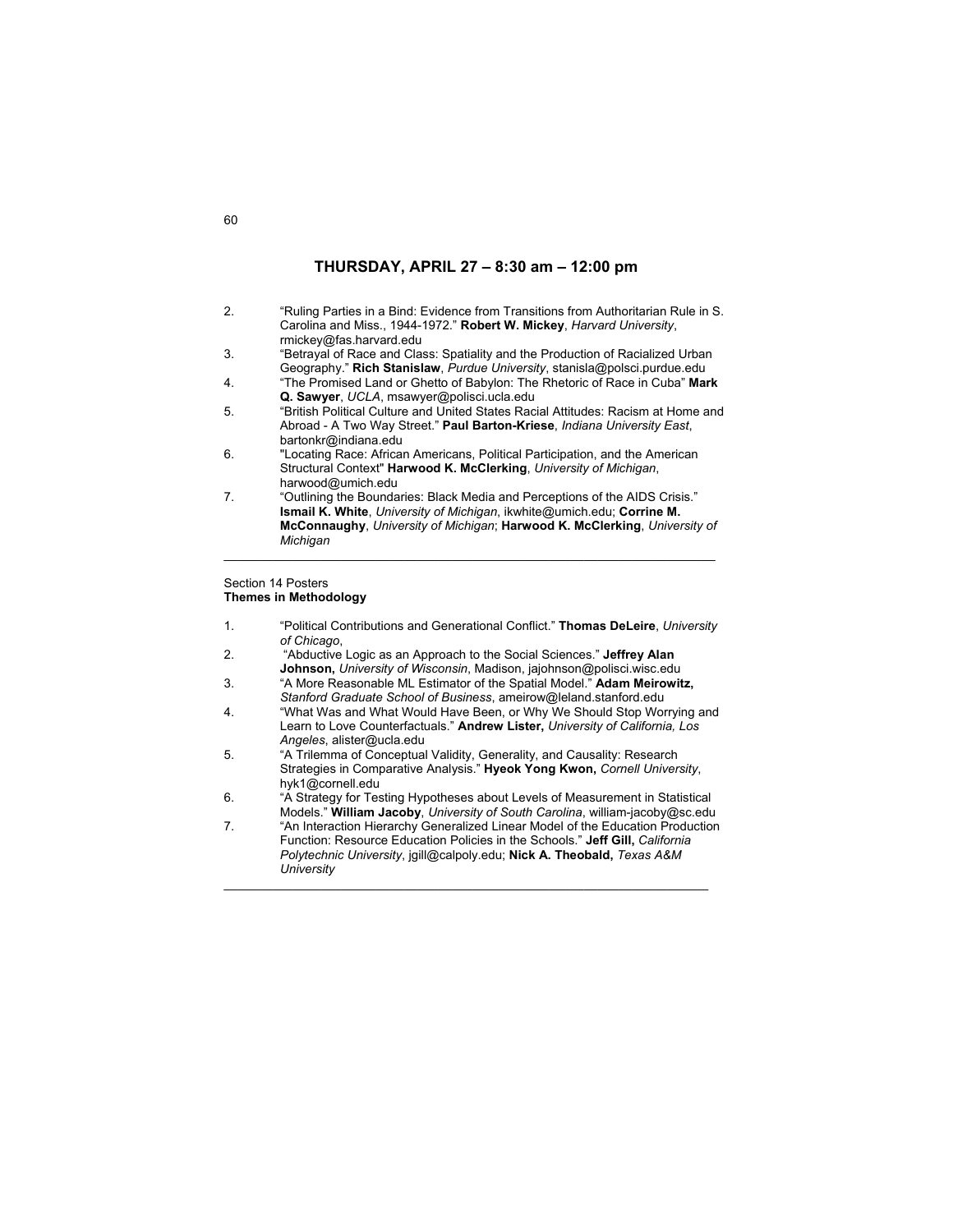## **THURSDAY, APRIL 27 – 8:30 am – 12:00 pm**

## Section 16 Posters

## **THEMES IN PRESIDENTIAL POLITICS**

- 1. "Presidents, the Media, the Public, and Split Ticket Voting." **William T. Horner**, *Lake Superior State University*, whorner@gw.lssu.edu
- 2 Presidents and Foreign Policy, 1946-1996." **Aubrey Jewett**, *University of Central Florida*, ajewett@pegasus.cc.ucf.edu; **Marc Turetzky**, *Gavilan College,*  drturk@hotmail.com
- 3. "How Long Are Those Tails? An Examination of Presidential Coattails in the Twentieth Century." **Bill Turk**, *University of Texas-Pan American*, turk@panam.edu; **J. Mark Wrighton**, *University of Texas-Pan American*, wrighton@panam.edu

\_\_\_\_\_\_\_\_\_\_\_\_\_\_\_\_\_\_\_\_\_\_\_\_\_\_\_\_\_\_\_\_\_\_\_\_\_\_\_\_\_\_\_\_\_\_\_\_\_\_\_\_\_\_\_\_\_\_\_\_\_\_\_\_\_\_\_\_\_\_

## Section 22 Posters

- **A Potpourri of Public Administration Research**
- 1. "The Role of Social Capital in Bureaucracy." **Connie Mae Jorstad**, *American University*, cmjorstad@aol.com
- 2. "Do State Rainy Day Funds Ease Fiscal Stress?" **James W. Douglas**, University of Oklahoma
- 3. Hoping to Win, Fighting to Survive: A Case Study of the Office of the National Drug Control Policy." **J. Christopher Woolard**, *Miami University*, woolarjc@muohio.edu; **Christopher S. Kelley**, *Miami University*, kelleycs@muohio.edu 4. "Public Control and Bureaucratic Responsiveness: The Welfare Program in Missouri, 1991-1997." **Seung-Whan Choi**, *University of Missouri-Columbia*,
- sc05b@mizzou.edu 5. "A Generation Apart: The Value Differences of Boomers and Xers and Their Impacts on Supervision." **Lewis G. Bender**, *Southern Illinois University at Edwardsville,* lbender@aol.com; **T.R. Carr**, *Southern Illinois University at Edwardsville*
- Disc: **E. Lee Bernick**, *University of North Carolina, Greensboro*, bernick@uncg.edu **John Bohte**, *Oakland University*, bohte@oakland.edu **Samantha L. Durst**, *University of North Texas*, sdurst@scs.cmm.unt.edu \_\_\_\_\_\_\_\_\_\_\_\_\_\_\_\_\_\_\_\_\_\_\_\_\_\_\_\_\_\_\_\_\_\_\_\_\_\_\_\_\_\_\_\_\_\_\_\_\_\_\_\_\_\_\_\_\_\_\_\_\_\_\_\_\_\_\_\_\_\_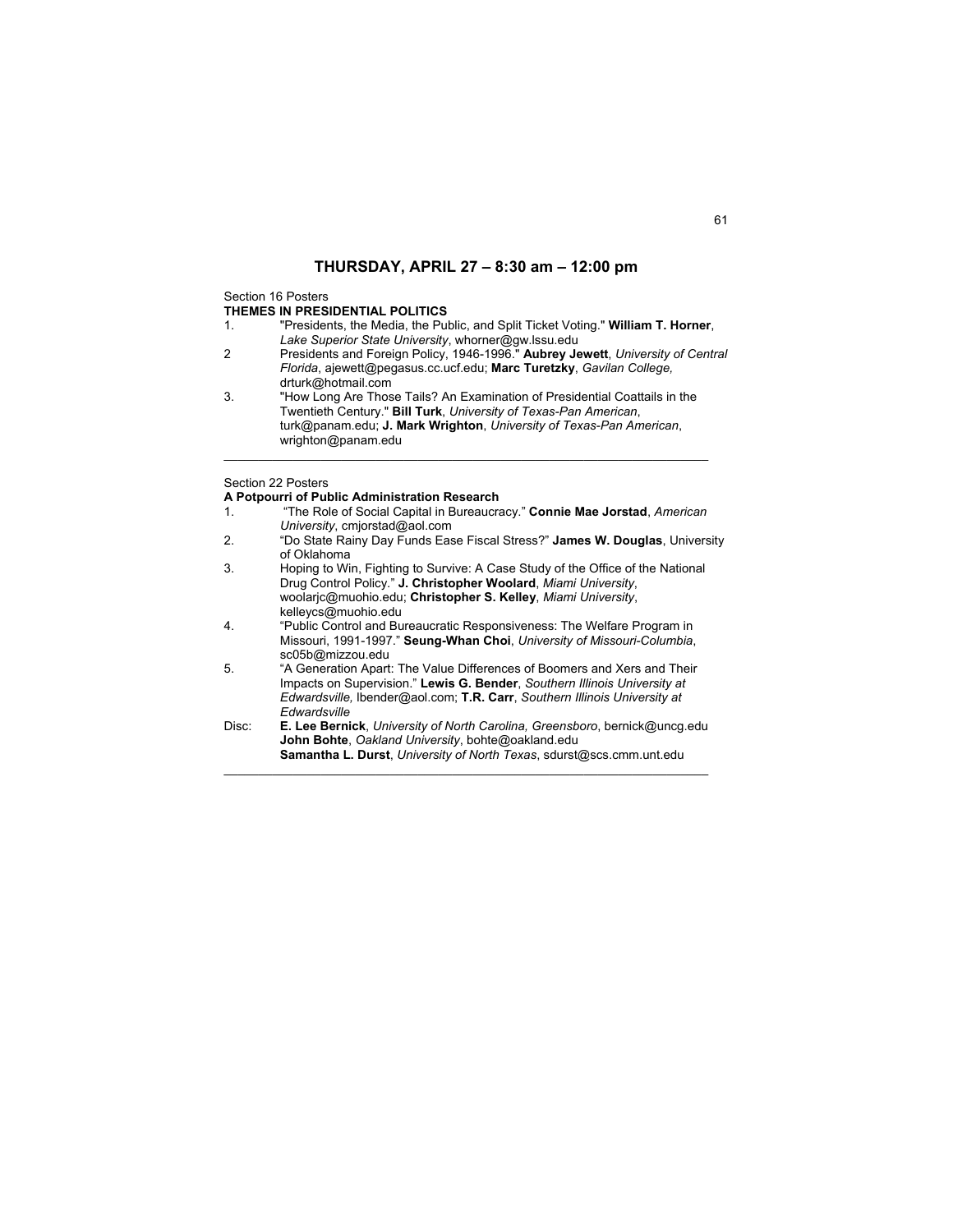POSTER SESSION 1 (Continues) **EXHIBIT HALL** See Page 59 For Listings.

\_\_\_\_\_\_\_\_\_\_\_\_\_\_\_\_\_\_\_\_\_\_\_\_\_\_\_\_\_\_\_\_\_\_\_\_\_\_\_\_\_\_\_\_\_\_\_\_\_\_\_\_\_\_\_\_\_\_\_\_\_\_\_\_\_\_\_\_\_\_\_\_

| Panel 1-O<br>Chair:<br>Papers: | <b>SANDBURG 2</b><br>DEMOCRACY, GLOBALIZATION AND THE POLITICS OF TAX REFORM<br>Sven Steinmo, University of Colorado, steinmo@colorado.edu<br>"Tax Competition and Tax Harmonization." Philipp Genschel,<br>Max-Planck-Institut fur Gesellschaftsforschung,<br>genschel@mpi-fg-koeln.mpg.de<br>Extractive Capacities of Contemporary States: Institutional and Partisan Effects,<br>1970-1995." Andrew C. Gould, University of Notre Dame, gould 4@nd edu<br>"The New Political Economy of Taxation." Sven Steinmo, University of Colorado,<br>steinmo@colorado.edu; Duane Swank, Marquette University,<br>SWANKD@marquette.edu |
|--------------------------------|---------------------------------------------------------------------------------------------------------------------------------------------------------------------------------------------------------------------------------------------------------------------------------------------------------------------------------------------------------------------------------------------------------------------------------------------------------------------------------------------------------------------------------------------------------------------------------------------------------------------------------|
| Disc:                          | Dennis Quinn, Georgetown University, quinnd@qunet.georgetown.ed                                                                                                                                                                                                                                                                                                                                                                                                                                                                                                                                                                 |
| Panel 2-A<br>Chair:<br>Papers: | <b>SANDBURG 4</b><br><b>REGIONAL ELITES AND ECONOMIC REFORMS IN CHINA</b><br>Yang Dali, University of Chicago, daliyang@midway.uchicago.edu<br>"Cadres in Post-Reform China." Pierre Landry, University of Mississippi<br>"Chinese Provincial Elites: Characteristics, Careers, and Circulation."<br>Christopher Quade, University of Arizona, quade@u.arizona.edu<br>"Reform and Regional Inequalities in China." John Donaldson, The George<br>Washington University, johnd@gwu.edu                                                                                                                                           |

## Panel 3-B **SANDBURG 3 RUSSIA'S PARLIAMENTARY AND PRESIDENTIAL ELECTIONS: AN IN-DEPTH ASSESSMENT OF OUTCOMES AND EFFECTS (PART 2)**<br>Chair: **Stephen White** University of Glasgow, s.white@s

"Campaign Style Enforcement in Corruption Control in China" **Andrew** 

 $\mathcal{L}_\mathcal{L} = \{ \mathcal{L}_\mathcal{L} = \{ \mathcal{L}_\mathcal{L} = \{ \mathcal{L}_\mathcal{L} = \{ \mathcal{L}_\mathcal{L} = \{ \mathcal{L}_\mathcal{L} = \{ \mathcal{L}_\mathcal{L} = \{ \mathcal{L}_\mathcal{L} = \{ \mathcal{L}_\mathcal{L} = \{ \mathcal{L}_\mathcal{L} = \{ \mathcal{L}_\mathcal{L} = \{ \mathcal{L}_\mathcal{L} = \{ \mathcal{L}_\mathcal{L} = \{ \mathcal{L}_\mathcal{L} = \{ \mathcal{L}_\mathcal{$ 

**Wedeman**, University of Nebraska, awedemanl@unl.edu Disc: **Yang Dali**, *University of Chicago*, daliyang@midway.uchicago.edu

Stephen White, University of Glasgow, s.white@socsci.gla.ac.uk Papers: "The Impact of the 1999-2000 Elections on Party Development In Russia." **M. Steven Fish**, *University of California-Berkeley*, sfish@uclink4.berkeley.edu "Foreign Policy Implications of the 1999-2000 Elections." **Andrei Melville**, *Moscow State University of International Relations*, melville@fms.msk.su "The Formation of Factions in the New Duma." **Thomas Remington**, *Emory University*. polstfr@emory.edu Disc: **William Reisinger**, *University of Iowa*, william-reisinger@uiowa.edu

 $\mathcal{L}_\mathcal{L} = \{ \mathcal{L}_\mathcal{L} = \{ \mathcal{L}_\mathcal{L} = \{ \mathcal{L}_\mathcal{L} = \{ \mathcal{L}_\mathcal{L} = \{ \mathcal{L}_\mathcal{L} = \{ \mathcal{L}_\mathcal{L} = \{ \mathcal{L}_\mathcal{L} = \{ \mathcal{L}_\mathcal{L} = \{ \mathcal{L}_\mathcal{L} = \{ \mathcal{L}_\mathcal{L} = \{ \mathcal{L}_\mathcal{L} = \{ \mathcal{L}_\mathcal{L} = \{ \mathcal{L}_\mathcal{L} = \{ \mathcal{L}_\mathcal{$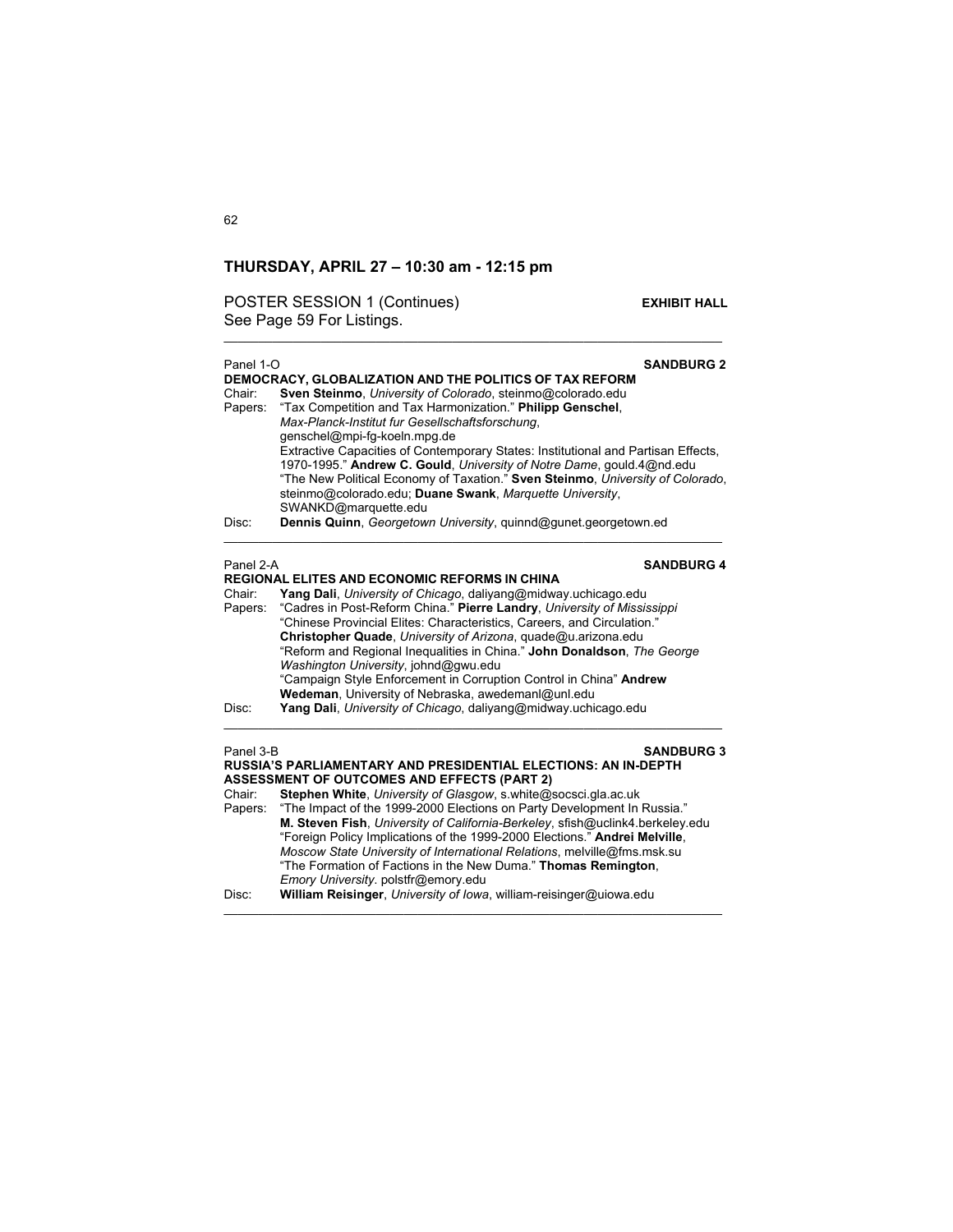| Panel 3-P<br><b>BURNHAM4</b><br><b>MASS PARTICIPATION AND DEMOCRATIZATION IN CENTRAL AND SOUTH</b><br><b>AMERICA</b> |                                                                                                                                                                                                                                                                                                                                                                                                                                                                                                                                                                                                                                                                       |  |
|----------------------------------------------------------------------------------------------------------------------|-----------------------------------------------------------------------------------------------------------------------------------------------------------------------------------------------------------------------------------------------------------------------------------------------------------------------------------------------------------------------------------------------------------------------------------------------------------------------------------------------------------------------------------------------------------------------------------------------------------------------------------------------------------------------|--|
| Chair <sup>-</sup><br>Papers:                                                                                        | <b>Douglas S. Thornton</b> , Texas A&M University, dst@polisci.tamu.edu<br>"Restricting and Deepening Democracy: Representative and Participatory<br>Democracy in Three Brazilian Cities." Brian Wampler, University of Texas-<br>Austin, bwampler44@yahoo.com<br>"Political Attitudes and Democracy: A Comparison of Working Class Political<br>Attitudes in Mexico and Costa Rica." Douglas S. Thornton, Texas A&M<br>University, dst@polisci.tamu.edu<br>"Polyarchy in Five South American States." Miguel Centellas, Western Michigan<br>University, miguel.centellas@wmich.edu<br>"A Sophisticated Model of Rational Electoral Choice: Retrospective, Issue, and |  |
|                                                                                                                      | Strategic Voting in Mexico." Alejandro Poire, Instituto Tecnologico Autonomo de                                                                                                                                                                                                                                                                                                                                                                                                                                                                                                                                                                                       |  |
| Disc:                                                                                                                | Mexico, poirerom@eniac.rhon.itam.mx<br><b>Edwin Eloy Aguilar.</b> State University of New York-Albany,<br>eaquilar@cnsunix.albany.edu                                                                                                                                                                                                                                                                                                                                                                                                                                                                                                                                 |  |
| Panel 4-A<br><b>SANDBURG 6</b>                                                                                       |                                                                                                                                                                                                                                                                                                                                                                                                                                                                                                                                                                                                                                                                       |  |
| Chair:                                                                                                               | DIVERSIONARY CONFLICT IN INTERNATIONAL RELATIONS<br>Karl DeRouen Jr., Bowling Green State University, karl@bgnet.bgsu.edu                                                                                                                                                                                                                                                                                                                                                                                                                                                                                                                                             |  |
| Papers:                                                                                                              | "Diversionary Conflict and Domestic Macroeconomic Constraints." Carmela<br>Lutmar, New York University, cl218@is5.nyu.edu                                                                                                                                                                                                                                                                                                                                                                                                                                                                                                                                             |  |
|                                                                                                                      | "Wagging the Dog Nonviolently: Domestic Imperatives for Foreign Policy                                                                                                                                                                                                                                                                                                                                                                                                                                                                                                                                                                                                |  |
|                                                                                                                      | Substitution." David H. Clark, University of Iowa, david-h-clark@uiowa.edu<br>"Diversionary Theory and Presidential Agenda Setting." Jeffrey S. Peake,                                                                                                                                                                                                                                                                                                                                                                                                                                                                                                                |  |
|                                                                                                                      | Bowling Green State University, jpeake@bgnet.bgsu.edu; Karl DeRouen Jr.,<br>Bowling Green State University, karl@bgnet.bgsu.edu                                                                                                                                                                                                                                                                                                                                                                                                                                                                                                                                       |  |
| Disc:                                                                                                                | Timothy Nordstrom, The Pennsylvania State University, twn1@psu.edu                                                                                                                                                                                                                                                                                                                                                                                                                                                                                                                                                                                                    |  |

| Panel 4-B | <b>SALON 2</b>                                                                 |  |  |
|-----------|--------------------------------------------------------------------------------|--|--|
|           | <b>COOPERATION, TRUST, AND CONFIDENCE IN INTERNATIONAL RELATIONS</b>           |  |  |
| Chair:    | Barbara Koremenos, UCLA, barbk@ucla.edu                                        |  |  |
| Papers:   | "Can States Trust? Conceptual and Methodological Issues Relating to the Study  |  |  |
|           | of Trust in IR." Aaron M. Hoffman, University of Pittsburgh, amhst20+@pitt.edu |  |  |
|           | "Cooperation in International Agreements: An Empirical Analysis." Barbara      |  |  |
|           | Koremenos, UCLA, barbk@ucla.edu                                                |  |  |
|           | "Culture and Anarchy." Mark Harvey, University of Kansas,                      |  |  |
|           | maharvey@lark.cc.ukans.edu                                                     |  |  |
|           | "Confidence- and Security-Building Measures Beyond Europe: Preconditions for   |  |  |
|           | Adoption." Sarah Diel-Hunt, Southern Illinois University, dielhunt@siu.edu     |  |  |
| Disc:     | Tove G. Lie, Indiana University, tolie@indiana.edu                             |  |  |
|           |                                                                                |  |  |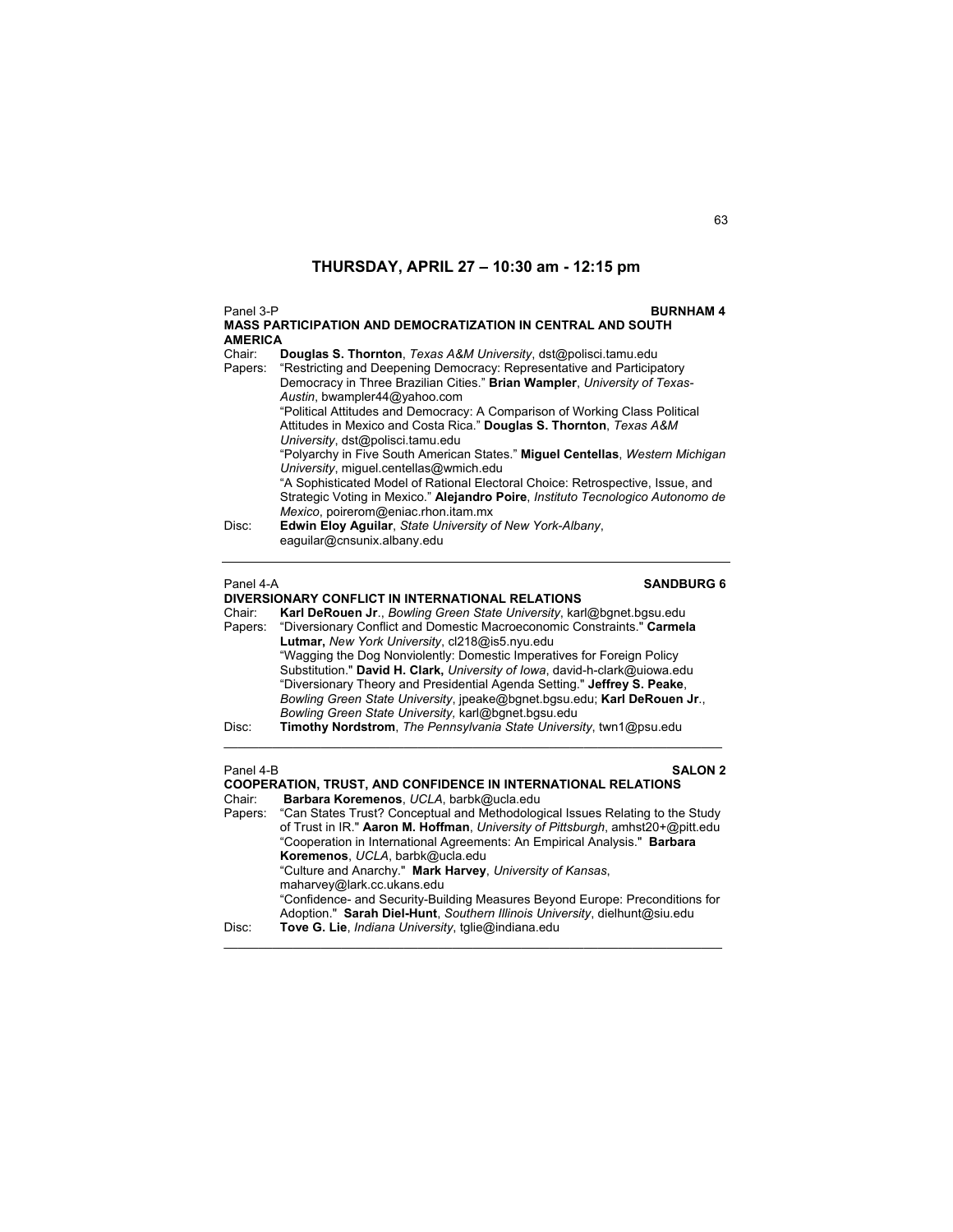| Panel 5-A<br><b>TRADE</b>   | <b>PARLOR D</b>                                                                                                                                                                                                                                                                                                                                          |  |  |
|-----------------------------|----------------------------------------------------------------------------------------------------------------------------------------------------------------------------------------------------------------------------------------------------------------------------------------------------------------------------------------------------------|--|--|
| Chair:                      | William T. Berhard, University of Illinois, Urbana-Champaign,<br>Bernhard@uiuc.edu                                                                                                                                                                                                                                                                       |  |  |
| Papers:                     | "Unilateral and Bilateral Trade Dispute Resolution: The Indirect Role of the WTO<br>in Generating Freer Trade." Todd Allee, University of Michigan,<br>tallee@umich.edu                                                                                                                                                                                  |  |  |
|                             | "Making Sense of 'Globalization': Can We Learn Any Thing from the Confusion?"<br>Edward S. Cohen, Westminster College, chenes@wstminster.edu<br>"An Empirical Test of State Participation in Regional Trade Blocs." Quan Li,<br>Penn State University, quanli@psu.edu<br>"Globalization and Political Economy of Trade Protection in Japan in the 1990s: |  |  |
| Disc:                       | Steel vs. Autos." Mark Elder, Michigan State University, elderm@pilot.msu.edu<br>William T. Berhard, University of Illinois, Urbana-Champaign                                                                                                                                                                                                            |  |  |
| Panel 6-M<br><b>CLARK 7</b> |                                                                                                                                                                                                                                                                                                                                                          |  |  |
|                             | <b>POLITICAL VALUES</b>                                                                                                                                                                                                                                                                                                                                  |  |  |
| Chair:                      | Fred Slocum, Minnesota State University-Mankato                                                                                                                                                                                                                                                                                                          |  |  |
| Papers:                     | "Welfare Attitudes: An Intersection of Political Values." Luke Keele, University of<br>North Carolina at Chapel Hill, keele@email.unc.edu                                                                                                                                                                                                                |  |  |
|                             | "Is Liberal-Conservative Identification an Ideology?" William Jacoby, University<br>of South Carolina, william-jacoby@sc.edu<br>"Approximant International Dublin Optimizer Haus What it Magnetia has an Approximant                                                                                                                                     |  |  |

"American Identity and Public Opinion: How What it Means to be an American Influences Language Policy Preferences." **Deborah Schildkraut**, *Princeton University*, djs@princeton.edu "Support for Racial Equality: Experimental Evidence of the Effects of Identification." **John Transue**, *University of Minnesota*,

\_\_\_\_\_\_\_\_\_\_\_\_\_\_\_\_\_\_\_\_\_\_\_\_\_\_\_\_\_\_\_\_\_\_\_\_\_\_\_\_\_\_\_\_\_\_\_\_\_\_\_\_\_\_\_\_\_\_\_\_\_\_\_\_\_\_\_\_\_\_\_\_

jtransue@polisci.umn.edu Disc: **Robert K. Goidel**, *Indiana State University*, psgoidel@scifac.indstate.edu

## Panel 7-B **SALON 3**

## **SOCIAL NETWORKS AND POLITICAL PARTICIPATION**

Chair: **James Carlson**, *Providence College*, jcarlson@providence.edu "Social Structure and Political Participation: Examining Second-Order Mobilization Effects in a Presidential Election" **Scott McClurg***, Washington University*, sdmcclur@artsci.wustl.edu "Connecting, Trusting, and Participating: The Interactive Effects of Social Associations and Generalized Trust on Collective Action" **Nojin Kwak**, *University of Wisconsin Madison*, nkwak@facstaff.wisc.edu; **Dhavan Shah**, *University of Wisconsin Madison*, dshah@facstaff.wisc.edu; **R. Lance Holbert**, *University of Wisconsin Madison*, rholbert@facstaff.wisc.edu "Social Networks and Political Participation" **Yukio Maeda**, *University of Michigan*, ymaeda@umich.edu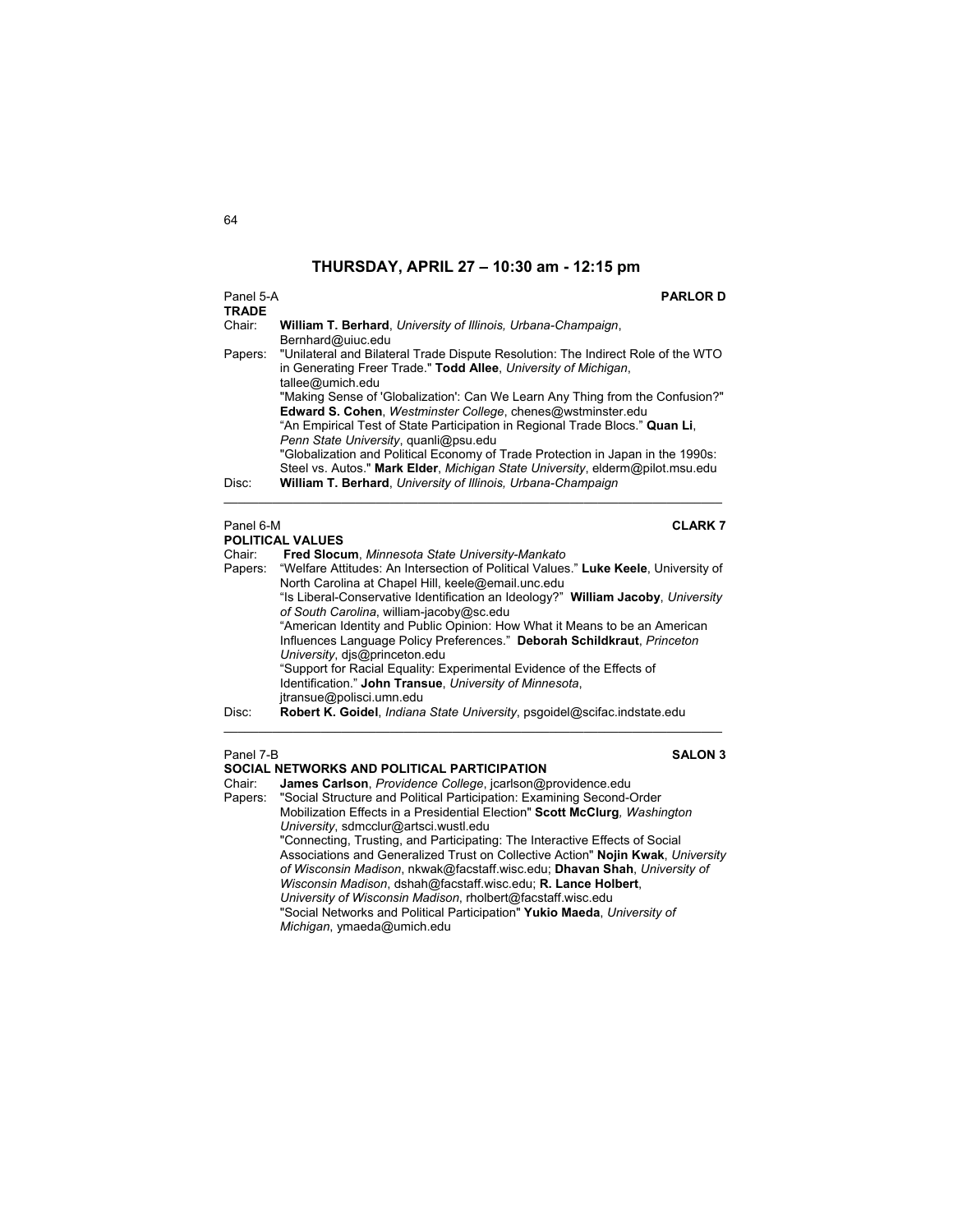$\mathcal{L}_\text{max}$  , and the set of the set of the set of the set of the set of the set of the set of the set of the set of

| Disc: |  |  |  | James Carlson, Providence College, jcarlson@providence.edu |
|-------|--|--|--|------------------------------------------------------------|
|-------|--|--|--|------------------------------------------------------------|

| Panel 7-S<br>Chair:<br>Papers:<br>Disc: | <b>SALON 6</b><br>THE IMPACT OF INCUMBENT CHARACTERISTICS<br>John McAdams, Marquette University, 6489mcadamsj@mu.edu<br>"The Effects of the Timing of the Revelation of Scandal on US House Elections."<br>Stephen C. Roberds, Southern Utah University, roberds@suu.edu<br>"Who Survives? Candidate Personality Traits as Scandal Immunity Factors."<br>Theresa Capelos, SUNY - Stony Brook, tcapelos@ic.sunysb.edu<br>"Beyond Huffington: The Effect of Personal Campaign Spending on<br>Congressional Elections." Jennifer Steen, UC Berkeley,<br>jsteen@socrates.berkeley.edu<br>John McAdams, Marquette University, 6489mcadamsj@mu.edu                                                                                                                                                                       |
|-----------------------------------------|--------------------------------------------------------------------------------------------------------------------------------------------------------------------------------------------------------------------------------------------------------------------------------------------------------------------------------------------------------------------------------------------------------------------------------------------------------------------------------------------------------------------------------------------------------------------------------------------------------------------------------------------------------------------------------------------------------------------------------------------------------------------------------------------------------------------|
| Panel 7-V<br>Chair:<br>Disc:            | <b>BURNHAM1</b><br><b>DIRECT DEMOCRACY ELECTIONS IN THE 1990s</b><br>David Lanoue, Texas Tech University, tidil@ttacs.ttu.edu<br>Papers: "Direct Democracy as a Catalyst for 21st Century Political Reform." Caroline J.<br>Tolbert, Kent State University, ctolber1@kent.edu<br>"Economic Conditions and Initiative Voting." John Grummel, Kent State<br>University, jgrummel@kent.edu<br>"Assisted Suicide Initiatives: The Effects of Campaign Advertising." Dina Krois,<br>Lansing Community College, dkrois@lansing.cc.mi.us<br>"Minorities and Direct Legislation: Evidence from California Ballot Proposition<br>Elections." Elisabeth R. Gerber, UC San Diego, egerber@weber.ucsd.edu;<br><b>Zoltan Hajnal, Public Policy Institute of California</b><br>Shaun Bowler, UC Riverside, bowler@wizard.ucr.edu |

## Panel 9-H **MONTROSE 3 AUTHOR MEETS CRITICS: ANNA HARVEY, "VOTES WITHOUT LEVERAGE: WOMEN IN AMERICAN ELECTORAL POLITICS, 1920-1970" Gerald Gamm**, *University of Rochester*, grgm@troi.cc.rochester.edu

**Virginia Sapiro**, *University of Wisconsin, Madison*, sapiro@polisci.wisc.edu **Gary J. Miller**, *Washington University*, gjmiller@artsci.wustl.edu **Eileen McDonagh**, *Northeastern University*, emcd@neu.edu **Anna Harvey**, *New York University*, anna.harvey@nyu.edu

 $\mathcal{L}_\mathcal{L} = \{ \mathcal{L}_\mathcal{L} = \{ \mathcal{L}_\mathcal{L} = \{ \mathcal{L}_\mathcal{L} = \{ \mathcal{L}_\mathcal{L} = \{ \mathcal{L}_\mathcal{L} = \{ \mathcal{L}_\mathcal{L} = \{ \mathcal{L}_\mathcal{L} = \{ \mathcal{L}_\mathcal{L} = \{ \mathcal{L}_\mathcal{L} = \{ \mathcal{L}_\mathcal{L} = \{ \mathcal{L}_\mathcal{L} = \{ \mathcal{L}_\mathcal{L} = \{ \mathcal{L}_\mathcal{L} = \{ \mathcal{L}_\mathcal{$ 

## Panel 9-K **SALON 8**

**EXPLAINING THE GENDER GAP**  (Co-sponsored with Political Psychology and Public Opinion) Chair: **Kathleen Bawn**, *University of California*, *Los Angeles*, kbawn@polisci.ucla.edu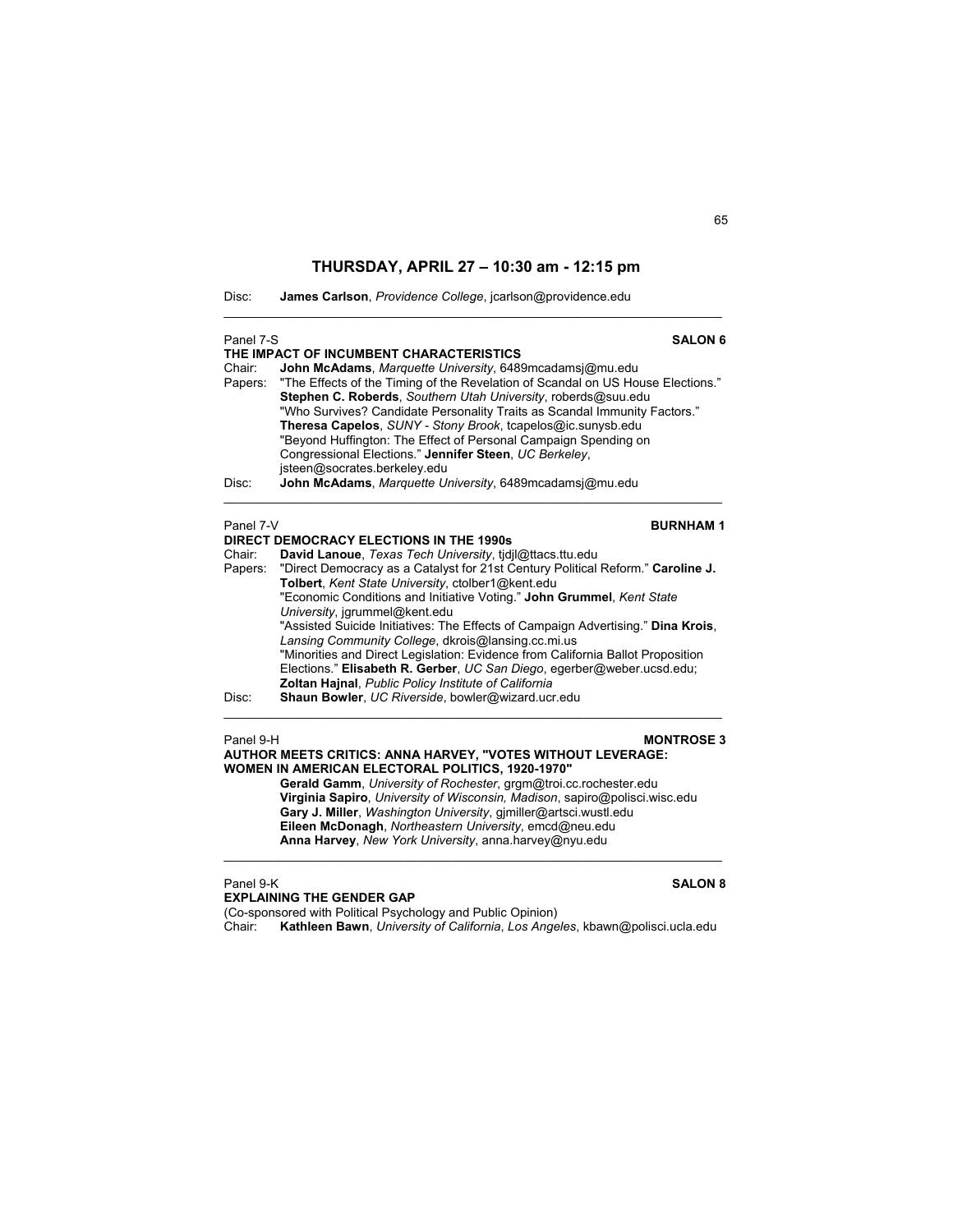Papers: "Political Interest and Partisan Support: A Theory of the Gender Gap in Japan." **Misa Nishikawa**, *Michigan State University*, nishikaw@pilot.mse.edu "Women's Conservative Political Preferences: A Matter of Fact or a Result of Difference in Participation Levels? Evidence from Chile 1965-1973." **Patricio Navia**, *New York University*, pdn200@is7.nyu.edu "The Dynamics of the Gender Gap." **Janet Box-Steffensmeier**, *Ohio State University*, jboxstef+@osu.edu, **Suzanna De Boef**, *Penn State University*, SDEBOEF@PSU.EDU; **Tse-min Lin**, *University of Texas-Austin*, tml@mail.la.utexas.edu "Reducing the Gap: Institutional and Socio-Economic Explanations for Women's Representation." **David Goldberg**, dgoldber@niu.edu Disc: **Kathleen Bawn**, *University of California, Los Angeles*, kbawn@polisci.ucla.edu  $\mathcal{L}_\text{max}$  , and the set of the set of the set of the set of the set of the set of the set of the set of the set of Panel 10-A **BURNHAM 2 MINORITY POLITICAL PARTICIPATION** Chair: **Gary M. Segura**, *Claremont Graduate University*, gary.segura@cgu.edu

| Chair:<br>Papers: | Gary M. Segura, Claremont Graduate University, gary segura@cgu.edu<br>"Understanding Black Voter Turnout in Presidential Elections." Maruice<br>Mangum, University of Alabama at Birmingham, mmangum@uab.edu<br>"Political and Philanthropic Giving in the Black Community: Its Distinctive and<br>Pragmatic Connection to the Black Church." Keesha Middlemass Scott, |  |  |
|-------------------|------------------------------------------------------------------------------------------------------------------------------------------------------------------------------------------------------------------------------------------------------------------------------------------------------------------------------------------------------------------------|--|--|
|                   | University of Georgia, midlemas@arches.uga.edu; Nancy Winemiller Basinger,<br>University of Georgia<br>"Coalition Formation Among Latinos and African Americans: A Test of the<br>Minority Status Model." John A. Garcia. University of Arizona.<br>jag@u.arizona.edu                                                                                                  |  |  |
| Disc:             | Michael Corbett, Ball State University, 00amcorbett@bsu.edu                                                                                                                                                                                                                                                                                                            |  |  |
| Panel 11-D        | <b>PARLOR F</b>                                                                                                                                                                                                                                                                                                                                                        |  |  |

**ECOLOGY, DOMINATION, AND POLITICS**<br>Chair: **Michaelle Browers**. University of Chair: **Michaelle Browers,** *University of Minnesota,* mbrowers@polisci.umn.edu Papers: "Re-reading Marcuse in an Age of Ecological Limits." **Andrew Biro,** *York University*, biroa@yorku.ca "Personalizing Ecologism: 'Nature' and the Divided Psyche." **Kerry H. Whiteside,** *Franklin and Marshall College,* k\_whiteside@acad.fandm.edu "Domination and Empowerment in Ecofeminist Theory." **Charlene Hinckley,** *Southern Connecticut State University,* hinckley@javanet.com Disc: **Michaelle Browers,** *University of Minnesota,* mbrowers@polisci.umn.edu  $\mathcal{L}_\mathcal{L} = \{ \mathcal{L}_\mathcal{L} = \{ \mathcal{L}_\mathcal{L} = \{ \mathcal{L}_\mathcal{L} = \{ \mathcal{L}_\mathcal{L} = \{ \mathcal{L}_\mathcal{L} = \{ \mathcal{L}_\mathcal{L} = \{ \mathcal{L}_\mathcal{L} = \{ \mathcal{L}_\mathcal{L} = \{ \mathcal{L}_\mathcal{L} = \{ \mathcal{L}_\mathcal{L} = \{ \mathcal{L}_\mathcal{L} = \{ \mathcal{L}_\mathcal{L} = \{ \mathcal{L}_\mathcal{L} = \{ \mathcal{L}_\mathcal{$ 

Panel 11-J **SALON 7**

**RETHINKING EQUALITY: ABORTION, PORNOGRAPHY, AND REPRODUCTION**  (Co-sponsored by Gender and Politics) Chair: **Philip Abbott,** *Wayne State University,* aa2393@wayne.edu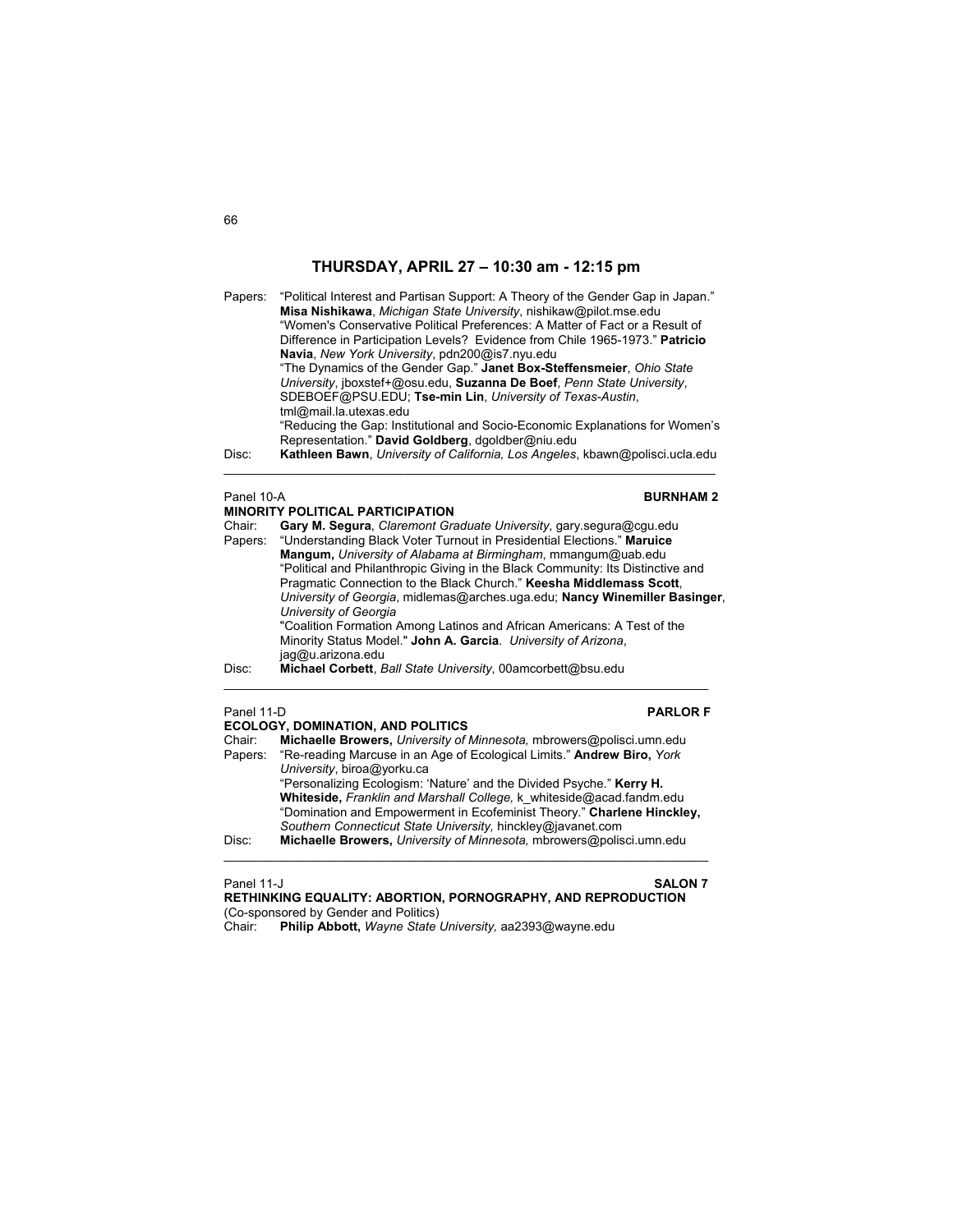| Disc:                           | Choice Divide." Kathy Purnell, Albion College, kpurnell@albion.edu<br>"Prioritizing Property Over Women: The Misframing of Supreme Court Zoning<br>Precedents Regulating Pornography." Lynn M. Eckert, Syracuse University,<br>lynn.eckert@gte.edu<br>"Feminist Theory, Politics, and Identity: Whitner v. State and the Politics of<br>Reproduction." Ashlie Lancaster, University of South Carolina; Ed<br>Wingenbach, San Diego State University, ecwingen@mail.sdsu.edu<br>Renee Heberle, University of Toledo, rheberl@utnet.toledo.edu<br>Angela Ledford, University of South Carolina, aledford@worldnet.att.net |
|---------------------------------|-------------------------------------------------------------------------------------------------------------------------------------------------------------------------------------------------------------------------------------------------------------------------------------------------------------------------------------------------------------------------------------------------------------------------------------------------------------------------------------------------------------------------------------------------------------------------------------------------------------------------|
| Panel 12-B<br>Chair:<br>Papers: | <b>PARLOR C</b><br>PROBLEMS OF DELIBERATIVE DEMOCRACY<br>Jeffrey Issac, Indiana University, isaac@indiana.edu<br>"Deliberation, Citizen Action, and the Framing of Democratic Constitutions."                                                                                                                                                                                                                                                                                                                                                                                                                           |

## Panel 13-A **LASALLE 1**

|        | <b>NEW HORIZONS FOR POLITICAL ECONOMY</b>                                            |
|--------|--------------------------------------------------------------------------------------|
| Chair: | Roger Myerson, Northwestern University, myerson@nwu.edu                              |
|        | Papers: "A Multidimensional Model of Repeated Elections." John Duggan, University of |
|        | Rochester, dugg@troi.cc.rochester.edu; Jeff Banks, California Institute of           |
|        | Technology, bnks@hss.caltech.edu                                                     |
|        | "A Structural Model of Government Formation." Daniel Diermeier, Northwestern         |
|        | University, dad001@nwu.edu; Antonio Merlo, New York University,                      |
|        | antonio.merlo@nyu.edu                                                                |
|        | "Management by Avoiding the Political Heat: Administrative Rationality in the        |
|        | Research University." Susanne Lohmann, UCLA, lohmann@ucla.edu                        |
|        | "Legislative Organization Under Separate Powers." Sharyn O'Halloran,                 |
|        | Columbia University, so33@columbia.edu                                               |
| Disc:  | John Patty, California Institute of Technology, jwpatty@hss.caltech.edu              |

 $\mathcal{L}_\text{max}$  , and the set of the set of the set of the set of the set of the set of the set of the set of the set of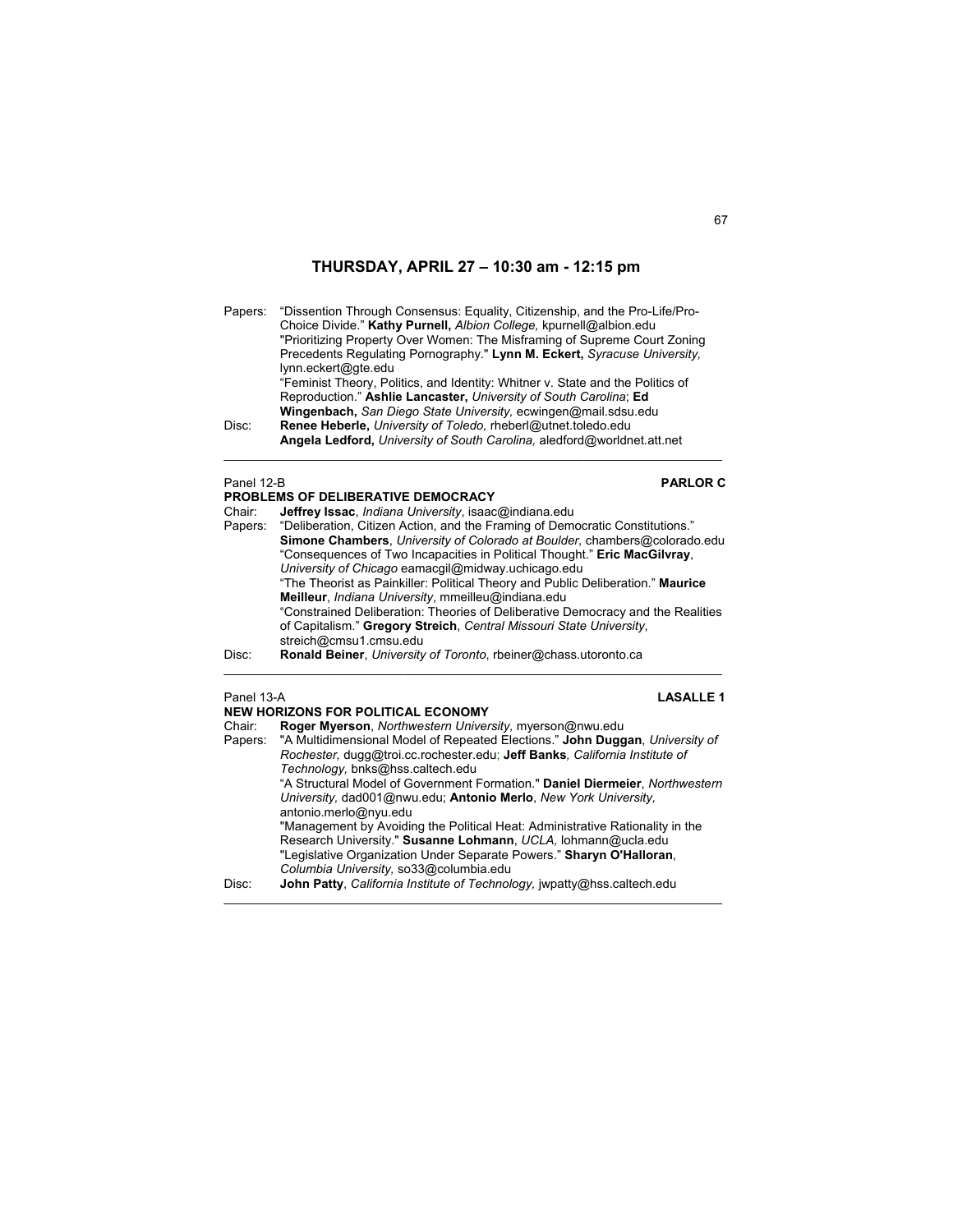| Panel 14-H<br>Chair:<br>Papers:<br>Disc:            | <b>LASALLE 2</b><br>MEASUREMENT, CONCEPTUALIZATION, AND VISUALIZATION<br>Richard E. Chard, Georgia State University, polrec@langate.gsu.edu<br>"Measuring Democracy: The Methodology of Data Sets." Gerardo L. Munck,<br>University of Illinois, Urbana-Champaign; Jay Verkuilen, University of Illinois,<br>Urbana-Champaign, jayv@ntx1.cso.uiuc.edu<br>"Visualizing the Time Stability of the Spatial Distribution of an Urban Public<br>Pathology." John Sprague, Washington University in St. Louis,<br>spraque@artsci.wustl.edu: Carol W. Kohfeld, University of Missouri-St. Louis,<br>kohfeld@umsl.edu<br>"Making Sense of the Noise in Pocketbook Evaluations: Applying an Adapted<br>Rivers-Vuong Estimator to Account for Distinct Correlated Measurement Error."<br>Harvey Palmer, University of Rochester, hpalmer@sysnet.net<br>Robert Y. Shapiro, Columbia University, rys3@columbia.edu<br>Richard E. Chard, Georgia State University, polrec@langate.gsu.edu |
|-----------------------------------------------------|------------------------------------------------------------------------------------------------------------------------------------------------------------------------------------------------------------------------------------------------------------------------------------------------------------------------------------------------------------------------------------------------------------------------------------------------------------------------------------------------------------------------------------------------------------------------------------------------------------------------------------------------------------------------------------------------------------------------------------------------------------------------------------------------------------------------------------------------------------------------------------------------------------------------------------------------------------------------------|
| Panel 15-J<br>Chair:<br>Papers:<br>Disc:            | <b>MONTROSE 1</b><br><b>INTEREST GROUPS, EXPERTS, AND THE POLICY PROCESS</b><br>Kevin M. Esterling, Dartmouth College, k-esterling@uchicago.edu<br>"Experts as Policy Advisors: What Accounts for their Success?" Andrew Rich,<br>Wake Forest University, richa@wfu.edu<br>"Interest Group Utilization of Policy-Making Channels: The Strategic Behavior of<br>State-level Interest Groups in the Implementation of the Clean Air Act." Brian J.<br>Gerber, State University of New York at Stony Brook, bgerber@ic.sunysb.edu;<br>Debora Spak, State University of New York at Stony Brook,<br>dspak@ic.sunysb.edu<br>"The Use of Different Forms of Argument by Policy Advocates." Marie Hojnacki,<br>Penn State University, mhojnack@umich.edu<br>"Leaders and Advocates in Pursuit of Policy, 1991-1998." Christine<br>DeGregorio, American University, cdegreg@american.edu<br>Kevin M. Esterling, Dartmouth College, k-esterling@uchicago.edu                          |
| Panel 16-A<br><b>PRESIDENT?"</b><br>Chair:<br>Part: | <b>LASALLE 3</b><br>ROUNDTABLE: "WHAT DOES POLITICAL SCIENCE HAVE TO SAY TO THE NEW<br>Bert A. Rockman, University of Pittsburgh, brockman+@pitt.edu<br>George C. Edwards III, Texas A&M University, GEDWARDS@TAMU.EDU<br>Martha Joynt Kumar, Towson University, mkumar@ibm.net<br>Lyn Ragsdale, University of Arizona, ragsdale@u.arizona.edu                                                                                                                                                                                                                                                                                                                                                                                                                                                                                                                                                                                                                               |

**Terry Sullivan***, Rice University*, Sullivan@MetaLab.unc.edu

\_\_\_\_\_\_\_\_\_\_\_\_\_\_\_\_\_\_\_\_\_\_\_\_\_\_\_\_\_\_\_\_\_\_\_\_\_\_\_\_\_\_\_\_\_\_\_\_\_\_\_\_\_\_\_\_\_\_\_\_\_\_\_\_\_\_\_\_\_\_\_\_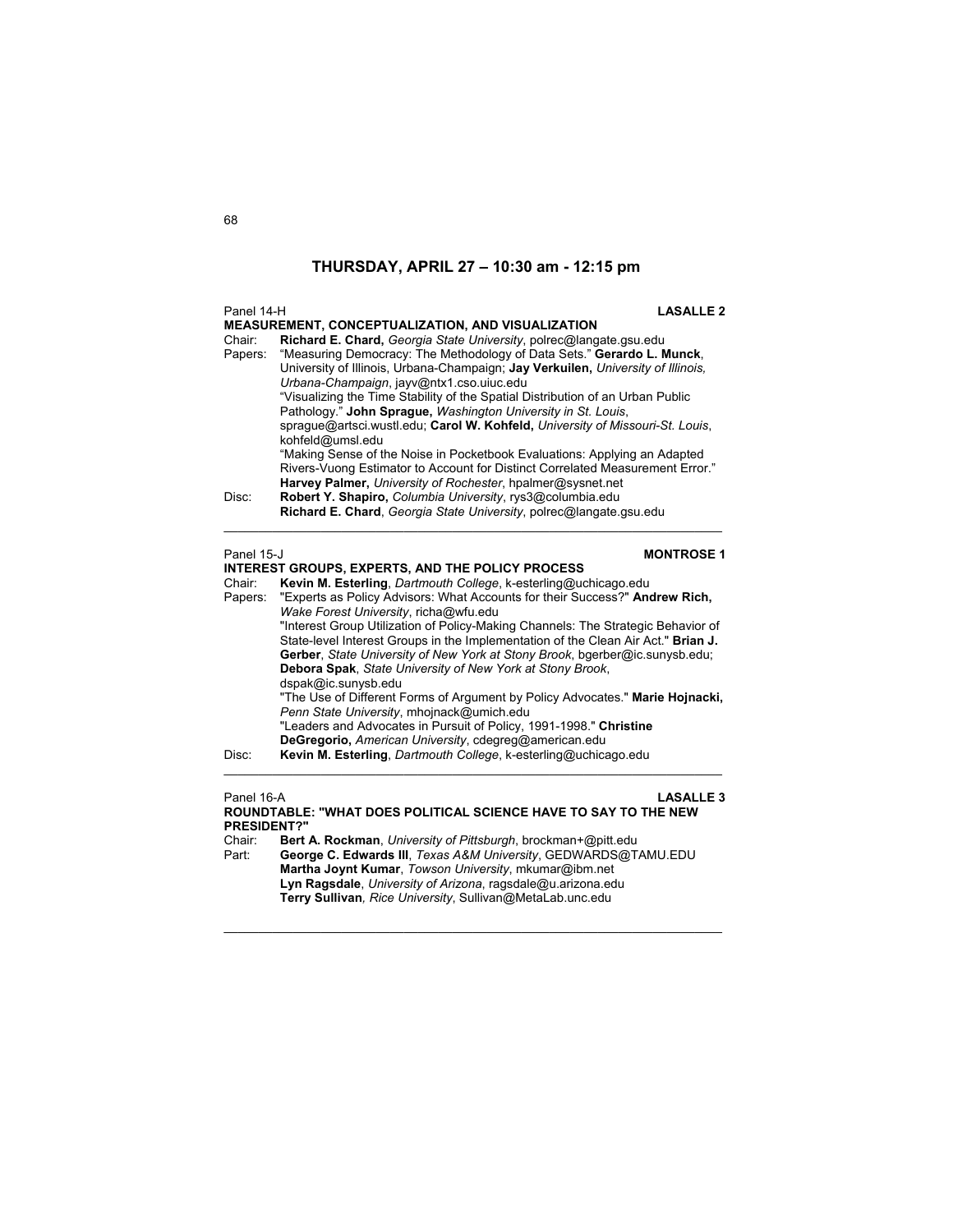| Panel 17-B<br>Chair:<br>Papers: | <b>SALON 4</b><br><b>REDISTRICTING: PARTY, CONSTITUENCY, AND DISTRIBUTIVE POLITICS</b><br>Martin Gruberg, University of Wisconsin-Oshkosh, gruberg@uwosh.edu<br>"Does Partisan Control of Redistricting Make a Difference?" James L.<br>McDowell, Indiana State University, psmcdow@scifac.indstate.edu<br>"Personal and Partisan Votes in Redistricting." Scott W. Desposato, Harvard-<br>MIT Data Center, sdesposa@latte.harvard.edu; John Petrocik, University of<br>Missouri, petrocikj@missouri.edu<br>"District Lines and Battle Lines: Redistricting and the Politics of Distributive<br>Program Awards." Kenneth Bickers, Indiana University, kbickers@indiana.edu;<br>Matthew Potoski, lowa State University, potoski@iastate.edu<br>"One Person, One Vote and the Allocation of Government Spending." Steve<br>Ansolabehere, MIT, sda@mit.edu; Alan Gerber, Yale University,<br>alan.gerber@yale.edu; James Snyder, MIT, millett@mit.edu |
|---------------------------------|----------------------------------------------------------------------------------------------------------------------------------------------------------------------------------------------------------------------------------------------------------------------------------------------------------------------------------------------------------------------------------------------------------------------------------------------------------------------------------------------------------------------------------------------------------------------------------------------------------------------------------------------------------------------------------------------------------------------------------------------------------------------------------------------------------------------------------------------------------------------------------------------------------------------------------------------------|
| Disc:                           | David Lublin, American University, dlublin@american.edu                                                                                                                                                                                                                                                                                                                                                                                                                                                                                                                                                                                                                                                                                                                                                                                                                                                                                            |
| Panel 17-C                      | <b>LASALLE 5</b>                                                                                                                                                                                                                                                                                                                                                                                                                                                                                                                                                                                                                                                                                                                                                                                                                                                                                                                                   |
|                                 | <b>HISTORICAL PERSPECTIVES ON CONGRESSIONAL INSTITUTIONS</b>                                                                                                                                                                                                                                                                                                                                                                                                                                                                                                                                                                                                                                                                                                                                                                                                                                                                                       |
| Chair:                          | Gregory Wawro, Columbia University, giw10@columbia.edu                                                                                                                                                                                                                                                                                                                                                                                                                                                                                                                                                                                                                                                                                                                                                                                                                                                                                             |
| Papers:                         | "Institutional Evolution and the Rise of the Tuesday-Thursday Club in the House                                                                                                                                                                                                                                                                                                                                                                                                                                                                                                                                                                                                                                                                                                                                                                                                                                                                    |
|                                 | of Representatives." Timothy Nokken, University of Houston,<br>tnokken@pop.uh.edu; Brian Sala, University of Illinois-Urbana, b-sala@uiuc.edu                                                                                                                                                                                                                                                                                                                                                                                                                                                                                                                                                                                                                                                                                                                                                                                                      |
|                                 | "The Incentive-Insurance Trade-Off in Principal-Agent Theory: The Case of                                                                                                                                                                                                                                                                                                                                                                                                                                                                                                                                                                                                                                                                                                                                                                                                                                                                          |
|                                 | Parties at the Turn-of-the-Century." David W. Brady, Stanford University,                                                                                                                                                                                                                                                                                                                                                                                                                                                                                                                                                                                                                                                                                                                                                                                                                                                                          |
|                                 | dbrady@leland.stanford.edu; Douglas R. Rivers, Stanford University; Kara                                                                                                                                                                                                                                                                                                                                                                                                                                                                                                                                                                                                                                                                                                                                                                                                                                                                           |
|                                 | <b>Buckley, Stanford University</b>                                                                                                                                                                                                                                                                                                                                                                                                                                                                                                                                                                                                                                                                                                                                                                                                                                                                                                                |
|                                 | "In Search of Party Effects: Measuring Party Homogeneity and Unity Across<br>Time." Eric Schickler, University of California- Berkeley,                                                                                                                                                                                                                                                                                                                                                                                                                                                                                                                                                                                                                                                                                                                                                                                                            |

schick@socrates.berkeley.edu; **Jeffery A. Jenkins**, *Michigan State University*, jenki107@pilot.msu.edu

 "The Disappearing Quorum in the House and Senate." **Greg Koger**, *University of California Los Angeles*, gkoger@ucla.edu

Disc**: Sarah Binder**, *George Washington University and the Brookings Institution*, binder@gwu.edu  $\mathcal{L}_\text{max}$  , and the set of the set of the set of the set of the set of the set of the set of the set of the set of

## Panel 18-B **CLARK 10**

## **PERSPECTIVES ON INTERCIRCUIT CONFLICTS**

Chair: **Reginald Sheehan,** *Michigan State University*, rsheehan@msu.edu Papers: "Ensuring the Uniformity of the Law: The Supreme Court and Intercircuit Conflicts." **Malia Reddick**, *Arizona State University,* mreddick@asu.edu "Explaining the Emergence of Circuit Court Conflicts." **Stefanie A. Lindquist**, University of Georgia, cmslind@arches.uga.edu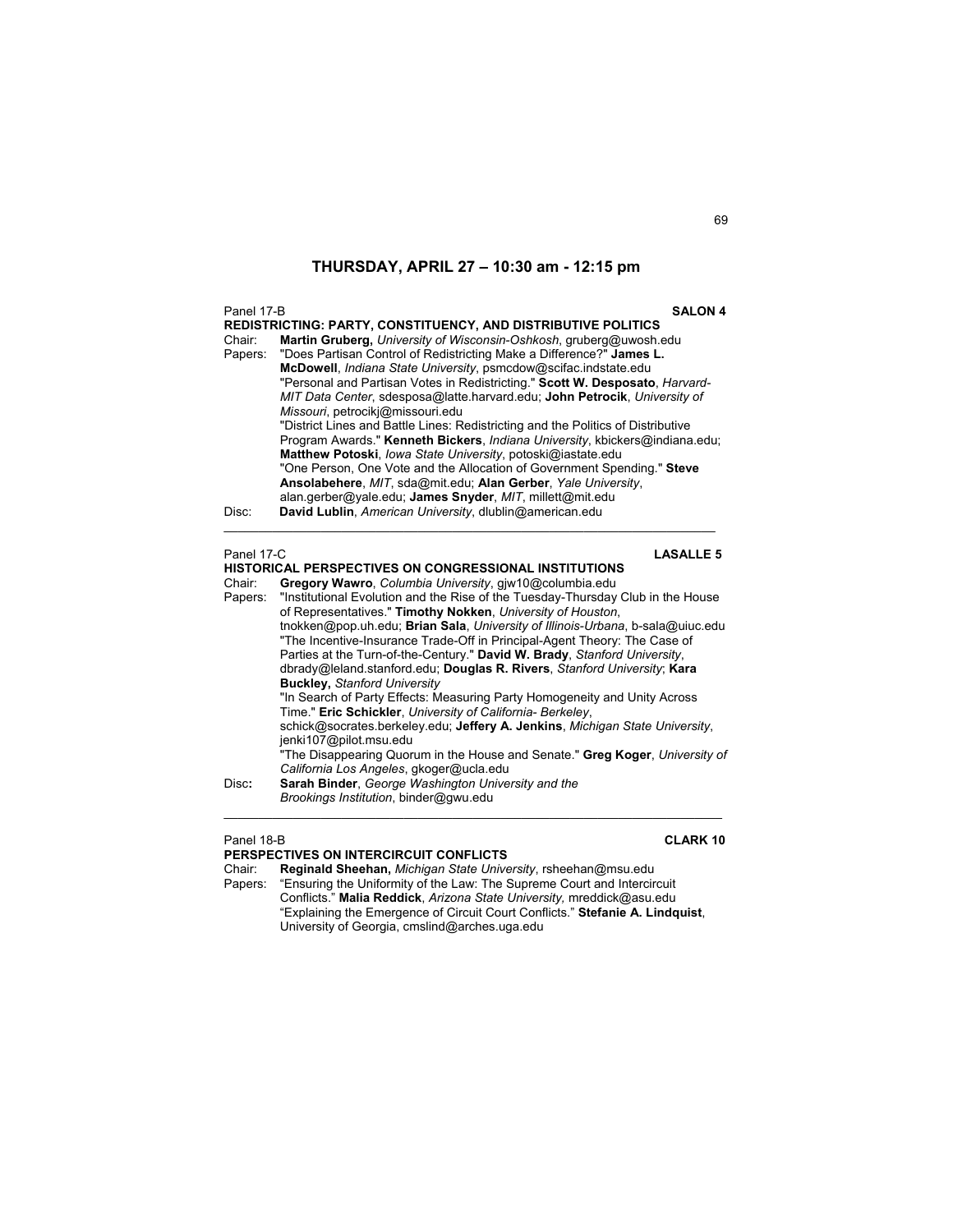"Identifying Intercircuit Conflicts: The 'How' and 'Why.'" **Arthur D. Hellman**. *University of Pittsburgh,* hellman@law.pitt.edu "Cross-Circuit Use of Cases: Intercircuit Conflicts and Other Matters." **Stephen Wasby**, *State University of New York, Albany,* wasb@cnsunix.albany.edu Disc: **Tracey E. George,** *University of Missouri-Columbia*, georgete@missouri.edu  $\mathcal{L}_\text{max}$  , and the set of the set of the set of the set of the set of the set of the set of the set of the set of Panel 19-G **BURNHAM 5 LEGISLATIVE AND EXECUTIVE RELATIONS IN THE STATES** Chair: **John Bibby**, *University of Wisconsin-Milwaukee*, jbibby@csd.uwm.edu Papers: "Agenda Setting in State Politics: The Governor, the Legislature, and the Media in Michigan." **Deborah Orth**, *Grand Valley State University*, orthd@gvsu.edu; **Erika G. King**, *Grand Valley State University*  "Dropping the Hammer: When Do Governors Veto." **Brian D. Posler**, *Millikin University*, bposler@mail.millikin.edu "Partisan Composition of State Government, Institutional Structures, and Veto Frequency." **Carl Klarner**, *Texas A&M University*, carlklar@politics.tamu.edu Disc: **John Bibby**, *University of Wisconsin-Milwaukee*, jbibby@csd.uwm.edu  $\_$  , and the set of the set of the set of the set of the set of the set of the set of the set of the set of the set of the set of the set of the set of the set of the set of the set of the set of the set of the set of th Panel 19-L **CLARK 5 THE POLITICS OF SCHOOL FINANCE REFORM**<br>Chair: **John R. Baker** Wittenberg University ib John R. Baker, Wittenberg University, jbaker@mail.wittenberg.edu Papers: "The Public's Opinion: Support for Court-Ordered School Finance Reform." **Douglas S. Reed**, *Georgetown University*, reedd@gunet.georgetown "State Court Involvement in School Funding Disputes: Does It Make Any Difference." **Paula J. Lundberg**, *Northern Illinois University*, jimwhy@aol.com "The Political Economy of Education Spending." **Craig Volden***, Claremont Graduate University*, craig.volden@cgu.edu*;* **Jeffrey Cummins**, *Claremont Graduate University*; **Nathan Woods**, *Claremont Graduate University* Disc: **John R. Baker**, *Wittenberg University*   $\_$  , and the set of the set of the set of the set of the set of the set of the set of the set of the set of the set of the set of the set of the set of the set of the set of the set of the set of the set of the set of th

## Panel 20-A **SANDBURG 7**

**FINANCIAL SOLUTIONS FOR LOCAL GOVERNMENTS**

Chair: **David L. Aronson**, *University of South Dakota*, daronson@usd.edu Papers: "Native American Casino Gambling: The Answer for Beloit?" **Ross Alexander,** *Northern Illinois University*, ralexan1@niu.edu "The Stadium Game: An Empirical Examination of Public Financing of Stadiums and Arenas." **Christopher P. Borick**, *St. Norbert College*, boricp@mail.snc.edu; **Kevin Quinn**, *St. Norbert College*, quinkg@mail.snc.edu; **Paul Bursik**, *St. Norbert College*, burspb@mail.snc.edu.

 "Municipal Reliance on the Local Income Tax in Ohio." **Andrew Dudas**, *Miami University (Ohio)*, dudasa@muohio.edu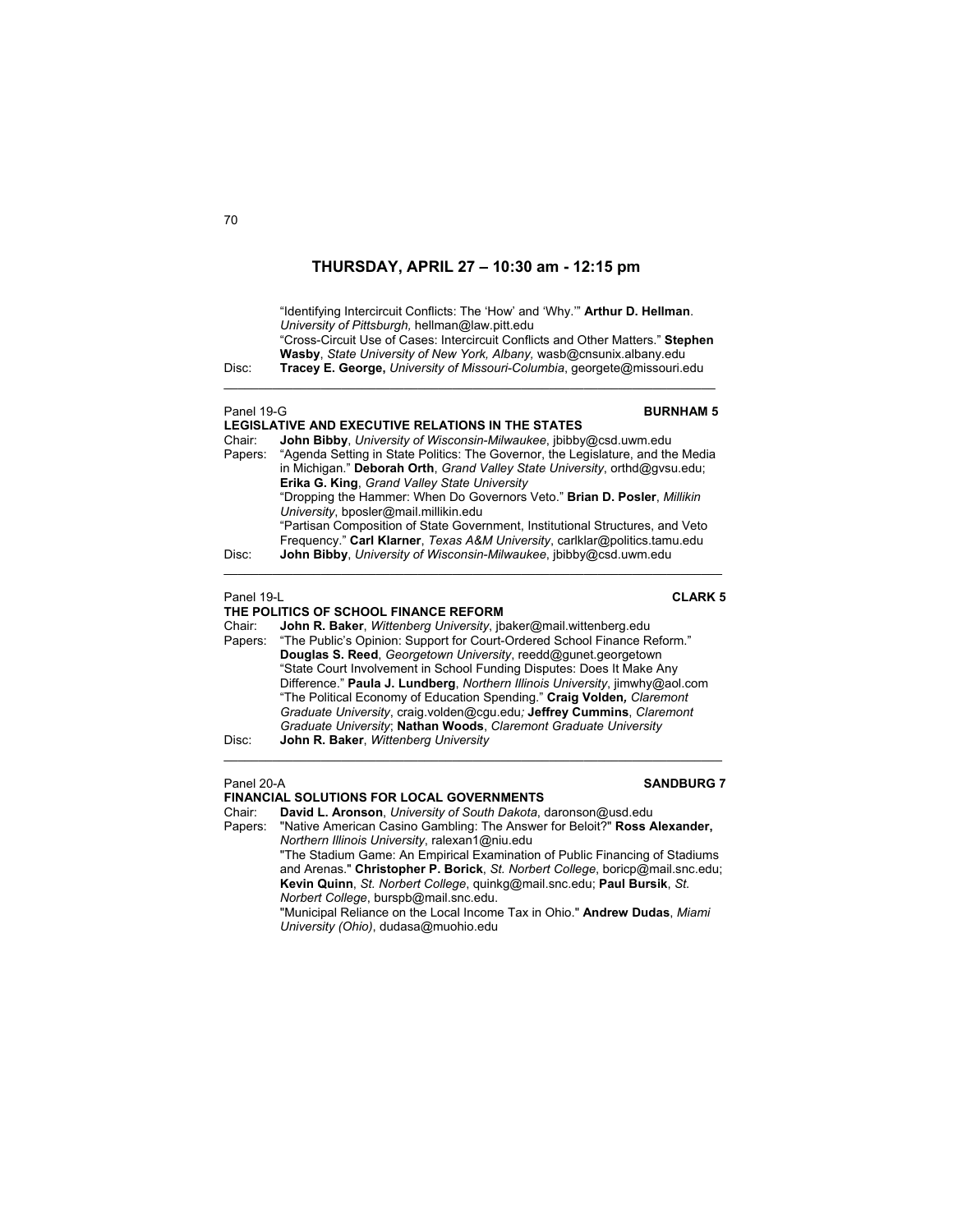"To File or Not to File: The Causes of Municipal Bankruptcy in the United States." **Keeok Park,** *University of La Verne*, parkk@ulv.edu Disc: **David L. Aronson**, University of South Dakota

\_\_\_\_\_\_\_\_\_\_\_\_\_\_\_\_\_\_\_\_\_\_\_\_\_\_\_\_\_\_\_\_\_\_\_\_\_\_\_\_\_\_\_\_\_\_\_\_\_\_\_\_\_\_\_\_\_\_\_\_\_\_\_\_\_\_\_\_\_\_\_\_

| Panel 21-B | <b>MONTROSE 7</b>                                                                                                                                                                                                                                                             |
|------------|-------------------------------------------------------------------------------------------------------------------------------------------------------------------------------------------------------------------------------------------------------------------------------|
|            | INFLUENCES ON AND CONSEQUENCES OF INCOME DISTRIBUTION IN THE                                                                                                                                                                                                                  |
|            | <b>AMERICAN STATES</b>                                                                                                                                                                                                                                                        |
|            | [Co-Sponsored with State Politics]                                                                                                                                                                                                                                            |
| Chair:     | Ronald Weber, University of Wisconsin-Milwaukee, rweber@uwm.edu                                                                                                                                                                                                               |
| Papers:    | "Wage Setting and the Distribution of Income in the American States." Paul<br>Brace, Rice University, pbrace@rice.edu; Laura Langer, University of Arizona,                                                                                                                   |
|            | llanger@u.arizona.edu<br>"Doing Better But Feeling Worse? Economic Development, Welfare and the<br>Distribution of Income in the American States." Charles Barrilleaux, Florida<br>State University, cbarrile@garnet.acns.fsu.edu; Belinda Davis, Florida State<br>University |
|            | "Class Bias and State Initiative Approval on Tax Proposals." William Gillespie,<br>University of Georgia, wgilles@arches.uga.edu                                                                                                                                              |
|            | "The Differential Effects on the Income Distribution of Partisan Economic Growth<br>Strategies." Matthew McCoy, SUNY - Binghamton, bf18848@binghampton.edu;<br>Neil A. Eldred, SUNY - Binghamton                                                                              |
|            | "The Governmental Contribution to Income Inequality." Nathan J. Kelly,<br>University of North Carolina at Chapel Hill; James A. Stimson, University of<br>North Carolina at Chapel Hill, jstimson@email.unc.edu                                                               |
| Disc:      | David Lowery, University of North Carolina at Chapel Hill,<br>dlowery@email.unc.edu                                                                                                                                                                                           |
|            | Richard Fording, University of Kentucky, rford@pop.uky.edu                                                                                                                                                                                                                    |
| Panel 21-D | <b>SALON 5</b>                                                                                                                                                                                                                                                                |
|            | <b>COLLOQUIUM: INFORMATION TECHNOLOGY AND PUBLIC POLICY</b>                                                                                                                                                                                                                   |
| Chair:     | Steffen Schmidt, Iowa State University, sws@iastate.edu                                                                                                                                                                                                                       |
| Papers:    | "Federal Agency Internet Use: Learning to Govern On-Line." Julianne Mahler,<br>George Mason University, imahler@gmu.edu; Priscilla Regan, George Mason<br>University, pregan@wpgate.gmu.edu                                                                                   |
|            | "Information Technology: Muddling Through and the Potential Intelligence of<br>Democracy." Edward Woodhouse, Rensselear Polytechnic Institute,<br>woodhouse@rpi.edu                                                                                                           |
|            | "Governance, Policy, and Place in an Age of Technologically Mediated<br>Interaction." Paul M.A. Baker, Georgia Institute of Technology,                                                                                                                                       |
|            | paul.baker@pubpolicy.gatech.edu                                                                                                                                                                                                                                               |

 "Capital Investment: What High-Tech Business Wants in Washington and How It Tries to Get It." **David M. Hart**, *Harvard University*, david\_hart@harvard.edu

\_\_\_\_\_\_\_\_\_\_\_\_\_\_\_\_\_\_\_\_\_\_\_\_\_\_\_\_\_\_\_\_\_\_\_\_\_\_\_\_\_\_\_\_\_\_\_\_\_\_\_\_\_\_\_\_\_\_\_\_\_\_\_\_\_\_\_\_\_\_\_

Disc: **Steffen Schmidt**, *Iowa State University*, sws@iastate.edu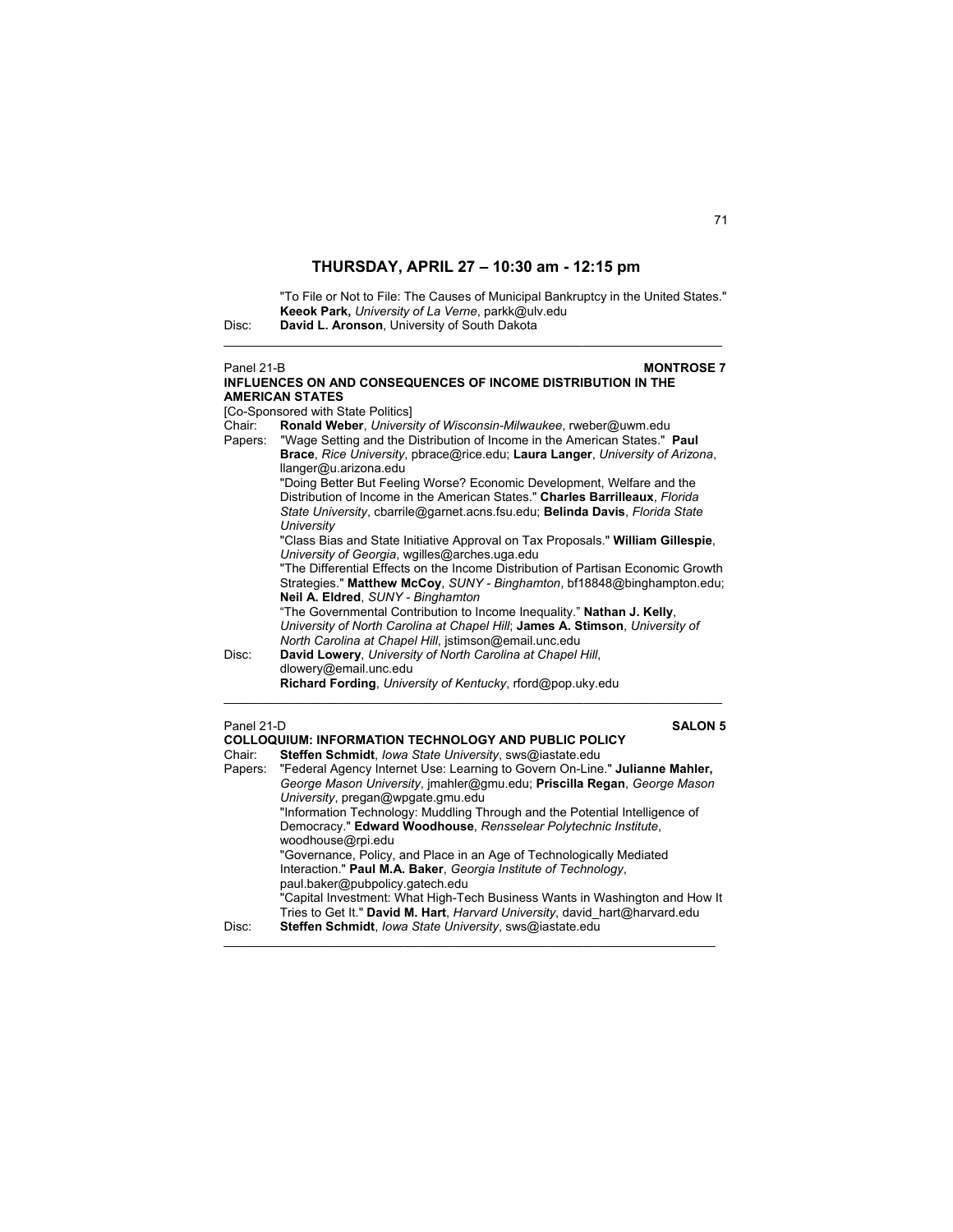|            | Panel 22-A<br><b>MONTROSE 2</b>                                                                                                                            |  |
|------------|------------------------------------------------------------------------------------------------------------------------------------------------------------|--|
| Chair:     | <b>EMPIRICAL ADVANCES IN THE STUDY OF REPRESENTATIVE BUREAUCRACY</b><br>Richard Waterman, University of New Mexico, waterman@unm.edu                       |  |
| Papers:    | "An Empirical Assessment of Representative Bureaucracy Theory: A Comparison                                                                                |  |
|            | of Federal Budget Priorities among Senior Executives and the General Public."                                                                              |  |
|            | Julie Dolan, Virginia Commonwealth University, jdolan@vcu.edu                                                                                              |  |
|            | "Strategies for Achieving a Representative Bureaucracy: Developing a<br>Framework for Empirical Assessment." Katherine C. Naff, San Francisco State        |  |
|            | University, kcnaff@sfsu.edu; J. Edward Kellough, University of Georgia,                                                                                    |  |
|            | kellough@arches.uga.edu                                                                                                                                    |  |
|            | "The Nature and Evolution of SES Appointments: Reality versus Perception."                                                                                 |  |
|            | Samantha L. Durst, University of North Texas, sdurst@scs.cmm.unt.edu; Victor                                                                               |  |
|            | S. DeSantis, Bridgewater State College, vdesantis@bridgew.edu<br>"Representation and the U.S. Federal Service: Representative Bureaucracy                  |  |
|            | Recast." Chon-Kyun Kim, SUNY-Binghamton, bg20500@binghamton.edu                                                                                            |  |
| Disc:      | Richard Waterman, University of New Mexico, waterman@unm.edu                                                                                               |  |
|            | Anirudh V.S. Ruhil, University of South Carolina, ruhil@sc.edu                                                                                             |  |
| Panel 23-D | <b>SALON 1</b>                                                                                                                                             |  |
|            | (RE) MAKING TIME AND (RE)THINKING POLITICS: INTERDISCIPLINARY                                                                                              |  |
|            | PERSPECTIVES ON RACE AND THE 20TH CENTURY                                                                                                                  |  |
|            | (Co-sponsored with Race, Class, and Ethnicity)                                                                                                             |  |
| Chair:     | Michael Dawson, University of Chicago, mc-dawson@uchicago.edu                                                                                              |  |
| Papers:    | "What Happened to Black Power?: Locating the Missing Links of African                                                                                      |  |
|            | American History." Blair Murphy, Duke University, blm@acpub.duke.edu<br>"The Heart of the Politics of Race: Centering Black Ideology in the Study of White |  |
|            | Political Attitudes." Melissa V. Harris-Lacewell, University of Chicago, mv-                                                                               |  |
|            | harris@uchicago.edu                                                                                                                                        |  |
|            | "Welfare Queens and Other Metaphors: The Effects of Gender and Race                                                                                        |  |
|            | Construction on Implementation and Bureaucratic Values." Dionne                                                                                            |  |
| Disc:      | Bensonsmith, Syracuse University, dismith@syr.edu<br>Dianne Pinderhughes, University of Illinois at Urbana - Champaign,                                    |  |
|            | pinderh@uiuc.edu                                                                                                                                           |  |
|            |                                                                                                                                                            |  |
|            |                                                                                                                                                            |  |
| Panel 25-C | <b>BURNHAM3</b><br>ROUNDTABLE ON STRATEGIES FOR DEALING WITH AFFIRMATIVE ACTION                                                                            |  |

**ROUNDTABLE ON STRATEGIES FOR DEALING WITH AFFIRMATIVE ACTION CHALLENGES TO GRADUATE EDUCATION - AN OPEN DISCUSSION** Moderators: **Ann Chih Lin**, *University of Michigan*, annlin@umich.edu **Charlene Allen**, *University of Michigan*, chjallen@umich.edu

 $\mathcal{L}_\mathcal{L} = \{ \mathcal{L}_\mathcal{L} = \{ \mathcal{L}_\mathcal{L} = \{ \mathcal{L}_\mathcal{L} = \{ \mathcal{L}_\mathcal{L} = \{ \mathcal{L}_\mathcal{L} = \{ \mathcal{L}_\mathcal{L} = \{ \mathcal{L}_\mathcal{L} = \{ \mathcal{L}_\mathcal{L} = \{ \mathcal{L}_\mathcal{L} = \{ \mathcal{L}_\mathcal{L} = \{ \mathcal{L}_\mathcal{L} = \{ \mathcal{L}_\mathcal{L} = \{ \mathcal{L}_\mathcal{L} = \{ \mathcal{L}_\mathcal{$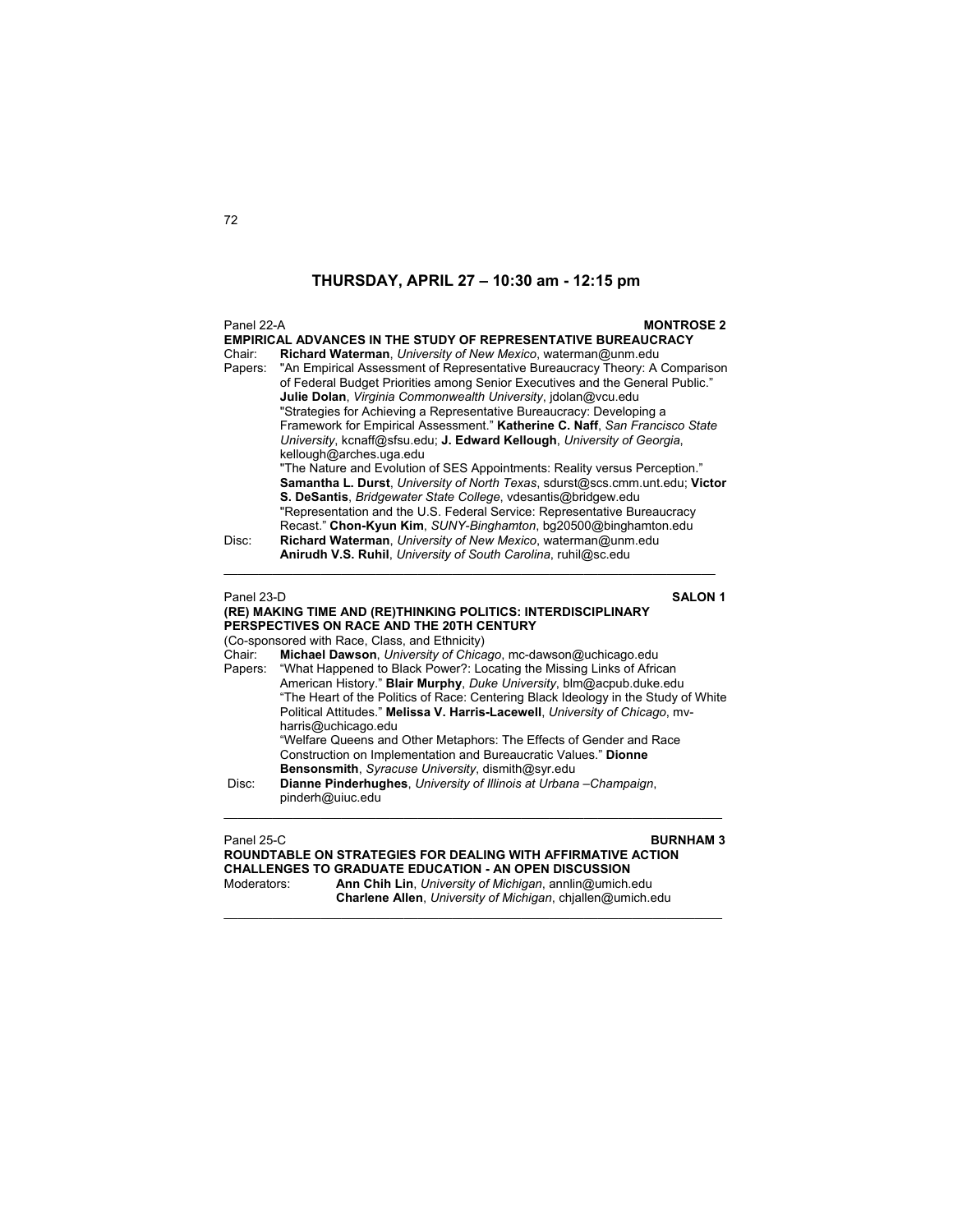**MPSA EXECUTIVE COUNCIL MEETING**  President: Milton Lodge, SUNY-Stony Brook Crystal

 $\mathcal{L}_\text{max}$  , and the set of the set of the set of the set of the set of the set of the set of the set of the set of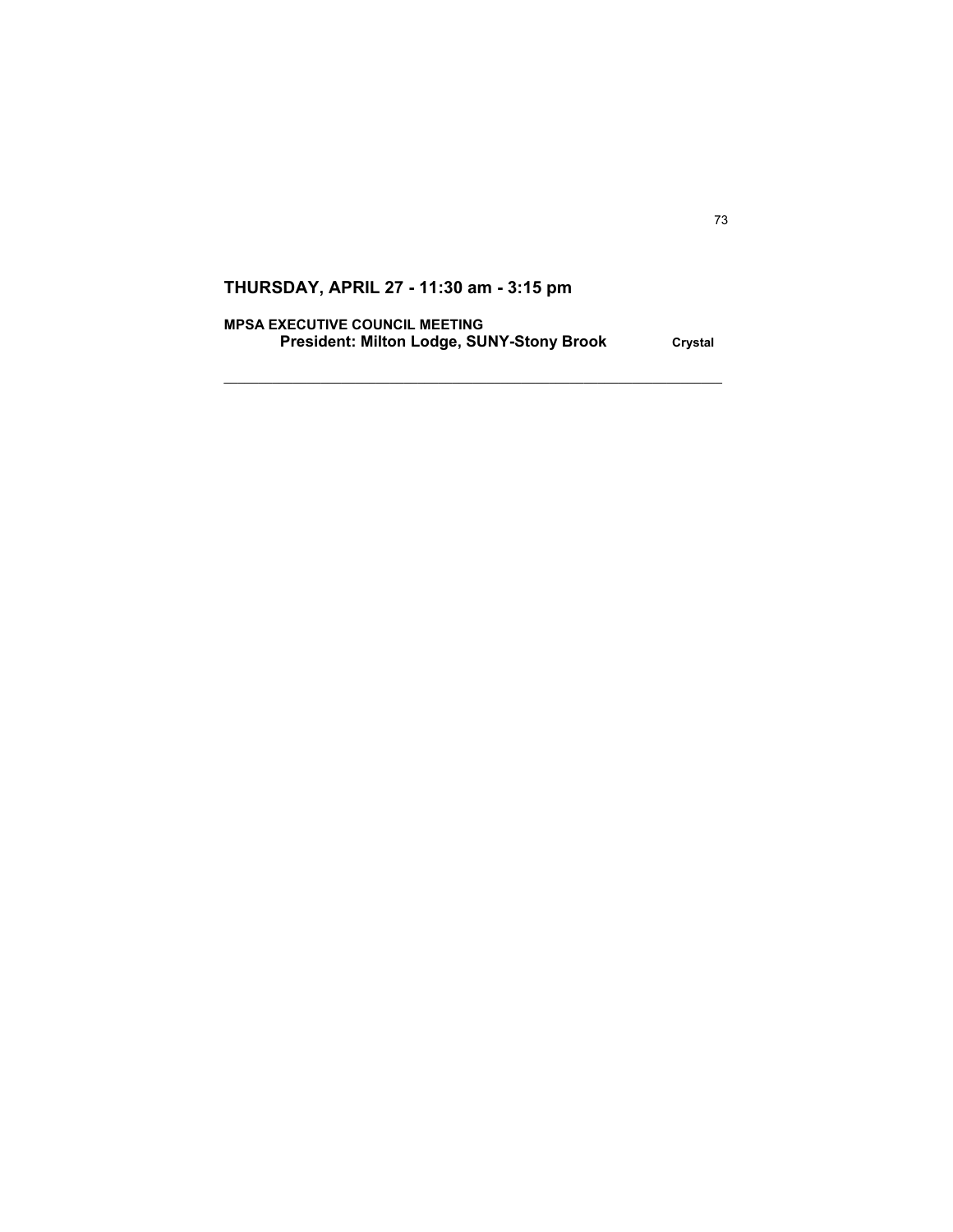## POSTER SESSION 2 **EXHIBIT HALL**

(Authors will be present from 1:30-3:15 pm)

Section 6 Posters

## **PUBLIC OPINION AND POLITICAL PSYCHOLOGY**

- 1. "Survey Nonresponse by Candidates: A Choice of Ambiguity?" **Robert Boatright**, *University of Chicago*, robb@polisci.spc.uchicago.edu
- 2. "Investigating Cognitive Dissonance in a Primary Election." **Nancy Carrillo**, *University of New Mexico*, ncarrill@unm.edu
- 3. "Contextual and Individual Influences on Party Cognitions: 1952-1996." **Jay DeSart**, *Florida Atlantic University*, jdesart@fau.edu
- 4. "Reconciling On-line and Memory based Processes in the Political Attitude Formation of Groups." **Aron Chase Galonsky**, *SUNY Stony Brook*, agalonsk@ic.sunysb.edu
- 5. "A Test of a 'Universal' Party Identification Question for Anglo-American Cultures." **Andrew Hansen**, *University of Missouri*, joureah@showme.missouri.edu
- 6. "Change Is Good: Information and Political Participation in Nomination and General Election Contests." **Patricia Jaramillo**, *University of Colorado, Boulder*, jaramilp@colorado.edu
- 7. "Divided Personalities: Israelis' Conflicting Opinions on Support and Belief in the Peace Process." **David Levin**, *American University*, dl6545a@starpower.net
- 8. "Bias or Skepticism? An Examination of Motivated Political Reasoning." **Milt Lodge**, *SUNY Stony Brook,* mlodge@datalab2.sbs.sunysb.edu; **Charles Taber**, *SUNY Stony Brook*, chuck@datalab2.sbs.sunysb.edu
- 9. "The Public's Professed Versus the Individual's Expressed Attitudes about Tax Fairness." **Michael McDonald**, *Binghamton University*, mdmcd@binghamton.edu; **Andrew LoTempio**, *Binghamton University*, bg21943@binghamton.edu
- 10. "The Role of the Person in Human-Interest Media Frames: Influences on Attitude Formation and Stability." **Francis K. Neely**, *SUNY Stony Brook*, fneely@ic.sunysb.edu
- 11. "Political Attitudes and Missing Data: Abortion and Ambivalence." **Christopher Ostella**, *Washington University in St. Louis*, costella@artsci.wustl.edu
- 12. "A Test of Mutz's Theory of Depoliticization of Personal Experience." **James Prather**, *Georgia State University*, jprather@gsu.edu
- 13. "Intergenerational Amity and Enmity." **Thomas Schlesinger**, *University of Wisconsin-LaCrosse*, schlesin@mail.uwlax.edu
- 14. "The Effect of Consumption Choice on Policy Preferences: An Experiment Concerning Genetically Engineered, Organically Grown and Traditionally Grown Foods." **Patrick A. Stewart**, *Arkansas State University*, pstewart@toltec.astate.edu
- 15. "The Influence of Personality Type on Political Ideology." **Joel Toppen**, *Hope College*, toppen@hope.edu; **Janet Day**, *Purdue University*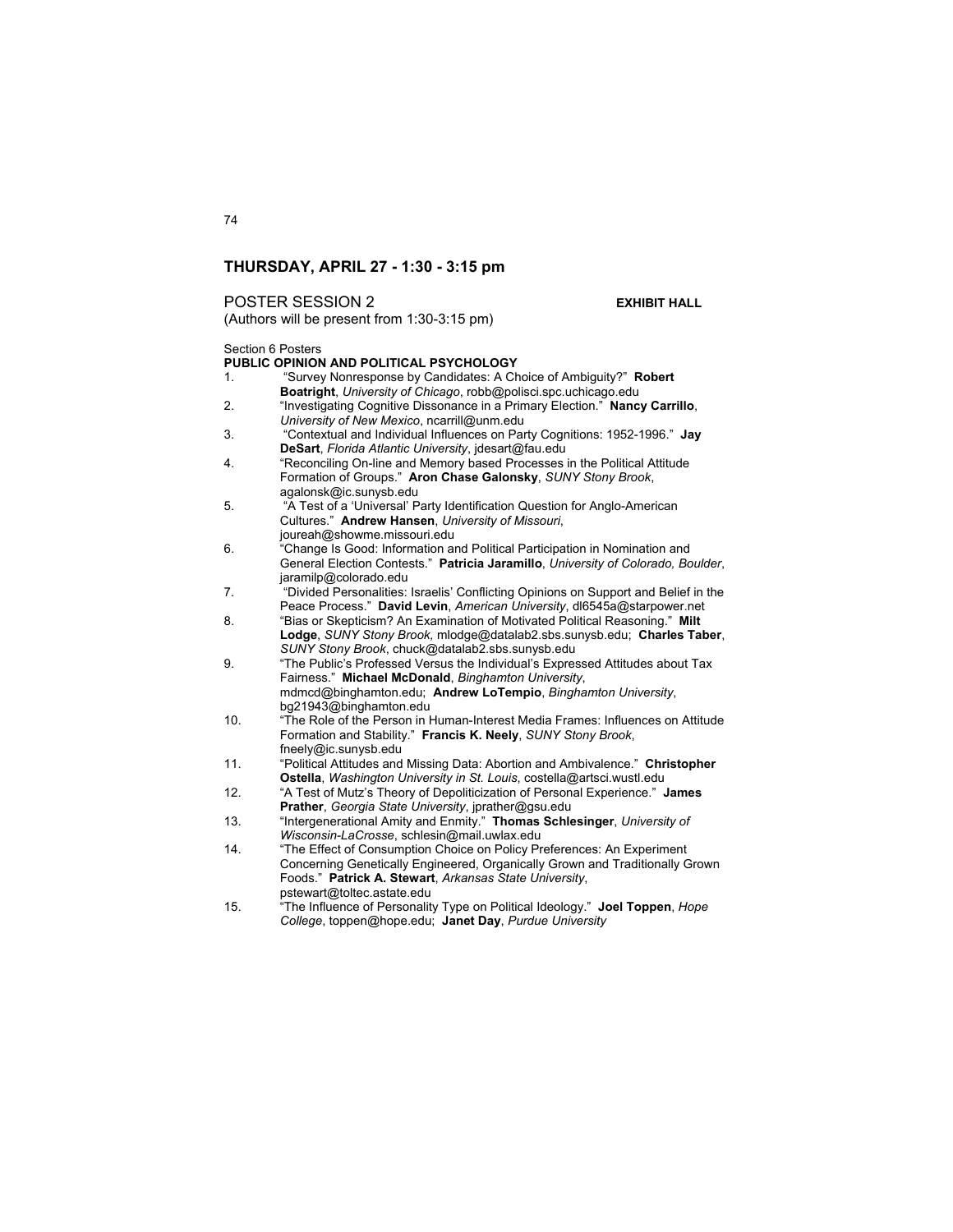16. "Transition Experiences and Attitudes toward the Regime: The Case of Eastern Europe." **Yulia Tverdova**, *Binghamton University*, bg21918@binghamton.edu 17. "Republican Partisanship and Contest: Conditioning Effects in a Partisan Realignment Among Southern Whites." **Matthew Allan Vile**, *University of New Orleans*, mvile@uno.edu Section 21 Posters **PUBLIC POLICY** 1. "Claim Jumping: Controlling Energy Turf in Congress, 1917-1997." **Jeff Worsham**, *West Virginia University*, jworsham@wvu.edu; **Jennifer Mesich Brant**, *West Virginia University* 2. "Determinants of Second Generation Discrimination in Higher Education: The Case of College Athletes." **Andre Ray**, *West Virginia University*, aray2@wvu.edu 3. "Methodologies of Evaluation of Professional Formation Policy in Brazil: A Proposal." **Henrique Carlos de O. de Castro,** *Universidade de Brasilia,* hcc@umich.edu; **Danilo Nolasco C. Marinho; Benicio V. Schmidt,** *Universidade de Brasilia* 4. "An Analysis of Policy Making as Tinkering or Long Jump Adaptation by Schemata of Complex Adaptive Systems." **Christopher D. Newman**, *Elgin Community College*, cmnewman@ameritech.net 5. "Nonprofit Organizations and the Public Policy Process: Learning to be an Influential Player." **Drew A. Dolan**, *Southern Illinois University at Edwardsville*, ddolan@siue.edu 6. "Entitlements: Who Gets What, When, and How." **Mark Rom**, *Georgetown University*, romm@gunet.georgetown.edu; **Judith Feder**, Georgetown University; **Jennifer Holuj**, *Georgetown University*; **Chrisanne Loll**, *Georgetown University* 7. "Adrift in the Political Economy: What Are the Federal Home Loan Banks Up To?" **Susan Hoffmann**, *Western Michigan University* susan.hoffmann@wmich.edu; **Mark K. Cassell**, *Kent State University*, 8. "Equity as a Policy Criterion: Considering the Effects of Choice in New York City's District 4." **Christine Roch**, *Georgia State University*, croch@gsu.edu 9. "Charter School Formation at the Local Level: A Formal Theoretic Model." **Andrew J. Padon**, *Michigan State University*, padonand@pilot.msu.edu 10. "Business Management and the Public Policy Making Process: The External Politics of Business Disaster Management." **Tom Birkland**, *SUNY Albany*, birkland@csc.albany.edu; **Radhika Nath**, *SUNY Albany,* rn5534@cnsvax.albany.edu \_\_\_\_\_\_\_\_\_\_\_\_\_\_\_\_\_\_\_\_\_\_\_\_\_\_\_\_\_\_\_\_\_\_\_\_\_\_\_\_\_\_\_\_\_\_\_\_\_\_\_\_\_\_\_\_\_\_\_\_\_\_\_\_\_\_\_\_\_\_\_\_

Panel 1-B **SANDBURG 2 MODELING STRATEGIC BEHAVIOR (**Co-Sponsored with Formal Modeling) Chair: **Jonathan Nagler,** *California Institute of Technology and University of California, Riverside,* nagler@wizard.ucr.edu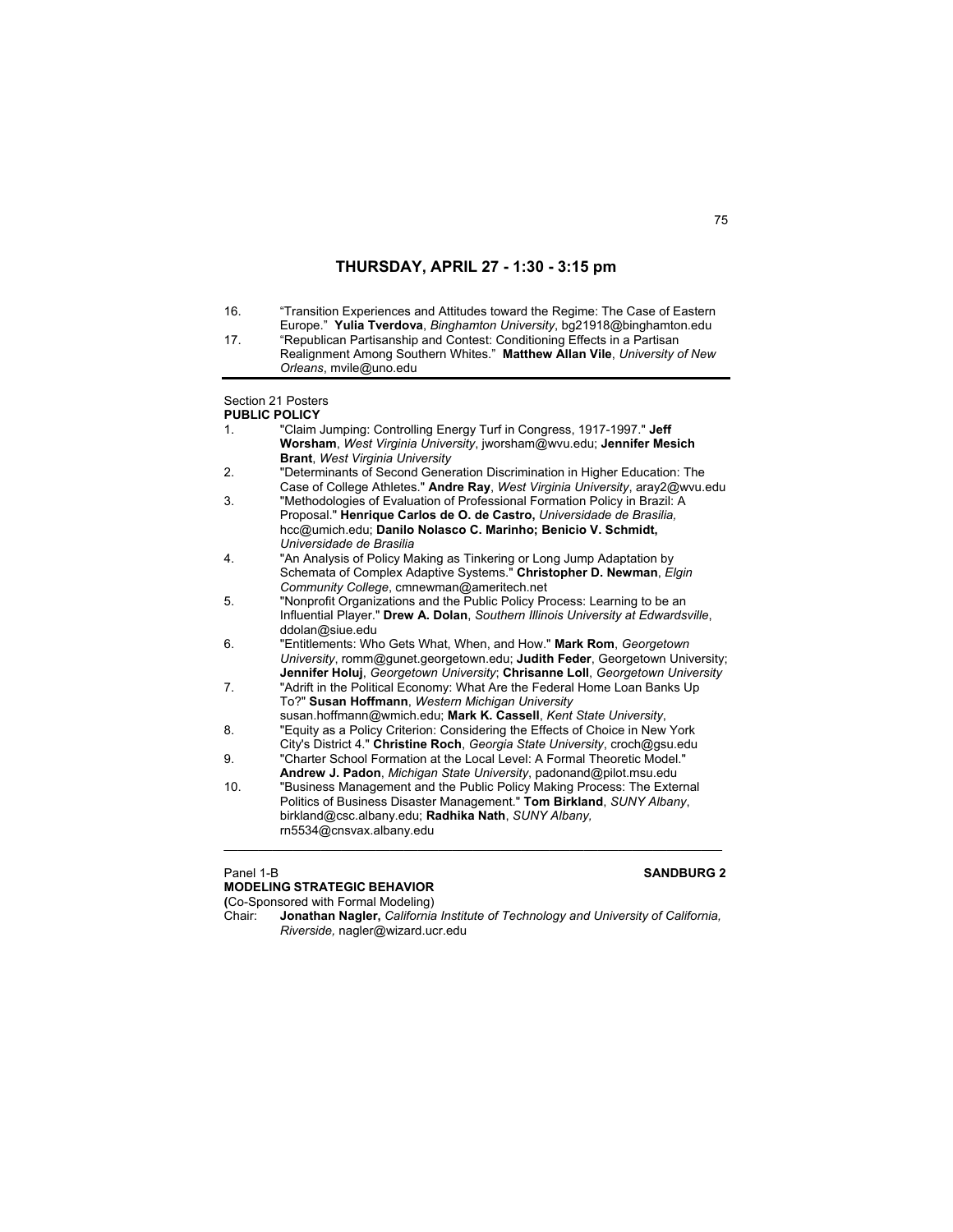Papers: "Self-Attenuating Strategic Voting." **David P. Myatt**, Oxford University, david.myatt@economics.oxford.ac.uk "Strategic Voting in Brisk Elections." **R. Michael Alvarez**, *California Institute of Technology*, rma@hss.caltech.edu; **Frederick J. Boehmke**, *California Institute of Technology*, boehmke@hss.caltech.edu; **Jonathan Nagler**, *California Institute of Technology and University of California, Riverside,* nagler@wizard.ucr.edu "When to Run and When to Hide: Coordination and Exit in Run-Off Elections*."*  **Indridi Haukur Indridason**, *University of Rochester*, inin@troi.cc.rochester.edu "The Rise and Decline of Minor Parties in Single-Member, Simple Plurality Electoral Systems." **Pradeep Chhibber**, *University of Michigan*, pradeepc@umich.edu; **Ken Kollman***, University of Michigan*, kkollman@umic.edu Disc: **Panel** 

\_\_\_\_\_\_\_\_\_\_\_\_\_\_\_\_\_\_\_\_\_\_\_\_\_\_\_\_\_\_\_\_\_\_\_\_\_\_\_\_\_\_\_\_\_\_\_\_\_\_\_\_\_\_\_\_\_\_\_\_\_\_\_\_\_\_\_\_\_\_\_\_

## Panel 2-L **PARLOR F MODELING POLITICAL OUTCOMES**  Chair: **Douglas Dion**, *University of Iowa*, douglas-dion@uiowa.edu Papers: "Creating an Enabling Environment for Field Bureaucrats." **Krishna Gupta**, *State University of New York at Stony Brook*, krishna\_91@hotmail.com "The Puzzling Persistence of Semi-Permanent Refugee Camps." **David Backer**, *University of Michigan*, dabacker@umich.edu Disc: **Douglas Dion**, *University of Iowa* douglas.dion@uiowa.edu  $\mathcal{L}_\mathcal{L} = \{ \mathcal{L}_\mathcal{L} = \{ \mathcal{L}_\mathcal{L} = \{ \mathcal{L}_\mathcal{L} = \{ \mathcal{L}_\mathcal{L} = \{ \mathcal{L}_\mathcal{L} = \{ \mathcal{L}_\mathcal{L} = \{ \mathcal{L}_\mathcal{L} = \{ \mathcal{L}_\mathcal{L} = \{ \mathcal{L}_\mathcal{L} = \{ \mathcal{L}_\mathcal{L} = \{ \mathcal{L}_\mathcal{L} = \{ \mathcal{L}_\mathcal{L} = \{ \mathcal{L}_\mathcal{L} = \{ \mathcal{L}_\mathcal{$ Panel 3-F **SANDBURG 3**

|         | ELITES AND PACTS IN DEMOCRATIC TRANSITIONS                                      |
|---------|---------------------------------------------------------------------------------|
| Chair:  | Matthew J. Costello, St. Xavier University, costello@vaxd.sxu.edu               |
| Papers: | "The Effects of the Democratic Transition Path on Consolidation of South Korean |
|         | Democracy: The Experience of the Kim Young Sam Civil Government."               |
|         | Sangmook Lee, Western Michigan University, s.lee@wmich.edu                      |
|         | "Democratization and Elite Uncertainty in Chile and South Korea." Matthew J.    |
|         | Costello, St. Xavier University, costello@vaxd.sxu.edu                          |
|         | "Local Elites: Democratizers or Adversaries of Reform?" Anne Bennett,           |
|         | University of Nevada-Las Vegas, abennett@nevada.edu                             |
| Disc:   | Junhan Lee, Michigan State University, junhanlee@hotmail.com                    |
|         |                                                                                 |

## Panel 3-U **MONTROSE 2**

**NEW INSIGHTS FROM POST-SOVIET ELECTIONS**  (Cosponsored with Elections, Voting Behavior and Participation)<br>Chair: **Alexander C. Pacek**, Texas A&M University, e339ap Chair: **Alexander C. Pacek**, *Texas A&M University*, e339ap@polisci.tamu.edu "Central Authorities, Local Elites, and Mass Political Behavior in the Transitions in Eastern Europe and The Former Soviet Union." **Henry E. Brady**, *University of*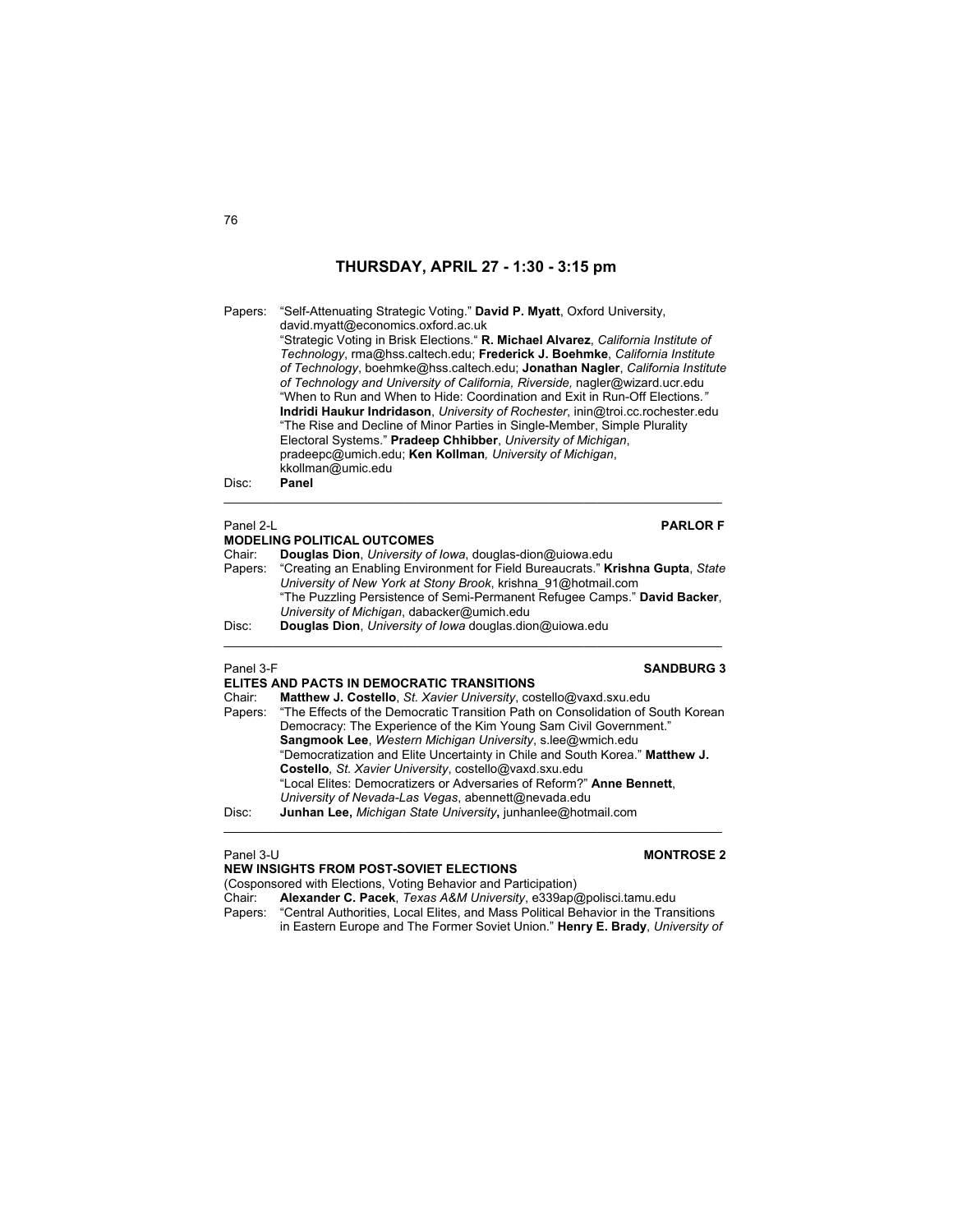*California-Berkeley*, hbrady@bravo.berkeley.edu; **Cynthia S. Kaplan**, *University of California-Santa Barbara*, kaplan@alishaw.ucsb.edu "Personalities and Policies in Post-Soviet Elections: the Ukrainian 1999 Presidential Election." **Arthur H. Miller**, *University of Iowa*, arthurmiller@uioaw.edu; **Gwyn Erb**, *University of Iowa;* **Tom Klobucar***, University of Iowa* "The Effect of Strategic Incentives on Partisan Competition: Evidence from Mixed Electoral Systems in Post-Communist States." **Erik S. Herron**, *Michigan State University*, herrone2@msu.edu "Democratizing Countries and the Choice of an Electoral System." **Michael Bruter**, *University of Hull*, mbruter@bayou.uh.edu Disc: **Donna Bahry**, *Vanderbilt University*, donna.l.bahry@vanderbilt.edu

| Panel 4-E | <b>SANDBURG 6</b>                                                                   |
|-----------|-------------------------------------------------------------------------------------|
|           | THE DETERMINANTS AND CONSEQUENCES OF FOREIGN AID                                    |
| Chair:    | Rashida Hussain, Illinois State University, rhussa2@ilstu.edu                       |
|           | Papers: "Human Rights and Foreign Aid: A Cross-National Examination of Policies and |
|           | Practices." Denese McArthur, SUNY - Binghamton, mcarthur@aol.com                    |
|           | "Determinants of Foreign Assistance: The Case of the Reagan, Bush, and              |
|           | Clinton Administration." Donald D.A. Schaefer, University of Michigan,              |
|           | dpeace@umich.edu                                                                    |
|           | "Foreign Aid and Development." Rod Abouharb, SUNY Buffalo,                          |
|           | rodabouharb@hotmail.com                                                             |
| Disc:     | Rashida Hussain, Illinois State University, rhussa2@ilstu.edu                       |
|           |                                                                                     |

\_\_\_\_\_\_\_\_\_\_\_\_\_\_\_\_\_\_\_\_\_\_\_\_\_\_\_\_\_\_\_\_\_\_\_\_\_\_\_\_\_\_\_\_\_\_\_\_\_\_\_\_\_\_\_\_\_\_\_\_\_\_\_\_\_\_\_\_\_\_\_\_

| Panel 4-W | <b>SALON 7</b><br>RIGOR MORTIS, HOLD THE MORTIS: FORMAL MODELS OF SECURITY STUDIES                                                                                |
|-----------|-------------------------------------------------------------------------------------------------------------------------------------------------------------------|
| Chair:    | Christopher M. Sprecher, University of Mississippi, sprecher@olemiss.edu<br>Papers: "The Domestic Politics of Alliance Formation." Christopher M. Sprecher,       |
|           | University of Mississippi, sprecher@olemiss.edu<br>"Rethinking Rational Deterrence Theory." Erik Gartzke, Pennsylvania State<br>University, gartzke@psu.edu       |
|           | "Which Weapon of Mass Destruction? Going Nuclear (rather than Chemical or<br>Biological)." Michael W. Simon, University of Chicago, michael-w-<br>simon@uiowa.edu |
|           | "The Rationality of Rational Choice Theory." Stephen L. Quackenbush,<br>University at Buffalo, SUNY, slg1@acsu.buffalo.edu                                        |
| Disc:     | Scott G. Gates, Michigan State University, gatess@pilot.msu.edu                                                                                                   |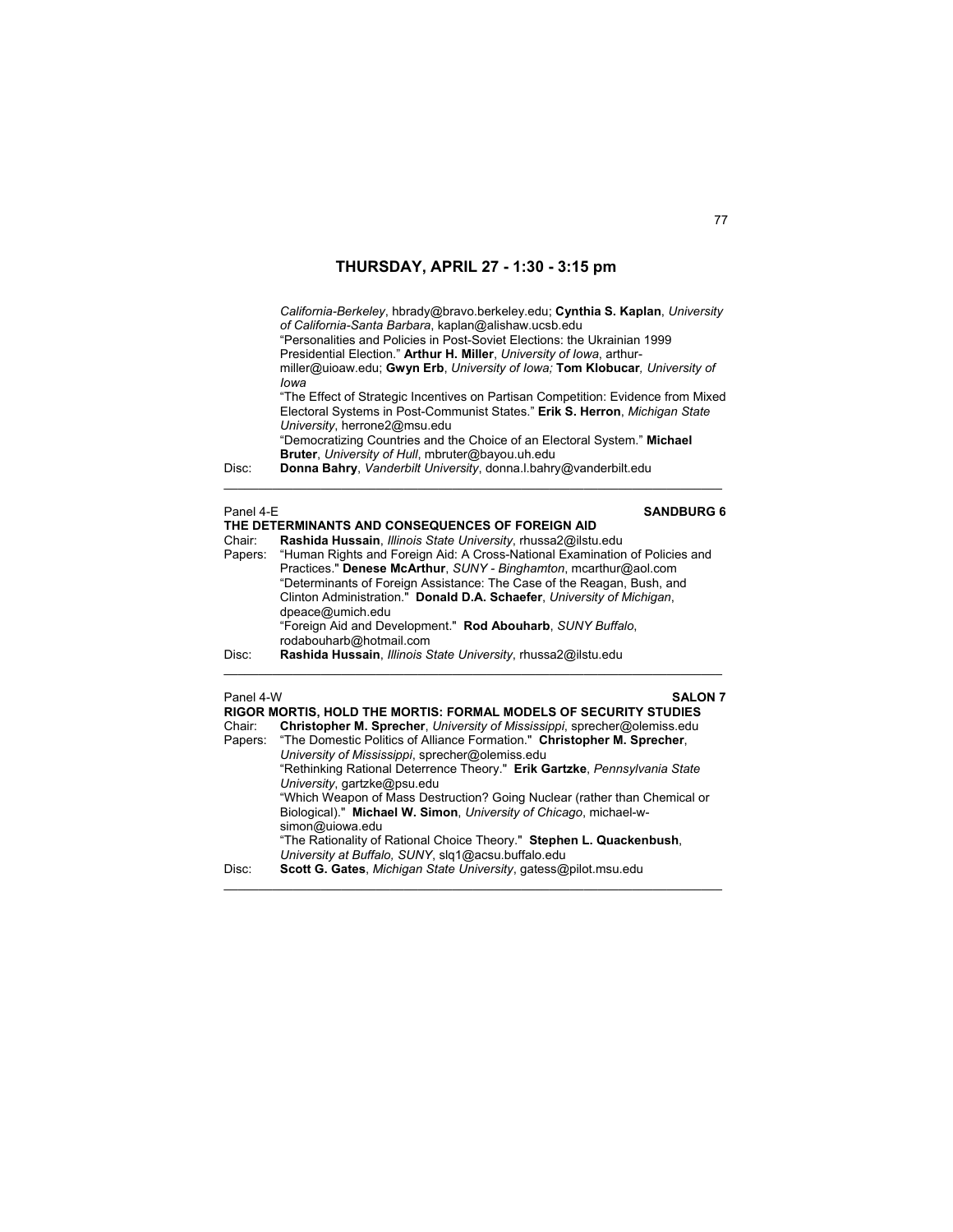## Panel 5-D **PARLOR C IPE: NEW METHODOLOGICAL APPROACHES** Chair: **Katri Sieberg**, *College of William and Mary* Papers: "How Fast Can We Get There? A Game Theoretic Analysis of Phased Agreements" **Catherine Langlois**, *Georgetown University*, Langloisc@gunet.georgetown.edu; **Jean-Pierre Langlois**, *San Francisco State University*, langlois@math.sfsu.edu "Disaggregated Trade and Conflict: Exploring Propositions in a Simultaneous Framework" **Rafael Reuveny**, *Indiana University*, rreuveny@indiana.edu "The Paradox of Disconnected Coalitions" **Steven Brams**, *New York University*; **Michael A. Jones**, *Montclair State University*; **Marc Kilgour**, *Wilfrid Laurier University* Disc: **Katri Sieberg**, *College of William and Mary*  $\mathcal{L}_\mathcal{L} = \{ \mathcal{L}_\mathcal{L} = \{ \mathcal{L}_\mathcal{L} = \{ \mathcal{L}_\mathcal{L} = \{ \mathcal{L}_\mathcal{L} = \{ \mathcal{L}_\mathcal{L} = \{ \mathcal{L}_\mathcal{L} = \{ \mathcal{L}_\mathcal{L} = \{ \mathcal{L}_\mathcal{L} = \{ \mathcal{L}_\mathcal{L} = \{ \mathcal{L}_\mathcal{L} = \{ \mathcal{L}_\mathcal{L} = \{ \mathcal{L}_\mathcal{L} = \{ \mathcal{L}_\mathcal{L} = \{ \mathcal{L}_\mathcal{$ Panel 6-J **CLARK 7 COMPETENT CITIZENS? EMPIRICAL APPLICATIONS OF DELIBERATIVE DEMOCRACY** Chair: **Tali Mendelberg**, *Princeton University*, talim@princeton.edu Papers: "Uncertainty and Ambivalence in Deliberative Opinion Models: Citizens in the 'Americans Discuss Social Security' Forum." **Jason Barabas**, *Northwestern University*, j-barabas@nwu.edu "Face -to-Face or Cyberspace?: A Proposed Deliberative Experiment on the Potential Differences between Deliberation and On-Line Political Communication." **Lori M. Weber**, *California State University-Chico*, Lweber@csuchico.edu; **Peter Muhlberger**, *Carnegie Mellon University* "Deliberative Democracy, Deliberative Structures and Empathy." **Michael Morrell**, *Arizona State University*, mmorrell@asu.edu "The Effect of Deliberation and Information on Attitude Extremity: Evidence from Deliberative Polls in the United States and Great Britain." **Dennis Plane**, *University of Texas-Austin*, dlplane@mail.la.utexas.edu Disc: **James Kuklinski**, *University of Illinois at Urbana-Champaign,* kuklinsk@uiuc.edu  $\_$  , and the set of the set of the set of the set of the set of the set of the set of the set of the set of the set of the set of the set of the set of the set of the set of the set of the set of the set of the set of th **Panel 7-C BURNHAM 1 THE IMPACT OF GROUP IDENTIFICATION ON POLITICS**<br>Chair: **Richard Sobel**, *Harvard University*, sobe12@fas.h

Richard Sobel, *Harvard University*, sobe12@fas.harvard.edu Papers: "Character Weaknesses, Partisan Bias and Presidential Evaluation." **Paul Goren**, *Southern Illinois University*, goren@siu.edu "Group Identity and Political Participation in the American Electorate" **J. Matthew Wilson,** *Southern Methodist University*, jmwilson@mail.smu.edu "The Impact of Group Attitudes on Vote Choice, Participation Rates, and Information Levels in Gubernatorial Contests" **Vincent Hutchings**, *University of Michigan*, vincenth@umich.edu; **Nicholas Valentino**, *University of Michigan*, nvalenti@umich.edu Disc: **Barbara Norrander**, *University of Arizona*, norrande@u.arizona.edu

\_\_\_\_\_\_\_\_\_\_\_\_\_\_\_\_\_\_\_\_\_\_\_\_\_\_\_\_\_\_\_\_\_\_\_\_\_\_\_\_\_\_\_\_\_\_\_\_\_\_\_\_\_\_\_\_\_\_\_\_\_\_\_\_\_\_\_\_\_\_\_\_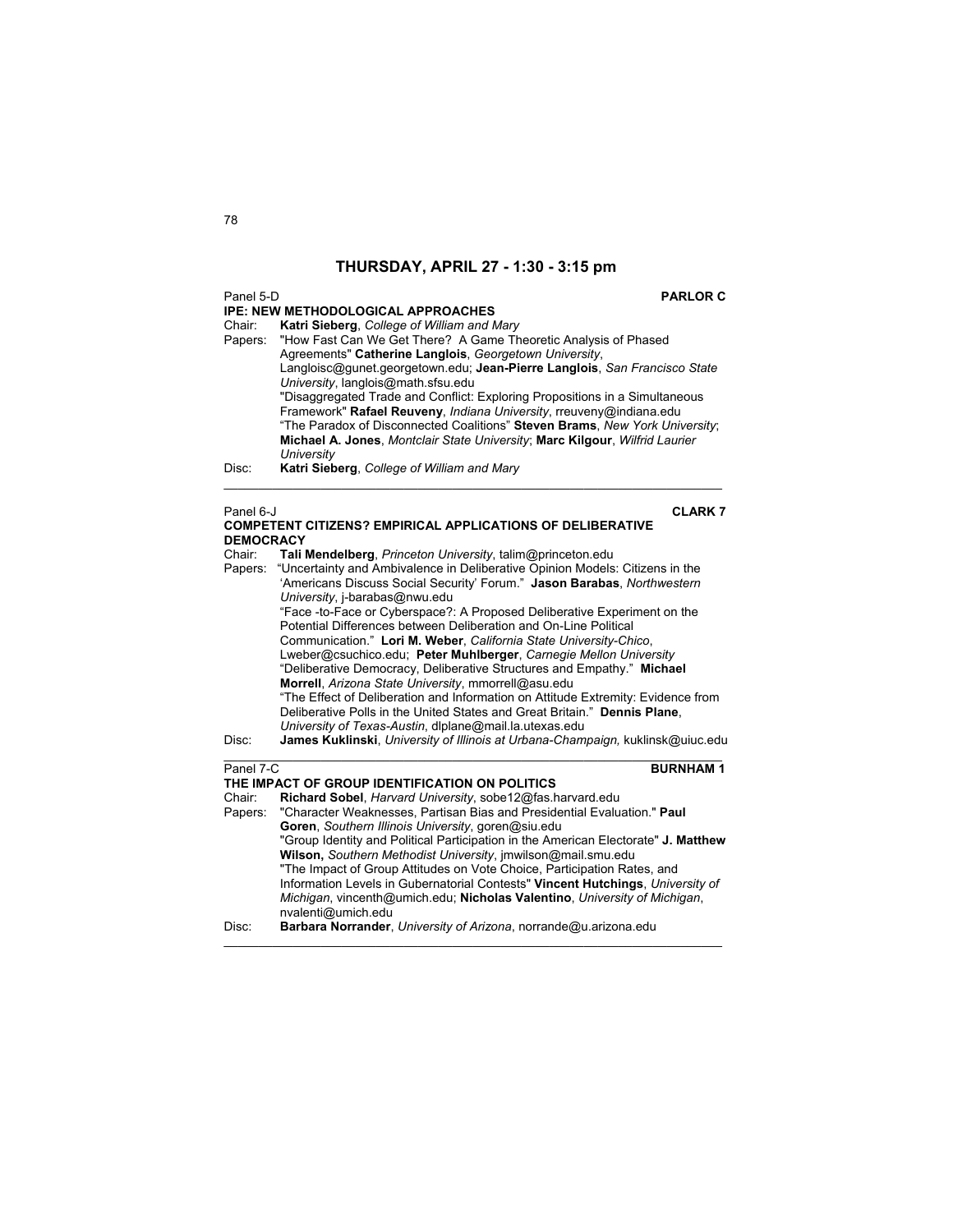| Panel 7-J         | <b>SALON 3</b>                                                                                                                                                                                                                                                                                                                                                                                                                                                                                                                                                                                                                                                                                                                                                                        |
|-------------------|---------------------------------------------------------------------------------------------------------------------------------------------------------------------------------------------------------------------------------------------------------------------------------------------------------------------------------------------------------------------------------------------------------------------------------------------------------------------------------------------------------------------------------------------------------------------------------------------------------------------------------------------------------------------------------------------------------------------------------------------------------------------------------------|
| Chair:<br>Papers: | <b>STRUCTURAL INFLUENCES ON VOTER TURNOUT</b><br>Lynne Ford, College of Charleston, fordl@cofc.edu<br>"Are Term Limits the Answer if the Question is 'How to Invigorate Citizen<br>Participation?' Dalene Rix, Western Michigan University, dalene.rix@wmich.edu<br>Neil Pinney, Western Michigan University; neil.pinney@wmich.edu<br>"Did NVRA Work in the Midterm Elections?" David Hill, Bridgewater State<br>College, d1hill@bridgew.edu; Michael Martinez, University of Florida<br>"Reconsidering Your Vote: Implications of Mandatory Voting in the US." Clarissa<br>Arellano-Malca, Bighorn Center for Public Policy, clarissa@bighorncenter.org<br>"Evaluating the Impact of Direct Democracy on Voter Turnout." David Schecter,<br>University of Florida, schecter@ufl.edu |
| Disc:             | Lynne Ford, College of Charleston, fordl@cofc.edu<br>Martha Kropf, University of Missouri at Kansas City, kropfm@umkc.edu                                                                                                                                                                                                                                                                                                                                                                                                                                                                                                                                                                                                                                                             |
| Panel 7-O         | <b>MONTROSE 3</b>                                                                                                                                                                                                                                                                                                                                                                                                                                                                                                                                                                                                                                                                                                                                                                     |
| Chair:            | <b>STATE LEGISLATIVE CAMPAIGNS AND ELECTIONS</b><br><b>Emily Van Dunk, Public Policy Forum, evandunk@execpc.com</b>                                                                                                                                                                                                                                                                                                                                                                                                                                                                                                                                                                                                                                                                   |
| Papers:           | "Do State Legislative Campaigns Matter?" Fred Monardi, University of                                                                                                                                                                                                                                                                                                                                                                                                                                                                                                                                                                                                                                                                                                                  |
|                   | Wisconsin Parkside, monardi@uwp.edu<br>"Separating Incumbency and District Effects in State Legislative Elections."                                                                                                                                                                                                                                                                                                                                                                                                                                                                                                                                                                                                                                                                   |
|                   | John Cranor, Ball State University, 00jdcranor@bsuvc.edu                                                                                                                                                                                                                                                                                                                                                                                                                                                                                                                                                                                                                                                                                                                              |
|                   | "Targeted Campaign Messages and Modern Electioneering Practices in State                                                                                                                                                                                                                                                                                                                                                                                                                                                                                                                                                                                                                                                                                                              |
|                   | Legislative Elections." Robert Hogan, Louisiana State University,<br>rhogan1@lsu.edu                                                                                                                                                                                                                                                                                                                                                                                                                                                                                                                                                                                                                                                                                                  |
| Disc:             | Emily Van Dunk, Public Policy Forum, evandunk@execpc.com                                                                                                                                                                                                                                                                                                                                                                                                                                                                                                                                                                                                                                                                                                                              |
| Panel 8-A         | <b>SALON 2</b>                                                                                                                                                                                                                                                                                                                                                                                                                                                                                                                                                                                                                                                                                                                                                                        |
| Chair:            | <b>ISSUE FRAMES IN POLITICAL COMMUNICATION</b><br>Ronald Keith Gaddie, University of Oklahoma, rkgaddie@ou.edu                                                                                                                                                                                                                                                                                                                                                                                                                                                                                                                                                                                                                                                                        |
| Papers:           | "Framing the Outsider: Television News Treatment of Jesse Jackson's                                                                                                                                                                                                                                                                                                                                                                                                                                                                                                                                                                                                                                                                                                                   |
|                   | Presidential Candidacies." Matthew R. Kerbel, Villanova University,<br>mkerbel@email.vill.edu; Marc Howard Ross, Bryn Mawr College,                                                                                                                                                                                                                                                                                                                                                                                                                                                                                                                                                                                                                                                   |
|                   | mross@brynmawr.edu<br>"The Postmodern Viability of Celebrity Candidates." Brandon Rottinghaus,                                                                                                                                                                                                                                                                                                                                                                                                                                                                                                                                                                                                                                                                                        |
|                   | Northwestern University, brottinghaus@nwu.edu; Scott Placke, Purdue<br>University, hplacke@purdue.edu                                                                                                                                                                                                                                                                                                                                                                                                                                                                                                                                                                                                                                                                                 |

"Citizen Values and Perceptions of Bias in the News Media." **Jason Glass**, *University of Kentucky*, jeglas@yahoo.com; **Mark Peffley**, *University of Kentucky*, mpeffl@pop.uky.edu

\_\_\_\_\_\_\_\_\_\_\_\_\_\_\_\_\_\_\_\_\_\_\_\_\_\_\_\_\_\_\_\_\_\_\_\_\_\_\_\_\_\_\_\_\_\_\_\_\_\_\_\_\_\_\_\_\_\_\_\_\_\_\_\_\_\_\_\_\_\_\_\_

Disc: **Erika G. King**, *Grand Valley State University*, kinge@gvsu.edu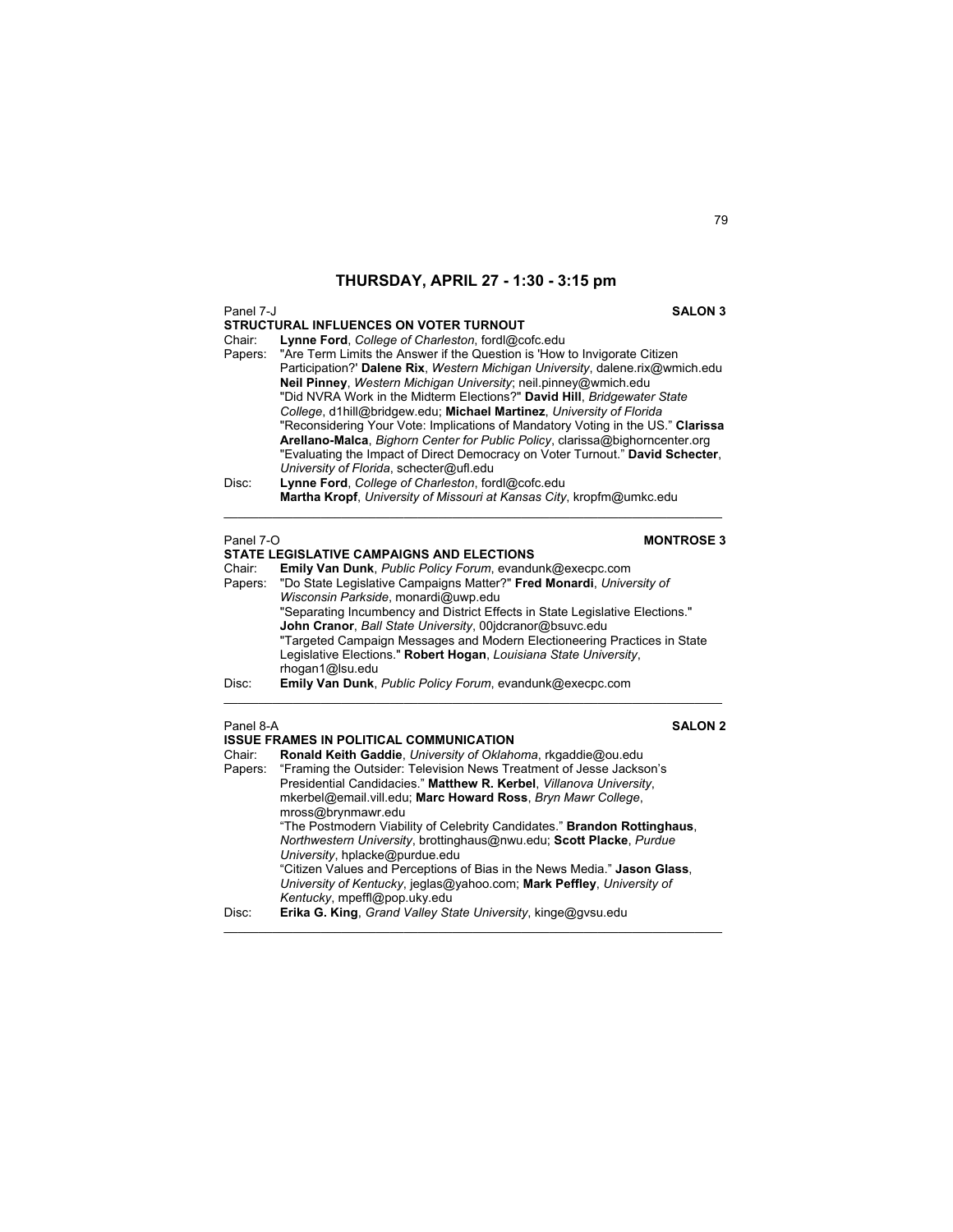| Panel 9-A | <b>SALON 4</b>                                                                  |
|-----------|---------------------------------------------------------------------------------|
|           | HE SAID, SHE SAID: GENDER AND POLITICAL STYLE                                   |
| Chair:    | Susan Mezey, Loyola University Chicago, smezey@luc.edu                          |
|           | Papers: "Women Judges as Representatives: Acting As Women or Acting For Women?" |
|           | Elaine Martin, Eastern Michigan University, pls martin@online.emich.edu;        |
|           | Barry Pyle, Eastern Michigan University, Barry Pyle@emich.edu                   |
|           | "Learning and Practicing Gender: Adolescent Socialization to Politics" Cindy    |
|           | Simon Rosenthal, University of Oklahoma, csrosenthal@ou.edu; Barrett            |
|           | Ristroph, University of Oklahoma, fleurange@hotmail.com; Jocelyn Jones,         |
|           | University of Oklahoma, jojo@ou.edu                                             |
|           | "Gender and Political Ecology: Iowa's Female Judges." Mary Ann Tetreault,       |
|           | lowa State University, moon tyger@mcleodusa.net; Karla Scheele, University of   |
|           | Wisconsin, Madison, kscheele@polisci.wisc.edu                                   |
| Disc:     | Jilda M. Aliotta, University of Hartford, aliotta@mail.hartford.edu             |

## Panel 9-D **SANDBURG 7**

# **POLITICAL RECRUITMENT OF FEMALE CANDIDATES**<br>Chair: **Elizabeth A. Bennion**. University of Wisconsin-

- Elizabeth A. Bennion, *University of Wisconsin-Madison/Indiana University South Bend,* ebennion@iusb.edu
- Papers: "Gender and Models of Democratization: The Enigma of Women's Political Leadership." **Eileen McDonagh**, *Northeastern University*, emcd@neu.edu "Campaign Hurdles and Barriers: The Experiences of Women Who Ran for the Illinois General Assembly in 1998." **Barbara L. Poole,** *Eastern Illinois University*, cfblp@eiu.edu; **Melinda A. Mueller**, *Eastern Illinois University*, cfmam@eiu.edu "Party Differences in the Recruitment of Women State Legislators." **Kira Sanbonmatsu**, *Ohio State University*, sanbonmatsu.1@osu.edu Disc: **Pippa Norris**, *Harvard University*, Pippa\_Norris@Harvard.edu

\_\_\_\_\_\_\_\_\_\_\_\_\_\_\_\_\_\_\_\_\_\_\_\_\_\_\_\_\_\_\_\_\_\_\_\_\_\_\_\_\_\_\_\_\_\_\_\_\_\_\_\_\_\_\_\_\_\_\_\_\_\_\_\_\_\_\_\_\_\_\_\_

## Panel 10-C **SALON 6**

## **MINORITY PUBLIC OPINION**

- Chair: **Claudine Gay**, *Stanford University and the Public Policy Institute of California*, gay@ppic.org
- Papers: "Linkages Between Religious Traditions and Political Preferences Among Latino Americans." **Michael Corbett**, *Ball State University*, 00amcorbett@bsu.edu; **Julia Corbett**, *Ball State University*, 00jmcorbett@bsuvc.bsu.edu "The Best of Times, The Worst of Times: Racial Climate and Black Attitudes Toward Black Nationalism." **Todd C. Shaw**, *University of Illinois at Urbana-Champaign*, tc-shaw@uiuc.edu; **Robert A. Brown**, *Emory University*, rabrown@emory.edu

 "Assimilating the American Creed: The Political Opinions of Mexican-Descent Citizens and Non-citizens." **Melissa R. Michelson**, *California State University, Fresno*, melissam@csufresno.edu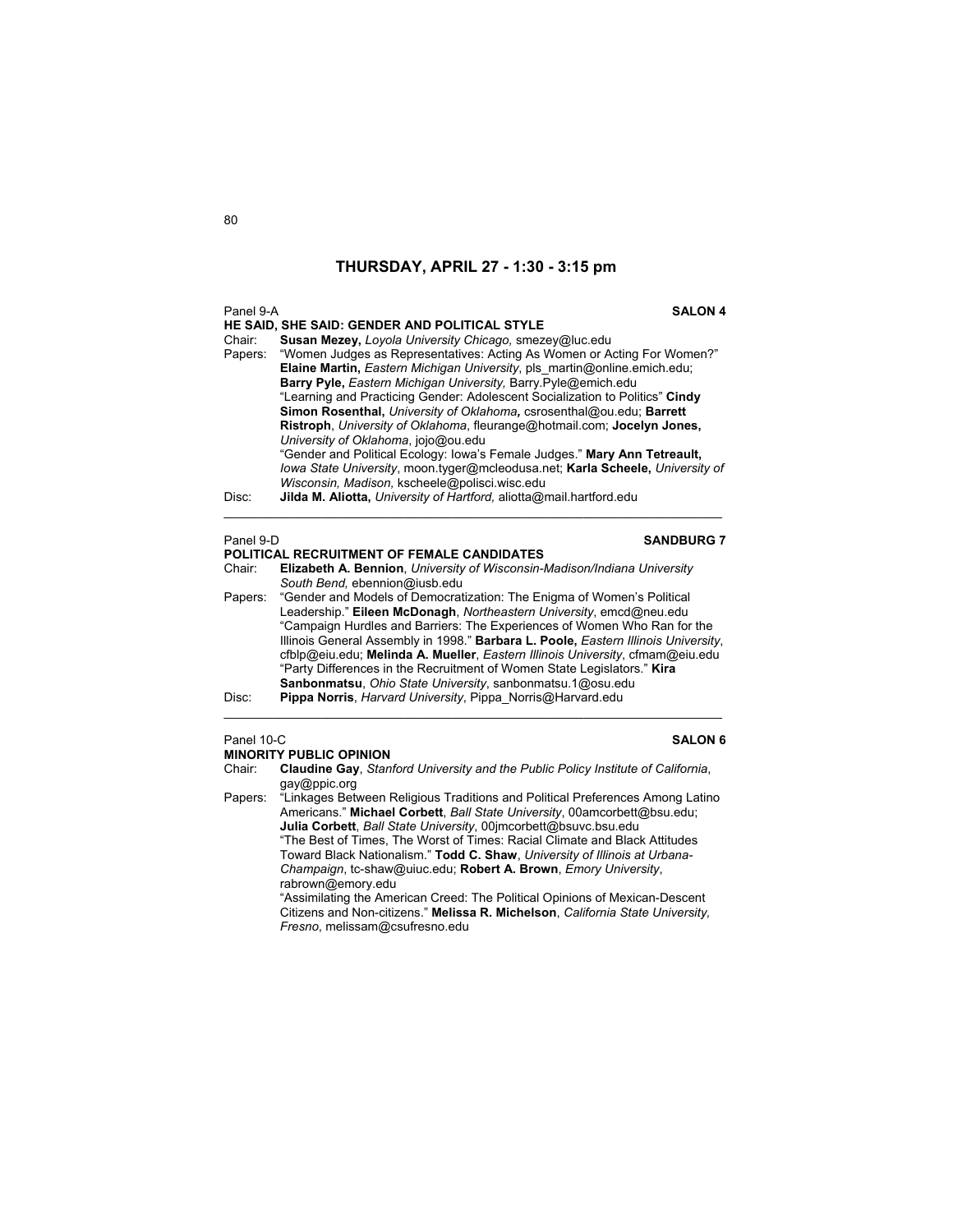"Public Opinion of Blacks and Whites: Convergence, Divergence or Remaining Constant?" **Theodore J. Davis**, *University of Delaware*, teddavis@udel.edu Disc: **Katherine Tate**, *University of California Irvine*, ktate@uci.edu

 $\mathcal{L}_\text{max}$  , and the set of the set of the set of the set of the set of the set of the set of the set of the set of

## Panel 11-F **CLARK 5 POLITICAL THEORY THROUGH FILM**  (Co-sponsored by Gender and Politics) Chair: **Linda Beail,** *Point Loma Nazarene University,* lbeail@ptloma.edu Papers: "*One True Thing* About Feminists and Mothers." **Linda Beail,** *Point Loma Nazarene University,* lbeail@ptloma.edu "The Audacity to Command Fortune: Women in Recent Films of Elizabethan Tragedies." **Lilly J. Goren,** *The College of St. Catherine,* ljgoren@stkate.edu "Analyzing Presidents on Film." **Rhonda Kinney,** *Eastern Michigan University,* rhonda.kinney@emich.edu "Coping with the Politics of Perfection: Facing Celebrity Cultures Through Film *Noir* and Superhero Cinema." **John S. Nelson,** *University of Iowa* "Peace on Earth or Purity of Essence: Teaching Mutually Assured Destruction Through *Failsafe* and *Dr. Strangelove*." **Julie L. Peterson,** *Southwestern Oklahoma State University,* petersj@swosu.edu; **Geoff Peterson,** *Southwestern Oklahoma State University,* petersg@swosu.edu; **Kelley Logan,** *Southwestern Oklahoma State University,* logank@swosu.edu

 $\mathcal{L}_\text{max}$  , and the set of the set of the set of the set of the set of the set of the set of the set of the set of

## Panel 12-C **PARLOR D**

|         | DEMOCRACY AND INSTITUTIONAL DESIGN                                             |
|---------|--------------------------------------------------------------------------------|
| Chair:  | Robert Grady, Eastern Michigan University, pls_grady@online.emich.edu          |
| Papers: | "Motivating Cross-Group Deliberation Through Electoral Design." Michael        |
|         | Rabinder James, Bucknell University, mjames@bucknell.edu                       |
|         | "Democratizing Environmental Policy: Justice and Citizen Participation." Steve |
|         | Vanderheiden, University of Wisconsin, Madison,                                |
|         | vanderheiden@polisci.wisc.edu                                                  |
|         | "Deliberation, Preference Formation, and Voting: Weighing Empirical Realities  |
|         | Against Normative Consequences." Johnny Goldfinger, Duke University,           |
|         | ilg10@acpub.duke.edu                                                           |
|         | "The 'Two-Party System': Genealogy of a Catchphrase." Lisa Disch, University   |
|         | of Minnesota, Idisch@polisci.umn.edu                                           |
| Disc:   | Emily Hauptmann, Western Michigan University, emily hauptmann@wmich.edu        |
|         |                                                                                |

# **LEGISLATIVE BARGAINING MODELS**

## Panel 13-B **LASALLE 1**

Chair: **Daniel Diermeier**, *Northwestern University,* dad001@nwu.edu

Papers: "Bargaining Over Authority: The Case of Presidential Appointment and Removal Power." **Nolan McCarty**, *Columbia University,* nmm19@columbia.edu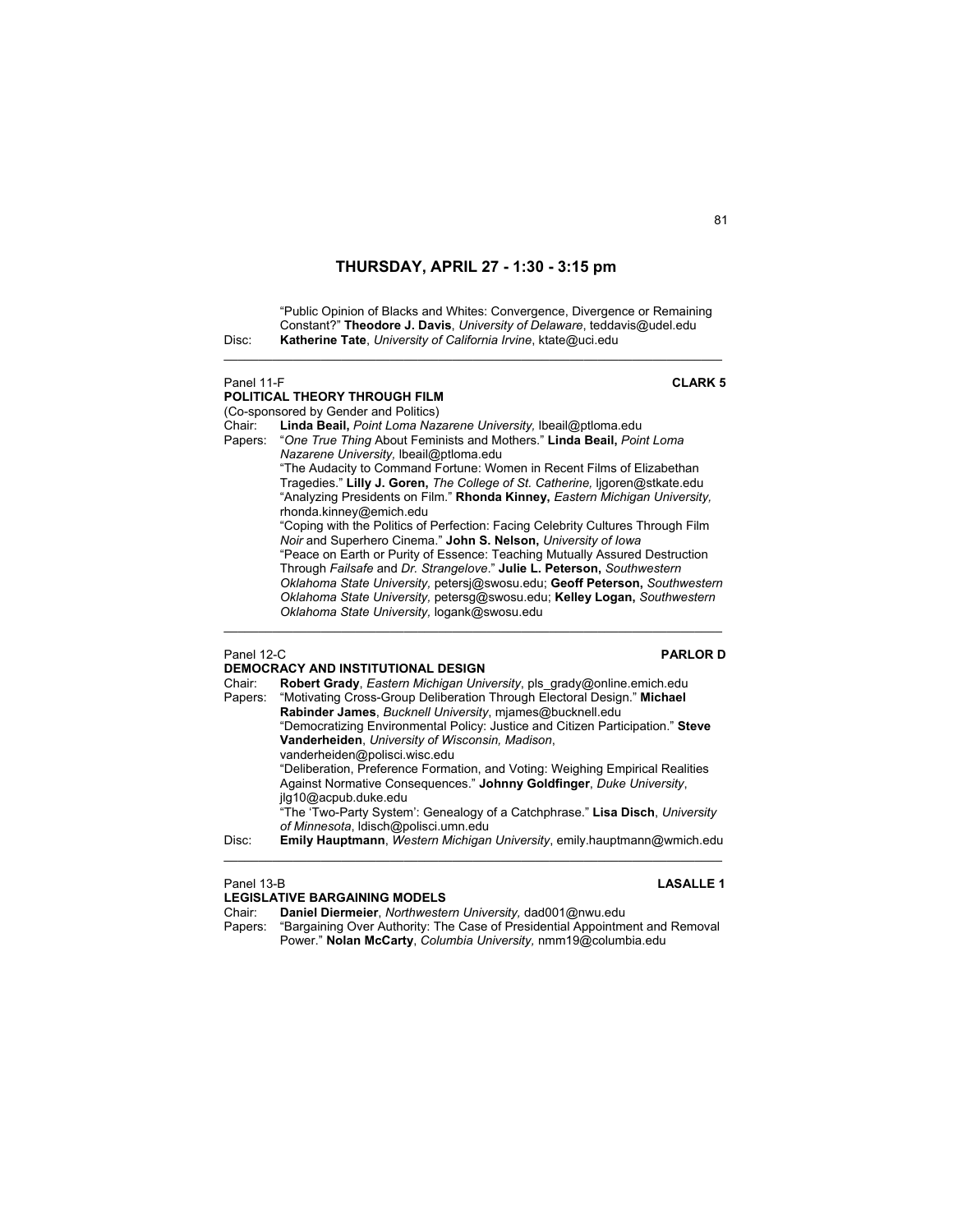

- dcparker@polisci.wisc.edu
- Disc: **Anthony Gierzynski**, *University of Vermont*, agierzyn@zoo.uvm.edu

 $\_$  , and the set of the set of the set of the set of the set of the set of the set of the set of the set of the set of the set of the set of the set of the set of the set of the set of the set of the set of the set of th

**ASSESSING PRESIDENTS: DETERMINANTS OF EVALUATION**  Chair: **John H. Kessel**, *Ohio State University*, kessel.l@osu.edu

Panel 16-C **LASALLE 3**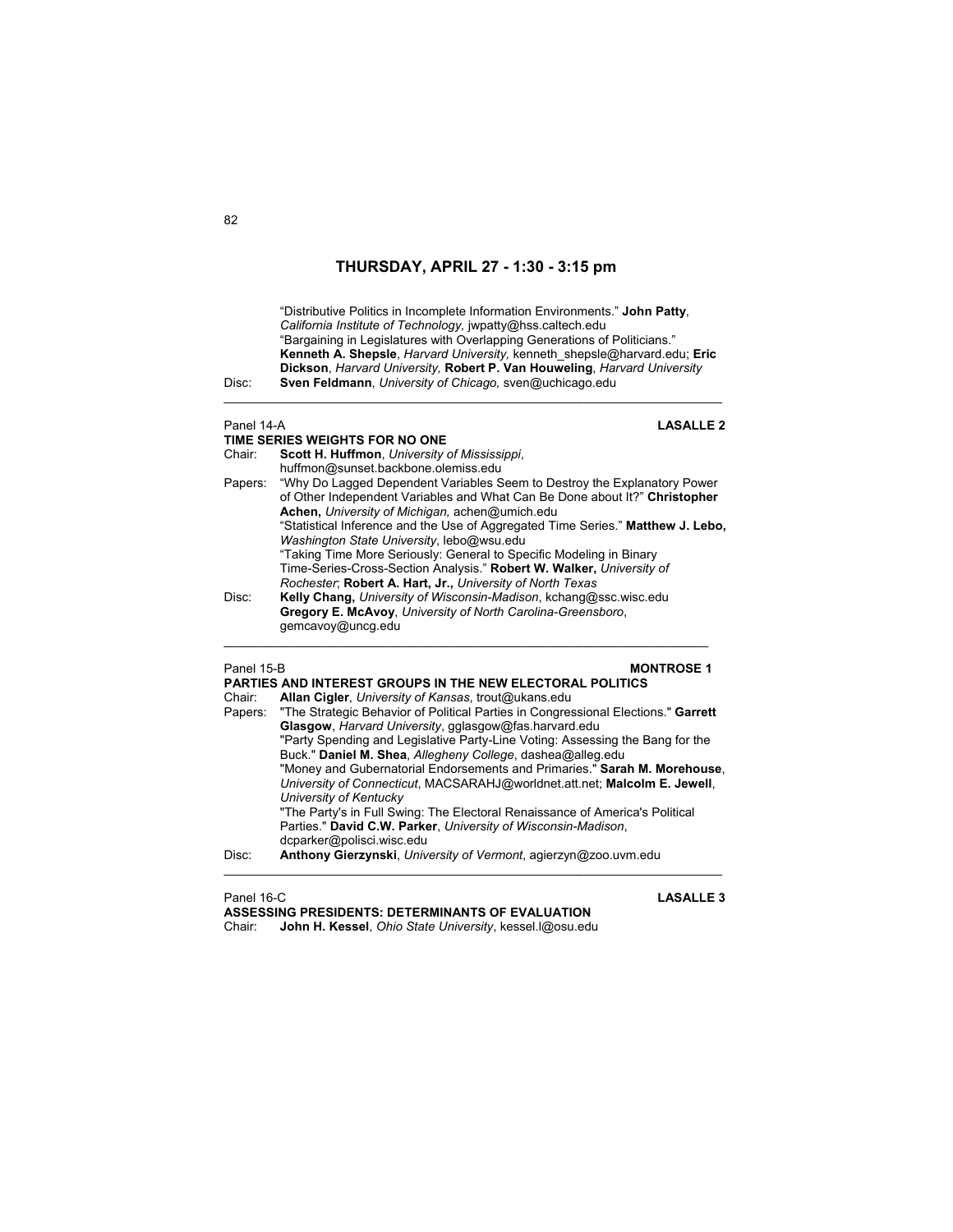Papers: "Presidents in the Public Mind: Narratives on the Clinton Legacy." **Dan Thomas**, *Wartburg College*, Thomas@wartburg.edu; **Larry Baas**, *Valparaiso University*, larry.baas@Valpo.edu "Partisanship and Presidential Performance Evaluations. " **Richard Fleisher**, *Fordham University*, fleisher@murray.fordham.edu "Presidential Favorability: Structure and Dynamics." **Jeffrey E. Cohen**, *Fordham University*, cohen@murray.fordham.edu; **John Hamman**, *Southern Illinois University*, hamman@siu.edu Disc: **Lawrence Jacobs**, *University of Minnesota*, ljacobs@polisci.umn.edu  $\_$  , and the set of the set of the set of the set of the set of the set of the set of the set of the set of the set of the set of the set of the set of the set of the set of the set of the set of the set of the set of th

# **DISTRIBUTIVE POLITICS: PORK AND CONGRESSIONAL ELECTIONS**

Panel 17-A **LASALLE 5**

|        | (co-sponsored with Elections, Voting Behavior and Participation)                       |
|--------|----------------------------------------------------------------------------------------|
| Chair: | Barry Rundquist, University of Illinois- Chicago, barryr@uic.edu                       |
|        | Papers: "55 Reasons to Vote: Congressional Payoffs for Voter Turnout." Paul S. Martin, |
|        | University of Wisconsin-Madison, pauli@polisci.wisc.edu                                |
|        | "The Effectiveness of Distributive Politics." Thomas M. Carsey, University of          |
|        | Illinois- Chicago, tcarsey@uic.edu; Barry Rundquist, University of Illinois-           |
|        | Chicago, barryr@uic.edu                                                                |
|        | "Defense Benefits and Electoral Outcomes: A Multi-Level, Multi-Equation                |
|        | Analysis of the Geographic Distribution of Defense Awards." Lisa Schmit.               |
|        | University of Illinois Chicago, Ischmi1@uic.edu                                        |
| Disc:  | David C. Kimball, Southern Illinois University, dkimball@siu.edu                       |
|        |                                                                                        |
|        |                                                                                        |

Panel 17-D **SALON 5** 

| Chair:<br>Papers: | HISTORICAL II: PERSPECTIVES ON THE U.S. CONGRESS<br>Laura W. Arnold, Southern Illinois University, Iwarnold@siu.edu<br>"Speakership Elections in the Antebellum House." Charles Stewart III, MIT. |
|-------------------|---------------------------------------------------------------------------------------------------------------------------------------------------------------------------------------------------|
|                   | cstewart@mit.edu                                                                                                                                                                                  |
|                   | "Steering the Senate: The Consolidation of Senate Party Leadership, 1880-                                                                                                                         |
|                   | 1910." Gerald Gamm, University of Rochester, grgm@troi.cc.rochester.edu;                                                                                                                          |
|                   | Steven S. Smith, University of Minnesota, sssmith@polisci.umn.edu<br>"Congress, Legislation and American Political Development." John Lapinski,                                                   |
|                   | Yale University, john.lapinski@yale.edu                                                                                                                                                           |
|                   | "The Institutionalization of the United States Senate." Russell Renka, Southeast                                                                                                                  |
|                   | Missouri State University, rdrenka@semovm.semo.edu; Daniel E. Ponder,<br>University of Colorado-Colorado Springs, dponder@brain.uccs.edu                                                          |
| Disc:             | Eric Schickler, University of California-Berkeley, schick@socrates.berkeley.edu                                                                                                                   |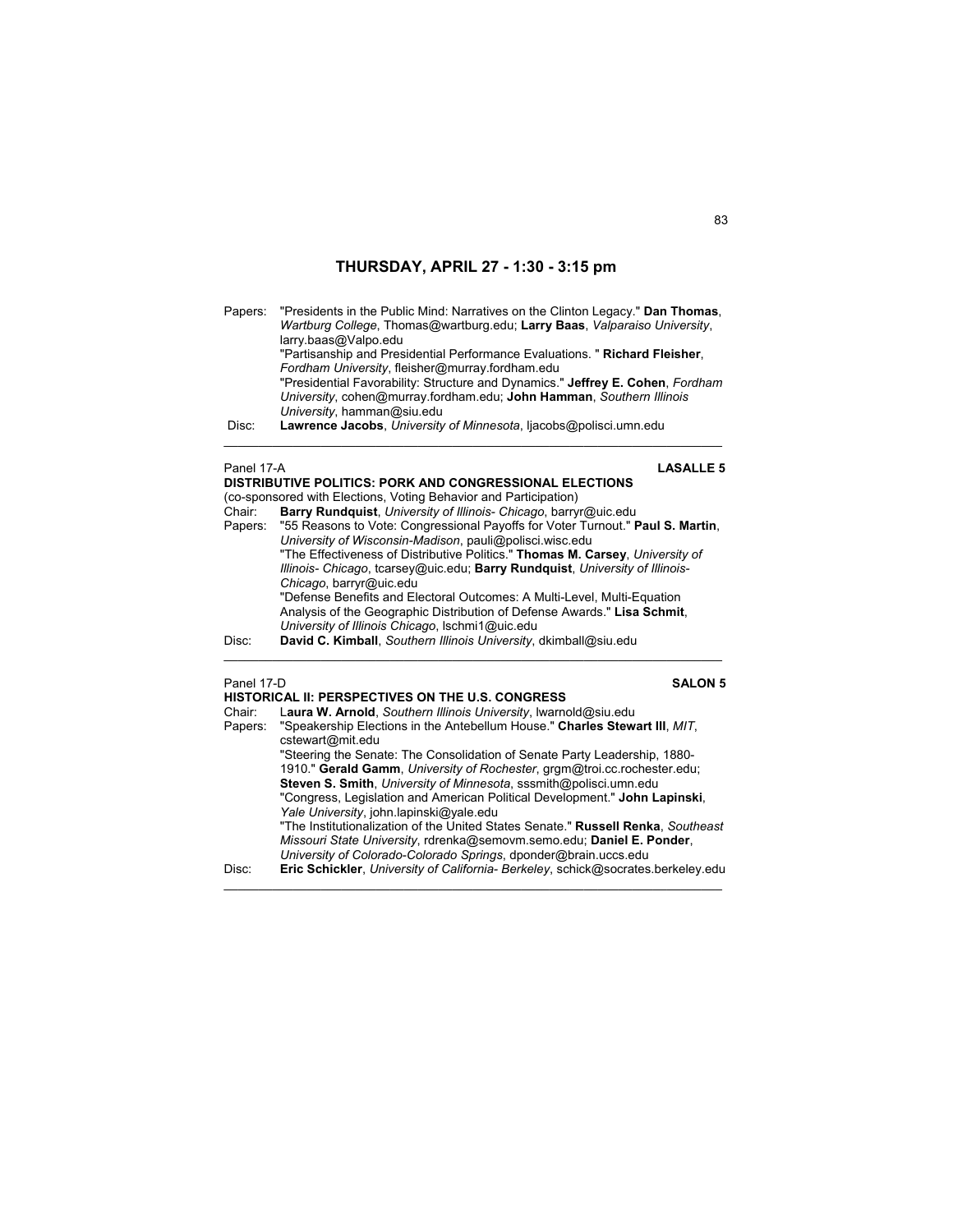## Panel 18-A **CLARK 10**

|            | <b>COURTS AND PUBLIC OPINION</b>                                                                                                                                                                                                                                   |
|------------|--------------------------------------------------------------------------------------------------------------------------------------------------------------------------------------------------------------------------------------------------------------------|
| Chair:     | Elliot E. Slotnick, The Ohio State University, slotnick.1@osu.edu                                                                                                                                                                                                  |
| Papers:    | "The 'Exacting-Cost' Model of Public Confidence in the U.S. Supreme Court."<br>Matthew Carlson, University of California, Davis; Aaron Weltmer, University of                                                                                                      |
|            | California, Davis; arweltmer@ucdavis.edu; John B. Gates, University of                                                                                                                                                                                             |
|            | California, Davis, ibgates@ucdavis.edu<br>"Excuse Me, Mr. President. : Media Coverage of Presidential Rhetoric During                                                                                                                                              |
|            | U.S. Supreme Court Nominations." Stephen Caliendo, University of Missouri-                                                                                                                                                                                         |
|            | St. Louis, caliendo@umsl.edu<br>"The Least Dangerous Branch Revisited: New Evidence on Supreme Court<br>Responsiveness to Public Preferences. "Kevin T. McGuire, University of North<br>Carolina at Chapel Hill, kmcguire@unc.edu; James A. Stimson, University of |
|            | North Carolina at Chapel Hill, jstimson@unc.edu                                                                                                                                                                                                                    |
|            | "Taking New Measure: The German Federal Constitutional Court, the European                                                                                                                                                                                         |
|            | Court of Justice and Legitimacy Transfer." Anke Grosskopf, Tulane University,<br>agrossk@mailhost.tcs.tulane.edu                                                                                                                                                   |
| Disc:      | Elliot Slotnick, The Ohio State University, slotnick.1@osu.edu                                                                                                                                                                                                     |
|            | Micheal W. Giles, Emory University, mgiles@emory.edu                                                                                                                                                                                                               |
| Panel 19-A | <b>BURNHAM 5</b>                                                                                                                                                                                                                                                   |
|            | STABILITY AND CHANGE IN STATE POLICY ENVIRONMENTS                                                                                                                                                                                                                  |
| Chair:     | Carol S. Weissert, Michigan State University, carol weissert@ssc.msu.edu                                                                                                                                                                                           |
| Papers:    | "Stability and Change in State Policy Priorities, 1982-1992" Saundra Schneider,                                                                                                                                                                                    |
|            | University of South Carolina, saundra-schneider@sc.edu                                                                                                                                                                                                             |
|            | "Them That Has Gets: Interest Group Communities of the 1990s" Virginia Gray,                                                                                                                                                                                       |
|            | University of Minnesota, vgray@polisci.umn.edu                                                                                                                                                                                                                     |

 "Change and Stability in State Public Opinion, 1976-1998." **Gerald Wright,** *Indiana University,* wright1@indiana.edu; **John McIver,** *University of Colorado* Disc: **Carol S. Weissert**, *Michigan State University,* carol.weissert@ssc.msu.edu

Panel 20-B **BURNHAM 2** 

**AUTHOR MEETS CRITICS: MELVIN HOLLI'S** *THE AMERICAN MAYOR* Chair: **Bryan D. Jones**, *University of Washington*, bdjones@u.washington.edu Panelists: **Jeffrey R. Henig**, *George Washington University*, henig@gwis2.circ.gwu.edu; **Dianne Pinderhughes**, *University of Illinois*, dpinderh@uiuc.edu Disc: **Melvin G. Holli**, *University of Illinois at Chicago*   $\mathcal{L}_\mathcal{L} = \{ \mathcal{L}_\mathcal{L} = \{ \mathcal{L}_\mathcal{L} = \{ \mathcal{L}_\mathcal{L} = \{ \mathcal{L}_\mathcal{L} = \{ \mathcal{L}_\mathcal{L} = \{ \mathcal{L}_\mathcal{L} = \{ \mathcal{L}_\mathcal{L} = \{ \mathcal{L}_\mathcal{L} = \{ \mathcal{L}_\mathcal{L} = \{ \mathcal{L}_\mathcal{L} = \{ \mathcal{L}_\mathcal{L} = \{ \mathcal{L}_\mathcal{L} = \{ \mathcal{L}_\mathcal{L} = \{ \mathcal{L}_\mathcal{$ 

Panel 21-G **MONTROSE 7**

**INTERGOVERNMENTAL COOPERATION AND IMPLEMENTATION OF POLICY** Chair: **Ann O'M. Bowman**, *University of South Carolina*, bowman-ann@sc.edu

\_\_\_\_\_\_\_\_\_\_\_\_\_\_\_\_\_\_\_\_\_\_\_\_\_\_\_\_\_\_\_\_\_\_\_\_\_\_\_\_\_\_\_\_\_\_\_\_\_\_\_\_\_\_\_\_\_\_\_\_\_\_\_\_\_\_\_\_\_\_\_\_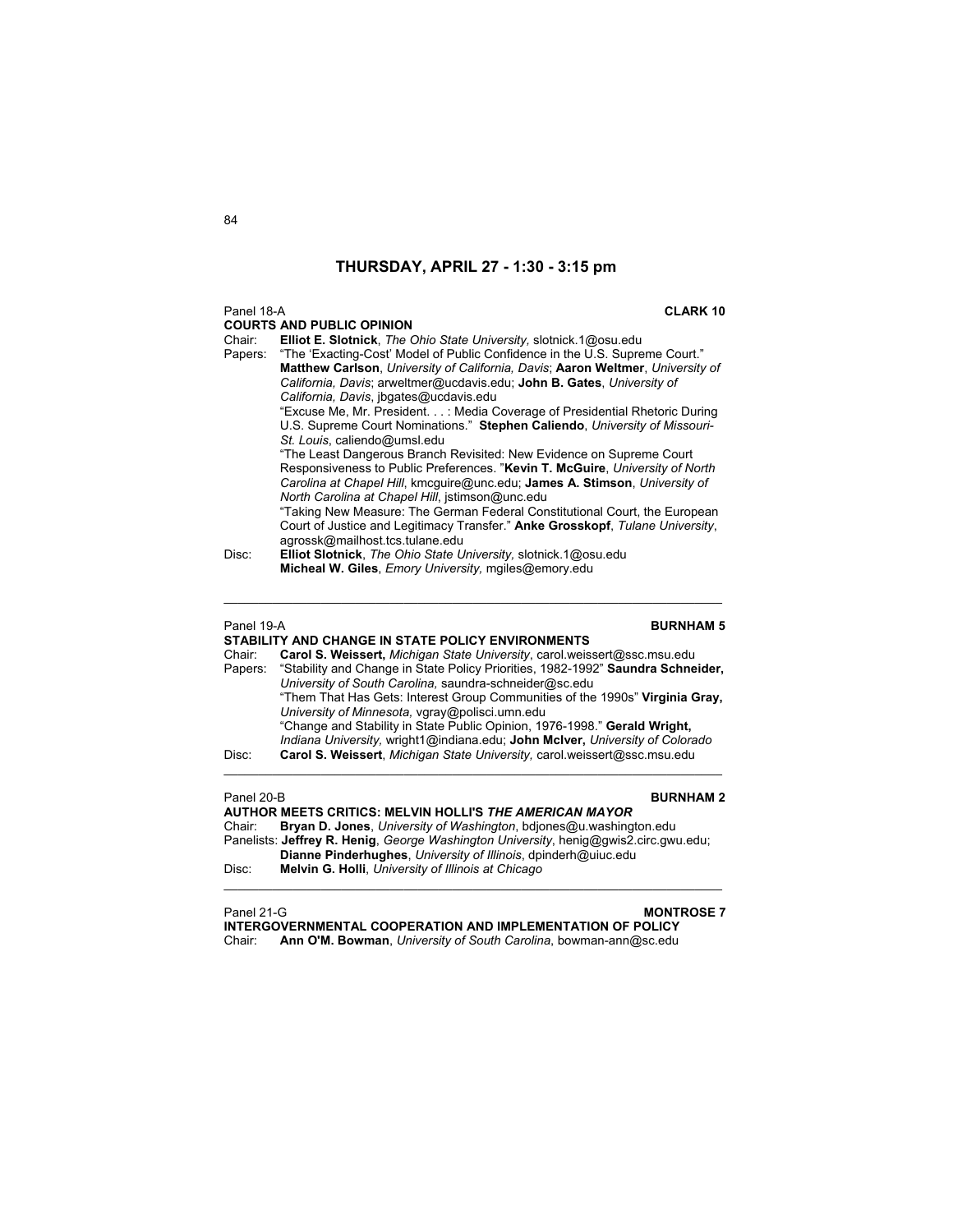Papers: "Interstate Interactions: Cooperation, Competition, and Conflict." **Ann O'M. Bowman**, *University of South Carolina*, bowman-ann@sc.edu "Race, Ethnicity and Law Enforcement Profiling: Implications for Public Policy." **James D. Ward**, *New Mexico State University*, jdward@nmsu.edu "Bioregionalism in Practice: The Ecological and Administrative Benefits." **Gerald B. Thomas**, *Purdue University*, thomas@polsci.purdue.edu Disc: **Robert Agranoff**, *Indiana University*, agranoff@indiana.edu

## Panel 21-X **SALON 8**

| <b>EXPLAINING ASSISTED REPRODUCTIVE TECHNOLOGY POLICY DESIGN IN</b> |  |
|---------------------------------------------------------------------|--|
| <b>EUROPE</b>                                                       |  |

 $\mathcal{L}_\text{max}$  , and the set of the set of the set of the set of the set of the set of the set of the set of the set of

| Chair:  | Malcolm L. Goggin, Michigan State University, Goggin@pilot.msu.edu             |
|---------|--------------------------------------------------------------------------------|
| Papers: | "Conflict and Consensus in Assisted Reproductive Technology Policy: The Dutch  |
|         | Case." Arco Timmermans, University of Twente, a.timmermans@bsk.utwente.nl      |
|         | "Designing a Reproductive Technology Policy: The Case of Norway." Ivar         |
|         | <b>Bleiklie, Norwegian Research Center in Organization and Management,</b>     |
|         | ivar bleiklie@los.uib.no                                                       |
|         | "Regulating Assisted Reproductive Technologies in Switzerland: A Policy Design |
|         | Perspective." Christine Rothmayr, University of Geneva,                        |
|         | rothmayr@pwi.unizh.ch; Uwe Serdult, University of Pittsburgh,                  |
|         | "Regulating New Reproductive Technologies in Canada." Eric Montpetit, Ecole    |
|         | Nationale D'Aministration Publique, Canada                                     |
| Disc:   | Robert Blank, University of Canterbury, r.blank@pols.canterbury.ac.nz          |

 $\mathcal{L}_\text{max}$  , and the set of the set of the set of the set of the set of the set of the set of the set of the set of

## Panel 22-J **SANDBURG 4 MIDWEST PUBLIC ADMINISTRATION CAUCUS PRESIDENTIAL ROUNDTABLE --**

|         | "STUDYING GOVERNANCE"                                                      |
|---------|----------------------------------------------------------------------------|
| Chair:  | Barbara Romzek, University of Kansas, b-romzek@ukans.edu                   |
| Papers: | "Studying Governance: Logic, Methods, Literatures." Laurence E. Lynn, Jr., |
|         | University of Chicago, Ilyn@midway.uchicgao.edu; Carolyn J. Heinrich,      |
|         | University of Chicago; Carolyn J. Hill, University of Chicago, ci-         |
|         | hill@uchicgao.edu                                                          |
| Disc:   | George Frederickson, University of Kansas, gfred@falcon.cc.ukans.edu       |

## Panel 23-C **SALON 1**

## **UNDERLYING DIMENSIONS OF POLITICAL CULTURE**

Chair: **Lauren M. McLaren**, *Bilkent University*, lauren@bilkent.edu.tr Papers: "Unequal Equalities: Multidimensional Values and Public Policy Preferences." **Susan J. Tabrizi**, *SUNY Stony Brook*, stabrizi@ic.sunysb.edu "The Changing American Mosaic: Cultural Change, Territorial Democracy, and Regional Subcultures of the United States." **Joel Lieske**, *Cleveland State University*

 $\mathcal{L}_\text{max}$  , and the set of the set of the set of the set of the set of the set of the set of the set of the set of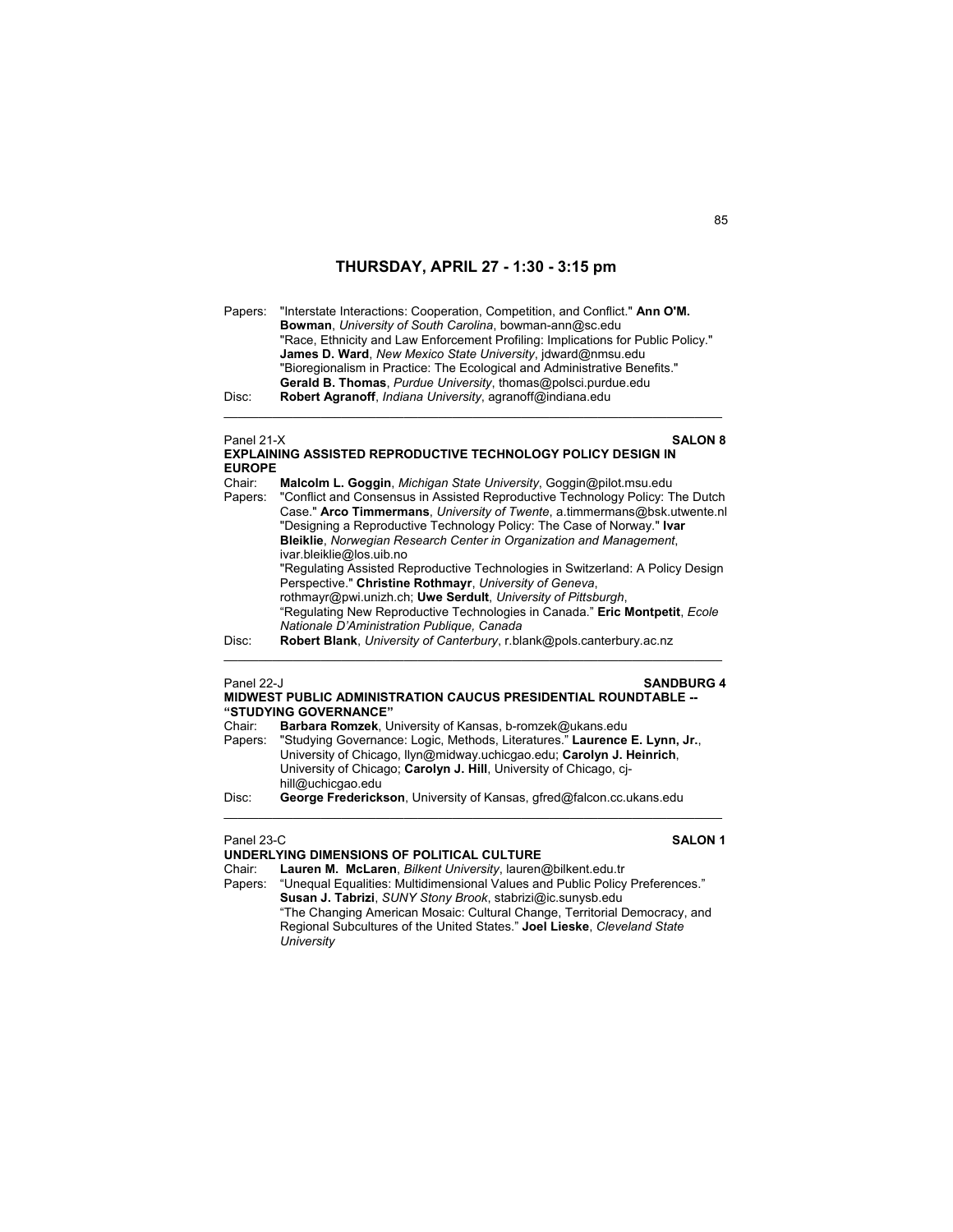"Determinants of Social Capital Theory in Latin America." **Lucio R. Renno, Jr.**, *University of Pittsburgh*, lurst2@pitt.edu "A Cultural Approach to Political Tolerance." **Gerson Moreno-Riano**, *Cedarville College*, morenog@cedarnet.cedarville.edu Disc: **Lauren M. McLaren**, *Bilkent University*, lauren@bilkent.edu.tr **Nancy Krusman**, *Wayne State University*, nkursman@hotmail.com \_\_\_\_\_\_\_\_\_\_\_\_\_\_\_\_\_\_\_\_\_\_\_\_\_\_\_\_\_\_\_\_\_\_\_\_\_\_\_\_\_\_\_\_\_\_\_\_\_\_\_\_\_\_\_\_\_\_\_\_\_\_\_\_\_\_\_\_\_\_\_\_

## Panel 24-B **BURNHAM 4 ROUNDTABLE: PREPARING DOCTORAL STUDENTS FOR THEIR TEACHING CAREERS -- WITH REPORTS FROM THREE EXEMPLARY PROGRAMS**<br>Chair: **J. Patrick Plumlee**, *University of North Florida*, pplumlee@qw.uni Chair: **J. Patrick Plumlee**, *University of North Florida*, pplumlee@gw.unf.edu **Christopher J. Anderson**, *Binghamton University*, canders@binghamton.edu **Norman Furniss**, *Indiana University Bloomington*, furniss@exchange.indiana.edu **Thomas G. Walker**, *Emory University*, polstw@emory.edu

 $\mathcal{L}_\text{max}$  , and the set of the set of the set of the set of the set of the set of the set of the set of the set of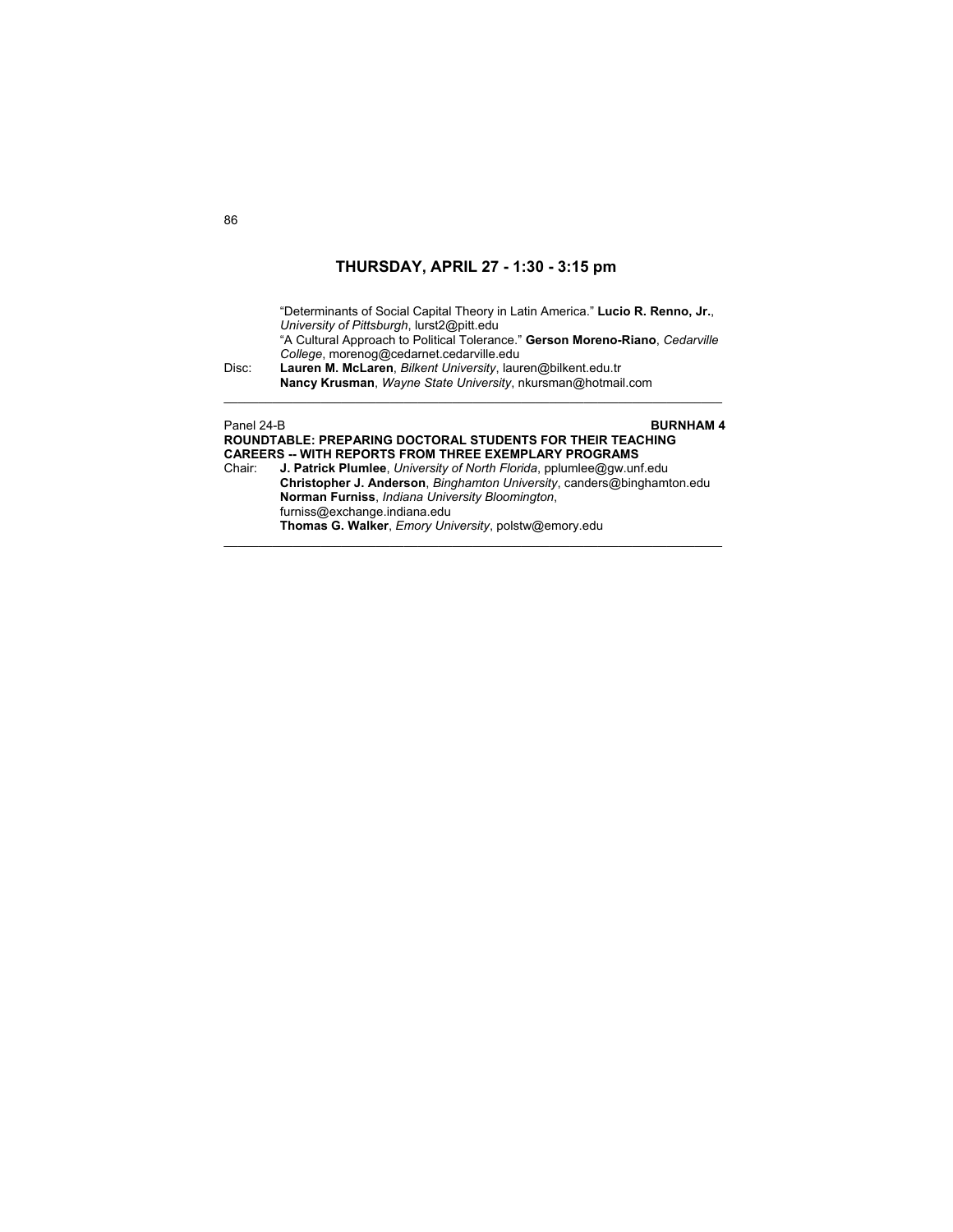POSTER SESSIONS 2 (Continues) **EXHIBIT HALL** See Page 74 For Listings.

## Panel 1-A **SANDBURG 3 CONSTITUTIONAL AND TRANSNATIONAL COURTS AS POLITICAL ACTORS**  Chair: **Clifford Carrubba**, *SUNY Stony Brook*, ccarrubba@notes.cc.sunysb.edu Papers: "The Role of Constitutional Courts in the Establishment and Maintenance of Democratic Systems of Government." **Jack C. Knight**, *Washington University*, knight@artsci.wustl.edu; **Lee Epstein**, *Washington University in St. Louis* , epstein@artsci.wustl.edu; **Olga Shvetsova**, *Washington University in St.Louis* "Judicial Discretion in a Unified Powers System: Examples from the Indian Case." **Sunita Parikh**, *Washington University in St. Louis*, saparikh@artsci.wustl.edu; **E. Scott Adler**, *University of Colorado at Boulder*, E.Scott.Adler@colorado.edu "The Conditional Power of Constitutional Courts, Evasion Public Support and Transparency." **Georg Vanberg**, *Florida State University*, gvanberg@mailer.acns.fsu.edu "The Politics of Supranational Integration: National Governments, the European Court of Justice and Development of EU Law." **Clifford Carrubba**   *SUNY Stony Brook*, ccarrubba@notes.cc.sunysb.edu Disc: **Randy Calvert**, *Washington University* \_\_\_\_\_\_\_\_\_\_\_\_\_\_\_\_\_\_\_\_\_\_\_\_\_\_\_\_\_\_\_\_\_\_\_\_\_\_\_\_\_\_\_\_\_\_\_\_\_\_\_\_\_\_\_\_\_\_\_\_\_\_\_\_\_\_\_\_\_\_\_\_ Panel 1-H **SANDBURG 2 GOVERNMENT SURVIVAL**  Chair: **Kerstin Hamann**, *University Central Florida*, hamann@pegasus.cc.ucf.edu

 $\mathcal{L}_\mathcal{L} = \{ \mathcal{L}_\mathcal{L} = \{ \mathcal{L}_\mathcal{L} = \{ \mathcal{L}_\mathcal{L} = \{ \mathcal{L}_\mathcal{L} = \{ \mathcal{L}_\mathcal{L} = \{ \mathcal{L}_\mathcal{L} = \{ \mathcal{L}_\mathcal{L} = \{ \mathcal{L}_\mathcal{L} = \{ \mathcal{L}_\mathcal{L} = \{ \mathcal{L}_\mathcal{L} = \{ \mathcal{L}_\mathcal{L} = \{ \mathcal{L}_\mathcal{L} = \{ \mathcal{L}_\mathcal{L} = \{ \mathcal{L}_\mathcal{$ 

| Unan.   | <b>INCIBERIII HAMAAMI, ONNOSAY OGNUM NONGA, HAMAAMINGDCQQSUS.CC.UCI.CUQ</b>                                                |
|---------|----------------------------------------------------------------------------------------------------------------------------|
| Papers: | "Regional Coalition Government in Spain: The Determinants of Cabinet                                                       |
|         | Duration and Portfolio Allocation." Kerstin Hamann, University Central                                                     |
|         | Florida, hamann@pegasus.cc.ucf.edu: Carol A. Mershon, University of Virginia.<br>cam6m@virginia.edu                        |
|         | "Post-Election Government Formation and Survival in Parliamentary                                                          |
|         | Democracies." Alan Siaroff, The University of Lethbridge, Alan siaroff@uleth.ca;<br>John W.A. Merer, Vanderbilt University |
| Disc:   | Panel                                                                                                                      |
|         |                                                                                                                            |

# **EMPIRICAL DISCUSSIONS OF POLITICAL CRISES**

Panel 2-J **PARLOR F**

Chair: **Randolph Stevenson**, *Rice University*, stevens@rice.edu Papers: "International Conflict and the Development of State Capacity, 1960-1990."

**Justin Pearlman**, *Duke University*, jp8@duke.edu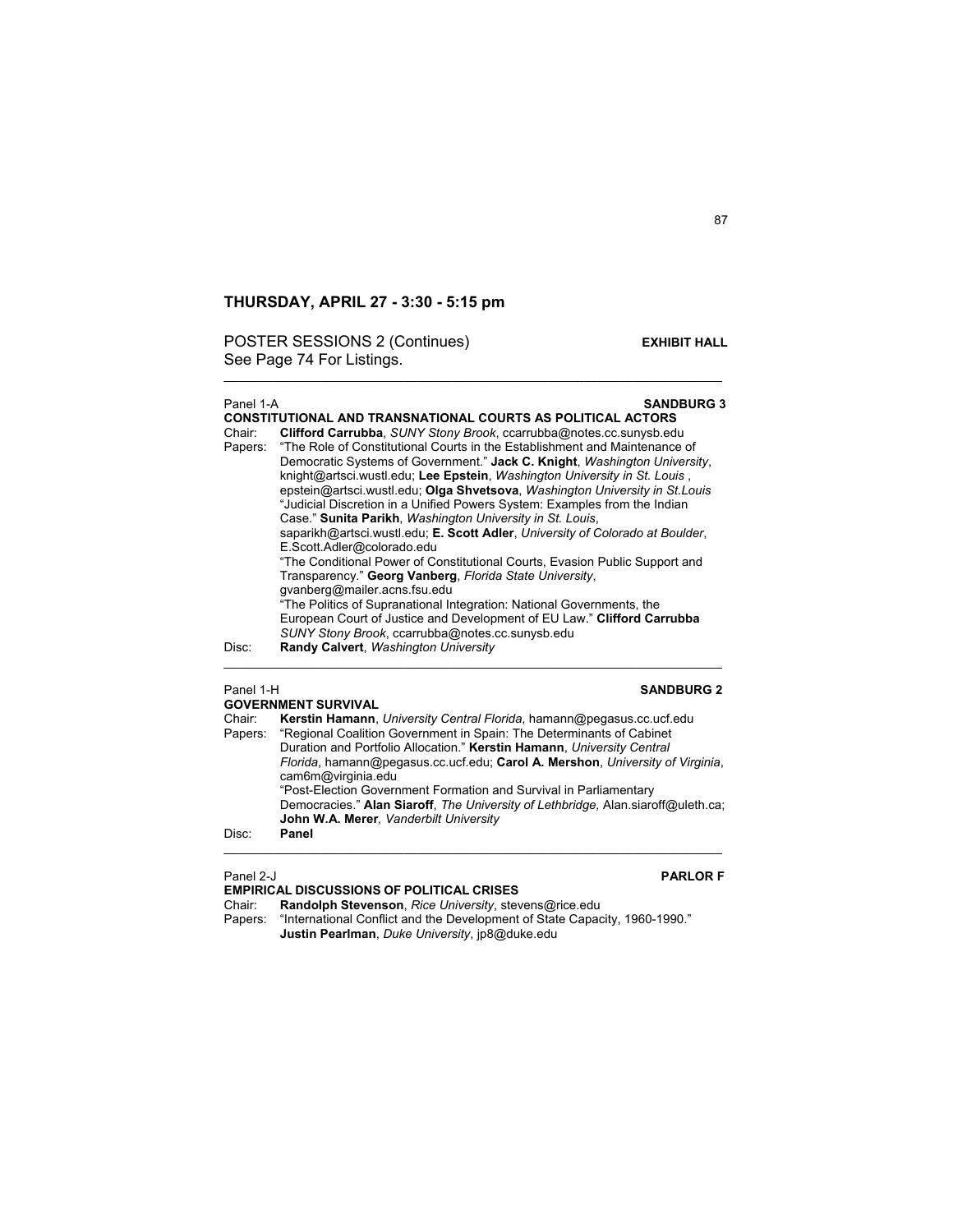"Why Do Governments and the IMF Enter into Agreements? Statistically Selected Case Studies." **James Vreeland**, *Yale University*, james.vreeland@yale.edu Disc: **Randolph Stevenson**, *Rice University*, stevens@rice.edu

\_\_\_\_\_\_\_\_\_\_\_\_\_\_\_\_\_\_\_\_\_\_\_\_\_\_\_\_\_\_\_\_\_\_\_\_\_\_\_\_\_\_\_\_\_\_\_\_\_\_\_\_\_\_\_\_\_\_\_\_\_\_\_\_\_\_\_\_\_\_\_\_

## Panel 3-D **SALON 2**

**THE COMMUNIST SUCCESSOR PARTIES AFTER THE "SECOND TURNOVER"**  Chair: **John Ishiyama**, *Truman State University*, jishiyam@truman.edu Papers: "In Search of a Local Tony Blair: the Hungarian Socialists and Their Third Way." **Andras Bozoki**, *Smith College*, abozoki@sophia.smith.edu "Fitting In: The Late 1990's Search for Political Identity by the Bulgarian and Romanian Successor Parties." **Jeffrey Stevenson Murer**, *Illinois Wesleyan University*, jmurer@titan.iwu.edu "The Polish SdRP after the 1997 Elections." **Anna Gryzmala-Busse**, *Harvard University*, busse@fas.harvard.edu "From Cadre Organization to Mass Party? Eastern Germany's Ex-Communist Party and the Dynamics of Organizational Transformation." **Daniel Ziblatt**, *University of California-Berkeley*, dziblatt@socrates.berkeley.edu "Party Organizational and Identity Change in Post-Communist Politics: The Communist Successor Parties after the 'Second Generation' Elections**." John Ishiyama**, *Truman State University*, jishiyam@truman.edu

Disc: **Barbara Ann Chotiner,** *University of Alabama*, bchotine@tenhoor.as.ua.edu \_\_\_\_\_\_\_\_\_\_\_\_\_\_\_\_\_\_\_\_\_\_\_\_\_\_\_\_\_\_\_\_\_\_\_\_\_\_\_\_\_\_\_\_\_\_\_\_\_\_\_\_\_\_\_\_\_\_\_\_\_\_\_\_\_\_\_\_\_\_\_\_

## Panel 3-R **SALON 3 PARTY CHANGE IN DEMOCRATIZING COUNTRIES**

|         | <u>FANTI VIIANGE IN DEMOVINATIZING GODINITNES</u>                                                                  |
|---------|--------------------------------------------------------------------------------------------------------------------|
| Chair:  | <b>Michael Coppedge</b> , University of Notre Dame, michael.j.coppedge.1@nd.edu                                    |
| Papers: | "Presidentialism and the Effective Number of Parties." Sean Ehrlich, University<br>of Michigan, ehrlichs@umich.edu |
|         |                                                                                                                    |
|         | "Staying the Course: Time as a Factor in the Institutionalization of Political Party                               |
|         | Systems in Democratizing States." Jonathan W. Riggs, Loyola University                                             |
|         | Chicago, jriggs1@luc.edu                                                                                           |
|         | "Weathering the Storm: Understanding the Fate of the Ruling Party after                                            |
|         | Transition from Authoritarianism." Robert W. Mickey, Harvard University,                                           |
|         | mickey@fas.harvard.edu                                                                                             |
|         | "Formerly Dominant Political Parties and Democratization: Adaptation and                                           |
|         | Change." Sahar Shafgat, Southwestern University, shafgat@southwestern.edu                                          |
|         | "Mexico on the Eve of the Presidential Elections: the End of an 'Official Party?""                                 |
|         | Lynda K. Barrow, Coe College, Ibarrow@coe.edu; Meagan Geerts, Coe                                                  |
|         |                                                                                                                    |
|         | College, Ibarrow@coe.edu                                                                                           |
| Disc:   | Michael Coppedge, University of Notre Dame, michael i.coppedge.1@nd.edu                                            |
|         |                                                                                                                    |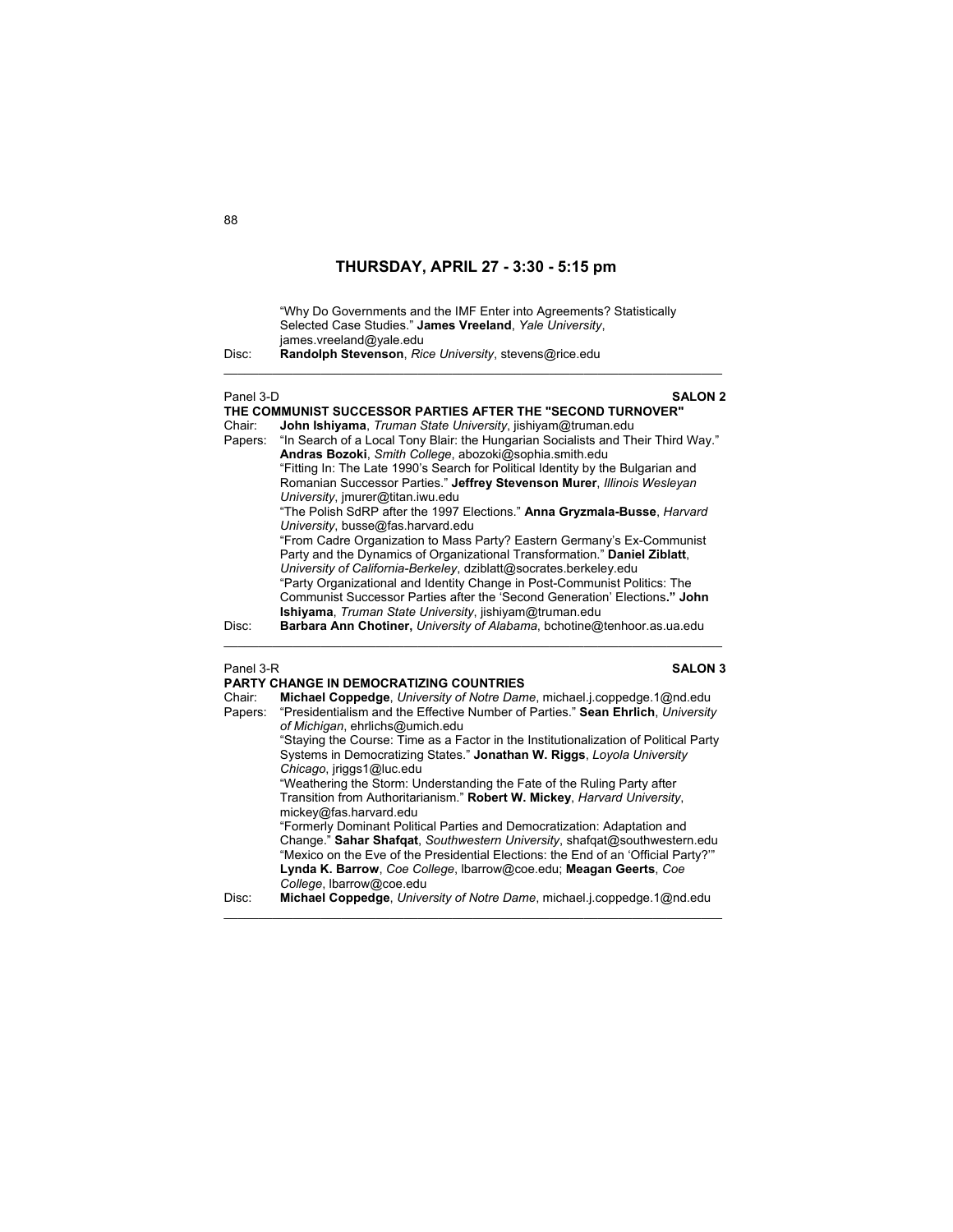| Panel 4-P                               | <b>SANDBURG 6</b><br>STATISTICAL ESTIMATION AND THE STUDY OF INTERNATIONAL CONFLICT                                                                                                                                                                                                                                                                                                                                                                                                                                                                                                                                                                                                                                                                                                                                                                                                                                                                                                                           |
|-----------------------------------------|---------------------------------------------------------------------------------------------------------------------------------------------------------------------------------------------------------------------------------------------------------------------------------------------------------------------------------------------------------------------------------------------------------------------------------------------------------------------------------------------------------------------------------------------------------------------------------------------------------------------------------------------------------------------------------------------------------------------------------------------------------------------------------------------------------------------------------------------------------------------------------------------------------------------------------------------------------------------------------------------------------------|
| Chair:<br>Papers:                       | (Co-sponsored with Methodology)<br>D. Scott Bennett, The Pennsylvania State University, sbennett@psu.edu<br>"Identification and Estimation of Strategic Discrete Choice Models." Curtis S.<br>Signorino, University of Rochester, sign@troi.cc.rochester.edu<br>"Statistical Models of International Conflict." Gary King, Harvard University,<br>king@harvard.edu; Langche Zeng, Harvard University,<br>langche@everest.fas.harvard.edu<br>"Models of Change: The Problem of Over-Time Variability in Longitudinal Models<br>of International Conflict." Soo Yeon Kim, Yale University,<br>sooyeon.kim@yale.edu<br>"Estimating International Preferences." William Reed, Michigan State University,<br>wlreed@pilot.msu.edu                                                                                                                                                                                                                                                                                  |
| Disc:                                   | Allan C. Stam, Yale University, allan.stam@yale.edu                                                                                                                                                                                                                                                                                                                                                                                                                                                                                                                                                                                                                                                                                                                                                                                                                                                                                                                                                           |
| Panel 4-V<br>Chair:<br>Papers:<br>Disc: | <b>SALON 4</b><br>POSTMODERN IDENTITIES, LATE-CAPITALIST TRANSFORMATIONS<br><b>AND THE FATE OF IR</b><br>Francois Debrix, Florida International University, debrixf@fiu.edu<br>"Post-Political Journalism: Imagining the Object of Humanitarian Concern."<br>Julie Webber, Purdue University, jwebber@polsci.purdue.edu<br>"For Example: Territoriality and Beyond." Richard K. Ashley, Arizona State<br>University, Richard.Ashley@ASU.EDU<br>"Organizing World Trade: A Study in the Problematization of the WTO."<br>Scott Nelson, Virginia Tech, scnelson@vt.edu<br>"The Inescapable Principle of the State: Residues of Nationality and<br>Governmentality in the Foundational Principles of Transnational Organizations."<br>Tim Yetman, Purdue University, yetman@polsci.purdue.edu<br>"Net Outcomes: Does the Network Society Shift Sovereignty and Transform<br>Territoriality?" Timothy W. Luke, Virginia Tech, twluke@vt.edu<br>Francois Debrix, Florida International University, debrixf@fiu.edu |
| Panel 5-B<br>Chair:<br>Papers:          | <b>SANDBURG 7</b><br><b>DOMESTIC FORCES IN IPE</b><br>Helen G. Brudner, Fairleigh Dickinson University, bridner@alpha.fdu.edu<br>"Foreign Aid and Development" Rod Abouharb, SUNY Buffalo,<br>rodabouharb@hotmail.com<br>"The Neoliberal Agenda and the Development of Resistance Movements in Latin<br>America" Viviana M. Abreu Hernandez, Purdue University,<br>abreu@polsci.purdue.edu                                                                                                                                                                                                                                                                                                                                                                                                                                                                                                                                                                                                                    |

 "Foreign Economic Policy: Economic Incentives and Congressional Coalitions" **Jeffrey W. Ladewig**, *University of Texas at Austin*, jladewig@mail.utexas.edu

Disc: **Helen G. Brudner**, *Fairleigh Dickinson University*, bridner@alpha.fdu.edu \_\_\_\_\_\_\_\_\_\_\_\_\_\_\_\_\_\_\_\_\_\_\_\_\_\_\_\_\_\_\_\_\_\_\_\_\_\_\_\_\_\_\_\_\_\_\_\_\_\_\_\_\_\_\_\_\_\_\_\_\_\_\_\_\_\_\_\_\_\_\_\_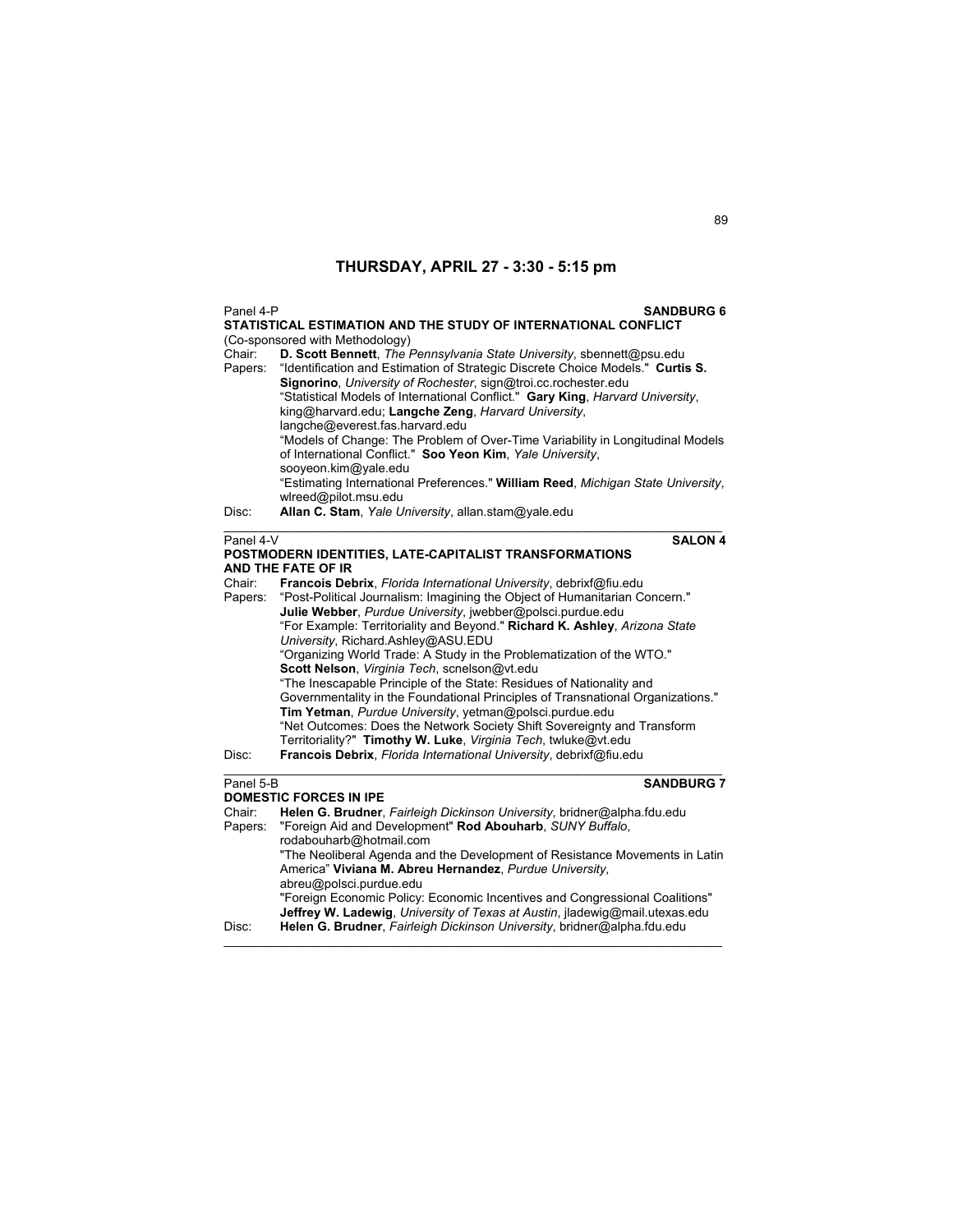## Panel 6-I **CLARK 7 POLITICAL CONFLICT AND DEMOCRATIC PROCESSES** Chair: **Pia Knigge**, *Auburn University Montgomery*, knigpia@strudel.aum.edu Papers: "Deliberation in Theory and in Practice." **Tali Mendelberg**, *Princeton University,* talim@princeton.edu "Communication Across Lines of Political Difference: The Consequences of Cross-Cutting Networks for Political Participation." **Diana Mutz**, *Ohio State University*, mutz@polisci.wisc.edu "Assessing the Effects of Deliberation in Small Groups." **Adam Simon**, *University of Washington*, asimon@u.washington.edu; **Tracy Sulkin**, *University of Washington,* tsulkin@u.washington.edu "The Public's Undemocratic Wish." **John Hibbing**, *University of Nebraska-Lincoln*, jhibbing@unl.edu; **Elizabeth Theiss-Morse**, *University of Nebraska-Lincoln,* etheissmorse1@unl.edu Disc: **Lynn M. Sanders**, *University of California, Berkeley and San Francisco*  $\mathcal{L}_\mathcal{L} = \{ \mathcal{L}_\mathcal{L} = \{ \mathcal{L}_\mathcal{L} = \{ \mathcal{L}_\mathcal{L} = \{ \mathcal{L}_\mathcal{L} = \{ \mathcal{L}_\mathcal{L} = \{ \mathcal{L}_\mathcal{L} = \{ \mathcal{L}_\mathcal{L} = \{ \mathcal{L}_\mathcal{L} = \{ \mathcal{L}_\mathcal{L} = \{ \mathcal{L}_\mathcal{L} = \{ \mathcal{L}_\mathcal{L} = \{ \mathcal{L}_\mathcal{L} = \{ \mathcal{L}_\mathcal{L} = \{ \mathcal{L}_\mathcal{$ Panel 7-Q **BURNHAM 1 THE IMPACT OF NEGATIVE CAMPAIGNING ON VOTERS AND CANDIDATES**

Chair: **Robert Hogan**, *Louisiana State University*, rhogan1@lsu.edu Papers: "Campaign Professionalism, Negative Advertising, and Electoral Success in US House Races." **Owen Abbe**, *University of Maryland*, oabbe@gvpt.umd.edu; **Paul Herrnson**, *University of Maryland*, pherrnson@gvpt.umd.edu; **Kelly Patterson**, *Brigham Young University*, Kelly\_Patterson@byu.edu "Does Negative Campaigning Reduce Turnout?" **Alan Gerber**, *Yale University*, alan.gerber@yale.edu; **Donald Green**, *Yale University*, donald.green@yale.edu "Campaign Advertising, Perceived Fairness, and Voter Turnout." **Paul Freedman**, *University of Virginia*, freedman@virginia.edu; **Dale Lawton***, University of Virginia*, 1d14e@virginia.edu Disc: **Robert Hogan**, *Louisiana State University*, rhogan1@lsu.edu

 $\mathcal{L}_\mathcal{L} = \{ \mathcal{L}_\mathcal{L} = \{ \mathcal{L}_\mathcal{L} = \{ \mathcal{L}_\mathcal{L} = \{ \mathcal{L}_\mathcal{L} = \{ \mathcal{L}_\mathcal{L} = \{ \mathcal{L}_\mathcal{L} = \{ \mathcal{L}_\mathcal{L} = \{ \mathcal{L}_\mathcal{L} = \{ \mathcal{L}_\mathcal{L} = \{ \mathcal{L}_\mathcal{L} = \{ \mathcal{L}_\mathcal{L} = \{ \mathcal{L}_\mathcal{L} = \{ \mathcal{L}_\mathcal{L} = \{ \mathcal{L}_\mathcal{$ 

## **Panel 7-T** SALON 5

## **PRESIDENTIAL AND STATE-LEVEL PRIMARIES**

Chair: **Fred Monardi**, *University of Wisconsin-Parkside*, monardi.uwp.edu

Papers: "Does Time Matter? Divisive Primaries and Presidential Elections." **Jody McMullen**, *University of Arizona*, jodym@u.arizona.edu; **Gregg Johnson**, *University of Arizona*

"Initial Resources and Length of Candidacies in Presidential Nominating Politics, 1980-1996." **Barbara Norrander**, *University of Arizona*, norrande@u.arizona.edu "Participation in Runoff Elections." **Ronald Keith Gaddie**, *University of Oklahoma*, rkgaddie@ou.edu; **Charles Bullock**, *University of Georgia*; **Anders Ferrington**, *University of Oklahoma*

"Lessons From the Past: Crossover Voting in California's Multiple-Filing Era and Under the Blanket Primary." **Brian Gaines**, *University of Illinois at Urbana-Champaign,* bjgaines@uiuc.edu; **Wendy K. Tam Cho**, *University of Illinois*,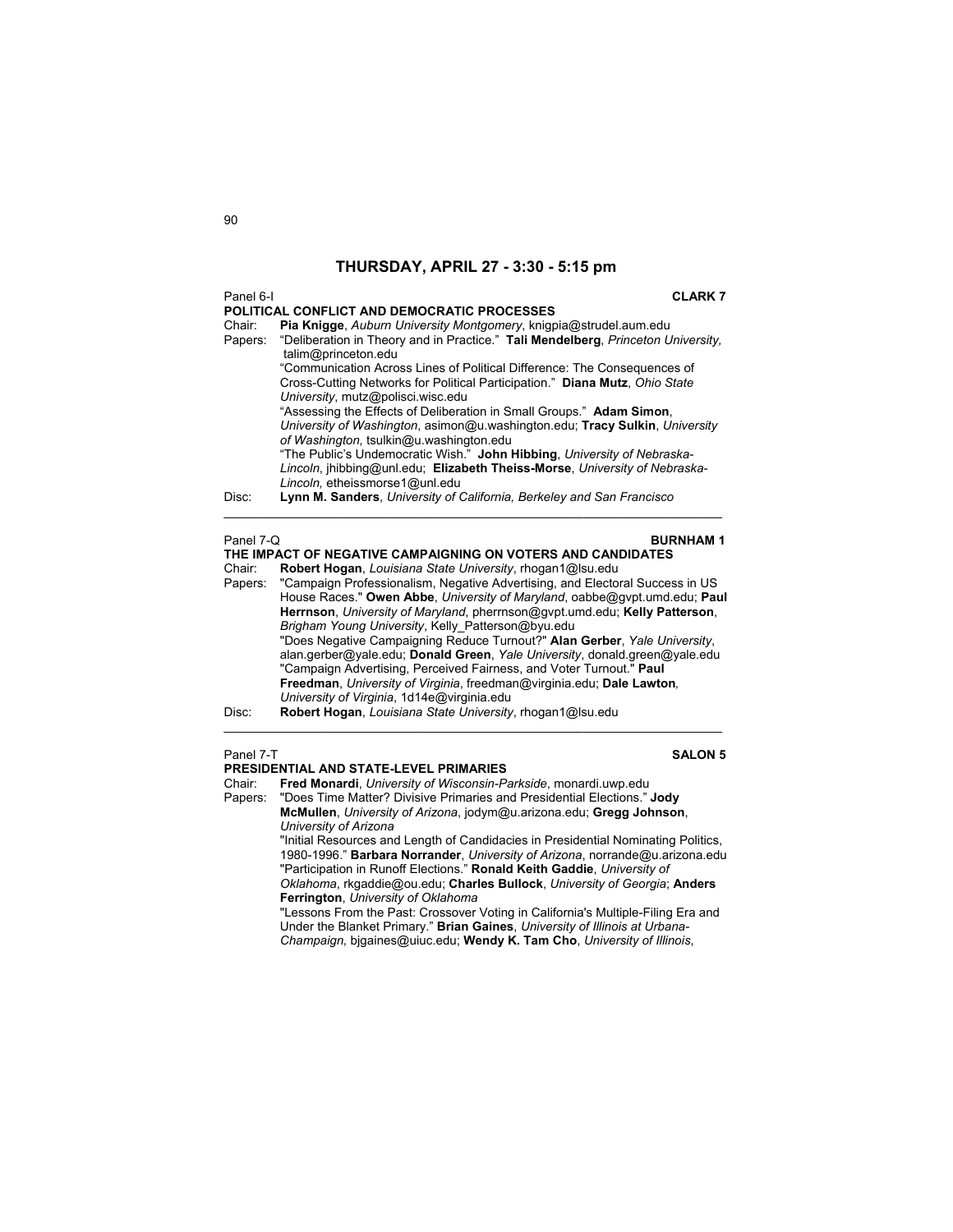$\mathcal{L}_\text{max}$  , and the set of the set of the set of the set of the set of the set of the set of the set of the set of

| Disc: |  | Fred Monardi, University of Wisconsin-Parkside, monardi.uwp.edu |  |
|-------|--|-----------------------------------------------------------------|--|
|-------|--|-----------------------------------------------------------------|--|

| Panel 8-B         | <b>CLARK 5</b><br><b>EXAMINING THE PROCESS OF POLITICAL COMMUNICATION</b>                                                                                                                                                                                                                                                                                                                                                                                                  |
|-------------------|----------------------------------------------------------------------------------------------------------------------------------------------------------------------------------------------------------------------------------------------------------------------------------------------------------------------------------------------------------------------------------------------------------------------------------------------------------------------------|
| Chair:<br>Papers: | Joseph Stewart, Jr., University of New Mexico, joestew@unm.edu<br>"Urban Networks, Urban Contexts and the Diffusion of Political Information in<br>Time and Space." Brady Baybeck, Harvard University,<br>baybeck@latte.harvard.edu; Robert Huckfeldt, Indiana University,<br>huckfeld@indiana.edu<br>"Presidential Notions of Public Opinion." Susan Herbst, Northwestern University,<br>s-herbst@nwu.edu<br>"The Voices that Move Us." G.R. Boynton, University of Iowa, |
|                   | bobboynton@home.com; John S. Nelson, University of lowa<br>"A Virtuous Circle: The News Media and Civic malaise." Pippa Norris, Harvard                                                                                                                                                                                                                                                                                                                                    |
| Disc:             | University, pippa norris@harvard.edu<br>Doris Graber, University of Illinois, Chicago, dgraber@uic.edu                                                                                                                                                                                                                                                                                                                                                                     |
| Panel 9-E         | <b>MONTROSE 2</b>                                                                                                                                                                                                                                                                                                                                                                                                                                                          |
|                   | <b>MEN AND WOMEN WITH ATTITUDE: GENDER AND PUBLIC OPINION</b>                                                                                                                                                                                                                                                                                                                                                                                                              |
| Chair:            | Barbara Burrell, Northern Illinois University, bburrell@niu.edu                                                                                                                                                                                                                                                                                                                                                                                                            |
| Papers:           | "Measurement of Feminist Consciousness." Clyde Wilcox, Georgetown                                                                                                                                                                                                                                                                                                                                                                                                          |
|                   | University, wilcoxc@erols.com; John M. Bruce, University of Mississippi,                                                                                                                                                                                                                                                                                                                                                                                                   |
|                   | jbruce@olemiss.edu                                                                                                                                                                                                                                                                                                                                                                                                                                                         |
|                   | "Gendered Job Characteristics, Gender-Roles, and Differences in the Political                                                                                                                                                                                                                                                                                                                                                                                              |
|                   | Ideology of Men and Women." Guy C. Dalto, Birmingham-Southern College,<br>gdalto@panther.bsc.edu; Robert Slagter, Birmingham-Southern College; Holly                                                                                                                                                                                                                                                                                                                       |
|                   | Tankersley, Birmingham-Southern College                                                                                                                                                                                                                                                                                                                                                                                                                                    |
|                   | "Organized Women and Political Tolerance." Gerson Moreno-Riano, Cedarville                                                                                                                                                                                                                                                                                                                                                                                                 |
|                   | College, morenog@cedarville.edu                                                                                                                                                                                                                                                                                                                                                                                                                                            |
| Disc:             | Barbara Burrell, Northern Illinois University, bburrell@niu.edu                                                                                                                                                                                                                                                                                                                                                                                                            |
| Panel 10-L        | <b>BURNHAM2</b>                                                                                                                                                                                                                                                                                                                                                                                                                                                            |
|                   | <b>IMMIGRATION AND IMMIGRANTS IN THE UNITED STATES</b>                                                                                                                                                                                                                                                                                                                                                                                                                     |
| Chair:            | Chris McIntyre, Endicott College, cmcintyr@endicott.edu                                                                                                                                                                                                                                                                                                                                                                                                                    |
| Papers:           | "National, Racial, or Class Boundaries? Identity and the Symbolic Politics of U.S.<br>Immigration." David M. Rankin, SUNY College at Fredonia,                                                                                                                                                                                                                                                                                                                             |
|                   | rankin@fredonia.edu<br>"Immigrant Incorporation and Political Participation - Voting Behavior in US                                                                                                                                                                                                                                                                                                                                                                        |
|                   | Elections." S. Karthick Ramakrishnan, Princeton University,                                                                                                                                                                                                                                                                                                                                                                                                                |
|                   | karthick@princeton.edu; Thomas J. Espenshade, Princeton University                                                                                                                                                                                                                                                                                                                                                                                                         |
| Disc:             | Chris McIntyre, Endicott College, cmcintyr@endicott.edu                                                                                                                                                                                                                                                                                                                                                                                                                    |
|                   |                                                                                                                                                                                                                                                                                                                                                                                                                                                                            |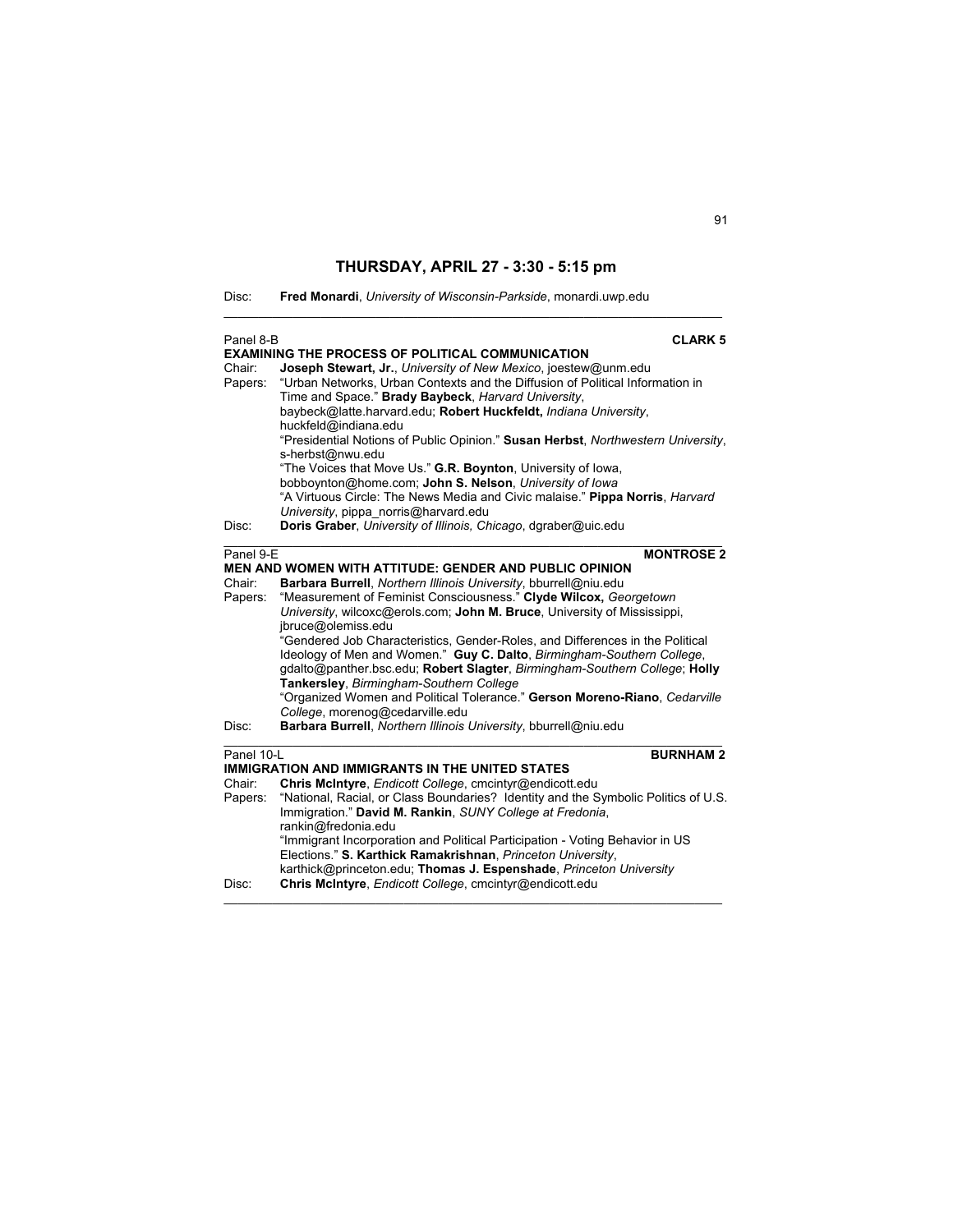| Panel 11-N<br><b>PARLOR C</b><br>AMERICAN POLITICAL THOUGHT: EARLY AND LATE |                                                                                                                                                                                                                                     |  |
|-----------------------------------------------------------------------------|-------------------------------------------------------------------------------------------------------------------------------------------------------------------------------------------------------------------------------------|--|
| Chair:<br>Papers:                                                           | Robert Grady, Eastern Michigan University, pls_grady@online.emich.edu<br>"The Impact of Scientific Epistemology Upon Liberal Principles and Republican<br>Sentiments in Early America." Teena Gabrielson, University of California, |  |
|                                                                             | Davis, tigabrielson@ucdavis.edu<br>"Dissentient Democracy and the Public Sphere of the Early Republic." Robert<br>W.T. Martin, Hamilton College, rmartin@hamilton.edu                                                               |  |
|                                                                             | "The Parting Shots of Disappointed Revolutionaries: John Milton's Eikonolastes<br>and William Bennett's The Death of Outrage." Mark Stephen Jendrysik,                                                                              |  |
|                                                                             | University of North Dakota, mark_jendrysik@und.nodak.edu<br>"Why TANF Work Requirements?: Labor, Independence, and Moral Character in<br>American Political Thought." Anne Manuel, Northwestern University,                         |  |
| Disc:                                                                       | amanuel@rci.rutgers.edu<br>Robert Grady, Eastern Michigan University, pls_grady@online.emich.edu<br>Matthew F. Filner, Kalamazoo College, mfilner@indiana.edu                                                                       |  |
| Panel 12-E                                                                  | <b>PARLORD</b>                                                                                                                                                                                                                      |  |
|                                                                             | <b>EMBODYMENT, IDENTITY, AND POWER</b>                                                                                                                                                                                              |  |
| Chair:<br>Papers:                                                           | Linda Zerilli, Northwestern University, 72064.3006@compuserve.com<br>"Embodied Reason: Merleau-Ponty as Foucault's Corrective."                                                                                                     |  |
|                                                                             | Elaine Stavro, Trent University, stavrop@interlog.com                                                                                                                                                                               |  |
|                                                                             | "On the Disappearance of Domination: An Inquiry into the Problematics of                                                                                                                                                            |  |
|                                                                             | Contemporary Theories of Resistance." Philip Jenks, University of Kentucky,<br>pjenks@bigfoot.com;                                                                                                                                  |  |
|                                                                             | Hugh Bartling, University of Kentucky, hebart00@pop.uky.edu                                                                                                                                                                         |  |
|                                                                             | "Identity, Ethics and Negativity: The Aesthetics of Freedom in Adorno and<br>Foucault." Michelle Mawhinney, York University, mmawhin@yorku.ca                                                                                       |  |
| Disc:                                                                       | Linda Zerilli, Northwestern University, 72064.3006@compuserve.com                                                                                                                                                                   |  |
|                                                                             |                                                                                                                                                                                                                                     |  |
| Panel 14-J                                                                  | <b>LASALLE 2</b>                                                                                                                                                                                                                    |  |
|                                                                             | <b>METHODOLOLOGICAL CONTRIBUTIONS TO INTERNATIONAL POLITICAL</b>                                                                                                                                                                    |  |
|                                                                             | <b>ECONOMY</b> (Co-Sponsored with International Relations)                                                                                                                                                                          |  |
| Chair:<br>Papers:                                                           | Jason Wittenberg, Harvard University, jwittenb@data.fas.harvard.edu<br>"Exchange-Rate Regimes and Inflation in the Open and Institutionalized                                                                                       |  |
|                                                                             | Economy." Robert J. Franzese, Jr., University of Michigan,                                                                                                                                                                          |  |
|                                                                             | franzese@umich.edu                                                                                                                                                                                                                  |  |
|                                                                             | "Transitions to Effective Political and Economic Accountability." Jim Granato,<br>Michigan State University, granato@pilot.msu.edu                                                                                                  |  |
| Disc:                                                                       | Jude C. Hays, University of Minnesota, jchays@polisci.umn.edu                                                                                                                                                                       |  |

\_\_\_\_\_\_\_\_\_\_\_\_\_\_\_\_\_\_\_\_\_\_\_\_\_\_\_\_\_\_\_\_\_\_\_\_\_\_\_\_\_\_\_\_\_\_\_\_\_\_\_\_\_\_\_\_\_\_\_\_\_\_\_\_\_\_\_\_\_\_\_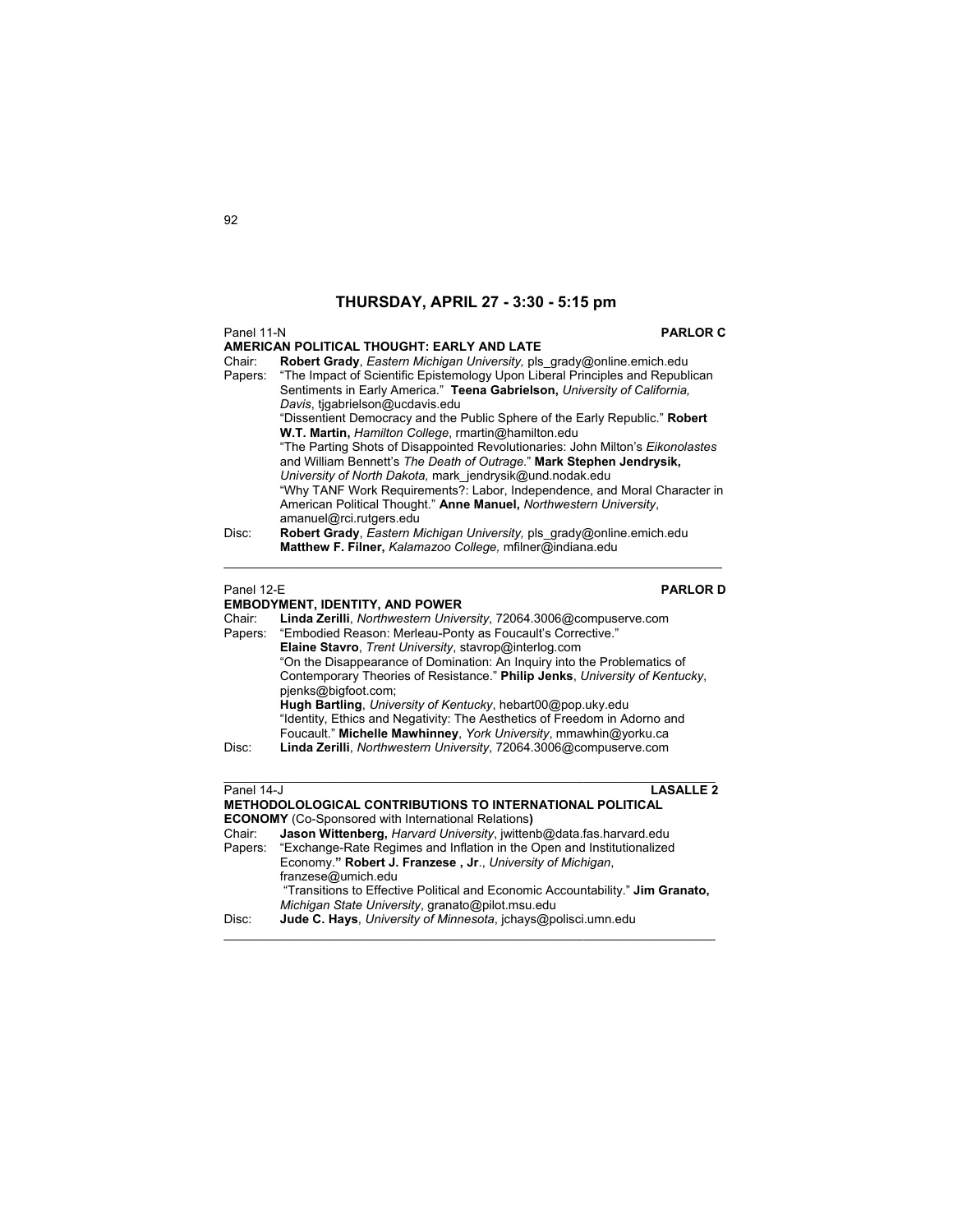## Panel 15-M **MONTROSE 1 NEW APPROACHES IN INTEREST-GROUP RESEARCH** Chair: **Rogan Kersh**, *Yale University*, rogan.kersh@yale.edu Papers: "The Concept of Lobbying." **Richard Hall**, *University of Michigan*, rlhall@umich.edu "Lobbyists as Autonomous Actors: Evidence from Washington." **Rogan Kersh**, *Yale University*, rogan.kersh@yale.edu "Explaining Lobbying to Students and Lay Audiences: A Vignette Analysis Approach to Interest Groups and Lobbying." **Ronald Shaiko**, *American University,* rshaiko@american.edu "The Revival of Labor Liberalism, 1978-1995." **Andrew Battista**, *East Tennessee State University*, Battista@ETSU.edu Disc: **Kay L. Schlozman**, *Boston College*, KSCHLOZ@bc.edu  $\mathcal{L}_\mathcal{L} = \{ \mathcal{L}_\mathcal{L} = \{ \mathcal{L}_\mathcal{L} = \{ \mathcal{L}_\mathcal{L} = \{ \mathcal{L}_\mathcal{L} = \{ \mathcal{L}_\mathcal{L} = \{ \mathcal{L}_\mathcal{L} = \{ \mathcal{L}_\mathcal{L} = \{ \mathcal{L}_\mathcal{L} = \{ \mathcal{L}_\mathcal{L} = \{ \mathcal{L}_\mathcal{L} = \{ \mathcal{L}_\mathcal{L} = \{ \mathcal{L}_\mathcal{L} = \{ \mathcal{L}_\mathcal{L} = \{ \mathcal{L}_\mathcal{$ Panel 16-G **LASALLE 3 PRESIDENTS, CONGRESS, AND FOREIGN POLICY** Chair: **Samuel B. Hoff**, *Delaware State University*, shoff@dsc.edu Papers: "Agenda Change and Congressional-Executive Relations: Foreign and Defense Policy Realignment in the Post-Reform Era." **Brandon C. Prins**, *University of New Orleans*, bprins@uno.edu; **Bryan W. Marshall** , *University of Missouri, St. Louis*, bryan.marshall@umsl.edu

 "Congressional Activism in Foreign Policy." **Jeffrey S. Peake**, *Bowling Green State University*, jpeake@bgnet.bgsu.edu "The Two Presidencies: Fact or Fiction?." **Scot D. Schraufnagel**, *Florida State University*, sds2481@garnet.acns.fsu.edu; **Steve Shellman**, *Florida State University* "Music Is Not the Only Thing Going Alternative, So Is the President: Presidential Issuance of Executive Agreements." **William P. McLean**, *University of New* 

 $\_$  , and the set of the set of the set of the set of the set of the set of the set of the set of the set of the set of the set of the set of the set of the set of the set of the set of the set of the set of the set of th

*Orleans*, wpmpo@uno.edu Disc: **Gregory Domin***, Mercer University*, domin\_gp@mercer.edu

Panel 17-R **LASALLE 5**

**LEGISLATIVE ACTIVITY**  Chair: **Valeria Sinclair-Chapman**, *Ohio State University*, vchapman2@aol.com Papers: "Show Horses vs. Work Horses: Working Behind the Scenes for Women's Issues." **Michele Swers**, *Harvard University*, mswers@fas.harvard.edu "House vs. Senate: Using Bill Introductions to Compare Policy-Related Legislative Activity Across Chambers." **John D. Wilkerson**, *University of Washington*, jwilker@u.washington.edu; **T. Jens Feeley**, *University of Washington*, jtfeeley@u.washington.edu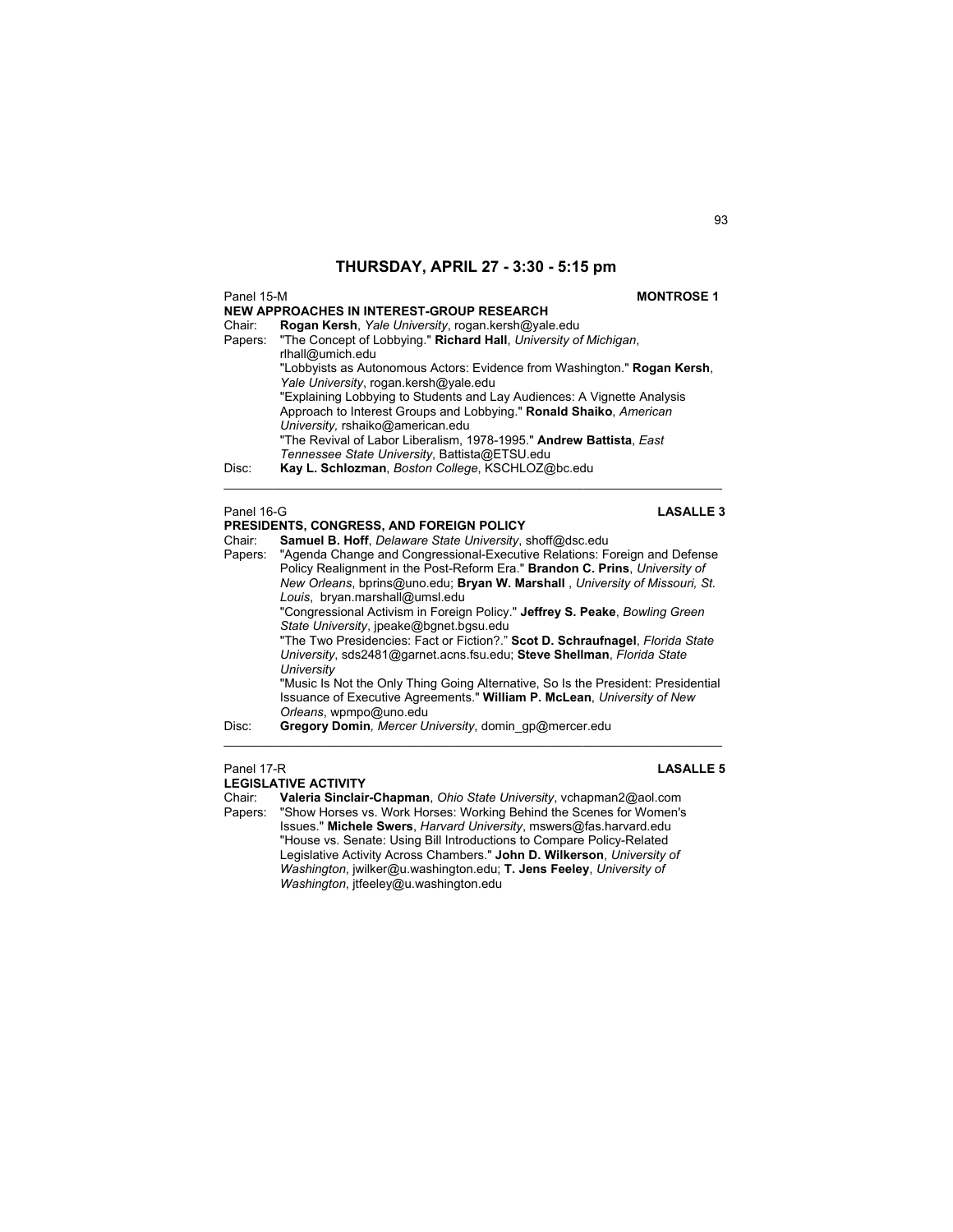$\mathcal{L}_\mathcal{L} = \{ \mathcal{L}_\mathcal{L} = \{ \mathcal{L}_\mathcal{L} = \{ \mathcal{L}_\mathcal{L} = \{ \mathcal{L}_\mathcal{L} = \{ \mathcal{L}_\mathcal{L} = \{ \mathcal{L}_\mathcal{L} = \{ \mathcal{L}_\mathcal{L} = \{ \mathcal{L}_\mathcal{L} = \{ \mathcal{L}_\mathcal{L} = \{ \mathcal{L}_\mathcal{L} = \{ \mathcal{L}_\mathcal{L} = \{ \mathcal{L}_\mathcal{L} = \{ \mathcal{L}_\mathcal{L} = \{ \mathcal{L}_\mathcal{$ 

 "Congressional Staffers and Lobbyists: Sharing the Legislative Burden."  **Brian B. Anderson**, *Mississippi University for Women*, banderson@muw.edu "Exploring Regionalism: Locating Factions in a Divided Republican Conference." **Elizabeth A. Oldmixon**, *University of Florida*, oldmixon@polisci.ufl.edu Disc: **Wendy Schiller**, *Brown University*, Wendy\_Schiller@brown.edu

## Panel 17-S **SALON 6 SENATE PERSPECTIVES**<br>Chair: **Douglas R. Koo**l Chair: **Douglas R. Koopman**, *Calvin College*, dkoopman@calvin.edu Papers: "Will and Power: Rules, Minority Coalitions, and Legislative Decisionmaking." **Nina M. Moore**, *Colgate University*, NMoore@mail.colgate.edu "Leadership Restrained? Dynamics of Effective Senate Majority and Minority Leadership." **Dennis R. Still**, *University of Colorado-Boulder*, still@colorado.edu "Which Senators Receive Media Coverage and Why?" **Sean M. Theriault**, *Stanford University*, seant@leland.stanford.edu; **David Brady**, *Stanford University*, dbrady@leland.stanford.edu Disc: **Chris Fastnow**, *Chatham College*, cfastnow@chatham.edu  $\mathcal{L}_\mathcal{L} = \{ \mathcal{L}_\mathcal{L} = \{ \mathcal{L}_\mathcal{L} = \{ \mathcal{L}_\mathcal{L} = \{ \mathcal{L}_\mathcal{L} = \{ \mathcal{L}_\mathcal{L} = \{ \mathcal{L}_\mathcal{L} = \{ \mathcal{L}_\mathcal{L} = \{ \mathcal{L}_\mathcal{L} = \{ \mathcal{L}_\mathcal{L} = \{ \mathcal{L}_\mathcal{L} = \{ \mathcal{L}_\mathcal{L} = \{ \mathcal{L}_\mathcal{L} = \{ \mathcal{L}_\mathcal{L} = \{ \mathcal{L}_\mathcal{$ Panel 17-V **SALON 8 BUDGETING AND DISTRIBUTIVE POLITICS**  Chair: **Christopher Martin**, *University of Mississippi*, cmartin@dixie-net.com Papers: "Porkbusters in Congress: The Institutional Determinants of Distributive Spending Policy." **Gregory Bovitz**, *Michigan State University*, bovitz@msu.edu "Do Budget Procedures Matter to Congressional Spending Decisions?: A Comparison of the Budget Enforcement Act Procedures under Democratic and Republican Majorities." **Bill Heniff Jr.**, *University of Maryland- College Park*, heniffjr@gateway.net "Working Together While Growing Apart? The Causes and Consequences of the House Budget and Appropriations Committee Rivalry." **Fiona M. Wright**, *University of Florida*, fwright@polisci.ufl.edu "Interservice Rivalry and the Distributive Politics of Defense Spending." **Barry**

**Rundquist**, *University of Illinois Chicago*, barryr@uic.edu; **Lisa Schmit**,

 $\mathcal{L}_\text{max}$  , and the set of the set of the set of the set of the set of the set of the set of the set of the set of

*University of Illinois Chicago*, lschmi1@uic.edu

Disc: **Forrest Maltzman**, *George Washington University*, forrest@gwu.edu

Panel 18-O **CLARK 10**

**INTEREST GROUP STRATEGIES IN COURTS -- IN THE U.S. AND BEYOND** Chair: **Thomas G. Walker**, *Emory University,* polstw@emory.edu

 $Q_{\Delta}$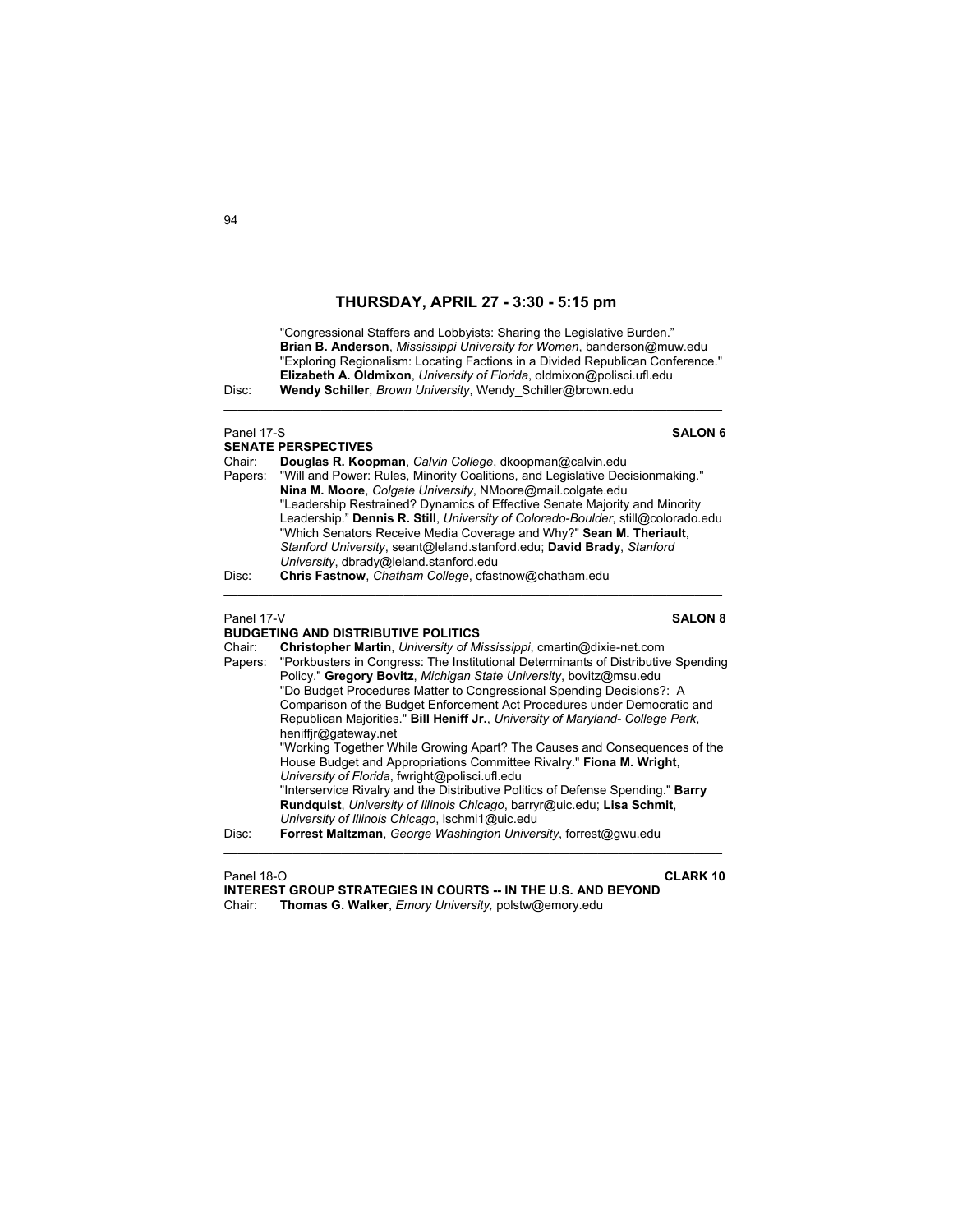| Papers:           | "Interest Group Litigation Before the Supreme Court: A Comparison of Policy and<br>Influence in the U.S. and Canada." Lori Hausegger, Louisiana State University,                                                                                                                                                                                                                                                                                                                                                                       |  |
|-------------------|-----------------------------------------------------------------------------------------------------------------------------------------------------------------------------------------------------------------------------------------------------------------------------------------------------------------------------------------------------------------------------------------------------------------------------------------------------------------------------------------------------------------------------------------|--|
|                   | hausegg@lsu.edu<br>"What to Say and Where to Say it?: Evaluating the Influence of Institutional<br>Structure on the Content of Amicus Briefs. "Scott Comparato, Washington<br>University in St. Louis, scompara@artsci.wustl.edu<br>"Considering Interest Group Litigation in Comparative Perspective." Jayanth K.<br>Krishnan, University of Wisconsin-Madison, jaykrishnan@polisci.wisc.edu<br>"External Validations of Judicial Ideology: The Supreme Court and Abortion<br>Cases, 1973-1994." Jack E. Rossotti, American University |  |
| Disc:             | Thomas G. Walker, Emory University, polstw@emory.edu                                                                                                                                                                                                                                                                                                                                                                                                                                                                                    |  |
|                   | Andrew D. Martin, SUNY at Stony Brook, amartin@datalab2.sbs.sunysb.edu                                                                                                                                                                                                                                                                                                                                                                                                                                                                  |  |
| Panel 18-P        | <b>SALON 7</b>                                                                                                                                                                                                                                                                                                                                                                                                                                                                                                                          |  |
|                   | <b>COMPARATIVE RESEARCH ON JUDICIAL DECISION MAKING</b>                                                                                                                                                                                                                                                                                                                                                                                                                                                                                 |  |
| Chair:<br>Papers: | Albert Melone, Southern Illinois University, melone@siu.edu<br>"Judicial Activism in Post-Communist States." Erik S. Herron, Michigan State                                                                                                                                                                                                                                                                                                                                                                                             |  |
|                   | University; Kirk A. Randazzo, Michigan State University, randazzok@aol.com                                                                                                                                                                                                                                                                                                                                                                                                                                                              |  |
|                   | "Explaining Compliance with the European Court of Human Rights." Steven Van                                                                                                                                                                                                                                                                                                                                                                                                                                                             |  |
|                   | Winkle, SUNY Stony Brook, stevevw@datalab2.sbs.sunysb.edu; Christopher J.<br>W. Zorn, <i>Emory University</i> , czorn@emory.edu                                                                                                                                                                                                                                                                                                                                                                                                         |  |
|                   | "A New Institutional Model of Courts: Courts and Intergovernmental Relations."<br>Paul Fabian Mullen, University of Pittsburgh, pfmst3+@pitt.edu                                                                                                                                                                                                                                                                                                                                                                                        |  |
|                   | "Trust Us': A Comparative Look at Strategic Self-Denial by Judges." Shannon                                                                                                                                                                                                                                                                                                                                                                                                                                                             |  |
|                   | Ishiyama Smithey, University of Pittsburgh, Smithey+@pitt.edu                                                                                                                                                                                                                                                                                                                                                                                                                                                                           |  |
| Disc:             | Vanessa Baird, University of Colorado, vanessa.baird@colorado.edu                                                                                                                                                                                                                                                                                                                                                                                                                                                                       |  |
|                   |                                                                                                                                                                                                                                                                                                                                                                                                                                                                                                                                         |  |
| Panel 19-D        | <b>BURNHAM 5</b>                                                                                                                                                                                                                                                                                                                                                                                                                                                                                                                        |  |

| Fallel 19-D | <b>DURNAMI</b> J                                                               |
|-------------|--------------------------------------------------------------------------------|
|             | <b>TRIBAL SOVEREIGNTY AND INTERGOVERNMENTAL RELATIONS</b>                      |
| Chair:      | Kay Wolsborn, College of St. Benedict, kwolsborn@csbsju.edu                    |
| Papers:     | "Indian Gaming: A Comparative State Analysis." Richard Howard, University of   |
|             | Illinois Chicago, rhowar2@uic.edu                                              |
|             | "Sovereign Immunity, the Supreme Court, and the American Indian Nations."      |
|             | Steven G. Bragaw, Sweet Briar College, bragaw@sbc.edu                          |
|             | "The Politics of Water: Overlapping Jurisdictions." Paula Mohan, University of |
|             | Wisconsin, Whitewater, mohanp@uwwyax.uww.edu                                   |
| Disc:       | Kay Wolsborn, College of St. Benedict, kwolsborn@csbsju.edu                    |
|             |                                                                                |

Panel 19-M **BURNHAM 4**

**STATE POLICIES AND THE COMPELLING INTEREST IN HUMAN LIFE** Chair: **Georgia Duerst-Lahti**, *Beloit College*, duerstgj@beloit.edu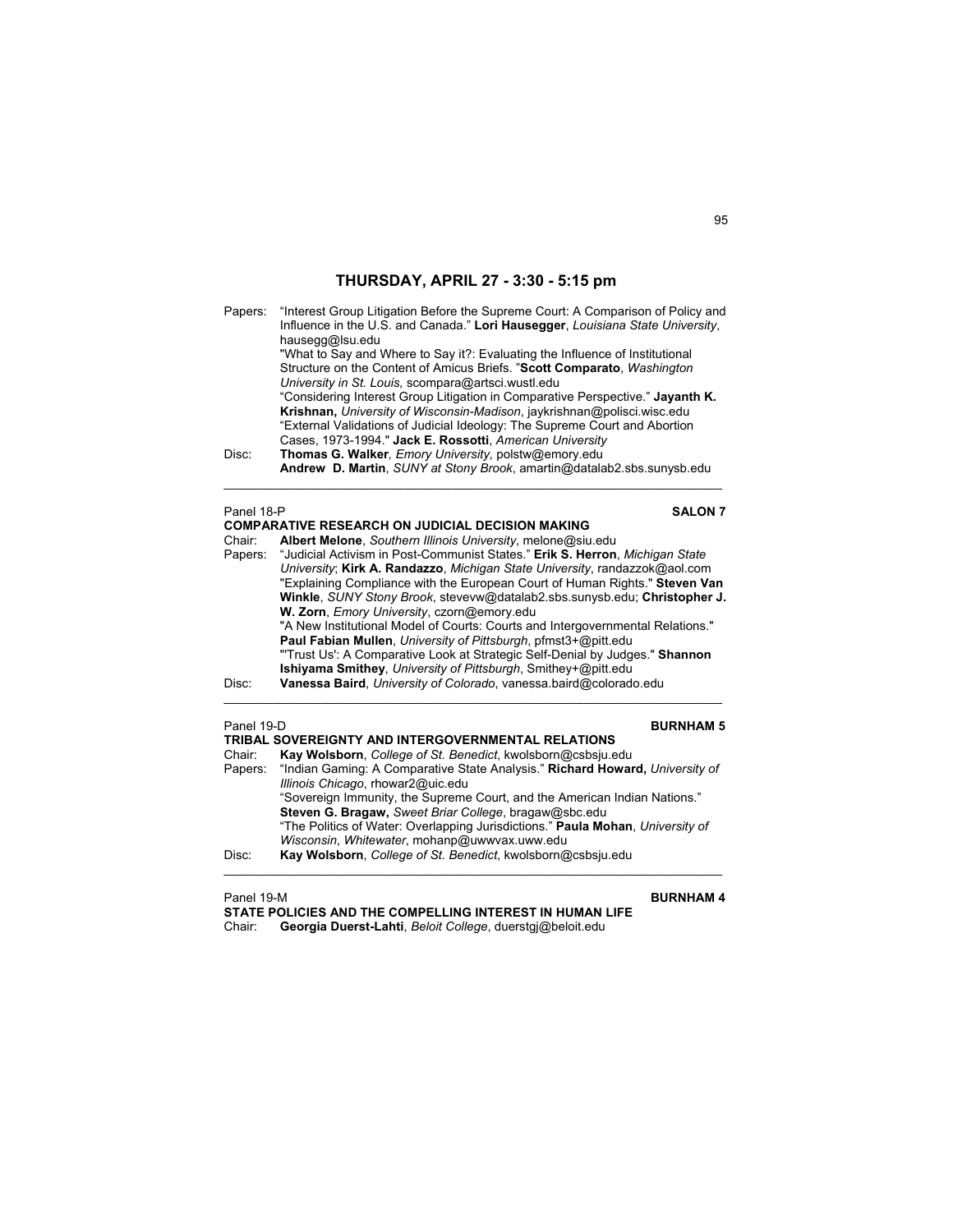Papers: "Doctors or Criminals? An Event History Analysis of State Adoptions of Statutes Banning Physician Assisted Suicide." **Timothy D. Newman**, *Kent State University*, tnewman@kent.edu; **Maureen Rand Oakley**, *Kent State University*  "An Empirical Evaluation of Reproductive Freedom in American States at the End of the 20<sup>th</sup> Century." Mihriye Mete, Michigan State University, mete@pilot.msu.edu Disc: **Georgia Duerst-Lahti**, *Beloit College*, duerstgj@beloit.edu

 $\mathcal{L}_\text{max}$  , and the set of the set of the set of the set of the set of the set of the set of the set of the set of

# **URBAN EDUCATION AND REFORM**

,

## Panel 20-F **MONTROSE 3**

(Co-sponsored with Public Policy) Chair: **Stefanie Torphy-Chambers**, *Furman University*, stefanie.chambers@furman.edu Papers: "The Effect of Charter School Competition on Public Schools in 5 Cities." **Paul Teske**, *SUNY Stony Brook*, pteske@datalab2.sbs.sunysb.edu; **Mark Schneider**, *SUNY Stony Brook*, Mark@datalab2.sbs.sunysb.edu; **Jack Buckley**, *SUNY Stony Brook*, sbuckley@ic.sunysb.edu; **Sara Clark**, *SUNY Stony Brook*, sarayvon100@hotmail.com "Institutional Design for Innovative Practice: Comparing Charter and Traditional Schools." **Michael Mintrom**, *Michigan State University*, Mintrom@pilot.msu.edu "The Effects of Administrative Decision-Making on Student Achievement: The Texas Example." **Corliss Lentz**, *Sam Houston State University*, pol\_ccl@shsu.edu; **John Spangler**, *Sam Houston State University*, spang24@wt.net "Information Networks and Policy News: The Relationship Between Sources and News Content." **Brian C. White**, *University of Illinois at Chicago*, bwhite2@uic.edu Disc: **Stefanie Chambers**, *Furman University* 

## Panel 21-A **MONTROSE 7 THE THEORETICAL FOUNDATIONS OF PUBLIC POLICY: PUBLIC LIFE AND ITS MEANING**

 $\mathcal{L}_\mathcal{L} = \{ \mathcal{L}_\mathcal{L} = \{ \mathcal{L}_\mathcal{L} = \{ \mathcal{L}_\mathcal{L} = \{ \mathcal{L}_\mathcal{L} = \{ \mathcal{L}_\mathcal{L} = \{ \mathcal{L}_\mathcal{L} = \{ \mathcal{L}_\mathcal{L} = \{ \mathcal{L}_\mathcal{L} = \{ \mathcal{L}_\mathcal{L} = \{ \mathcal{L}_\mathcal{L} = \{ \mathcal{L}_\mathcal{L} = \{ \mathcal{L}_\mathcal{L} = \{ \mathcal{L}_\mathcal{L} = \{ \mathcal{L}_\mathcal{$ 

Chair: **Elaine McCoy**, *Kent State University*, emccoy1@kent.edu

Papers: "Mass Culture, the Avant Guard and Public Life." **Joanna Vecchiarelli Scott**, *Eastern Michigan University*, PLS\_scott@online.emich.edu

 "Democratic Incorporation in Public Policy Making." **Cheryl King**, *The University of Akron*, cking1@uakron.edu

 "A Theory of Public Life." **James Ward**, *University of Massachusetts*, jfward@ncounty.net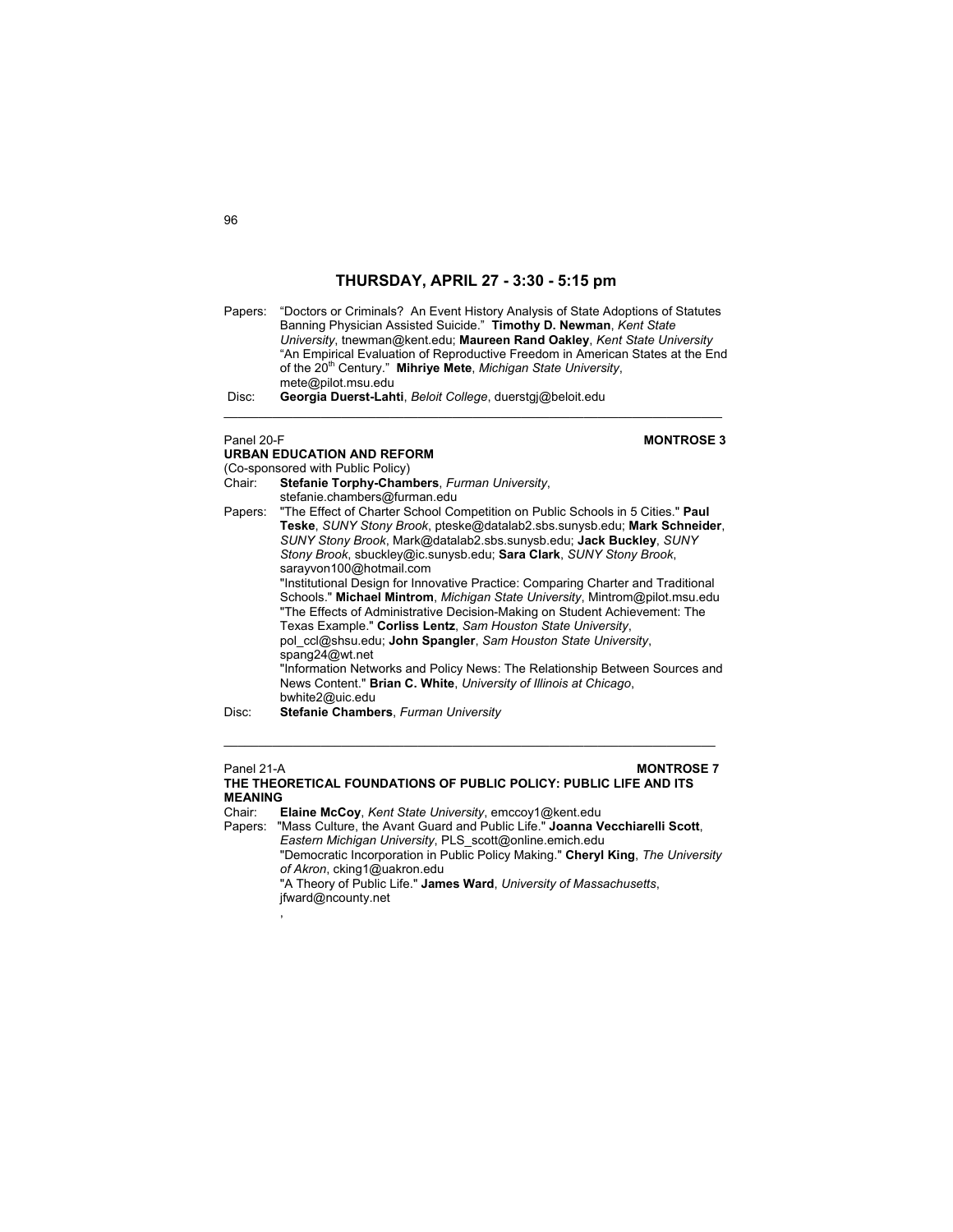"Adversarial and Deliberative Democracy in Public Planning." **Charles Hoch,** *University of Illinois at Chicago*, chashoch@uic.edu Disc: **Kathleen Hale**, *Kent State University*, ce2km2@neo.rr.com  $\mathcal{L}_\text{max}$  , and the set of the set of the set of the set of the set of the set of the set of the set of the set of Panel 22-K **LASALLE 1 ROUNDTABLE -- "THE BUREAUCRACY STRIKES BACK:" FUTURE DIRECTIONS IN THE SCIENTIFIC STUDY OF PUBLIC ADMINISTRATION WITHIN POLITICAL SCIENCE** Chair: **Kenneth J. Meier**, *Texas A&M University*, kmeier@polisci.tamu.edu John Brehm, Duke University, jbrehm@duke.edu **Daniel P. Carpenter**, *University of Michigan*, dancarp@sph.umich.edu **Lael R. Keiser**, *University of Missouri-Columbia*, keiserl@missouri.edu **Anne Khademian**, khademian@aol.com **David Lowery**, *University of North Carolina*, dowery@email.unc.edu **John T. Scholz**, *SUNY - Stony Brook*, scholz@datalab2.sbs.sunysb.edu **Andrew B. Whitford**, *University of Michigan* and *Rice University*, whitford@sph.umich.edu **Patrick J. Wolf**, *Georgetown University*, WOLFP@gunet.georgetown.edu **B. Dan Wood**, *Texas A&M University*, bdanwood@polisci.tamu.edu  $\mathcal{L}_\mathcal{L} = \{ \mathcal{L}_\mathcal{L} = \{ \mathcal{L}_\mathcal{L} = \{ \mathcal{L}_\mathcal{L} = \{ \mathcal{L}_\mathcal{L} = \{ \mathcal{L}_\mathcal{L} = \{ \mathcal{L}_\mathcal{L} = \{ \mathcal{L}_\mathcal{L} = \{ \mathcal{L}_\mathcal{L} = \{ \mathcal{L}_\mathcal{L} = \{ \mathcal{L}_\mathcal{L} = \{ \mathcal{L}_\mathcal{L} = \{ \mathcal{L}_\mathcal{L} = \{ \mathcal{L}_\mathcal{L} = \{ \mathcal{L}_\mathcal{$ Panel 22-I **SANDBURG 4 DIVERSITY AND CHANGE IN SUBNATIONAL LEVEL BUREAUCRACIES**  Chair: **Christopher Stream**, *University of Idaho*, cstream@uidaho.edu

| Chair:  | <b>Christopher Stream</b> , <i>University of Idaho</i> , cstream@uidaho.edu |
|---------|-----------------------------------------------------------------------------|
| Papers: | "Measuring Representative Bureaucracy: A New Approach." Sally C. Selden,    |
|         | Syracuse University, scselden@maxwell.syr.edu; Gene Brewer, Syracuse        |
|         | University                                                                  |
|         | "Structure and Discretion: Missing Links in Representative Bureaucracy."    |
|         | John Bohte, Oakland University, bohte@oakland.edu.                          |
|         | "Ethnicity and Race in Local Government." John Hindera, Texas Tech          |
|         | University, n1jjh@ttacs.ttu.edu; Gary Tschoepe, University of Texas Pan     |
|         | American                                                                    |
|         | "Diversity and Change: State and Local Workforces, 1980-1995." Barbara      |
|         | Coyle-McCabe, Arizona State University, bcmccabe@asu.edu; Christopher       |
|         | <b>Stream, University of Idaho, cstream@uidaho.edu</b>                      |
| Disc:   | Nicholas O. Alozie, Arizona State University, alozie@asu.edu                |
|         |                                                                             |

Panel 23-B **SALON 1**

**THE INFLUENCE OF POLITICAL CULTURE ON DEMOCRATIC TRANSITIONS** 

Chair: **Ronald E. Brown**, *Wayne State University*, aa4723@wayne.edu "Ethnic Polarization or Ethnic Pluralism: Explaining Cross National Variation in Interethnic Relations." **Kathleen Dowley**, *SUNY New Paltz*, dowleyk@matrix.newpaltz.edu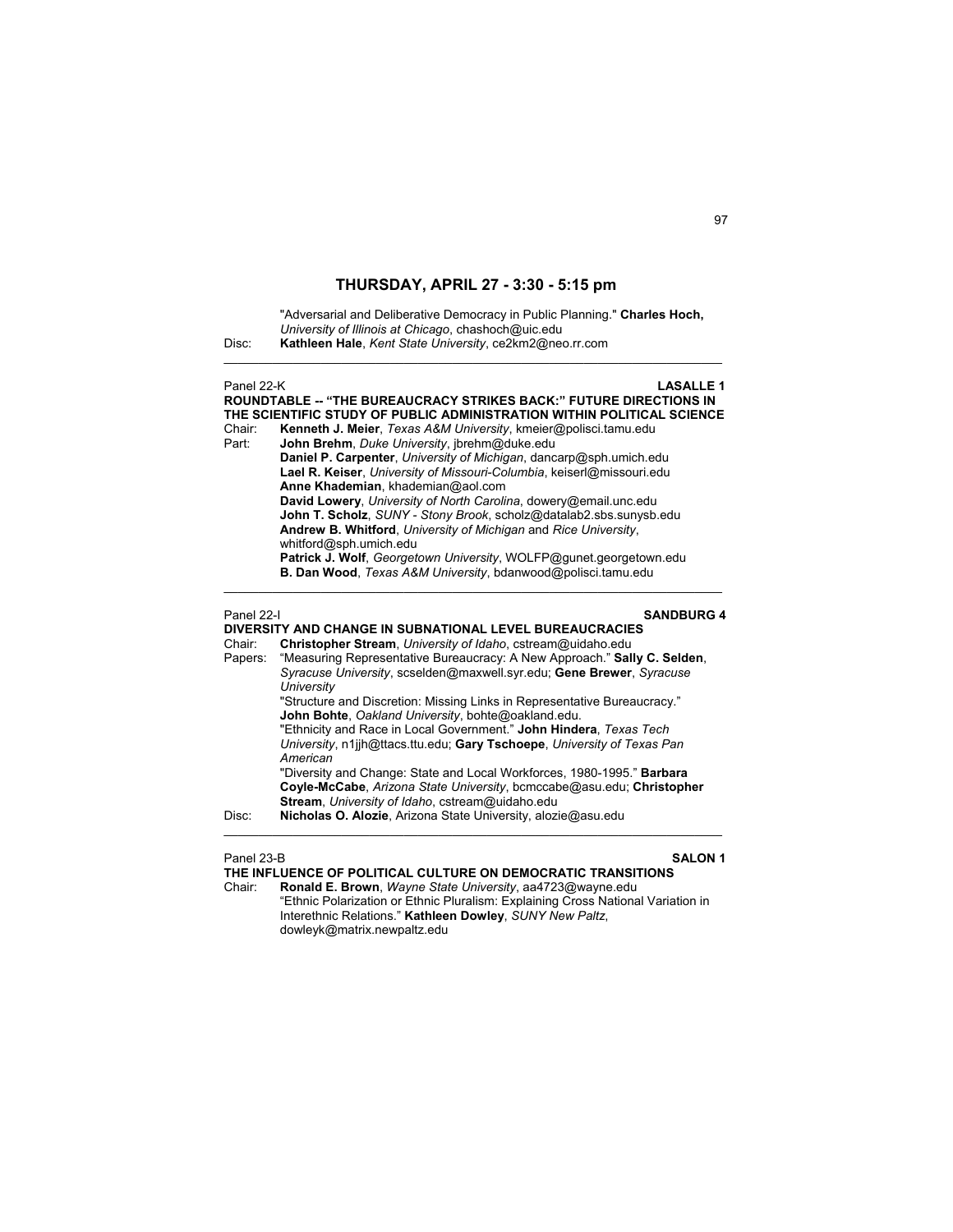| Disc:      | "Politics of Secularism: Religiosity and Voting Behavior In Turkey." Ali Carkoglu.<br>Bogazici University, xcarkogla@boun.edu.tr<br>Brian D. Silver, Michigan State University, bsilver@pilot.msu.edu |                  |
|------------|-------------------------------------------------------------------------------------------------------------------------------------------------------------------------------------------------------|------------------|
| Panel 26-E | SOPHISTRY, PHILOSOPHY, RHETORIC                                                                                                                                                                       | <b>CRESTHILL</b> |
| Chair:     | Lisa Vetter, Washington and Lee University, vetterl@wlu.edu<br>Papers: "Protagoras and Socrates on Wisdom and Rhetoric." Christopher Baldwin,<br>University of Toronto, cbaldwin@chass.utoronto.ca    |                  |

| .     | $\sim$ . The state of the condition of the condition of the condition of the condition of $\sim$ |
|-------|--------------------------------------------------------------------------------------------------|
|       | University of Toronto, cbaldwin@chass.utoronto.ca                                                |
|       | "The Argument for Relativism in the Theaetetus." Matthew Davis, St. John's                       |
|       | College (Santa Fe), mdavis@mail.sicsf.edu                                                        |
|       | "The Place and Purpose of Aristotle's Rhetoric in His Corpus as a Whole."                        |
|       | <b>Bryan-Paul Frost</b> , University of Louisiana (Lafayette), bpfrost@hotmail.com               |
| Disc: | Steven Forde, University of North Texas, forde@unt.edu                                           |
|       |                                                                                                  |

 $\mathcal{L}_\mathcal{L} = \{ \mathcal{L}_\mathcal{L} = \{ \mathcal{L}_\mathcal{L} = \{ \mathcal{L}_\mathcal{L} = \{ \mathcal{L}_\mathcal{L} = \{ \mathcal{L}_\mathcal{L} = \{ \mathcal{L}_\mathcal{L} = \{ \mathcal{L}_\mathcal{L} = \{ \mathcal{L}_\mathcal{L} = \{ \mathcal{L}_\mathcal{L} = \{ \mathcal{L}_\mathcal{L} = \{ \mathcal{L}_\mathcal{L} = \{ \mathcal{L}_\mathcal{L} = \{ \mathcal{L}_\mathcal{L} = \{ \mathcal{L}_\mathcal{$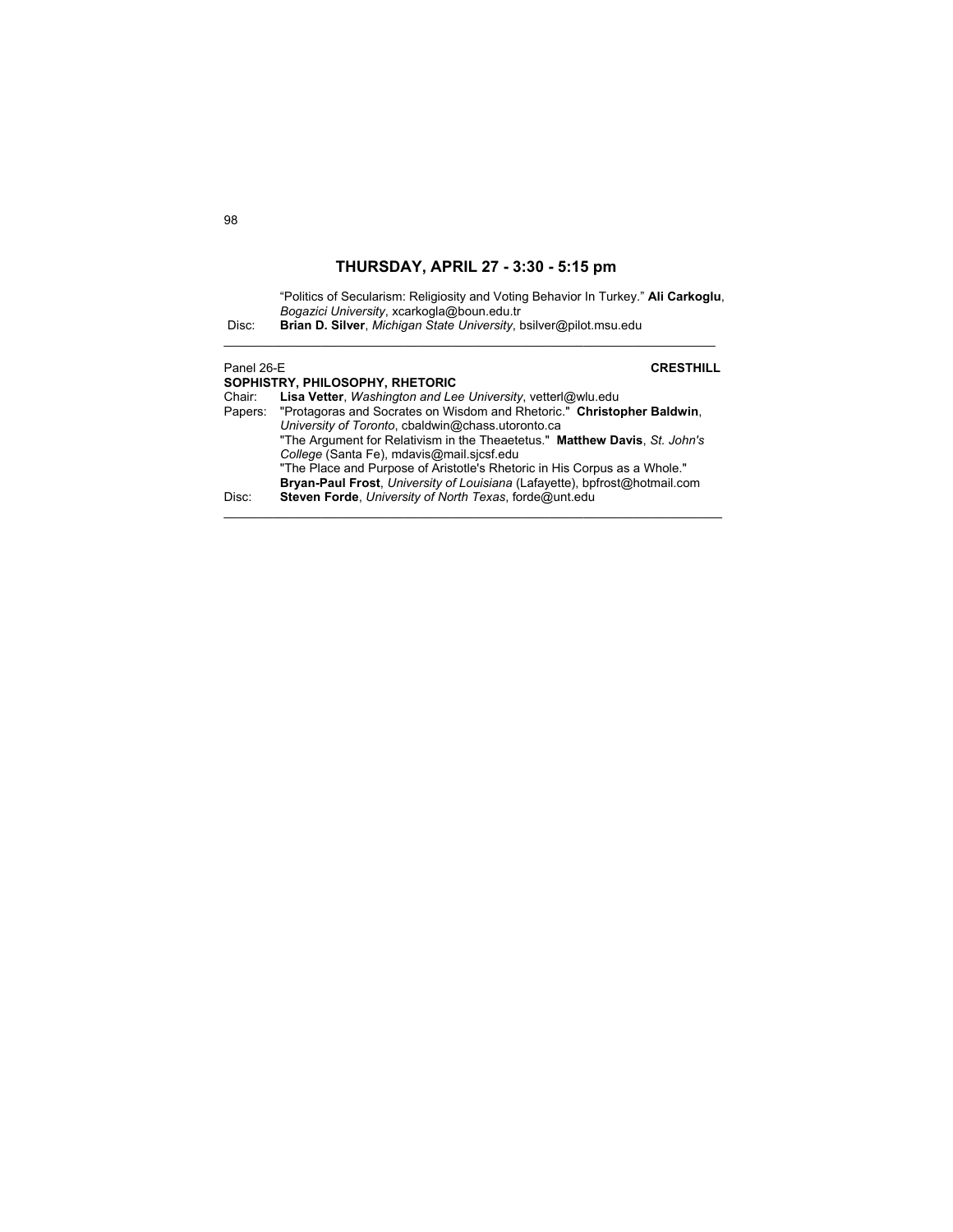**POSTER SESSION 3** EXHIBIT HALL

(Authors will be present from  $8:30-10:15$  am)

| Section 7 Posters |                                                                                  |  |
|-------------------|----------------------------------------------------------------------------------|--|
|                   | <b>Elections, Voting Behavior, and Participation</b>                             |  |
| 1.                | "Social Structure and Political Participation: Examining Second-Order            |  |
|                   | Mobilization Effects in a Presidential Election." Scott McClurg, Washington      |  |
|                   | University in St. Louis, sdmcclur@artsci.wustl.edu                               |  |
| 2.                | "The Myth of Prediction: Reanalysis of Economic Forecast Modeling." Junseok      |  |
|                   | Kim, SUNY - Stony Brook, junkim@ic.sunysb.edu                                    |  |
| 3.                | "Campaign Finance Reform Revisions in New York City." Jeffrey Kraus, Wagner      |  |
|                   | College, JFKraus1@aol.com                                                        |  |
| 4.                | "Incumbent Popularity and Vote Choice in Gubernatorial Elections." James D.      |  |
|                   | King, University of Wyoming, jking@uwyo.edu                                      |  |
| 5.                | "Strategic Small Money Contributions: Evidence From the 1996 House               |  |
|                   | Elections." Gregory Fugate, University of Colorado at Boulder,                   |  |
|                   | fugate@colorado.edu                                                              |  |
| 6.                | "Power Indices: From Indeterminacy to Sensitivity with Respect to Initial        |  |
|                   | Assumptions." Katri Sieberg, College of William and Mary, kksieb@wm.edu          |  |
| 7.                | "Inside the War Chest: Explaining the Fundraising Success of Candidates for      |  |
|                   |                                                                                  |  |
|                   | Governor." Kedron Bardwell, University of Iowa, kedron-bardwell@uiowa.edu        |  |
| 8.                | "Decomposing the Referendum on Clinton in Midterm Elections." Lynne Gibson,      |  |
|                   | University of Maryland, Igibson@gvpt.umd.ed                                      |  |
| 9.                | "Voter Transitions and Sectionalism in State Politics." Jason E. Schuknecht.     |  |
|                   | University of Maryland, jschuknecht@gvpt.umd.edu; James G. Gimpel,               |  |
|                   | University of Maryland, jgimpel@gvpt.umd.edu                                     |  |
| 10.               | "Candidate Viability: Physical Appearance, Money, Media and the Polls in the     |  |
|                   | 2000 Presidential Primaries." Margaret Curran, Northern Illinois University,     |  |
|                   | mcurran1@niu.edu; James N. Schubert, Northern Illinois University,               |  |
|                   | jschubert@niu.edu; Carmen Strungaru, carst4@bio.unibuc.ro                        |  |
| 11.               | "Explaining the Gap: Misreporting and Vote Turnout in US Elections." Benjamin    |  |
|                   | Deufel, Harvard University, deufel@fas.harvard.edu; Orit Kedar, Harvard          |  |
|                   | University, kedar@fas.harvard.edu                                                |  |
| 12.               | "Political Participation Among Persons in Labor Unions." Anthony LoBianco,       |  |
|                   | University of Kentucky, tflobil@pop.uky.edu                                      |  |
| 13.               | "What is Forward-Oriented about Economic Expectations? Disaggregating the        |  |
|                   | Political, the Personal, and National Elements in Individual Opinions."          |  |
|                   | Matthew Ruben, UC San Diego, mruben@weber.ucsd.edu                               |  |
| 14.               | "The Effect of Affect: The Role of 'Feelings' in Electoral Behavior." Susan      |  |
|                   | Johnson, University of Wisconsin Whitewater, johnsons@uwwvax.uww.edu             |  |
| 15.               | "Partisanship as a Social Convention." Anna Harvey, New York University,         |  |
|                   | anna.harvey@nyu.edu                                                              |  |
| 16.               | "Estimating the Effects of Barriers to Registration." Michael Hanmer, University |  |
|                   | of Michigan, mhanmer@umich.edu                                                   |  |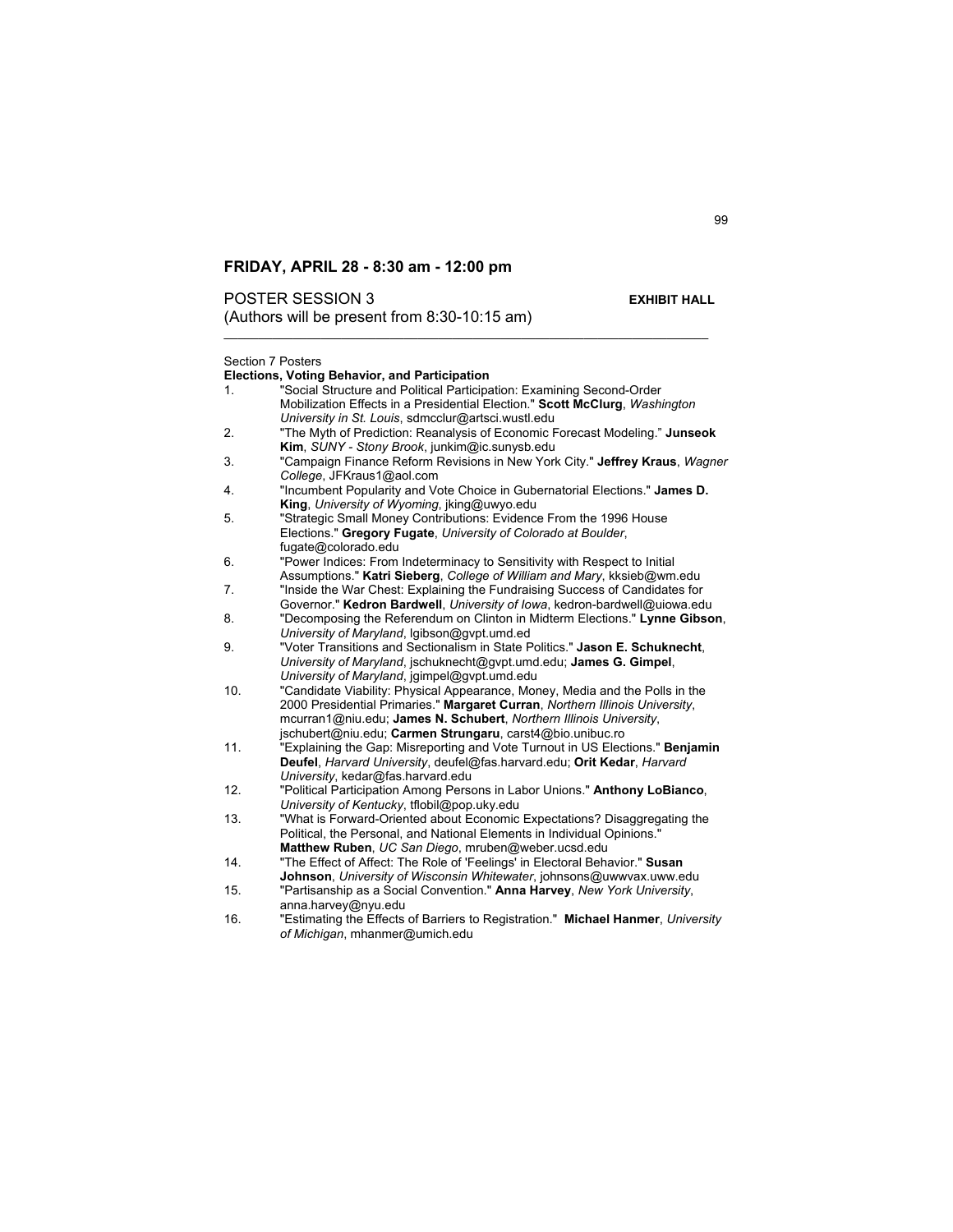Section 15 Posters I

### **INTEREST GROUP POLITICS**

- 1. "How Interest Groups Use the Internet to Lobby: The Case of Yucca Mountain." **Jennifer Mathews-Lucas**, *University of New Mexico*, lucasj@unm.edu
- 2. "Mitigating the Defects of Pluralism: Interest Group Coalitions before the Supreme Court." **Jason F. Jagemann**, *Western Michigan University*, 93jagemann@wmich.edu
- 3. Interest Group Lobbying in Multiple Institutional Venues." **Thomas T. Holyoke**,  *George Washington University*, tholyoke@gwu.edu
- 4. Interest Groups Affecting a Change in Governmental Action." **Virginia Haysley**, *University of New Orleans*, vmhpo@uno.edu

\_\_\_\_\_\_\_\_\_\_\_\_\_\_\_\_\_\_\_\_\_\_\_\_\_\_\_\_\_\_\_\_\_\_\_\_\_\_\_\_\_\_\_\_\_\_\_\_\_\_\_\_\_\_\_\_\_\_\_\_\_\_\_\_\_\_\_\_\_\_\_

Disc: **Beth L. Leech**, *Rutgers University*, BethL@rci.rutgers.edu

## Section 15 Posters II

### **POLITICAL PARTY ELECTION ACTIVITY**

- 1. "The Working Families Party in New York: A Splinter or New Growth?" **Richard P. Barberio**, *Skidmore College*, rbarberi@skidmore.edu
- 2. "Decision-making in Iowa Caucus Politics." **Barbara Trish**, *Grinnell College*, trish@grinnell.edu
- 3. "The New Unionism? Political Party and The Defeat Of California's Paycheck Protection Initiative." **Kathleen Hale**, *Kent State University*, khale@kent.edu
- 4. "Political Commitment and the Genesis of Realignment in American Politics." **Douglas Grob**, *Stanford University*, dgrob@stanford.edu

 $\mathcal{L}_\mathcal{L} = \{ \mathcal{L}_\mathcal{L} = \{ \mathcal{L}_\mathcal{L} = \{ \mathcal{L}_\mathcal{L} = \{ \mathcal{L}_\mathcal{L} = \{ \mathcal{L}_\mathcal{L} = \{ \mathcal{L}_\mathcal{L} = \{ \mathcal{L}_\mathcal{L} = \{ \mathcal{L}_\mathcal{L} = \{ \mathcal{L}_\mathcal{L} = \{ \mathcal{L}_\mathcal{L} = \{ \mathcal{L}_\mathcal{L} = \{ \mathcal{L}_\mathcal{L} = \{ \mathcal{L}_\mathcal{L} = \{ \mathcal{L}_\mathcal{$ 

Disc: **Greg D. Adams**, *Carnegie Mellon University*, gadams@andrew.cmu.edu **James R. Simmons**, *University of Wisconsin-Oshkosh*, Simmons@vaxa.cis.uwosh.edu

## Section 15 Posters III

## **PARTY EVOLUTION, CAMPAIGN FINANCE, AND PARTY COMPETITION**

- 1. "Leadership PAC Contribution Strategies and Member Ambitions." **Marian Currinder,** *University of Florida*, mcurrin@ufl.edu
- 2. "Reconstructing Down's Model of Party Competition." **Allen Brierly**, *University of Northern Iowa*, Allen.Brierly@uni.edu
- 3. "The Democratcentric Nature of Challenger Quality Measures." **Neil Berch**, *West Virginia University*, nberch@wvu.edu
- 4. "Party Competition and Legislative Conflict in the United States." **Seth Goldstein**, *University of Rochester*, sgdn@troi.cc.rochester.edu
- Disc: **Robert Boatright**, *University of Chicago*, robb@polisci.spc.uchicago.edu **Peter W. Wielhouwer,** *Regent University*, petewie@regent.edu

 $\mathcal{L}_\text{max}$  , and the set of the set of the set of the set of the set of the set of the set of the set of the set of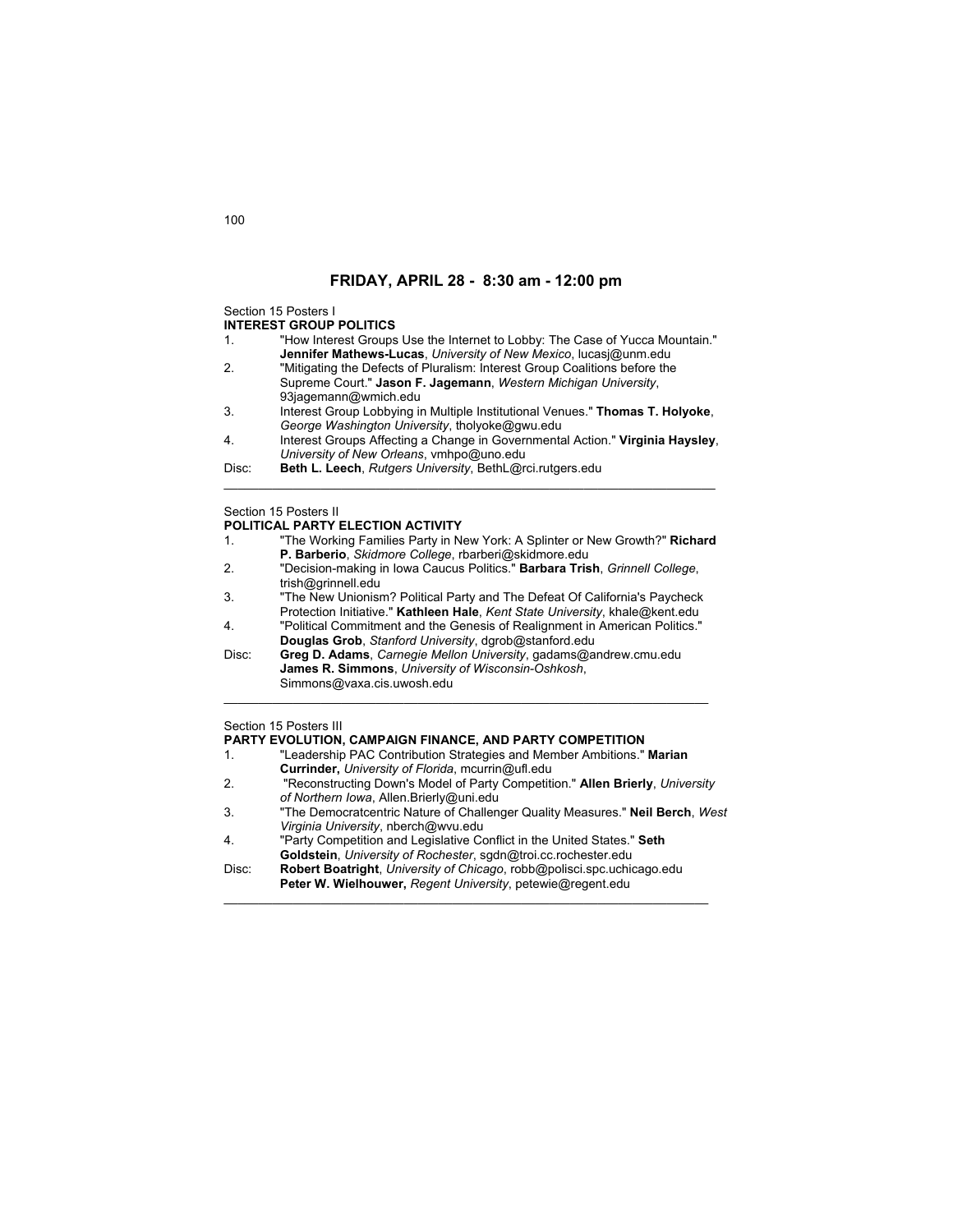POSTER SESSION 3 (Continues) **EXHIBIT HALL** See Page 99 For Listings.

## Panel 1-K **SANDBURG 2**

**POLITICAL INSTITUTIONS AND ECONOMIC OUTCOMES**  Chair: **Kelly Chang**, *University of Wisconsin-Madison*, kchang@ssc.wisc.edu "Globalization, Political Institutions, and Government Spending." Geoffrey **Garrett**, *Massachusetts Institute of Technology*, **Jonathan Rodden**, *Massachusetts Institute of Technology*, jrodden@mid.edu "The European Central Bank and the Democratic Deficit: Implications from the Federal Reserve." **Kelly Chang**, *University of Wisconsin-Madison*, kchang@ssc.wisc.edu, **William T. Bernhard**, *University of Illinois, Urbana-Champaign*, bernhard@staff.uiuc.edu "Support for Economic Reform in Industrialized Democracies: A Cross-National Analysis." **Karl Kaltenthaler**, *Rhodes College*, kaltenthaler@rhodes.edu "Political and Economic Forces and the Structure of Banking Systems." **Caroline Fohlin**, *California Institute of Technology*, fohlin@hss.caltech.edu Disc: **Panel** 

\_\_\_\_\_\_\_\_\_\_\_\_\_\_\_\_\_\_\_\_\_\_\_\_\_\_\_\_\_\_\_\_\_\_\_\_\_\_\_\_\_\_\_\_\_\_\_\_\_\_\_\_\_\_\_\_\_\_\_\_\_\_\_\_\_\_\_\_\_\_\_\_

 $\mathcal{L}_\text{max}$  , and the set of the set of the set of the set of the set of the set of the set of the set of the set of

# **POLITICAL INSTITUTIONS AND POLICY OUTCOMES**

Panel 2-B **PARLOR F**

| Mark P. Jones, Michigan State University, Mark Jones@ssc.msu.edu                 |
|----------------------------------------------------------------------------------|
| "The Political Dynamics of Post-Communist Economic Reform." Timothy Frye.        |
| Ohio State University, frye.51@osu.edu                                           |
| "Democracy and Inequality." Carles Boix, The University of Chicago,              |
| cboix@midway.uchicago.edu                                                        |
| "The Effect of Changes in Regime on Census-Taking." Holly Gunning, <i>Emory</i>  |
| University, hqunnin@emory.edu                                                    |
| "An Institutional Explanation for Ethnic Conflict and Economic Growth in India." |
| Irfan Nooruddin, University of Michigan, irfann@umich.edu                        |
| Mark P. Jones, Michigan State University, Mark Jones@ssc.msu.edu                 |
|                                                                                  |

## Panel 3-I **SANDBURG 3 THE ROLE OF NON-GOVERNMENTAL ORGANIZATIONS IN BUILDING NEW**

## **DEMOCRACIES**

Chair: **Christine S. Lipsmeyer**, *University of Tennessee-Chattanooga*, christine-Lipsmeyer@utc.edu Papers: "NGOs, the State, Competition, Cooperation and Democratization: The Cases of

Algeria, Egypt, and The Sudan." **Matthew Todd Bradley**, *State University of New York--Binghamton*, mtodd131@aol.com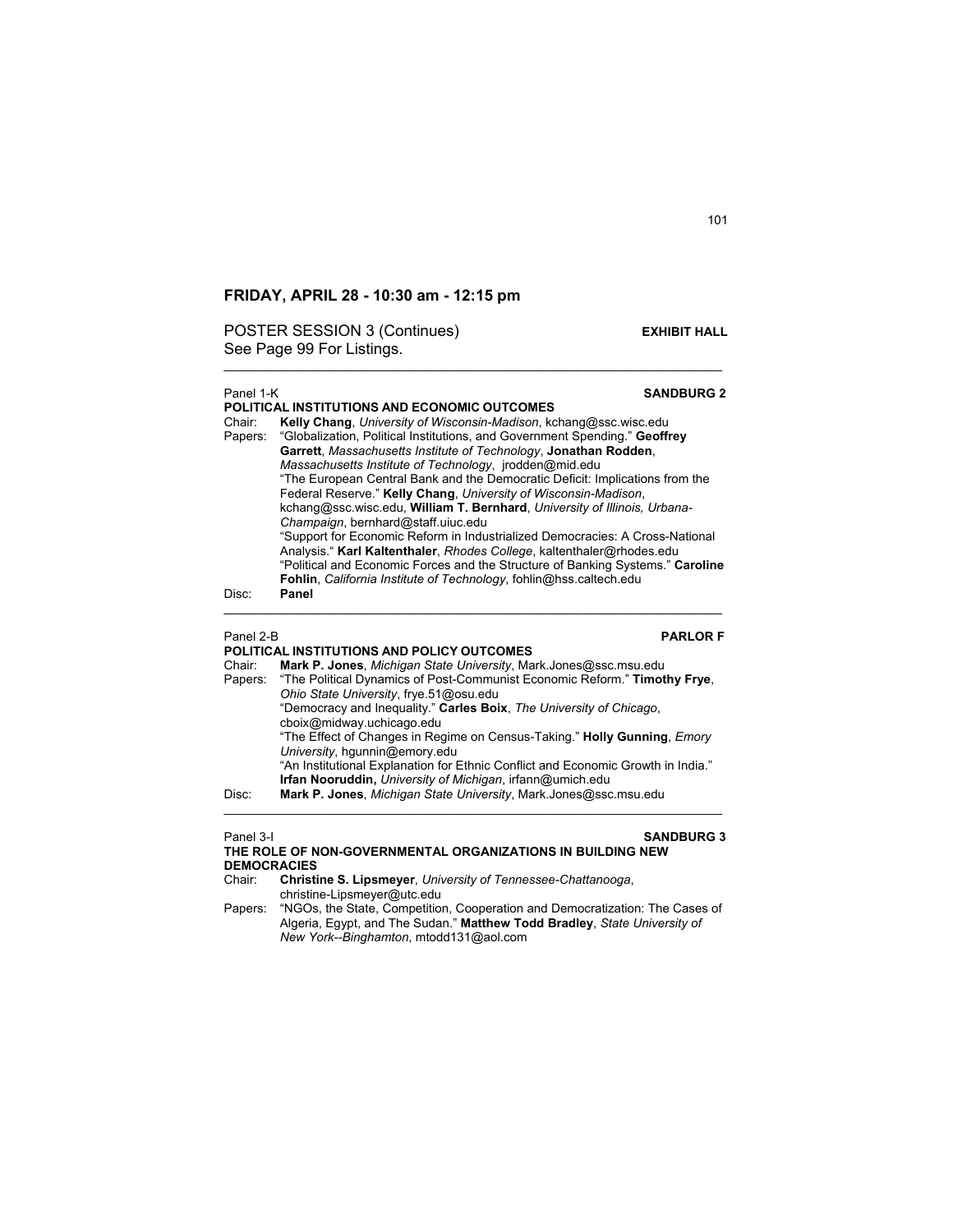"When Civil Society is Not Enough: NGOs and Democracy-Building in Post-Soviet Russia." **Jonathan Weiler**, *Bowdoin College,* jweiler@bowdoin.edu "Intermediate Organizations in Land Reform Implementation: Comparative Study of Russia and South Africa." **Ekaterina M. Levintova**, *Western Michigan University*, 97levintova@wmich.edu; **Jim Butterfield**, *Western Michigan University*

Disc: **Laura Brunell**, *University of Wisconsin-Oshkosh*

Panel 3-S **SALON 6** 

| <b>TRANSITION PROBLEMS AND PITFALLS IN THE DEVELOPING WORLD</b> |                                                                                 |  |
|-----------------------------------------------------------------|---------------------------------------------------------------------------------|--|
| Chair:                                                          | Martin Slann, Clemson University, kibbutz@clemson.edu                           |  |
|                                                                 | Papers: "State Bargaining Power and Transition to Democracy in Benin and Togo." |  |
|                                                                 | Jennifer C. Seely, Washington University-St. Louis, icseely@artsci.wustl.edu    |  |
|                                                                 | "The Paradox of Regime Change: Repression and Political Transitions." Heather   |  |
|                                                                 | Frazier, University of Colorado-Boulder, heather Frazier@Colorado.edu           |  |
|                                                                 | "Problems of Democratic Transition: Will Nigeria Get it Right This Time?"       |  |
|                                                                 | Iren Omo-Bare, Millsaps College, Omobai@okra.millsaps.edu                       |  |
| Disc:                                                           | Martin Slann, Clemson University, kibbutz@clemson.edu                           |  |

**\_\_\_\_\_\_\_\_\_\_\_\_\_\_\_\_\_\_\_\_\_\_\_\_\_\_\_\_\_\_\_\_\_\_\_\_\_\_\_\_\_\_\_\_\_\_\_\_\_\_\_\_\_\_\_\_\_\_\_\_\_\_\_\_\_\_\_\_\_\_\_\_** 

 $\_$  , and the set of the set of the set of the set of the set of the set of the set of the set of the set of the set of the set of the set of the set of the set of the set of the set of the set of the set of the set of th

## Panel 4-I **MONTROSE 2**

## **METHODOLOGY, CONFLICT, AND THE MIDDLE EAST**

| Chair:  | Mark Crescenzi, University of North Carolina, crescenzi@unc.edu                 |
|---------|---------------------------------------------------------------------------------|
| Papers: | "Domestic Politics and Conflict among Rivals: Explaining the Timing of Conflict |
|         | Expressed by Israel towards the Palestinians." Chad Atkinson, University of     |
|         | Illinois, catkinso@uiuc.edu                                                     |
|         | "Assessing the Islamist Threat: A Test of Realist and Cultural Theories in the  |
|         | Post-Gulf War Middle East." Elizabeth Langston, University of Kentucky,         |
|         | emlsak@yahoo.com                                                                |
|         | "Arms Races in the Middle East as N-Nation Processes." Kanishkan                |
|         | <b>Sathasivam.</b> Texas A & M University, kani@politics.tamu.edu               |
| Disc:   | Mark Crescenzi, University of North Carolina, crescenzi@unc.edu                 |

### Panel 4-J **SANDBURG 6**

## **NON-GOVERNMENTAL ORGANIZATIONS IN THE POST COLD WAR ERA**

Chair: **Richard Rupp**, *Purdue University Calumet*, RichardRupp@cs.com Papers: "UNTAC, Authority, and International Relations Theory." **Ian Hurd**, *University of Wisconsin-Madison*, hurd@polisci.wisc.edu "Having Faith in NGOs?: A Comparison of Secular and Faith-based NGOs Engaged in International Peace-building." **Loramy Conradi**, *University of Notre Dame*, conradi.1@nd.edu

 $\mathcal{L}_\text{max}$  , and the set of the set of the set of the set of the set of the set of the set of the set of the set of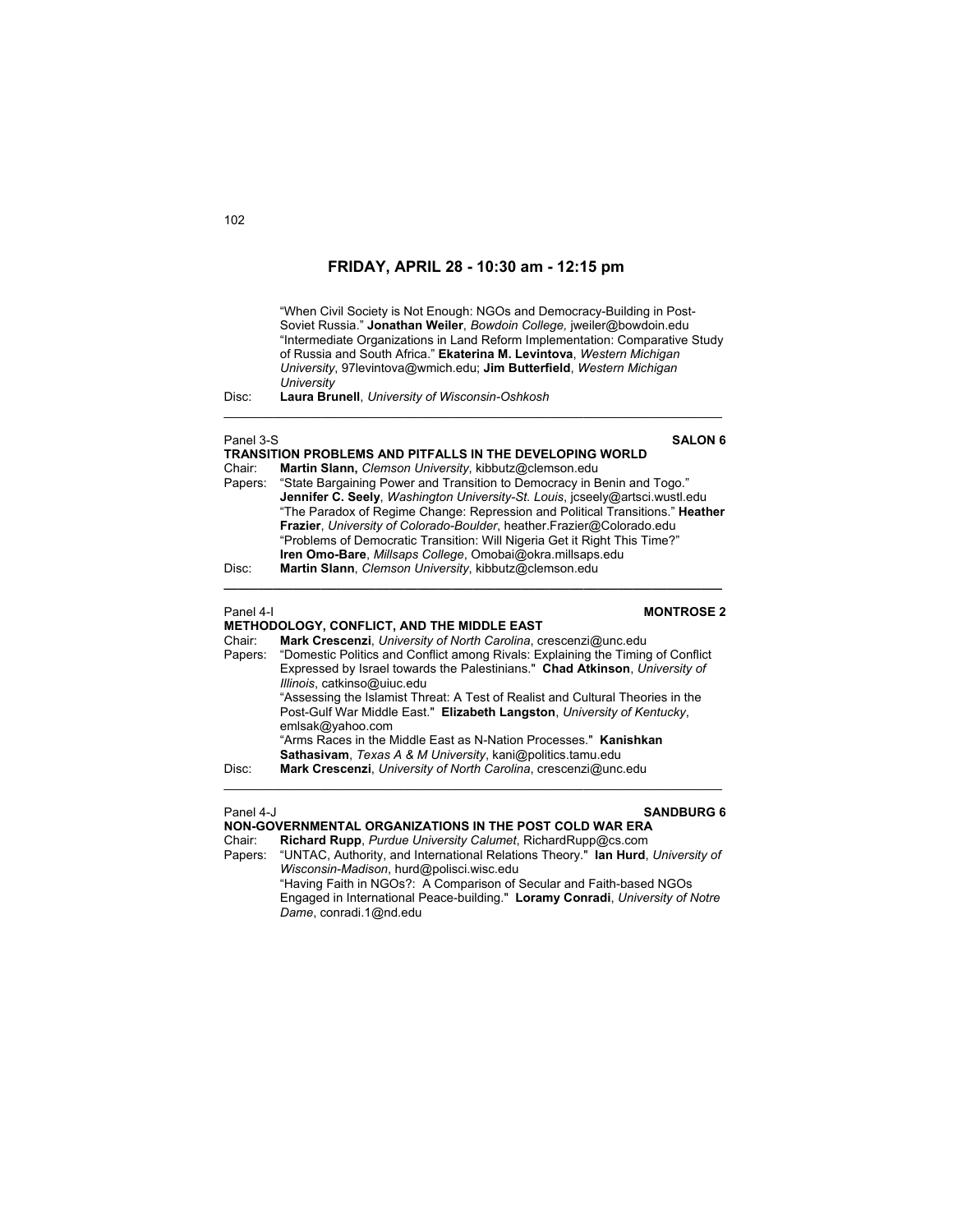"Cyberlinks between Human Rights NGOs: A Network Analysis." **Sangmin Bae**, Department of Political Science, *Purdue University*, sbae@polsci.purdue.edu; **Junho Choi**, *Purdue University*, jchoi4@purdue.edu "Coalitions and Coercion." **Victoria Williams**, *University of Kentucky*, vcwill@hotmail.com Disc: **Richard Rupp**, *Purdue University Calumet*, RichardRupp@cs.com \_\_\_\_\_\_\_\_\_\_\_\_\_\_\_\_\_\_\_\_\_\_\_\_\_\_\_\_\_\_\_\_\_\_\_\_\_\_\_\_\_\_\_\_\_\_\_\_\_\_\_\_\_\_\_\_\_\_\_\_\_\_\_\_\_\_\_\_\_\_\_\_ **Panel 5-G SANDBURG 7 IPE AND REFORM IN EAST ASIA** Chair: **A. Maria Toyoda**, *Stanford Japan Center-Research* "The Politics of Banking Induced Currency Crises in Thailand, South Korea, and Taiwan." **Ashaf M. Ismail**, *Cornell University*, ami2@cornell.edu "The Politics of Financial Stabilization in Korea: Lessons from the Past." **Michelle S. Lorenzini**, *Washington University in St. Louis*, mlorenzi@artsci.wustl.edu "An Empirical Analysis of China's Policy Decisions from 1978-1998." **Todd J. Reed**, *University of Missouri-Columbia*, tapscitr@showme.missouri.edu Disc: **A. Maria Toyoda**, *Stanford Japan Center-Research*  $\mathcal{L}_\text{max}$  , and the set of the set of the set of the set of the set of the set of the set of the set of the set of Panel 6-C **CLARK 7 EMOTIONS AND THEIR EFFECTS**<br>Chair: **Tim Fackler** *University of* Tim Fackler, *University of Nevada, Las Vegas*, facklert@nevada.edu Papers: "Measuring Political Enthusiasm and Anxiety." **W. Russell Neuman**, *University of Pennsylvania*, rneuman@asc.upenn.edu; **Michael MacKuen**, *University of North Carolina at Chapel Hill*, mackuen@unc.edu; **George Marcus**, *Williams College,* e.marcus@williams.edu "And the Tie Goes to... Testing the "Ties" with Data from the 1996 National Election Study." **Vicky Wilkins**, *University of Missouri-Columbia*, vwilkins@gte.net "Another Look at the Structure of Attitudes toward Presidential Candidates." **Herb Weisberg**, *Ohio State University*, Weisberg.1@osu.edu

 "Emotional Engagement and Political Sophistication: Who Responds to Emotional Appeals?" **Ted Brader**, *Harvard University*, tbrader@fas.harvard.edu

### Panel 7-M **SALON 3**

## **THE GOVERNOR AND THE BILLIONAIRE**

Chair: **Jeffrey W. Koch**, *SUNY - Geneseo*, koch@geneseo.edu Papers: "Where Did All the Voters Go? Ross Perot in the 1992 and 1996 Elections." **Brian Smith**, *The Pennsylvania State University*, bws112@psu.edu

103

# $\mathcal{L}_\text{max}$  , and the set of the set of the set of the set of the set of the set of the set of the set of the set of

## Disc: **Tim Fackler**, *University of Nevada*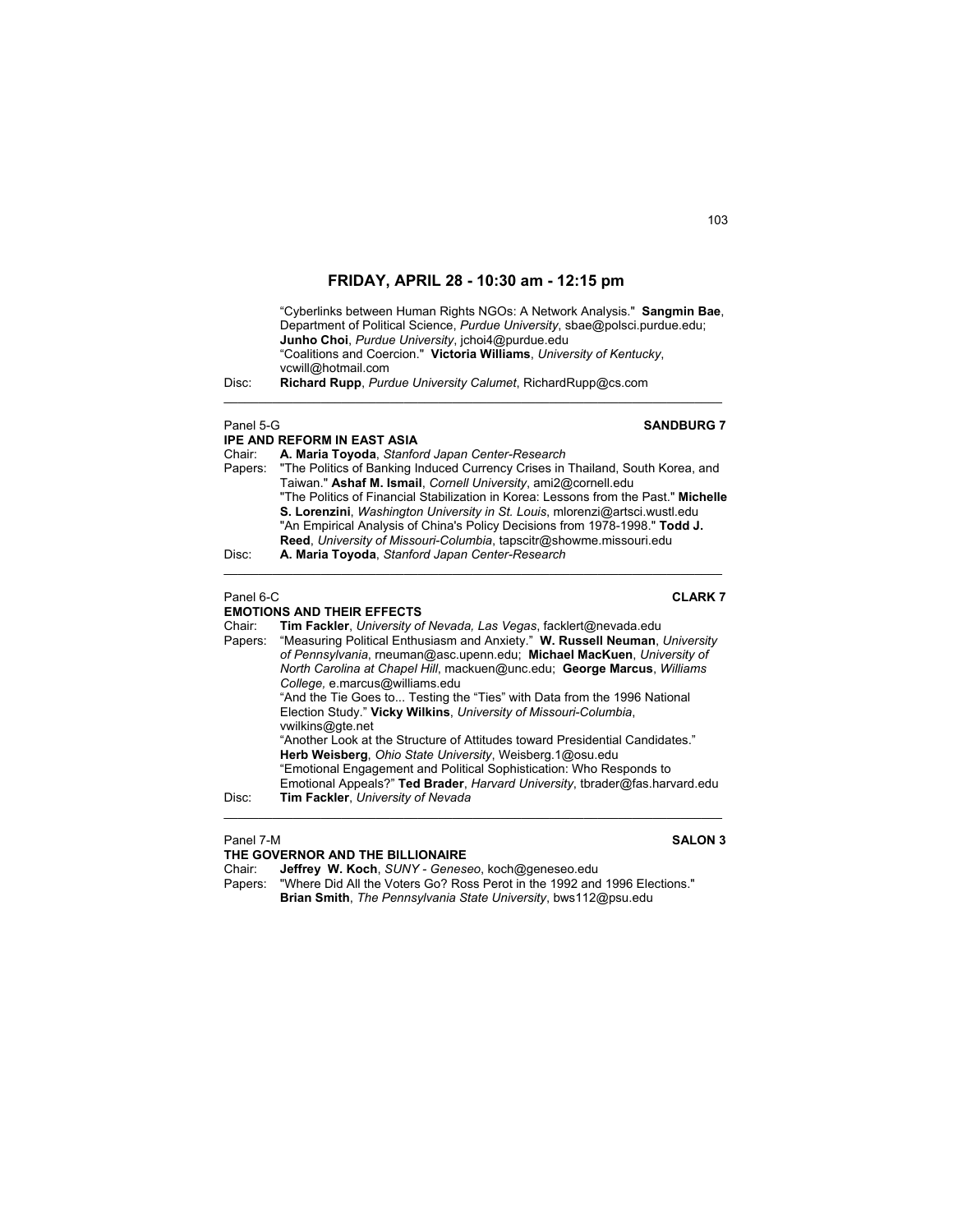| Disc:     | "Does Incumbency Matter? The Strategic Choice of Third Party Voters in US<br>Presidential Elections." Sungdai Cho, University of Missouri-Columbia,<br>sdc135@mizzou.edu; Jae-Woo Hong, University of Missouri-Columbia;<br>jh4ff@missouri.edu, Jaechul Lee, University of Missouri-Columbia,<br>c749266@showme.missouri.edu<br>"The Perot Movement and the 'Unanticipated' Republican Revolution." Robert<br>Yowell, University of Kansas, ryowell@ukans.edu<br>"The Origins and Impact of Voter Support for Jesse Ventura in the 1998<br>Minnesota Gubernatorial Election." Dean Lacy, Ohio State University,<br>dlacy+@osu.edu; Quin Monson, Ohio State University, monson.6@osu.edu<br>Jeffrey Koch, SUNY - Geneseo, koch@geneseo.edu |
|-----------|-------------------------------------------------------------------------------------------------------------------------------------------------------------------------------------------------------------------------------------------------------------------------------------------------------------------------------------------------------------------------------------------------------------------------------------------------------------------------------------------------------------------------------------------------------------------------------------------------------------------------------------------------------------------------------------------------------------------------------------------|
| Panel 7-W | <b>SALON 7</b>                                                                                                                                                                                                                                                                                                                                                                                                                                                                                                                                                                                                                                                                                                                            |
|           | <b>GUBERNATORIAL AND SENATORIAL CANDIDATES</b>                                                                                                                                                                                                                                                                                                                                                                                                                                                                                                                                                                                                                                                                                            |
| Chair:    | Lonna Rae Atkeson, University of New Mexico, atkeson@unm.edu                                                                                                                                                                                                                                                                                                                                                                                                                                                                                                                                                                                                                                                                              |
| Papers:   | "Gunning for the Governor: Challenger Emergence in Gubernatorial Contests."<br>Randall W. Partin, University of New Mexico, partin@unm.edu                                                                                                                                                                                                                                                                                                                                                                                                                                                                                                                                                                                                |
|           | "The Statehouse or the US Senate: A Comparison Between Gubernatorial and                                                                                                                                                                                                                                                                                                                                                                                                                                                                                                                                                                                                                                                                  |
|           | Senatorial Candidates." Scott Lasley, University of Maine,                                                                                                                                                                                                                                                                                                                                                                                                                                                                                                                                                                                                                                                                                |
|           | scott.lasley@umit.maine.edu; Peverill Squire, University of Iowa,                                                                                                                                                                                                                                                                                                                                                                                                                                                                                                                                                                                                                                                                         |
|           | "Governors as US Senate Candidates: The Impact of Gubernatorial Term Limits                                                                                                                                                                                                                                                                                                                                                                                                                                                                                                                                                                                                                                                               |
|           | on Electoral Competition for the US Senate." Richard J. Powell, Hamilton<br>College, rpowell@hamilton.edu                                                                                                                                                                                                                                                                                                                                                                                                                                                                                                                                                                                                                                 |
| Disc:     | Lonna Rae Atkeson, University of New Mexico, atkeson@unm.edu                                                                                                                                                                                                                                                                                                                                                                                                                                                                                                                                                                                                                                                                              |
| Panel 8-E | <b>SALON 2</b>                                                                                                                                                                                                                                                                                                                                                                                                                                                                                                                                                                                                                                                                                                                            |
|           | MEET THE AUTHOR: DIANA MUTZ, IMPERSONAL INFLUENCE: HOW PERCEPTONS<br>OF MASS COLLECTIVES AFFECT POLITICAL ATTITUDES                                                                                                                                                                                                                                                                                                                                                                                                                                                                                                                                                                                                                       |
| Chair:    | Robert Huckfeldt, Indiana University, huckfeld@indiana.edu                                                                                                                                                                                                                                                                                                                                                                                                                                                                                                                                                                                                                                                                                |
| Part:     | Robert Huckfeldt, Indiana University, huckfeld@indiana.edu                                                                                                                                                                                                                                                                                                                                                                                                                                                                                                                                                                                                                                                                                |
|           | Jan Leighley, Texas A&M University                                                                                                                                                                                                                                                                                                                                                                                                                                                                                                                                                                                                                                                                                                        |
|           | James Kuklinski, University of Illinois                                                                                                                                                                                                                                                                                                                                                                                                                                                                                                                                                                                                                                                                                                   |
| Disc:     | Diana Mutz, Ohio State University                                                                                                                                                                                                                                                                                                                                                                                                                                                                                                                                                                                                                                                                                                         |
| Panel 9-G | <b>BURNHAM1</b>                                                                                                                                                                                                                                                                                                                                                                                                                                                                                                                                                                                                                                                                                                                           |

**GENDER AND THE MILITARY**

Chair: **Gratzia V. Smeall**, *St. Norbert College*, smeagv@mail.snc.edu Papers: "The Gendered Military in the New Millenium." **Mary Lou Kendrigan**, *Lansing Community College*, kendriganm@aol.com "What Will this Democracy Support? Future Combat Roles for Women in the American Military." **Kim Field**, *United States Military Academy*, jk9104@exmail.usma.edu; **John Nagl**, *United States Military Academy*, jj9508@exmail.usma.edu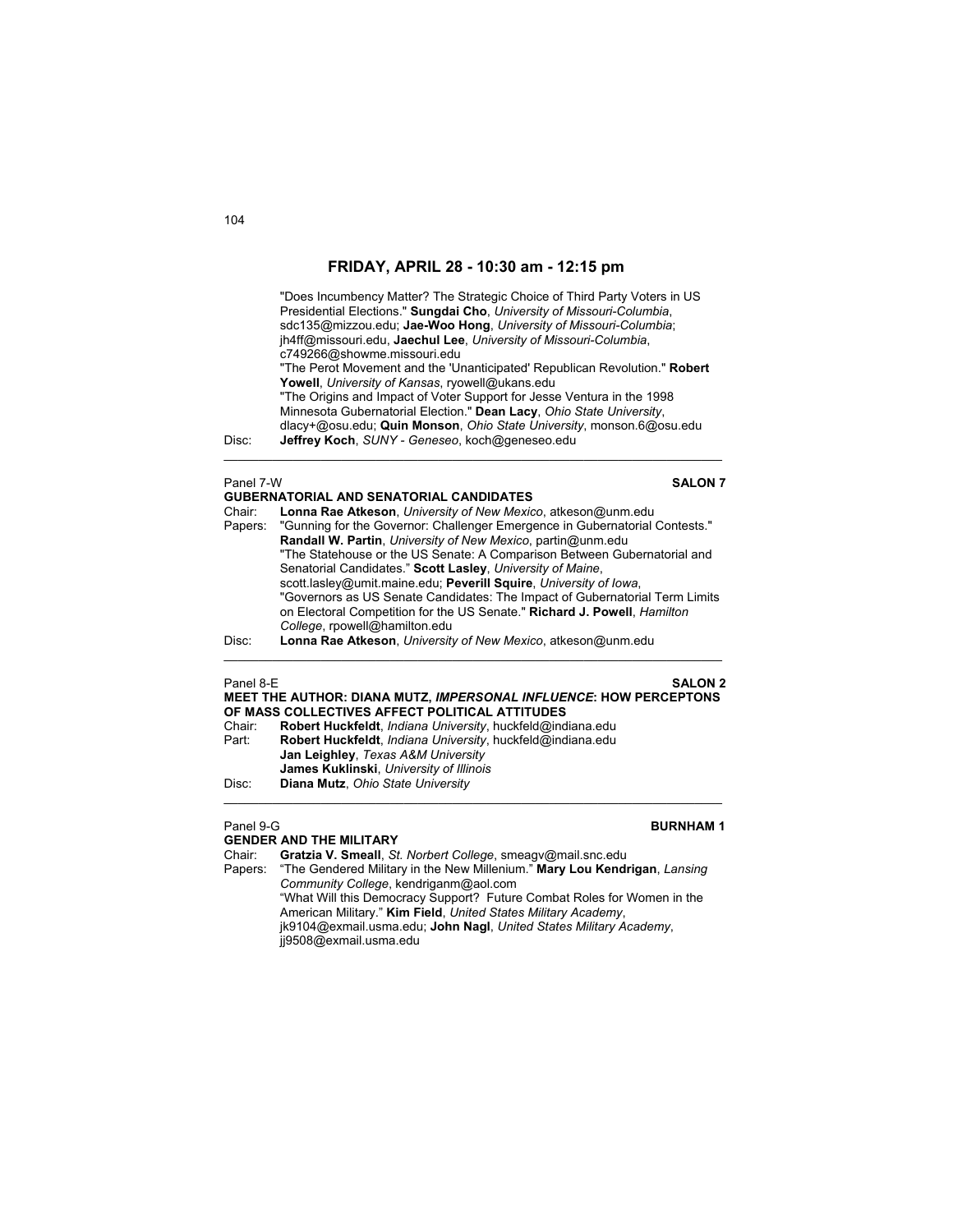"Women, the U.S. Armed Forces and the Combat Exclusion Policy: Discriminatory Practice or Discretionary Decision?" **Gregory G. Gunderson***, Central Missouri State Universit*y, gunderson@cmsu1.cmsu.edu, **Sara Zeigler**, *Eastern Kentucky University*

\_\_\_\_\_\_\_\_\_\_\_\_\_\_\_\_\_\_\_\_\_\_\_\_\_\_\_\_\_\_\_\_\_\_\_\_\_\_\_\_\_\_\_\_\_\_\_\_\_\_\_\_\_\_\_\_\_\_\_\_\_\_\_\_\_\_\_\_\_\_\_\_

Disc: **Carolyn James**, *Iowa State University*, cjames514@aol.com

## Panel 9-M **SALON 8 GENDER AND PUBLIC POLICY: LARGE-N COMPARISONS** (Co-sponsored with Public Policy)<br>Chair: **Jvl Josephson**, Illinois Chair: **Jyl Josephson**, *Illinois State University*, jjosep@ilstu.edu Papers: "Representing Women's Perspective: Gender, Women's Policy Agencies and Public Policy." **S. Laurel Weldon**, *Purdue University*, weldon@polsci.purdue.edu "Post-Materialist Values and State Politics: An Increase in Gender Issues?" **Michelle A. Barnello**, *Old Dominion University*, mbarnell@odu.edu; **John F. Camobreco**, *Christopher Newport University*, camobrec@cnu.edu "Explaining Variation in State Fetal Rights Policy: Competing Rights?" **Maureen Rand Oakley**, *Kent State University*, moakley@kent.edu; **Trudy Steuernagel**, *Kent State University,* tsteuern@kent.edu "A Cross-National Survey of Women's Suffrage and Procedural Democracy." **Victor Assal**, *University of Maryland*, vassal@gvpt.umd.edu Disc: **Amy Makinen**, *University of Rochester*, zamym@troi.cc.rochester.edu \_\_\_\_\_\_\_\_\_\_\_\_\_\_\_\_\_\_\_\_\_\_\_\_\_\_\_\_\_\_\_\_\_\_\_\_\_\_\_\_\_\_\_\_\_\_\_\_\_\_\_\_\_\_\_\_\_\_\_\_\_\_\_\_\_\_\_\_\_\_\_\_ **Panel 10-D <b>BURNHAM 2 WHITE ATTITUDES TOWARD MINORITIES**  Chair: **Maruice Mangum**, *University of Alabama at Birmingham*, mmangum@uab.edu. Papers: "Cultural Backlash and the Structural Foundation of Racial Attitudes." **D. Stephen Voss**, *University of Kentucky*, dsvoss@pop.uky.edu "On the Causes and Consequences of Racial Prejudice: Examining Multiple Measures." **Fred Slocum**, *Minnesota State University, Mankato*, frederick.slocum@mankato.msus.edu "The Effects of Strengthened Racial Cues in Candidate Evaluations." **Nicole E. Johnson**, *University of Wisconsin-Milwaukee*, nicolej@alpha2.csd.wum.edu Disc: **Darren Davis**, *Michigan State University*, darren.davis@ssc.msu.edu  $\mathcal{L}_\text{max}$  , and the set of the set of the set of the set of the set of the set of the set of the set of the set of **Panel 11-A PARLOR C NIETZSCHE: FREEDOM, REALISM, AND POLITICAL FAILURE** Chair: **Daniel Spicer,** *University of Minnesota, Twin Cities*, spicer@polisci.umn.edu Papers: "Does Individual Liberty Foster Individuality?" **Peter Busch,** *The Liberty Fund,* pbusch@compuserve.com "'Courage in the Face of Reality': On Nietzsche's Admiration of Thucydides."  **John Zumbrunnen,** *St. John's University,* jzumbrunnen@csbsju.edu "Political Failure and the Origin of Slave Morality." **Paul Glenn,** *University of Wisconsin-Oshkosh*, glenn@uwosh.edu Disc: **Kathy Purnell,** *Albion College,* kpurnell@albion.edu  $\mathcal{L}_\mathcal{L} = \{ \mathcal{L}_\mathcal{L} = \{ \mathcal{L}_\mathcal{L} = \{ \mathcal{L}_\mathcal{L} = \{ \mathcal{L}_\mathcal{L} = \{ \mathcal{L}_\mathcal{L} = \{ \mathcal{L}_\mathcal{L} = \{ \mathcal{L}_\mathcal{L} = \{ \mathcal{L}_\mathcal{L} = \{ \mathcal{L}_\mathcal{L} = \{ \mathcal{L}_\mathcal{L} = \{ \mathcal{L}_\mathcal{L} = \{ \mathcal{L}_\mathcal{L} = \{ \mathcal{L}_\mathcal{L} = \{ \mathcal{L}_\mathcal{$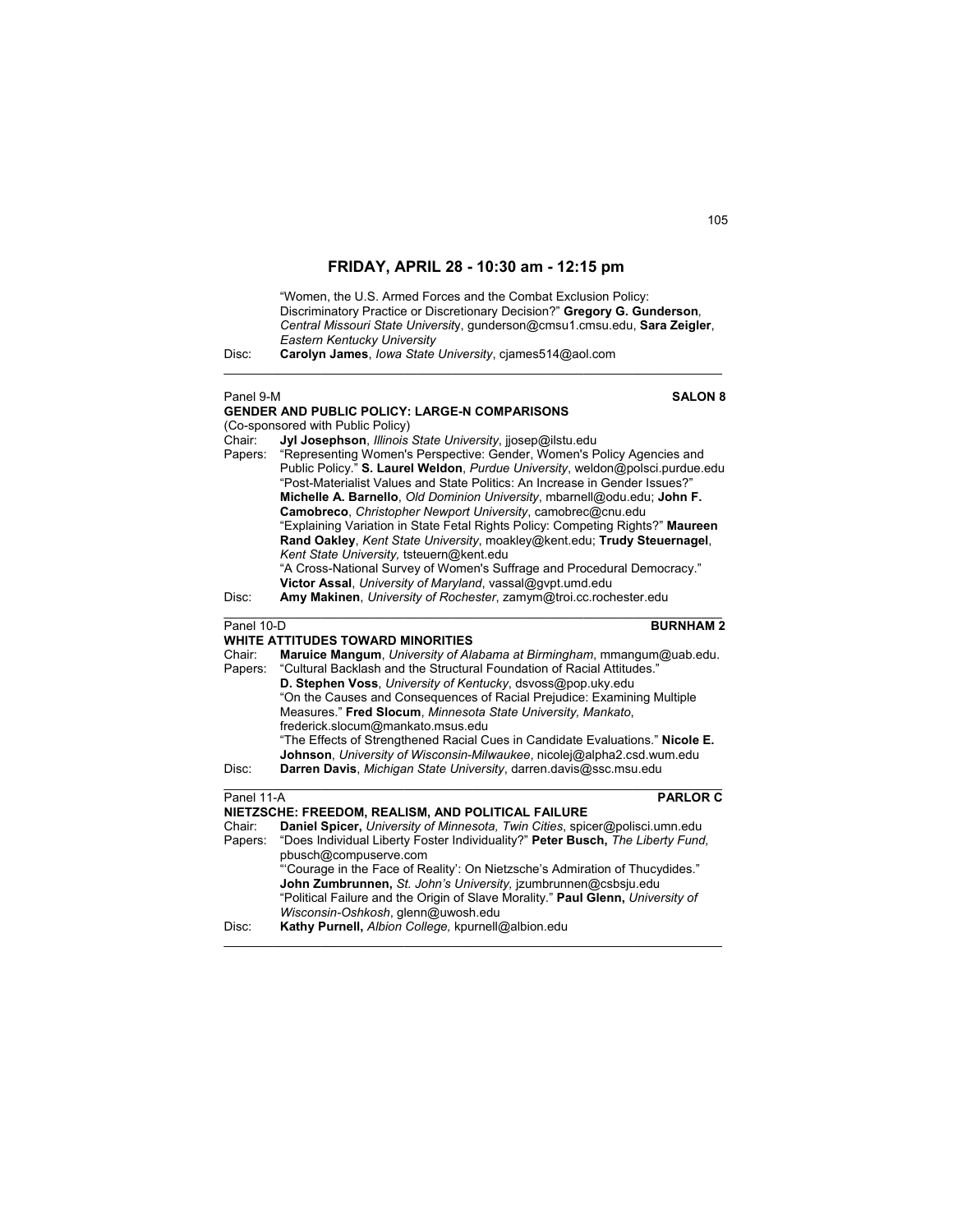| Panel 12-H<br><b>MIMESIS</b> | <b>MONTROSE 3</b>                                                                                                          |
|------------------------------|----------------------------------------------------------------------------------------------------------------------------|
| Chair:                       | Sara Monoson, Northwestern University, s-monoson@nwu.edu                                                                   |
| Papers:                      | "Mimesis and Legitimacy in Hobbes' Political Thought." Paul Axelrod, University<br>of Washington, axelrod@u.washington.edu |
|                              | "G. H. Mead and J. Habermas: Mimesis and Communicative Action." Gregg                                                      |
|                              | Miller, University of Washington, ggmiller@u.washington.edu                                                                |
| Disc:                        | Stephen Engelmann, University of Illinois at Chicago, sengelma@uic.edu                                                     |
|                              |                                                                                                                            |

### Panel 13-G **LASALLE 1**

|            | <b>ETHICS AND RATIONAL CHOICE</b>                                             |
|------------|-------------------------------------------------------------------------------|
| Chair:     | David Austen-Smith, Northwestern University, dasm@nwu.edu                     |
| Papers:    | "Self-Interest, Moral Principle, and Social Context: A Formal Analysis of     |
|            | Abolitionism." Kathleen Bawn, UCLA, kbawn@polisci.ucla.edu                    |
|            | "Do People Have a Taste for Doing Good, or Do They Have a Taste for           |
|            | Punishing Each Other for Not Doing Good, Which is Why They Do Good?"          |
|            | Susanne Lohmann, UCLA, lohmann@ucla.edu                                       |
|            | "A Game-Theoretic Model of Citizen Duty." Alvaro Sandroni, Northwestern       |
|            | University, sandroni@nwu.edu; Tim Feddersen, Princeton University,            |
|            | tfed@princeton.edu                                                            |
|            | "Rational Abstention in a Signaling Model of Repeated Elections with Costless |
|            | Voting." Ken Shotts, Northwestern University, k-shotts@nwu.edu                |
| Disc:      | Nolan McCarty, Columbia University, nmm19@columbia.edu                        |
| Panel 14-D | <b>LASALLE 2</b>                                                              |
|            | <b>MARKOV CHAIN MONTE CARLO AND THE MODELING OF HETEROGENEITY</b>             |
| Chair:     | Kevin Quinn, Harvard University, kguinn@fas.harvard.edu                       |
| Donoro:    | "Estimation and Informace for Ideal Dointe by Dovesian Cimulation." Leebus    |

| Chair:<br>Papers: | Kevin Quinn, Harvard University, kguinn@fas.harvard.edu<br>"Estimation and Inference for Ideal Points by Bayesian Simulation." Joshua<br>Clinton, Stanford University, jclinton@leland.stanford.edu; Simon Jackman,<br>Stanford University, jackman@leland.stanford.edu; Douglas R. Rivers, Stanford<br>University, rivers@leland.stanford.edu |
|-------------------|------------------------------------------------------------------------------------------------------------------------------------------------------------------------------------------------------------------------------------------------------------------------------------------------------------------------------------------------|
|                   | "Bayesian Inference for Heterogeneous Event Counts." Andrew D. Martin,<br>SUNY Stony-Brook, amartin@amartin.sbs.sunysb.edu<br>"Ideological Heterogeneity in Mass Electorates." Kevin Quinn, Harvard<br>University, kguinn@fas.harvard.edu                                                                                                      |
|                   | "Process Control in Bureaucracies." Andrew B. Whitford, Rice University and<br>University of Michigan, whitford@sph.umich.edu                                                                                                                                                                                                                  |
| Disc:             | David A.M. Peterson, University of Minnesota, dpeters@polisci.umn.edu<br>Phil Paolino, University of Texas, ppaolino@mail.la.utexas.edu                                                                                                                                                                                                        |

 $\mathcal{L}_\text{max}$  , and the set of the set of the set of the set of the set of the set of the set of the set of the set of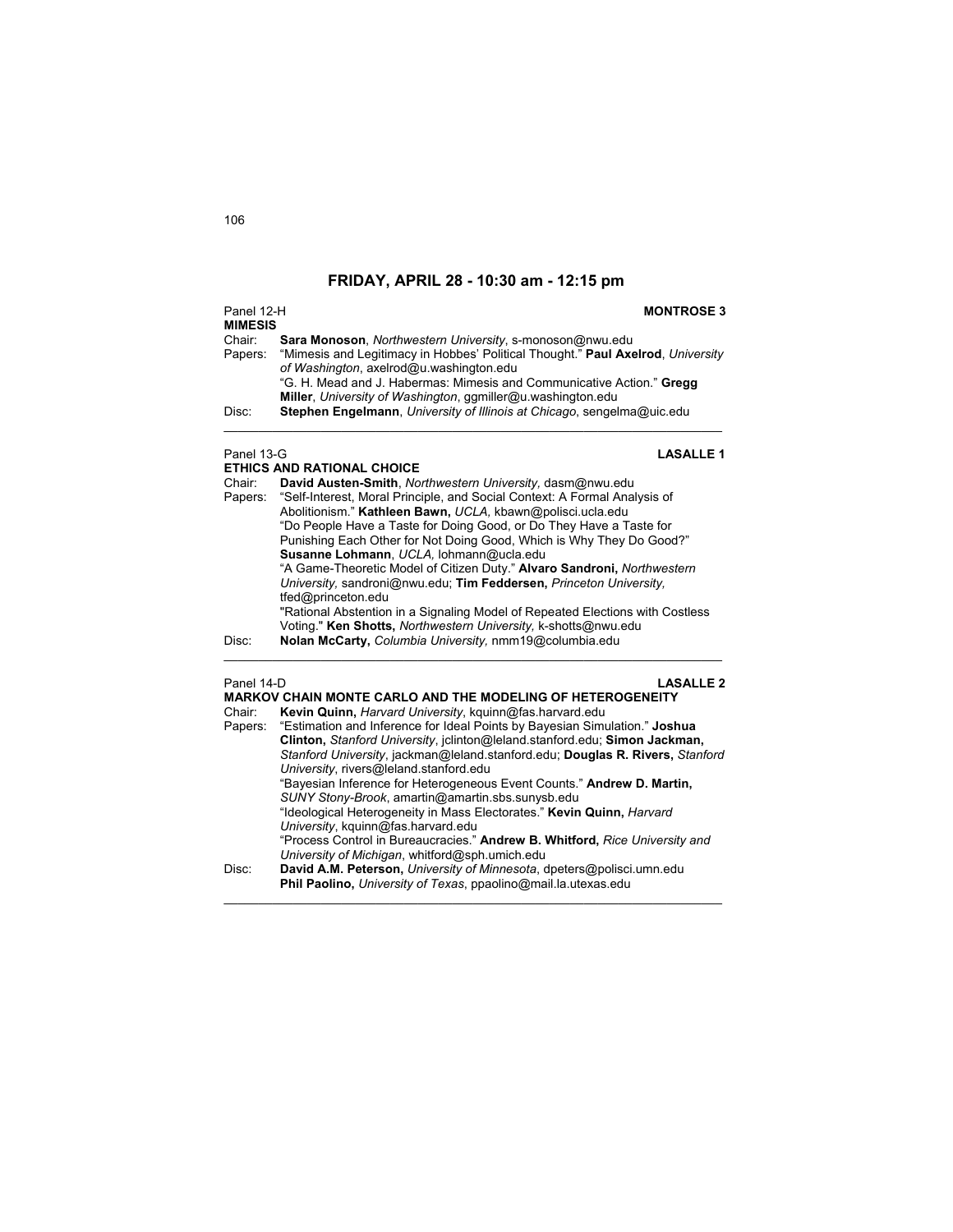| Panel 15-C | <b>MONTROSE 1</b>                                                              |
|------------|--------------------------------------------------------------------------------|
|            | THE EVOLUTION AND HISTORY OF AMERICAN POLITICAL PARTIES                        |
| Chair:     | Steven E. Schier, Carleton College, sschier@carleton.edu                       |
| Papers:    | "The Emergence of the Democratic Party in the North, 1946 1998." Jeffrey       |
|            | Stonecash, Syracuse University, jstone@syr.edu; Mark D. Brewer, Syracuse       |
|            | University, mdbrewer@syr.edu                                                   |
|            | "Changing Concepts of Party in the United States, 1815-1828." J.P. Monroe,     |
|            | University of Miami, monroe@miami.edu                                          |
|            | "American Party Attitudes Towards the States, 1840 to 1988." Scott C. Pandich, |
|            | Binghamton University, ScottCPan@aol.com                                       |
|            | "The Party in Principle: Issues and Ideals of the Democratic and Republican    |
|            | Parties Since 1980." Jason Pigg, The Ohio State University, pigg.8@osu.edu     |
| Disc:      | Burdett Loomis, University of Kansas, b-loomis@ukans.edu                       |
|            |                                                                                |
|            |                                                                                |

### Panel 16-F **LASALLE 3**

|         | <b>EXECUTIVE BRANCH DYNAMICS</b>                                            |  |  |
|---------|-----------------------------------------------------------------------------|--|--|
| Chair:  | Rui J.P. de Figueiredo, Jr., University of California at Berkeley,          |  |  |
|         | rui@haas.berkeley.edu                                                       |  |  |
| Papers: | "Staffing the Executive Branch, 1933-1998." Matthew J. Dickinson, Harvard   |  |  |
|         | University, mdickins@latte.harvard.edu                                      |  |  |
|         | "A Case Study of Bureaucratic Development: The Department of Treasury."     |  |  |
|         | Rose Razaghian, Columbia University, rr222@columbia.edu                     |  |  |
|         | "Executive Privilege: Time to Move Beyond Berger." Mark J. Rozell, Catholic |  |  |
|         | University, rozell@cua.edu                                                  |  |  |
| Disc:   | James D. King, University of Wyoming, jking@uwyo.edu                        |  |  |
|         |                                                                             |  |  |

### Panel 17-O **LASALLE 6**

### **STATE LEGISLATIVE ACTIVITY AND CAREERS**

| Chair:  | Rebecca Deen, The University of Texas-Arlington, deen@uta.edu                  |
|---------|--------------------------------------------------------------------------------|
| Papers: | "Term Limits and Legislative Careers: The Role of Opportunity Costs."          |
|         | Christopher Afendulis, Harvard University, cafendulis@sdq.com                  |
|         | "When is a Legislative Career a Career?" E. Lee Bernick, University of North   |
|         | Carolina-Greensboro, Bernick@uncq.edu; Ethan Bernick, Florida State            |
|         | University, emb0828@garnet.acns.fsu.edu                                        |
|         | "On the Accuracy of Legislator Self-Reported Activity." Grant Reeher, Syracuse |
|         | University, gdreeher@maxwell.syr.edu; Kathryn Sowards, Washington State        |
|         | University                                                                     |
|         | "From Protest to Politics: A Look at the Success of Black Legislators in       |
|         | Mississippi." Kimberly Adams, University of Mississippi, ksadams@olemiss.edu   |
| Disc:   | Keith E. Hamm, Rice University, hamm@rice.edu                                  |
|         |                                                                                |

 $\mathcal{L}_\text{max}$  , and the set of the set of the set of the set of the set of the set of the set of the set of the set of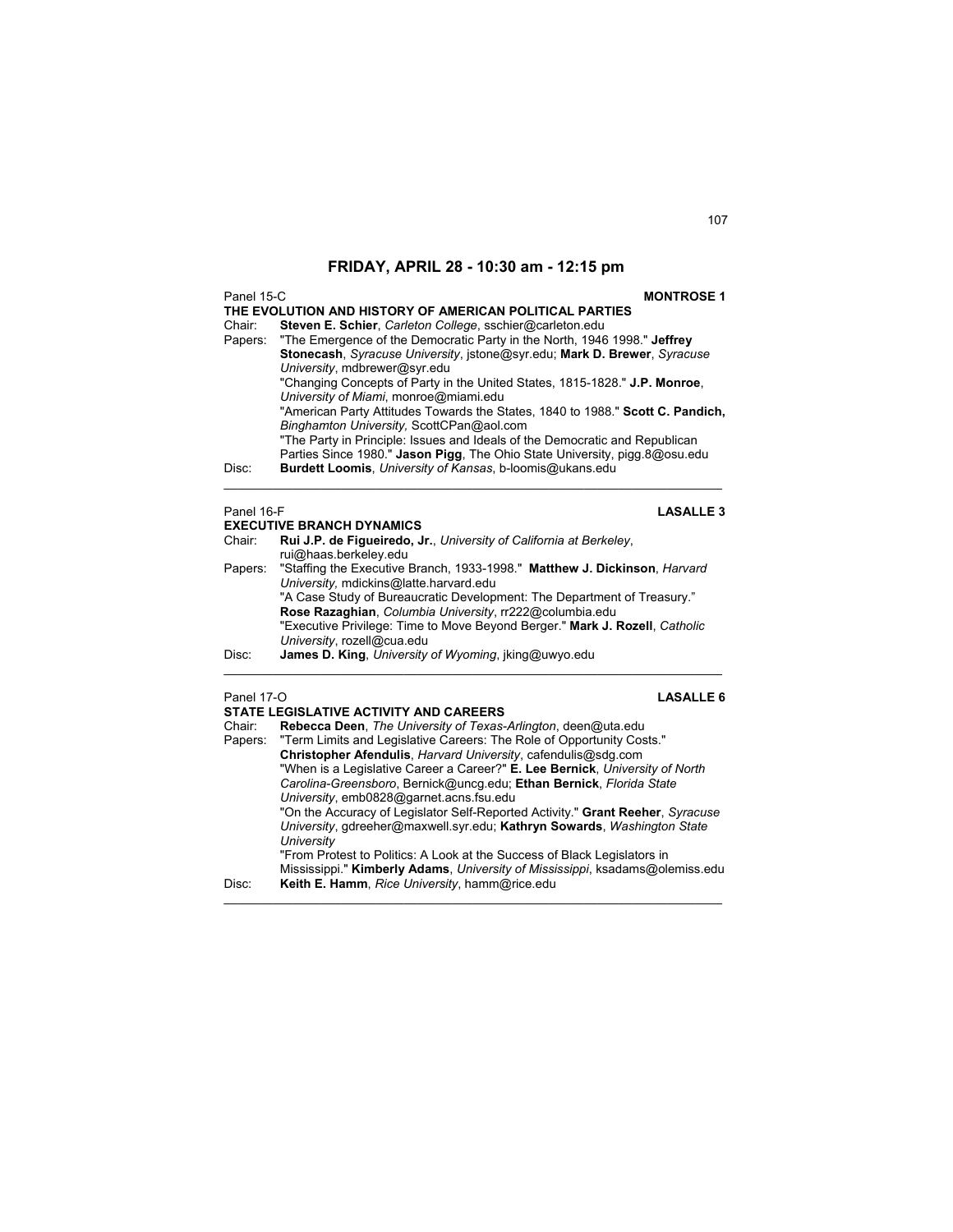| Panel 17-W        |                                                                                                                                                                                                                                                                                                                                                                                                                                       |  |
|-------------------|---------------------------------------------------------------------------------------------------------------------------------------------------------------------------------------------------------------------------------------------------------------------------------------------------------------------------------------------------------------------------------------------------------------------------------------|--|
| Chair:<br>Papers: | <b>DECISION-MAKING III: CONSTITUENCY AND PARTY INFLUENCES</b><br>Scott Nikolai, Texas Tech University, snikolai@yahoo.com<br>"Patrick Kennedy and State-Based Strategies for Members of Congress."<br>Darrell West, Brown University, Darrell West@brown.edu<br>"Constituency Interest and the Temporal Proximity to Elections: The Senator's<br>Voting Decision." Shawn Treier, Stanford University,<br>satreier@leland.stanford.edu |  |
| Disc:             | "The Effect of Hometown Size on Voting Ideology in the House of<br>Representatives." Edward Miller, University of Wisconsin-Stevens Point,<br>emiller@uwsp.edu<br>"Lessons in Loyalty: Resource Allocation in the House of Representatives."<br>Jennifer Van Heerde, University of California-Riverside,<br>jvanheer@wizard.ucr.edu<br><b>J. Mark Wrighton</b> , University of Texas-Pan American, wrighton@panam.edu                 |  |
|                   |                                                                                                                                                                                                                                                                                                                                                                                                                                       |  |
| Panel 18-G        | <b>CLARK 10</b>                                                                                                                                                                                                                                                                                                                                                                                                                       |  |
|                   | STATE SUPREME COURTS IN THE FEDERAL JUDICIAL SYSTEM                                                                                                                                                                                                                                                                                                                                                                                   |  |
| Chair:<br>Papers: | Alan Tarr, Rutgers University - Camden, tarr@crab.rutgers.edu<br>"Judicial Innovation under State Constitutions." James N.G. Cauthen, City<br>University of New York, jcauthen@jjay.cuny.edu<br>"Compliance with the United States Supreme Court: The Case of State<br>Supramo Courte " Wandy Martinok Michigan State University                                                                                                      |  |

 Supreme Courts." **Wendy Martinek**, *Michigan State University,*  marti234@pilot.msu.edu "Partisan Preferences, Contextual Influences, and the Impact of Changing Supreme Court Policy in High and Low Salience Cases." **Donald R. Songer**, *University of South Carolina*, dsonger@sc.edu; **Tara W. Stricko**, *University of South Carolina*, tarastricko@hotmail.com Disc: **Laura Langer**, University of Arizona, llanger@u.arizona.edu **Kenneth L. Manning**, *University of Massachusetts, Dartmouth*,

kmanning@umassd.edu

### Panel 19-C **BURNHAM 5**

**STATE WELFARE POLICY: CHOICES AND CONSEQUENCES**

Chair: **Greg Shaw**, *Illinois Wesleyan University,* gshaw@titan.iwu.edu

Papers: "The Impact of Welfare Programs on Poverty in the American States." **William Berry,** *Florida State University,* wberry@garnet.acns.fsu.edu; **Richard Fording***, University of Kentucky*

 $\mathcal{L}_\text{max}$  , and the set of the set of the set of the set of the set of the set of the set of the set of the set of

 "State Competition Over Welfare Programs: A General Test." **Michael Bailey,**  *Georgetown University,* baileyma@gunet.georgetown.edu; **Mark Rom,** *Georgetown University*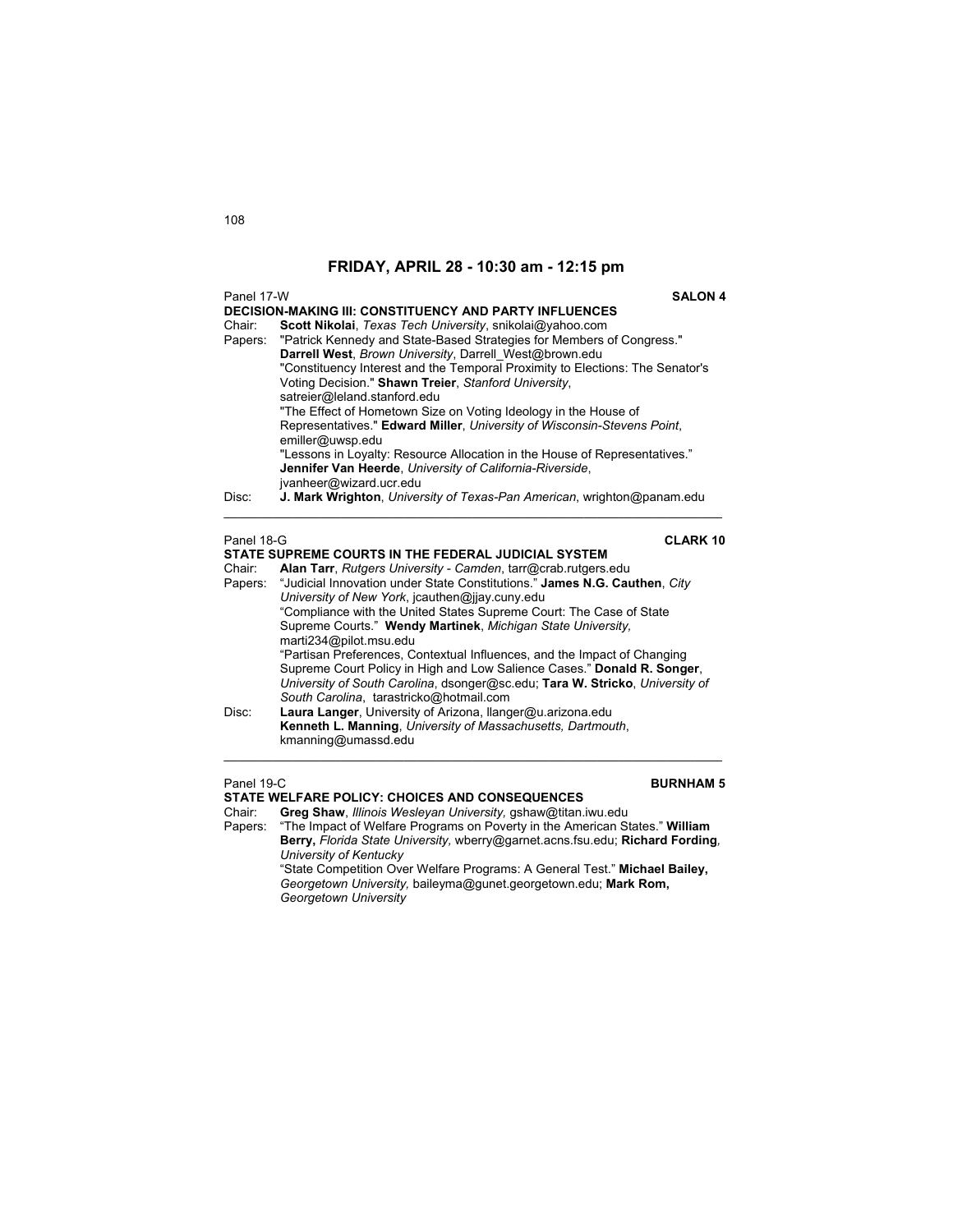"Setting the Terms of Relief: Political Explanations for State Policy Choices in the Devolution Revolution." **Sanford F. Schram,** *Bryn Mawr College,* sschram@brynmawr.edu; **Joe Soss,** *American University;* **Erin O'Brien,**  *American University;* **Thomas Vartanian,** *Bryn Mawr College* 

Disc: **Evan J. Ringquist**, *Florida State University*, eringqui@garnet.acns.fsu.edu **Robert B. Albritton**, *University of Mississippi*, ralbritt@sunset.backbone.olemiss.edu

| Panel 20-J<br>POLITICAL SCIENTISTS CONSIDER THE NEW URBANISM |                                                                             | <b>CLARK 5</b> |
|--------------------------------------------------------------|-----------------------------------------------------------------------------|----------------|
| Chair:                                                       | Robert L. Lineberry, University of Houston, @jetson.uh.edu                  |                |
| Papers:                                                      | "Chicago Architecture." Douglas Farr, Congress for a New Urbanism           |                |
|                                                              | "Private Governance and Public Opinion in a Company Town: The Case of       |                |
|                                                              | Celebration, Florida." Hugh Bartling, University of Kentucky,               |                |
|                                                              | hebartOO@pop.uky.edu                                                        |                |
| Disc:                                                        | Dennis Judd, University of Missouri, St. Louis, dennis.judd@umsl.edu        |                |
|                                                              | Terry Clark, University of Chicago                                          |                |
| Panel 21-H                                                   | <b>MONTROSE 7</b>                                                           |                |
|                                                              | FIREARMS IN THE U.S.: PUBLIC OPINION, POLICY, AND IMPACT                    |                |
| Chair:                                                       | James L. True, Lamar University, truejl@hal.lamar.edu                       |                |
| Papers:                                                      | "Public Opinion, Gender and Handgun Safety Policy Across the States." Emily |                |
|                                                              | Van Dunk, Public Policy Forum, evandunk@execpc.com                          |                |
|                                                              | "Saying 'Yes,' 'No,' and 'Load Me Up' to Guns in America." James L. True.   |                |
|                                                              | Lamar University, truejl@hal.lamar.edu; Glenn Utter, Lamar University,      |                |

 $\mathcal{L}_\mathcal{L} = \{ \mathcal{L}_\mathcal{L} = \{ \mathcal{L}_\mathcal{L} = \{ \mathcal{L}_\mathcal{L} = \{ \mathcal{L}_\mathcal{L} = \{ \mathcal{L}_\mathcal{L} = \{ \mathcal{L}_\mathcal{L} = \{ \mathcal{L}_\mathcal{L} = \{ \mathcal{L}_\mathcal{L} = \{ \mathcal{L}_\mathcal{L} = \{ \mathcal{L}_\mathcal{L} = \{ \mathcal{L}_\mathcal{L} = \{ \mathcal{L}_\mathcal{L} = \{ \mathcal{L}_\mathcal{L} = \{ \mathcal{L}_\mathcal{$ 

uttergh@hal.lamar.edu; "Equity in the Free-Fire Zone: Racial Disparity and Violent Crime." **Warren Eller**, *Texas A&M University*, eller@politics.tamu.edu Disc: **Robert J. Spitzer**, *SUNY Cortland*; spitzerb@snycorva.cortland.edu

**Christopher Bosso**, *Northeastern University*, cbosso@lynx.dac.neu.edu  $\mathcal{L}_\text{max}$  , and the set of the set of the set of the set of the set of the set of the set of the set of the set of

## Panel 21-K **SALON 5**

## **EVALUATING THE IMPACTS OF WELFARE REFORM**

Chair: **David M. Hedge**, *University of Florida*, dhedge@polisci.ufl.edu

"Bootstraps and Benevolences: A Comparative Test of the States' Capacity to Effect Change in Welfare Recipients." **David M. Hedge**, *University of Florida,* dhedge@polisci.ufl.edu; **Renee J. Johnson**, *University of Florida* ; **Marian Currinder**, *University of Florida*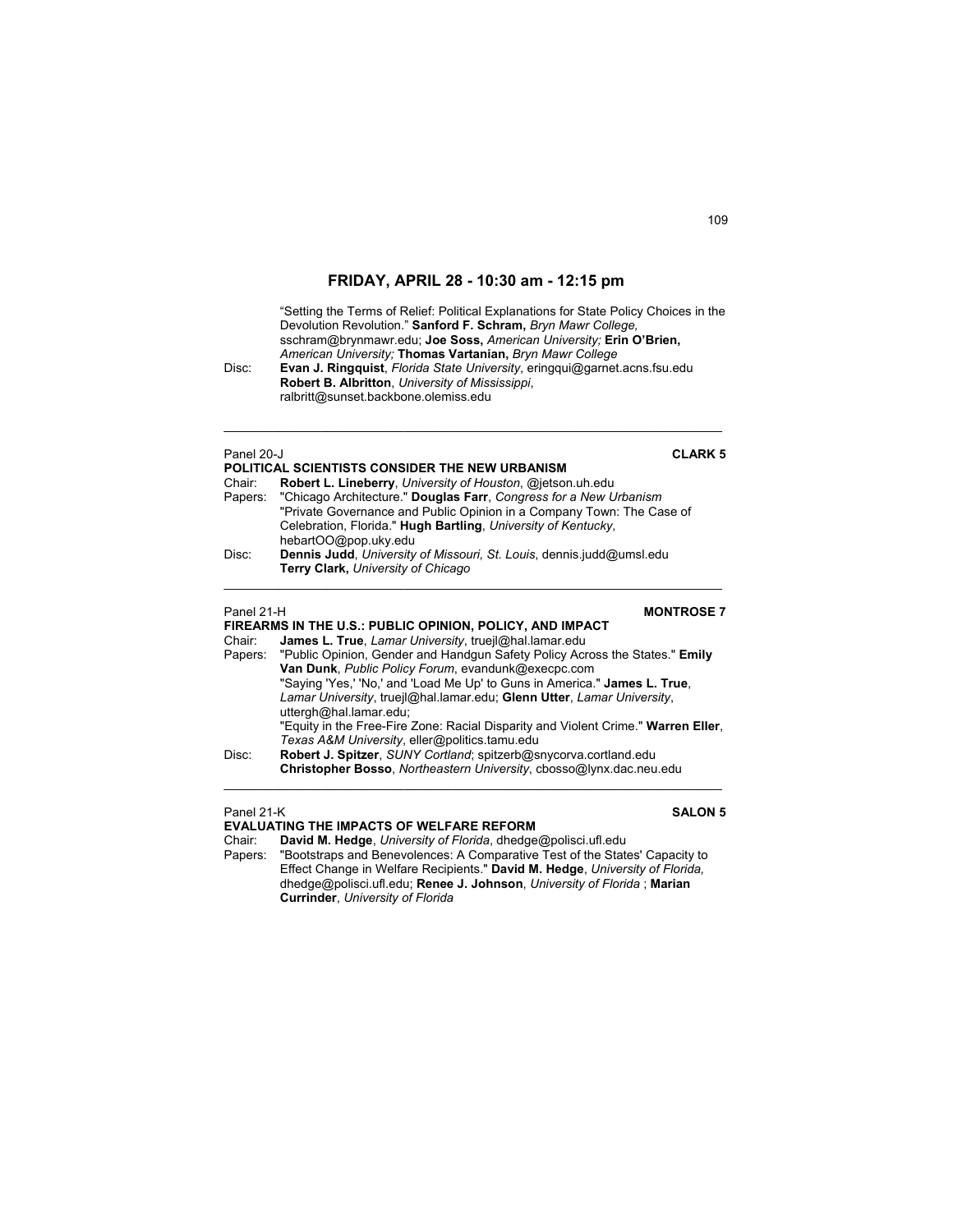"How Are the Children on Welfare Leavers Faring?" **Dana K. Rickman**, *Georgia State University*, gs02dkr@panther.gsu.edu; **E. Michael Foster**, *Georgia State University* "Battered Women Experience Welfare Reform in Arizona: Implementation of the Family Violence Option of the Personal Responsibility and Work Opportunity Reconciliation Act." **Sharon A. Chanley**, *Arizona State University*, sharon.chanley@asu.edu "Short-Term Welfare-to-Work Interventions in a Low Unemployment Economy." **Maureen Gilbride**, *University of Missouri-St. Louis*, gilbride@umsl.edu; **Andrew Glassberg**, *University of Missouri-St. Louis*  Disc: **Russell L. Hanson,** *Indiana University*, hansonr@indiana.edu

 $\mathcal{L}_\mathcal{L} = \{ \mathcal{L}_\mathcal{L} = \{ \mathcal{L}_\mathcal{L} = \{ \mathcal{L}_\mathcal{L} = \{ \mathcal{L}_\mathcal{L} = \{ \mathcal{L}_\mathcal{L} = \{ \mathcal{L}_\mathcal{L} = \{ \mathcal{L}_\mathcal{L} = \{ \mathcal{L}_\mathcal{L} = \{ \mathcal{L}_\mathcal{L} = \{ \mathcal{L}_\mathcal{L} = \{ \mathcal{L}_\mathcal{L} = \{ \mathcal{L}_\mathcal{L} = \{ \mathcal{L}_\mathcal{L} = \{ \mathcal{L}_\mathcal{$ 

 $\mathcal{L}_\text{max}$  , and the set of the set of the set of the set of the set of the set of the set of the set of the set of

## Panel 22-L **SANDBURG 4 THE HERBERT SIMON AWARD LECTURE**

Recipient: **Patricia W. Ingraham**, *Syracuse University* 

|         | Panel 23-A<br><b>SALON 1</b><br>POLITICAL CULTURE AND DEMOCRATIC CONSOLIDATION                           |  |
|---------|----------------------------------------------------------------------------------------------------------|--|
| Chair:  | <b>Paul R. Abramson, Michigan State University, abramson@pilot.msu.edu</b>                               |  |
| Papers: | "Political Culture and Democratic Consolidation." Thomas W. Hey, Indiana<br>University, they@indiana.edu |  |
|         | "Political Culture, Democracy and Hegemony in Latin America: An Attempt to                               |  |
|         | Explain the Non-Democratic Political Behavior." Henrique Carlos de O. de                                 |  |
|         | Castro, La Salle University - Brazil, hcc@umich.edu                                                      |  |
|         | "Profound Ambivalence: The Origins of European Views About a European-wide                               |  |
|         | Parliamentary Government." Robert Rohrschneider, Indiana University,<br>rrohrsch@indiana.edu             |  |
|         | "Democracy, Economy, and Values; Estimating A Recursive System." <b>Ronald</b>                           |  |
|         | Inglehart, University of Michigan; Sean Ehrlich, University of Michigan                                  |  |
| Disc:   | Kathleen Dowley, SUNY New Paltz, dowleyk@matrix.newpaltz.edu                                             |  |
|         |                                                                                                          |  |
|         |                                                                                                          |  |

### Panel 24-A **BURNHAM 4 ROUNDTABLE: "MASTER TEACHERS" REVEAL THE SECRETS OF THEIR TEACHING SUCCESS**

Chair: **Alan Gitelson**, *Loyola University Chicago*, Agitels@wpo.it.luc.edu Recipient: "The Edwin T. and Vivijeanne F. Sujack Award for Teaching Excellence." Loyola University; and "Outstanding University Faculty Member of the Year." Loyola University<br>Panel: Lawrence Baum, Ohio State University. Lawrence Baum, Ohio State University, Lawrence.Baum@polisci.sbs.ohio-state.edu; Recipient: "Outstanding Teaching Award." Colleges of the Arts and Sciences, Ohio State University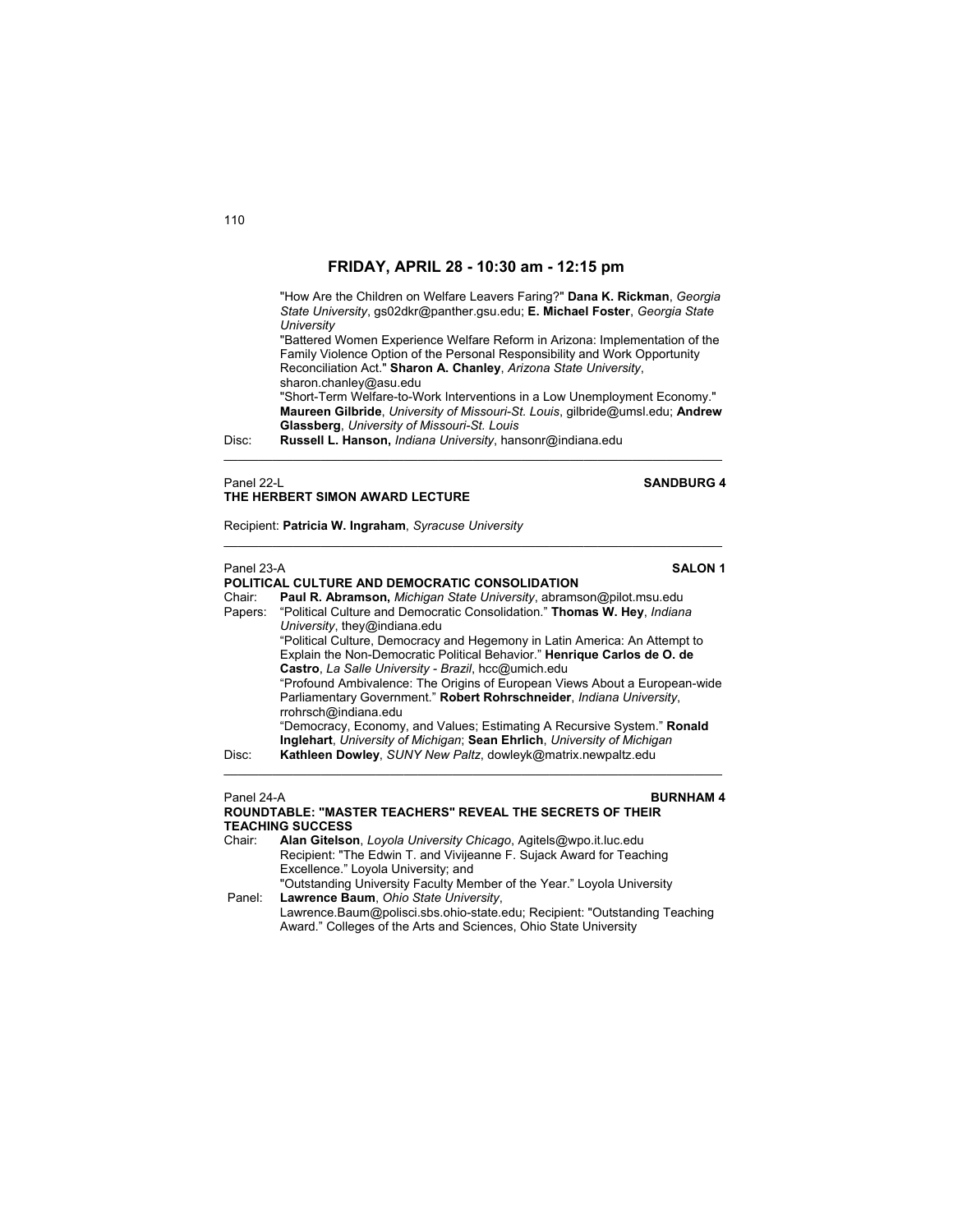$\mathcal{L}_\text{max}$  , and the set of the set of the set of the set of the set of the set of the set of the set of the set of

 **Rosemary O'Leary**, *Syracuse University*, roleary@maxwell.syr.edu; Recipient: "President's Award for Distinguished Teaching," Indiana University; "Board of Trustees Teaching Excellence Recognition Award," Indiana University; "Professor of the Year Award for Excellence in Teaching," Maxwell School, Syracuse University; and "National Excellence in Teaching Award" National Association of Schools of Public Affairs and Administration **Leroy Rieselbach**, *Indiana University*, rieselba@falstaff.ucs.indiana.edu; Recipient: "Distinguished Teaching Award," Indiana University Graduate School **Robert Stein**, *Rice University*, stein@rice.edu; Recipient: "George R. Brown Award for Superior Teaching," Rice University

## **FRIDAY, APRIL 28 - 12:15 - 2:00 pm**

## **MPSA 2001 Program Committee Meeting MONROE**

 Chairs: Mark Schneider, SUNY-Stony Brook Diana Mutz, Ohio State University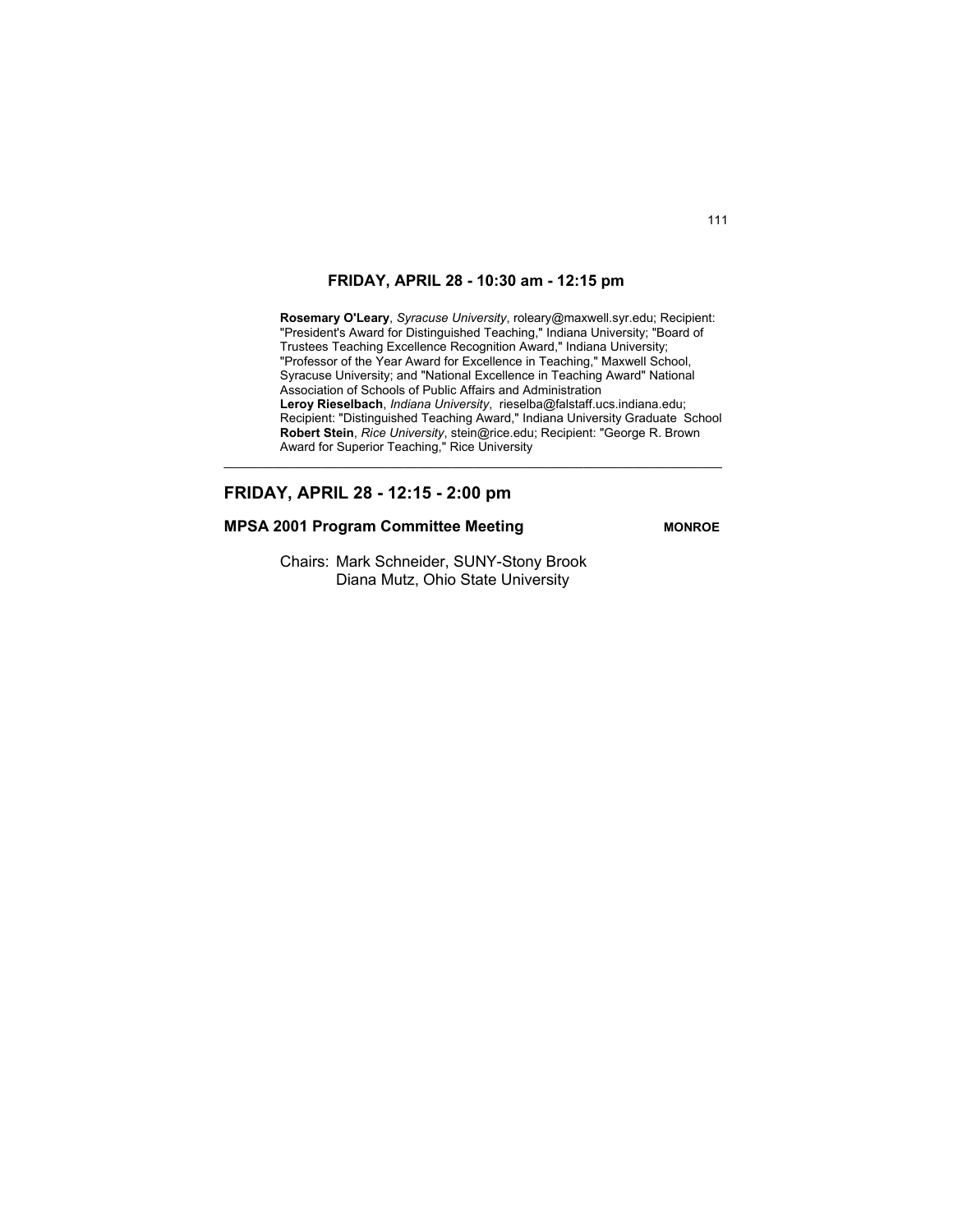## **POSTER SESSION 4 EXHIBIT HALL**

(Authors will be present from  $1:30-3:15$  pm)

## Section 11 Posters

112

### **Political Theory and Philosophy: Theorists and Texts**

- 1. "Can There Be a Revolution?: Does Sartre or Althusser Provide an Adequate Theory for Social Change?" **Lee Rademacher,** *Purdue University-Calumet,* fromage@calumet.purdue.edu
- 2. "Machiavelli's Thoughts on 'Revolution' in the *Discorsi*." **Jun-Hyeok Kwok,** *The University of Chicago,* jkwak@midway.uchicago.edu  $\mathcal{L}_\text{max}$  , and the set of the set of the set of the set of the set of the set of the set of the set of the set of

Section 18 Posters

## **Judicial Politics And Public Law**

| 1.  | "Predicting Supreme Court Decisions: Establishment Clause Cases." Jon                                                        |
|-----|------------------------------------------------------------------------------------------------------------------------------|
|     | Schaff, Loyola University Chicago, jschaf@wpo.it.luc.edu; Scott Yenor,                                                       |
|     | Gustavus Adolophus College                                                                                                   |
| 2.  | "Issue Salience and State Supreme Court Decision Making." Cynthia N.                                                         |
|     | <b>Unmack, University of California, Davis, clunmack@ucdavis.edu</b>                                                         |
| 3.  | "Revisiting Freshman Effect and the U.S. Supreme Court." Danette Brickman,<br>Texas A&M University, danette@polisci.tamu.edu |
| 4.  | "Strategically, Non-sophisticated Behavior: Re-evaluating Supreme Court                                                      |
|     | Justices' Responses to Override Threat." Chad M. King, SUNY Stony Brook,                                                     |
|     | chking@ic.sunysb.edu                                                                                                         |
| 5.  | "Statutory Influences on Federal Court Challenges to Administrative                                                          |
|     | Adjudication." Scott Graves, SUNY Stony Brook, sgraves@ic.sunysb.edu                                                         |
| 6.  | "Analyzing Judicial Activism in Constitutional Courts Through Fuzzy-Set                                                      |
|     | Analysis." David L. Weiden, University of Texas at Austin, dweiden@du.edu                                                    |
| 7.  | "The 'Tabloidization' of Crime Coverage, and its Effects on the American Public."                                            |
|     | Robert W. Van Sickel, Purdue University Calumet,                                                                             |
|     | vansicke@calumet.purdue.edu; Richard L. Fox, Union College                                                                   |
| 8.  | "The Structure of U.S. Supreme Court Decision Making." <b>Blake J. Nelson</b> , Penn                                         |
|     | State Harrisburg, nxb17@psu.edu                                                                                              |
| 9.  | "Sound and Fury Signifying Nothing? Examining the Role of Attorneys in the                                                   |
|     | Judicial Process." John Szmer, University of South Carolina, szmer@aol.com                                                   |
| 10. | "Explaining Judicial Innumeracy." Jeremy Buchman, Stanford University,                                                       |
|     | jbuchman@leland.stanford.edu                                                                                                 |
| 11. | "State Supreme Court Justices: Private Goals, Public Policy." Eric N.                                                        |
|     | Waltenburg, Purdue University, waltenbu@polsci.purdue.edu: Charles S.                                                        |
|     | Lopeman, University of West Georgia, slopemann@westga.edu                                                                    |
| 12. | "Appellate Court Size and Efficiency: Do Fewer Justices Create More Justice?"                                                |
|     | Thomas A. Schmeling, St. Joseph's University, tschmeli@sju.edu                                                               |
| 13. | "Information Theory and Supreme Court Agenda Setting." Vanessa Baird,                                                        |
|     | University of Colorado, vanessa.baird@colorado.edu                                                                           |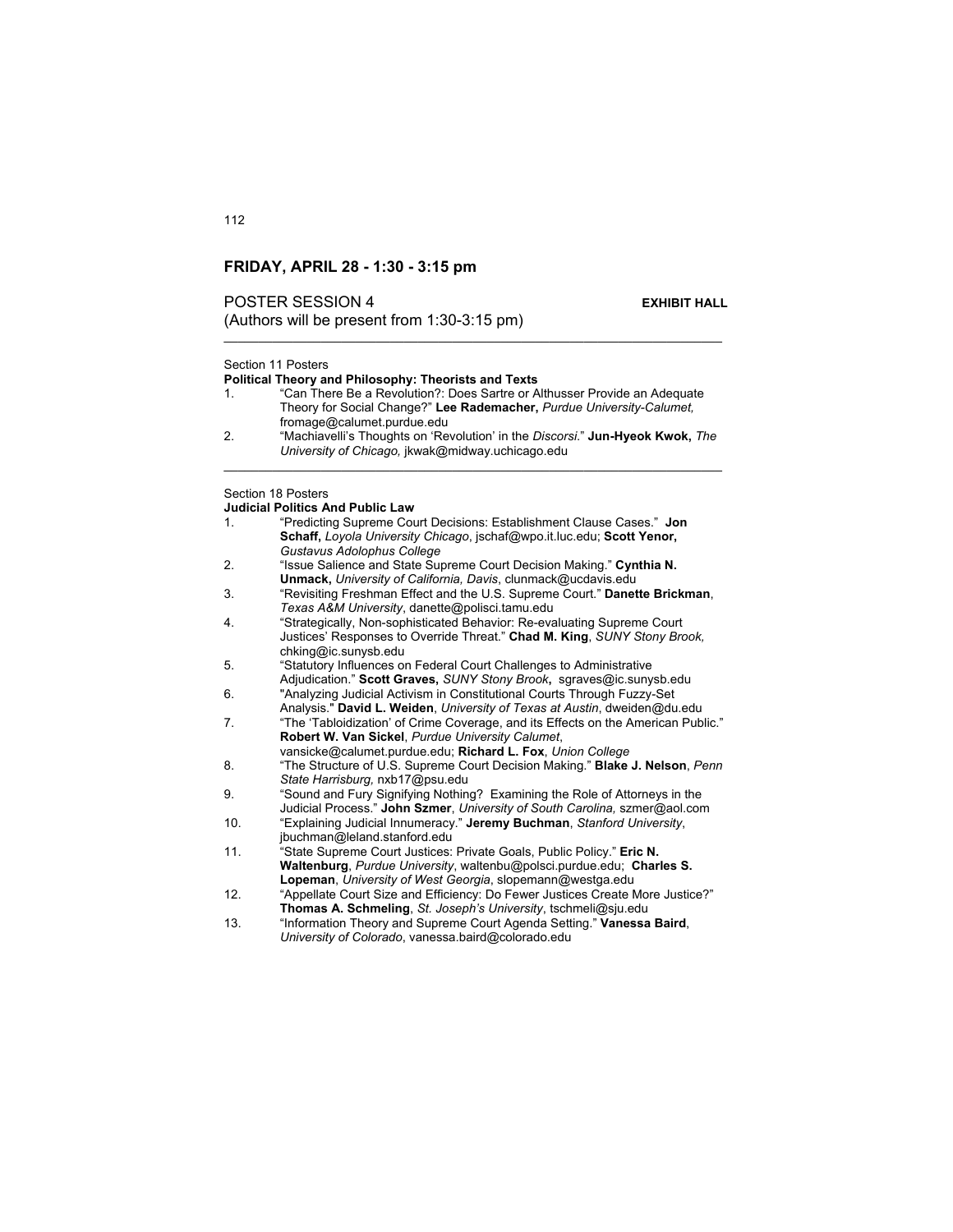| 14. | Multi-Dimensional Behavior on the High Court: The Influence of Case Perception |
|-----|--------------------------------------------------------------------------------|
|     | on Judicial Decision Making." Hans J. Hacker, University of Maryland.          |
|     | hhacker@qvpt.umd.edu: Scott Johnson, Frostberg State University,               |
|     | sjohnson@frostberg.edu                                                         |
| 4E  | "The Dynamics of LLC, Attornove' Caroor Dathe," James Eigenstein, Penn State   |

15. "The Dynamics of U.S. Attorneys' Career Paths." **James Eisenstein**, *Penn State Universit*y, j3e@psu.edu

### Section 19 Posters

## **STATE AND INTERGOVERNMENTAL POLITICS**

| 1 <sub>1</sub> | "Issue Spaces and Party Placement in the States: Evidence from a Multi-State        |
|----------------|-------------------------------------------------------------------------------------|
|                | Analysis of State Legislative Elections." Gary Hetland, Indiana University,         |
|                | ghetland@indiana.edu; Gerald Wright, Indiana University                             |
| 2.             | "State Policy Choices in Air Quality Regulation: A Test of the Lowry Model."        |
|                | Brian J. Gerber, SUNY-Stony Brook, bgerber@ic.sunysb.edu                            |
| 3.             | "Federalism, Institutions, and Macroeconomic Performance in the American            |
|                | States." George A. Krause, University of South Carolina,                            |
|                | George Krause@sc.edu                                                                |
| 4.             | "A New Model of Courts: Courts and Intergovernmental Relations in the US, EU,       |
|                | and Canada." <b>Paul Fabian Mullen</b> , University of Pittsburgh, pfmst3+@pitt.edu |
| 5.             | "State Legislative Decisions on Fiscal Issues: A Problem of Public Goods and the    |
|                | Politics of Scarcity." Theodore B. Pedeliski, University of North Dakota,           |
|                | pedelisk@plains.NoDak.edu                                                           |
| 6.             | "Establishing a State Office in Washington: Factors that Matter." Jennifer M.       |
|                | Jensen, University of North Carolina at Chapel Hill, jjensen@email.unc.edu          |
| 7.             | "A New Judicial Federalism at the Millenium." Michael Fine, University of           |
|                | Wisconsin-Eau Claire, finemr@uwec.edu                                               |
| 8.             | "State Level Bureaucrats' Perceptions Toward Federal Grant-Making: Addicted         |
|                | or Pleasure Users." Jennifer Hora, University of North Carolina, Chapel Hill,       |
|                | hora@email.unc.edu; Susan Webb, University of North Carolina, Chapel Hill           |
| Disc:          | Evan J. Ringquist, Florida State University, eringqui@garnet.acns.fsu.edu           |
|                |                                                                                     |
|                |                                                                                     |
|                | 0.1111.000011.                                                                      |

## Section 20 Posters

## **URBAN POLITICS**

| $\mathbf{1}$ . | "Constituency Responsiveness at the Local Level: A Case Study of the Ann |
|----------------|--------------------------------------------------------------------------|
|                | Arbor City Council." Tasha S. Philpot, University of Michigan,           |
|                | tphilpot@umich.edu; Michael Johnson, University of Michigan              |

<sup>2. &</sup>quot;Big City Mayors in the 19th and 20th Centuries." **Andrew D. McNitt**, *Eastern Illinois University*, cfadm01@eiu.edu

<sup>3. &</sup>quot;15 Minutes of Fame: Milwaukee's Mayors." **Martin Gruberg,** *University of Wisconsin-Oshkosh*, GRUBERG@UWOSH.EDU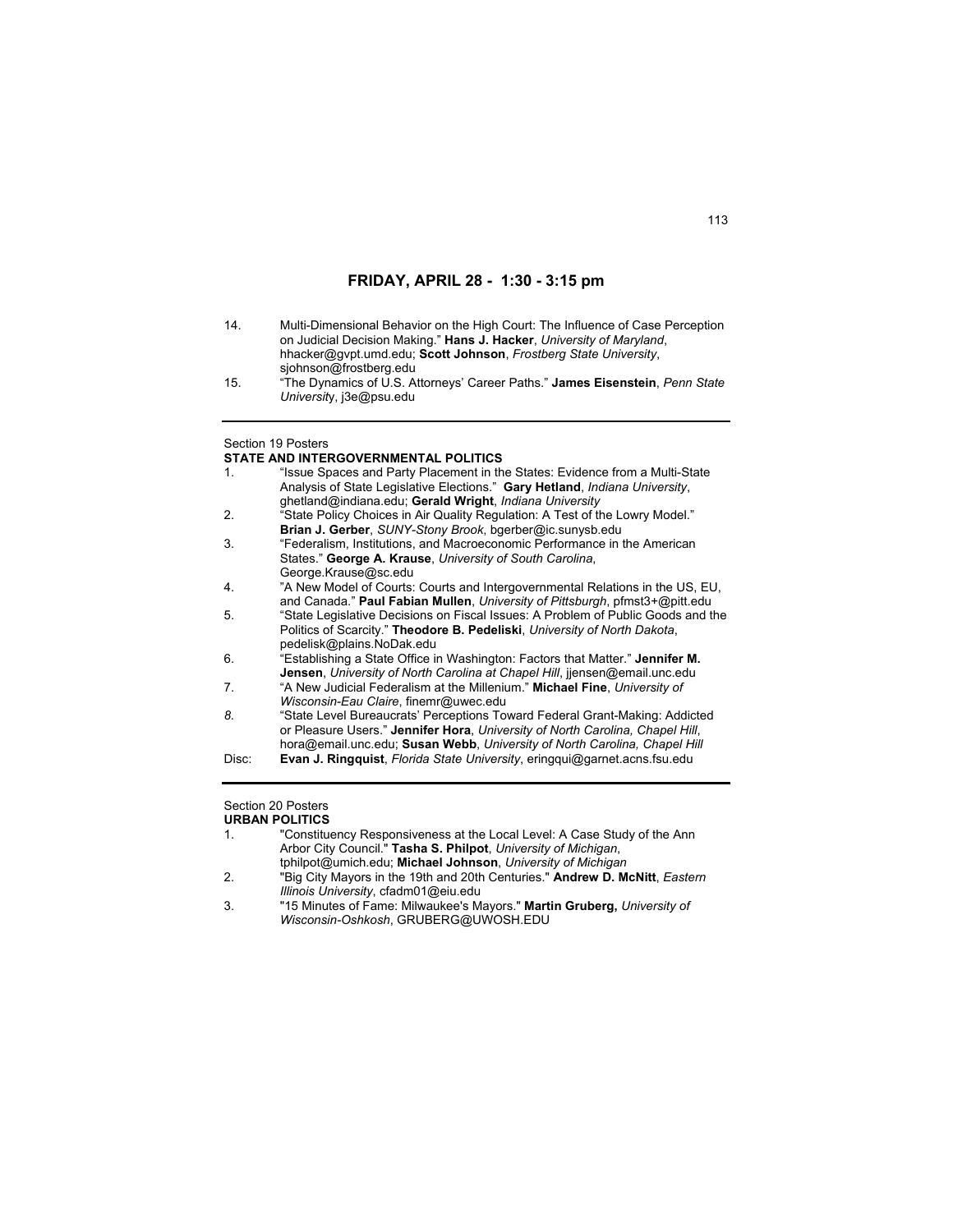| 4.                                                                                                                                                                                                                                                                                                                                                                                                                              | "Economic Development and Competition Among Jurisdictions." Roland                                                                                                                                                                            |
|---------------------------------------------------------------------------------------------------------------------------------------------------------------------------------------------------------------------------------------------------------------------------------------------------------------------------------------------------------------------------------------------------------------------------------|-----------------------------------------------------------------------------------------------------------------------------------------------------------------------------------------------------------------------------------------------|
| Stephen, North Carolina State University, stephen@social.chass.ncsu.edu<br>"Managerial Innovation in Local Government: Some Effects of Administrative<br>5.<br>Leadership and Policy Board Behavior." Douglas M. Ihrke, University of<br>Wisconsin-Milwaukee, dihrke@csd.uwm.edu; Greg R. Rabidoux, University of<br>Wisconsin-Milwaukee, gregrr@uwm.cs.edu, Gerald T. Garbis, Northern Illinois<br>University, ggabris@niu.edu |                                                                                                                                                                                                                                               |
| 6.                                                                                                                                                                                                                                                                                                                                                                                                                              | "The Cities That Ate New York: An Institutional Analysis of Intergovernmental<br>Relations in the Empire State." Bertram Johnson, Harvard University,                                                                                         |
| 7.                                                                                                                                                                                                                                                                                                                                                                                                                              | bnjohns@fas.harvard.edu<br>"The Multiple Melting Pot: Globalization, Cosmopolitan Social Capital and<br>Democratic Citizenship." Joseph Yi, University of Chicago,<br>josephyi@midway.uchicago.edu                                            |
| Panel 1-M                                                                                                                                                                                                                                                                                                                                                                                                                       | <b>SANDBURG 2</b>                                                                                                                                                                                                                             |
|                                                                                                                                                                                                                                                                                                                                                                                                                                 | <b>ENVIRONMENTALISM IN COMPARATIVE PERSPECTIVES</b>                                                                                                                                                                                           |
| Chair:                                                                                                                                                                                                                                                                                                                                                                                                                          | Debra Holzhauer, Purdue University, Dholzhauer@hotmail.com                                                                                                                                                                                    |
| Papers:                                                                                                                                                                                                                                                                                                                                                                                                                         | "Contextual Effects on Attitudes and Behavior: The Case of Environmental<br>Issues." Donald E. Blake, University of British Columbia,                                                                                                         |
|                                                                                                                                                                                                                                                                                                                                                                                                                                 | dblake@interchange.ubc.ca<br>"Environmentalism, Democracy and Political Action." Russell J. Dalton,<br>University of California, Irvine, rdalton@uci.edu; Steven Recchia,<br>University of California. Irvine                                 |
|                                                                                                                                                                                                                                                                                                                                                                                                                                 | "Traditional Religious Beliefs, Gender, and Environmental Values in Japan<br>and the United States." Robert E. O'Connor, Pennsylvania State University,<br>equipoise@psu.edu; Richard J. Bord, Pennsylvania State University,<br>rib7@psu.edu |
|                                                                                                                                                                                                                                                                                                                                                                                                                                 | "Comparing the Environmental Stances of New Labour and the Conservatives."<br>Debra Holzhauer, Purdue University, Dholzhauer@hotmail.com                                                                                                      |
| Disc:                                                                                                                                                                                                                                                                                                                                                                                                                           | Panel                                                                                                                                                                                                                                         |
| Panel 2-E                                                                                                                                                                                                                                                                                                                                                                                                                       | <b>SANDBURG 4</b>                                                                                                                                                                                                                             |
|                                                                                                                                                                                                                                                                                                                                                                                                                                 | THE MAKING AND UNMAKING OF NATIONAL POLITICAL PARTIES                                                                                                                                                                                         |
| Chair:                                                                                                                                                                                                                                                                                                                                                                                                                          | Samuel Eldersveld, University of Michigan, sjelders@umich.edu                                                                                                                                                                                 |
| Papers:                                                                                                                                                                                                                                                                                                                                                                                                                         | "The Nationalization of Party Systems: An Empirical Measure and Study of Latin                                                                                                                                                                |
|                                                                                                                                                                                                                                                                                                                                                                                                                                 | American Cases." Mark P. Jones, Michigan State University,                                                                                                                                                                                    |
|                                                                                                                                                                                                                                                                                                                                                                                                                                 | Mark.Jones@ssc.msu.edu; Scott P. Mainwaring, University of Notre Dame,<br>scott.p.mainwaring.l@nd.edu                                                                                                                                         |
|                                                                                                                                                                                                                                                                                                                                                                                                                                 | "Coordination Failure and Party Aggregation in the Indian Party System." Csaba                                                                                                                                                                |

**Nikolenyi**, *University of British Columbia*, csabanikolenyi@hotmail.com "The Recrafting of Party System Competition: The Case of Chile 1973-95"

\_\_\_\_\_\_\_\_\_\_\_\_\_\_\_\_\_\_\_\_\_\_\_\_\_\_\_\_\_\_\_\_\_\_\_\_\_\_\_\_\_\_\_\_\_\_\_\_\_\_\_\_\_\_\_\_\_\_\_\_\_\_\_\_\_\_\_\_\_\_\_\_

Disc: **Ken Kollman**, *University of Michigan*, kkollman@umich.edu

**Mariano Torcal**, *Universidad Autonoma de Madrid*, mariano.torcal@uam.es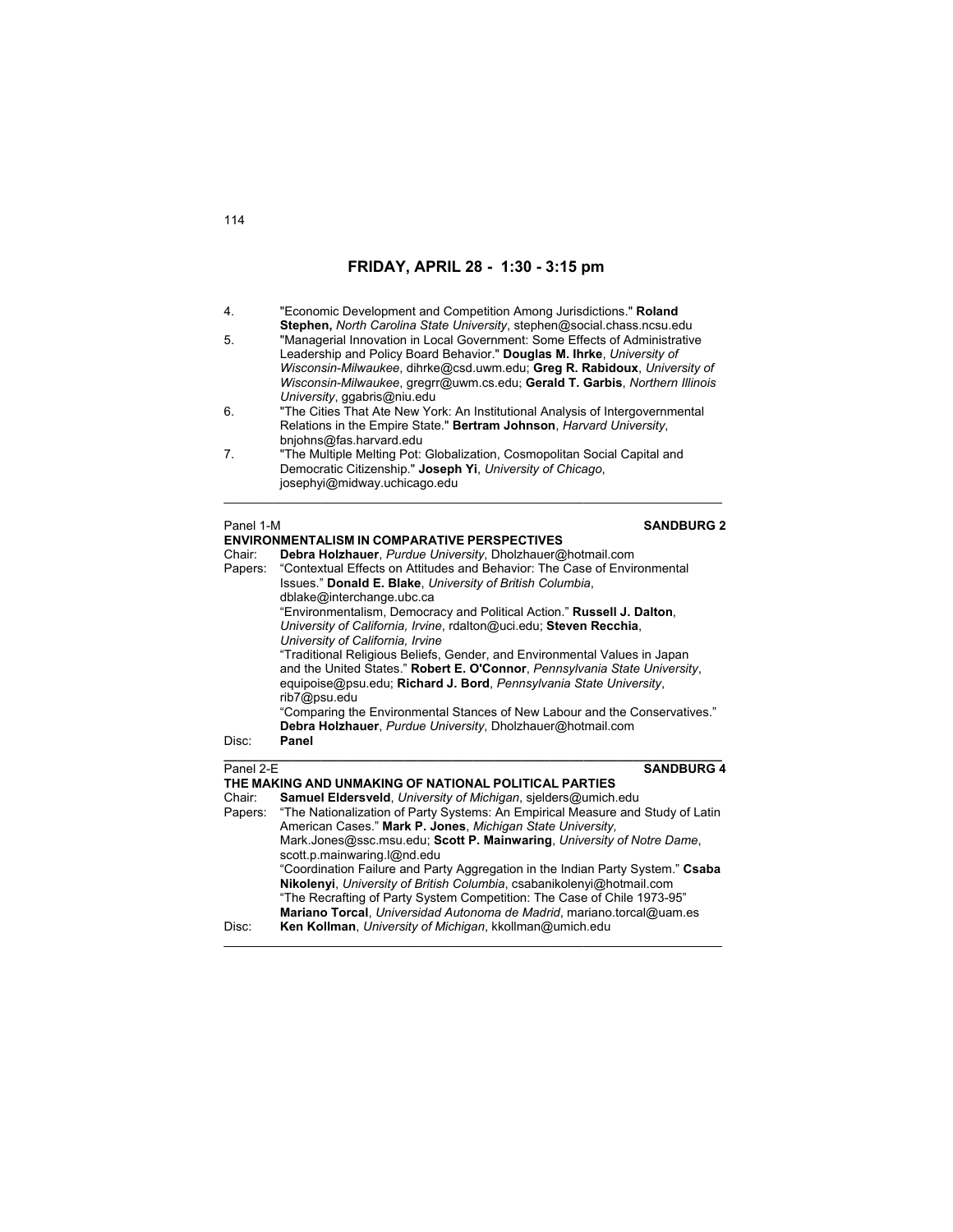Panel 3-E **SANDBURG 3 THE IMPACT OF MODERNIZATION AND GLOBALIZATION ON DEMOCRATIC TRANSITIONS AND CONSOLIDATION**<br>Chair: **Gretchen Casper**, Pennsylval Chair: **Gretchen Casper**, *Pennsylvania State University*, gcasper@psu.edu Papers: "Modernization, New Institutions, and Democratic Consolidation." **Gretchen Casper**, *Pennsylvania State University*, gcasper@psu.edu "Are New Democracies More or Less Likely to Fail?" **Michael Bernhard**, *Pennsylvania State University*, mhb5@psu.edu; **Christopher Reenock**, *Pennsylvania State University;* **Timothy Nordstrom**, *Pennsylvania State University* "Democratization, Globalization, and the State in Central America." **Marc Belanger**, *St. Mary's College*, belanger@saintmarys.edu Ten Years of Post-Communist 'Transitions:' Does Economic Liberalization Lead to Democratization?" **Marcus Kurtz**, *University of Miami*; **Andrew Barnes**, *University of Miami*  "Does Money Matter? On the Impact of Campaign Finance in Newly Democratic Countries." **David Samuels**, *University of Minnesota*, samuels@polisci.umn.edu Disc: **Scott G. Gates**, *Michigan State University*, gatess@pilot.msu.edu  $\mathcal{L}_\text{max}$  , and the set of the set of the set of the set of the set of the set of the set of the set of the set of Panel 3-G **SALON 3 CONSTITUTIONALISM AND RIGHTS IN POST-AUTHORITARIAN SOCIETIES**<br>Chair: Carol Skalnick Leff *University of Illinois-Urbana* leffc@ux1.cso.ujuc.e Chair: **Carol Skalnick Leff**, *University of Illinois-Urbana*, leffc@ux1.cso.uiuc.edu Papers: "The Constitutional Process in Transition Countries: A Case Study of Hungary, Poland, and the Czech Republic." **Melissa J. Scheier**, *Texas A&M University and University of Houston*, mscheier@pop.uh.edu Writing Rights: Factors Influencing the Strength of Rights Clauses in Post-Communist Countries." **Ryan Kennedy**, *Truman State University*, ryan\_kennedy@hotmail.com "Constitutional Revisionary Provisions: Variation and Bargaining." **Kenneth Kadlec**, *University of North Carolina-Chapel Hill*, kkadlec@email.unc.edu

> "Constitutional Designs and Democratic Transitions in New Democracies." **Young-Choul Kim**, *Texas Tech University*, young@ttu.edu; **Sangmook Lee**,

"Explaining Entrenchment." **Melissa Schwartzberg**, *New York University*,

Disc: **Carol Skalnick Leff**, *University of Illinois-Urbana*, leffc@ux1.cso.uiuc.edu **\_\_\_\_\_\_\_\_\_\_\_\_\_\_\_\_\_\_\_\_\_\_\_\_\_\_\_\_\_\_\_\_\_\_\_\_\_\_\_\_\_\_\_\_\_\_\_\_\_\_\_\_\_\_\_\_\_\_\_\_\_\_\_\_\_\_\_\_\_\_\_\_** 

*Western Michigan University*, s.lee@wmich.edu

ms268@is5.nyu.edu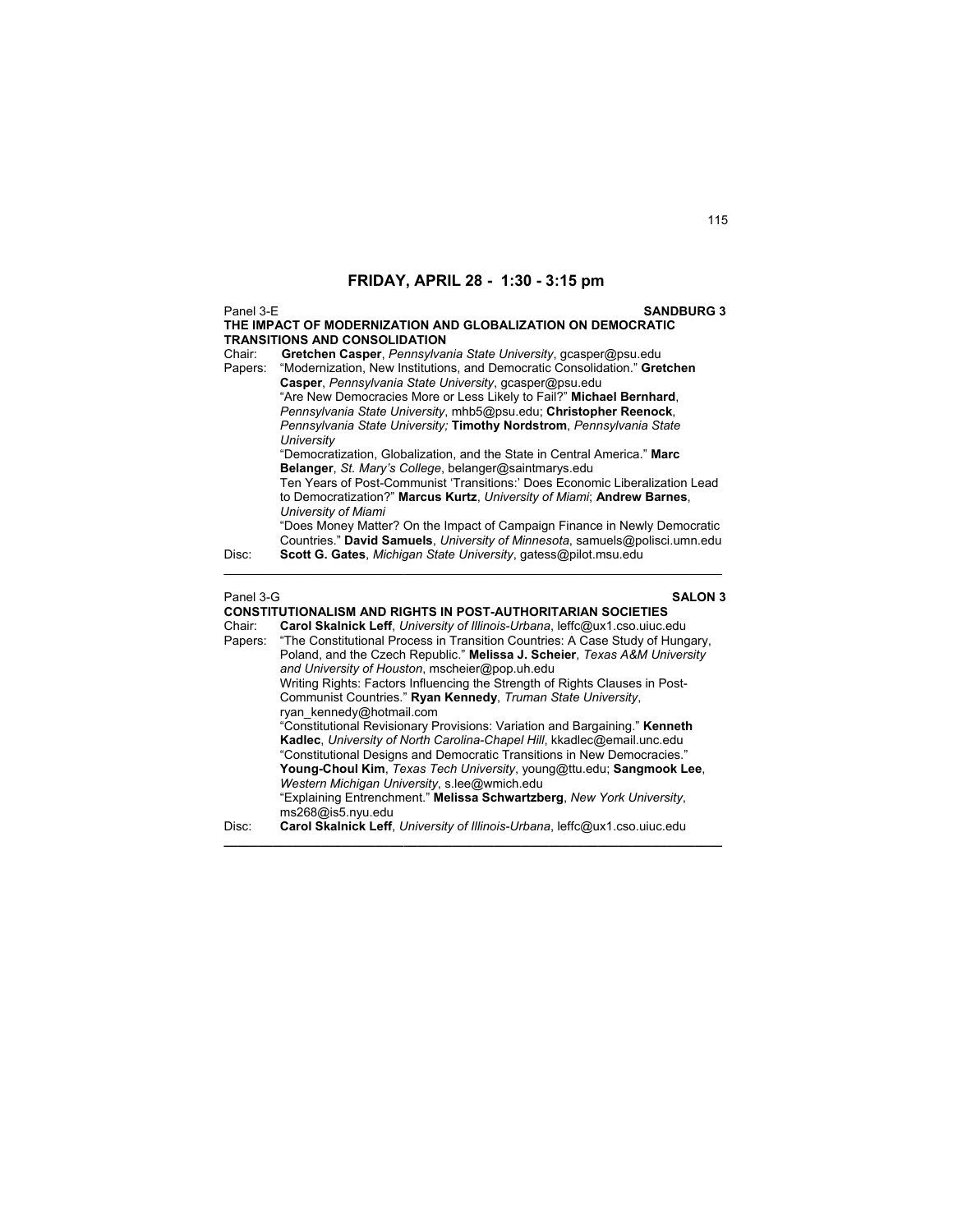## Panel 4-C **SANDBURG 6**

| POWER, ALLIANCES AND CONFLICT |                                                                              |  |
|-------------------------------|------------------------------------------------------------------------------|--|
| Chair:                        | Paul Diehl, University of Illinois, p-diehl@uiuc.edu                         |  |
| Papers:                       | "Superpower Dispute Initiation: Comparing Power Transition and Status        |  |
|                               | Inconsistency." Christopher K. Butler, Michigan State University,            |  |
|                               | butlerc2@pilot.msu.edu                                                       |  |
|                               | "Friend or Foe? Revisiting the Alliance Partners and War Debate." Douglas M. |  |
|                               | Gibler, University of Kentucky, dgibler@pop.uky.edu                          |  |
|                               | "International Conflict and the Development of State Capacity, 1960-1990."   |  |
|                               | Justin Pearlman, Duke University, jp8@duke.edu                               |  |
| Disc:                         | Erik Gartzke, Pennsylvania State University, gartzke@psu.edu                 |  |

\_\_\_\_\_\_\_\_\_\_\_\_\_\_\_\_\_\_\_\_\_\_\_\_\_\_\_\_\_\_\_\_\_\_\_\_\_\_\_\_\_\_\_\_\_\_\_\_\_\_\_\_\_\_\_\_\_\_\_\_\_\_\_\_\_\_\_\_\_\_\_\_

## Panel 4-G **SALON 4**

|           | <b>DEMOCRACY AND THE LONG PEACE</b>                                                      |
|-----------|------------------------------------------------------------------------------------------|
| Chair:    | Paul Huth, University of Michigan, Phuth@umich.edu                                       |
| Papers:   | "A Some Other Time: The Timing of Third Party Joining Into Dynamic Interstate            |
|           | Conflicts, 1816-1992." Andrew J. Enterline, University of New Mexico,<br>ajenter@unm.edu |
|           | "Democratic Norms and International Relations: Reconsidering the Relationship            |
|           | between Democracy and War." Michael E. Aleprete, University of Pittsburgh,               |
|           | aleprete+@pitt.edu                                                                       |
|           | "Piecing Together the Long Peace." Randolph M. Siverson, University of                   |
|           | California, Davis, rmsiverson@ucdavis.edu; Michael D. Ward, University of                |
|           | Washington, mdw@u.washington.edu                                                         |
|           | "Are Democracies Uniquely Peaceful?: Estimation and Interpretation in the                |
|           | Democratic Peace Research Program." Richard Tucker, Vanderbilt University,               |
|           | richard.tucker@vanderbilt.edu                                                            |
| Disc:     | William Reed, Michigan State University, wlreed@pilot.msu.edu                            |
|           |                                                                                          |
| Panel 5-K | <b>SANDBURG 7</b>                                                                        |
|           |                                                                                          |

# **STUDIES OF INTERNATIONAL FINANCIAL LIBERALIZATION**<br>Chair: Quan Li, Penn State University, quanli@psu.edu

Chair: **Quan Li**, *Penn State University*, quanli@psu.edu Papers: "The Political and Economic Determinants of Capital Account Liberalization in Developing Countries." **Nancy Brune**, *Yale University*, nancy.brune@yale.edu "A Signaling Model of Public Spending in a Financially Open World" **So Young Kim**, *Northwestern University*, s-kim6@nwu.edu "The Missmeasure of Globalization: Empirical Phenomenon or Political Process." **Scott Solomon**, *Syracuse University*, mssolomon@mailbox.syr.edu "Veto Players and Capital Control Liberalization in Parliamentary Democracies" **Chad Rector**, *University of California, San Diego*, crector@weber.ucsd.edu; **Scott Kastner**, *University of California, San Diego* Disc: **Quan Li**, *Penn State University*, quanli@psu.edu \_\_\_\_\_\_\_\_\_\_\_\_\_\_\_\_\_\_\_\_\_\_\_\_\_\_\_\_\_\_\_\_\_\_\_\_\_\_\_\_\_\_\_\_\_\_\_\_\_\_\_\_\_\_\_\_\_\_\_\_\_\_\_\_\_\_\_\_\_\_\_\_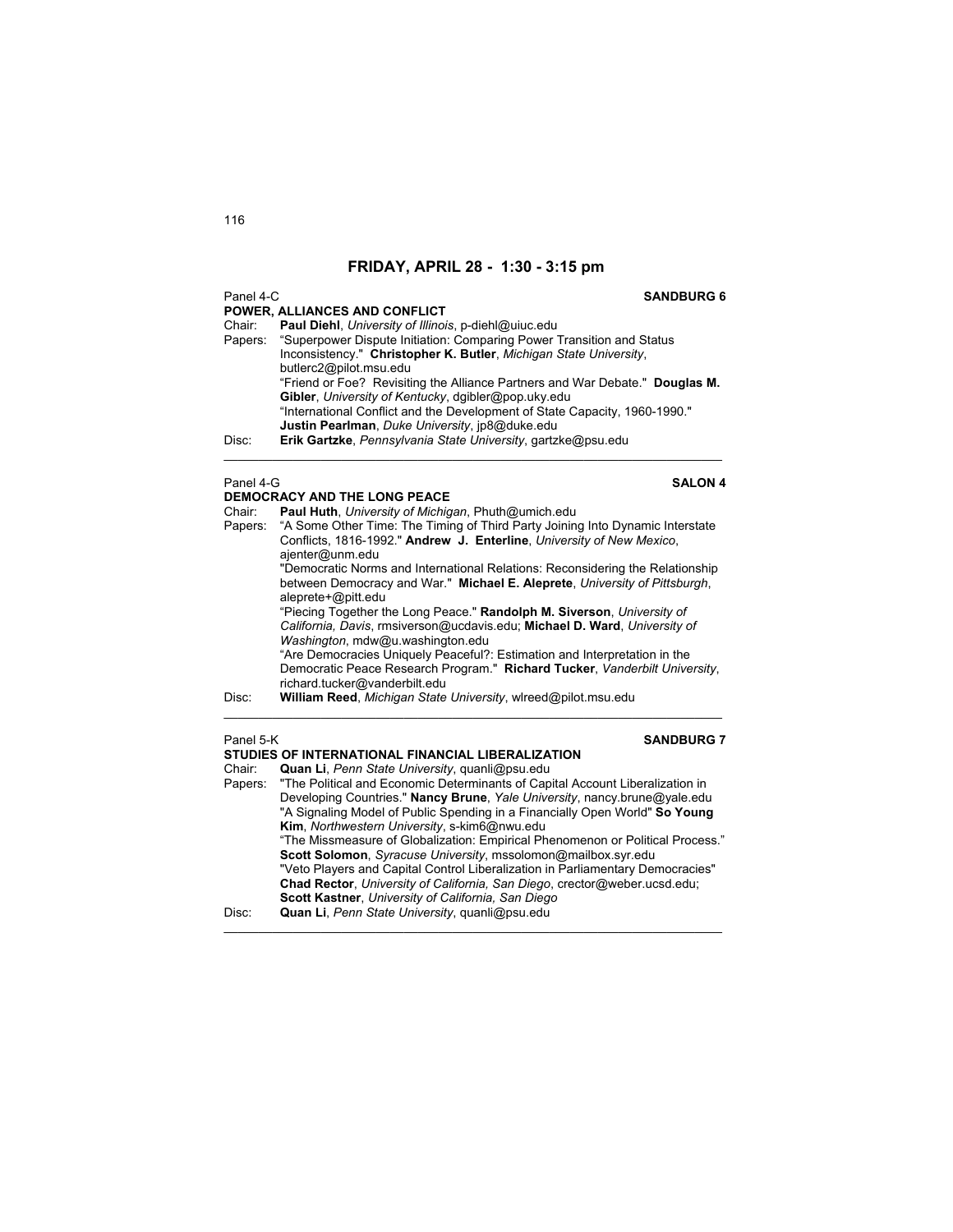| Panel 6-L          | <b>SALON 1</b>                                                                                                                                                                                                                                                                                                                                                                                                                                                                        |
|--------------------|---------------------------------------------------------------------------------------------------------------------------------------------------------------------------------------------------------------------------------------------------------------------------------------------------------------------------------------------------------------------------------------------------------------------------------------------------------------------------------------|
|                    | POLITICAL SUPPORT AND POLITICAL TRUST                                                                                                                                                                                                                                                                                                                                                                                                                                                 |
| Chair:<br>Papers:  | John Hibbing, University of Nebraska-Lincoln, ihibbing1@unl.edu<br>"It Isn't Fair: Do Perceptions of Procedural Justice in Evaluations of Congress<br>Matter More than Getting What You Want?" Amy Gangl, University of<br>Minnesota, amygangl@polisci.umn.edu<br>"Instrumental, Procedural, and Relational Aspects of Support of Government."<br><b>Stacy Ulbig, Rice University, stacyu@rice.edu</b><br>"Anti-Government Campaign Rhetoric and Political Trust." Marc Hetherington, |
|                    | Bowdoin College, mhetheri@bowdoin.edu; Suzanne Globetti, University of<br>Texas, globetti@jeeves.la.utexas.edu<br>"Civic Expectations and the 'Political Game': Implications for Political<br>Participation." Shawn Treier, Stanford University, satreier@leland.stanford.edu;<br>R. Bruce Anderson, Hastings College, banderson@hastings.edu; Carl Pinkele,<br>Ohio Wesleyan University, cfpinkel@cc.owu.edu                                                                         |
| Disc:<br>Panel 7-A | <b>John Hibbing, University of Nebraska-Lincoln, jhibbing1@unl.edu</b><br><b>BURNHAM1</b>                                                                                                                                                                                                                                                                                                                                                                                             |
|                    | THE ROLE OF GROUP INVOLVEMENT IN POLITICAL BEHAVIOR                                                                                                                                                                                                                                                                                                                                                                                                                                   |
| Chair:             | Christine Roch, Georgia State University, croch@gsu.edu                                                                                                                                                                                                                                                                                                                                                                                                                               |
| Papers:            | "Political Participation, Recruitment, and Group Involvement" William Claggett,                                                                                                                                                                                                                                                                                                                                                                                                       |

*Florida State University*, wclagget@garnet.acns.fsu.edu "Information and Accountability: The Influence of Voluntary Associations on Assessment of Government Performance" **Michele Claibourn***, University of Wisconsin Madison*, claibourn@polisci.wisc.edu; **Paul S. Martin***, University of Wisconsin Madison*, pauli@polisci.wisc.edu "Participation in Movements: The Dynamics of Multiple Movement Activism" **Ellen Andersen**, *Indiana University at Indianapolis*, eanderse@iupui.edu**; M. Kent Jennings**, *UC Santa Barbara*, jennings@sscf.ucsb.edu "Citizen Participation and Outside Lobbying" **Catherine Wilson**, *California Institute of Technology*, chw@caltech.edu

 $\mathcal{L}_\text{max}$  , and the set of the set of the set of the set of the set of the set of the set of the set of the set of

Disc: **Christine Roch**, *Georgia State University*, croch@gsu.edu

## Panel 7-K **CLARK 7**

## **NEW ATTITUDES ABOUT POLITICAL ATTITUDES**

Chair: **Valerie Sulfaro**, *James Madison University*; sulfarva@jmu.edu

"The Dimensions of Psychological Involvement in Public Affairs" Stephen **Bennett**, *University of Cincinnati*, slbennett@fuse.net; **Richard Flickinger**, *Wittenberg University*, **Staci Rhine**, *Wittenberg University*, srhine@wittenberg.edu "Rethinking Apathy: Strategic Political Attitudes in the United States, 1945-1999"

**A.S. Utschig**, *University of North Carolina-Chapel Hill*, utschig@email.unc.edu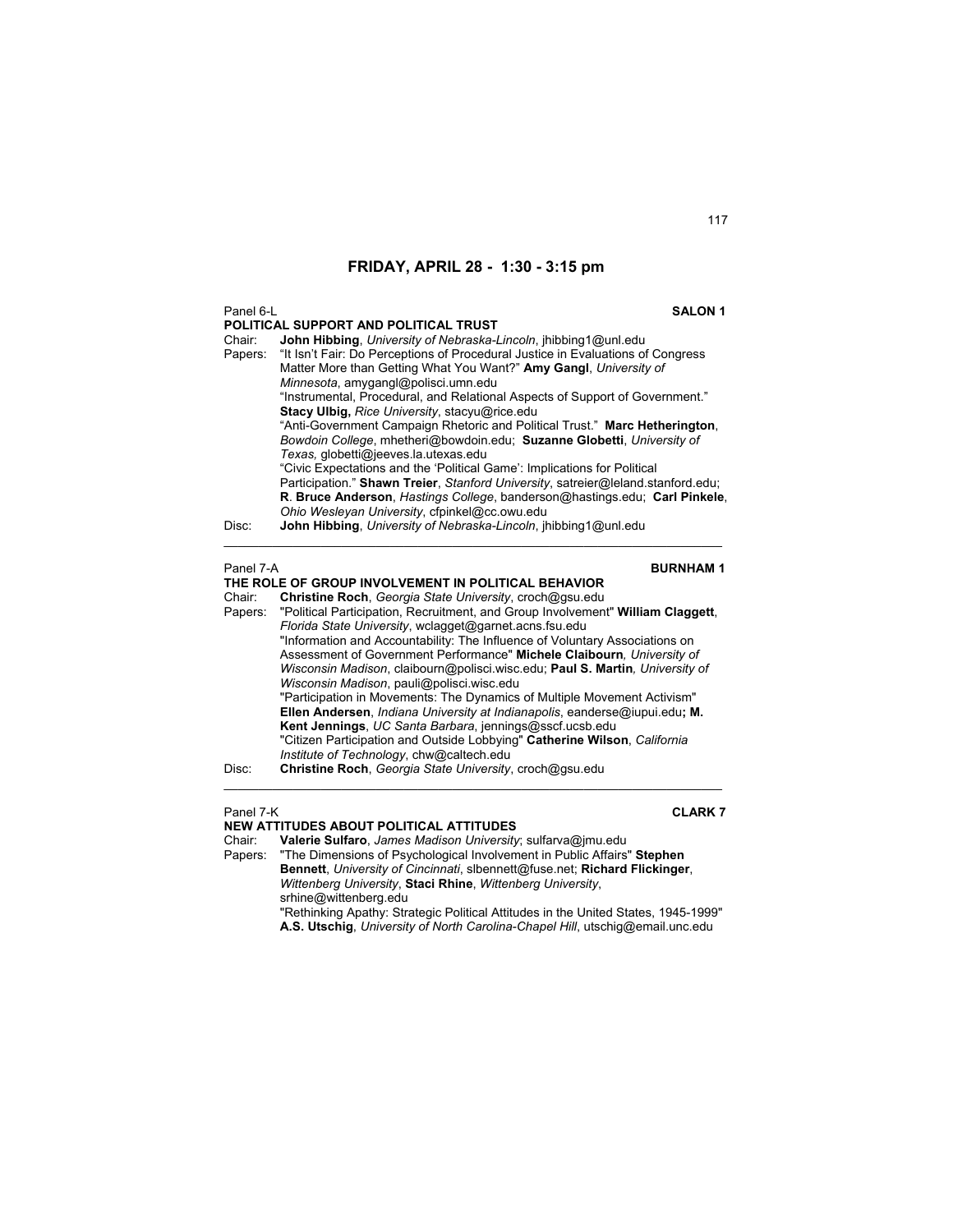| Disc:             | "Who Cares Who's Mayor? An Expanded Conception of Political Interest" Debra<br>Horner, University of Michigan, dhorner@umich.edu<br>Valerie Sulfaro, James Madison University; sulfarva@imu.edu |
|-------------------|-------------------------------------------------------------------------------------------------------------------------------------------------------------------------------------------------|
| Panel 8-D         | <b>CLARK 5</b>                                                                                                                                                                                  |
|                   | POLITICAL COMMUNICATION ON CONTROVERSIAL ISSUES                                                                                                                                                 |
| Chair:<br>Papers: | Mark J. Rozell, Catholic University of America, mirozell@cua.edu<br>"Culture Wars and the Change in Popular Culture." Allan McBride, University of                                              |
|                   | South Mississippi, allan.mcbride@usm.edu                                                                                                                                                        |
|                   | "Press Coverage of Privatization: The Case of Educational Alternatives, Inc and                                                                                                                 |
|                   | Sylvan Learning Center's Experiments in Baltimore." Katina R. Stapleton, Duke                                                                                                                   |
|                   | University, krs2@acpub.duke.edu                                                                                                                                                                 |
|                   | "What is Negative in Local Elections." Stephen C. Brooks, University of Akron,<br>sbrooks@uakron.edu                                                                                            |
| Disc:             | Kristin Campbell, Binghamton University, kcampbel@binghamton.edu                                                                                                                                |
|                   |                                                                                                                                                                                                 |
| Panel 9-J         | <b>SALON 7</b>                                                                                                                                                                                  |
|                   | <b>FROM CITIZENS TO VOTERS: NEW RESEARCH ON WOMEN'S SUFFRAGE</b>                                                                                                                                |
| Chair:            | (Cosponsored with Elections, Voting Behavior and Participation)<br>Liane C. Kosaki, University of Wisconsin, Madison, L9K@athletics.wisc.edu                                                    |
| Papers:           | "Gender and the Vote After Suffrage." Christina Wolbrecht, University of Notre                                                                                                                  |
|                   | Dame, Wolbrecht@nd.edu; J. Kevin Corder, Western Michigan University,<br>corder@wmich.edu                                                                                                       |
|                   | "Making Them into Us: How U.S. Women Were Transformed From Citizens to                                                                                                                          |
|                   | Voters in Presidential Rhetoric." Vanessa B. Beasley, Texas A&M University,<br>vanessa@unix.tamu.edu                                                                                            |
|                   | "Political Parties and the Fight for Suffrage: A Consideration of the Case of the                                                                                                               |
|                   | American Woman Suffrage Movement." Corrine M. McConnaughy, University                                                                                                                           |
| Disc:             | of Michigan, mcconna@umich.edu<br>Kristi Andersen, Syracuse University, andersen@maxwell.syr.edu                                                                                                |
|                   |                                                                                                                                                                                                 |

| Panel 10-F | <b>BURNHAM2</b>                                                                |
|------------|--------------------------------------------------------------------------------|
|            | <b>COMPARATIVE PUBLIC OPINION ON IMMIGRATION</b>                               |
|            | (Co-Sponsored by Political Psychology and Public Opinion)                      |
| Chair:     | David M. Rankin, SUNY College at Fredonia, rankin@fredonia.edu                 |
|            | Papers: "Canada - A Welcoming Land? Public Opinion Toward Immigration." Chris  |
|            | McIntyre, Endicott College, cmcintyr@endicott.edu                              |
|            | "Contact and Anti-Immigrant Prejudice in Western Europe." Lauren M. McLaren,   |
|            | Bilkent University, lauren@bilkent.edu.tr                                      |
|            | "Understanding Public Opinion Toward Immigrants Through Reaction Time          |
|            | Analysis: Developing a New Typology for Racial and Ethnic Attitudes." Cristina |
|            | Ling, SUNY at Stony Brook, polrec@langate.gsu.edu                              |
|            |                                                                                |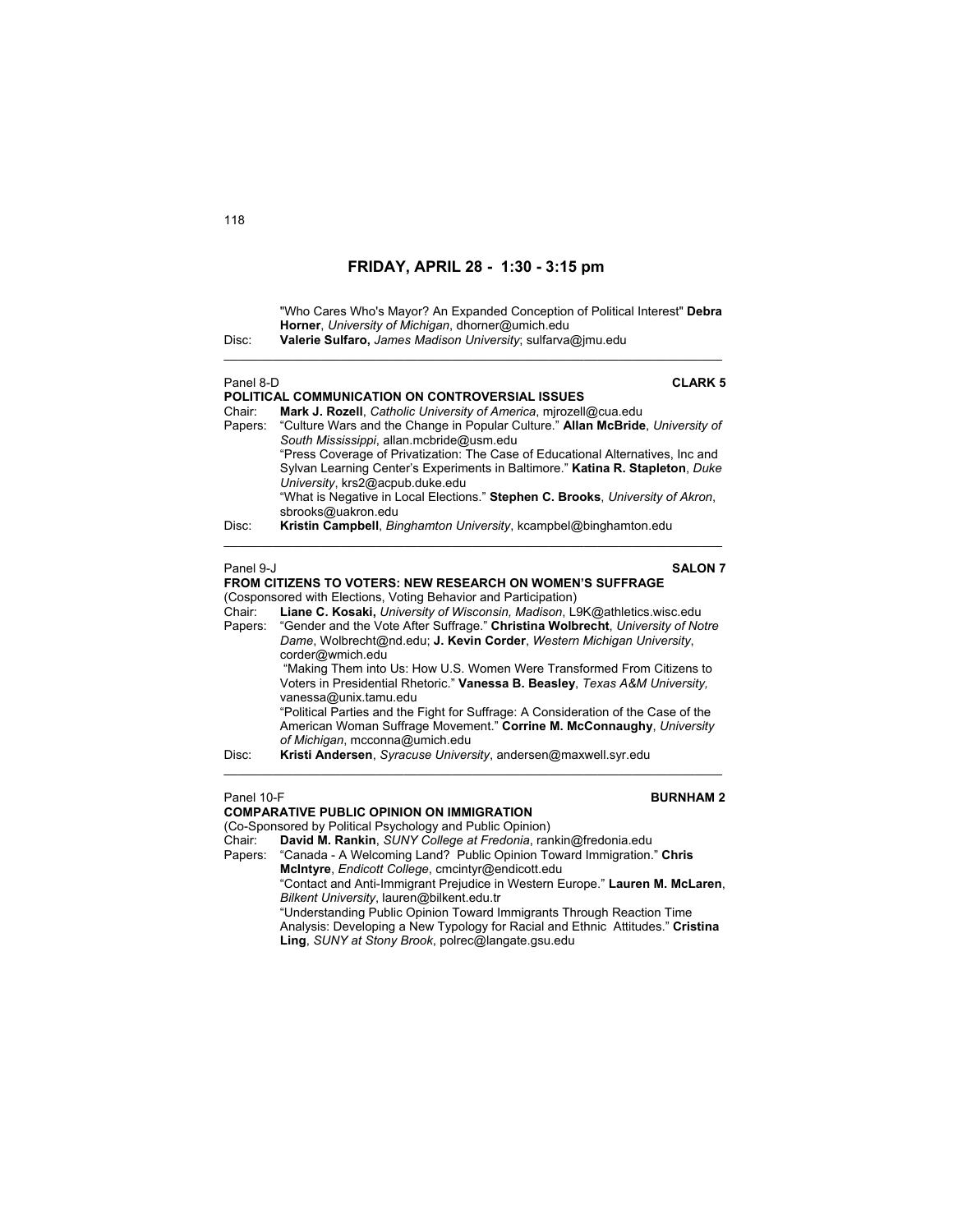"The Dynamic of Public Attitudes Toward Immigration in Western Europe." **Pia Knigge**, *Auburn University Montgomery*, knigpia@strudel.aum.edu Disc: **Melissa V. Harris-Lacewell**, *University of Chicago*, mv-harris@uchicago.edu  $\mathcal{L}_\text{max}$  , and the set of the set of the set of the set of the set of the set of the set of the set of the set of Panel 12-D **MONTROSE 3 DEMOCRACY AND CIVIL SOCIETY**<br>Chair: **Robert W T Martin Hami** Chair: **Robert W. T. Martin**, *Hamilton College*, rmartin@hamilton.edu Papers: "From Democratic Deliberation to Democratic Movements." **John Medearis**, *California State University at Northridge*, john.m.medearis@csun.edu "From Participation to Deliberation: A Short History of Democratic Thought." **Timothy Gaffaney**, *Georgetown University*, gaffanet@gunet.georgetown.edu "What Associations Can Offer Democracy." **Michael Rogers**, *SUNY at Albany*, rogerseast@mindspring.com "Deliberation, Debate and Participatory Democracy." **Edward Portis**, *Texas A&M University*, e339ep@polisci.tamu.edu Disc: **William Meyer**, *University of Michigan at Flint*, wjmeyer@flint.umich.edu \_\_\_\_\_\_\_\_\_\_\_\_\_\_\_\_\_\_\_\_\_\_\_\_\_\_\_\_\_\_\_\_\_\_\_\_\_\_\_\_\_\_\_\_\_\_\_\_\_\_\_\_\_\_\_\_\_\_\_\_\_\_\_\_\_\_\_\_\_\_\_\_ Panel 13-D **MONTROSE 2 STRATEGIC VOTING IN ELECTIONS**  Chair: **Mark Fey,** *University of Rochester,* markfey@troi.cc.rochester.edu Papers: "Sophisticated Voting is a Knife-Edge Result." **Tim Groseclose***, Stanford University*, groseclose\_tim@gsb.stanford.edu "Swing Voters and Mandate Makers: The Effect of Vote Shares on Policy and Information Aggregation." **Ronny Razin,** *Princeton University*  rrazin@princeton.edu "On Unanimous Jury Verdicts under Strategic Voting." **Krishna Ladha,**  *Washington University in St. Louis,* Ladha@olin.wustl.edu "The Arrowian Paradox in A World of Probabilistic Voting." **Orit Kedar**, *Harvard University,* kedar@fas.harvard.edu Disc: **Dino Gerardi**, *Northwestern University,* d-gerardi@nwu.edu \_\_\_\_\_\_\_\_\_\_\_\_\_\_\_\_\_\_\_\_\_\_\_\_\_\_\_\_\_\_\_\_\_\_\_\_\_\_\_\_\_\_\_\_\_\_\_\_\_\_\_\_\_\_\_\_\_\_\_\_\_\_\_\_\_\_\_\_\_\_\_\_ Panel 14-E **LASALLE 2 TESTING THE LIMITS OF LIMITED DEPENDENT VARIABLE MODELS** Chair: **Brad Jones,** *University of Arizona*, bsjones@u.arizona.edu Papers: "Two-Stage Estimation of Stochastic Truncation Models with Limited Dependent Variables." **Frederick J. Boehmke,** *California Institute of Technology*, boehmke@hss.caltech.edu

 "A Panel Probit Analysis of Campaign Contributions and Roll Call Votes." **Gregory Wawro,** *Columbia University*,

gjw10@yoknapatawpha.pols.columbia.edu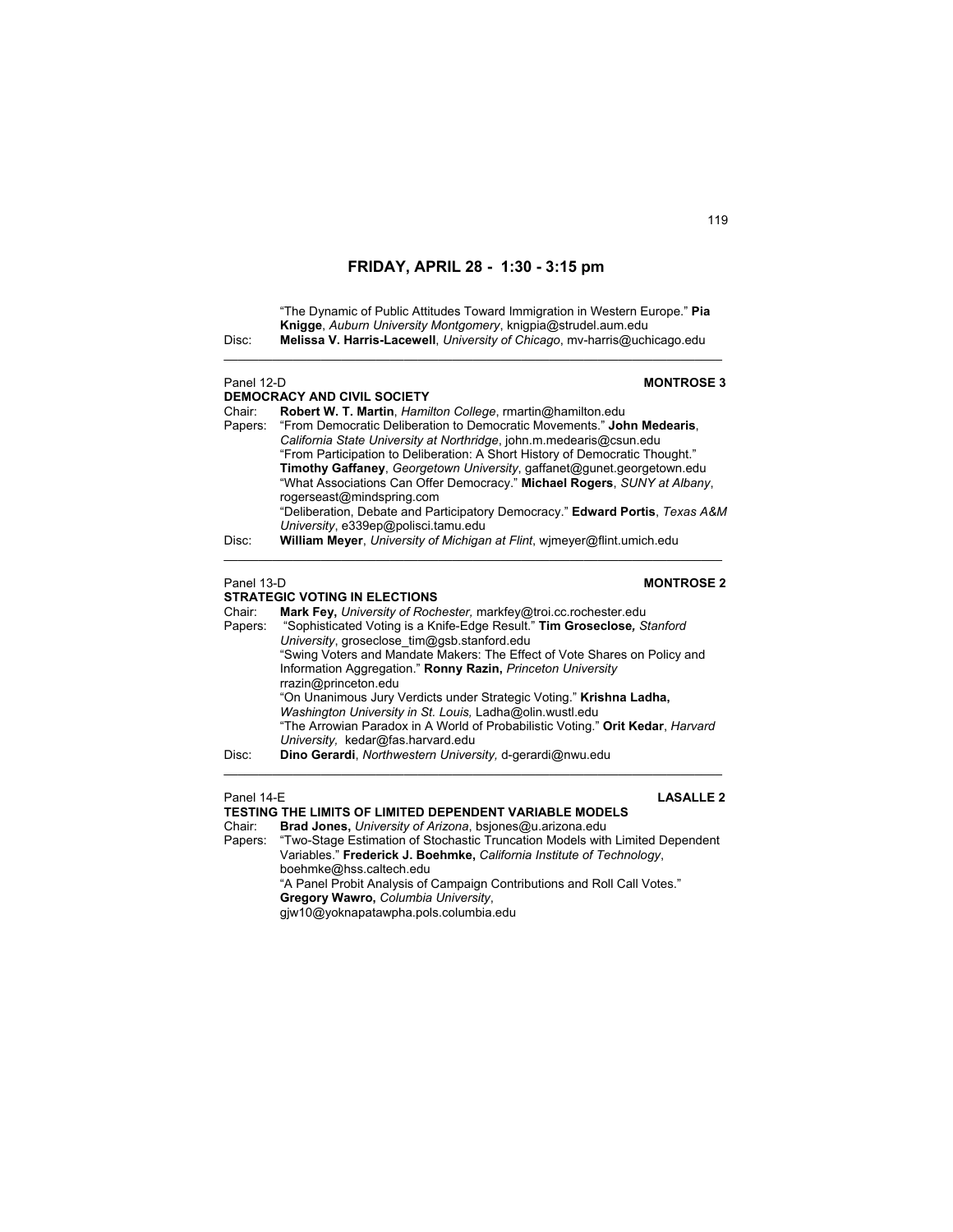| Disc:                                    | "The Dynamics of Campaign Contributions: How PAC Endorsements, Local<br>Reactivity and National Expectations Mobilize Money in U.S. House Elections."<br>Jonathan Wand, Cornell University, jnw4@tempter.arts.cornell.edu<br>"Strategic Mis-specification in Discrete Choice Models." Curtis S. Signorino,<br>University of Rochester, sign@troi.cc.rochester.edu; Kuzey Yilmaz, University of<br>Rochester,<br>Garrett Glasgow, Harvard University, gglasgow@fas.harvard.edu<br>Brad Jones, University of Arizona, bsjones@u.arizona.edu                                                                                                                                                                                                                                                                                                                                                                                                                                                                                                                  |
|------------------------------------------|------------------------------------------------------------------------------------------------------------------------------------------------------------------------------------------------------------------------------------------------------------------------------------------------------------------------------------------------------------------------------------------------------------------------------------------------------------------------------------------------------------------------------------------------------------------------------------------------------------------------------------------------------------------------------------------------------------------------------------------------------------------------------------------------------------------------------------------------------------------------------------------------------------------------------------------------------------------------------------------------------------------------------------------------------------|
| Panel 14-G<br>Chair:<br>Papers:<br>Disc: | <b>SALON 6</b><br>COMPUTATIONAL AND SIMULATIONAL APPROACHES<br>Brady Baybeck, Harvard University, baybeck@latte.harvard.edu<br>"The Dynamics of Fission and Fusion in a Party System." Michael Laver, Trinity<br>College, mlaver@tcd.ie; Kenneth Benoit, Trinity College<br>"Climbing Virtual Mountains: Some Computational Complexities of Maximum<br>Likelihood Estimation." Micah Altman, Harvard University,<br>Micah Altman@harvard.edu; Jeff Gill, California Polytechnic University,<br>igill@calpoly.edu; Michael P. McDonald, Vanderbilt University,<br>"The Emergence of Parties: An Agent-Based Simulation." Darren Schreiber,<br>University of California, Los Angeles, dschreib@ucla.edu<br>"Estimating King's El Normal Model Via the EM Algorithm." Rogerio Silva de<br>Mattos, Universidade Federal de Juiz de Fora, rmattos@nutecnet.com.br;<br>Alvaro Veiga, Universidade Catolica do Rio de Janeiro,<br>G. Dale Thomas, University of South Carolina, THOMAS628@AOL.COM<br>Brady Baybeck, Harvard University, baybeck@latte.harvard.edu |
| Panel 15-G<br>Chair:<br>Papers:          | <b>MONTROSE 1</b><br>CRITICAL ELECTIONS, PARTY REALIGNMENT, AND ISSUE EVOLUTION<br>Sean J. Savage, Saint Mary's College, ssavage@saintmarys.edu<br>"The Role of Party Activists in Contemporary Ideological Realignment." Geoffrey<br>C. Layman, Vanderbilt University, geoffrey c.layman@vanderbilt.edu; Thomas<br>M. Carsey, University of Illinois-Chicago, tcarsey@uic.edu<br>"Presidential Leadership and Political Persuasion: Evidence from the New Deal<br>Realignment." M. Stephen Weatherford, University of California Santa Barbara,<br>weather@sscf.ucsb.edu<br>"Not All Issues Are Created Equal: Reexamining Issue Evolution In Morality<br>Policy " Kara Lindaman <i>University of Kansas klindman@ukans edu:</i> Donald P                                                                                                                                                                                                                                                                                                                 |

Policy." **Kara Lindaman**, *University of Kansas*, klindman@ukans.edu; **Donald P. Haider-Markel**, *University of Kansas*, prex@ukans.edu "Periodic Realignment Lives: or, why 1996 Might Be a Critical Election." **Zachary Cook**, *Northwestern University*, z-cook@nwu.edu "Partisanship and Divergence." **John D. Griffin**, *Duke University*,

 $\mathcal{L}_\mathcal{L} = \{ \mathcal{L}_\mathcal{L} = \{ \mathcal{L}_\mathcal{L} = \{ \mathcal{L}_\mathcal{L} = \{ \mathcal{L}_\mathcal{L} = \{ \mathcal{L}_\mathcal{L} = \{ \mathcal{L}_\mathcal{L} = \{ \mathcal{L}_\mathcal{L} = \{ \mathcal{L}_\mathcal{L} = \{ \mathcal{L}_\mathcal{L} = \{ \mathcal{L}_\mathcal{L} = \{ \mathcal{L}_\mathcal{L} = \{ \mathcal{L}_\mathcal{L} = \{ \mathcal{L}_\mathcal{L} = \{ \mathcal{L}_\mathcal{$ 

jdg7@duke.edu

Disc: **Greg D. Adams**, *Carnegie Mellon University*, gadams@andrew.cmu.edu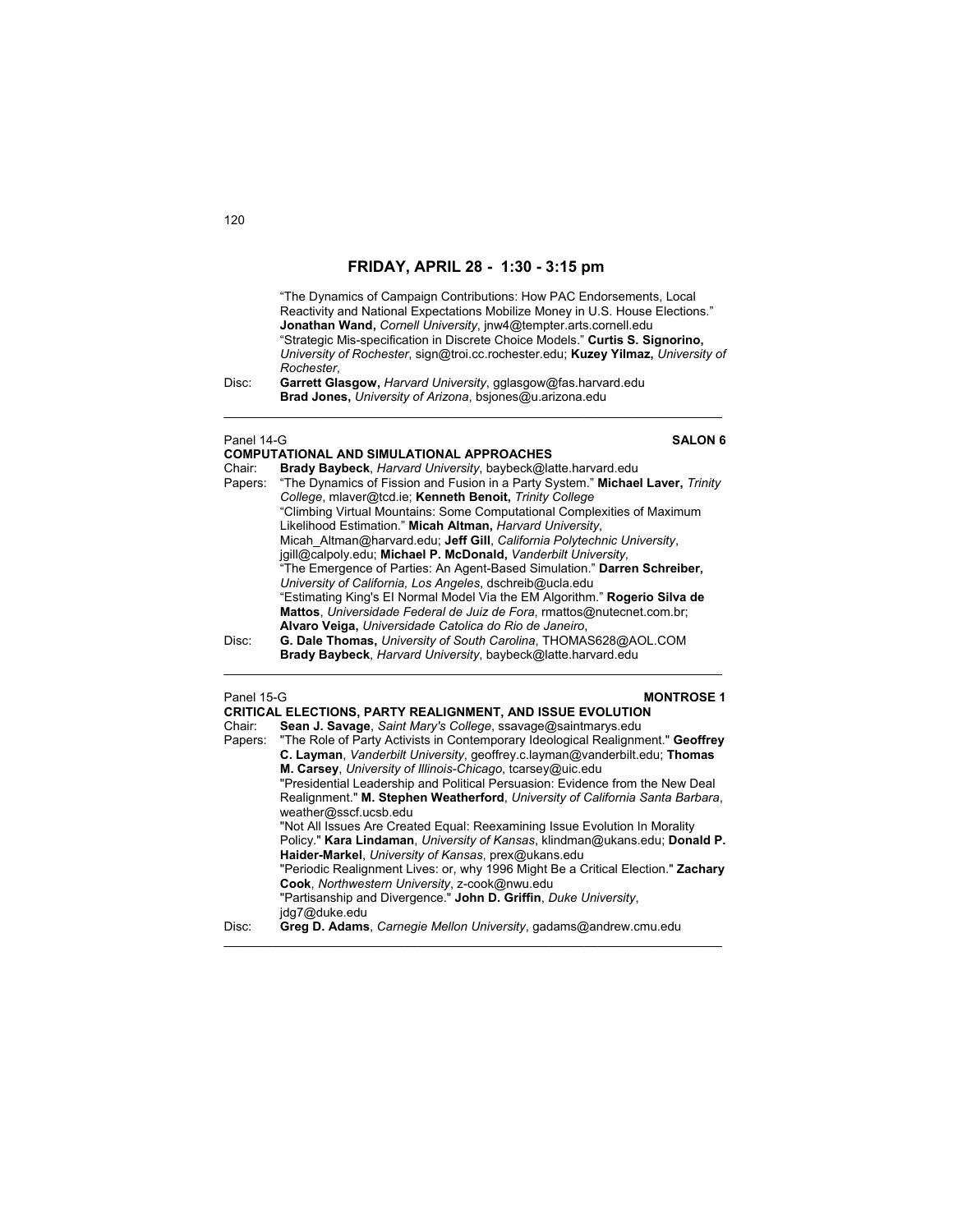Panel 16-B **LASALLE 3 ROUNDTABLE: "POLITICS AND POLITICAL COMMUNICATION IN THE IOWA CAUCUSES"**  Chair: **Glenn W. Richardson Jr**., *Iowa State University*, grichard@iastate.edu **Tom Rice**, *University of Northern Iowa*, tom.rice@uni.edu **G.R. Boynton**, *University of Iowa*, bob-boynton@uiowa.edu  **Dennis Goldford**, *Drake University*, dennis.goldford@drake.edu  **Dianne G. Bystrom**, *Iowa State University*, dbystrom@iastate.edu  $\mathcal{L}_\text{max}$  , and the set of the set of the set of the set of the set of the set of the set of the set of the set of Panel 17-F **LASALLE 6 CONGRESSIONAL DECISION-MAKING II: POSITION-TAKING**  Chair: **Jean-Philippe Faletta**, *Wayne State University*, *j\_faletta@wayne.edu*<br>Papers: "The Dynamics of Information Exchange: Reevaluating the Strategic T "The Dynamics of Information Exchange: Reevaluating the Strategic Timing of Position Taking in Congress." **Brad T. Gomez**, *University of South Carolina*, gomezbt@sc.edu "Co-Signing Congressional Amici Curiae Briefs: Position Taking or Policy Signaling?" **Eric S. Heberlig**, *Gustavus Adolphus College*,

rspill@binghamton.edu "A Voice for Black Interests: Policy Cohesion and Congressional Black Caucus Cosponsored Legislation." **George Serra**, *Bridgewater State College*, gserra@bridgew.edu; **Neil Pinney**, *Western Michigan University*, pinney@wmich.edu "When the Two Parties Disagree: Position-Taking Strategies Under Varying Electoral Conditions." **Elizabeth M. DeSouza**, *Claremont Graduate University*, desouzaem@worldnet.att.net Disc: **Timothy Nokken**, *University of Houston*, tnokken@pop.uh.edu  $\mathcal{L}_\mathcal{L} = \{ \mathcal{L}_\mathcal{L} = \{ \mathcal{L}_\mathcal{L} = \{ \mathcal{L}_\mathcal{L} = \{ \mathcal{L}_\mathcal{L} = \{ \mathcal{L}_\mathcal{L} = \{ \mathcal{L}_\mathcal{L} = \{ \mathcal{L}_\mathcal{L} = \{ \mathcal{L}_\mathcal{L} = \{ \mathcal{L}_\mathcal{L} = \{ \mathcal{L}_\mathcal{L} = \{ \mathcal{L}_\mathcal{L} = \{ \mathcal{L}_\mathcal{L} = \{ \mathcal{L}_\mathcal{L} = \{ \mathcal{L}_\mathcal{$ 

eheberli@gustavus.edu; **Rorie L. Spill**, *Binghamton University*,

## Panel 17-I **SALON 2**

|        | COMMUNICATION STRATEGIES IN THE U.S. CONGRESS                                                                                                           |  |
|--------|---------------------------------------------------------------------------------------------------------------------------------------------------------|--|
| Chair: | Darrell West. Brown University, Darrell West@brown.edu                                                                                                  |  |
|        | Papers: "Party Competition for Media Coverage in the U.S. Senate." Patrick Sellers,<br>Indiana University, psellers@indiana.edu                         |  |
|        | "Communication Strategies of Congressional Parties." Daniel Lipinski, Duke<br>University, dlip@duke.edu                                                 |  |
|        | "Congressional Newsletters and Press Releases: Credit Claiming in the Modern<br>Congress." Scott Frisch, East Carolina University, frischs@mail.ecu.edu |  |
|        | "Going Public and Staying Private: House Party Leaders' Use of Media                                                                                    |  |
|        | Strategies of Legislative Coalition Building." Douglas B. Harris, University of                                                                         |  |
|        | Texas-Dallas, dharris@utdallas.edu                                                                                                                      |  |
| Disc:  | Elaine Willey, Ohio State University, willey.21@osu.edu                                                                                                 |  |

\_\_\_\_\_\_\_\_\_\_\_\_\_\_\_\_\_\_\_\_\_\_\_\_\_\_\_\_\_\_\_\_\_\_\_\_\_\_\_\_\_\_\_\_\_\_\_\_\_\_\_\_\_\_\_\_\_\_\_\_\_\_\_\_\_\_\_\_\_\_\_\_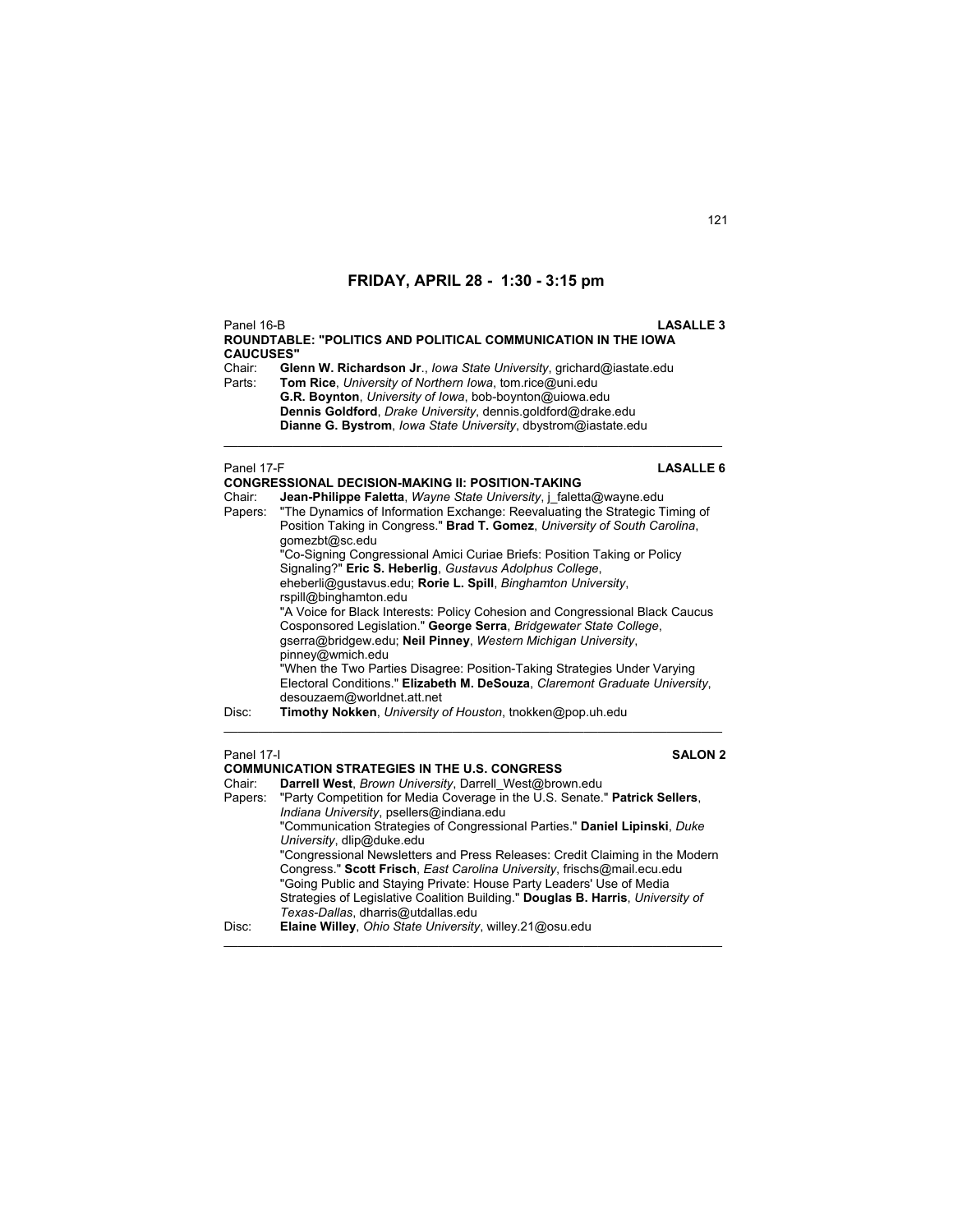Panel 17-X **SALON 8 ROUNDTABLE: THE RAMIFICATIONS OF IMPEACHMENT FOR PRESIDENTIAL-CONGRESSIONAL RELATIONS** (co-sponsored with Presidency and Executive Politics) Chair: **Steven A. Shull**, *University of New Orleans*, sshull@uno.edu Part: **Steven A. Shull**, *University of New Orleans*, sshull@uno.edu  **Jon R. Bond**, *Texas A&M University*, jonbond@politics.tamu.edu  **Mark A. Peterson**, *University of California- Los Angeles*, peterson@sppsr.ucla.edu  **Bert A. Rockman**, *University of Pittsburgh*, brockman+@pitt.edu  $\mathcal{L}_\mathcal{L} = \mathcal{L}_\mathcal{L} = \mathcal{L}_\mathcal{L} = \mathcal{L}_\mathcal{L} = \mathcal{L}_\mathcal{L} = \mathcal{L}_\mathcal{L} = \mathcal{L}_\mathcal{L} = \mathcal{L}_\mathcal{L} = \mathcal{L}_\mathcal{L} = \mathcal{L}_\mathcal{L} = \mathcal{L}_\mathcal{L} = \mathcal{L}_\mathcal{L} = \mathcal{L}_\mathcal{L} = \mathcal{L}_\mathcal{L} = \mathcal{L}_\mathcal{L} = \mathcal{L}_\mathcal{L} = \mathcal{L}_\mathcal{L}$ 

Panel 18-C **CLARK 10**

|        | ROUNDTABLE: EXAMINING THE PIONEERS OF JUDICIAL BEHAVIOR                                  |
|--------|------------------------------------------------------------------------------------------|
| Chair: | Nancy Maveety, Tulane University, nance@mailhost.tcs.tulane.edu                          |
| Part:  | "C. Hermann Pritchett." Lawrence Baum, The Ohio State University,                        |
|        | baum.4@osu.edu                                                                           |
|        | "S. Sidney Ulmer." <b>Robert Bradley</b> , Illinois State University, rbradley@ilstu.edu |
|        | "Joseph Tannenhaus." Robert A. Carp, University of Houston, racarp@uh.edu                |
|        | "Walter F. Murphy." Lee Epstein, Washington University in St. Louis.                     |
|        | epstein@artsci.wustl.edu                                                                 |
|        | "Martin Shapiro." <b>Herbert Kritzer,</b> University of Wisconsin, Madison,              |
|        | Kritzer@polisci.wisc.edu                                                                 |
|        | "J. Woodford Howard." John Maltese, University of Georgia,                               |
|        | imaltese@arches.uga.edu                                                                  |
|        | "Robert Dahl." Steven Meinhold, University of North Carolina- Wilmington,                |
|        | meinholds@uncwil.edu                                                                     |
|        | "Harold J. Spaeth." C.K. Rowland, University of Kansas,                                  |
|        | prowland@lark.cc.ukans.edu                                                               |
|        |                                                                                          |
|        |                                                                                          |

## Panel 19-H **BURNHAM 5**

|         | <b>CONSEQUENCES OF STATE POLICY CHOICES</b>                                                                                                                     |
|---------|-----------------------------------------------------------------------------------------------------------------------------------------------------------------|
| Chair:  | John McIver, University of Colorado, John Mciver@Colorado.edu                                                                                                   |
| Papers: | "Assessing Maimonides: Penultimate 'Degree' of Charitability by Analysis of                                                                                     |
|         | Temporal and Interstate Variations in Private & Public Charitability in the U.S."                                                                               |
|         | Dan Rygorski, Dartmouth College; Richard F. Winters, Dartmouth College,<br>richard.f.winters@dartmouth.edu                                                      |
|         | "The Impact of State Campaign Finance Laws." Robert K. Goidel, Indiana State<br>University, psgoidel@scifac.indstate.edu; Donald Gross, University of Kentucky; |
|         | <b>Todd Shields, University of Arkansas</b>                                                                                                                     |
|         | "State Variations in Regulatory Success Without Government Enforcement: Why                                                                                     |
|         | Compliance is Uneven." Michael J. Licari, Binghamton University,<br>mlicari@binghamton.edu                                                                      |
| Disc:   | <b>Charles Barrilleaux</b> , <i>Florida State University</i> , cbarrile@garnet.acns.fsu.edu                                                                     |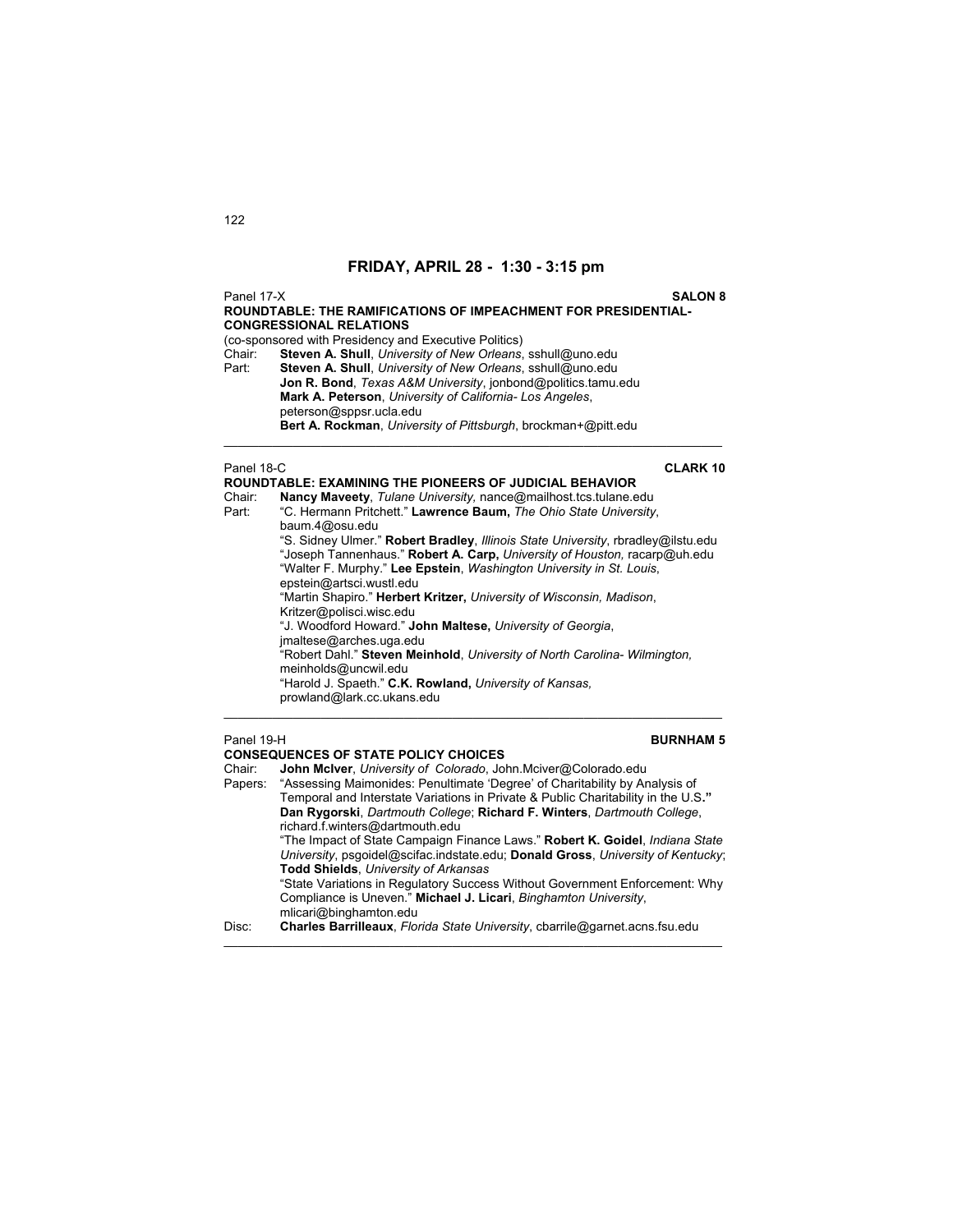| Panel 21-J        | <b>MONTROSE 7</b>                                                                                                                                                                                                                                                                                                                                            |  |
|-------------------|--------------------------------------------------------------------------------------------------------------------------------------------------------------------------------------------------------------------------------------------------------------------------------------------------------------------------------------------------------------|--|
|                   | NEW ISSUES AND AVENUES IN HEALTH CARE POLICY                                                                                                                                                                                                                                                                                                                 |  |
| Chair:<br>Papers: | <b>Edward Miller, University of Wisconsin- Stevens Point, emiller@uwsp.edu</b><br>"Toward Nondiscriminatory Public Health Policy for the Reproductively<br>Challenged." Timothy J. Barnett, University of Northern Iowa,<br>timothy.barnett@uni.edu<br>"Health Policy Reform and the Promise of Direct Democracy." Judy                                      |  |
|                   | Steuernagel, Kent State University, tsteuern@kent.edu<br>"State Mental Health Parity Mandates." Mary Schmeida, Kent State University,<br>mschmeid@kent.edu<br>"Innovation and Implementation in Health Policy: The Influence of Policy<br>Entrepreneurs." W.R. Mack, Texas A&M University,<br>wrm7368@polisci.tamu.edu; Arnold Vedlitz, Texas A&M University |  |
| Disc:             | William G. Weissert, University of Michigan, weissert@umich.edu                                                                                                                                                                                                                                                                                              |  |
| Panel 21-R        | <b>SALON 5</b>                                                                                                                                                                                                                                                                                                                                               |  |
|                   | THEORETICAL PERSPECTIVES ON MORALITY POLICY                                                                                                                                                                                                                                                                                                                  |  |
| Chair:            | Michael P. Bobic, <i>Emmanuel College</i> , mbobic@emmanuel-college.edu                                                                                                                                                                                                                                                                                      |  |

| Chair:  | <b>Michael P. Bobic</b> , <i>Emmanuel College</i> , mbobic@emmanuel-college.edu |
|---------|---------------------------------------------------------------------------------|
| Papers: | "Dirty Minds and Muddy Thoughts: The Pathologies of Morality Politics Theory."  |
|         | Kevin Smith, University of Nebraska-Lincoln, ksmith1@unlserve.unl.edu           |
|         | "Doing Comparative Policy Theory: ANCOVA Analysis of Social Regulatory          |
|         | Policy." Michael P. Bobic, Emmanuel College, mbobic@emmanuel-college.edu        |
|         | "Does the 'War on Drugs' Promote our Common Values?" Adam J. Chacksfield,       |
|         | Vanderbilt University, achacksfield@yahoo.com                                   |
| Disc:   | Raymond Tatalovich, Loyola University Chicago, rtatalo@luc.edu                  |
|         | Christopher Z. Mooney, University of Illinois at Springfield,                   |

 $\mathcal{L}_\mathcal{L} = \{ \mathcal{L}_\mathcal{L} = \{ \mathcal{L}_\mathcal{L} = \{ \mathcal{L}_\mathcal{L} = \{ \mathcal{L}_\mathcal{L} = \{ \mathcal{L}_\mathcal{L} = \{ \mathcal{L}_\mathcal{L} = \{ \mathcal{L}_\mathcal{L} = \{ \mathcal{L}_\mathcal{L} = \{ \mathcal{L}_\mathcal{L} = \{ \mathcal{L}_\mathcal{L} = \{ \mathcal{L}_\mathcal{L} = \{ \mathcal{L}_\mathcal{L} = \{ \mathcal{L}_\mathcal{L} = \{ \mathcal{L}_\mathcal{$ 

mooney.christopher@uis.edu

| Panel 22-F<br><b>LASALLE1</b><br><b>STRUCTURE, PROCESS, AND ORGANIZATIONAL BEHAVIOR IN PUBLIC</b><br><b>BUREAUCRACIES</b> |                                                                                                                                                                            |
|---------------------------------------------------------------------------------------------------------------------------|----------------------------------------------------------------------------------------------------------------------------------------------------------------------------|
| Chair:                                                                                                                    | Brandice Canes-Wrone, Massachusetts Institute of Technology,<br>brandice@mit.edu                                                                                           |
|                                                                                                                           | Papers: "Bureaucracy, Democracy, and Regulatory Negotiation." Laura I. Langbein,<br>American University, langbei@american.edu; Cornelius M. Kerwin, American<br>University |
|                                                                                                                           | "Political Insulation and the Durability of United States Government Agencies."<br>David E. Lewis, Stanford University, lewisd@leland.stanford.edu                         |
|                                                                                                                           | "Not With a Bang But a Whimper: Studying Organizational Failures." Kenneth J.<br>Meier, Texas A&M University, kmeier@polisci.tamu.edu; John Bohte, Oakland                 |
|                                                                                                                           | University, bohte@oakland.edu                                                                                                                                              |
| Disc:                                                                                                                     | Brandice Canes-Wrone, Massachusetts Institute of Technology                                                                                                                |
|                                                                                                                           | Sanford C. Gordon, Ohio State University, gordon.256@osu.edu                                                                                                               |

 $\mathcal{L}_\mathcal{L} = \{ \mathcal{L}_\mathcal{L} = \{ \mathcal{L}_\mathcal{L} = \{ \mathcal{L}_\mathcal{L} = \{ \mathcal{L}_\mathcal{L} = \{ \mathcal{L}_\mathcal{L} = \{ \mathcal{L}_\mathcal{L} = \{ \mathcal{L}_\mathcal{L} = \{ \mathcal{L}_\mathcal{L} = \{ \mathcal{L}_\mathcal{L} = \{ \mathcal{L}_\mathcal{L} = \{ \mathcal{L}_\mathcal{L} = \{ \mathcal{L}_\mathcal{L} = \{ \mathcal{L}_\mathcal{L} = \{ \mathcal{L}_\mathcal{$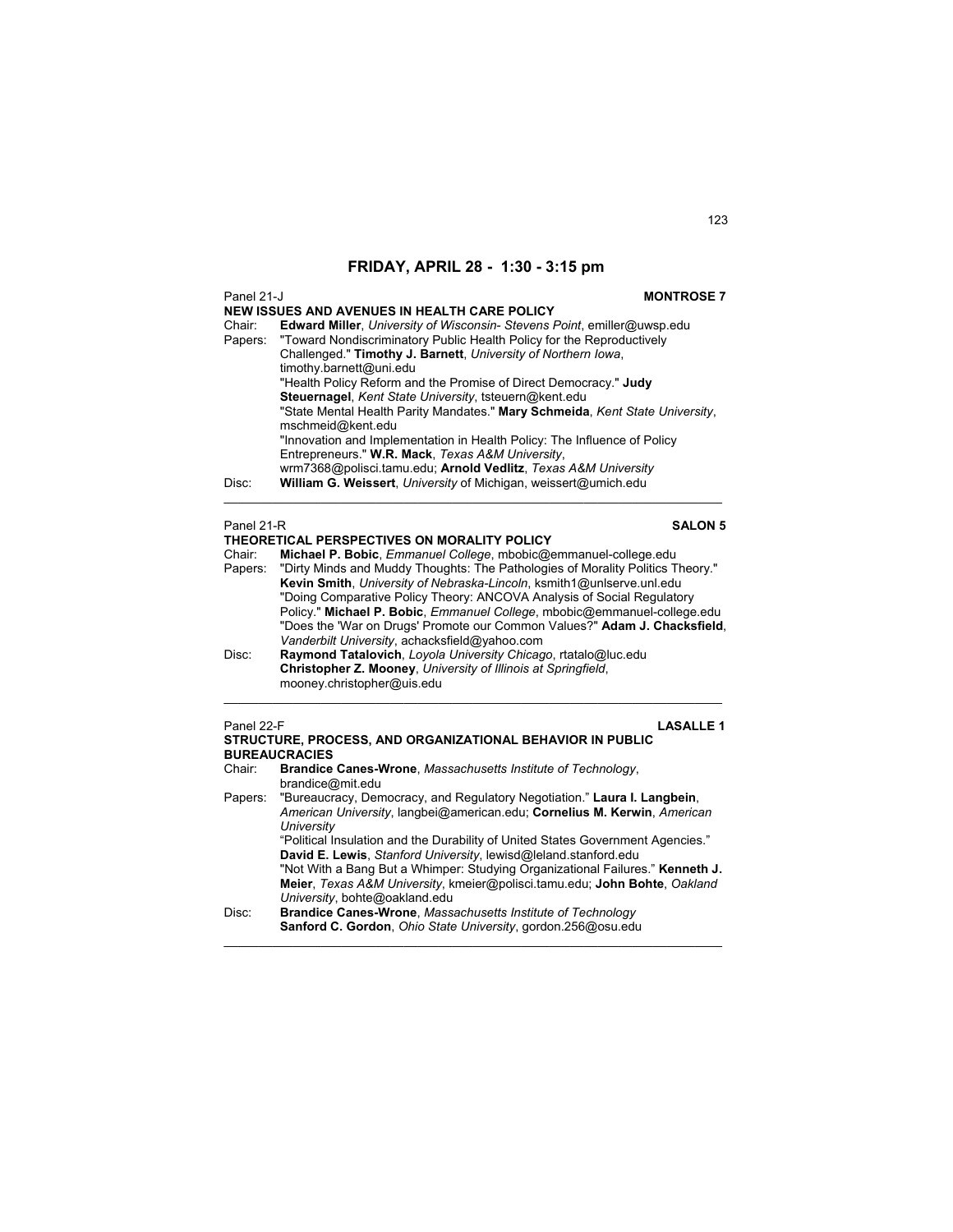| Panel 24-C<br><b>BURNHAM4</b><br>ROUNDTABLE: TEACHING THE SCIENTIFIC STUDY OF POLITICAL PHENOMENA TO<br><b>UNDERGRADUATES</b> |                                                                                                                                                                                                                                                                                                                                                                                               |  |
|-------------------------------------------------------------------------------------------------------------------------------|-----------------------------------------------------------------------------------------------------------------------------------------------------------------------------------------------------------------------------------------------------------------------------------------------------------------------------------------------------------------------------------------------|--|
| Chair:<br>Part:                                                                                                               | Kim Quaile Hill, Texas A&M University, e339kq@polisci.tamu.edu<br>Lawrence Mayer, Texas Tech University, a7lcm@ttacs.ttu.edu<br>Jeffrey A. Segal, State University of New York at Stony Brook,                                                                                                                                                                                                |  |
|                                                                                                                               | jeffrey.segal@sunysb.edu<br>D. Scott Bennett, Pennsylvania State University, dsb10@psu.edu<br>James A. Stimson, University of North Carolina Chapel Hill,<br>jstimson@email.unc.edu                                                                                                                                                                                                           |  |
| Panel 25-A                                                                                                                    | <b>PARLOR F</b>                                                                                                                                                                                                                                                                                                                                                                               |  |
| Panel:                                                                                                                        | <b>ROUNDTABLE ON DEMYSTIFYING GRANTS AND FELLOWSHIPS</b><br>Kennette M. Benedict, MacArthur Foundation, KBenedic@MACFDN.ORG<br>Ronald Kassimir, Social Science Research Council, kassimir@ssrc.org<br>Michael X. Delli Carpini, Pew Charitable Trusts, mdellicarpini@pewtrusts.com<br>Richard Hall, University of Michigan<br>Marianne Stewart, National Science Foundation, mstewart@nsf.gov |  |
| Panel 26-A                                                                                                                    | <b>PARLOR D</b>                                                                                                                                                                                                                                                                                                                                                                               |  |
| Chair:                                                                                                                        | <b>GREEKS AND CHRISTIANS: PLATONIC INFLUENCES</b><br>Joseph A. Morris; Morris, Rathnau & De La Rosa (Chicago),<br>MRDchicago@aol.com                                                                                                                                                                                                                                                          |  |
| Papers:                                                                                                                       | "The Influence of the Laws on Eusebius of Caesaria." V. Bradley Lewis,<br>Catholic University of America, lewisb@cua.edu<br>"Upward and Inward: New Approaches in the Pursuit of Plato's 'Upward<br>Path."" Walter B. Mead, Illinois State University, wbmead@ilstu.edu                                                                                                                       |  |
| Disc:                                                                                                                         | Christopher Colmo, Dominican University, farabi@email.dom.edu                                                                                                                                                                                                                                                                                                                                 |  |
| Panel 27-A                                                                                                                    | <b>PARLOR C</b>                                                                                                                                                                                                                                                                                                                                                                               |  |
|                                                                                                                               | POLITICAL SCIENTISTS IN AND OUT OF ACADEMIA                                                                                                                                                                                                                                                                                                                                                   |  |
| Chair:                                                                                                                        | <b>Bill Swinford, Kentucky Council on Postsecondary Education,</b>                                                                                                                                                                                                                                                                                                                            |  |
| Parts:                                                                                                                        | bill.swinford@mail.state.ky.us<br><b>Bill Swinford, Kentucky Council on Postsecondary Education</b>                                                                                                                                                                                                                                                                                           |  |
|                                                                                                                               | Karl Kurtz, National Conference of State Legislators                                                                                                                                                                                                                                                                                                                                          |  |
|                                                                                                                               | Michael A. Baer, American Council on Education, Michael Baer@acenet.edu<br>Sheilah Mann, American Political Science Association                                                                                                                                                                                                                                                               |  |

 $\mathcal{L}_\mathcal{L} = \{ \mathcal{L}_\mathcal{L} = \{ \mathcal{L}_\mathcal{L} = \{ \mathcal{L}_\mathcal{L} = \{ \mathcal{L}_\mathcal{L} = \{ \mathcal{L}_\mathcal{L} = \{ \mathcal{L}_\mathcal{L} = \{ \mathcal{L}_\mathcal{L} = \{ \mathcal{L}_\mathcal{L} = \{ \mathcal{L}_\mathcal{L} = \{ \mathcal{L}_\mathcal{L} = \{ \mathcal{L}_\mathcal{L} = \{ \mathcal{L}_\mathcal{L} = \{ \mathcal{L}_\mathcal{L} = \{ \mathcal{L}_\mathcal{$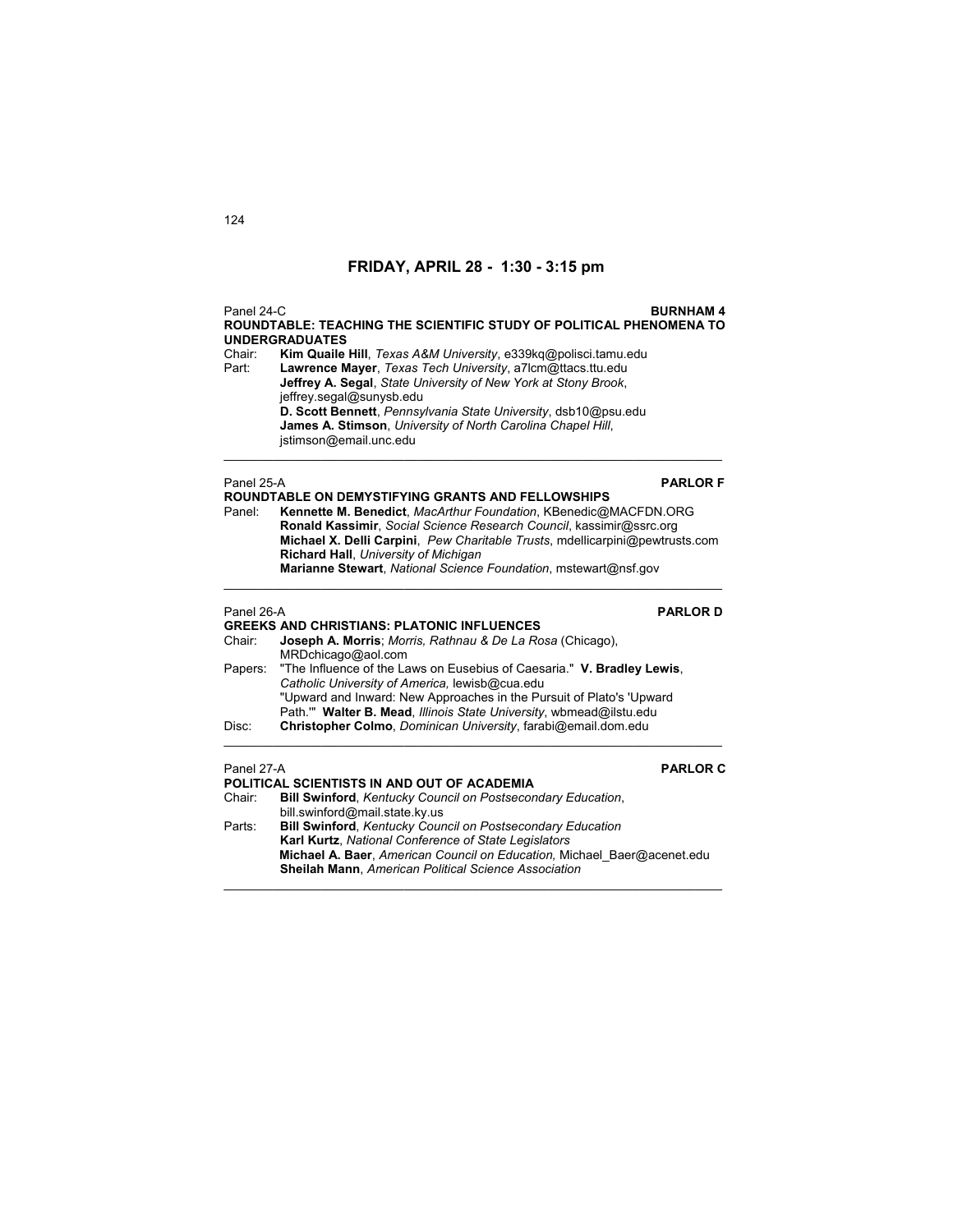POSTER SESSION 4 (Continues) **EXHIBIT HALL** See Page 112 For Listing.

## Panel 1-I **SALON 3 VOTING BEHAVIOR IN WESTERN EUROPE**  (Co-Sponsored with ELECTIONS, VOTING BEHAVIOR PARTICIPATION) Chair: **John D. Robertson**, T*exas A&M University,* jrobertson@tamu.edu Papers: **"**Support for Regional Autonomy in Scotland and Wales: The Effects of European Integration." **Michael J. Demczyk**, *Eastern Kentucky University*  mjdemczyk@zeus.chapel1.com "Is Ticket Splitting Strategic? Evidence from the 1998 Election in Germany." **Thomas Gschwend**, *State University of New York at Stony Brook*, tgschwen@ic.sunysb.edu "Turning Out in Scotland: Electoral Systems, Electoral Competitiveness, and Voter Participation in Recent Elections in Scotland." **Steven E. Galatas**, *University of Missouri*, c597316@showme.missouri.edu "The Changing Contours of British Party Support for the European Union: Tendencies, Prospects and the Frame, 1976-1996." **John D. Robertson**, T*exas A&M University,* jrobertson@tamu.edu; **Robert L. Perry**, *The University of Texas of the Permian Basin,* perry\_r@utpb.edu Disc: **Panel**  \_\_\_\_\_\_\_\_\_\_\_\_\_\_\_\_\_\_\_\_\_\_\_\_\_\_\_\_\_\_\_\_\_\_\_\_\_\_\_\_\_\_\_\_\_\_\_\_\_\_\_\_\_\_\_\_\_\_\_\_\_\_\_\_\_\_\_\_\_\_\_\_

 $\mathcal{L}_\mathcal{L} = \{ \mathcal{L}_\mathcal{L} = \{ \mathcal{L}_\mathcal{L} = \{ \mathcal{L}_\mathcal{L} = \{ \mathcal{L}_\mathcal{L} = \{ \mathcal{L}_\mathcal{L} = \{ \mathcal{L}_\mathcal{L} = \{ \mathcal{L}_\mathcal{L} = \{ \mathcal{L}_\mathcal{L} = \{ \mathcal{L}_\mathcal{L} = \{ \mathcal{L}_\mathcal{L} = \{ \mathcal{L}_\mathcal{L} = \{ \mathcal{L}_\mathcal{L} = \{ \mathcal{L}_\mathcal{L} = \{ \mathcal{L}_\mathcal{$ 

## **Panel 1-N SANDBURG 2 FIRM PREFERENCES, SOCIAL BARGAINING, AND ECONOMIC POLICY ACROSS THE ADVANCED INDUSTRIAL COUNTRIES** Chair: **Steven Casper**, *Social Science Center Berlin (WZB)*, steve@medea.wz-berlin.de Papers: "Employer Preferences and Public Policy: Labour Market Regimes in Britain and Germany." **Stewart Wood**, *Oxford University*, stewart.wood@magdalen.oxford.ac.uk "Firm-Level Preferences and Technology Policy: A Comparison of Germany and the United States." **Steven Casper**, *Social Science Center Berlin WZB*, steve@medea.wz-berlin.de "The Political Origin of Business Coordination -- Some Puzzling Insights from German History." **Isabela Mares**, *Stanford University*, isabela@leland.stanford.edu Disc: **Carles Boix**, *The University of Chicago*, boix@midway.uchicago.edu \_\_\_\_\_\_\_\_\_\_\_\_\_\_\_\_\_\_\_\_\_\_\_\_\_\_\_\_\_\_\_\_\_\_\_\_\_\_\_\_\_\_\_\_\_\_\_\_\_\_\_\_\_\_\_\_\_\_\_\_\_\_\_\_\_\_\_\_\_\_\_\_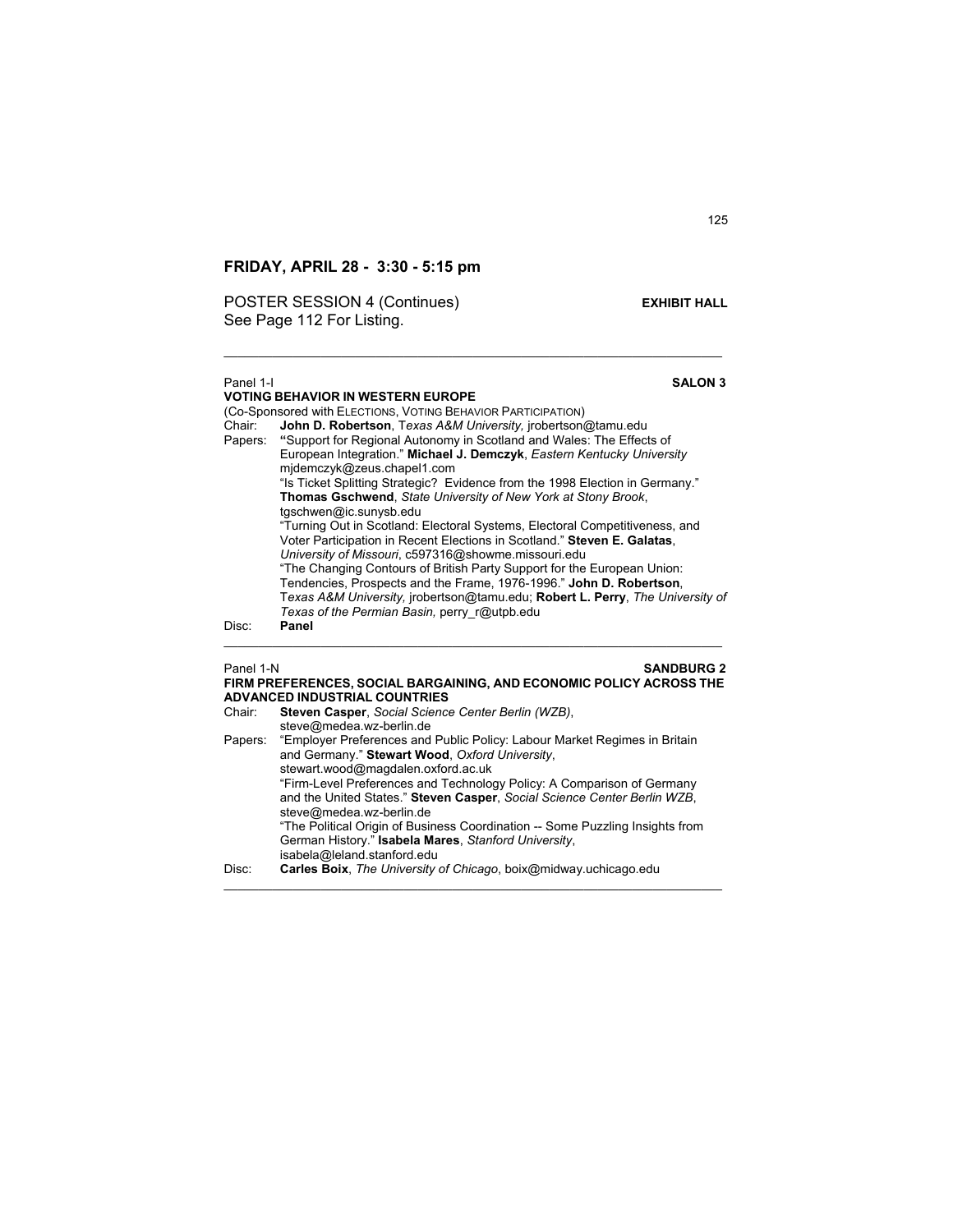| Panel 2-F |                                                                              | <b>SANDBURG 4</b> |
|-----------|------------------------------------------------------------------------------|-------------------|
|           | <b>BRAZILIAN POLITICS IN THE 1990S</b>                                       |                   |
| Chair:    | Marcus Kurtz, The University of Miami, marcus.kurtz@miami.edu                |                   |
| Papers:   | "Progressives need a Governor, not a Party - Civil Service Reform and        |                   |
|           | Gubernatorial Reelection." Scott Schmith, Washington University,             |                   |
|           | seschmit@artsci.wustl.edu                                                    |                   |
|           | "Legislative Politics in Brazil's State Assemblies." Scott W. Desposato,     |                   |
|           | UCLA/Harvard-MIT Data Center, swd@ucla.edu                                   |                   |
|           | "Decentralization and Social Spending: The Case of Brasil." John Fieno,      |                   |
|           | University of Wisconsin, Madison, jfieno@ssc.wisc.edu                        |                   |
| Disc:     | Marcus Kurtz, The University of Miami, marcus.kurtz@miami.edu                |                   |
| Panel 3-T |                                                                              | <b>SANDBURG 3</b> |
|           | <b>INSTITUTIONAL CHOICE AND REFORMS IN SOUTH AMERICA</b>                     |                   |
| Chair:    | Sunita Parikh, Washington University, sparikh@artsci@wustl.edu               |                   |
| Papers:   | "Democracy and the Structure of State Decision-Making in Chile." Patrick     |                   |
|           | Barrett, University of Wisconsin-Madison, pbarrett@ssc.wisc.edu              |                   |
|           | "Follow the Leader? Decentralization and Economic Reforms in Developing      |                   |
|           | Countries." Sanchita Banerjee Saxena, University of California- Los Angeles, |                   |
|           | sbanerje@ucla.edu                                                            |                   |
|           | "The Federal Dimension of Macroeconomic Reform." Erik M. Wibbels,            |                   |
|           | University of New Mexico, ewibbels@unm.edu                                   |                   |
| Disc:     | Edwin Eloy Aguilar, State University of New York-Albany,                     |                   |
|           | eaguilar@csc.albany.edu                                                      |                   |
|           |                                                                              |                   |
| Panel 3-V | INSTITUTIONS AND ECONOMIC REFORM IN THE DEVELOPING WORLD                     | <b>CLARK 5</b>    |
| Chair:    | Delia Boylan, University of Chicago, dboylan@midway.chicago.edu              |                   |
|           | "Does Institutional Design Affect Post-Communist Economic Reform?"           |                   |
| Papers:   | Herbert Kitschelt, Duke University, h3738@acpub.duke.edu;                    |                   |
|           | Edward Malesky, Duke University                                              |                   |
|           | "Institutional Change and Post-Communist Presidents." Timothy                |                   |
|           | Frye, Ohio State University, tim.frye@polisci.sbs.ohio-state.edu             |                   |
|           | "Institutional Change and Post-Communist Election Rules."                    |                   |
|           | <b>Megan Holst, Ohio State University</b>                                    |                   |
|           | "Bureaucratic Reform in Developing Countries: A Comparison of                |                   |
|           | Presidential and Parliamentary Rule." Delia Boylan, University               |                   |
|           | of Chicago, dboylan@midway.chicago.edu                                       |                   |
| Disc:     | Karen L. Remmer, University of New Mexico, remmer@unm.edu                    |                   |
|           |                                                                              |                   |

 $\mathcal{L}_\mathcal{L} = \{ \mathcal{L}_\mathcal{L} = \{ \mathcal{L}_\mathcal{L} = \{ \mathcal{L}_\mathcal{L} = \{ \mathcal{L}_\mathcal{L} = \{ \mathcal{L}_\mathcal{L} = \{ \mathcal{L}_\mathcal{L} = \{ \mathcal{L}_\mathcal{L} = \{ \mathcal{L}_\mathcal{L} = \{ \mathcal{L}_\mathcal{L} = \{ \mathcal{L}_\mathcal{L} = \{ \mathcal{L}_\mathcal{L} = \{ \mathcal{L}_\mathcal{L} = \{ \mathcal{L}_\mathcal{L} = \{ \mathcal{L}_\mathcal{$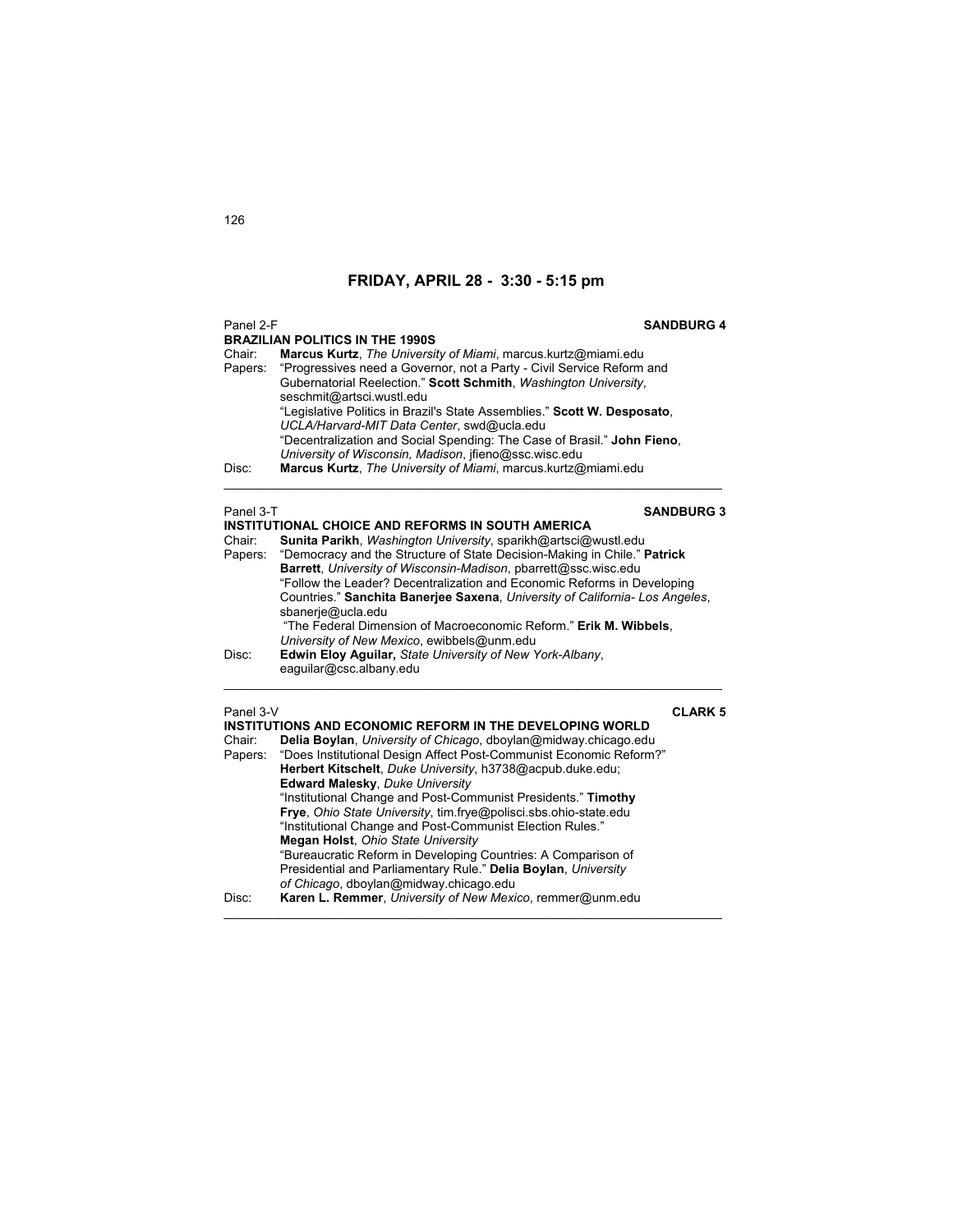### Panel 4-T **SALON 4**

|           | <b>RIVALRY AND PEACE DYNAMICS</b>                                                                                                                                                |
|-----------|----------------------------------------------------------------------------------------------------------------------------------------------------------------------------------|
| Chair:    | William R. Thompson, <i>Indiana University</i> , wthompso@indiana.edu                                                                                                            |
| Papers:   | "The Democratic Peace and the Causal Arrow Question." Karen Rasler, Indiana<br>University, krasler@indiana.edu; William R. Thompson, Indiana University,<br>wthompso@indiana.edu |
|           | "A Dynamic Model of Interstate Interaction." Mark Crescenzi, University of North                                                                                                 |
|           | Carolina, crescenzi@unc.edu; Andrew J. Enterline, University of New Mexico,<br>ajenter@unm.edu                                                                                   |
|           | "Shocks to the System: Great Power Rivalries and Leadership Long Cycle."<br>Michael Colaresi, <i>Indiana University</i> , mcolares@indiana.edu                                   |
|           | "Rivalries, Democracy and Peace." Tove G. Lie, Indiana University,<br>tglie@indiana.edu                                                                                          |
| Disc:     | Paul Diehl, University of Illinois, p-diehl@uiuc.edu                                                                                                                             |
| Panel 4-U | <b>SANDBURG 6</b>                                                                                                                                                                |
|           |                                                                                                                                                                                  |

### **DOMESTIC DETERMINANTS OF THE USE OF MILITARY FORCE**<br>Chair: **Sherry L. Bennett**. *Rice University*, sherryb@uclink4.berk Chair: **Sherry L. Bennett**, *Rice University*, sherryb@uclink4.berkeley.edu Papers: "Domestic Unrest and Foreign Policy Choices: Lessons from Enduring Rivalries in the Middle East." **Paul Huth**, *University of Michigan*, Phuth@umich.edu; **Ellen Lust-Okar**, *Yale University*, lustokar@yahoo.com "Public Opinion, Domestic Politics and the Decision to Use Military Force: The Case of Operation Restore Hope." **Matt Baum**, *Univ. of California, San Diego*, mbaum@weber.ucsd.edu "The Endogenous Formation of the Political Use of Force: Examining Whether Public Views on the Use of Military Force Really Matter?." **Sherry L. Bennett**, *Rice University*, sherryb@uclink4.berkeley.edu Disc: **Daniel W. Drezner**, *University of Chicago*, ddrezner@uchicago.edu  $\mathcal{L}_\mathcal{L} = \{ \mathcal{L}_\mathcal{L} = \{ \mathcal{L}_\mathcal{L} = \{ \mathcal{L}_\mathcal{L} = \{ \mathcal{L}_\mathcal{L} = \{ \mathcal{L}_\mathcal{L} = \{ \mathcal{L}_\mathcal{L} = \{ \mathcal{L}_\mathcal{L} = \{ \mathcal{L}_\mathcal{L} = \{ \mathcal{L}_\mathcal{L} = \{ \mathcal{L}_\mathcal{L} = \{ \mathcal{L}_\mathcal{L} = \{ \mathcal{L}_\mathcal{L} = \{ \mathcal{L}_\mathcal{L} = \{ \mathcal{L}_\mathcal{$

## Panel 5-J **SANDBURG 7**

| <b>INTERNATIONAL FINANCIAL INSTITUTIONS AND DOMESTIC STRUCTURES</b>            |
|--------------------------------------------------------------------------------|
| Bennet Zelner, Georgetown University, zelnerb@mbs.edu                          |
| Papers: "Lending Credibility: Collective Actions, Delegation and Reform at the |
| International Financial Institutions." Daniel L. Nielson, Brigham Young        |
| University, daniel nielson@byu.edu; Michael J. Tierney                         |
| "Civil Society Empowerment and Institutional Convergence." Kendall W. Stiles.  |
| Loyola University, Chicago, kstiles@luc.edu                                    |
| "The Political Determinants of IMF Lending." Jason D. Yackee, University of    |
| North Carolina, Chapel Hill, yackee@prodigy.com                                |
| Bennet Zelner, Georgetown University, zelnerb@mbs.edu                          |
|                                                                                |

 $\mathcal{L}_\mathcal{L} = \{ \mathcal{L}_\mathcal{L} = \{ \mathcal{L}_\mathcal{L} = \{ \mathcal{L}_\mathcal{L} = \{ \mathcal{L}_\mathcal{L} = \{ \mathcal{L}_\mathcal{L} = \{ \mathcal{L}_\mathcal{L} = \{ \mathcal{L}_\mathcal{L} = \{ \mathcal{L}_\mathcal{L} = \{ \mathcal{L}_\mathcal{L} = \{ \mathcal{L}_\mathcal{L} = \{ \mathcal{L}_\mathcal{L} = \{ \mathcal{L}_\mathcal{L} = \{ \mathcal{L}_\mathcal{L} = \{ \mathcal{L}_\mathcal{$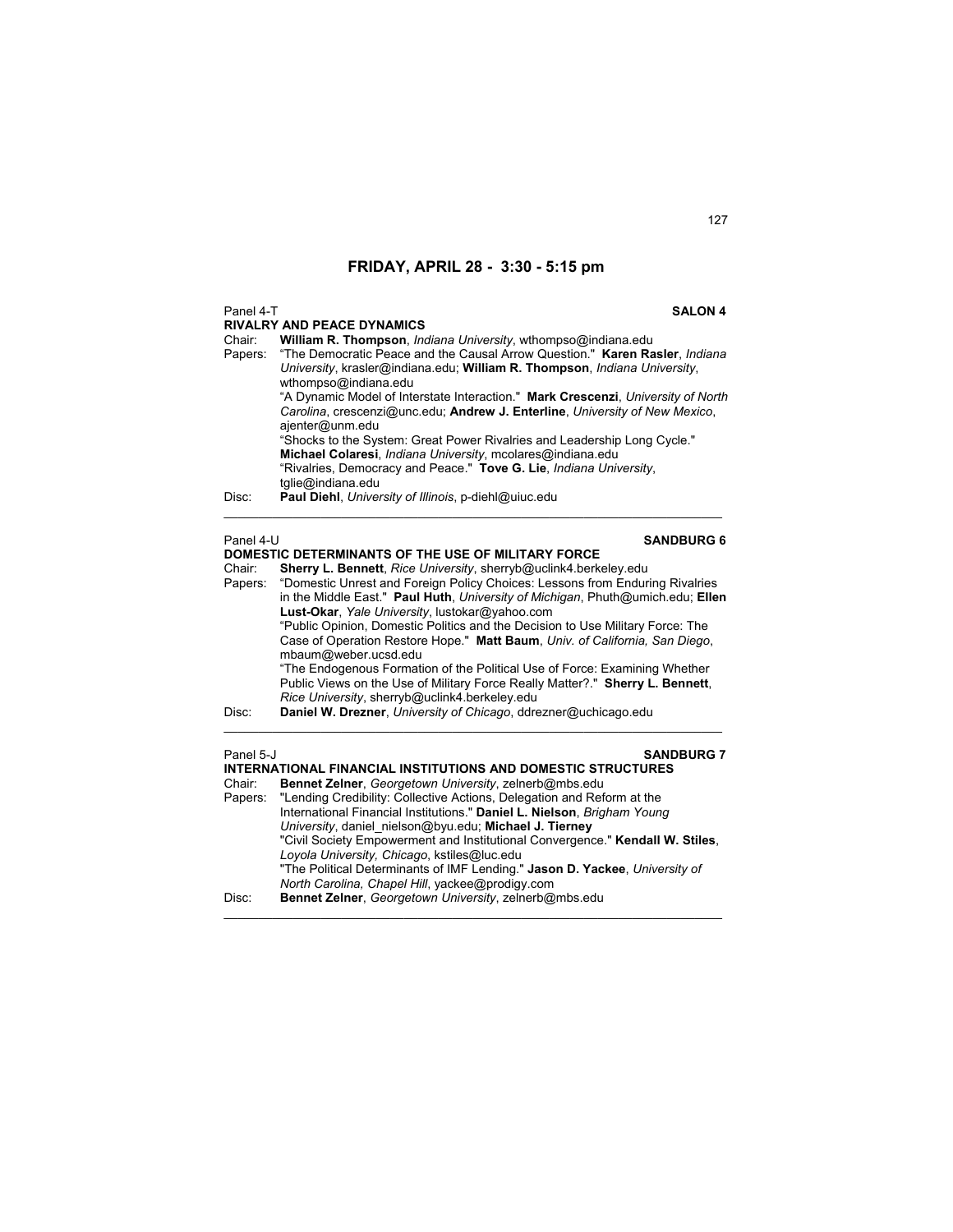Panel 6-B **CLARK 7**

|                                 | THE GENDERING OF POLITICAL FIGURES                                               |  |
|---------------------------------|----------------------------------------------------------------------------------|--|
|                                 | (co-sponsored with Gender and Politics)                                          |  |
| Chair:                          | Ewa A. Golebiowska, Tufts University, egolebio@emerald.tufts.edu                 |  |
|                                 | Papers: "Am I Tough Enough? The Impact of Being Masculine on Candidate           |  |
|                                 | Evaluations." Gregory Pettis, University of North Carolina at Chapel Hill,       |  |
|                                 | qpettis@email.unc.edu                                                            |  |
|                                 | "Gendered and Re-gendered: Public Opinion and Hillary Rodham Clinton."           |  |
|                                 | Nicholas Winter, University of Michigan, winter@umich.edu                        |  |
|                                 | "What if Bill Clinton Were a Woman? Adultery, Drug Use, Sex and Public           |  |
|                                 | Forgiveness." Linda Maule, Indiana State University,                             |  |
|                                 | psmaule@scifac.indstate.edu                                                      |  |
|                                 | "If Bill Clinton Were a Woman: The Effectiveness of Male and Female Politicians" |  |
|                                 | Account Strategies Following Alleged Transgressions." Elizabeth Smith,           |  |
|                                 | Furman University, liz.smith@furman.edu: Gus Suarez, Furman University,          |  |
|                                 | gus.suarez@furman.edu; Ashleigh Smith, Furman University,                        |  |
|                                 | ashleigh.smith@furman.edu                                                        |  |
| Disc:                           | Angela High-Pippert, University of St. Thomas, AHIGHPIPPE@stthomas.edu           |  |
|                                 |                                                                                  |  |
|                                 |                                                                                  |  |
| Panel 7-Y                       | <b>SALON 2</b>                                                                   |  |
| <b>HOW DO CAMPAIGNS MATTER?</b> |                                                                                  |  |

Chair: **Thomas Holbrook**, *University of Wisconsin Milwaukee*, homeboy@csd.uwm.edu "The Time Line of Presidential Election Campaigns" Christopher Wlezien, *University of Houston*, cwlezien@uh.edu; **Robert Erikson**, *Columbia University*, "Priming versus Learning in Election Campaigns" **Richard Jenkins**, *Queen's University*, jenkinsr@politics.queensu.ca "The Persistence of Presidential Campaigns in the Public Agenda" **Michele Claibourn**, *University of Wisconsin Madison*, claibourn@polisci.wisc.edu Disc: **Thomas Holbrook**, *University of Wisconsin Milwaukee*, homeboy@csd.uwm.edu  $\mathcal{L}_\mathcal{L} = \{ \mathcal{L}_\mathcal{L} = \{ \mathcal{L}_\mathcal{L} = \{ \mathcal{L}_\mathcal{L} = \{ \mathcal{L}_\mathcal{L} = \{ \mathcal{L}_\mathcal{L} = \{ \mathcal{L}_\mathcal{L} = \{ \mathcal{L}_\mathcal{L} = \{ \mathcal{L}_\mathcal{L} = \{ \mathcal{L}_\mathcal{L} = \{ \mathcal{L}_\mathcal{L} = \{ \mathcal{L}_\mathcal{L} = \{ \mathcal{L}_\mathcal{L} = \{ \mathcal{L}_\mathcal{L} = \{ \mathcal{L}_\mathcal{$ 

Panel 7-Z **BURNHAM 1 ROUNDTABLE ON THE ROLE OF MONEY IN THE 2000 PRESIDENTIAL NOMINATING PROCESS**  (Co-Sponsored with Political Parties and Interest Groups) Chair: **David B. Magleby**, *Brigham Young University*, David\_Magleby@byu.edu Panel: **Diana Dwyre**, *California State University, Chico*, ddwyre@csuchico.edu **Linda Fowler**, *Dartmouth College*, linda.l.fowler@dartmouth.edu **E. Terrence Jones**, *University of Missouri, St. Louis*, terry.jones@umsl.edu **Bill Moore**, *College of Charleston*, moorew@cofc.edu **Dale Neuman**, *University of Missouri, Kansas City*, neumand@umkc.edu **David Redlawsk**, *University of Iowa*, david-redlawsks@uiowa.edu **Arthur Sanders**, *Drake University*, arthur.sanders@drake.edu **Lynn Vavreck**, *Dartmouth College*, lynn.vavreck@dartmouth.edu **Danielle Vinson**, *Furman University*, danielle.vinson@furman.edu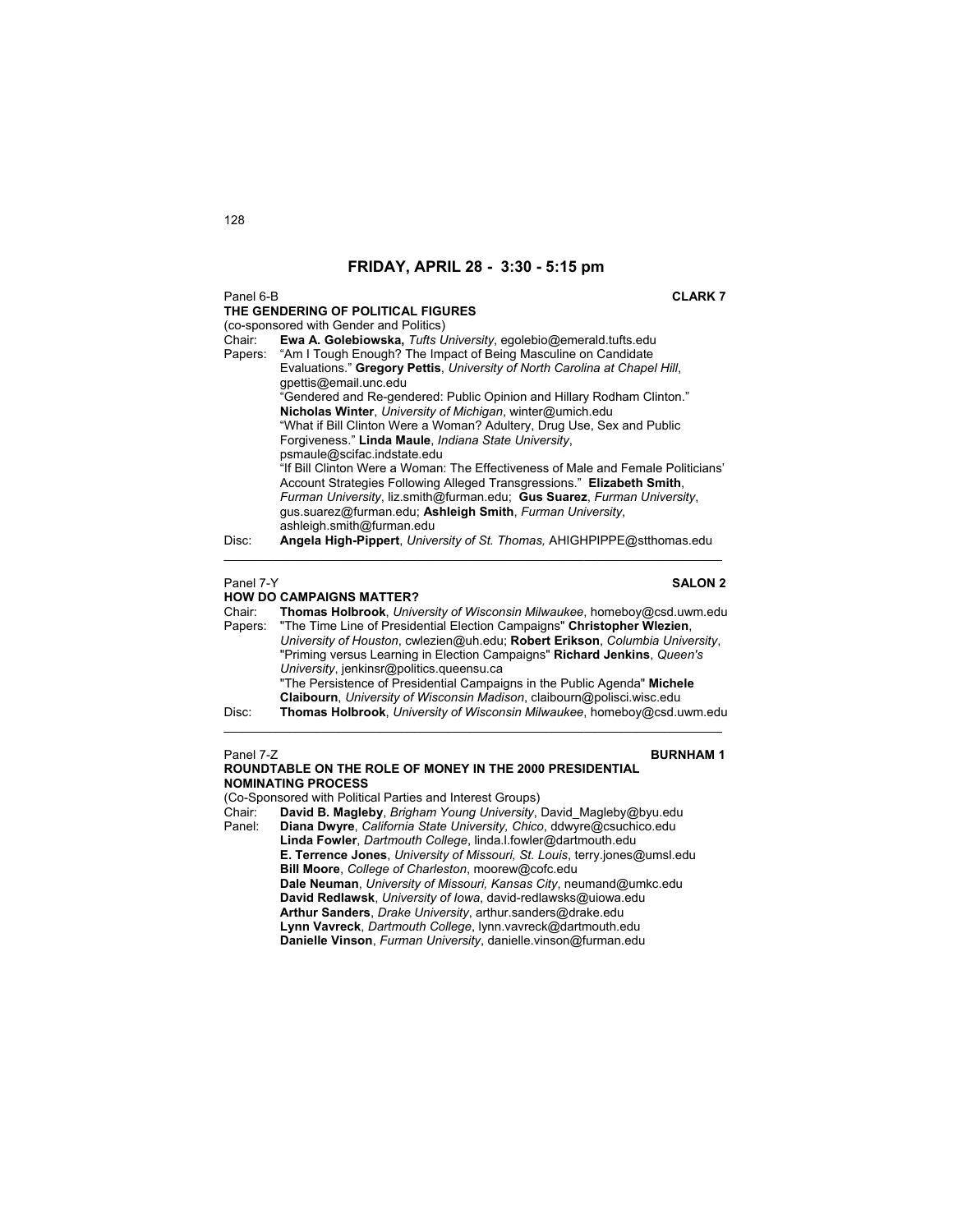**Bruce Cain,** *University of California*, bruce@cain.berkeley.edu **Joseph Doherty**, *UCLA*, jdoherty@ucla.edu **Jill Glather**, *Southwest Missouri State University*, jag715f@mail.edu **Samuel Kernell**, *University of California, San Diego*, skernell@ucsd.edu

 $\mathcal{L}_\text{max}$  , and the set of the set of the set of the set of the set of the set of the set of the set of the set of

| Panel 9-F           | <b>SALON 8</b>                                                                                                                                                                                                                                                                                                                                                                                                                                                                                                                                                                                                                                                                                                                                          |
|---------------------|---------------------------------------------------------------------------------------------------------------------------------------------------------------------------------------------------------------------------------------------------------------------------------------------------------------------------------------------------------------------------------------------------------------------------------------------------------------------------------------------------------------------------------------------------------------------------------------------------------------------------------------------------------------------------------------------------------------------------------------------------------|
| Chair:<br>Papers:   | <b>COMPARATIVE PERSPECTIVES ON WOMEN'S MOBILIZATION</b><br>Ruth Iyob, University of Missouri, St. Louis, iyob@umsl.edu<br>"The Ajumma: Agents of Democracy in Korea." Bernard Rowan, Chicago State<br>University, TB-Rowan@csu.edu<br>"Women and Democratization in Korea." Aie-Rie Lee, Texas Tech University,<br>uglee@ttacs.ttu.edu<br>"Privatizing Pain: The Politics of Woman Battery in Russia." Janet Elise                                                                                                                                                                                                                                                                                                                                      |
| Disc:               | Johnson, Indiana University, janjohns@indiana.edu<br>Mala N. Htun, New School for Social Research, htun@mindspring.com                                                                                                                                                                                                                                                                                                                                                                                                                                                                                                                                                                                                                                  |
| Panel 10-B          | <b>BURNHAM2</b>                                                                                                                                                                                                                                                                                                                                                                                                                                                                                                                                                                                                                                                                                                                                         |
|                     | <b>LATINO POLITICAL BEHAVIOR</b>                                                                                                                                                                                                                                                                                                                                                                                                                                                                                                                                                                                                                                                                                                                        |
| Chair:<br>Papers:   | David L. Leal, SUNY at Buffalo, dleal@acsu.buffalo.edu<br>"Citizens by Choice, Voters by Necessity: Long Term Patterns in Political<br>Mobilization by Naturalized Latinos." Gary M. Segura, Claremont Graduate<br>University, gary.segura@cgu.edu; Adrian D. Pantoja, Claremont Graduate<br>University, adrian.pantoja@cgu.edu<br>"Hispanic Turnout: Estimates From Validated Voting Data." Carol Cassel,<br>University of Alabama, ccassel@tenhoor.as.ua.edu<br>"Determinants of Ethno-centric Voting for Latinos." Rodolfo Espino, University of<br>Wisconsin, rudy@polisci.wisc.edu<br>"Ethnicity and the Political Behavior of Hispanics: Is Ethnicity a Resource for<br>Participation?" Michael Garcia, University of Arizona, garciami@yahoo.com |
| Disc:<br>Panel 11-C | Louis DeSipio, University of Illinois at Urbana-Champaign, desipio@uiuc.edu<br><b>PARLORD</b>                                                                                                                                                                                                                                                                                                                                                                                                                                                                                                                                                                                                                                                           |
|                     | PLATO, SEX, AND THE CITY                                                                                                                                                                                                                                                                                                                                                                                                                                                                                                                                                                                                                                                                                                                                |
|                     | (Co-sponsored by Gender and Politics)                                                                                                                                                                                                                                                                                                                                                                                                                                                                                                                                                                                                                                                                                                                   |
| Chair:<br>Papers:   | Melissa Matthes, University of Maryland, mmatthes@bss2.umd.edu<br>"Civilization and Its Contents." Marc Stier, Temple University,<br>marcstier@stier.net                                                                                                                                                                                                                                                                                                                                                                                                                                                                                                                                                                                                |
|                     | "Another Dialoque About Love: Three Recordings of 'Who Do You Love?"<br>Maarten Rothman, Purdue University, rothman@polisci.purdue.edu                                                                                                                                                                                                                                                                                                                                                                                                                                                                                                                                                                                                                  |

"The Psychology of Politics: The City and the Soul in Plato's *Republic*." **Ioannis Evrigenis**, *New York University,* ie203@is8.nyu.edu Disc: **Melissa Matthes,** *University of Maryland,* mmatthes@bss2.umd.edu

 $\mathcal{L}_\mathcal{L} = \{ \mathcal{L}_\mathcal{L} = \{ \mathcal{L}_\mathcal{L} = \{ \mathcal{L}_\mathcal{L} = \{ \mathcal{L}_\mathcal{L} = \{ \mathcal{L}_\mathcal{L} = \{ \mathcal{L}_\mathcal{L} = \{ \mathcal{L}_\mathcal{L} = \{ \mathcal{L}_\mathcal{L} = \{ \mathcal{L}_\mathcal{L} = \{ \mathcal{L}_\mathcal{L} = \{ \mathcal{L}_\mathcal{L} = \{ \mathcal{L}_\mathcal{L} = \{ \mathcal{L}_\mathcal{L} = \{ \mathcal{L}_\mathcal{$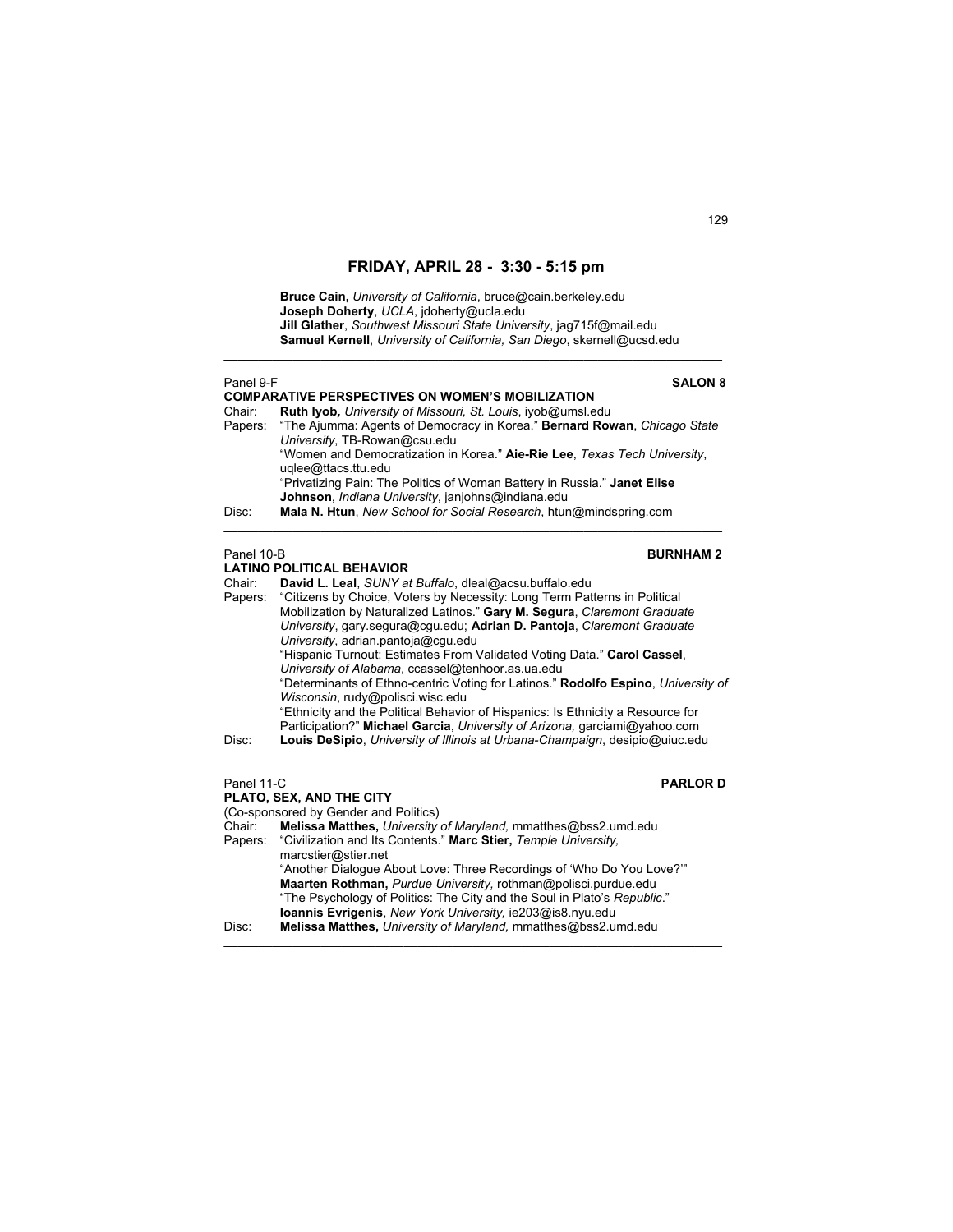## Panel 12-I **PARLOR F**

**COSMOPOLITAN DEMOCRACY**  Chair: **Peter Meilanender**, *University of Notre Dame*, peter.c.meilaender.1@nd.edu "The Inadequacies of Cosmopolitan Democracy as a Response to Globalization." **David K. Moore**, *University of Maryland at College Park*, dmoore@gvpt.umd.edu "Democratic Morality: The Democratic Peace and Kohlberg's Levels of Moral Reasoning." **Jon D. Carlson**, *Arizona State University*, jdc@asu.edu "Colonizing Rhizomes and the Politics of Place." **Alexandra Kogl**, *University of Maryland at College Park*, akogl@gvpt.umd.edu Disc: **Peter Meilaender**, *University of Notre Dame*, peter.c.meilaender.1@nd.edu

 $\mathcal{L}_\text{max}$  , and the set of the set of the set of the set of the set of the set of the set of the set of the set of

**Wynne Moskop**, *St. Louis University*, moskopww@slu.edu

### Panel 12-F **BURNHAM 3**

| <b>POLITICAL ETHICS</b> |                                                                                |  |
|-------------------------|--------------------------------------------------------------------------------|--|
| Chair:                  | <b>Paul Glenn</b> , University of Wisconsin at Oshkosh, glenn@uwosh.edu        |  |
| Papers:                 | "The Ethics of the Wanderer." Katrin Froese, University of Calgary,            |  |
|                         | froese@ucalgary.ca                                                             |  |
|                         | "Levinas: The Politics of Ethical Proximity." Asher Horowitz, York University, |  |
|                         | horowitz@yorku.ca                                                              |  |
|                         | "Garden Variety Liberals: Discovering Eden in Locke and Levinas." Robb         |  |
|                         | McDaniel, Middle Tennessee State University, rmcdanie@mtsu.edu                 |  |
| Disc:                   | Paul Glenn, University of Wisconsin at Oshkosh, glenn@uwosh.edu                |  |
|                         |                                                                                |  |

### Panel 13-C **LASALLE 1**

|         | INFORMATION TRANSMISSION AND SIGNALING                                      |
|---------|-----------------------------------------------------------------------------|
| Chair:  | Rebecca Morton, University of Iowa, Rebecca-Morton@uiowa.edu                |
| Papers: | "Multiple Referrals and Multidimensional Cheap Talk." Marco Battaglini,     |
|         | Northwestern University, m-battaglini@nwu.edu                               |
|         | "Institutions as an Informational Crutch: A General Population Experiment." |
|         | Arthur Lupia, UCSD, alupia@ucsd.edu                                         |
|         | "Group Endorsements and Voter Turnout in Pluralist Societies." Scott        |
|         | Ainsworth, University of Georgia, sainswwor@arches.uga.edu; Ital Sened,     |
|         | Washington University in St. Louis, sened@artsci.wustl.edu                  |
|         | "Deliberations with Double-Sided Information." Dino Gerardi, Northwestern   |
|         | University, d-gerardi@nwu.edu                                               |
| Disc:   | David P. Myatt, Oxford University, david.myatt@economics.oxford.ac.uk       |
|         |                                                                             |

## Panel 15-A **MONTROSE 1 INTEREST GROUP RESEARCH: PAST, PRESENT, AND FUTURE DIRECTIONS: PAPERS AND ROUNDTABLE**

Chair: **Robert Lowry**, *Michigan State University*, lowry@pilot.msu.edu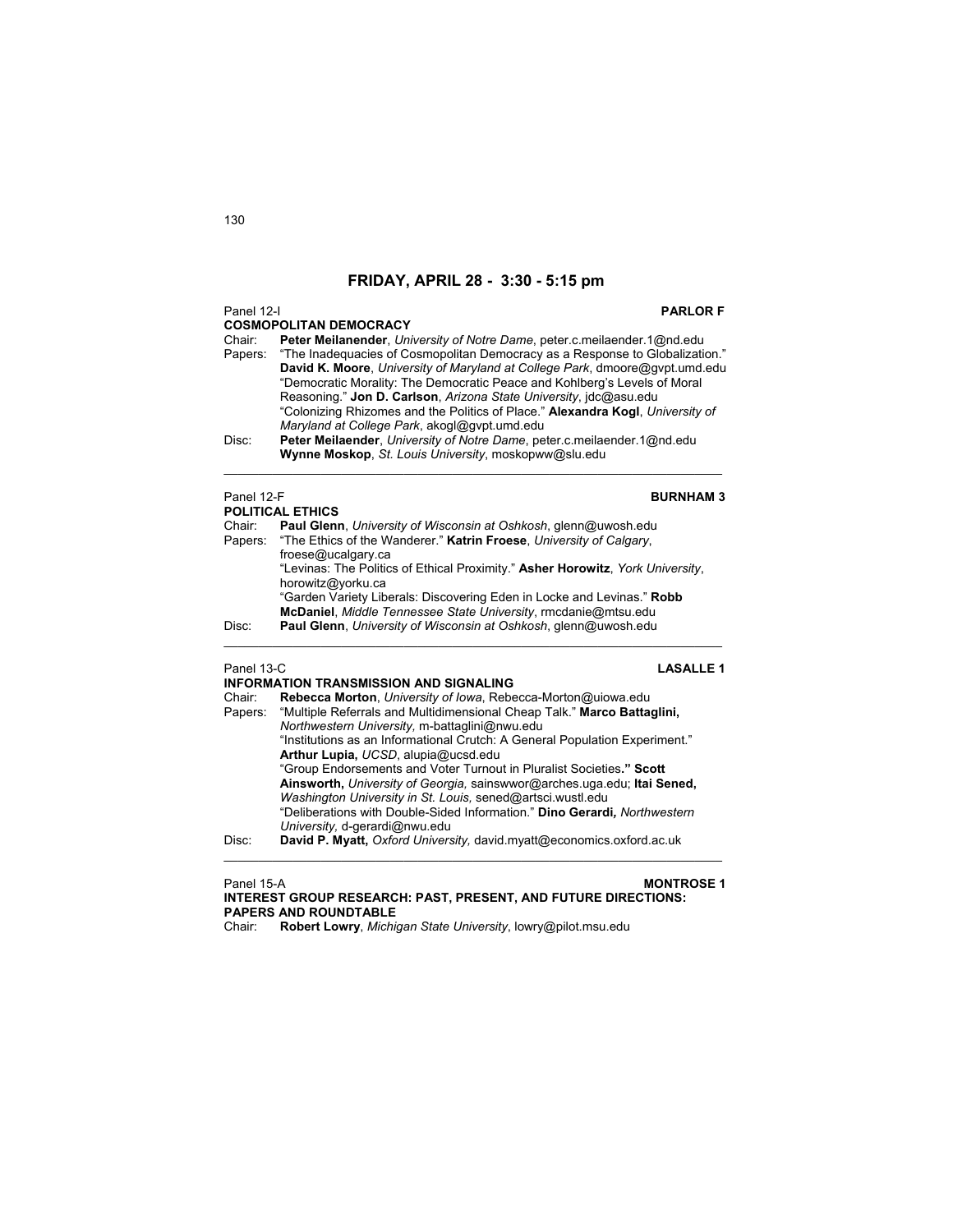| Papers: | "Bentley Was Right! "When the Groups Are Adequately Stated, Everything Is        |
|---------|----------------------------------------------------------------------------------|
|         | Stated." Robert H. Salisbury, Washington University in St. Louis,                |
|         | rhsalisb@artsci.wustl.edu                                                        |
|         | "New Wave Exchange Theory, or Complex Adaptive Systems Theory                    |
|         | Interpretation of Entrepreneurial Behavior." Paul Johnson, University of Kansas, |
|         | pauljohn@ukans.edu                                                               |
|         | "A Neopluralist Perspective on Interest Group Research." Virginia Gray,          |
|         | University of Minnesota, vgray@polisci.umn.edu                                   |
|         | "Interest Group Death and Decline." Anthony Nownes, University of Tennessee.     |
|         | Knoxville, Anownes@utk.edu                                                       |
| Disc:   | Jeffrey M. Berry, Tufts University, jberry01@emerald.tufts.edu                   |
|         |                                                                                  |
|         |                                                                                  |

### Panel 15-F **LASALLE 2**

|            | INTEREST GROUP AND PARTY ACTIVITY IN CULTURE WAR ISSUES                        |
|------------|--------------------------------------------------------------------------------|
| Chair:     | Clyde Wilcox, Georgetown University, wilcoxc@erols.com                         |
| Papers:    | "Against the Odds: Populist Opposition to the Expansion of Gambling." Julie M. |
|            | Walsh, St. Joseph's College - New York, jwalsh1255@aol.com                     |
|            | "Pro-Life Some of the Time, But Not All of the Time: Voting on Abortion in     |
|            | Congress." Amy Linimon, University of Kansas, linac74@hotmail.com              |
|            | "Expanding the Scope of Conflict over Abortion Policy: Congress, Interest      |
|            | Groups and Venue Shopping." Alesha E. Doan, Texas A&M University,              |
|            | alesha@polisci.tamu.edu                                                        |
|            | "State Political Institutions and the Prohibition Movement." Regg Roberts,     |
|            | California Institute of Technology, regg@hss.caltech.edu                       |
| Disc:      | Ted G. Jelen, University of Nevada, Las Vegas, jelent@nevada.edu               |
|            | Clyde Wilcox, Georgetown University, wilcoxc@erols.com                         |
| Panel 16-K | <b>LASALLE 3</b>                                                               |
|            | <b>PRESIDENTIAL NOMINATION PROCESSES</b>                                       |

| Chair:  | Sean J. Savage, Saint Mary's College, ssavage@saintmarys.edu             |
|---------|--------------------------------------------------------------------------|
| Papers: | "The Role of Party Endorsements in Presidential Nominating Campaigns."   |
|         | Wayne P. Steger, DePaul University, wsteger@wppost.depaul.edu            |
|         | "Progressive Ambition and the Presidency." Randall E. Adkins, California |
|         | University of Pennsylvania, adkins@cup.edu                               |
|         | "Did Campaign Finance Reform Reduce Choice in Presidential Nominating    |
|         | Campaigns?" Thomas E. Bayer, Saint Mary College (Ks.),                   |
|         | bayert@hub.smcks.edu                                                     |
| Disc:   | Alexandra Cooper, Duke University, cooper@duke.edu                       |
|         |                                                                          |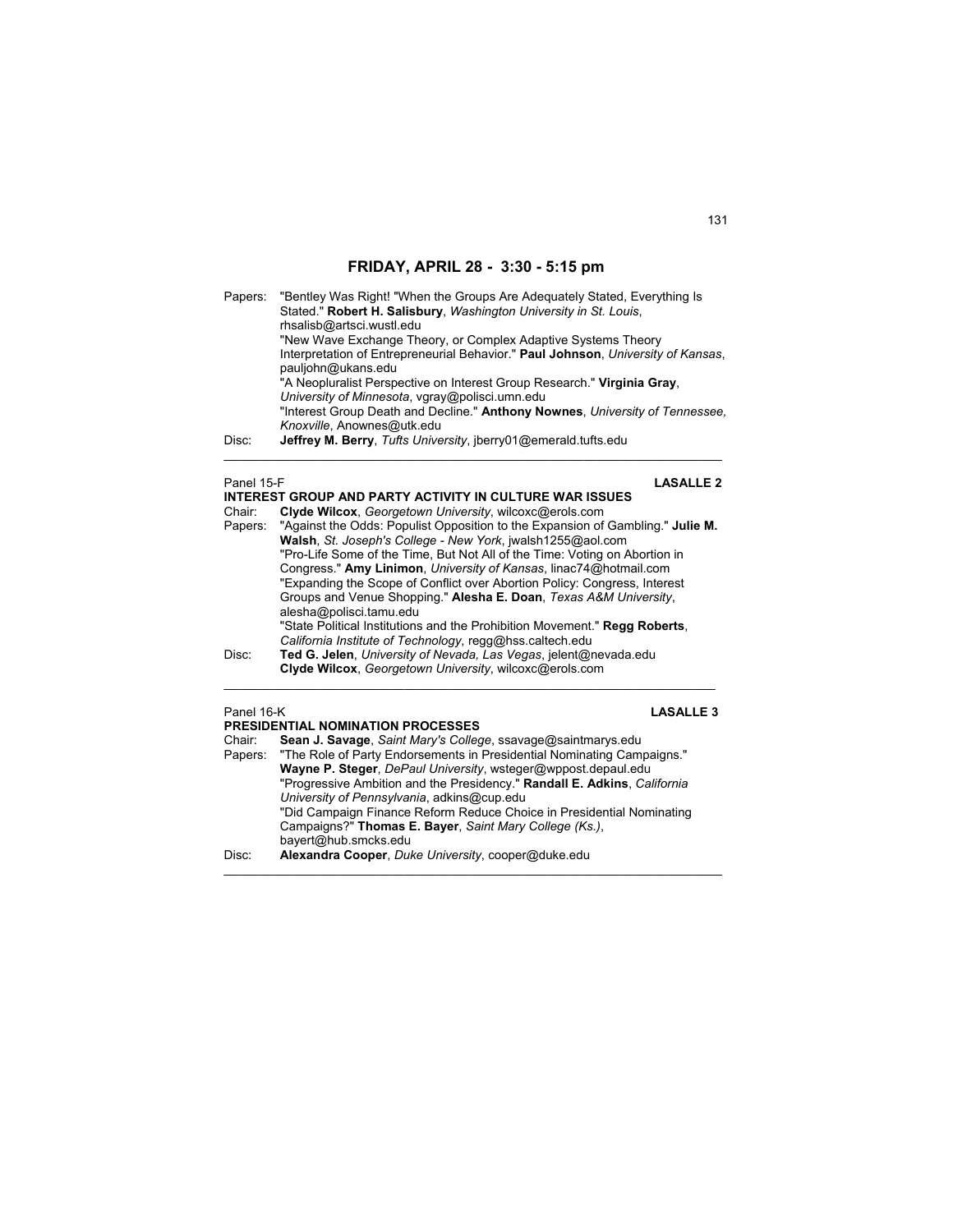| Panel 17-J                                | <b>LASALLE 5</b>                                                                                                                                                                                                                                                                                                                                                                                                                                                                                                                                                                                                                                                                                                                                                                                                                                                                                                                                                                                                                     |
|-------------------------------------------|--------------------------------------------------------------------------------------------------------------------------------------------------------------------------------------------------------------------------------------------------------------------------------------------------------------------------------------------------------------------------------------------------------------------------------------------------------------------------------------------------------------------------------------------------------------------------------------------------------------------------------------------------------------------------------------------------------------------------------------------------------------------------------------------------------------------------------------------------------------------------------------------------------------------------------------------------------------------------------------------------------------------------------------|
| Chair:<br>Papers:                         | THE POLITICS AND IMPLICATIONS OF DIVIDED GOVERNMENT<br>Brian D. Posler, Millikin University, bposler@mail.millikin.edu<br>"Divided Government and Conference Outcomes: A Study of Appropriations<br>Legislation in the 96 <sup>th</sup> -105 <sup>th</sup> Congresses." Roger Moiles, Michigan State<br>University, moilesro@msu.edu<br>"The Effects of Divided Government on the Policy Content of Legislation." Cary<br>R. Covington, University of Iowa, cary-covington@uiowa.edu; Andrew Bargen,<br>University of Iowa, andrew-bargen@uiowa.edu                                                                                                                                                                                                                                                                                                                                                                                                                                                                                  |
| Disc:                                     | "Tipping the Scales: Judicial Appointments and Their Impact on Policy Under<br>Divided Government." Chris Den Hartog, University of California-San Diego,<br>cdenhart@weber.ucsd.edu<br>"Holding Up the Senate: The Politics of Senate Confirmation." Sarah Binder,<br>George Washington University and the Brookings Institution, binder@gwu.edu;<br>Forrest Maltzman, George Washington University, forrest@gwu.edu<br>Brad T. Gomez, University of South Carolina, gomezbt@sc.edu                                                                                                                                                                                                                                                                                                                                                                                                                                                                                                                                                 |
| Panel 17-M                                | <b>SALON 5</b><br><b>AGENDA-SETTING</b>                                                                                                                                                                                                                                                                                                                                                                                                                                                                                                                                                                                                                                                                                                                                                                                                                                                                                                                                                                                              |
| Chair:<br>Papers:<br>Disc:                | Bruce Oppenheimer, Vanderbilt University, oppenhb@ctrvax.vanderbilt.edu<br>"Agenda Control in the Senate." Andrea L. Campbell, University of California-<br>San Diego, acampbel@weber.ucsd.edu<br>"Expanding Our Understanding of Agenda-setting: An Empirical Investigation of<br>Bill Introductions in the 100 <sup>th</sup> and 101 <sup>st</sup> Congresses." <b>T. Jens Feeley</b> , <i>University</i><br>of Washington, tifeeley@u.washington.edu<br>"Transforming Issue Debates to Policy Decisions." Jeffery Talbert, University of<br>Kentucky, JTALB1@pop.uky.edu; Matthew Potoski, Iowa State University,<br>potoski@iastate.edu<br>"Rule Assignment During the 104 <sup>th</sup> and 105 <sup>th</sup> Congresses: The Republican Party<br>Leadership's Response to Legislative Uncertainty." Tasina Nitzschke,<br>Washington University in St. Louis, tnitzsch@artsci.wustl.edu; Greg Thorson,<br>University of Minnesota-Morris, gthorson@mrs.umn.edu<br>Mark M. Berger, SUNY-Stony Brook; mberger@notes.cc.synysb.edu |
| Panel 18-E<br><b>ARE THERE?</b><br>Chair: | <b>CLARK 10</b><br>STAFFING THE COURTS: WHO GETS THERE AND WHAT DO THEY DO WHEN THEY<br>Susan Mezey, Loyola University Chicago, smezey@wpo.it.luc.edu                                                                                                                                                                                                                                                                                                                                                                                                                                                                                                                                                                                                                                                                                                                                                                                                                                                                                |
|                                           |                                                                                                                                                                                                                                                                                                                                                                                                                                                                                                                                                                                                                                                                                                                                                                                                                                                                                                                                                                                                                                      |

Papers: "Are Men from Mars and Women from Venus? Judicial Decision Making on the Federal District Court." **Jennifer A. Segal**, *University of Kentucky*, jsegal1@pop.uky.edu

 "The Secret of Their Success: The Differential Ability of Women and Minorities to Attain Federal and State Appellate Benches." **Drew Noble Lanier**, University of Central Florida, dlanier@pegasus.cc.ucf.edu; **Mark S. Hurwitz,** *SUNY at Buffalo*, hurwitz2@buffalo.edu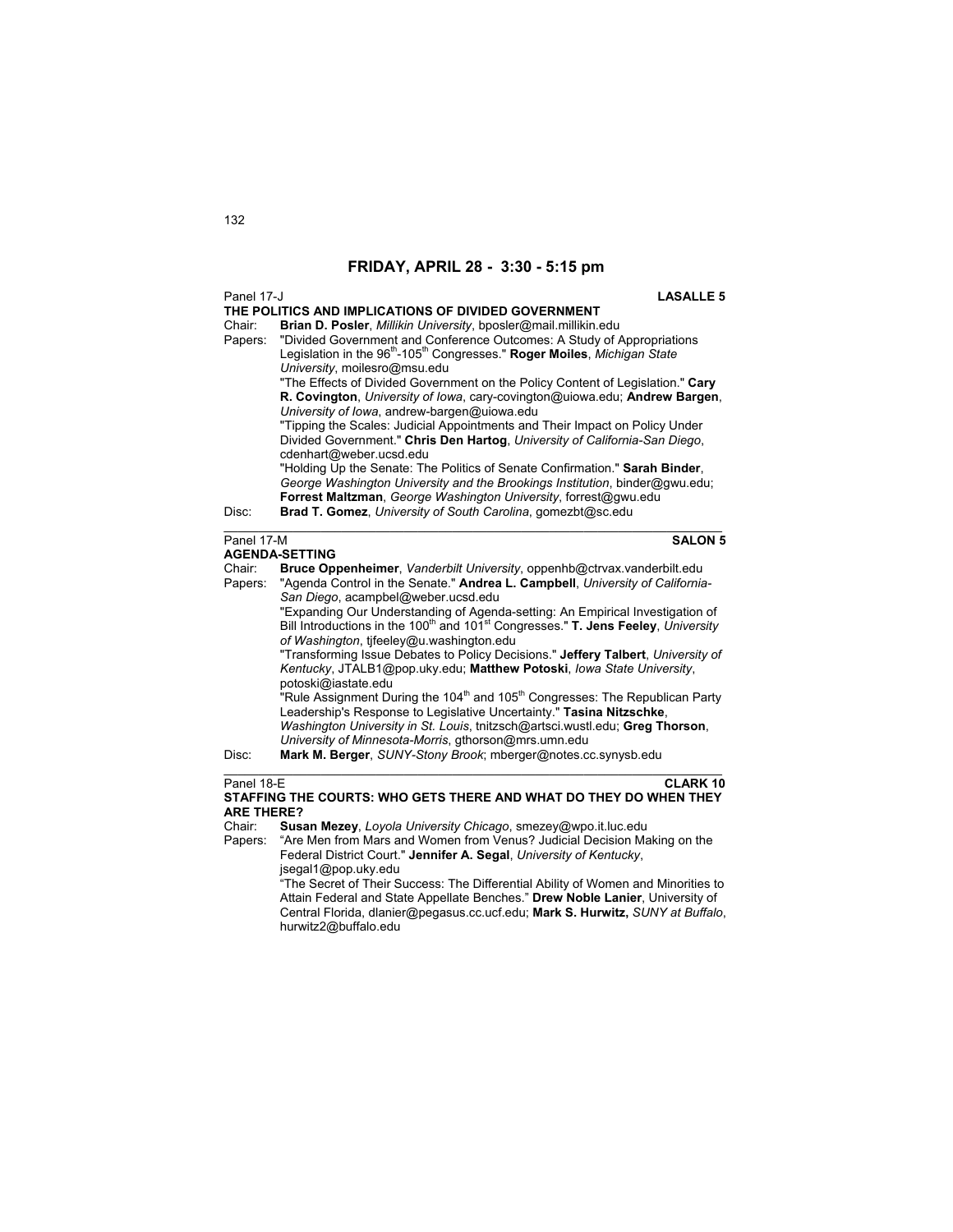"Come In, but Close the Door Behind You: Explaining Diversity on State Supreme Courts." **Kathleen A. Bratton**, *Binghamton University, SUNY,* kbratton@binghamton.edu; **Rorie Spill**, *Binghamton University, SUNY*, rspill@binghamton.edu "Challengers in State Supreme Courts." **Chris W. Bonneau**, *Michigan State University*, BonneauC@pilot.msu.edu; Disc: **Susan Mezey**, *Loyola University Chicago*, smezey@wpo.it.luc.edu **Susan B. Haire**, *University of Georgia*, cmshaire@arches.uga.edu

 $\mathcal{L}_\mathcal{L} = \{ \mathcal{L}_\mathcal{L} = \{ \mathcal{L}_\mathcal{L} = \{ \mathcal{L}_\mathcal{L} = \{ \mathcal{L}_\mathcal{L} = \{ \mathcal{L}_\mathcal{L} = \{ \mathcal{L}_\mathcal{L} = \{ \mathcal{L}_\mathcal{L} = \{ \mathcal{L}_\mathcal{L} = \{ \mathcal{L}_\mathcal{L} = \{ \mathcal{L}_\mathcal{L} = \{ \mathcal{L}_\mathcal{L} = \{ \mathcal{L}_\mathcal{L} = \{ \mathcal{L}_\mathcal{L} = \{ \mathcal{L}_\mathcal{$ 

### Panel 18-J **SALON 6**

|         | <b>CONSTITUTIONAL INTERPRETATION</b>                                                                                                         |
|---------|----------------------------------------------------------------------------------------------------------------------------------------------|
| Chair:  | Judith A. Baer, Texas A&M University, j-baer@tamu.edu                                                                                        |
| Papers: | "A Critique of the Attitudinalist Conception of Law." Kenneth Ward, Southwest<br>Texas State University, kw12@swt.edu                        |
|         | "Does a Coherent Religion-Clause Jurisprudence Have a Prayer?" Dennis<br>Goldford, dennis.goldford@drake.edu                                 |
|         | "Corporate Speech and Failure in the Marketplace of Ideas: Towards an                                                                        |
|         | Expressivist Justification of Free Speech." Samuel P. Nelson,                                                                                |
|         | nelsons@ohio.edu                                                                                                                             |
|         | "How Necessary and Proper?: The Checkered History of McCulloch v.<br>Maryland." Mark A. Graber, University of Maryland, mgraber@gypt.umd.edu |
| Disc:   | Donald Grier Stephenson, Jr., Franklin & Marshall College,<br>g stephenson@acad.fandm.edu                                                    |
|         | Evan Gerstmann, Loyola Marymount University, egerstma@Imumail.Imu.edu                                                                        |
|         |                                                                                                                                              |

## Panel 19-E **BURNHAM 5**

|         | <b>BEYOND AN N OF 1: LEGISLATIVE BEHAVIOR IN THE STATES</b>                       |
|---------|-----------------------------------------------------------------------------------|
| Chair:  | James Garand, Louisiana State University, pogara@unix1.sncc.lsu.edu               |
| Papers: | "Committee Outliers in State Legislators." L. Marvin Overby, University of        |
|         | Mississippi, Imoverby@dixie-net.com; Thomas Kazee, University of the South;       |
|         | David Prince, University of Kentucky                                              |
|         | "Divided Party Government in the American States: A Test of Fiorina's Theory."    |
|         | John Marion, Indiana University, jomarion@indiana.edu; David Richards,            |
|         | <b>Binghamton University</b>                                                      |
|         | "How Experienced are State Legislators: The Constraint of Institutional Norms."   |
|         | Jack H. Knott, University of Illinois, knottl@uiuc.edu; Jay Verkuilen, University |
|         | of Illinois                                                                       |
|         | "Institutional Change, Member Behavior and State Legislature Openness."           |
|         | Margaret R. Ferguson, Indiana University at Indianapolis, mferguso@iupui.edu;     |
|         | Don Ostdiek, Rice University                                                      |
| Disc:   | James Garand, Louisiana State University, pogara@unix1.sncc.lsu.edu               |
|         |                                                                                   |

\_\_\_\_\_\_\_\_\_\_\_\_\_\_\_\_\_\_\_\_\_\_\_\_\_\_\_\_\_\_\_\_\_\_\_\_\_\_\_\_\_\_\_\_\_\_\_\_\_\_\_\_\_\_\_\_\_\_\_\_\_\_\_\_\_\_\_\_\_\_\_\_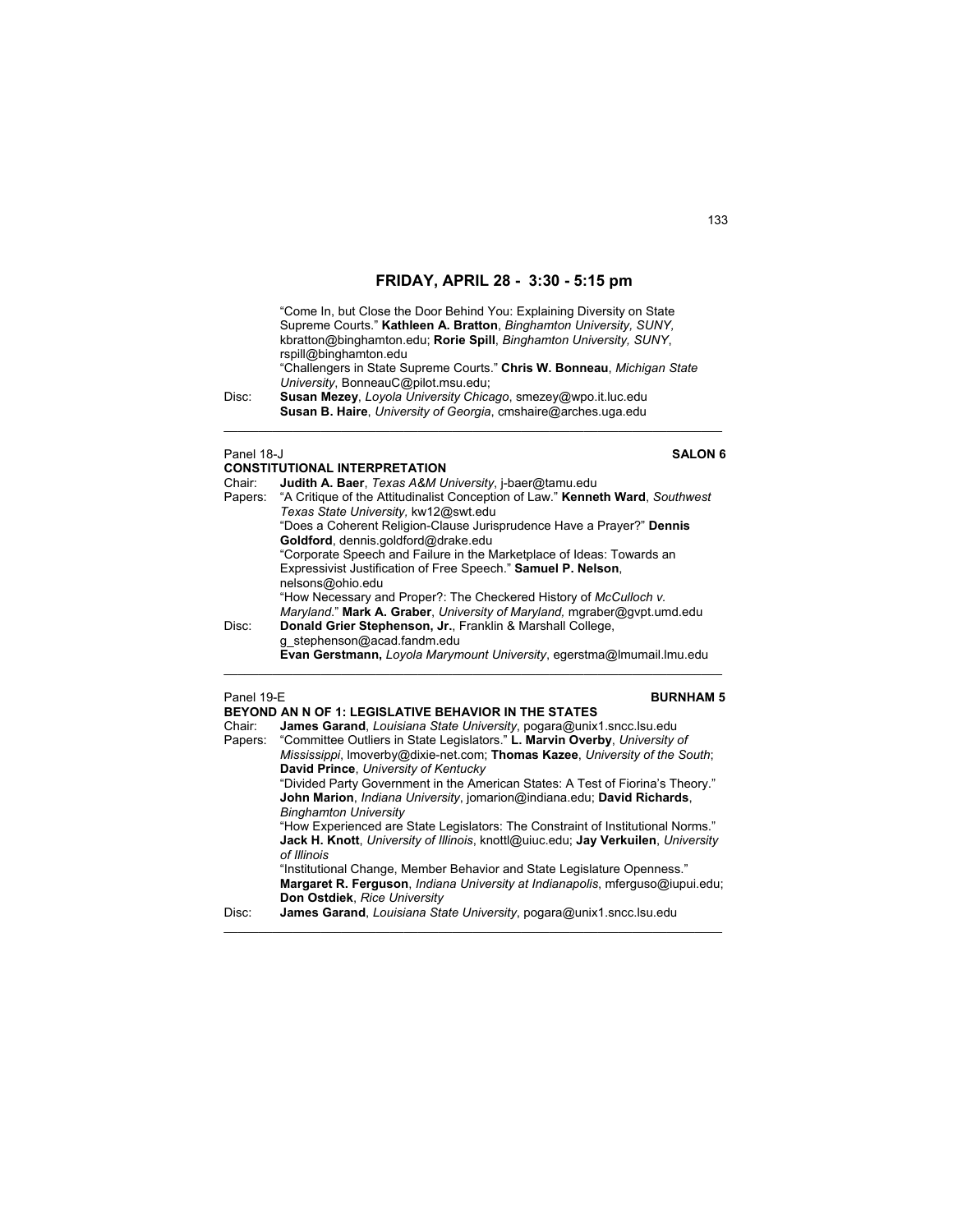| Panel 19-N        | <b>BURNHAM4</b>                                                                                                                                                                                                                                                                                                                                                                                                                                                          |
|-------------------|--------------------------------------------------------------------------------------------------------------------------------------------------------------------------------------------------------------------------------------------------------------------------------------------------------------------------------------------------------------------------------------------------------------------------------------------------------------------------|
|                   | <b>STATE EDUCATION REFORM: PROCESS AND OUTCOME</b>                                                                                                                                                                                                                                                                                                                                                                                                                       |
| Chair:<br>Papers: | Michael Mintrom, Michigan State University, mintrom@pilot.msu.edu<br>"The Role of Governors in the Enactment of Charter School Legislation." Daniel<br>DiLeo, Penn State Altoona, dxd22@psu.edu<br>"Does How You Build It Determine How They Come? An Analysis of the<br>Incentive Structures in State Charter School Laws." Ed Muir, American<br>Federation of Teachers, emuir@aft.org<br>"Democracies in the Schools: The Link of Education Policy to Social Capital." |
| Disc:             | Jeremy Eccles, Marygrove College, jeremyeccles@prodigy.net<br>Michael Mintrom, Michigan State University, mintrom@pilot.msu.edu                                                                                                                                                                                                                                                                                                                                          |
| Panel 20-D        | <b>MONTROSE 2</b>                                                                                                                                                                                                                                                                                                                                                                                                                                                        |
|                   | URBAN POLITICS, POLICY, AND STRUCTURE                                                                                                                                                                                                                                                                                                                                                                                                                                    |
| Chair:<br>Papers: | Jeffrey Kraus, Wagner College, JFKraus1@aol.com<br>"Public Elections and Special District Governments." Nicholas Bauroth, Loyola<br>University Chicago, nbaurot@luc.edu<br>"Local Special Districts and Public Accountability: Who is Really in Control?"<br>Michael A. Molloy, University of California, San Diego,<br>Mmolloy@weber.ucsd.edu                                                                                                                           |
|                   | "Political Conflict, Fiscal Stress, and Administrative Turnover: A Time Series<br>Analysis of American Cities." James C. Clingermayer, Northern Kentucky<br>University, Clingermayer@nku.edu; Shamima Ahmed, Northern Kentucky<br>University, ahmed@nku.edu; Richard C. Feiock, Florida State University,<br>rfeiock@coss.fsu.edu; Christopher Stream, University of Idaho,                                                                                              |
| Disc:             | cstream@uidaho.edu<br>"The Sub-Districting of Cities: Applying the Polycentric Model." Susan E. Baer,<br>Indiana University, Sebaer@indiana.edu; Vincent L. Marando, University of<br>Maryland, marando@erols.com<br>Jeffrey Kraus, Wagner College                                                                                                                                                                                                                       |
|                   |                                                                                                                                                                                                                                                                                                                                                                                                                                                                          |

## Panel 21-V **MONTROSE 7**

# **EVALUATION OF POLICY: INTENDED AND UNINTENDED IMPACTS**<br>Chair: Robert C. Turner, *Lawrence University*, bob.turner@lawrence.

Robert C. Turner, *Lawrence University*, bob.turner@lawrence.edu

Papers: "Building the American States: Executive Branch Reorganization and Governing Capacity." **Michael Berkman**, *Pennsylvania State University*, mbb1@psu.edu; **Christopher Reenock**, *Pennsylvania State University* "Evaluation of Gasoline Tax Rate in U.S.: Is There a Double Dividend?" **Seungkwon You**, *University of Missouri-Columbia*, sy38d@missouri.edu "An Analysis of Ohio Fiscal Emergencies Policy." **Jane Beckett-Camarata**, *Kent State University*, jbecket@kent.edu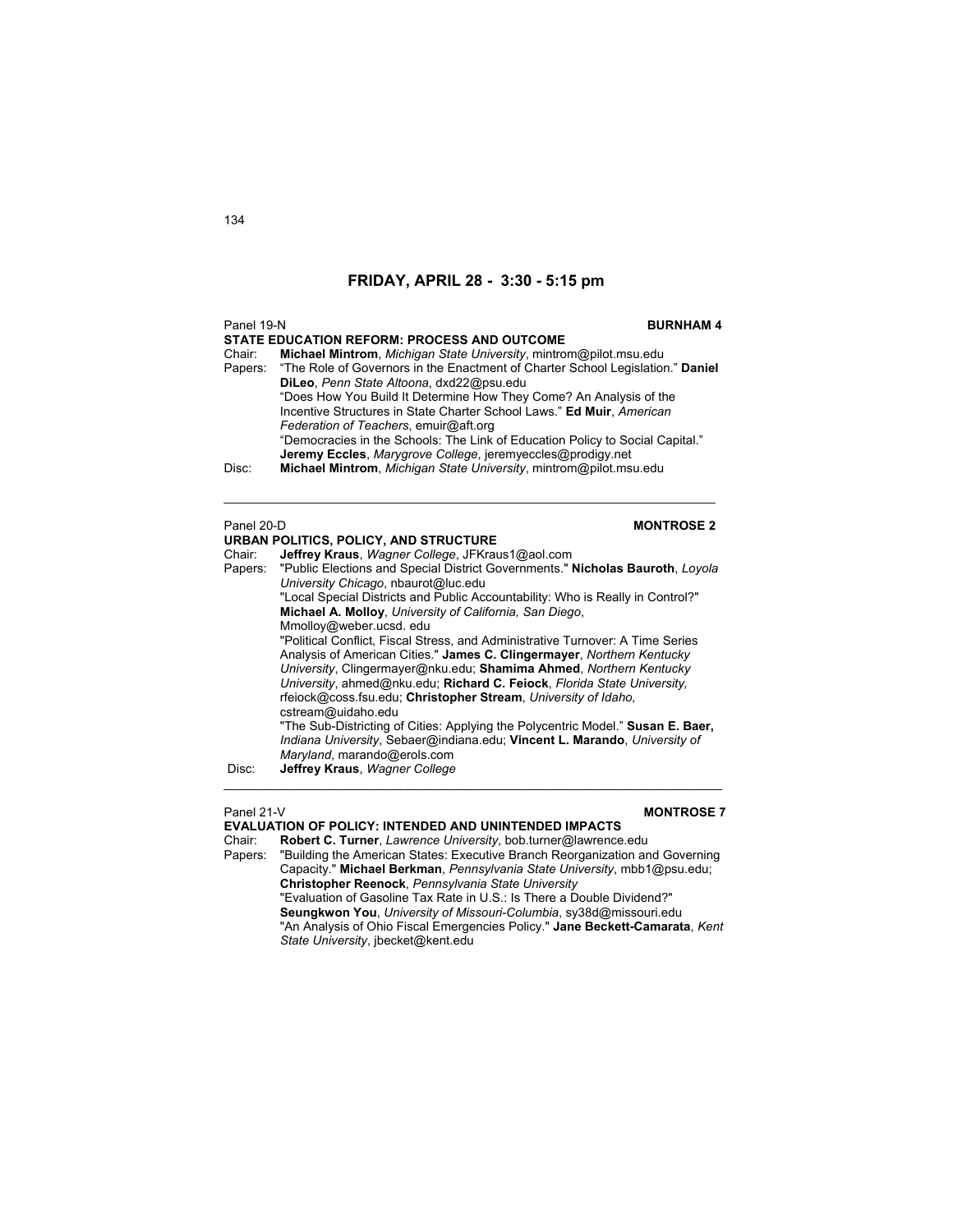|                 | "Market Driven versus Government Driven Strategies for Manufacturing<br>Revitalization." Robert C. Turner, Lawrence University,<br>bob.turner@lawrence.edu |  |
|-----------------|------------------------------------------------------------------------------------------------------------------------------------------------------------|--|
| Disc:           | Kevin Smith, University of Nebraska-Lincoln, kbs@unlserve.unl.edu                                                                                          |  |
| Panel 21-W      | <b>SALON 1</b>                                                                                                                                             |  |
|                 | <b>FISCAL POLICY: BUDGET GAMES AND SUCCESSES</b>                                                                                                           |  |
| Chair:          | Ronald F. King, Tulane University, ronking@mailhost.tcs.tulane.edu                                                                                         |  |
| Papers:         | "Policy Learning and Deficit Reduction." John F. Witte, University of                                                                                      |  |
|                 | Wisconsin-Madison, witte@lafollette.wisc.edu; Paul F. Manna, University of<br>Wisconsin-Madison                                                            |  |
|                 | "In the Black: Explanations for the Federal Budget Surplus." Patrick Fisher,                                                                               |  |
|                 | Providence College, fisher@providence.edu                                                                                                                  |  |
|                 | "Tax Expenditures Costs in Illinois." James R. Landers, Southern Illinois                                                                                  |  |
|                 | University at Edwardsville, jalande@siue.edu                                                                                                               |  |
| Disc:           | Ronald F. King, Tulane University, ronking@mailhost.tcs.tulane.edu                                                                                         |  |
|                 | Jeff Worsham, West Virginia University, jworsham@wvu.edu                                                                                                   |  |
| Panel 22-G      | <b>MONTROSE 3</b>                                                                                                                                          |  |
|                 | NEW DIRECTIONS IN THE STUDY OF REGULATORY BUREAUCRACIES                                                                                                    |  |
| Chair:          | Andrew B. Whitford, University of Michigan and Rice University,                                                                                            |  |
|                 | whitford@sph.umich.edu                                                                                                                                     |  |
| Papers:         | "The Power to Wait: Regulators, and the Political Economy of Drug Approval,                                                                                |  |
|                 | 1950-1999." Daniel P. Carpenter, University of Michigan,                                                                                                   |  |
|                 | dancarp@sph.umich.edu                                                                                                                                      |  |
|                 | "Policy Learning and Regulatory Inspection Regimes." Sanford C. Gordon, Ohio                                                                               |  |
|                 | State University, gordon.256@osu.edu<br>"Interests and Influence: Bureaucracy and the Regulation of Occupational                                           |  |
|                 | Safety." Gregory A. Huber, Princeton University and Brookings Institution,                                                                                 |  |
|                 | gahuber@princeton.edu                                                                                                                                      |  |
|                 | "Economic Incentives in Bureaucracies: User Fees in the FDA." Mary K. Olson,                                                                               |  |
|                 | Yale University, mary olson@yale.edu                                                                                                                       |  |
| Disc:           | Terry M. Moe, Stanford University, moe@hoover.stanford.edu                                                                                                 |  |
| Panel 23-F      | <b>SALON 7</b>                                                                                                                                             |  |
| <b>RESEARCH</b> | ROUNDTABLE: THE ATTRIBUTION OF VALUES IN ASIAN POLITICAL CULTURE                                                                                           |  |
| Chair:          | Dennis Patterson, Michigan State University, patter95@pilot.msu.edu                                                                                        |  |
| Papers:         | "Asian Values and Democratization in Hong Kong: An Examination of Hong Kong                                                                                |  |
|                 | Political Elite." Robert J. Beatty, Arizona State University                                                                                               |  |
| Disc:           | Pradeep Chhibber, University of Michigan, pradeepc@umich.edu                                                                                               |  |
|                 | Doh-Chul Shin, University of Missouri, Columbia, shind@missouri.edu                                                                                        |  |
|                 | Dennis Patterson, Michigan State University, patter95@pilot.msu.edu                                                                                        |  |

 $\mathcal{L}_\text{max}$  , and the set of the set of the set of the set of the set of the set of the set of the set of the set of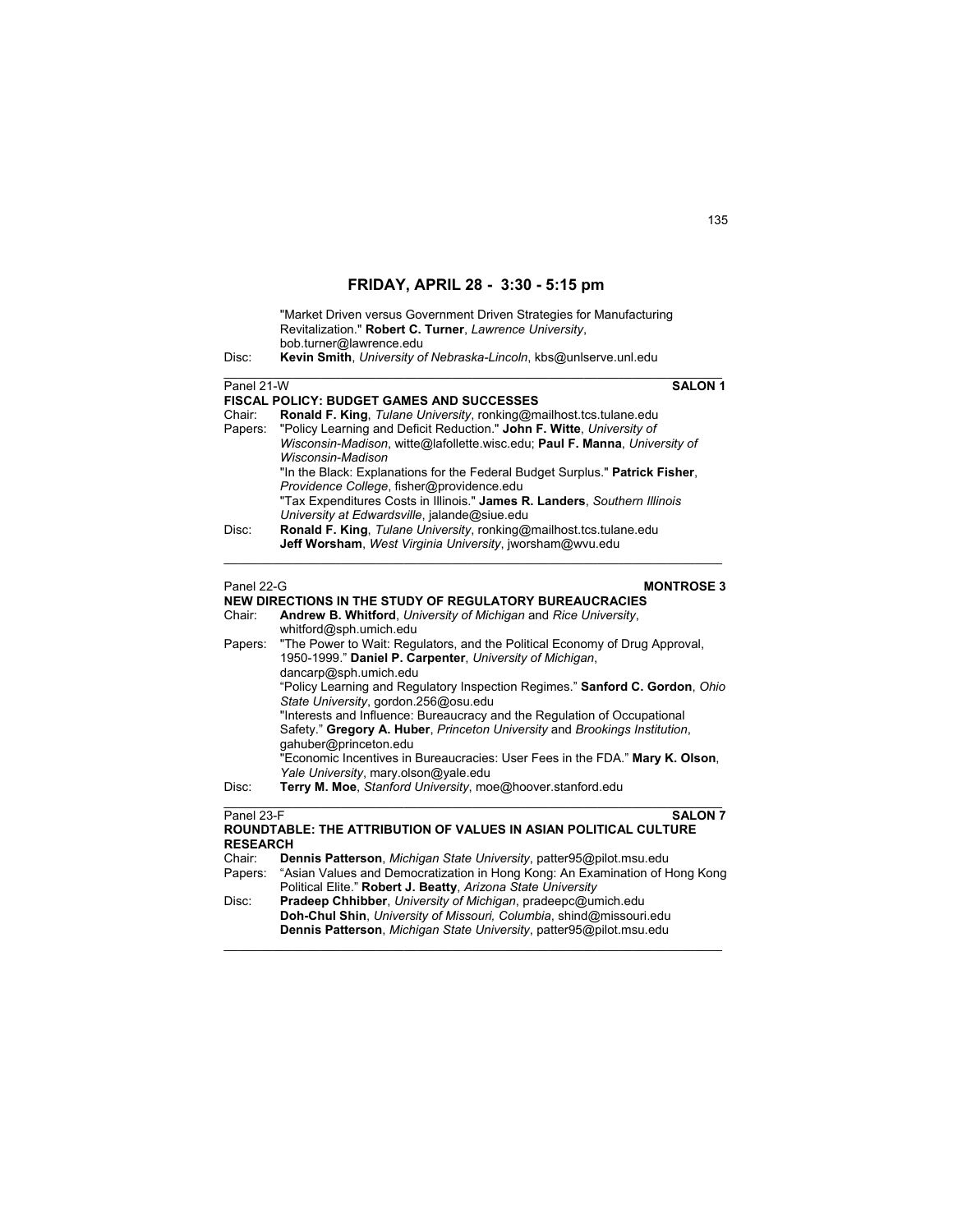Panel 25-D **PARLOR C ROUNDTABLE ON HOW FAR WE HAVE COME, HOW FAR WE HAVE TO GO: WOMEN IN THE DISCIPLINE** Chair: **Kristen Renwick Monroe**, *University of California at Irvine* **Katherine Tate**, *University of California at Irvine*, ktate@uci.edu **Jane Junn**, *Rutgers University*, junn@rci.rutgers.edu **Sharon Sykora**, *Slippery Rock University* **Laura Scalia**, ljscalia@aol.com **Roberta Sigel**, *Rutgers University*  $\mathcal{L}_\mathcal{L} = \{ \mathcal{L}_\mathcal{L} = \{ \mathcal{L}_\mathcal{L} = \{ \mathcal{L}_\mathcal{L} = \{ \mathcal{L}_\mathcal{L} = \{ \mathcal{L}_\mathcal{L} = \{ \mathcal{L}_\mathcal{L} = \{ \mathcal{L}_\mathcal{L} = \{ \mathcal{L}_\mathcal{L} = \{ \mathcal{L}_\mathcal{L} = \{ \mathcal{L}_\mathcal{L} = \{ \mathcal{L}_\mathcal{L} = \{ \mathcal{L}_\mathcal{L} = \{ \mathcal{L}_\mathcal{L} = \{ \mathcal{L}_\mathcal{$ 

**3:30 - 5:00 pm** 

**Pi Sigma Alpha Lecture Community Red Lacquer Room** 

Speaker: Rep. Jesse L. Jackson, Jr., U.S. House of Representatives

## **FRIDAY, APRIL 28 - EVENING**

**5:30 - 6:00 pm Red Lacquer Room** 

**Annual Business Meeting Awards Presentation** 

Presiding: Milton Lodge, SUNY-Stony Brook

**6:00 - 8:00 pm** 

**President's Reception Red Lacquer Room** 

**Host: President Milton Lodge** 

 $\mathcal{L}_\mathcal{L} = \{ \mathcal{L}_\mathcal{L} = \{ \mathcal{L}_\mathcal{L} = \{ \mathcal{L}_\mathcal{L} = \{ \mathcal{L}_\mathcal{L} = \{ \mathcal{L}_\mathcal{L} = \{ \mathcal{L}_\mathcal{L} = \{ \mathcal{L}_\mathcal{L} = \{ \mathcal{L}_\mathcal{L} = \{ \mathcal{L}_\mathcal{L} = \{ \mathcal{L}_\mathcal{L} = \{ \mathcal{L}_\mathcal{L} = \{ \mathcal{L}_\mathcal{L} = \{ \mathcal{L}_\mathcal{L} = \{ \mathcal{L}_\mathcal{$ 

**Note: Only Registered Participants will be admitted.** 

**Name Badges Required.**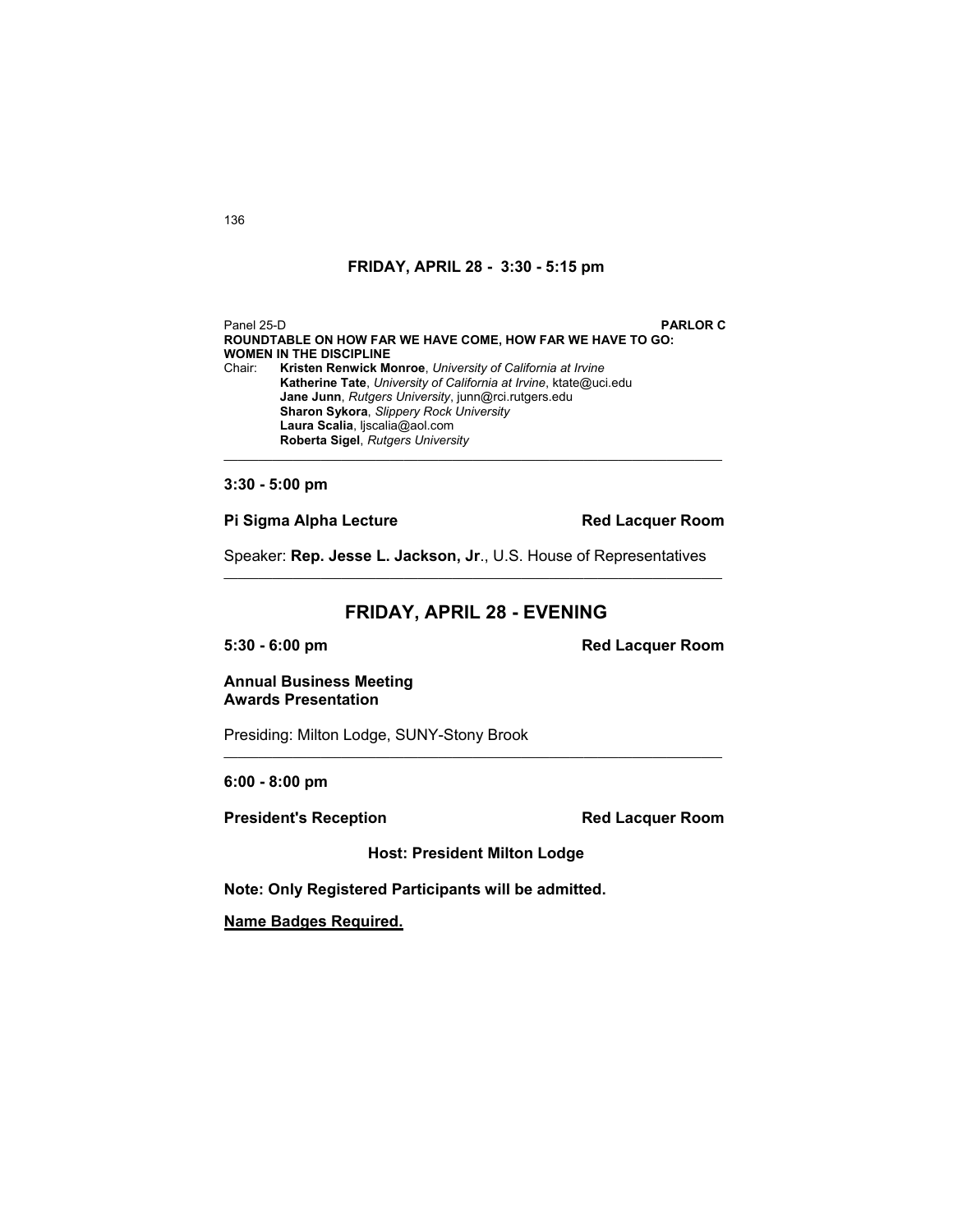## **SATURDAY, APRIL 29 - 8:30 – 10:15 am**

## **MPSA EXECUTIVE COUNCIL MEETING CRYSTAL**

President: **Robert Huckfeldt**, Indiana University

## **SATURDAY, APRIL 29 - 8:30 am – 12:00 pm**

## **POSTER SESSION 5 EXHIBIT HALL**

(Authors will be present from 8:30-10:15 am)

Section 1 Posters

## **THEMES IN COMPARATIVE POLITICS**

1. "Ethnic Germans and the Potential for Political and Social Integration in Modern Germany." **Joshua P. Bauroth**, *University of Michigan*, jbauroth@umich.edu

 $\mathcal{L}_\mathcal{L} = \{ \mathcal{L}_\mathcal{L} = \{ \mathcal{L}_\mathcal{L} = \{ \mathcal{L}_\mathcal{L} = \{ \mathcal{L}_\mathcal{L} = \{ \mathcal{L}_\mathcal{L} = \{ \mathcal{L}_\mathcal{L} = \{ \mathcal{L}_\mathcal{L} = \{ \mathcal{L}_\mathcal{L} = \{ \mathcal{L}_\mathcal{L} = \{ \mathcal{L}_\mathcal{L} = \{ \mathcal{L}_\mathcal{L} = \{ \mathcal{L}_\mathcal{L} = \{ \mathcal{L}_\mathcal{L} = \{ \mathcal{L}_\mathcal{$ 

- 2. "Political Participation, Income Distribution, and Transfers in Developed Democracies." **Robert J. Franzese, Jr.**, *The University of Michigan*, Ann Arbor, franzesee@umich.edu
- 3. "Testing the Dynamics of Internal EU Trade: 1973-97." **Ronald D. Gelleny**, *Binghamton University*, be82572@binghamton.edu
- 4. "The Impact of EU Elections on National Legislative Elections." **Terri E. Givens**, *University of Washington*, tgivens@u.washington.edu
- 5. "Globalization and Human Capital Investment: Vocational Education Policy in Advanced Industrial Societies." **Gunther M. Hega**, *Western Michigan University*, gunther.hega@wmich.edu
- 6. "The Institutional Context of Bureaucratic Autonomy: An Empirical Analysis", **Christian B. Jensen**, *University California, Los Angeles*, cbjensen@ucla.edu
- 7. "Belgium and Switzerland: A Comparative Study of Federalism in Multiethnic Democracies." **Peride Kaleagasi**, *University of Illinois, Urbana-Champaign*, kaleagas@uiuc.edu
- 8. "National Courts' Strategic Attempts to Influence the European Court of Justice's Decisional Calculus." **Stacy A. Nyikos**, *University of Virginia*, san5c@virginia.edu
- 9. "Is There a 'Democratic Advantage'?: Assessing the Role of Political Institutions in Sovereign Lending." **Sebastian M. Saiegh**, *New York University*, sms267@is9.nyu.edu

\_\_\_\_\_\_\_\_\_\_\_\_\_\_\_\_\_\_\_\_\_\_\_\_\_\_\_\_\_\_\_\_\_\_\_\_\_\_\_\_\_\_\_\_\_\_\_\_\_\_\_\_\_\_\_\_\_\_\_\_\_\_\_\_\_\_\_\_\_\_

### Section 4 Posters

### **THEMES IN INTERNATIONAL RELATIONS**

- 1. "An Evaluation of US Foreign Policy Substitution." **Erick Duchesne**, *SUNY Buffalo*, duchesne@acsu.buffalo.edu
- 2. "The Company of Three?: China, Russia, and The United States After the Cold War." **Gregory O. Hall**, *St. Mary's College of Maryland*, gohall@osprey.smcm.edu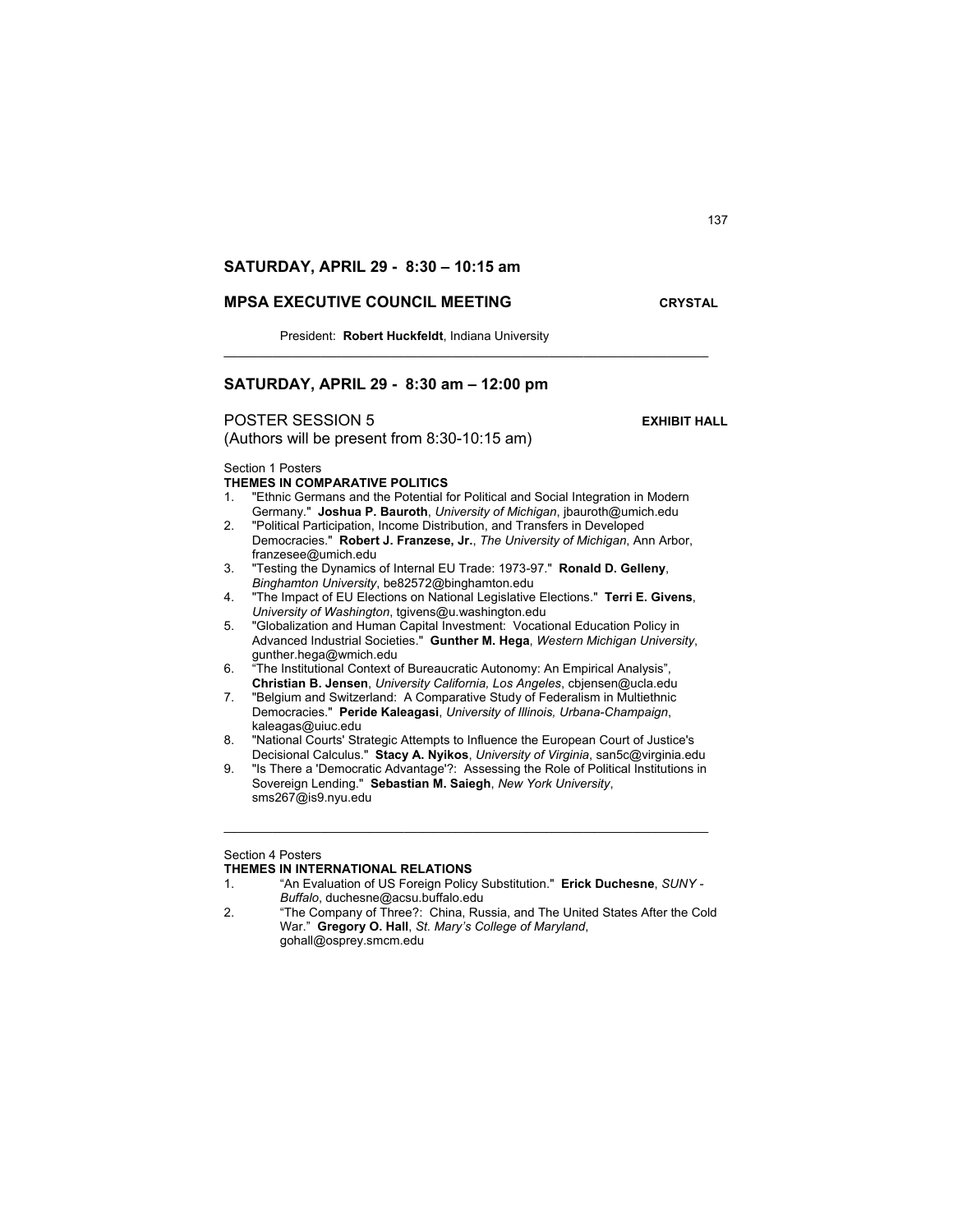| 3. | "Too Little, Too Late: The Dilemma of US/Multilateral Intervention Policy in the |
|----|----------------------------------------------------------------------------------|
|    | 1990s." Isaiah Wilson III, United States Military Academy,                       |
|    | ji0470@exmail.usma.army.mil                                                      |
| 4. | "National Participation in the International Environmental Regime, 1985-1999."   |
|    | James N. Schubert, Northern Illinois University t70jns1@corn.cso.niu.edu;        |
|    | Matthew Hansel, Yasuo Ikari, Mazin Nagi, Adam Yoksas, Northern Illinois          |
|    | University                                                                       |
| 5. | "Chinese Mass Perception of Foreign Threat." Jie Chen, Old Dominion              |
|    | University, jchen@odu.edu                                                        |

- 6. "Status of U.S. Policy Preferences in the United Nations General Assembly in the Post-Cold War Era: Increasing International Support or Resistance?" **Rashida Hussain**, *Illinois State University*, rhussa2@ilstu.edu
- 7. "Democratic Deficit? The European Union in Comparison." **Thomas D. Zweifel**, *New York University*, tdz@swissconsultinggroup.com
- 8. "What Kind of Support is Available for Instructors of IR? Analysis of Instructional Materials through Texts and Publishers." **Angela S. Burger**, *University of Wisconin Colleges,* aburger@uwc.edu
- 9. "Russia's Quest for Multipolarity: A Response to U.S. Hegemony." **Thomas Ambrosio,** *Western Kentucky University*, Thomas.Ambrosio@wku.edu
- 10. "The End of Non-Alignment in Europe?" **James Marquardt**, *Colby College*, jjmarqua@colby.edu
- 11. "International Terrorism: Constructing Comparative Models of Conflict Resolution." **Emily Broecking**, *University of Missouri, Columbia*
- 12. "An Israeli-Palestinian Treaty: The Problem of Functional Issues and the Security Dilemma." **Jeffrey Sosland**, *University of Missouri, Columbia*, soslandj@missouri.com

 $\mathcal{L}_\text{max}$  , and the set of the set of the set of the set of the set of the set of the set of the set of the set of

### Section 5 Posters

### **INTERNATIONAL POLITICAL ECONOMY**

1. "Oceans of Trouble: Cooperation and Conflict over Fishing in the North Atlantic and the Barents" **Aslaug Asgeirsdottir**, *Washington University in St. Louis*, aasgeirs@artsci.wustl.edu

 $\mathcal{L}_\text{max}$  , and the set of the set of the set of the set of the set of the set of the set of the set of the set of

2. "The 1967 Sterling Devaluation: Implications for the International Regime and Domestic Sources of British Foreign Economy Policy" **Daniel Skidmore-Hess**, *Armstrong Atlantic State University*, skimoda@mail.armstrong.edu

## Section 24 Posters

### **TEACHING POLITICAL SCIENCE**

1. "Graduate Training and Research Productivity in the 1990s: A Look at Who Publishes." **James M. McCormick**, *Iowa State University*, jmmcc@iastate.edu, **Tom Rice**, University of Northern Iowa.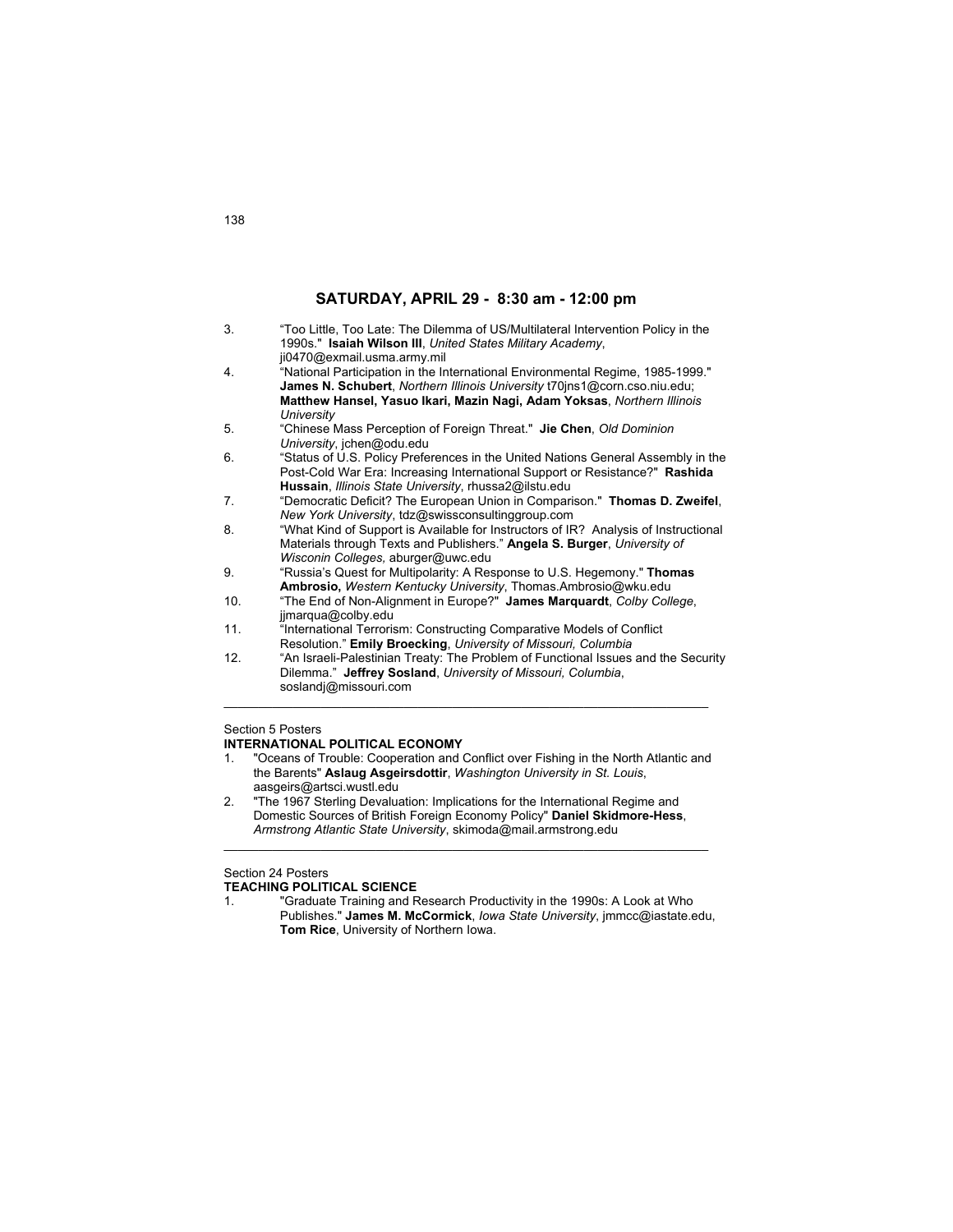| 2.    | "Patterns of On-Line Discussion in Political Science." Michael A. Molloy,<br>University of California San Diego, mmolloy@weber.ucse.edu; Tim Groeling, |
|-------|--------------------------------------------------------------------------------------------------------------------------------------------------------|
|       | University of California San Diego.                                                                                                                    |
| 3.    | "Political Education in a Multi-disciplinary Setting: The Perspective of 'Partners.""                                                                  |
|       | Susan Hunter, West Virginia University, shunter2@wvu.edu; Richard A.                                                                                   |
|       | <b>Brisbin, Jr., West Virginia University.</b>                                                                                                         |
| 4.    | "Civic Education and the Introduction to American Government Course." Steven                                                                           |
|       | <b>G. Jones, University of Charleston, siones@uchaswy.edu</b>                                                                                          |
| 5.    | "Engagement or Regurgitation?: Teaching American Government without a                                                                                  |
|       | Textbook." David L. Weiden, <i>University of Texas Austin</i> , dweiden@du.edu; Earl                                                                   |
|       | Phippen, Idaho State University                                                                                                                        |
| 6.    | "Technology Traps: The Pitfalls of Overusing Technology in the Classroom."                                                                             |
|       | Michael I. Levy, Southeast Missouri State University,                                                                                                  |
|       | mlevy@semovm.semo.edu.                                                                                                                                 |
| 7.    | "Predicting Success: A Multivariate Analysis of Student Credentials." Linda                                                                            |
|       | Pfeiffer, SUNY- Stony Brook, Lpfeiffer@notes.cc.sunysb.edu; Paul Teske,                                                                                |
|       | <b>SUNY-Stony Brook</b>                                                                                                                                |
| Disc: | <b>Scott R. Furlong</b> , University of Wisconsin Green Bay, furlongs@uwgb.edu                                                                         |
|       | Constance A. Mixon, University of Illinois at Chicago, conmixn@uic.edu                                                                                 |
|       | Derek Reveron, U.S. Naval Academy                                                                                                                      |
|       | R. Michael Smith, Glenville State College, smith@glenville.wvnet.edu                                                                                   |
|       | David Whiteman, University of South Carolina, whiteman@gwm.sc.edu                                                                                      |

\_\_\_\_\_\_\_\_\_\_\_\_\_\_\_\_\_\_\_\_\_\_\_\_\_\_\_\_\_\_\_\_\_\_\_\_\_\_\_\_\_\_\_\_\_\_\_\_\_\_\_\_\_\_\_\_\_\_\_\_\_\_\_\_\_\_\_\_\_\_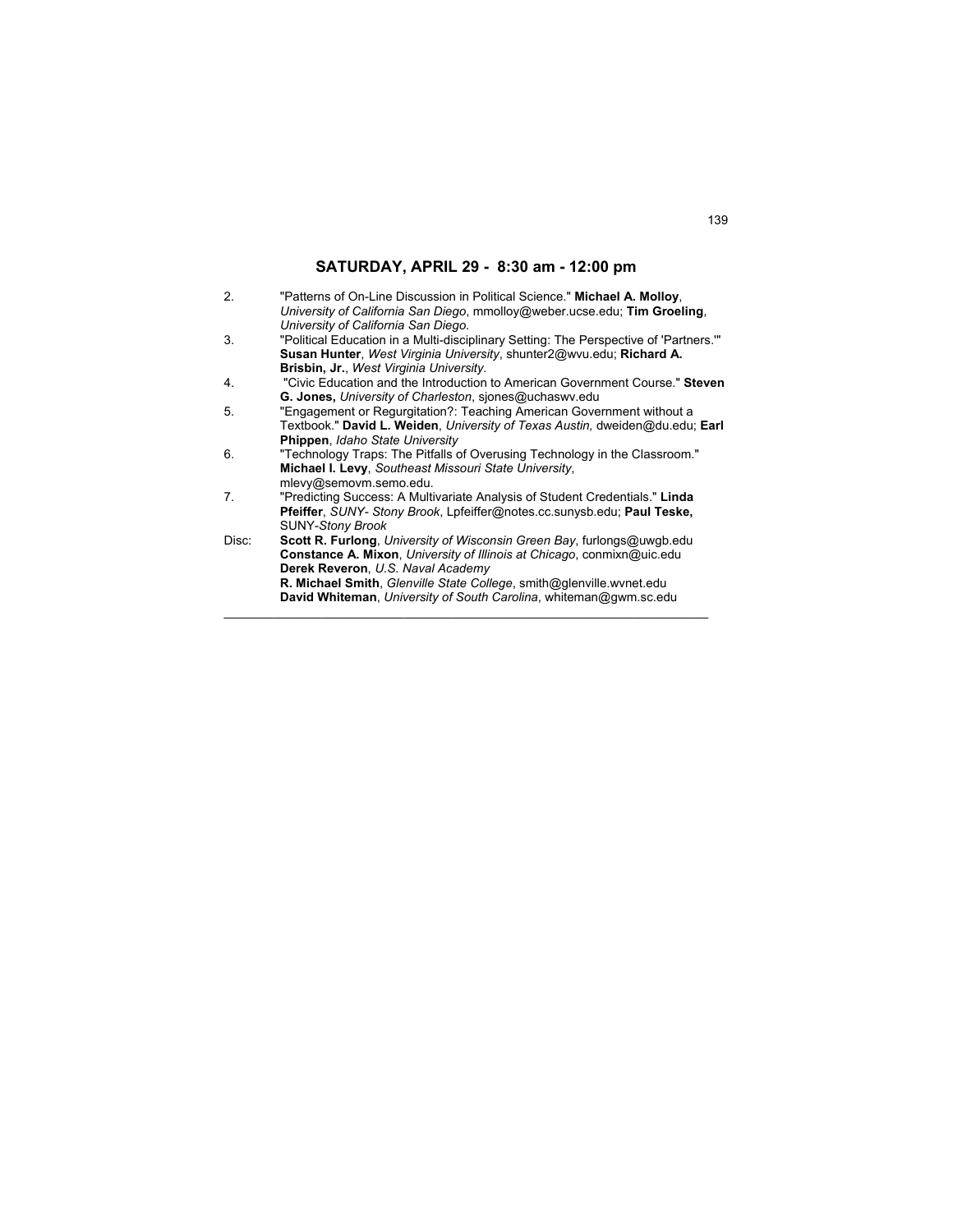## POSTER SESSION 5 (Continues) **EXHIBIT HALL** See Page 137 For Listing.

| Panel 1-I | <b>SANDBURG 2</b><br>POLITICAL PARTIES AND PUBLIC POLICY IN COMPARATIVE PERSPECTIVE                                                                                                                                                                         |
|-----------|-------------------------------------------------------------------------------------------------------------------------------------------------------------------------------------------------------------------------------------------------------------|
| Chair:    | <b>Gary M. Reich, University of Kansas, greich@ukans.edu</b>                                                                                                                                                                                                |
| Papers:   | "Popular Initiatives In Uruguay: Confidence Votes on Government or Political<br>Loyalties? An Analysis Using Goodman's OLS, King's Ecological Inference, and<br>Structural Equation Models." David Altman-Olin, University of Notre Dame,<br>daltman@nd.edu |
|           | "Strange Bedfellows: The Case of Electoral Cooperation in Mexico Between the<br>PAN and PRD." Craig Goodman, University of Houston,                                                                                                                         |
|           | cgoodman@bayou.uh.edu; Christina Hughes, University of Houston<br>"Regional Budget Allocation and Electoral Competition in Japan." Tomoaki                                                                                                                  |
|           | Nomi, Marietta College, nomit@marietta.edu<br>"The Electoral Fate of Ethnoregionalist Parties in Western Europe: A Boolean<br>Test of Extant Explanations." Jorge P. Gordin, University of Pittsburgh,<br>jpgst522+@pitt.edu                                |
| Disc:     | Gary M. Reich, University of Kansas, greich@ukans.edu                                                                                                                                                                                                       |
| Panel 2-I | LASALLE 4<br><b>IINDERSTANDING THE VOTER</b>                                                                                                                                                                                                                |

### **UNDERSTANDING THE VOTER**

|                   | UNDERJIANDING IIIE VOIER                                                                                                                                                                                                    |
|-------------------|-----------------------------------------------------------------------------------------------------------------------------------------------------------------------------------------------------------------------------|
| Chair:<br>Papers: | Dennis Patterson, Michigan State University, patter95@pilot.msu.edu<br>"Ethnic Nationalism, Collective Choice Theory, and Statehood: The Case of<br>Puerto Rico." Peter J. Moore, University of Iowa, peter-moore@uiowa.edu |
|                   | "Studying Executive Volatility: Do Presidents or Prime Ministers Suffer Wider                                                                                                                                               |
|                   | Swings in Popularity." Adam Bookman, Washington University,<br>ajbookma@artsci.wustl.edu                                                                                                                                    |
|                   | "Divided Ballots in Mexico: Divided Government as a Condition for a Stable<br>Federal Government." Laura Flamand, University of Rochester,                                                                                  |
|                   | flgo@troi.cc.rochester.edu                                                                                                                                                                                                  |
|                   | "Attribution of Blame in the Global Economy: The case of the Mexican Peso<br>Devaluation Crisis." Charles Davis, University of Kentucky,                                                                                    |
|                   | pol162@pop.uky.edu; Horace Bartilow, University of Kentucky                                                                                                                                                                 |
| Disc:             | Mariano Torcal, Universidad Autonoma de Madrid, mariano.torcal@uam.es                                                                                                                                                       |

### Panel 3-A **SANDBURG 3 RUSSIA'S PARLIAMENTARY AND PRESIDENTIAL ELECTIONS: AN IN-DEPTH ASSESSMENT OF OUTCOMES AND EFFECTS (PART 1)**

Chair: **Andrei Melville**, *Moscow State Institute of International Relations,*  melville@fms.su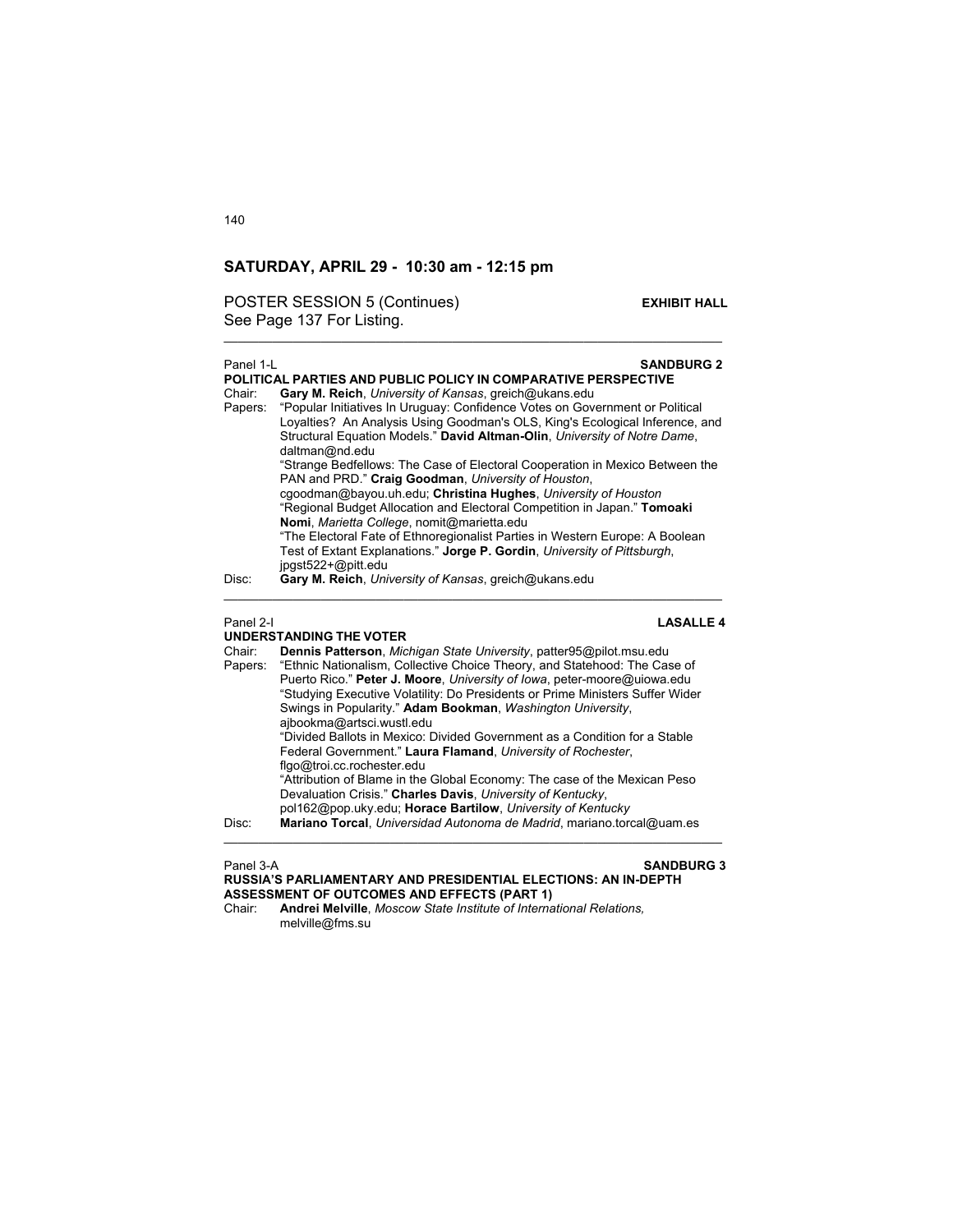Papers: "Elections and the Process of National Integration in Russia." **Richard Sakwa,** *Rutherford College*, r.sakwa@ukc.ac.uk "The 1999 Parliamentary Elections in Russia as Presidential Primaries." **Olga Shvetsova,** *Washington University - St. Louis*, shvetsov@artsci.wust1.edu "Public Opinion and Foreign Policy Issues in the 1999-2000 Elections."  **Stephen White**, *University of Glasgow*, s.white@socsci.gla.ac.uk; **John Lowenhardt**, *University of Glasgow*, j.lowenhardt@socsci.gla.ac.uk; **Margot Light**, *London School of Economics*, m.m.light@lse.au.uk Disc: **Vicki Hesli**, *University of Iowa*, vicki-hesli@uiowa.edu

## **Panel 4-K MONTROSE 2**

|         | <b>CONFLICT AND TERRITORY IN INTERNATIONAL RELATIONS</b>                            |
|---------|-------------------------------------------------------------------------------------|
| Chair:  | Douglas M. Gibler, University of Kentucky, dgibler@pop.uky.edu                      |
| Papers: | "Never-Ending Conflicts? Territorial Changes as Potential Solutions for Territorial |
|         | Disputes." Jaroslav Tir, University of Illinois, Urbana-Champaign, tir@uiuc.edu     |
|         | "Major Power Interactions: 1870-1919." Kelly M. Kadera, University of Iowa,         |
|         | kelly-kadera@uiowa.edu                                                              |
|         | "Why Enduring Rivalries Endure: Is Militarized Conflict the Primary Cause?"         |
|         | Srini Sitaraman, University of Illinois Urbana-Champaign, sitarama@uiuc.edu         |
|         | "Recycled States: Death and Resurrection in the International System." Tanisha      |
|         | Fazal, Stanford University, tfazal@leland.stanford.edu                              |
| Disc:   | Douglas M. Gibler, University of Kentucky, dgibler@pop.uky.edu                      |
|         |                                                                                     |

### Panel 4-R **SANDBURG 6 IN THROUGH THE OUT DOOR: THE INTERRELATIONSHIP OF FOREIGN AND**

|        | <b>DOMESTIC POLITICS IN THE MIDDLE EAST</b><br>(Cosponsored by Comparative Politics—Developing Countries)         |
|--------|-------------------------------------------------------------------------------------------------------------------|
| Chair: | Robert Pahre, University of Illinois at Urbana-Champaign, pahre@uiuc.edu                                          |
|        | Papers: "Coalitions and Conflict: The Case of the Palestinian-Israel Negotiations over                            |
|        | Jerusalem and the Settlements." Ellen Lust-Okar, Yale University                                                  |
|        | "The Domestic Politics of International Conflict Resolution in the Middle East:                                   |
|        | Egypt and Morocco." Jeffrey A. VanDenBerg, Drury University,                                                      |
|        | jvandenb@lib.drury.edu                                                                                            |
|        | "Neoliberalism, American Hegemony, and Shifting Political Coalitions in the                                       |
|        | Middle East and North Africa." Scott Greenwood, Southern Illinois University at<br>Edwardsville, scgreen@siue.edu |
| Disc:  | Robert Pahre, University of Illinois at Urbana-Champaign, pahre@uiuc.edu                                          |

## Panel 5-E **SANDBURG 7**

|        | DOMESTIC RESTRUCTURING WITH INTERNATIONAL CAPITAL MOBILITY        |  |
|--------|-------------------------------------------------------------------|--|
| Chair: | <b>David Leblang, University of North Texas, dleblang@unt.edu</b> |  |

Papers: "Political economy of Pension Reform under Capital Mobility." **Sarah M. Brooks**, *Duke University*, smb8@duke.edu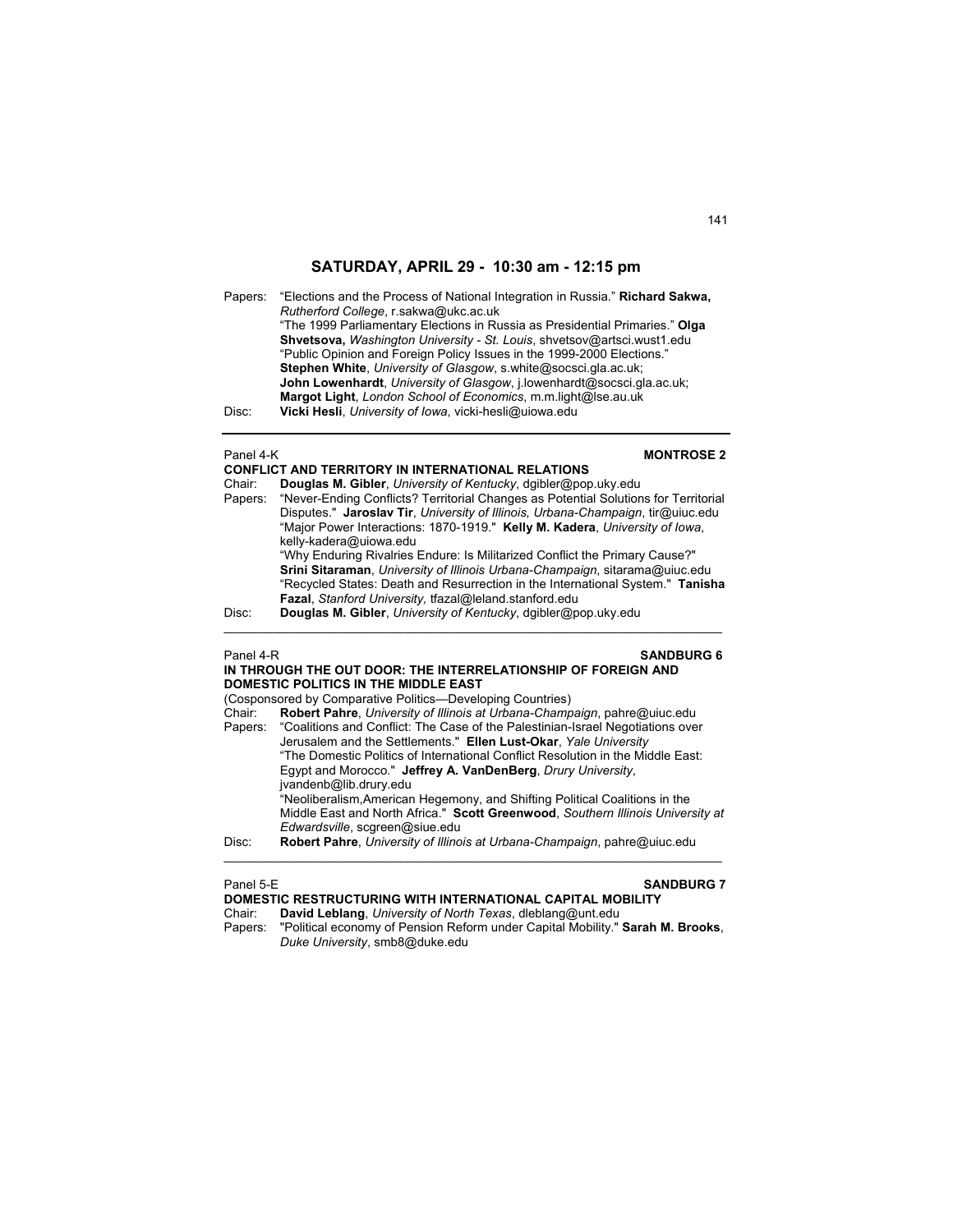| Disc:             | "History Repeating Itself? Financial Markets and National Government Policies in<br>the Pre-World War I Era." Layna Mosley, University of Notre Dame,<br>mosley.3@nd.edu<br>"After Failure: Political Economy of Bank Crises in Less-Developed Countries."<br>Guillermo Rosas, Duke University, gr@duke.edu<br>David Leblang, University of North Texas, dleblang@unt.edu |
|-------------------|---------------------------------------------------------------------------------------------------------------------------------------------------------------------------------------------------------------------------------------------------------------------------------------------------------------------------------------------------------------------------|
| Panel 6-D         | <b>CLARK 7</b>                                                                                                                                                                                                                                                                                                                                                            |
|                   | PUBLIC OPINION ABOUT THE MILITARY AND FOREIGN AFFAIRS                                                                                                                                                                                                                                                                                                                     |
| Chair:<br>Papers: | Stephen Caliendo, University of Missouri - St. Louis, caliendo@umsl.edu<br>"Interpreting U.S. Involvement in Kosovo: Civil War, Ethnic Cleansing, or<br>Something Else?" Virginia Chanley, Florida International University,<br>chanleyv@fiu.edu                                                                                                                          |
|                   | "Perceptions of the U.S. Military in the Media and Public Opinion." Richard<br>Sobel, Harvard University, sobel2@fas.harvard.edu                                                                                                                                                                                                                                          |
|                   | "Issue Isomorphism, U.S. Public Opinion on Foreign and Domestic Policy."<br>Gerard Gorski, University of California Davis, gagorski@ucdavis.edu                                                                                                                                                                                                                           |
| Disc:             | Sheldon Appleton, Oakland University, appleton@oakland.edu                                                                                                                                                                                                                                                                                                                |
| Panel 7-AA        | <b>BURNHAM1</b>                                                                                                                                                                                                                                                                                                                                                           |

# **SOCIAL CAPITAL AND POLITICAL ENGAGEMENT**

(Co-Sponsored with Political Psychology and Public Opinion)<br>Chair: **Marc Hetherington**, *Bowdoin College*, mhetheri@b Marc Hetherington, *Bowdoin College*, mhetheri@bowdoin.edu Papers: "Investing for the Present: Campaigns and the Generation of Social Capital." **Peter W. Wielhouwer**, *Regent University*, petewie@regent.edu "What is it About Joining a Group that Makes People Trust Others More?" **Travis Ridout**, *University of Wisconsin Madison*, tnridout@polisci.wisc.edu; **Rodolfo Espino**, *University of Wisconsin Madison*, rudy@polisci.wisc.edu "Alexis DeTocqueville and Empirical Political Science: How the Pluralists and Social Capital Scholars Read "Democracy in America." **Amy Fried**, *University of Maine*, amyfried@maine.edu; **David Schultz**, *Hamline University*, dschultz@gw.hamline.edu Disc: **Marc Hetherington**, *Bowdoin College*, mhetheri@bowdoin.edu

\_\_\_\_\_\_\_\_\_\_\_\_\_\_\_\_\_\_\_\_\_\_\_\_\_\_\_\_\_\_\_\_\_\_\_\_\_\_\_\_\_\_\_\_\_\_\_\_\_\_\_\_\_\_\_\_\_\_\_\_\_\_\_\_\_\_\_\_\_\_\_\_

### Panel 7-P **LASALLE 2**

**ROUNDTABLE ON THE 20TH ANNIVERSARY OF "WHO VOTES?"**  Chair: **Patti Simmons**, *Vanderbilt University*, patricia.l.thacker@vanderbilt.edu Facilitator: **Margaret Conway**, *University of Florida*, mconway@polisci.ufl.edu Panel: **Raymond Wolfinger**, *University of California, Berkeley*, vturnout@socrates.berkeley.edu

**Steven Rosenstone**, *University of Minnesota*, sjr@mailbox.mail.umn.edu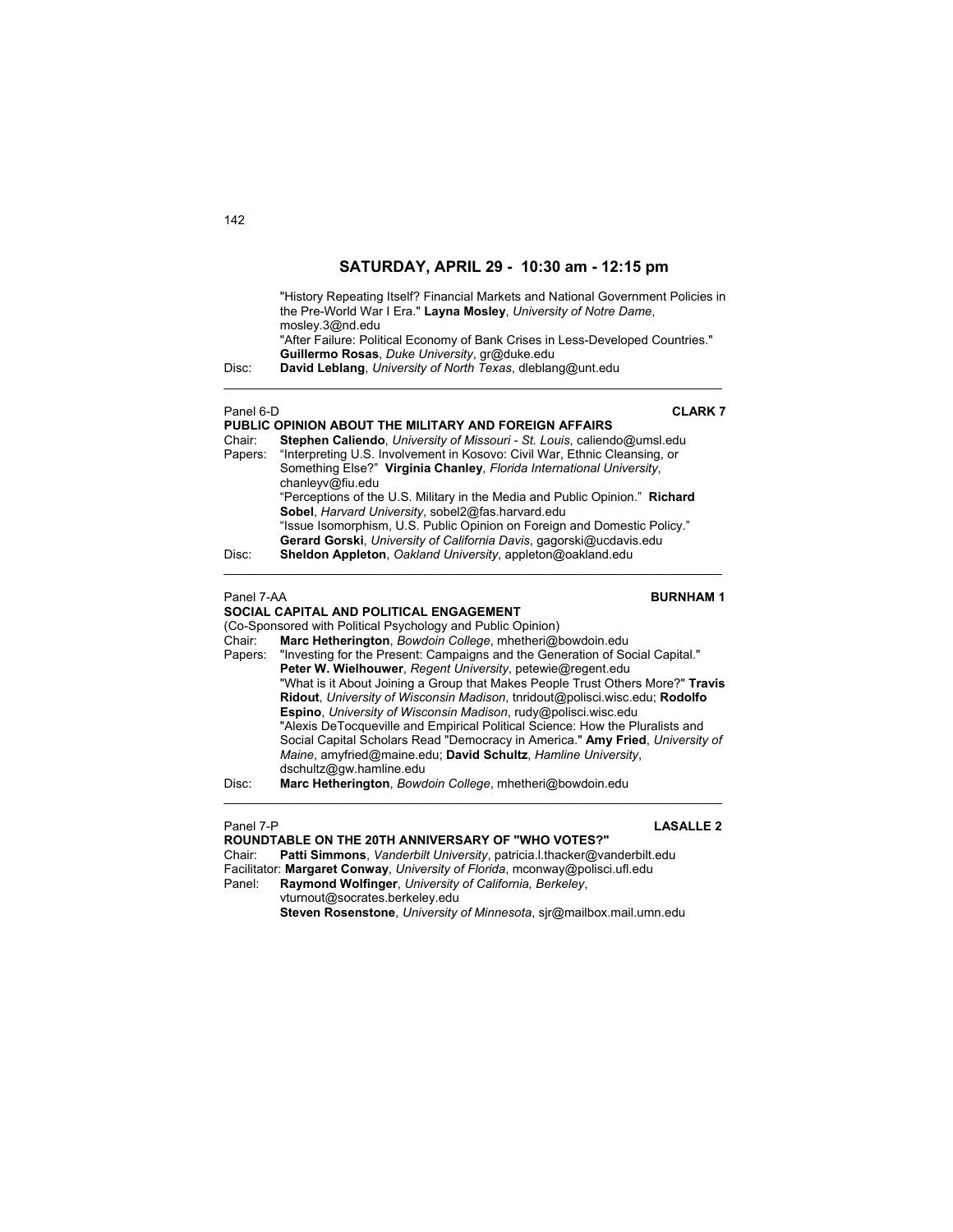\_\_\_\_\_\_\_\_\_\_\_\_\_\_\_\_\_\_\_\_\_\_\_\_\_\_\_\_\_\_\_\_\_\_\_\_\_\_\_\_\_\_\_\_\_\_\_\_\_\_\_\_\_\_\_\_\_\_\_\_\_\_\_\_\_\_\_\_\_\_\_\_

**Jan Leighley**, *Texas A&M University*, leighley@politics.tamu.edu **Robert C. Luskin**, *University of Texas*, rcl@mail.la.utexas.edu **Jonathan Nagler**, *California Institute of Technology and University of California Riverside*, nagler@wizard.ucr.edu

| Panel 7-U | <b>SALON 6</b>                                                                                                                                                                                                                              |
|-----------|---------------------------------------------------------------------------------------------------------------------------------------------------------------------------------------------------------------------------------------------|
|           | THE POLITICAL IMPACT OF ELECTORAL SYSTEM STRUCTURES                                                                                                                                                                                         |
| Chair:    | James Endersby, University of Missouri, endersby@missouri.edu                                                                                                                                                                               |
| Papers:   | "Assessing PR/STV Theory Against Voter Behavior: Experience from Community<br>School Board Elections in New York City" Robert Bailey, Rutgers University,<br>rbailey@crab.rutgers.edu; Eric Proshansky, Assistant Corporation Counsel, City |
|           | of New York                                                                                                                                                                                                                                 |
|           | "Where's the Party? Eliminating One-Punch Voting." David C. Kimball, Southern<br>Illinois University, dkimball@siu.edu                                                                                                                      |
|           | "One Person, 9 Votes: An Empirical Analysis of the Use of Proportional                                                                                                                                                                      |
|           | Representation in Cincinnati." Byron D'Andra Orey, University of Mississippi,<br>borey@olemiss.edu; Kimberly Adams, University of Mississippi,<br>kadams@olemiss.edu                                                                        |
|           | "A Self-Limiting Process? Plurality Rule Selection of Extremists in a Multi-                                                                                                                                                                |
|           | Candidate Field." Alexandra Cooper, Duke University, cooper@duke.edu                                                                                                                                                                        |
| Disc:     | James Endersby, University of Missouri, endersby@missouri.edu                                                                                                                                                                               |

Panel 8-C **CLARK 5**

|        | ELECTIONS AND POLITICAL COMMUNICATION                                              |
|--------|------------------------------------------------------------------------------------|
| Chair: | Randall W. Partin, University of New Mexico, partin@unm.edu                        |
|        | Papers: "Political Communication: The Dimension of Federalism." Randall W. Partin, |
|        | University of New Mexico, partin@unm.edu; Lonna Rae Atkeson, University of         |
|        | New Mexico, atkeson@unm.edu                                                        |
|        | "Voting Online: The Key to Improving Political Participation." Tyson Chaney,       |
|        | Millennium 3 Foundation, tchaney@occ.cccd.edu                                      |
|        | "Political Narrowcasting: The Australian Experience." Paul G. Harwood,             |
|        | University of Maryland, pgh@wam.umd.edu                                            |
|        | "Communications and Candidate Strategy in U.S. Senate Elections." Holly            |
|        | Brasher, University of North Carolina, hbrasher@email.unc.edu                      |
| Disc:  | Richard E. Chard, Georgia State University, polrec@panther.gsu.edu                 |
|        |                                                                                    |

\_\_\_\_\_\_\_\_\_\_\_\_\_\_\_\_\_\_\_\_\_\_\_\_\_\_\_\_\_\_\_\_\_\_\_\_\_\_\_\_\_\_\_\_\_\_\_\_\_\_\_\_\_\_\_\_\_\_\_\_\_\_\_\_\_\_\_\_\_\_\_\_

Panel 9-N **SALON 7 ENGENDERING POLITICAL REPRESENTATION IN THE U.S.** (Co-sponsor with Elections, Voting Behavior and Participation) Chair: **Dianne G. Bystrom**, *Iowa State University*, dbystrom@iastate.edu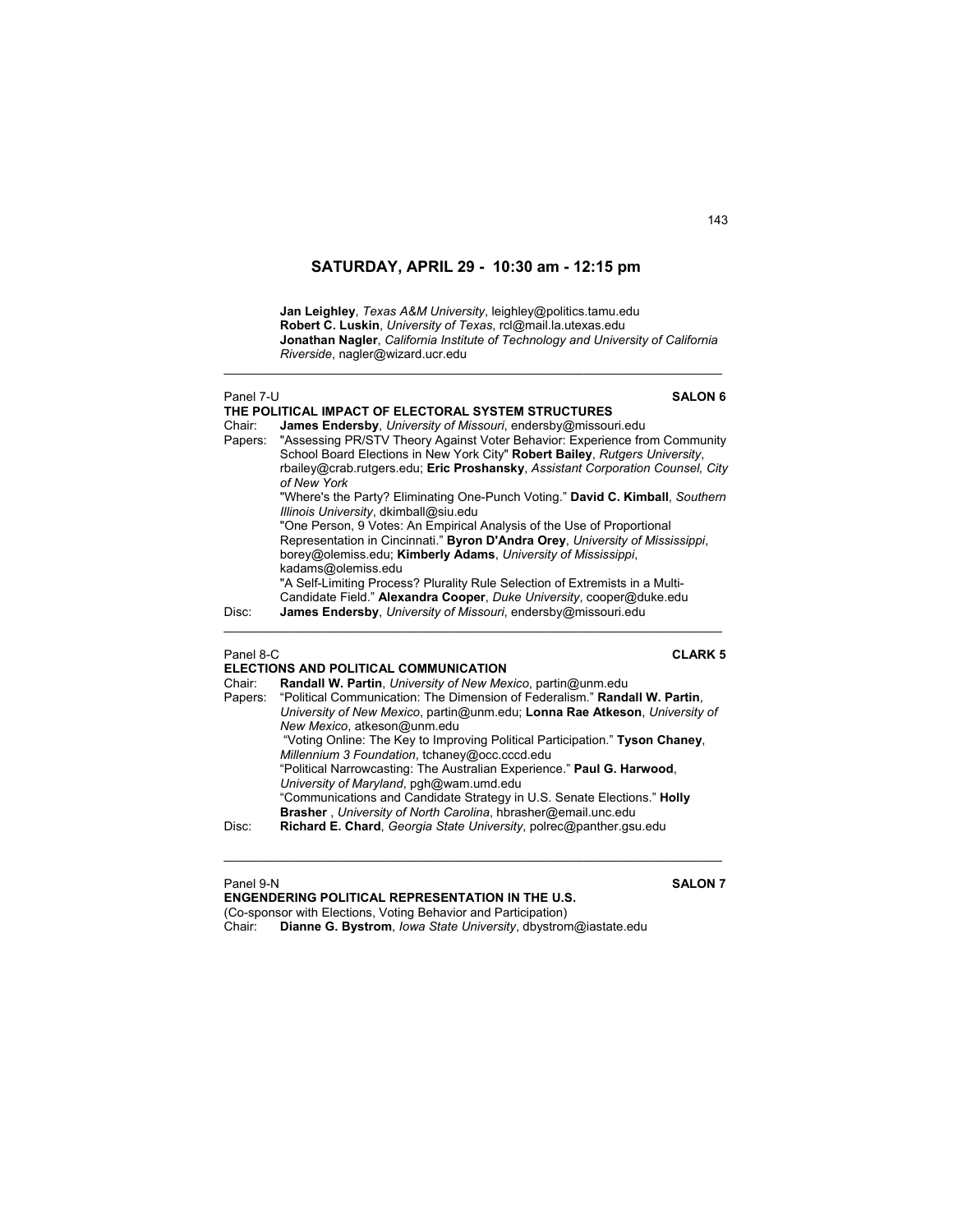| Papers:    | "Candidate Gender and Citizens' Perceptions of House Candidates' Ideological<br>Orientations." Jeffrey W. Koch, State University of New York at Geneseo,<br>koch@geneseo.edu<br>"The Political Opportunity Structure and the Pace and Pattern of Women's<br>Representation in The United States." Mack D. Mariani, Syracuse University,<br>mdmari01@maxwell.syr.edu<br>"Gender Stereotypes, Candidate Sex, and Success in Statewide Elections." Zoe<br>M. Oxley, Union College, oxleyz@union.edu; Richard L. Fox, Union College,<br>foxr@union.edu |  |
|------------|----------------------------------------------------------------------------------------------------------------------------------------------------------------------------------------------------------------------------------------------------------------------------------------------------------------------------------------------------------------------------------------------------------------------------------------------------------------------------------------------------------------------------------------------------|--|
| Disc:      | Kathleen Dolan, University of Wisconsin, Milwaukee, dolan@uwosh.edu                                                                                                                                                                                                                                                                                                                                                                                                                                                                                |  |
| Panel 10-G | <b>SALON 8</b>                                                                                                                                                                                                                                                                                                                                                                                                                                                                                                                                     |  |
|            | AFRICAN-AMERICAN POLITICAL OPINION: CONSERVATISM AND CLASS<br>(Cosponsored by Political Psychology and Public Opinion)                                                                                                                                                                                                                                                                                                                                                                                                                             |  |
| Chair:     | Byron D'Andra Orey, University of Mississippi, borey@olemiss.edu                                                                                                                                                                                                                                                                                                                                                                                                                                                                                   |  |
| Papers:    | "Why Blacks Have Become More Conservative." Claudine Gay, Stanford                                                                                                                                                                                                                                                                                                                                                                                                                                                                                 |  |
|            | University and the Public Policy Institute of California, gay@ppic.org; Katherine                                                                                                                                                                                                                                                                                                                                                                                                                                                                  |  |
|            | Tate, U.C. Irvine, ktate@uci.edu                                                                                                                                                                                                                                                                                                                                                                                                                                                                                                                   |  |
|            | "Is It Cause I'm Broke or Cause I'm Black: An Empirical Analysis of the Race<br>Versus Class Debate in African American's Political Attitudes and Behavior."                                                                                                                                                                                                                                                                                                                                                                                       |  |
|            | Robert A. Brown, <i>Emory University</i> , rabrown@emory.edu; Heather D. Dash,                                                                                                                                                                                                                                                                                                                                                                                                                                                                     |  |
|            | Emory University; Tharius Sumter, Emory University                                                                                                                                                                                                                                                                                                                                                                                                                                                                                                 |  |
|            | "Trends in African-American Party Identification and Ideology: Is There Growing                                                                                                                                                                                                                                                                                                                                                                                                                                                                    |  |
|            | Conservatism in the Black Middle Class?" Laurel Elms, University of California                                                                                                                                                                                                                                                                                                                                                                                                                                                                     |  |
|            | at Berkeley, laurel@ucdata13.berkeley.edu; Samantha Luks, University of<br>California at Berkeley                                                                                                                                                                                                                                                                                                                                                                                                                                                  |  |
|            | "A New Message: Compassionate Conservatism, African Americans, and the                                                                                                                                                                                                                                                                                                                                                                                                                                                                             |  |
|            | Republican Party." Matthew Streb, Indiana University, mstreb@indiana.edu                                                                                                                                                                                                                                                                                                                                                                                                                                                                           |  |
| Disc:      | Darren Davis, Michigan State University, darren davis@ssc.msu.edu                                                                                                                                                                                                                                                                                                                                                                                                                                                                                  |  |
|            |                                                                                                                                                                                                                                                                                                                                                                                                                                                                                                                                                    |  |
|            | Panel 11-K<br><b>PARLOR F</b><br>POLITICAL THOUGHT AND POLITICAL LIFE                                                                                                                                                                                                                                                                                                                                                                                                                                                                              |  |
| Chair:     | William Meyer, University of Michigan-Flint, wimeyer@flint.umich.edu                                                                                                                                                                                                                                                                                                                                                                                                                                                                               |  |
| Papers:    | "Habermas on Weber: Weber as Democratic Theorist?" Daniel Cristiani,                                                                                                                                                                                                                                                                                                                                                                                                                                                                               |  |
|            | University of California, San Diego, dcristia@weber.ucsd.edu                                                                                                                                                                                                                                                                                                                                                                                                                                                                                       |  |
|            | "Max Weber, Karl Mannheim, and the Forging of Dynamic Political Theory."<br>Peter Breiner, State University of New York at Albany,                                                                                                                                                                                                                                                                                                                                                                                                                 |  |

"Sharing Political Spaces: Citizenship and Aesthetic Distance." **Martin Morris,**

\_\_\_\_\_\_\_\_\_\_\_\_\_\_\_\_\_\_\_\_\_\_\_\_\_\_\_\_\_\_\_\_\_\_\_\_\_\_\_\_\_\_\_\_\_\_\_\_\_\_\_\_\_\_\_\_\_\_\_\_\_\_\_\_\_\_\_\_\_\_\_\_

*Wilfred Laurier University,* mjmorris@acpub.duke.edu Disc: **Keith Topper,** *Northwestern University,* k-topper@nwu.edu

pdb14@cmsvax.albany.edu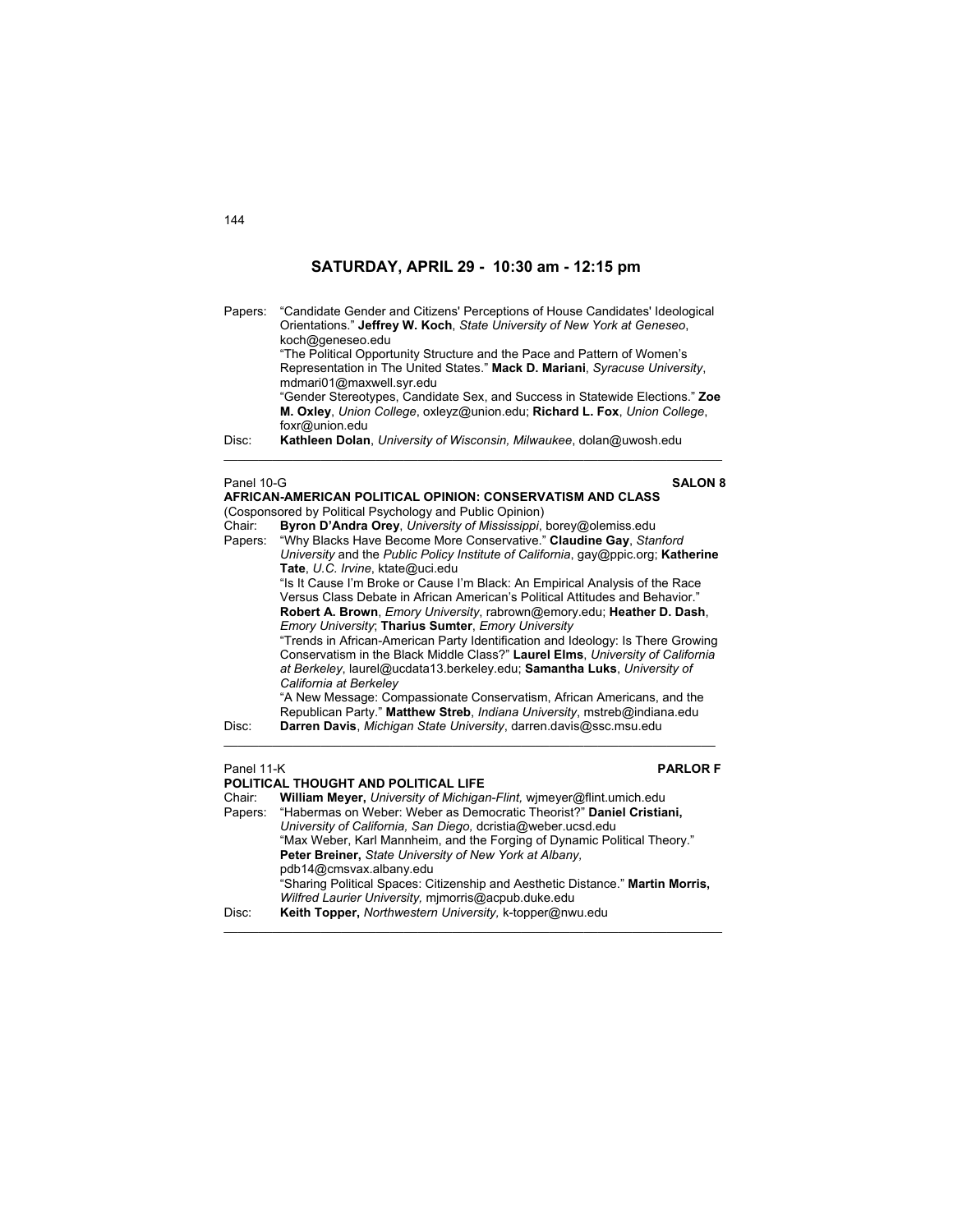| Panel 11-M                 | <b>SALON 3</b>                                                                                                                                                                                                                                                                                                                                                                                                                                                                                                                                                                                                                                                            |
|----------------------------|---------------------------------------------------------------------------------------------------------------------------------------------------------------------------------------------------------------------------------------------------------------------------------------------------------------------------------------------------------------------------------------------------------------------------------------------------------------------------------------------------------------------------------------------------------------------------------------------------------------------------------------------------------------------------|
| Chair:<br>Papers:<br>Disc: | THE FRACTURED FOUNDATIONS OF MODERN POLITICAL THOUGHT<br>Amy McCready, Bucknell University, mccready@bucknell.edu<br>"Binding on Earth, Loosing for Heaven: Calvin and the 'External Aids' of Church<br>and State." Darren Walhof, University of Minnesota, dwalhof@polisci.umn.edu<br>"Depraved Believers Called to be Citizens: The Psychological Politics of the<br>Calvinist Self." Simona Goi, Calvin College, sgoi@calvin.edu<br>"Sir Robert's Revenge: The Incoherence of Modern Social Contract Theory."<br>Dan Engster, University of Texas at San Antonio<br>Ann Davies, Beloit College, daviesa@beloit.edu<br>Jay Goodale, Beloit College, goodalej@beloit.edu |
| Panel 12-L                 | <b>MONTROSE 3</b>                                                                                                                                                                                                                                                                                                                                                                                                                                                                                                                                                                                                                                                         |
|                            | THE POLITICS OF SELF-MAKING                                                                                                                                                                                                                                                                                                                                                                                                                                                                                                                                                                                                                                               |
| Chair:<br>Papers:          | Sophia Mihic, University of Illinois at Chicago, sjimihic@uic.edu<br>"Of Heroes and Poets: Hannah Arendt on Revealing the Self." Alkis Kontos,<br>University of Toronto                                                                                                                                                                                                                                                                                                                                                                                                                                                                                                   |
|                            | " 'Sensitive Killers, Cruel Aesthetes, and Pitiless Poets': Foucault, Rorty, and the<br>Ethics of Self-Fashioning." Graham Longford, York University,<br>qlongford@hotmail.com                                                                                                                                                                                                                                                                                                                                                                                                                                                                                            |
|                            | "Cultivating Citizens." Susan Bickford, University of North Carolina at Chapel<br>Hill, bickford@email.unc.edu                                                                                                                                                                                                                                                                                                                                                                                                                                                                                                                                                            |
| Discs:                     | Lisa Disch, University of Minnesota, Idisch@polisci.umn.edu<br>Sophia Mihic, University of Illinois at Chicago, siimihic@uic.edu                                                                                                                                                                                                                                                                                                                                                                                                                                                                                                                                          |
| Panel 13-I                 | <b>LASALLE1</b><br><b>MODELS OF LOBBYING</b>                                                                                                                                                                                                                                                                                                                                                                                                                                                                                                                                                                                                                              |
| Chair:                     | William B. Heller, University of Nebraska-Lincoln                                                                                                                                                                                                                                                                                                                                                                                                                                                                                                                                                                                                                         |
| Papers:                    | "Lobbying Legislatures." Sven Feldmann, University of Chicago,                                                                                                                                                                                                                                                                                                                                                                                                                                                                                                                                                                                                            |
|                            | sven@uchicago.edu; Morten Bennedsen, University of Copenhagen,                                                                                                                                                                                                                                                                                                                                                                                                                                                                                                                                                                                                            |
|                            | Morten.Bennedsen@econ.ku.dk<br>"Buying Friends and Sleeping with Enemies: Institutional Checks and the Cost of                                                                                                                                                                                                                                                                                                                                                                                                                                                                                                                                                            |
|                            | Agreement." William B. Heller, University of Nebraska-Lincoln,                                                                                                                                                                                                                                                                                                                                                                                                                                                                                                                                                                                                            |
|                            | wbheller@post.harvard.edu; Sarah M. Ryan, lowa State University,<br>smryan@iastate.edu                                                                                                                                                                                                                                                                                                                                                                                                                                                                                                                                                                                    |

 "How Congressional Party Leaders Affect Lobbying in Congress." **Jennifer Nicoll**, *Washington University in St. Louis*, jenicoll@artsci.wustl.edu Disc: **Marco Battaglini,** *Northwestern University*, m-battaglini@nwu.edu

\_\_\_\_\_\_\_\_\_\_\_\_\_\_\_\_\_\_\_\_\_\_\_\_\_\_\_\_\_\_\_\_\_\_\_\_\_\_\_\_\_\_\_\_\_\_\_\_\_\_\_\_\_\_\_\_\_\_\_\_\_\_\_\_\_\_\_\_\_\_\_\_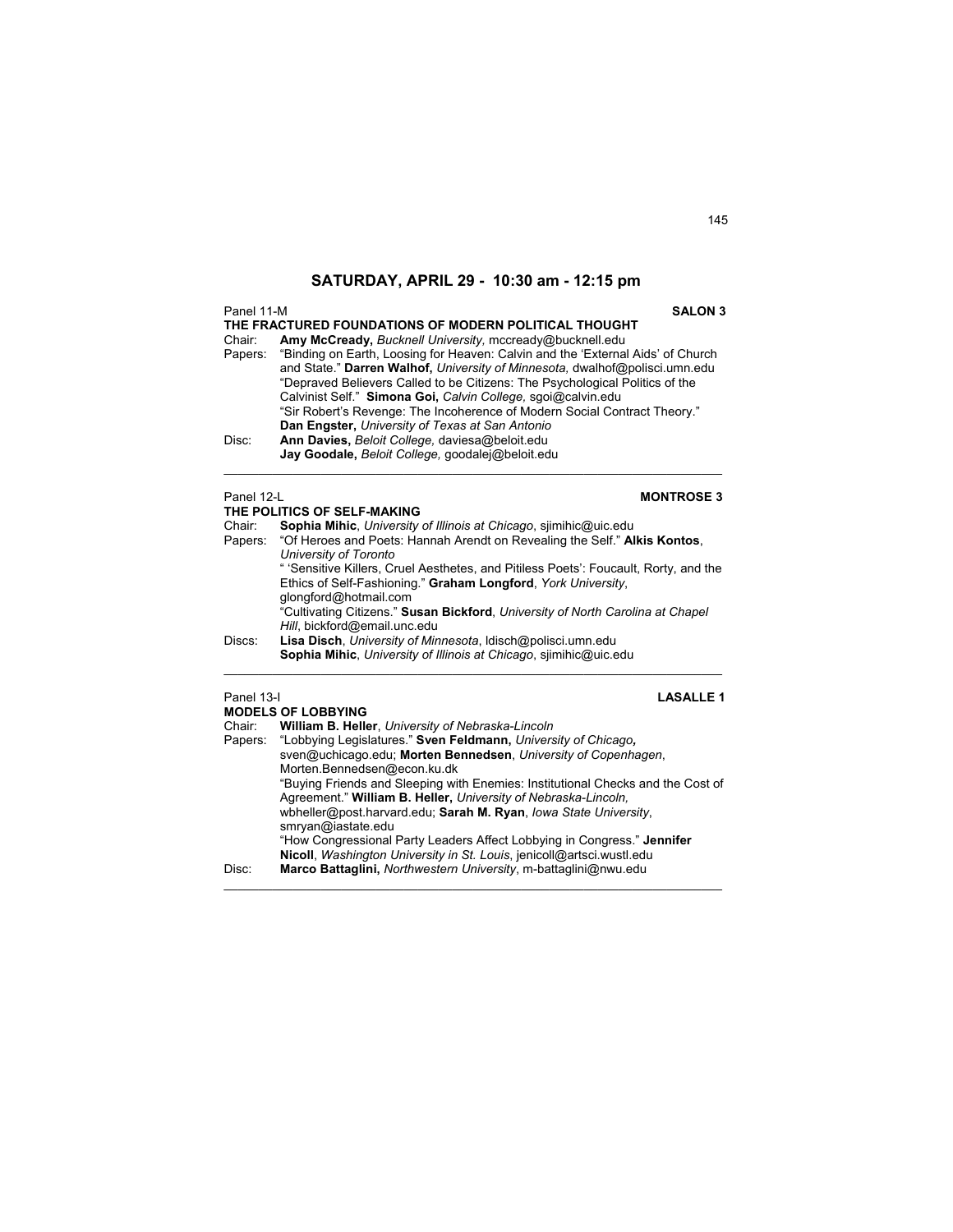| Panel 15-I<br><b>GROUPS</b> | <b>INTERACTIONS BETWEEN GENDER, RACE, POLITICAL PARTIES AND INTEREST</b>         | <b>MONTROSE 1</b> |
|-----------------------------|----------------------------------------------------------------------------------|-------------------|
|                             | (Co-sponsored with Gender and Politics)                                          |                   |
| Chair:                      | Robert Dion, Syracuse University, ridion@maxwell.syr.edu                         |                   |
|                             | Papers: "Emily's Daughters: Determinants Of The Proportion Of Contributions From |                   |
|                             | Female Contributors To House Candidates." Douglas H. Weber, American             |                   |
|                             | University, Dweber@crp.org                                                       |                   |
|                             | "Who Are the Black Republicans?" Phillip J. Ardoin, Southern University,         |                   |
|                             | ardoin@home.com; Ronald Vogel, Southern University                               |                   |
|                             | "Men Who Help Women Defeat Men: Contributors to Pro-Choice Women's               |                   |
|                             | PACs." Christine L. Day, University of New Orleans, clday@uno.edu; Megan         |                   |
|                             | Duffy Brown, University of New Orleans: Charles D. Hadley, University of New     |                   |
|                             | Orleans                                                                          |                   |
| Disc:                       | Robert Dion, Syracuse University, ridion@maxwell.syr.edu                         |                   |
| Panel 16-I                  | THEORIES OF CHANGE AND THE PRESIDENCY                                            | <b>LASALLE 3</b>  |

### **TORIES OF CHANGE**

| Betty Glad, University of South Carolina, glad@garnet.cla.sc.edu             |
|------------------------------------------------------------------------------|
| "Assessing the President: Eisenhower as King Utopus." Philip Abbott, Wayne   |
| State University, aa2393@wayne.edu                                           |
| "Limiting the Unintended Consequences of Institutional Change." Andrew P.    |
| Cortell, Lewis and Clark College, apc@lclark.edu; Susan Peterson, College of |
| William and Mary, smpete@wm.edu                                              |
| "Constitutional Origins and the New Institutionalism: The Creation of the    |
| American Presidency." Benjamin A. Kleinerman, Michigan State University,     |
| kleiner2@msu.edu                                                             |
| Constantine J. Spiliotes, Dartmouth University.                              |
| Constantine.J.Spiliotes@Dartmouth.edu                                        |
|                                                                              |

 $\mathcal{L}_\text{max}$  , and the set of the set of the set of the set of the set of the set of the set of the set of the set of

### Panel 17-Q **SALON 4**

### **CONGRESSIONAL CAMPAIGNS AND ELECTIONS II**

Chair: **Anthony Gierzynski**, *University of Vermont*, agierzyn@moose.uvm.edu Papers: "The Redistributive Consequences of Changing Majority Control in the U.S.

House of Representatives." **Brian E. Roberts**, *University of Texas- Austin*, roberts@mail.utexas.edu

 "Mandate Elections and Policy Change in Congress." **David A.M. Peterson**, *University of Minnesota*, dpeters@polisci.umn.edu; **Lawrence Grossback**, *University of Minnesota*, lgback@polisci.umn.edu; **Amy Gangl**, *University of Minnesota*, amygangl@polisci.umn.edu

 "Legislative Institutions and Electoral Insulation." **Douglas Grob**, *Stanford University*, dgrob@stanford.edu; **Simon Jackman**, *Stanford University*, jackman@stanford.edu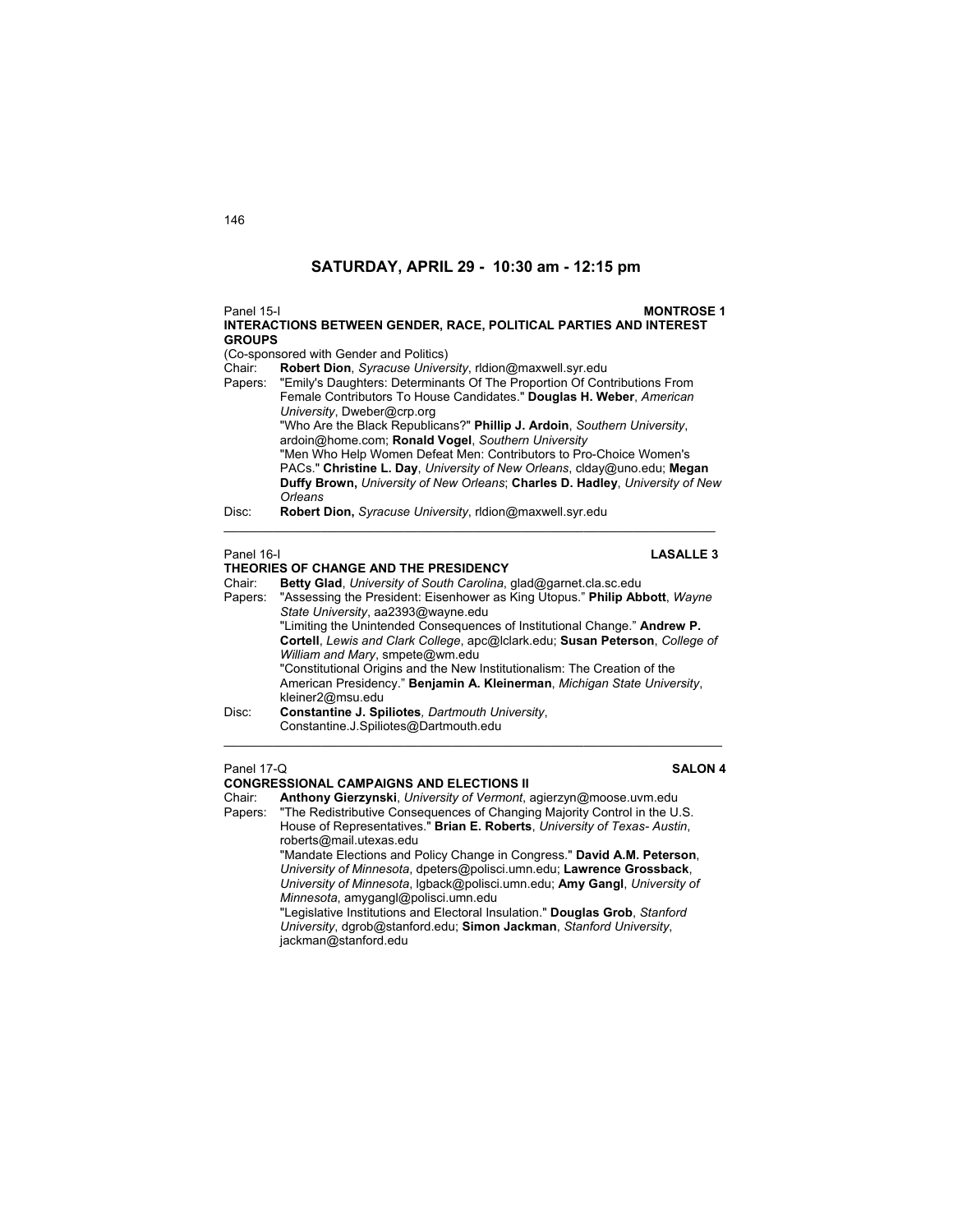"Campaign Spending in Primary Elections in the U.S. House." **Jay Goodliffe**, *Brigham Young University*, goodliffe@byu.edu; **David B. Magleby**, *Brigham Young University*, david\_magleby@byu.edu

Disc: **Stephen A. Borrelli**, *University of Alabama*, sborrell@tenhoor.as.ua.edu

## Panel 17-U **LASALLE 5**

### **CONGRESSIONAL FELLOWS ROUNDTABLE: WHAT POLITICAL SCIENTISTS CAN LEARN FROM CAPITOL HILL EXPERIENCE**  Chair: **Christopher J. Deering**, *George Washington University*, rocket@gwu.edu Part: **Lawrence C. Dodd**, *University of Florida*, ldodd@polisci.ufl.edu

\_\_\_\_\_\_\_\_\_\_\_\_\_\_\_\_\_\_\_\_\_\_\_\_\_\_\_\_\_\_\_\_\_\_\_\_\_\_\_\_\_\_\_\_\_\_\_\_\_\_\_\_\_\_\_\_\_\_\_\_\_\_\_\_\_\_\_\_\_\_\_\_

 **Eric S. Heberlig**, *Gustavus Adolphus College*, eheberli@gustavus.edu  **Colton C. Campbell**, *Florida International University*, campbelc@fiu.edu  **Diana Dwyre**, *California State University- Chico*, DDWYRE@csuchico.edu  **Daniel Lipinski**, *Duke University*, dlip@duke.edu  **David L. Leal**, *SUNY-Buffalo*, Dleal@acsu.buffalo.edu

### Panel 18-H **SALON 2**

**JUDICIAL (IN)DEPENDENCE ON STATE SUPREME COURTS: SELECTION AND DECISION MAKING**

 $\mathcal{L}_\text{max}$  , and the set of the set of the set of the set of the set of the set of the set of the set of the set of

Chair: **Melinda Gann Hall**, *Michigan State University*, HallMe@pilot.msu.edu Papers: "Judicial Independence and the Protection of Equality." **Jeffrey Davis**, *Georgia State University*, davisjeffrey@earthlink.net "Direct Democracy and the Judiciary: A Multi-State Study." **Jolly Ann Emrey**, *Emory University*, jemrey@emory.edu "Judicial Oversight of Administrative Agencies in the American States." **Rick A. Swanson**, *University of Kentucky*, raswan0@pop.uky.edu "The Power of Politics: Judicial Decision Making on Appointed State Supreme Courts." **Mahdavi McCall**, *Bucknell University,* mmccall@bucknell.edu Disc: **Charles S. Lopeman**, *University of West Georgia*, slopemann@westga.edu;

**Stefanie A. Lindquist**, *University of Georgia*, cmslind@arches.uga.edu \_\_\_\_\_\_\_\_\_\_\_\_\_\_\_\_\_\_\_\_\_\_\_\_\_\_\_\_\_\_\_\_\_\_\_\_\_\_\_\_\_\_\_\_\_\_\_\_\_\_\_\_\_\_\_\_\_\_\_\_\_\_\_\_\_\_\_\_\_\_\_\_

### Panel 18-K **CLARK 10**

**DECISION MAKING ON THE U.S. SUPREME COURT: GOALS, STRATEGIES, IDEOLOGY, AND VALUES**

Chair: **Harold J. Spaeth**, *Michigan State University*, harold.spaeth@ssc.msu.edu

Papers: "Distinguishing Chief: An Analysis on Justice Rehnquist 1971-1997 Terms." **Ellen Baik**, *SUNY Stony Brook*, rbaik@ic.sunysb.edu "Do Supreme Court Justices Respond to Legal Arguments?" **Andrea C. McAtee**,

*University of North Carolina at Chapel Hill*, mcatee@email.unc.edu; **Kevin T. McGuire**, *University of North Carolina at Chapel Hill*, kmcguire@unc.edu "Supreme Court Decision Making, Subissue Salience, and the Attitudinal Model." **Isaac Unah**, *University of North Carolina at Chapel Hill*, iunah@email.unc.edu;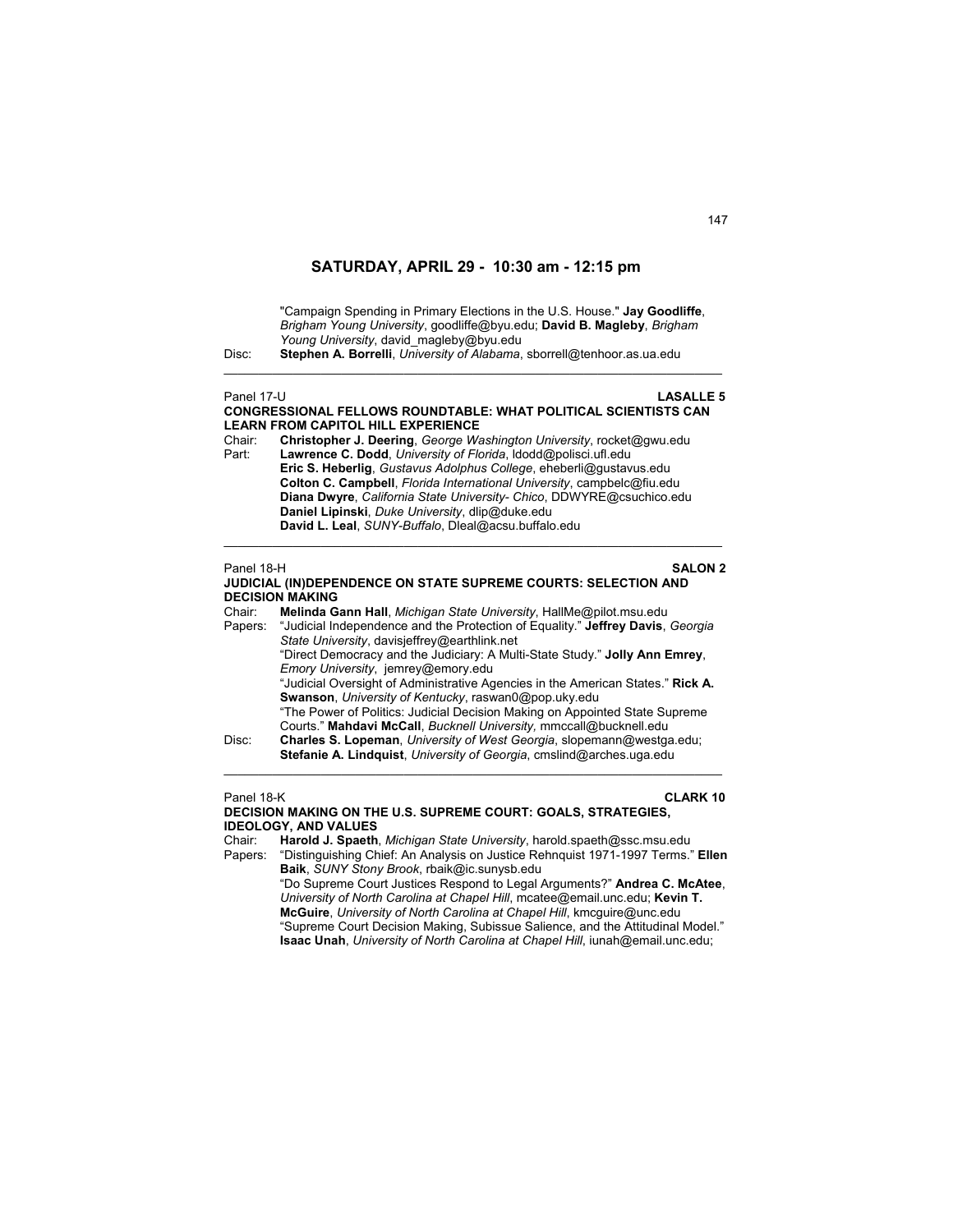**Ange-Marie Hancock**, *University of North Carolina at Chapel Hill*, angemari@email.unc.edu "Anticipation: Congressional Strategies to Avoid Judicial Review." **Ellen Lazarus**, *SUNY at Stony Brook*, elazarus@ic.sunysb.edu Disc: **Harold J. Spaeth**, *Michigan State University*, harold.spaeth@ssc.msu.edu **Christopher J. W. Zorn**, *Emory University*, czorn@emory.edu  $\mathcal{L}_\text{max}$  , and the set of the set of the set of the set of the set of the set of the set of the set of the set of Panel 19-B **BURNHAM 5 MEET THE AUTHORS ROUNDTABLE: RECENT BOOKS ON DIRECT DEMOCRACY IN THE STATES** Chair: **Charles Bullock III,** *University of Georgia,* cbullock@aches.uga.edu "Demanding Choices: Opinion, Voting, and Direct Democracy." Todd Donovan, *Western Washington University,* donovan@cc.wwu.edu

 "The Populist Paradox: Interest Group Influence and the Promise of Direct Legislation." **Elisabeth R. Gerber,** *University of California, San Diego*, Egerber@weber.ucsd.edu "Tax Crusaders and the Politics of Direct Democracy." **Dan Smith,** *University of Denver,* dasmith@du.edu

 $\mathcal{L}_\text{G} = \{ \mathcal{L}_\text{G} \mid \mathcal{L}_\text{G} \mid \mathcal{L}_\text{G} \mid \mathcal{L}_\text{G} \mid \mathcal{L}_\text{G} \mid \mathcal{L}_\text{G} \mid \mathcal{L}_\text{G} \mid \mathcal{L}_\text{G} \mid \mathcal{L}_\text{G} \mid \mathcal{L}_\text{G} \mid \mathcal{L}_\text{G} \mid \mathcal{L}_\text{G} \mid \mathcal{L}_\text{G} \mid \mathcal{L}_\text{G} \mid \mathcal{L}_\text{G} \mid \mathcal{L}_\text{G}$ 

Disc: **Caroline J. Tolbert**, *Kent State University,* ctolber1@ekent.edu

### Panel 20-G **SANDBURG 4**

### **FAITH-BASED ORGANIZATIONS IN LOCAL GOVERNMENTS**

| Chair:  | Suzanne M. Marilley, Capital University, smarille@capitaledu                     |
|---------|----------------------------------------------------------------------------------|
| Papers: | "Citizen Activism and Local Government." Jyl Josephson, Illinois State           |
|         | University, jjosep@ilstu.edu                                                     |
|         | "Calling on the Court: The Impact of Social Capital on Litigation in South Bend, |
|         | IN." Ronald S. Smith, Indiana University, smithron@indiana.edu                   |
|         | "The Politics of Faith-Based Organizations: The Role of City Government          |
|         | Administration in the Success of Faith-Based Organizations." Kimberly A.         |
|         | Mealy, <i>Indiana University</i> , kimealy@indiana.edu                           |
|         | "Black Churches, Government, and Social Services Delivery: From Confrontation    |
|         | to Collaboration?" David K. Ryden, Hope College, ryden@hope.edu                  |
| Disc:   | Suzanne M. Marilley, Capital University                                          |
|         |                                                                                  |

### Panel 21-C **MONTROSE 7**

**THE UNIVERSITY, CIVIC LIFE, AND THE INTERNET** Chair: **Michael Margolis**, *University of Cincinnati*, michael.margolis@uc.edu Papers: "The Internet and College Life: Some Unintended Consequences for Democratic Citizenship." **David Resnick**, *University of Cincinnati*, david.resnick@uc.edu "Plato: Distance Education Pioneer." **Gary Klass**, *Illinois State University*, gmklass@ilstu.edu "Information Technology, Political Science, and the Academy: Opportunity or Threat?" **Michael C. Gizzi**, *Mesa State University*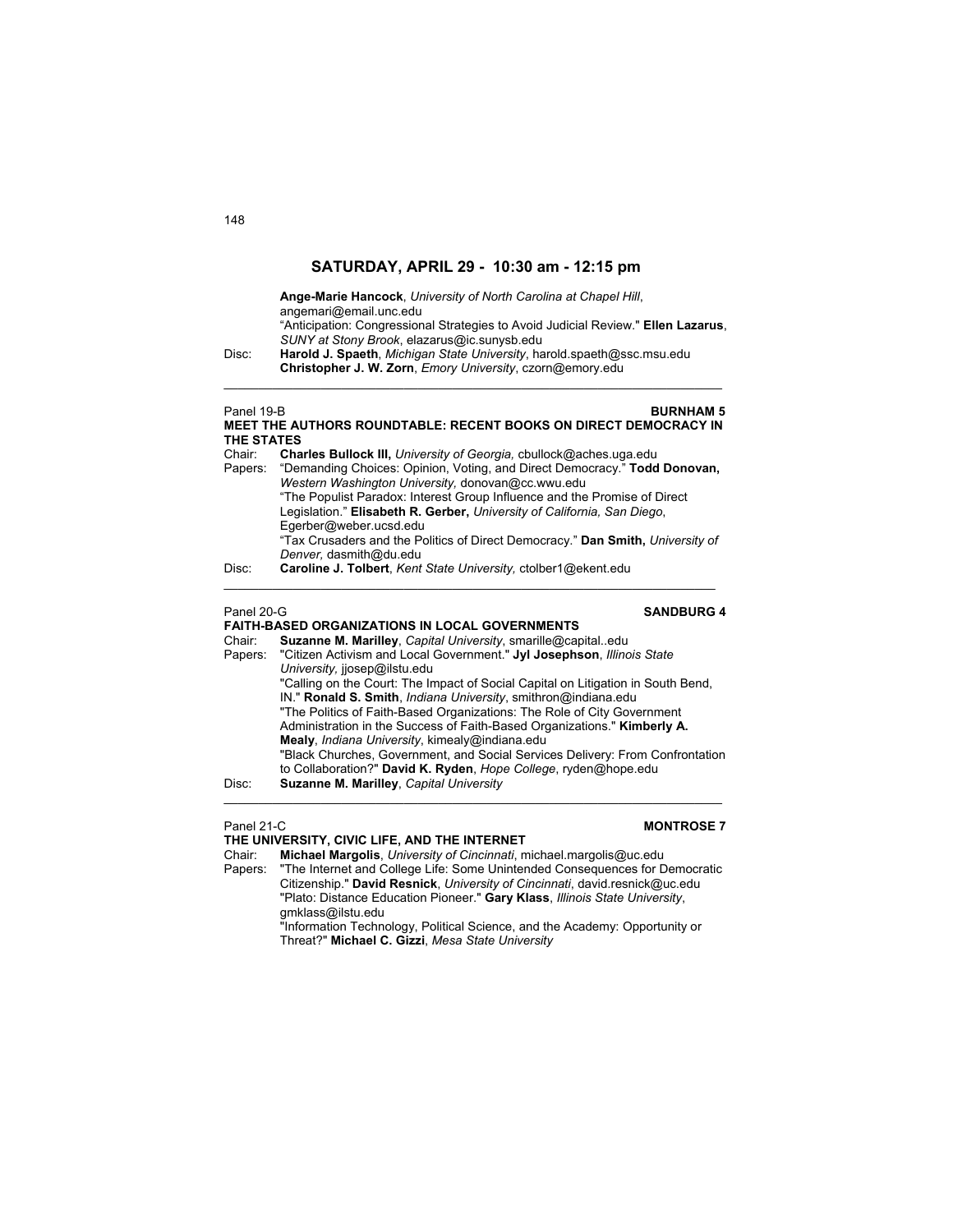"High Wired Act: The Challenges of Making Distance Education Happen at American Colleges and Universities." **Steffen Schmidt**, *Iowa State University*, sws@iastate.edu<br>Disc: **Michael Margolis** 

\_\_\_\_\_\_\_\_\_\_\_\_\_\_\_\_\_\_\_\_\_\_\_\_\_\_\_\_\_\_\_\_\_\_\_\_\_\_\_\_\_\_\_\_\_\_\_\_\_\_\_\_\_\_\_\_\_\_\_\_\_\_\_\_\_\_\_\_\_\_\_\_

Disc: **Michael Margolis**, *University of Cincinnati*, michael.margolis@uc.edu

| Panel 21-U<br><b>SALON 5</b>                                                                                                                                                                                                                                                                                                                                                                                                                                                                                                                                                                                                                                                     |                                                                                                                                                                                                                                                                                                                                                                                                                                                                                                                                                                                                                        |
|----------------------------------------------------------------------------------------------------------------------------------------------------------------------------------------------------------------------------------------------------------------------------------------------------------------------------------------------------------------------------------------------------------------------------------------------------------------------------------------------------------------------------------------------------------------------------------------------------------------------------------------------------------------------------------|------------------------------------------------------------------------------------------------------------------------------------------------------------------------------------------------------------------------------------------------------------------------------------------------------------------------------------------------------------------------------------------------------------------------------------------------------------------------------------------------------------------------------------------------------------------------------------------------------------------------|
| <b>NON-EDUCATIONAL IMPACTS OF EDUCATION POLICY</b><br>Saundra Schneider, University of South Carolina, saundra-schneider@sc.edu<br>Chair:<br>"Looking Through Bifocals: Exploring the Link Between Educational Efficiency<br>Papers:<br>and School Systems." Scott Granberg-Rademacker, University of<br>Nebraska-Lincoln, jrademac@uniserve.uni.edu<br>"An Assessment of the Privatization of School Transportation in Ohio's Public<br>School Districts." Mark K. Cassell, Kent State University, mcassell@kent.edu<br>"Efficiency, Equity, and Politics in State Education Finance." B. Dan Wood,<br>Texas A&M University, bdanwood@polisci.tamu.edu; Nick A. Theobald, Texas |                                                                                                                                                                                                                                                                                                                                                                                                                                                                                                                                                                                                                        |
| Disc:                                                                                                                                                                                                                                                                                                                                                                                                                                                                                                                                                                                                                                                                            | <b>A&amp;M University</b><br>John F. Witte, University of Wisconsin-Madison, witte@lafollette.wisc.edu                                                                                                                                                                                                                                                                                                                                                                                                                                                                                                                 |
| Panel 22-D<br>Chair:<br>Papers:                                                                                                                                                                                                                                                                                                                                                                                                                                                                                                                                                                                                                                                  | <b>BURNHAM2</b><br>THE NEXUS BETWEEN BUDGETARY POLITICS AND ADMINISTRATIVE BEHAVIOR<br>Bryan D. Jones, University of Washington, bdjones@u washington.edu<br>"Authorizers versus Appropriators: How the House and Senate Appropriations<br>Committees Treat Programs with Differing Authorization Status." Thad E. Hall,<br>University of Georgia, thadhall@arches.uga.edu<br>"Understanding Maximizing and Minimizing Bureaucrats in the American States:<br>Profiling and Explaining the Preferences of State Agency Heads, 1964-1998."<br>Cynthia J. Bowling, Auburn University, bowlicj@mail.auburn.edu; Chung-Lae |
| Disc:                                                                                                                                                                                                                                                                                                                                                                                                                                                                                                                                                                                                                                                                            | Cho, University of North Carolina-Chapel Hill, clcho@email.unc.edu; Deil S.<br>Wright, University of North Carolina-Chapel Hill, dswright@mindspring.com<br>Bryan D. Jones, University of Washington, bdjones@u.washington.edu<br>Scott Robinson, Texas A&M University, srobinson@politics.tamu.edu                                                                                                                                                                                                                                                                                                                    |
| Panel 23-G                                                                                                                                                                                                                                                                                                                                                                                                                                                                                                                                                                                                                                                                       | <b>SALON 1</b>                                                                                                                                                                                                                                                                                                                                                                                                                                                                                                                                                                                                         |

**EXPLORATIONS OF CONTENTIOUS POLITICAL CULTURE**<br>Chair: Charles C. Ragin, Northwestern University, cragin@ Chair: **Charles C. Ragin**, *Northwestern University*, cragin@nwu.edu

"Contentious Spaces: Cultural Diffusion of Protest and Repression in Detroit, 1968-1973" **David Reilly**, *University of Colorado – Boulder* "Political Repression and Public Perceptions of Human Rights – Central and Eastern Europe from 1991 - 1996." **Pat Regan**, *Binghamton University – SUNY*, pregan@binghamton.edu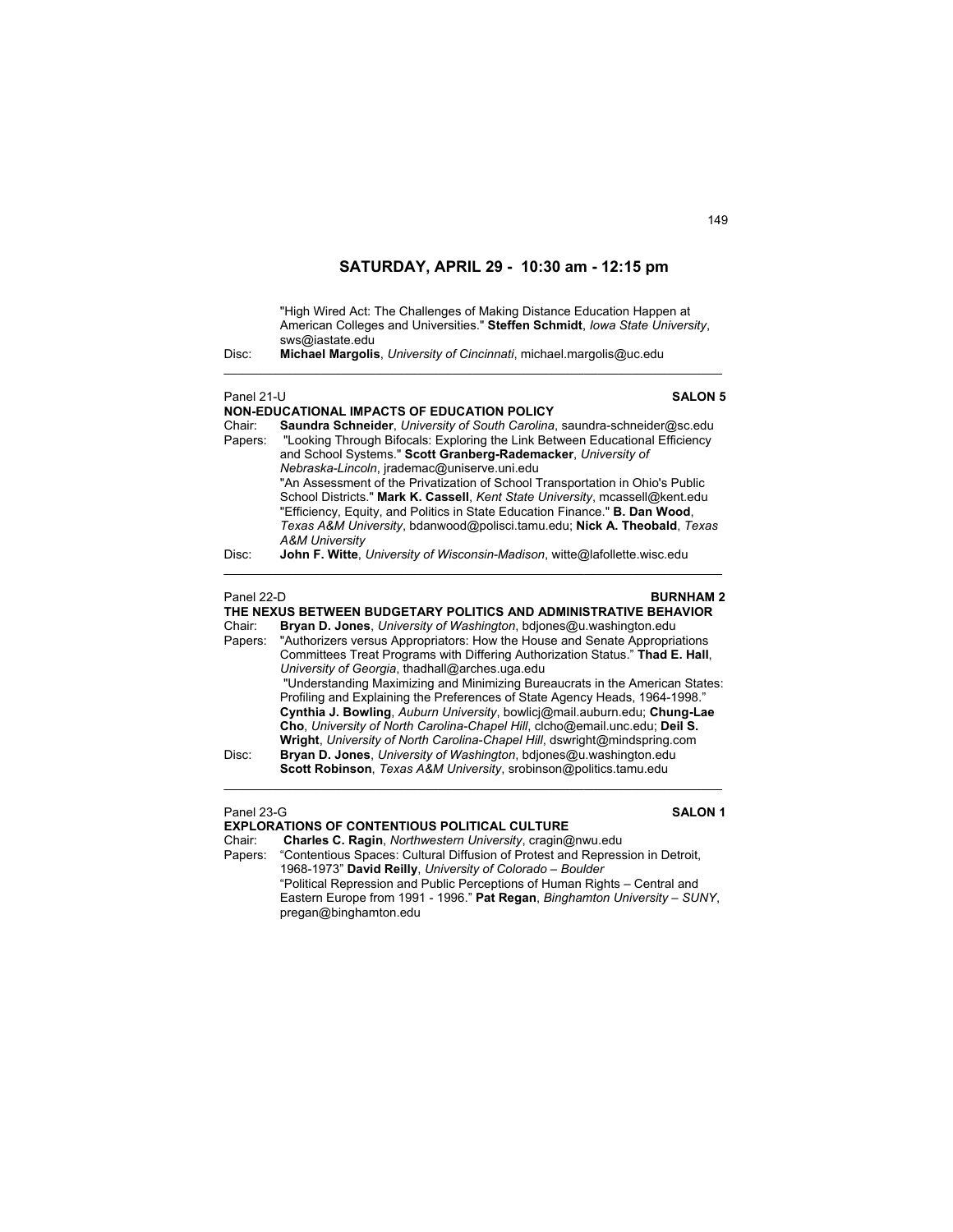"Being Democratic in a Deeply Divided Society: Racial, Ethnic, Linguistic Conflict Over Democratic Values in South Africa." **James Gibson**, *Washington University, St. Louis*, jgibson@artsci.wustl.edu

Disc: **Charles C. Ragin**, *Northwestern University*, cragin@nwu.edu

### Panel 24-E **BURNHAM 4 ROUNDTABLE: TEACHING POSITIVE THEORY IN UNDERGRADUATE POLITICAL SCIENCE COURSES**

\_\_\_\_\_\_\_\_\_\_\_\_\_\_\_\_\_\_\_\_\_\_\_\_\_\_\_\_\_\_\_\_\_\_\_\_\_\_\_\_\_\_\_\_\_\_\_\_\_\_\_\_\_\_\_\_\_\_\_\_\_\_\_\_\_\_\_\_\_\_\_\_

Chair: **William Bianco**, *Pennsylvania State University*, wbianco@psu.edu **Brian Humes**, *University of Nebraska-Lincoln*, bhumes@unlserve.unl.edu **Arthur Lupia**, *University of California, San Diego*, alupia@ucsd.edu **Kenneth A. Shepsle**, *Harvard University*, kshepsle@harvard.edu  **Charles Stewart III**, *Massachusetts Institute of Technology*, cstewart@mit.edu **John D. Wilkerson**, *University of Washington*, jwilker@u.washington.edu

 $\mathcal{L}_\text{max}$  , and the set of the set of the set of the set of the set of the set of the set of the set of the set of

## Panel 25-F **PARLOR C THE PUBLISHING MARKET IN THE 21ST CENTURY: FROM GUTENBERG TO THE INTERNET?**  Chair: **Pippa Norris**, *Harvard University,* Pippa\_Norris@Harvard.edu Panel: **Brenda Carter**, *CQ Press*, bcarter@cq.com

**Alex Holzman**, *Cambridge University Press,* aholzman@cup.org **Peter Labella***, Sage Publications,* sagepeter@aol.com  $\mathcal{L}_\text{max}$  , and the set of the set of the set of the set of the set of the set of the set of the set of the set of

## Panel 26-F **PARLOR D**

|        | PLATO, ARISTOTLE, AND LIBERALISM                                              |
|--------|-------------------------------------------------------------------------------|
| Chair: | Travis Cook, Loyola University Chicago, tscook@uic.edu                        |
|        | Papers: "Platonic Rule: Fiat or Law?" Robert W. Hall, University of Vermont   |
|        | "Aristotle's Liberal Thought." Edward W. Clayton, Central Michigan University |
|        | clayt1ew@cmich.edu                                                            |
|        | "Aristotle and the Procrustean Bed of Liberalism." Ann Charney Colmo.         |
|        | Dominican University, charneca@email.dom.edu                                  |
| Disc:  | Douglas A. Ollivant, United States Military Academy, id6742@usma.edu;         |
|        | Ken Masugi, Virginia Council of Higher Education, Masugi@schev.edu            |
|        |                                                                               |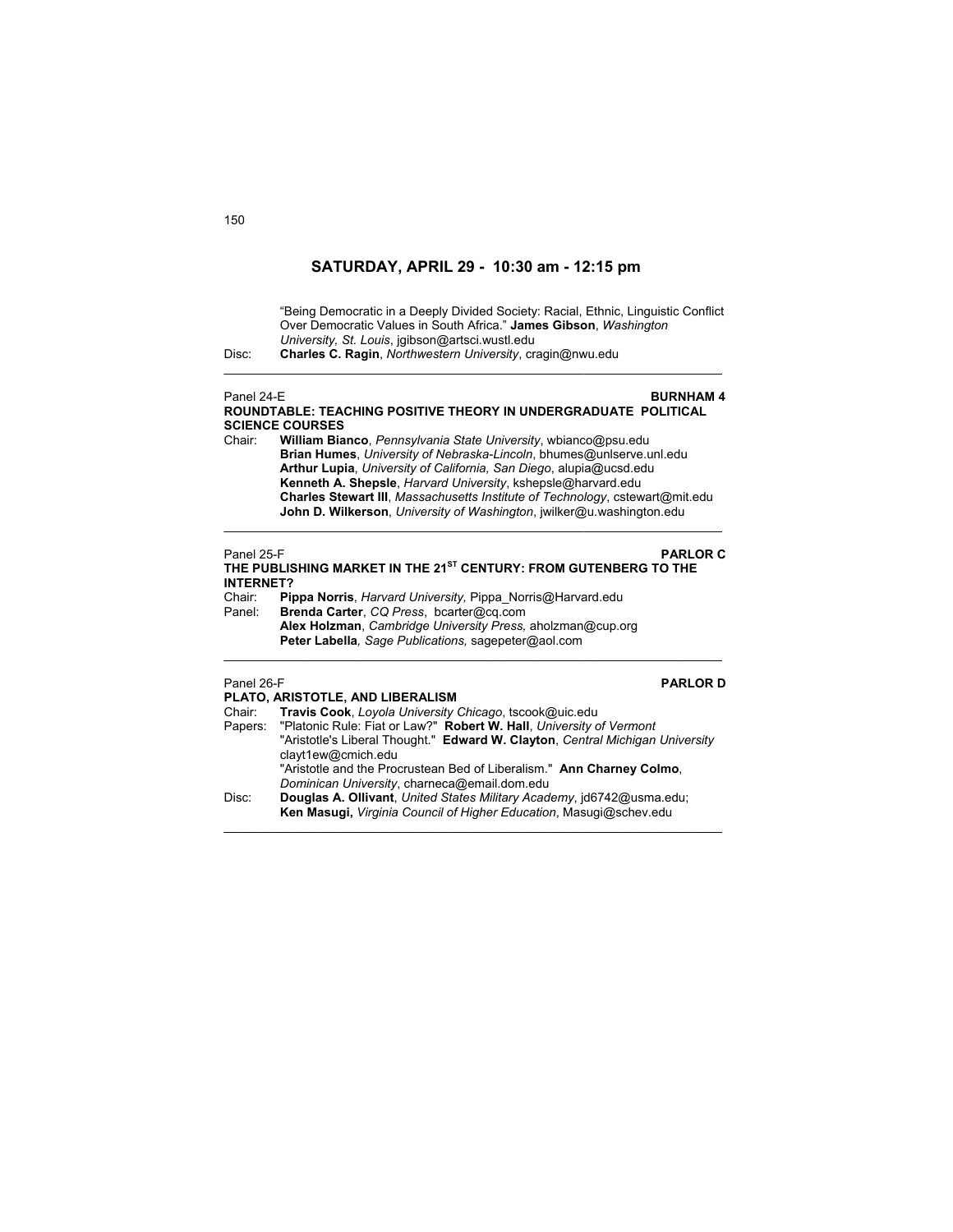## *AJPS* **EDITORIAL BOARD MEETING CRESTHILL**

**Gregory Caldeira**, *Ohio State University*, Editor

## **POSTER SESSION 6 EXHIBIT HALL**

(Authors will be present from 1:30-3:15 pm)

Section 2 Posters

### **COMPARATIVE POLITICS – DEVELOPING COUNTRIES**

- 1. "The Impact of Political Regimes on Performance: Infant Mortality in Democracies and Dictatorships" **Thomas D. Zweifel**, *New York University*, tdz@swissconsultinggroup.com 2. "A Review of the Corruption Literature in Light of the East Asian Crisis" **Jennifer**
- **Gandhi**, *New York University*, jg229@is5.nyu.edu 3. "Guerrillas. Coca, and Foreign Aid: The Red Queen Hypothesis in Colombia and

 $\_$  , and the set of the set of the set of the set of the set of the set of the set of the set of the set of the set of the set of the set of the set of the set of the set of the set of the set of the set of the set of th

- Peru" **Steve Garrison**, *University of Kansas*, garriso@ukans.edu
- 4. "The Political Economy of Water Pricing" **Neda A. Zawahri**, *University of Virginia*, naz2p@virginia.edu
- 5. "Political Support, Citizen Frustration, and Surge of Protest Vote: Evidence from Turkey" **Birol Akgun**, *Case Western University*, bxa12@po.cwru.edu
- 6. "Attitudes Towards the Yugoslavian Wars in Bulgaria (1991-1999): How Did They Matter? **Maria Spirova**, *University of Wisconsin-Milwaukee*, spirova@csd.uwm.edu

 $\mathcal{L}_\mathcal{L} = \{ \mathcal{L}_\mathcal{L} = \{ \mathcal{L}_\mathcal{L} = \{ \mathcal{L}_\mathcal{L} = \{ \mathcal{L}_\mathcal{L} = \{ \mathcal{L}_\mathcal{L} = \{ \mathcal{L}_\mathcal{L} = \{ \mathcal{L}_\mathcal{L} = \{ \mathcal{L}_\mathcal{L} = \{ \mathcal{L}_\mathcal{L} = \{ \mathcal{L}_\mathcal{L} = \{ \mathcal{L}_\mathcal{L} = \{ \mathcal{L}_\mathcal{L} = \{ \mathcal{L}_\mathcal{L} = \{ \mathcal{L}_\mathcal{$ 

Disc: **Andrew Wedeman**, *University of Nebraska*, awedemanl@unl.edu

## Section 17 Posters

**LEGISLATIVE POLITICS** 

| 1.    | "The Impact of a Multi-Faceted Party on Senate Roll Call Votes." Mark M.  |
|-------|---------------------------------------------------------------------------|
|       | <b>Berger, SUNY-Stony Brook, mberger@notes.cc.sunysb.edu</b>              |
| Disc: | <b>Nathan Dietz</b> , American University, ndietz@american.edu            |
| ົ     | "Logiclative Agenda Power and Institutional Coloction: Why Do Logiclators |

- 2. "Legislative Agenda Power and Institutional Selection: Why Do Legislators Restrict Their Parliamentary Rights in the Japanese Diet?" **Mikitaka Masuyama**, *Seikei University*, masuyama@law.seikei.ac.jp
- 3. "The Politics of Public Pressure and the Pendleton Act of 1883." **Sean M. Theriault**, *Stanford University*, seant@leland.stanford.edu
- Disc: **Michele Swers**, *Harvard University*, mswers@fas.harvard.edu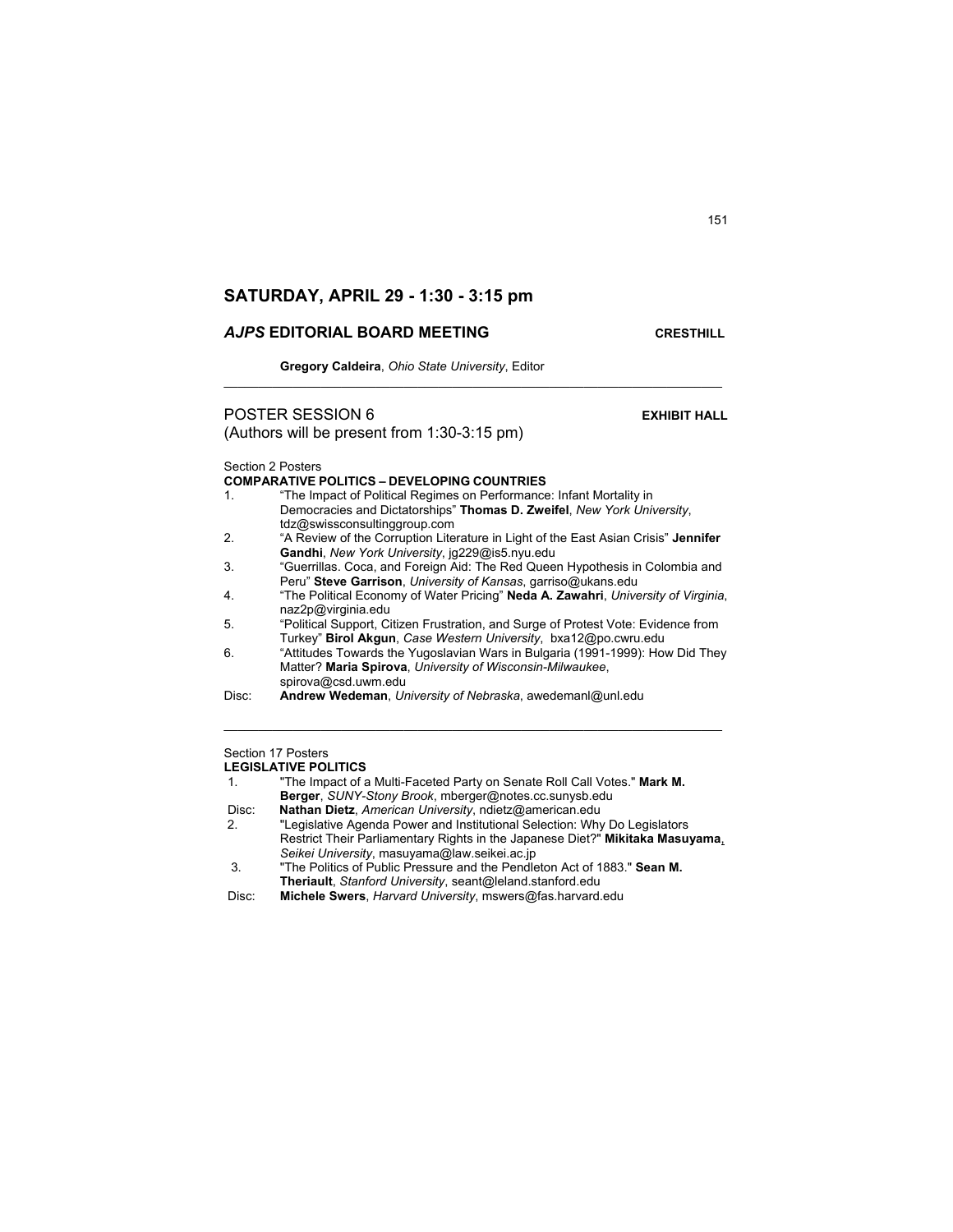| 4.    | "The Hazards of Incumbency: An Event History Analysis of Congressional<br>Careers." Charles J. Finocchiaro, Michigan State University,<br>finocchi@msu.edu, Tse-min Lin, University of Texas-Austin,<br>tml@mail.la.utexas.edu                            |
|-------|-----------------------------------------------------------------------------------------------------------------------------------------------------------------------------------------------------------------------------------------------------------|
| 5.    | "Regional Coalition Government in Spain: The Determinants of Cabinet Duration<br>and Portfolio Allocation." Kerstin Hamann, University of Central Florida.<br>khamann@pegasus.cc.ucf.edu, Carol A. Mershon, University of Virginia.<br>cam6m@virginia.edu |
| Disc: | C. Lawrence Evans, College of William and Mary, clevan@wm.edu                                                                                                                                                                                             |
| 6.    | "Inter-Candidate Transfers in the Post-Term Limits Era." Cynthia N. Unmack,                                                                                                                                                                               |
|       | University of California-Davis, clunmack@ucdavis.edu, Stacey B. Gordon,                                                                                                                                                                                   |
|       | University of Nevada-Reno, sgordon@scs.unr.edu                                                                                                                                                                                                            |
| Disc: | Elizabeth A. Oldmixon, University of Florida, oldmixon@polisci.ufl.edu                                                                                                                                                                                    |
| 7.    | "The Impact of War on District-Level Electoral Outcomes: The U.S.                                                                                                                                                                                         |
|       | Congressional Elections of 1862." Jamie L. Carson, Michigan State University,                                                                                                                                                                             |
|       | carsonj4@pilot.msu.edu; Jeffery A. Jenkins, Michigan State University,                                                                                                                                                                                    |
|       | jenki107@pilot.msu.edu; Mark A. Souva, Michigan State University,                                                                                                                                                                                         |
|       | souvamar@msu.edu                                                                                                                                                                                                                                          |
| 8.    | "Overrepresentation or Underrepresentation: The Policy Effects of the Three-                                                                                                                                                                              |
|       | Fifths Compromise, 1 <sup>st</sup> -5 <sup>th</sup> Congresses." Brian D. Humes, University of                                                                                                                                                            |
|       | Nebraska-Lincoln, bhumes@unlserve.unl.edu                                                                                                                                                                                                                 |
| Disc: | Diana Dwyre, California State University-Chico, DDWYRE@csuchico.edu                                                                                                                                                                                       |

## Panel 1-D **SANDBURG 2**

|           | ISSUES AND ECONOMICS IN COMPARATIVE ELECTION STUDIES                                                                                                                                                                                                                                                                                                                                                       |
|-----------|------------------------------------------------------------------------------------------------------------------------------------------------------------------------------------------------------------------------------------------------------------------------------------------------------------------------------------------------------------------------------------------------------------|
| Chair:    | Raymond Duch, University of Houston, rduch@uh.edu                                                                                                                                                                                                                                                                                                                                                          |
| Papers:   | "Dimensions of Political Party Evaluation in Turkey." Ahmet Suerdem, Istanbul<br>Bilgi University, asuerdem@bilgi.edu.tr<br>"Job Insecurity and Issue Voting: Why Governments Respond to Electoral<br>Demands." Michael T. W. Lin, University of California, Los Angeles,<br>tsungwu@ucla.edu<br>"Heterogeneity in Accuracy of Economic Perceptions." Raymond Duch,<br>University of Houston, rduch@uh.edu |
| Disc:     | "Winners and Losers in Democratic Market Societies." Christopher J.<br>Anderson, Binghamton University, canders@binghamton.edu; Sylvia Mendes,<br>Binghamton University, SUNY, Bq22303@qbinghamton.edu<br>Panel                                                                                                                                                                                            |
| Panel 2-H | <b>PARLOR F</b>                                                                                                                                                                                                                                                                                                                                                                                            |

### **INSTITUTIONAL DEVELOPMENT IN LATIN AMERICA**  Chair: **Felipe Aguero**, *University of Miami*, faguero@sis.miami.edu Papers: "The Impact of Judicial Reform on Constitutional Accountability in Argentina and Chile." **Druscilla Scribner**, *University of California-San Diego*, dscribne@weber.ucsd.edu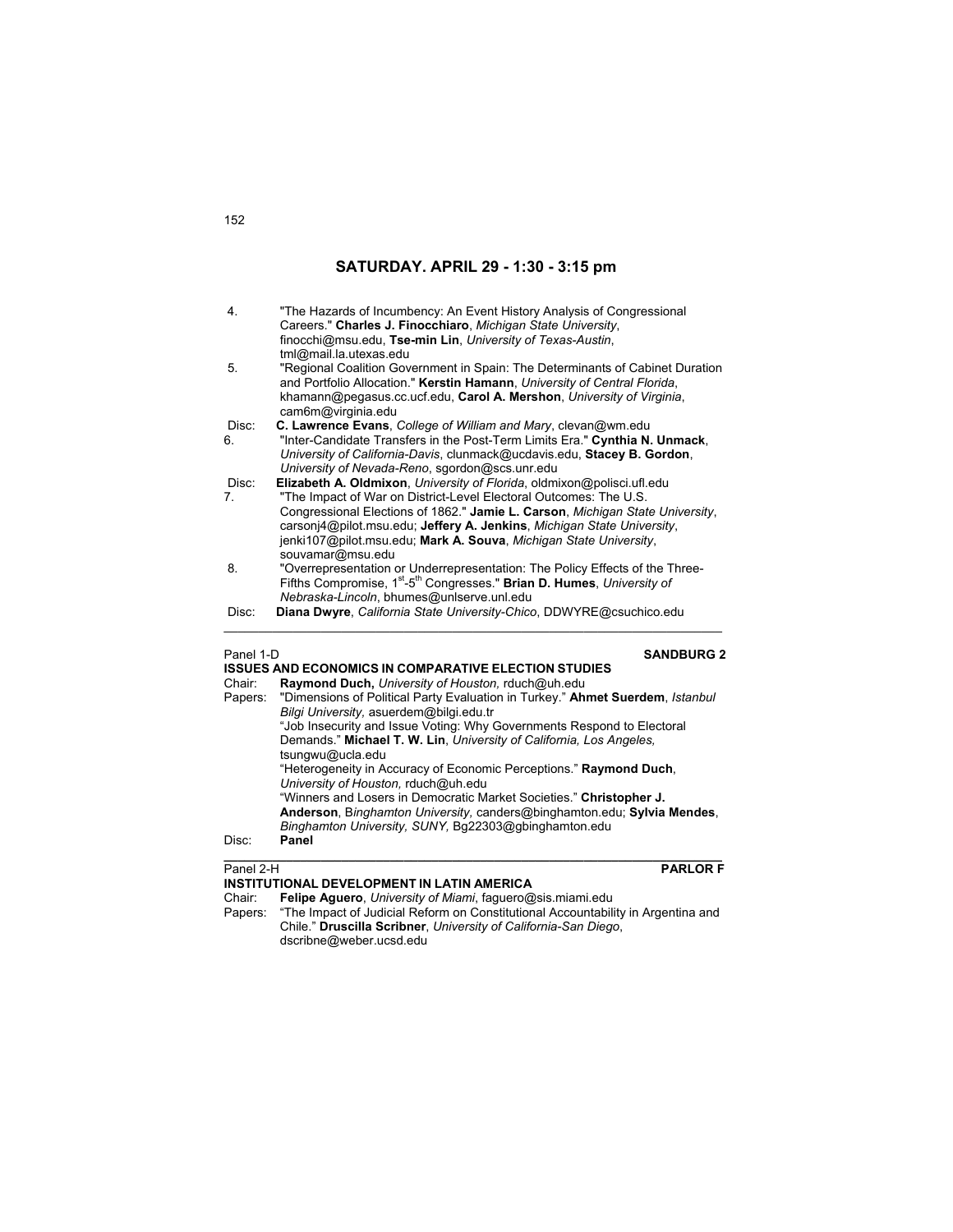"Social Security Reform in Latin America: Chile and Uruguay in Comparative Perspective." **Rossana Castiglioni**, *University of Notre Dame*, rcastigl@darwin.cc.nd.edu "Executive Coalitions in Multiparty Presidential Democracies: Latin America in Comparative Perspective." **David Altman-Olin**, *University of Notre Dame*, daltman@nd.edu

 $\mathcal{L}_\text{max}$  , and the set of the set of the set of the set of the set of the set of the set of the set of the set of

Disc: **Felipe Aguero**, *University of Miami*, faguero@sis.miami.edu

### **PARTY INSTITUTIONALIZATION AND CONSOLIDATION IN POST COMMUNIST STATES**

Panel 3-H **SANDBURG 3** 

| Chair:<br>Papers: | Mikhail Filippov, Washington University-St. Louis, filippov@artsci.wustl.edu<br>"The Parliamentary Stage of the Electoral Cycle and Party System Consolidation<br>in Post-Communist Democracies." Mikhail Filippov, Washington University-St.<br>Louis, filippov@artsci.wustl.edu<br>"The Evolution of Partisan Divisions in Ukrainian Politics, 1993-1998." Geoffrey<br><b>Evans, Nuffield College, Oxford University, geoffrey evans@nuf.ox.ac.uk</b><br>"Political Choice in an Environment of Uncertainty: The Importance of Left-Right<br>in Evaluating Party Support In Romania." Paul E. Sum, Tulane University,<br>psum@mailhost.tcs.tulane.edu<br>"Electoral Laws and the Party System in Russia." <b>Baodong Liu</b> , Stephens<br>College, pliu@wc.stephens.edu |
|-------------------|----------------------------------------------------------------------------------------------------------------------------------------------------------------------------------------------------------------------------------------------------------------------------------------------------------------------------------------------------------------------------------------------------------------------------------------------------------------------------------------------------------------------------------------------------------------------------------------------------------------------------------------------------------------------------------------------------------------------------------------------------------------------------|
| Disc:             | Alexander C. Pacek, Texas A&M University, e339ap@polisci.tamu.edu                                                                                                                                                                                                                                                                                                                                                                                                                                                                                                                                                                                                                                                                                                          |

### Panel 3-J **SALON 2 NEW DIRECTIONS IN ELECTORAL RESEARCH IN TRANSITIONAL DEMOCRACIES: DEVELOPING COUNTRIES**

| Chair:  | Kisangani Emizet, Kansas State University, emizetk@ksu.edu                    |
|---------|-------------------------------------------------------------------------------|
| Papers: | "The Continuing Saga: A Comparative Analysis of South Africa's 1994 and 1999  |
|         | Elections." Ernest A. Dover, Jr., Midwestern State University,                |
|         | Fdover@nexus.mwsu.edu                                                         |
|         | "Voting Procedures and Presidential Selection: Africa." Biorn Erik Rasch,     |
|         | Columbia University, b.e.rasch@stv.uio.no                                     |
|         | "The Impact of Regionalism in the 1997 Presidential Election in South Korea." |
|         | Uisoon Kwon, Western Michigan University, uisoon kwon@wmich.edu;              |
|         | Junghyoun Kim, Western Michigan University, x99kim4@wmich.edu                 |
| Disc:   | Kisangani Emizet, Kansas State University, emizetk@ksu.edu                    |
|         |                                                                               |

## Panel 4-H **SANDBURG 6**

**MODELS OF DYNAMICS AND LEARNING IN INTERNATIONAL RELATIONS**  Chair: **Michael D. Ward**, *University of Washington*, mdw@u.washington.edu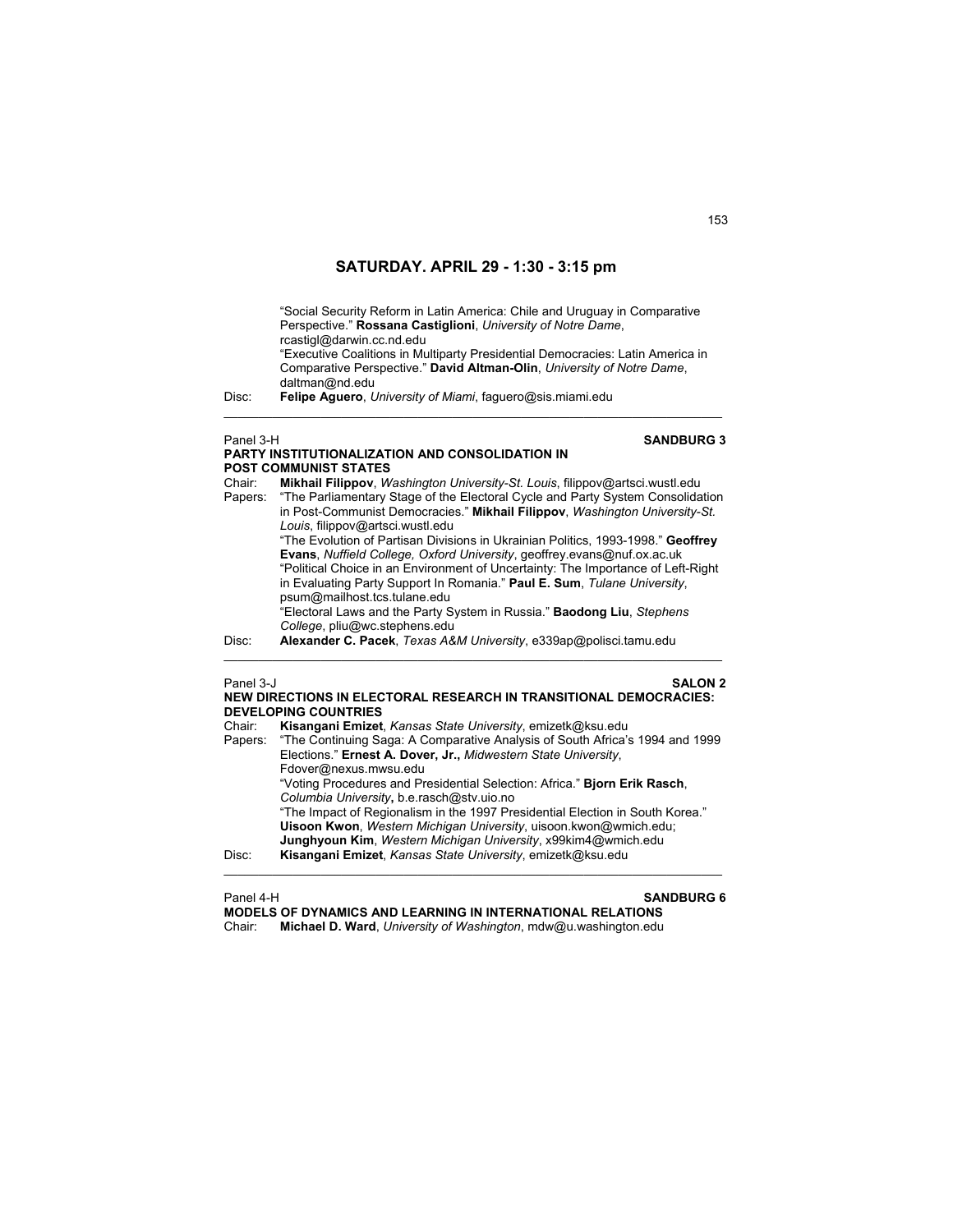| Papers:   | "Understanding Processes of Policy Diffusion." Beth Simmons, University of<br>California, Berkeley, bsimmons@socrates.berkeley.edu<br>"A Piagetian Approach to Learning in Chinese Foreign Policy." Charles                                                                                                                                               |  |  |
|-----------|-----------------------------------------------------------------------------------------------------------------------------------------------------------------------------------------------------------------------------------------------------------------------------------------------------------------------------------------------------------|--|--|
|           | Breiterman, University of Maryland, cbreiterman@gvpt.umd.edu<br>"Competing Predators: Loyalists and Republicans in Northern Ireland."<br>Ha-Lyong Jung, University of Iowa, ha-Iyong-jung@uiowa.edu; Kendra                                                                                                                                               |  |  |
|           | Holtzman, University of Iowa, kendra-holtzman@uiowa.edu, Robert Robson,<br>robert-frederick@uiowa.edu<br>"The Cognitive Algebra of Seguential Foreign Policy Decision Making: Selective<br>Exposure in Post-Decisional Information Processing." Nehemia Geva, Texas<br>A&M University, e339nq@politics.tamu.edu; J. Mark Skorick, Texas A&M<br>University |  |  |
| Disc:     | Michael D. Ward, University of Washington, mdw@u washington.edu                                                                                                                                                                                                                                                                                           |  |  |
| Panel 4-O | <b>SALON 8</b>                                                                                                                                                                                                                                                                                                                                            |  |  |
|           | FORMAL MODELS OF INTERNATIONAL RELATIONS<br>(Cosponsored by Formal Modeling)                                                                                                                                                                                                                                                                              |  |  |
| Chair:    | Kelly M. Kadera, University of Iowa, kelly-kadera@uiowa.edu                                                                                                                                                                                                                                                                                               |  |  |

Papers: "Bargaining between Democracies: Two-level Games with Two-sided Constraints." **Ahmer Tarar**, *University of Rochester*, ahmt@troi.cc.rochester.edu Someone In Your Corner: The Logic of the Biased Mediator." **Andrew Kydd**, *UC Riverside*, akydd@wizard.ucr.edu "Regime Transition and Civil War: The Role of Strategic Interaction." **Renee B. Agress**, *Michigan State University*, agressre@msu.edu Disc: **Kelly M. Kadera**, *University of Iowa*, kelly-kadera@uiowa.edu  $\mathcal{L}_\mathcal{L} = \{ \mathcal{L}_\mathcal{L} = \{ \mathcal{L}_\mathcal{L} = \{ \mathcal{L}_\mathcal{L} = \{ \mathcal{L}_\mathcal{L} = \{ \mathcal{L}_\mathcal{L} = \{ \mathcal{L}_\mathcal{L} = \{ \mathcal{L}_\mathcal{L} = \{ \mathcal{L}_\mathcal{L} = \{ \mathcal{L}_\mathcal{L} = \{ \mathcal{L}_\mathcal{L} = \{ \mathcal{L}_\mathcal{L} = \{ \mathcal{L}_\mathcal{L} = \{ \mathcal{L}_\mathcal{L} = \{ \mathcal{L}_\mathcal{$ 

### Panel 5-F **LASALLE 4 POLITICAL INSTITUTIONS IN THE INTERNATIONAL MARKETS** Chair: **John R. Freeman**, *University of Minnesota* Papers: "Comparative Institutional Advantage" **James Mosher**, *University Of Wisconsin, Madison* "Globalization in the Developing World: Do Political Institutions and Interest Groups Matter?" **David Leblang**, *University of North Texas*, dleblang@unt.edu "National Capitalism or One Big Market: Large Firms, Political Activities, and National Strategies" **Neil J. Mitchell**, *University of New Mexico*, nmitchell@unm.edu; **Wendy L. Hansen**, *University of New Mexico*, "Diminished Democracy?" **Duane Swank**, *Marquette University*, swankd@marquette.edu

Disc: **John R. Freeman**, *University of Minnesota*

**FRAMING AND THE LIMITS OF FRAMING**<br>Chair: **James N. Druckman**, University of

James N. Druckman, *University of Minnesota*, druckman@polisci.umn.edu

 $\mathcal{L}_\mathcal{L} = \{ \mathcal{L}_\mathcal{L} = \{ \mathcal{L}_\mathcal{L} = \{ \mathcal{L}_\mathcal{L} = \{ \mathcal{L}_\mathcal{L} = \{ \mathcal{L}_\mathcal{L} = \{ \mathcal{L}_\mathcal{L} = \{ \mathcal{L}_\mathcal{L} = \{ \mathcal{L}_\mathcal{L} = \{ \mathcal{L}_\mathcal{L} = \{ \mathcal{L}_\mathcal{L} = \{ \mathcal{L}_\mathcal{L} = \{ \mathcal{L}_\mathcal{L} = \{ \mathcal{L}_\mathcal{L} = \{ \mathcal{L}_\mathcal{$ 

### Panel 6-E **SALON 4**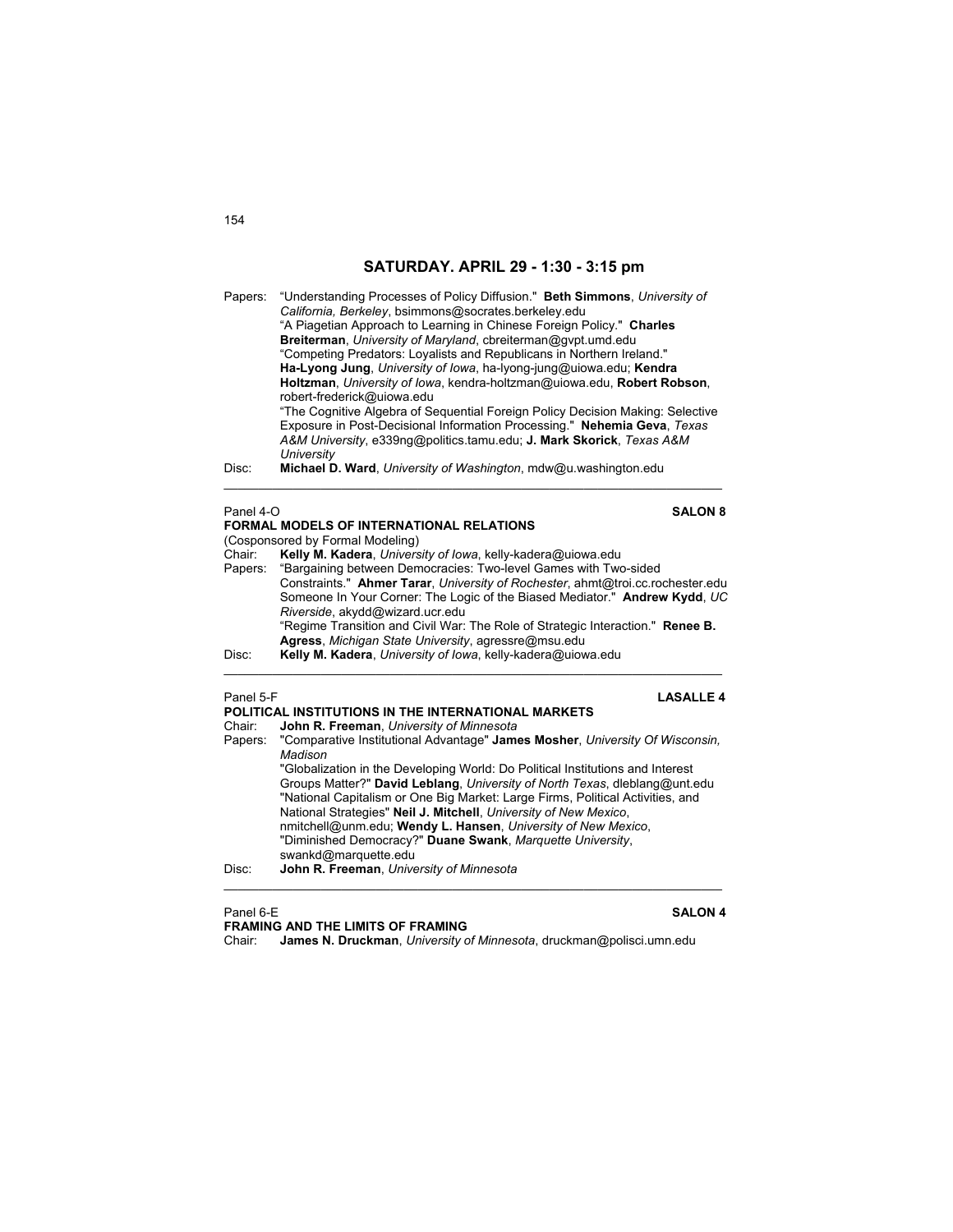Papers: "'Which Side Are You On?' The Role of Framing in Public Policy Debate." **Ingrid Anderson,** *Washington University in St. Louis*, idanders@artsci.wustl.edu "Passive Receivers or Motivated Reasoners? An Experimental Study of How Citizens Process Value Frames." **Paul Brewer**, *The George Washington University*, pbrewer@gwu.edu "The Limits of Framing-How Framing Effects are Limited and Enhanced by Individual Predispositions." **Kimberly Gross,** *University of Michigan*, kimgross@umich.edu "Elite-Driven Frames and/or Socially-Derived Perspectives: Making Sense of Local and National News." **Katherine Cramer Walsh**, *University of Michigan*, kcramer@umich.edu Disc: **James N. Druckman**, *University of Minnesota* \_\_\_\_\_\_\_\_\_\_\_\_\_\_\_\_\_\_\_\_\_\_\_\_\_\_\_\_\_\_\_\_\_\_\_\_\_\_\_\_\_\_\_\_\_\_\_\_\_\_\_\_\_\_\_\_\_\_\_\_\_\_\_\_\_\_\_\_\_\_\_\_ Panel 6-N **CLARK 7 THE ATTITUDE-BEHAVIOR LINK**

|         | THE ATTITUDE-BEHAVIOR LINK                                                        |
|---------|-----------------------------------------------------------------------------------|
| Chair:  | Stephen Bennett, University of Cincinnati, slbennett@fuse.net                     |
| Papers: | "Behavioral Commitment and Attitude Change in Presidential Elections." Mark       |
|         | Joslyn, University of Kansas, mioslyn@lark.cc.ukans.edu; Ryan Beasley,            |
|         | <b>Baker University</b>                                                           |
|         | Learning, Expectations, and the Effects of Political Advertising." Ken Goldstein, |
|         | Arizona State University: Paul Freedman, University of Virginia,                  |
|         | freedman@virginia.edu; Jim Granato, Michigan State University,                    |
|         | jgranato@excelonline.com                                                          |
|         | Effecting Efficacy through Community Service." William Morgan, <i>Indiana</i>     |
|         | University, wdmorgan@indiana.edu; Matthew Streb, Indiana University,              |
|         | mstreb@indiana.edu                                                                |
|         | Direct Democracy, Political Efficacy, and Cynicism." Todd Donovan, Western        |
|         | Washington University, donovan@cc.wwu.edu: Shaun Bowler, University of            |
|         | California-Riverside, bowler@wizard.ucr.edu                                       |
| Disc:   | John Comer, University of Nebraska-Lincoln, jcomer1@unl.edu                       |
|         |                                                                                   |

### Panel 7-D **BURNHAM 1**

**THE CLERGY AND THEIR FLOCK: RELIGION AND PARTICIPATION** 

Chair: **David Leege**, *University of Notre Dame*, david.c.leege.1@nd.edu

Papers: "Congregational Influences on the Political Participation and Opinion of Protestant Clergy" **Christopher Gilbert**, *Gustavus Adolphus College*, cgilbert@gustavus.edu; **Robert DeHaven**, *Gustavus Adolphus College*,

rdehaven@gustavus.edu "Avenues of Clergy Electoral Participation and Influence" **Paul Djupe**, *Denison University*, djupe@denison.edu

"Mainline Protestant Washington Lobbies: Making a Difference or Generating Indifference?" **Laura Olson**, *Princeton University*, laurao@princeton.edu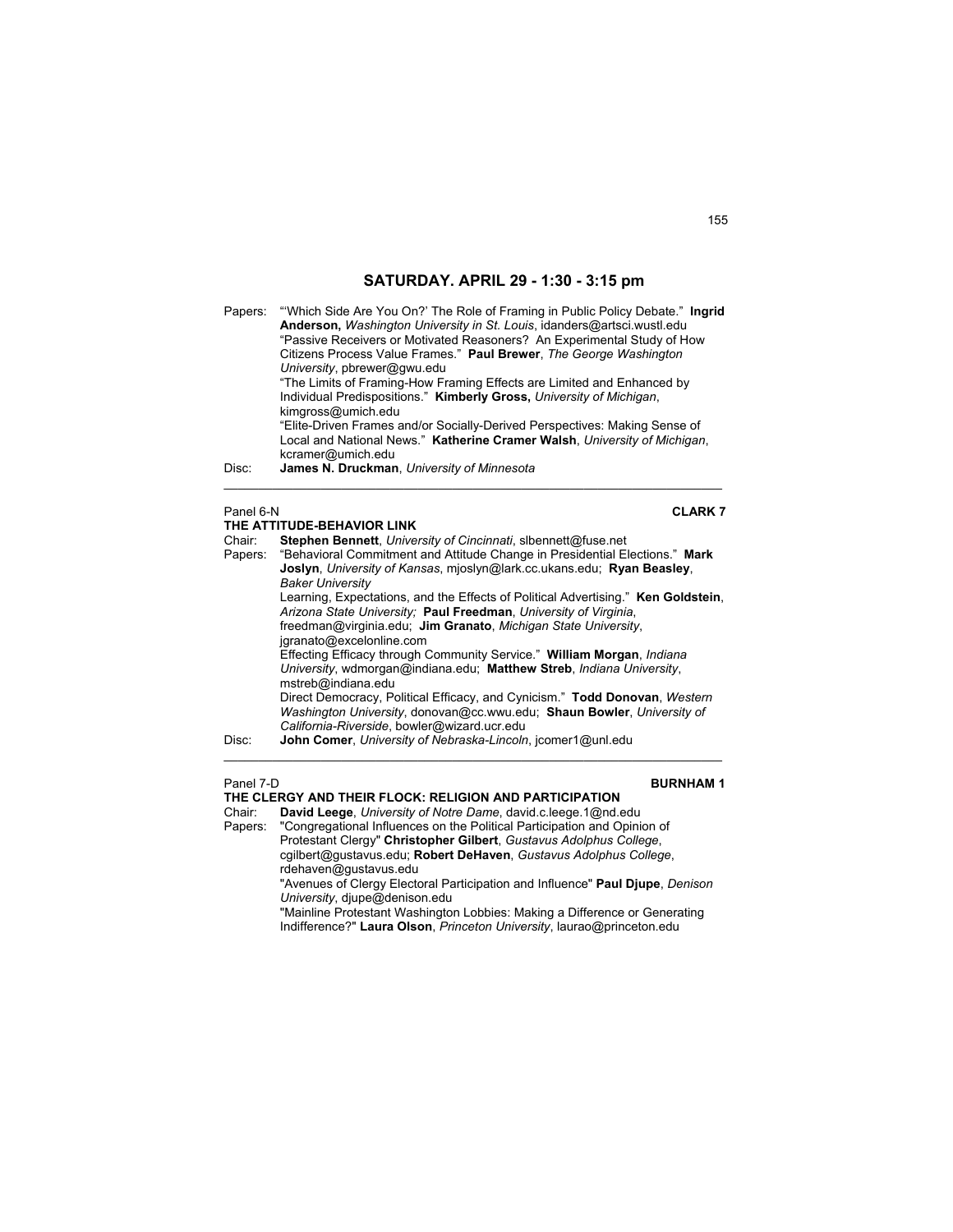"A General Class of Little White Lies: Modeling the Overreporting of Church Attendance and Voting Behavior" **Brian McKenzie**, *University of Michigan*, mckenzie@umich.edu

 $\mathcal{L}_\text{max}$  , and the set of the set of the set of the set of the set of the set of the set of the set of the set of

Disc: **Brian Krueger**, *University of Notre Dame*, krueger.13@nd.edu; **Paul Mueller**, *University of Notre Dame*, mueller.32@nd.edu

### Panel 7-G **SALON 3**

## **ECONOMIC EVALUATIONS AND VOTING**

Chair: **John Hughes**, *Monmouth University*, jhughes@monmouth.edu Papers: "Economics and Politics: Egocentric or Sociotropic?" **Brad Lockerbie**, *University of Georgia*, lockerbie@mindspring.com "Economic Responsibility and Electoral Outcomes in a Federal System: The Case of US Presidents and Governors" **Michael Ebeid**, *Yale University*, michael.ebeid@yale.edu; **Daniel Dowd**, *Yale University*, daniel.dowd@yale.edu; **Jonathan Rodden**, *Massachusetts Institute of Technology*, jrodden@mit.edu "The Sociotropic Pocketbook: Economic Voting in Urban Communities." **Sara Keith**, *SUNY-ESF*, sekeith@syr.edu

\_\_\_\_\_\_\_\_\_\_\_\_\_\_\_\_\_\_\_\_\_\_\_\_\_\_\_\_\_\_\_\_\_\_\_\_\_\_\_\_\_\_\_\_\_\_\_\_\_\_\_\_\_\_\_\_\_\_\_\_\_\_\_\_\_\_\_\_\_\_\_\_

### **TARGETED POLITICAL COMMUNICATION**

### Chair: **John M. Bruce**, *University of Mississippi*, jbruce@olemiss.edu Papers: "The Black Media: A Communication Ghetto?" **Evelyn Simien**, *Purdue University*, simien@polsci.purdue.edu "So What Were the Voters Really Saying: Competing Constructions of the 1988 Gubernatorial Race in Florida." **Stephen C. Craig**, *University of Florida*, scraig@polisci.ufl.edu; **James G. Kane**, *Editor, The Florida Voter* "Reforming Cynicism, Informing Little: Media Coverage of Campaign Finance Reform, 1997-98." **Todd Schaefer**, *Central Washington University*, schaefet@cwu.edu "Presidential Approval in a Mediated Society." **John M. Bruce**, *University of Mississippi*, jbruce@olemiss.edu; Disc: **Francis K. Neely**, *SUNY at Stony Brook*, francis.neely@sunysb.edu

 $\mathcal{L}_\text{max}$  , and the set of the set of the set of the set of the set of the set of the set of the set of the set of

### Panel 9-C **SALON 7**

## **THINKING THEORETICALLY ABOUT WOMENS MOVEMENTS**

Chair: **Wynne Walker Moskop**, *Saint Louis University*, moskopww@slu.edu Papers: "Mobilization After Loss? Women's Organizing and Political Learning." **Karen Beckwith**, *The College of Wooster*, kbeckwith@acs.wooster.edu "Organizing Across the Divide: Feminist Activism, Everyday Life, and the Election of Women to Public Office." **Ann Marshall,** *Syracuse University*, ammarsha@syr.edu

Panel 8-F **CLARK 5**

Disc: **John Hughes**, *Monmouth University*, jhughes@monmouth.edu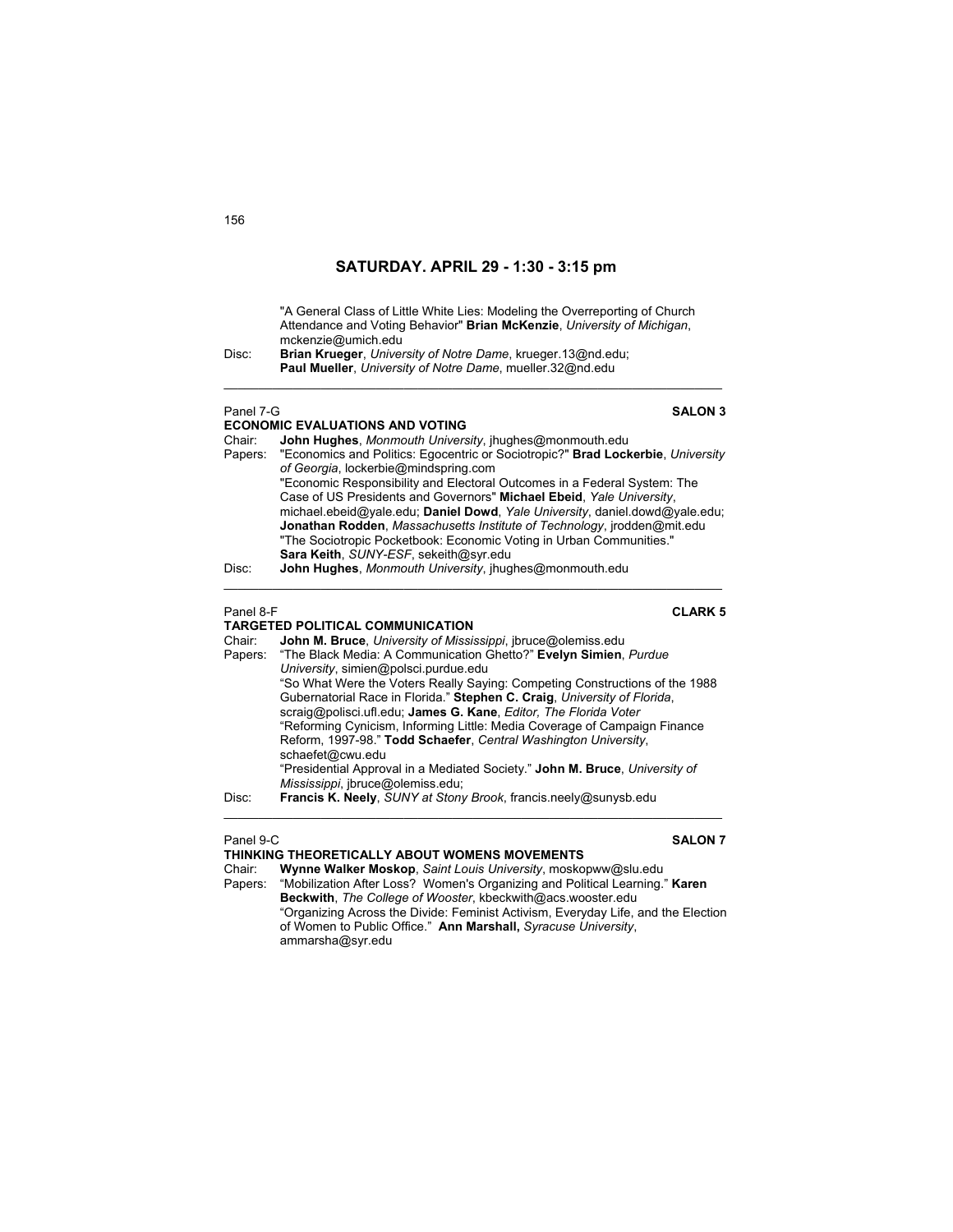"Beyond Reproduction: The Contemporary Women's Health Movement." **Karen L. Baird***, Purchase College, SUNY***,** baird@purchase.edu "Elshtain's 'Maternal Thought': How Maternal and With What Political Implications?" **Traci M. Levy**, *University of Notre Dame*, Levy.5@nd.edu Disc: **Lisa Baldez,** *Washington University*, labaldez@artsci.wustl.edu

 $\mathcal{L}_\text{max}$  , and the set of the set of the set of the set of the set of the set of the set of the set of the set of

| Panel 10-E | <b>SALON 6</b>                                                                   |
|------------|----------------------------------------------------------------------------------|
|            | PUBLIC POLICY ISSUES AND DISPROPORTIONATE MINORITY IMPACT                        |
| Chair:     | Phillip J. Ardoin, Southern University, ardoin@home.com                          |
| Papers:    | "The Myth of the Actuary: Presenting Subjective Decisions as Objective Ones."    |
|            | Brian J. Glenn, Oxford University and the University of Connecticut School of    |
|            | Law, bglenn@law.uconn.edu                                                        |
|            | "Race, Class, and Environmental Policy Making: A Critical Appraisal of the Clean |
|            | Air Act." Ridge C. Bowman, Kent State University, rbowman@kent.edu; Jack         |
|            | <b>Blanton, Kent State University</b>                                            |
|            | "Environmental Racism: Hegemonic Tool." Michael M. Franz, University of          |
|            | Wisconsin, mmfranz@polisci.wisc.edu                                              |
| Disc:      | Phillip J. Ardoin, Southern University, ardoin @home.com                         |
|            |                                                                                  |

### Panel 10-H **MONTROSE 2**

(Cosponsored with Gender and Politics)<br>Chair: Frederick Harris University of

Chair: **Frederick Harris**, *University of Rochester*, fchs@troi.cc.rochester.edu

**GENDER, RACE AND WOMEN'S POLITICAL ENGAGEMENT** 

|       | Papers: "A Structural Analysis of the Attitudes of African American Women Party  |
|-------|----------------------------------------------------------------------------------|
|       | Activists." Rosalee A. Clawson, Purdue University, clawson@polsci.purdue.edu;    |
|       | John A. Clark, Western Michigan University, john.clark@wmich.edu                 |
|       | "Effectiveness and Influence in State Legislatures: Do Different Rules Apply for |
|       | African American Women?" Wendy G. Smooth, University of Maryland,                |
|       | wsmooth@gvpt.umd.edu                                                             |
|       | "Las Mujeres Invisibles: Latina Activists." Sharon Navarro, University of        |
|       | Wisconsin-Madison, sharon@polisci.wisc.edu                                       |
| Disc: | <b>Frederick Harris</b> <i>University of Rochester</i> fchs@troi.composter.edu   |

\_\_\_\_\_\_\_\_\_\_\_\_\_\_\_\_\_\_\_\_\_\_\_\_\_\_\_\_\_\_\_\_\_\_\_\_\_\_\_\_\_\_\_\_\_\_\_\_\_\_\_\_\_\_\_\_\_\_\_\_\_\_\_\_\_\_\_\_\_\_\_\_

Disc: **Frederick Harris**, *University of Rochester*, fchs@troi.cc.rochester.edu

### Panel 11-B **PARLOR D**

**DEMOCRACY UNDER CONTROL**<br>Chair: Lee Rademacher, Purdue Lee Rademacher, Purdue University-Calumet, fromage@calumet.purdue.edu Papers: "Shame, Free Speech, and Democracy: Conundrums from Plato's *Protagoras*." **Arlene Saxonhouse,** *University of Michigan,* awsaxon@umich.edu "The Politics of Prudence." **Dan Sabia,** *University of South Carolina,* sabia@sc.edu

"Genuineness, Demagoguery, and the Construction of the Political Self." **Michael Signer,** *University of California, Berkeley,* msigner@uclink4.berkeley.edu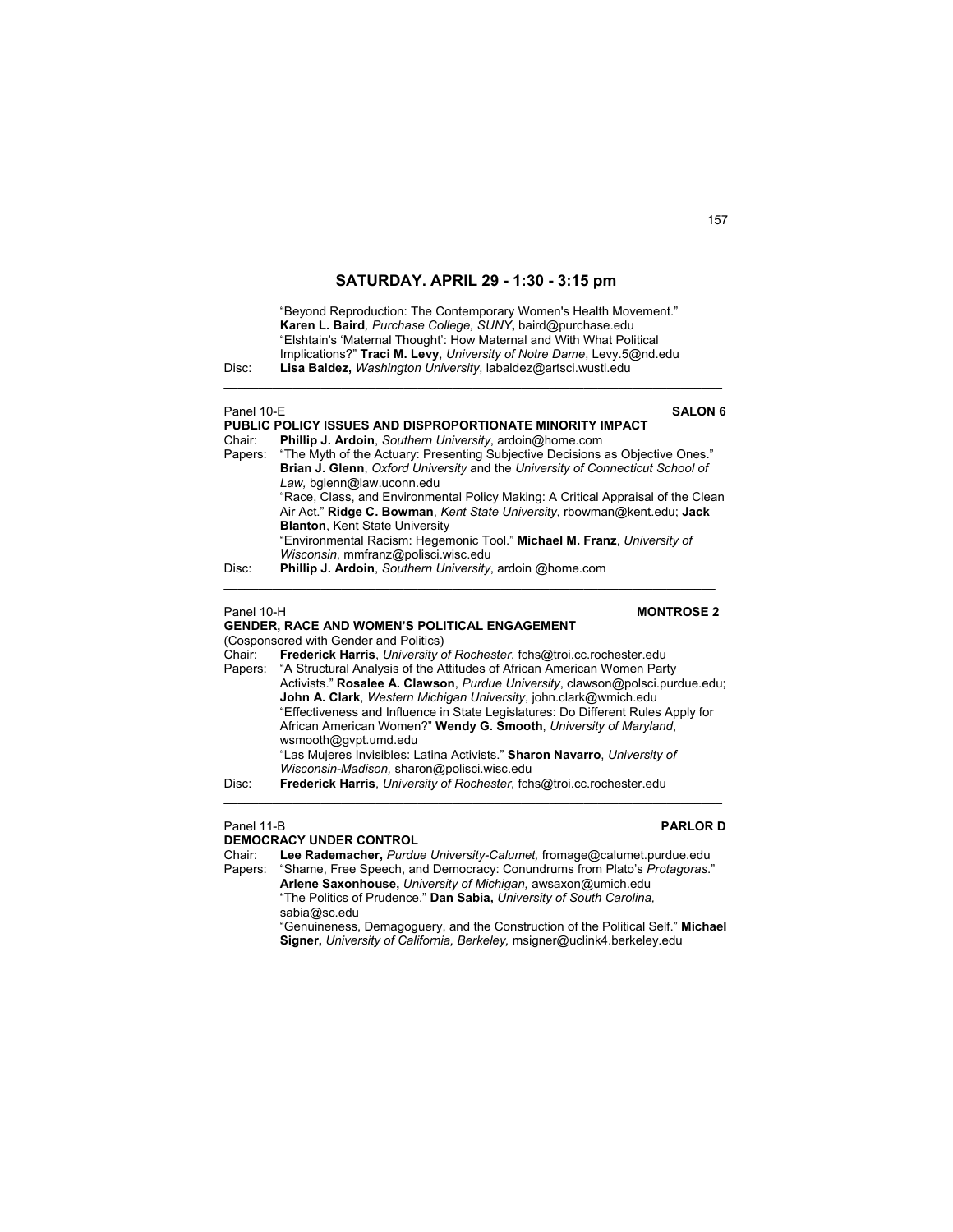$\mathcal{L}_\text{max}$  , and the set of the set of the set of the set of the set of the set of the set of the set of the set of

| Disc: | Samuel Chambers, St. Mary's College of Maryland. |
|-------|--------------------------------------------------|
|       | sachambers@osprey.smcm.edu                       |

| Panel 12-K<br><b>PARLOR C</b><br><b>PLURALISM</b> |                                                                                                                                                                                                                                                                                                                                                                                                                                                                        |
|---------------------------------------------------|------------------------------------------------------------------------------------------------------------------------------------------------------------------------------------------------------------------------------------------------------------------------------------------------------------------------------------------------------------------------------------------------------------------------------------------------------------------------|
| Chair:<br>Papers:                                 | Mark Warren, Georgetown University, warrenm.gunet.georgetown.edu<br>"Autonomy, Diversity, and Cultural Membership. Emily Gill, Bradley University,<br>gill@hilltop.bradley.edu<br>What's Missing in a Politics of Presence?" Suzanne Dovi, University of Arizona,<br>sdovi@u.arizona.edu<br>On the Expectation of Reasonable Disagreement With Respect to<br>Comprehensiveness Doctrines." Andrew Lister, University of California at Los<br>Angeles, alister@ucla.edu |
| Disc:                                             | Patchen Markell, University of Chicago, p-markell@uchicago.edu                                                                                                                                                                                                                                                                                                                                                                                                         |
| Panel 13-E                                        | <b>LASALLE 1</b><br><b>MODELS OF CAMPAIGNS AND ELECTIONS</b>                                                                                                                                                                                                                                                                                                                                                                                                           |
| Chair:                                            | Ken Shotts, Northwestern University, k-shotts@nwu.edu                                                                                                                                                                                                                                                                                                                                                                                                                  |
| Papers:                                           | "Duverger's Law without Strategic Voting." Mark Fey, University of Rochester,<br>markfey@troi.cc.rochester.edu                                                                                                                                                                                                                                                                                                                                                         |
|                                                   | "Primary Elections, Uncertain Candidates, Learning, and Strategic Ambiguity:<br>Why Candidates Don't Answer Questions Early in the Year." Adam Meirowitz,                                                                                                                                                                                                                                                                                                              |
|                                                   | Stanford University, ameirow@leland.stanford.edu<br>"A Behavioral Model of Turnout in Large Elections." Jonathan Bendor, Stanford<br>University, bendor jonathan@gsb.stanford.edu; Michael Ting, University of<br>North Carolina, mmting@unc.edu                                                                                                                                                                                                                       |
|                                                   | "Negative Campaigning: A Two-Level Game Theoretic Model." Brian Newman,<br>Duke University, bpn@duke.edu; Emerson Niou, Duke University,<br>niou@duke.edu                                                                                                                                                                                                                                                                                                              |
| Disc:                                             | <b>Enriqueta Aragones, Harvard University, earagones@latte.harvard.edu</b>                                                                                                                                                                                                                                                                                                                                                                                             |
|                                                   |                                                                                                                                                                                                                                                                                                                                                                                                                                                                        |

Panel 14-I **LASALLE 2** 

**SURVEYING ADVANCES IN SURVEY RESEARCH METHODOLOGY**

Chair: **Joe Soss,** *American University*, jsoss@american.edu

Papers: "Period-Cohort Effects with Noisy, Lumpy Data." **Henry E. Brady,** *University of California, Berkeley* hbrady@bravo.berkeley.edu; **Laurel Elms,** *University of California, Berkeley*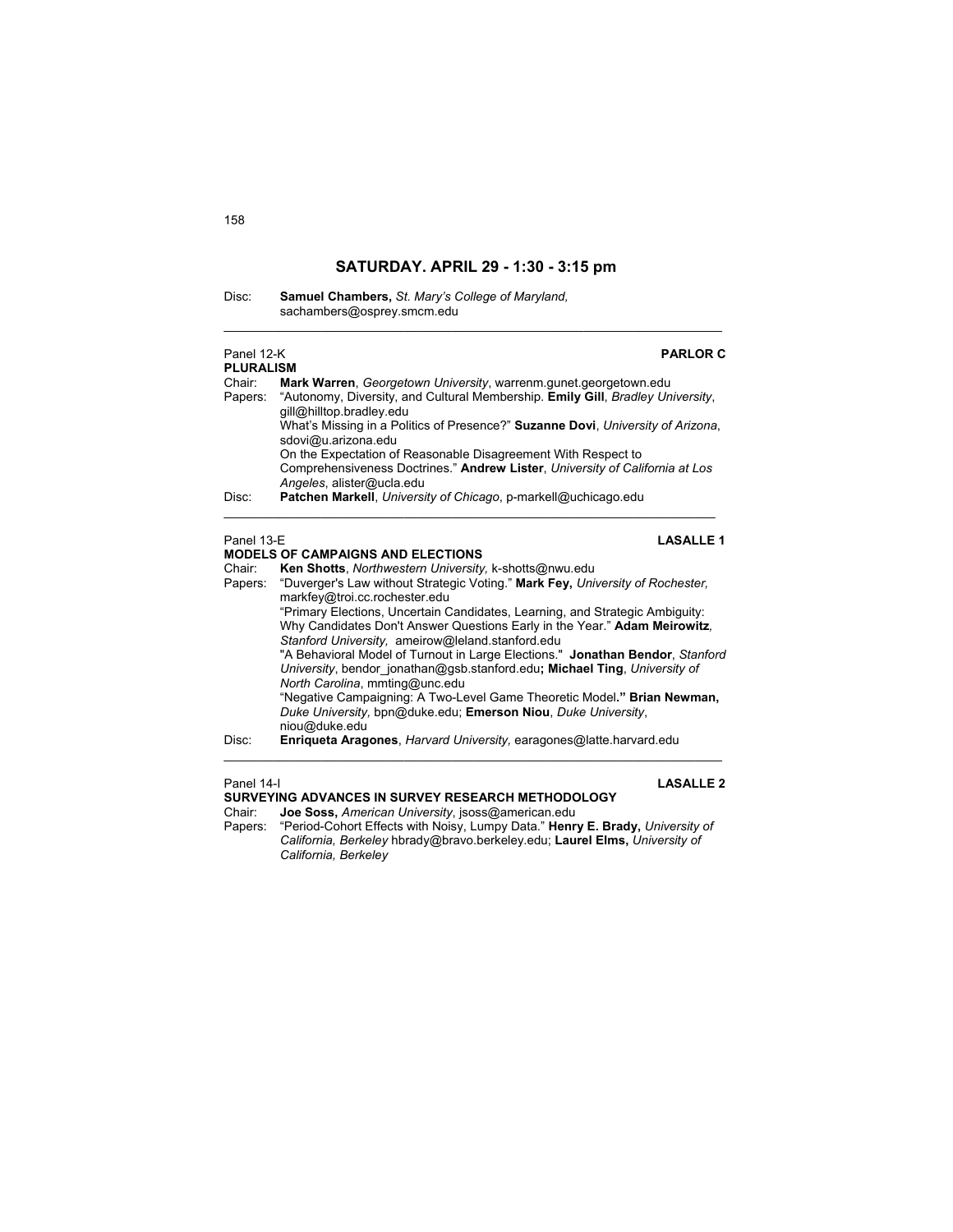"The Political Implications of Motivation to Control Prejudiced Reactions: A Reaction Time Analysis of Attitudes toward African-Americans?" **Cristina Ling,** *SUNY at Stony Brook*, polrec@langate.gsu.edu; **Howard Lavine,** *SUNY at Stony Brook* "Representing Heterogeneous Districts." **Elisabeth R. Gerber,** *University of California, San Diego*, egerber@weber.ucsd.edu; **Jeffrey B. Lewis**, *Princeton University*, jblewis@princeton.edu Disc: **Joe Soss,** *American University*, jsoss@american.edu  $\mathcal{L}_\text{max}$  , and the set of the set of the set of the set of the set of the set of the set of the set of the set of Panel 15-D **MONTROSE 1 COALITION FORMATION AMONG ORGANIZED INTERESTS**  Loree Bykerk, *University of Nebraska at Omaha*, Loree\_Bykerk/CAS/UNO/UNEBR@unomail.unomaha.edu Papers: "Drawing A Crowd or Working Alone: Patterns of Interest Group Involvement in National Politics." **Frank R. Baumgartner**, *Pennsylvania State University*, frankb@psu.edu; **Beth L. Leech**, *Rutgers University*, BethL@rci.rutgers.edu "Bicameralism, Political Geography, and Interest Group Coalition Formation." **Wendy Schiller**, *Brown University*, Wendy\_Schiller@brown.edu ""Think Spatially, Act Strategically" - Toward a Theory of Interest Group Coalition Formation." **Richard A. Almeida**, *University of Missouri -Columbia* ralmeida@gte.net "Understanding Mutually Beneficial Exchange: A Transaction Costs Approach to Explaining Interest Group and Political Party Relations." **Maricele Cornejo Riemann**, *Columbia University*, mjc60@columbia.edu

Disc: **Anthony Nownes**, *University of Tennessee, Knoxville*, Anownes@utk.edu

 $\mathcal{L}_\mathcal{L} = \{ \mathcal{L}_\mathcal{L} = \{ \mathcal{L}_\mathcal{L} = \{ \mathcal{L}_\mathcal{L} = \{ \mathcal{L}_\mathcal{L} = \{ \mathcal{L}_\mathcal{L} = \{ \mathcal{L}_\mathcal{L} = \{ \mathcal{L}_\mathcal{L} = \{ \mathcal{L}_\mathcal{L} = \{ \mathcal{L}_\mathcal{L} = \{ \mathcal{L}_\mathcal{L} = \{ \mathcal{L}_\mathcal{L} = \{ \mathcal{L}_\mathcal{L} = \{ \mathcal{L}_\mathcal{L} = \{ \mathcal{L}_\mathcal{$ 

### Panel 16-D **LASALLE 3 PRESIDENTS AND DOMESTIC POLICY**

| FRESIDENTS AND DOMESTIC FOLICT |                                                                                  |
|--------------------------------|----------------------------------------------------------------------------------|
| Chair:                         | Shirley Anne Warshaw, Gettysburg College, swarshaw@gettysburg.edu                |
| Papers:                        | "Who's Afraid of the Big Bad Wolf? The Determinants of Presidential Influence on |
|                                | Civil Rights Implementation in Agencies." Randolph Burnside, University of       |
|                                | New Orleans, Rburnside@uno.edu                                                   |
|                                | "Managing in the Face of Disaster: Political Theater and Executive Organization  |
|                                | from the Johnson to the Clinton Administrations." R. Steven Daniels, University  |
|                                | of Alabama-Birmingham, sdaniels@uab.edu; Carolyn Clark-Daniels,                  |
|                                | Birmingham, AL, cclarkda@uab.edu                                                 |
|                                | "The Managerial Presidency and Social Policy." Byron W. Daynes, Brigham          |
|                                | Young University, byron daynes@byu.edu; Glen Sussman, Old Dominion               |
|                                | University, qsussman@odu.edu                                                     |
|                                | "Public Mood and Public Policy: The Case of Kennedy and Civil Rights."           |
|                                | Daniel Stevens, University of Minnesota, stevens@polisci.umn.edu                 |
| Disc:                          | Paul J. Quirk, University of Illinois, p-quirk@uiuc.edu                          |
|                                |                                                                                  |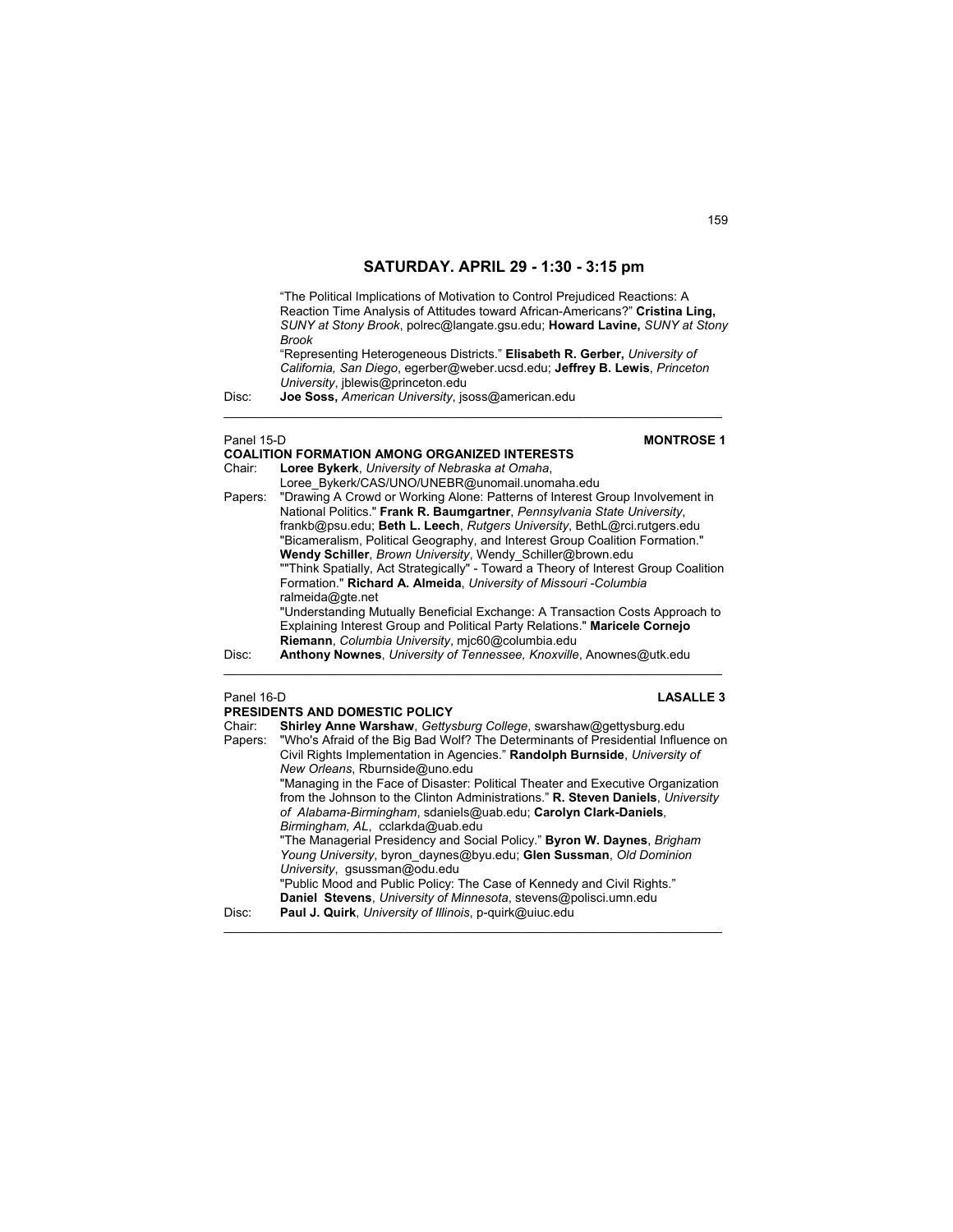| Panel 17-G                                            | <b>SALON 5</b>                                                                                                                                                                                                                                                                                                                                                                                                                                                                                                                                                                                                      |
|-------------------------------------------------------|---------------------------------------------------------------------------------------------------------------------------------------------------------------------------------------------------------------------------------------------------------------------------------------------------------------------------------------------------------------------------------------------------------------------------------------------------------------------------------------------------------------------------------------------------------------------------------------------------------------------|
| <b>IMPEACHMENT: VOTES, RHETORIC, AND EXPLANATIONS</b> |                                                                                                                                                                                                                                                                                                                                                                                                                                                                                                                                                                                                                     |
| Chair:                                                | Barry C. Burden, Harvard University, burden@fas.harvard.edu                                                                                                                                                                                                                                                                                                                                                                                                                                                                                                                                                         |
| Papers:                                               | "Ignoring Electoral Outcomes: House Judiciary Committee Republicans and the<br>Clinton Impeachment." Nicol C. Rae, Florida International University,<br>raen@fiu.edu; Colton C. Campbell, Florida International University,<br>campbelc@fiu.edu                                                                                                                                                                                                                                                                                                                                                                     |
|                                                       | "The Determinants of Congressional Voting: An Examination of the Impeachment<br>of President Clinton." Timothy A. Carter, University of Rochester,<br>tctr@troi.cc.rochester.edu                                                                                                                                                                                                                                                                                                                                                                                                                                    |
|                                                       | "The Rhetoric of Impeachment: An Examination of Senators' Statements in the<br>Trials of Johnson and Clinton." Lee Sigelman. George Washington University,<br>lees@qwu.edu; <b>Burdett Loomis</b> , <i>University of Kansas</i> , b-loomis@ukans.edu;<br>Christopher J. Deering, George Washington University, rocket@gwu.edu<br>"The E-Connection: Legislators' Use of the Internet to Explain Controversial<br>Votes." Kathleen M. McGraw, Ohio State University, mcgraw.36@osu.edu:<br>William Anderson, Ohio State University, anderson.785@osu.edu; Elaine<br>Willey, Ohio State University, willey.21@osu.edu |
| Disc:                                                 | William Kubik, Hanover College, kubik@hanover.edu                                                                                                                                                                                                                                                                                                                                                                                                                                                                                                                                                                   |

## Panel 17-L **LASALLE 6**

# **MORE ON THE "WHERE'S THE PARTY?" DEBATE**

John H. Aldrich, Duke University, aldrich@acpub.duke.edu

Papers: "Testing Ideological and Partisan Theories in the Structuring of Congressional Decision Making: The Roll Call Behavior of Members Who Switch Parties." **Bruce Oppenheimer**, *Vanderbilt University*, oppenhb@ctrvax.Vanderbilt.edu "Can Remeasuring Party Strength Solve the Krehbiel Paradox?" **R. Lawrence Butler**, *Princeton University*, lbutler@usa.net

 $\_$  , and the set of the set of the set of the set of the set of the set of the set of the set of the set of the set of the set of the set of the set of the set of the set of the set of the set of the set of the set of th

### Panel 18-D **CLARK 10**

## **FORMAL MODELS OF JUDICIAL BEHAVIOR**

(Cosponsored with Formal Theory)

Chair: **Georg Vanberg**, *Florida State University,* gvanberg@mailer.fsu.edu "The Reciprocal Influence of Courts and Legislatures: A Signaling Model of Judicial Review." **James R. Rogers**, *Texas A&M University*,

rogers@polisci.tamu.edu "Why an Independent Judiciary Won't Necessarily Favor Property or Human

Rights: A Formal Model of Judicial Independence." **David Yamanishi,** *University of California Los Angeles*, falstaff@ucla.edu "Judicial Discretion and Criminal Procedure: A Game Theoretic Analysis."

**Edward Schwartz**, *Harvard University*, epschwar@fas.harvard.edu

Disc: **Keith Krehbiel**, *Stanford University*, *krehbiel\_keith@gsb.stanford.edu*  **John H. Aldrich**, *Duke University*, aldrich@acpub.duke.edu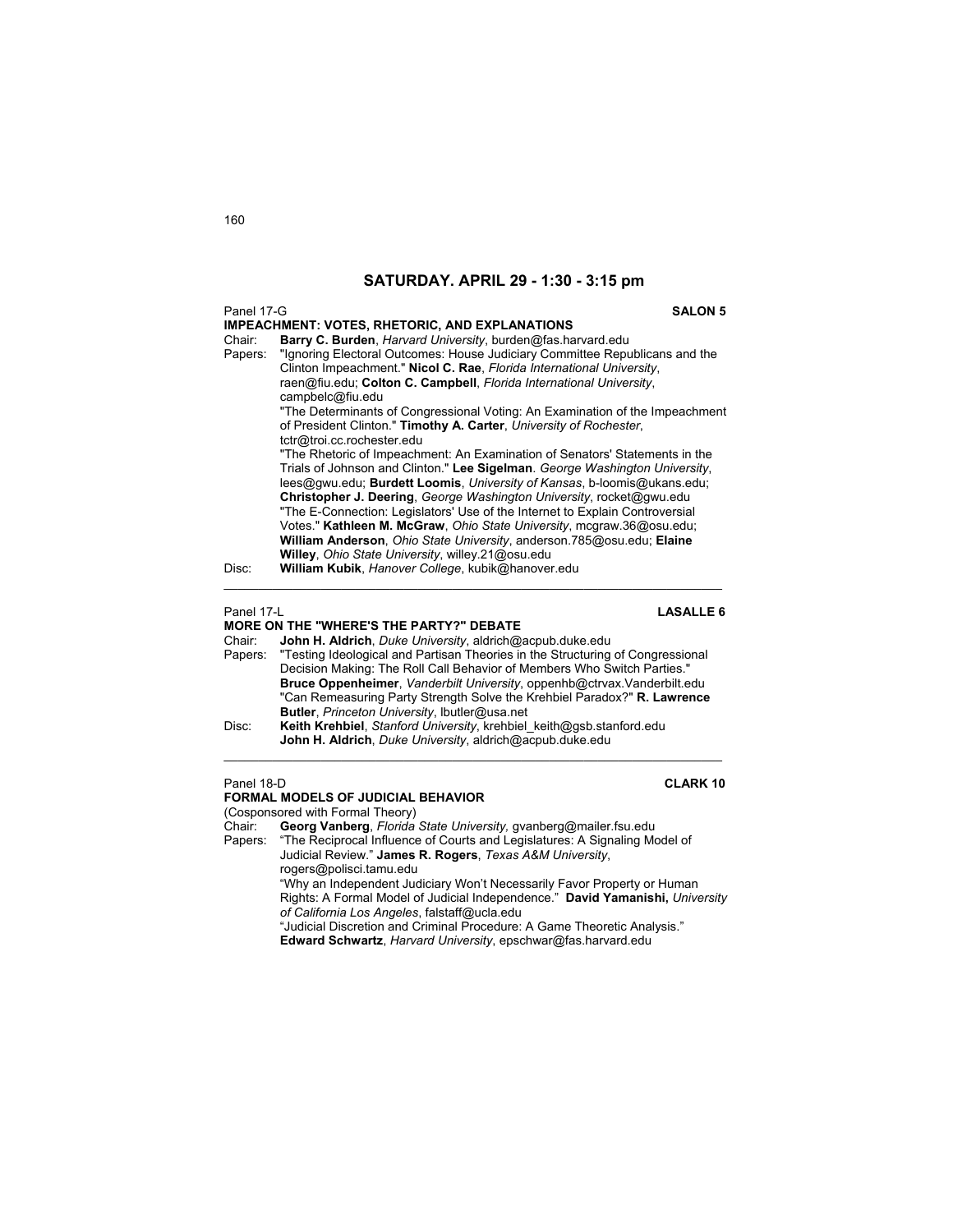"Playing the Federal Prosecution Game: The Influence of Judicial Variance on Federal Prosecutions." **Albert Yoon**, *University of California, Berkeley,* alberthy@socrates.berkeley.edu

Disc: **Georg Vanberg**, *Florida State University,* gvanberg@mailer.fsu.edu **Itai Sened,** *Washington University in St. Louis*, sened@artsci.wustl.edu

### **Panel 18-F MONTROSE 3**

**PRESIDENTIAL AND SENATE INTERACTION IN THE CONFIRMATION PROCESS**  Chair: **Jeffrey A. Segal**, *SUNY Stony Brook*, Jeffrey.Segal@sunysb.edu

\_\_\_\_\_\_\_\_\_\_\_\_\_\_\_\_\_\_\_\_\_\_\_\_\_\_\_\_\_\_\_\_\_\_\_\_\_\_\_\_\_\_\_\_\_\_\_\_\_\_\_\_\_\_\_\_\_\_\_\_\_\_\_\_\_\_\_\_\_\_\_

- Papers: "The Nominations Game: Judicial Appointments, Quality and Ideology." **Robert M. Howard**, *Georgia State University*, polrh@panther.gsu.edu; "Assessing the Impact of Presidential and Home State Influences on Judicial Decision Making In the U.S. Courts of Appeals: New Evidence from Refined Measurements." **Donald R. Songer**, *University of South Carolina*, dsonger@sc.edu; **Martha Anne Humphries**, *University of South Carolina*, martha522@aol.com "Senatorial Discourtesy: The Senate's Use of Delay to Shape the Federal Judiciary." **Lauren Cohen Bell**, *Randolph Macon College,* lbell@rmc.edu "Who Drives the Ideological Make-up of the Federal Judiciary in a Divided Government?" **Nancy Scherer**, *University of Chicago*, nscherer@midway.uchichago.edu Disc: **Jeffrey Yates**, *University of Georgia*, jyates@arches.uga.edu
- **Jeffrey A. Segal**, *SUNY Stony Brook*, Jeffrey.Segal@sunysb.edu  $\mathcal{L}_\mathcal{L} = \{ \mathcal{L}_\mathcal{L} = \{ \mathcal{L}_\mathcal{L} = \{ \mathcal{L}_\mathcal{L} = \{ \mathcal{L}_\mathcal{L} = \{ \mathcal{L}_\mathcal{L} = \{ \mathcal{L}_\mathcal{L} = \{ \mathcal{L}_\mathcal{L} = \{ \mathcal{L}_\mathcal{L} = \{ \mathcal{L}_\mathcal{L} = \{ \mathcal{L}_\mathcal{L} = \{ \mathcal{L}_\mathcal{L} = \{ \mathcal{L}_\mathcal{L} = \{ \mathcal{L}_\mathcal{L} = \{ \mathcal{L}_\mathcal{$

| Panel 19-O | <b>BURNHAM 5</b>                                                                  |
|------------|-----------------------------------------------------------------------------------|
|            | <b>ROUNDTABLE: BENCHMARKS IN THE STUDY OF STATE POLITICS</b>                      |
| Chair:     | Christopher Z. Mooney, University of Illinois at Springfield,                     |
|            | mooney.christopher@usi.edu                                                        |
| Papers:    | "Placing Courts in State Politics." Paul Brace, Rice University, pbrace@rice.edu; |
|            | Melinda Gann Hall, Michigan State University, hallme@pilot.msu.edu; Laura         |
|            | Langer, University of Arizona, Ilanger@u.Arizona.edu                              |
|            | "Gubernatorial Research: Where We've Been, Where We're Headed." Margaret          |
|            | Ferguson, Indiana University, Indianapolis, mferguso@iupui.edu                    |
|            | "Voting Turnout and Participation in State Elections." Ronald Weber, University   |
|            | of Wisconsin-Milwaukee, rweber@alpha2.csd.uwm.edu                                 |
| Disc:      | Michael Berkman, Pennsylvania State University, mbb1@psu.edu                      |
|            |                                                                                   |

**URBAN ELECTIONS AND ETHNIC VOTING**

## Panel 20-E **SANDBURG 4**

(Co-sponsored with Elections, Voting Behavior, and Participation)<br>Chair: **Karen M. Kaufmann**, University of Maryland, kkaufman Karen M. Kaufmann, *University of Maryland*, kkaufmann@gvpt.umd.edu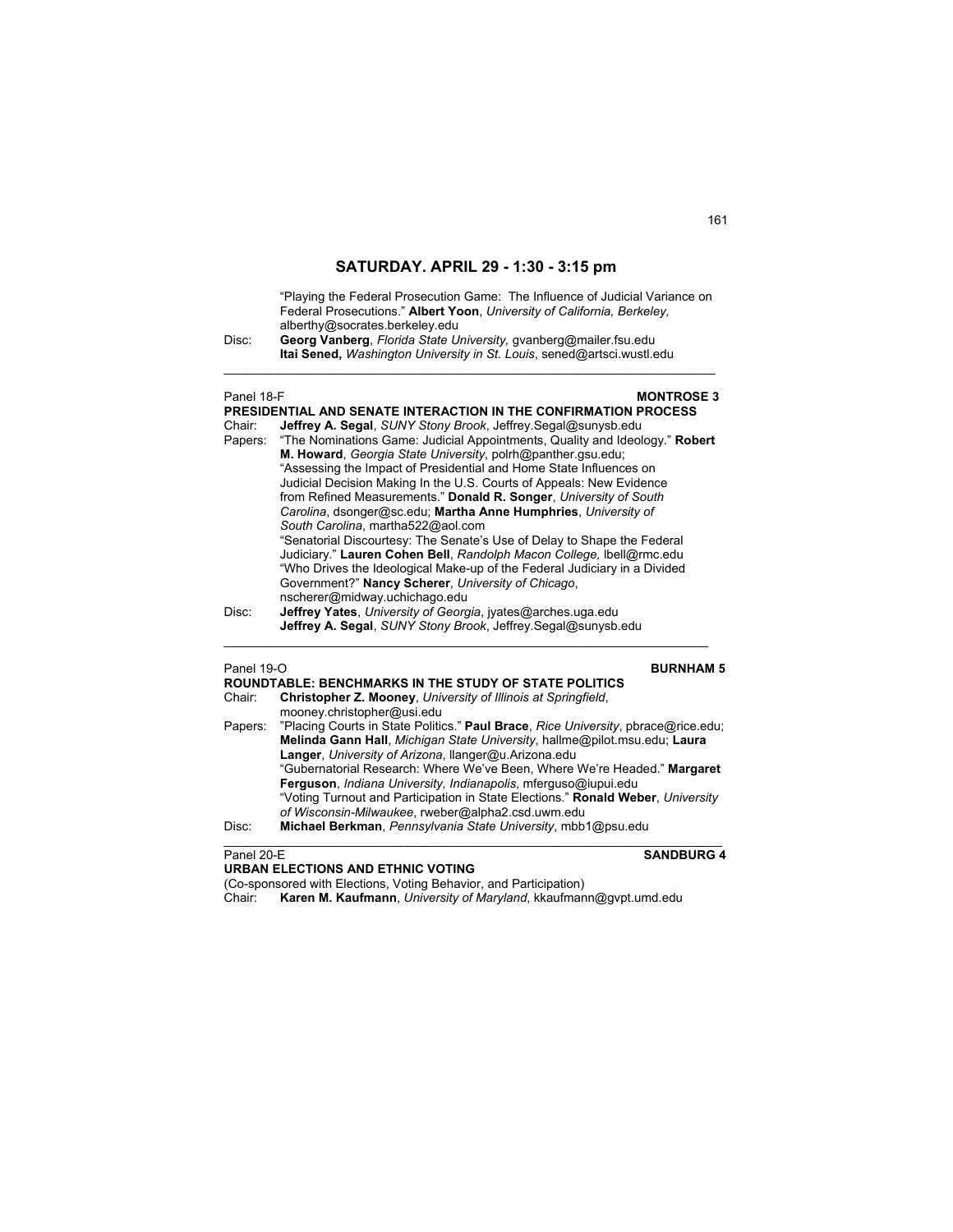Papers: "The Continuing Significance of Race: Black and Hispanic Mayors, 1967-1999." **Peter Dreier,** *Occidental College*, dreier@oxu.edu; **Neil Kraus**, *Hamline University*, nkraus@gw.hamline.edu; **Todd Swanstrom**, *State University of New York at Albany*, jessica@cnsvax.albany.edu "Race, Party, and the Mail: Persuasion Direct Mail and Its Influence on Voter Attitudes and Behavior." **Seth Masket**, *University of California at Los Angeles* smasket@ucla.edu "Beyond the Crossroads: Memphis at the Threshold of Non-racial Politics."  **Chris Lawrence**, *University of Mississippi*, cnlawren@olemiss.edu "African-American Electoral Presence and Privatization of Trash Collection." **Liza Abram Benham**, *Binghamton University*, bg21051@binghamton.edu

Disc: **Karen M. Kaufmann**, *University of Maryland*

### Panel 21-E

**WORKSHOP: WIN-WIN POLITICAL SCIENCE AND COMPUTER-AIDED CREATIVITY**<br>Chair: Stuart Nagel University of Illinois s-nagel@uiuc edv Chair: **Stuart Nagel**, *University of Illinois*, s-nagel@uiuc.edy

 $\_$  , and the set of the set of the set of the set of the set of the set of the set of the set of the set of the set of the set of the set of the set of the set of the set of the set of the set of the set of the set of th

 $\mathcal{L}_\text{max}$  , and the set of the set of the set of the set of the set of the set of the set of the set of the set of

Location: Computerized Classrooom 14<sup>th</sup> Floor, DePaul University at 25 E. Jackson

### Panel 21-L **MONTROSE 7**

- **POLICY ADOPTION, DIFFUSION, AND TRANSFER** Chair: **Gary Mucciaroni,** *Temple University*, mucc@vm.temple.edu Papers: "Influences on Changes to Environmental Policy at the State Level." **Eileen G. Jones**, *Southern University Law Center*, ejones@sus.edu "Policy Transfer and Diffusion of Innovation: A More Unified Theory." **Adam J. Newmark**, *University of North Carolina- Chapel Hill,* newmark@email.unc.edu "Determinants in Adopting Innovation: The Case of Electric Utility Deregulation in the States." **Sangjoon Ka**, *State University of New York at Stony Brook*, saka@ic.sunysb.edu "Modeling Inter-State Variation in Welfare Policy." **Bowen McBeath**, *University of Michigan*, mcbeath@umich.edu; **Yunju Nam**, *University of Michigan*, namyj@umich.edu
- Disc: **G. Patrick Lynch**, *Georgetown University*, lynchp@gunet.georgetown.edu **Gary Mucciaroni**, *Temple University*, mucc@vm.temple.edu  $\mathcal{L}_\text{max}$  , and the set of the set of the set of the set of the set of the set of the set of the set of the set of

### Panel 21-M **SANDBURG 7**

## **THE ADOPTION AND DEVELOPMENT OF MARKET-BASED REGULATION**

Chair: **Scott P. Hays**, *University of Illinois at Urbana-Champaign*, sphays@uiuc.edu Papers: "Incentive Based Agricultural-Environmental Biotechnology Regulation." **Patrick** 

**A. Stewart**, *Arkansas State University*, pstewart@toltec.astate.edu; **David Harding**, *Arkansas State University* ; **Ester Day**, *Center for Agriculture in the Environment*

 "A Changing Tune at FDA." **Stephen Ceccoli**, *Rhodes College,* ceccoli@rhodes.edu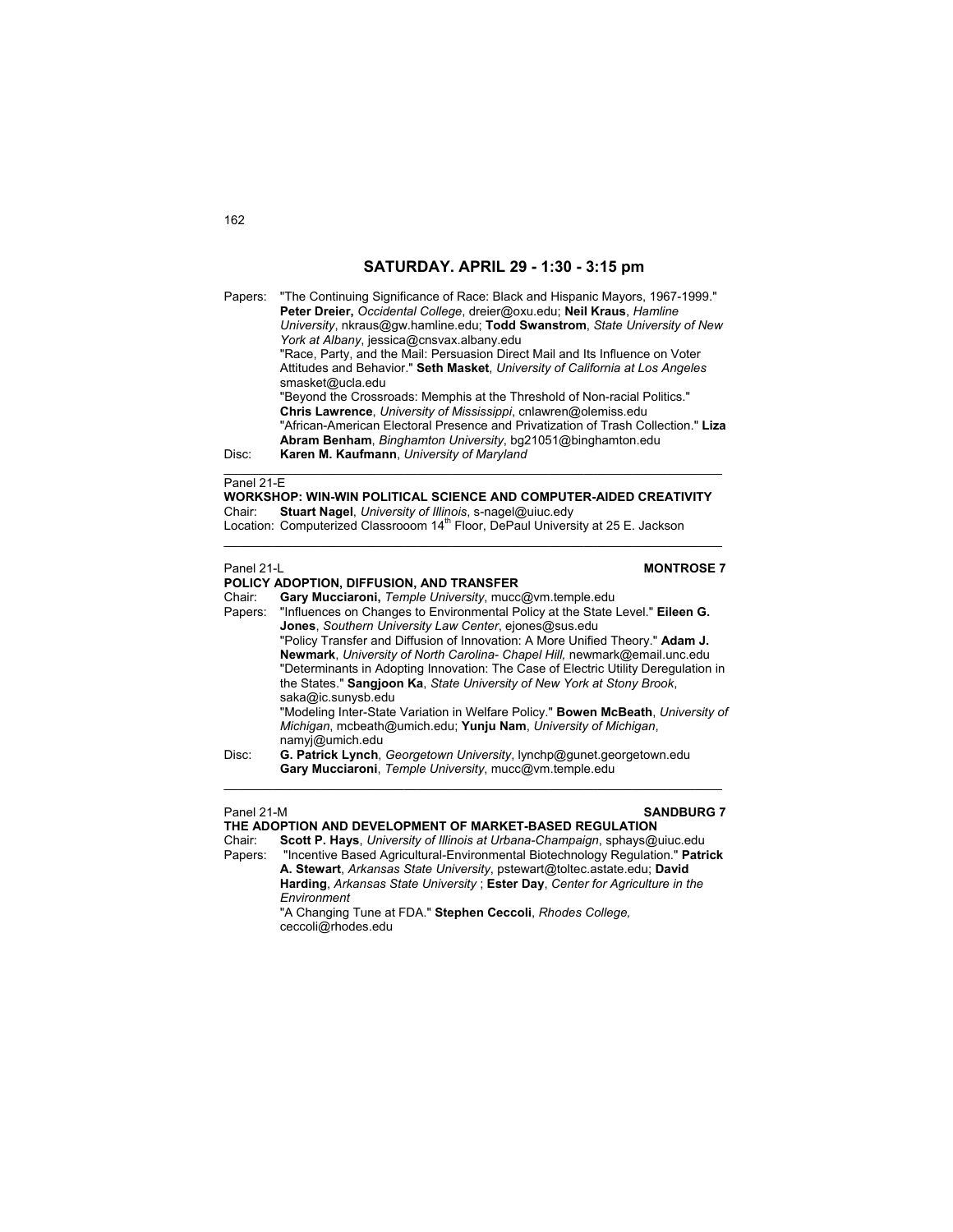"A Trip to the Market: An Empirical Examination of the Adoption of Market Based Environmental Protection Policies by State Governments." **Christopher P. Borick**, *St. Norbert College*, boricp@mail.snc.edu "The Adoption and Development of Market-Based Regulation." **Tracy Yandle**, *Indiana University*, tyandle@indiana.edu

Disc: **Scott P. Hays**, *University of Illinois at Urbana-Champaign*, sphays@uiuc.edu **Tom Birkland**, *SUNY Albany*, birkland@csc.albany.edu

\_\_\_\_\_\_\_\_\_\_\_\_\_\_\_\_\_\_\_\_\_\_\_\_\_\_\_\_\_\_\_\_\_\_\_\_\_\_\_\_\_\_\_\_\_\_\_\_\_\_\_\_\_\_\_\_\_\_\_\_\_\_\_\_\_\_\_\_\_\_\_\_

| Panel 22-F<br>Chair: | <b>BURNHAM 2</b><br>THEORETICAL ADVANCES IN THE STUDY OF PRINCIPAL AGENT RELATIONSHIPS<br>Charles R. Shipan, University of Iowa, charles-shipan@uiowa.edu<br>Papers: "Testing the Effects of Hierarchical Governance Structures: Evidence from Public<br>Universities." Robert Lowry, Michigan State University, Lowry@pilot.msu.edu<br>"The Limits of Congressional Dominance: Agency Structure as Constraint."<br>Jonathan G.S. Koppell, University of California at Berkeley,<br>koppell@socrates.berkeley.edu<br>"Controlling State Level Discretion in the Intergovernmental Context." Lael R. |
|----------------------|-----------------------------------------------------------------------------------------------------------------------------------------------------------------------------------------------------------------------------------------------------------------------------------------------------------------------------------------------------------------------------------------------------------------------------------------------------------------------------------------------------------------------------------------------------------------------------------------------------|
| Disc:                | Keiser, University of Missouri-Columbia, keiserl@missouri.edu<br>"Teachers: The Problem of Control." Scott F. Abernathy, Princeton University,<br>sfa@princeton.edu<br>Charles R. Shipan, University of Iowa, charles-shipan@uiowa.edu<br>George A. Krause, University of South Carolina, george krause@sc.edu                                                                                                                                                                                                                                                                                      |

### Panel 23-E **SALON 1**

| THE ENDOGENEITY OF POLITICAL DEVELOPMENT AND POLITICAL CULTURE |                                                                                                                                                                                                                                                                                                                                                   |
|----------------------------------------------------------------|---------------------------------------------------------------------------------------------------------------------------------------------------------------------------------------------------------------------------------------------------------------------------------------------------------------------------------------------------|
| Chair:                                                         | Ronald Inglehart, University of Michigan, rfi@umich.edu                                                                                                                                                                                                                                                                                           |
| Papers:                                                        | "Norms, The Process of Norm Change, and Economic Development." Lauretta<br>Frederking, Washington University, St. Louis, laconkli@artsci.wustl.edu<br>"A Comparative Analysis of the Relationship Between Church and State in Post-<br>Soviet Russia and the Ukraine." Lee Trepanier, Louisiana State University,<br>l.trepanier@worldnet.att.net |
| Disc:                                                          | "Cultural Differentiations in Southeast Asian Politics: The Role of the Overseas<br>Chinese in Shaping Political Cultures of the Region." Robert B. Albritton,<br>University of Mississippi, ralbritt@sunset.backbone.olemiss.edu; Wang Shiru,<br>University of Mississippi<br>Robert Rohrschneider, Indiana University, rrohrsch@indiana.edu     |

Panel 24-D **BURNHAM 4 ROUNDTABLE: THE CHALLENGE OF CIVIC EDUCATION**

Chair: **Elinor Ostrom**, *Indiana University*, ostrom@indiana.edu **Stephen E. Frantzich**, *U.S. Naval Academy*, frantzic@gwmail.usna.edu **David Houghton**, *Western Michigan University*, david.houghton@wmich.edu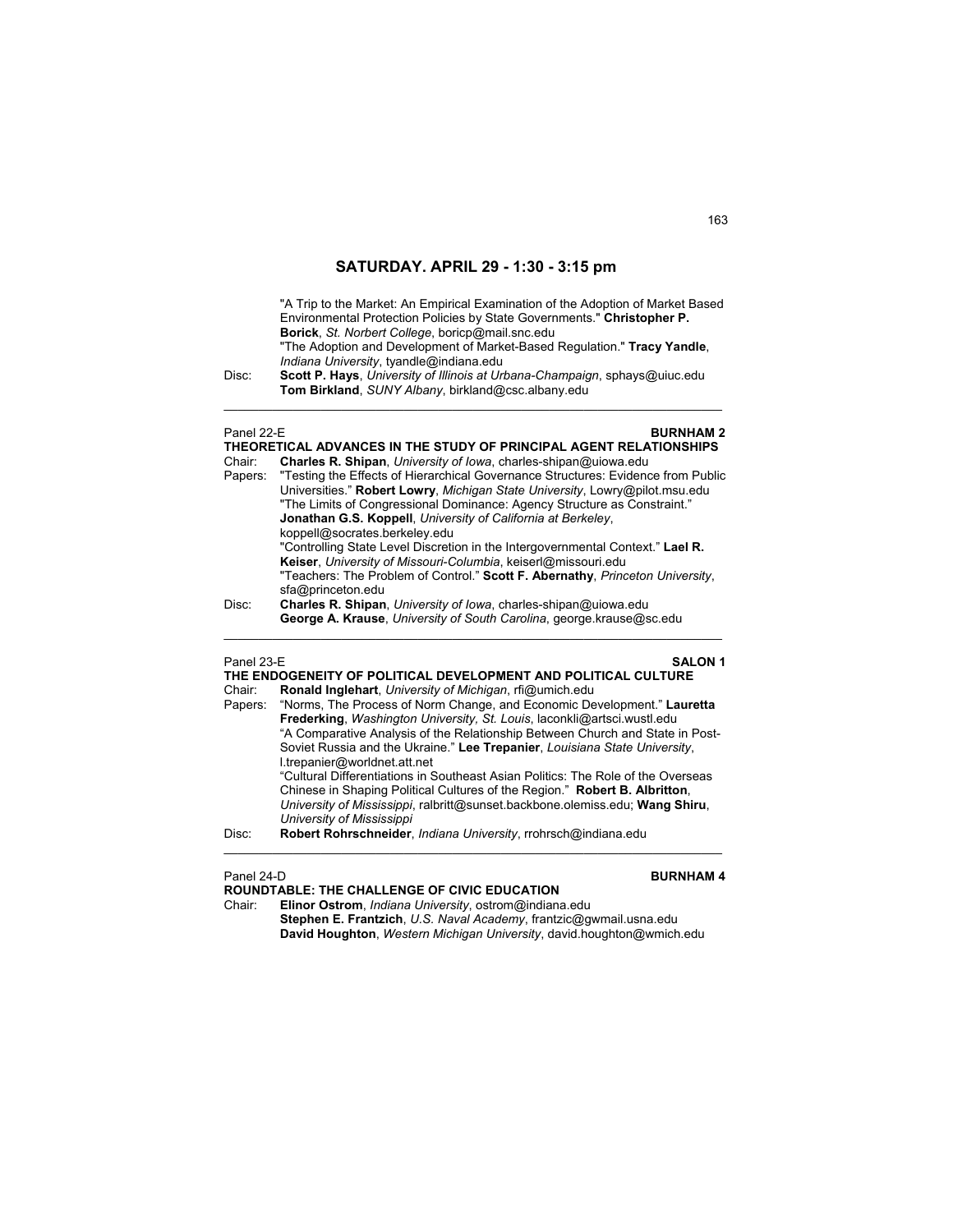**Susan A. MacManus**, *University of South Florida*, macmanus@luna.cas.usf.edu **Richard G. Niemi**, *University of Rochester*, psc1@troi.cc.rochester.edu **Alan Rosenthal**, *Rutgers University*, alanr@RCI.RUTGERS.EDU

## Panel 25-E **WABASH**

**ROUNDTABLE ON WOMEN AND POLITICS RESEARCH AGENDA FOR THE FUTURE: A PANEL HONORING M. MARGARET CONWAY**  Chair: **Trudy Steuernagel**, *Kent State University*, tsteuern@kent.edu  **Kay L. Schlozman**, *Boston College*, kschloz@bc.edu

\_\_\_\_\_\_\_\_\_\_\_\_\_\_\_\_\_\_\_\_\_\_\_\_\_\_\_\_\_\_\_\_\_\_\_\_\_\_\_\_\_\_\_\_\_\_\_\_\_\_\_\_\_\_\_\_\_\_\_\_\_\_\_\_\_\_\_\_\_\_\_\_

**Joanne Connor Green**, *Texas Christian University*, j.green@tcu.edu **Karen O'Connor**, *American University,* oconn@american.edu  **Kathleen Dolan**, *University of Wisconsin - Milwaukee*, dolan@uwosh.edu  **M. Margaret Conway,** *University of Florida,* mconway@polisci.ufl.edu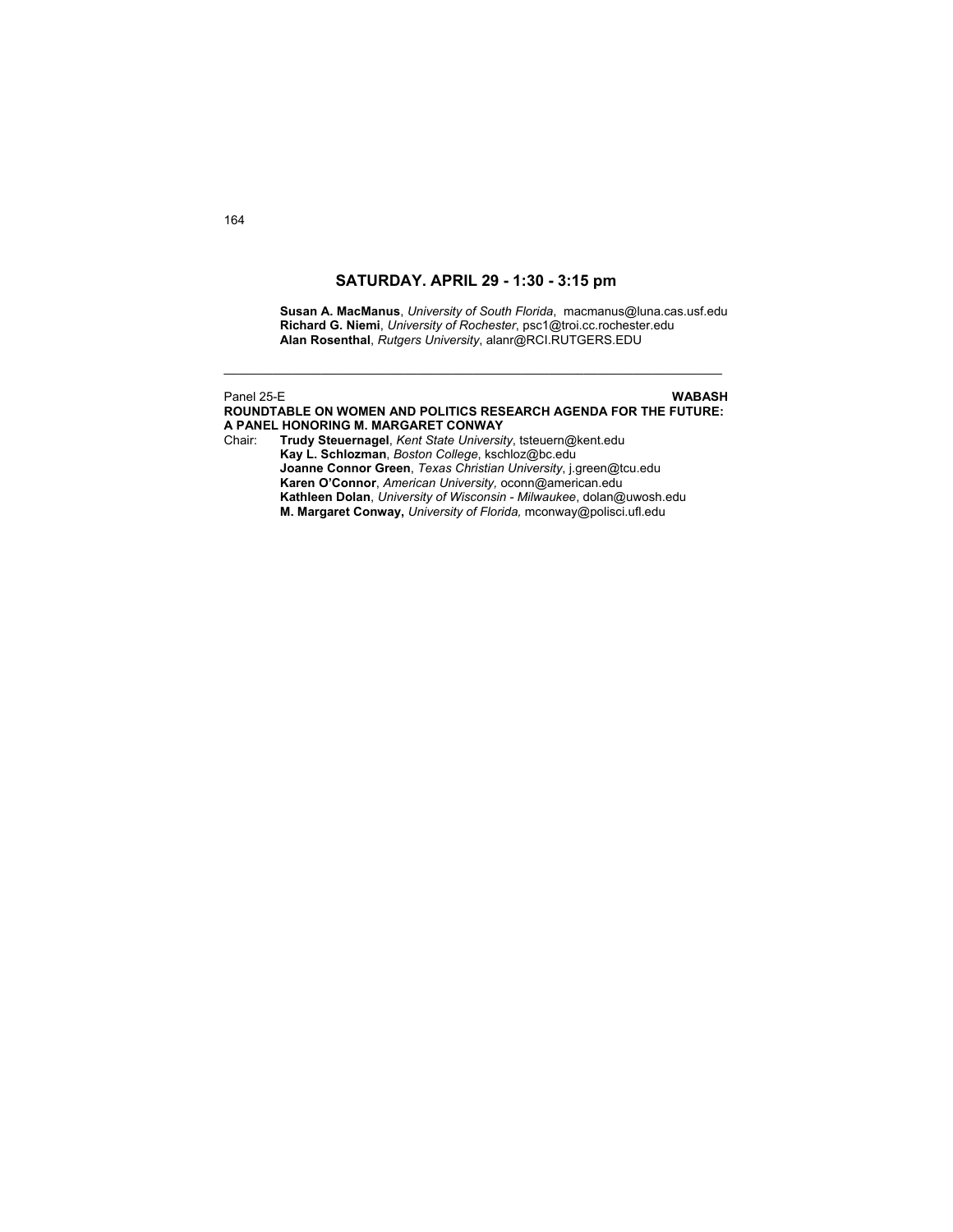POSTER SESSION 6 (Continues) **EXHIBIT HALL** See Page 151 For Listing.

### Panel 1-E **SANDBURG 2**

**POLITICAL REPRESENTATION IN COMPARATIVE POLITICS**  Chair: **John Curtice,** *University of Strathclyde,* curtice@strath.ac.uk "The Electoral Disconnection? Incumbency in Candidate-Centered Systems." **Stephen M. Swindle,** *Brigham Young University, S*teve\_Swindle@byu.edu; **Daniel L. Nielson**, *Brigham Young University,* daniel\_nielson@bye.edu, **Scott Morgenstern**, *Duke University,* smorgens@duke.edu "Geographic and Partisan Bases of Representation: Distributive Politics and the Effective Number of Constituencies. " **Irfan Nooruddin,** *The University of Michigan, Ann Arbor*, irfann@umich.edu "Who Represents Us Best -- One Member or Many: Contact with Representatives, and Voter Satisfaction, Across Varying Electoral Systems." **W. Phillips Shively**, *University of Minnesota,*  shively@polisci.umn.edu; **John Curtice**, *University of Minnesota* "Cleavage Formation: Mobilization Consequences of Social and Political Contexts. " **Barbara Sgouraki-Kinsey**, *Washington University, St. Louis,* bkinsey@artsci.wustl.edu Disc: **Panel** 

\_\_\_\_\_\_\_\_\_\_\_\_\_\_\_\_\_\_\_\_\_\_\_\_\_\_\_\_\_\_\_\_\_\_\_\_\_\_\_\_\_\_\_\_\_\_\_\_\_\_\_\_\_\_\_\_\_\_\_\_\_\_\_\_\_\_\_\_\_\_

## Panel 2-K **SANDBURG 4**

|        | ORGANIZING WOMEN IN THE MODERN ECONOMY                                                   |
|--------|------------------------------------------------------------------------------------------|
| Chair: | Leela Fernandes, Rutgers University, Ifernand@rci.rutgers.edu                            |
|        | Papers: "Collective Action in the Central American Maguilas: Bridging Labor and Gender." |
|        | Mary Bellman, University of New Mexico, mellman@unm.edu                                  |
|        | "Unraveling Class, WID, and GAD: Organized Urban Women in Tanzania."                     |
|        | Andrea Brown, Southern Utah University, browna@suu.edu                                   |
|        | "Correlation between Changes in Household Structure and Introduction of Cash             |
|        | Economy." Mariko Urano, uranom@hotmail.com                                               |
| Disc:  | Leela Fernandes, Rutgers University, Ifernand@rci.rutgers.edu                            |
|        |                                                                                          |

 $\mathcal{L}_\text{max}$  , and the set of the set of the set of the set of the set of the set of the set of the set of the set of

Panel 3-K **SALON 1 DEMOCRATIC TRANSITIONS IN THE MIDDLE-EAST: OLD PROBLEMS, NEW PATTERNS** 

 $\mathcal{L}_\text{max}$  , and the set of the set of the set of the set of the set of the set of the set of the set of the set of

Chair: **Maqsood A. Choudary**, *Mount Mercy College*, Choudary@mmc.mtmercy.edu "Biology, Geology and Theology: Three Major Determinants of Democratization in the Arab World." **Moataz A. Fattah**, *Western Michigan University*, moataz.Fattah@wmich.edu

"Military Disengagement and the Transition to Democracy in Egypt and Turkey." **Imad Harb**, *University of Utah*, imad.harb@m.cc.utah.edu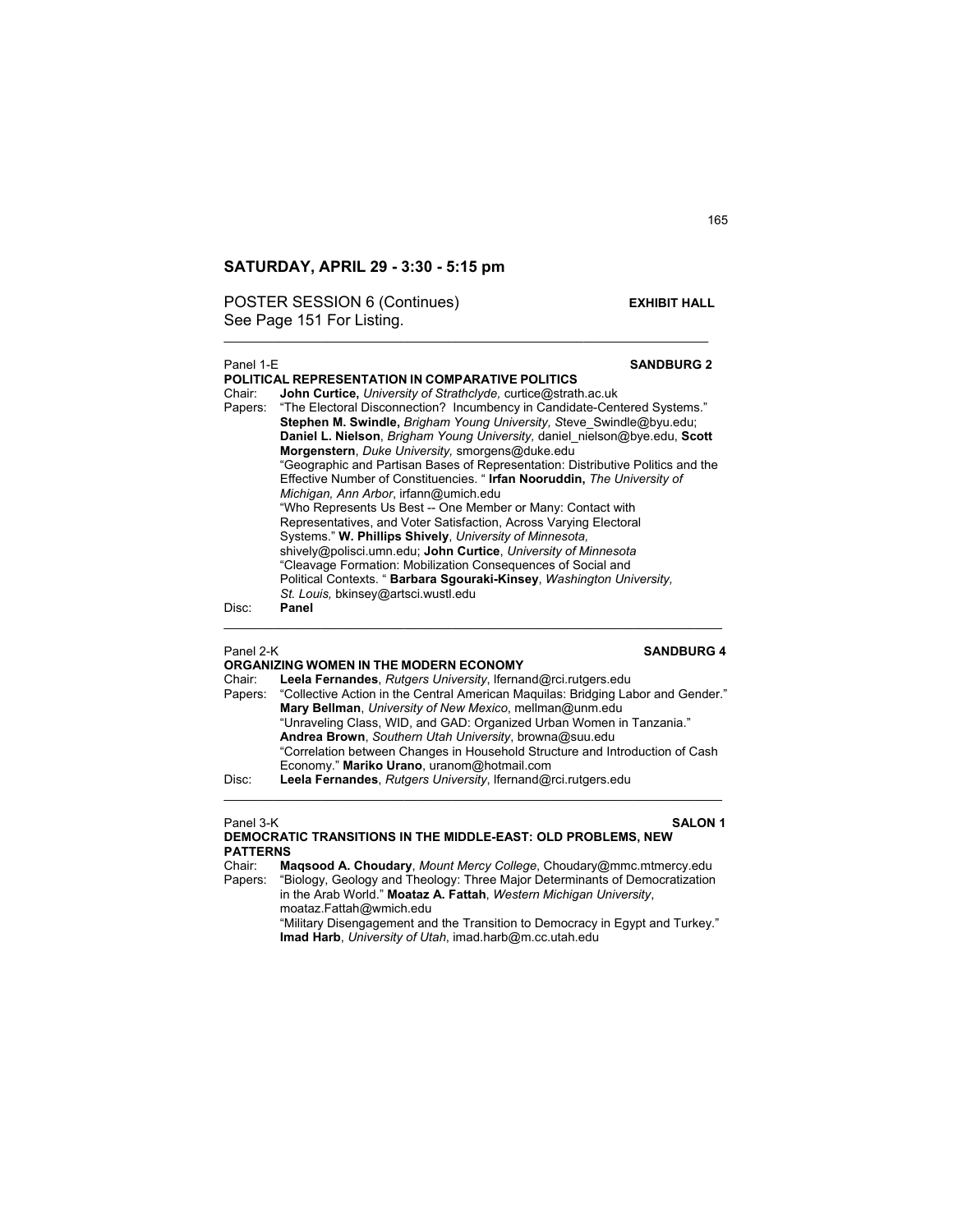"Democratic Transition in Comparative Perspective: Evidence from Pakistan and Syria." **Maqsood A. Choudary**, choudary@mmc.mtmercy.edu "Stability Through Instability: the Slow Pace of Democratic Consolidation in Turkey." **Hootan Shambayati**, *Bilkent University-Turkey*, hootan@bilkent.edu.tr "Measuring Substantive Democracy in the Middle East." **Emile Sahliyeh**, *University of North Texas*, sahliyeh@unt.edu Department of Political Science

Disc: **TBA** 

### Panel 3-O **SANDBURG 3 NEW DIRECTIONS IN ELECTORAL RESEARCH IN TRANSITIONAL COUNTRIES: THE POST-COMMUNIST STATES**

**\_\_\_\_\_\_\_\_\_\_\_\_\_\_\_\_\_\_\_\_\_\_\_\_\_\_\_\_\_\_\_\_\_\_\_\_\_\_\_\_\_\_\_\_\_\_\_\_\_\_\_\_\_\_\_\_\_\_\_\_\_\_\_\_\_\_\_\_\_\_\_\_** 

| Chair:  | Kenneth Benoit, Trinity College-Ireland, kbenoit@tcd.ie                       |
|---------|-------------------------------------------------------------------------------|
| Papers: | "The 1999 Duma Election in Russia: a Step Toward Democracy or the Elite's     |
|         | Game?" Mikhail Myagkov, University of Oregon,                                 |
|         | myaqkov@darkwing.uoregon.edu                                                  |
|         | "Voting Their Way to Democracy: The Role of Elections in the Consolidation of |
|         | Democracy in Russia." Stephen Manning, University of Detroit Mercy,           |
|         | mannings@udmercy.edu                                                          |
|         | "Voter Turnout During Economic and Political Transitions: The Case of East    |
|         | Central Europe." Mary Stegmaier, University of Virginia, ms2bu@virginia.edu.  |
|         | "Building Bridges: Candidates, Constituents and Connections in Post-Soviet    |
|         | Russia." Regina Smyth, Pennsylvania State University, ras27@psu.edu           |
| Disc:   | Kenneth Benoit, Trinity College-Ireland, kbenoit@tcd.ie                       |
|         |                                                                               |

### Panel 4-F **SANDBURG 6**

| Chair:  | <b>REGIONAL COOPERATION AND INTEGRATION</b><br>Debra Holzhauer, Purdue University, dholzhauer@hotmail.com                 |
|---------|---------------------------------------------------------------------------------------------------------------------------|
| Papers: | "Power, Satisfaction, and Regional Integration." Brian Efird, Claremont<br>Graduate University, brian.efird@cqu.edu       |
|         | "Regional Trade Agreements as International Institutions: Preferential Access,                                            |
|         | Regional Security and Democracy." Kathy L. Powers, University of Arizona,<br>powersk.u.arizona.edu@luc.edu                |
|         | "Global Order and the Future for Regional Organizations." Mary M. McKenzie,<br>Grossmont College, mary mckenzie@gcccd.net |
|         | "Regional Economic Cooperation and Economic Theory: Is There Any                                                          |
|         | Relationship?" Scott Cooper, Brigham Young University,<br>scott cooper@byu.edu                                            |
| Disc:   | Debra Holzhauer, Purdue University, dholzhauer@hotmail.com                                                                |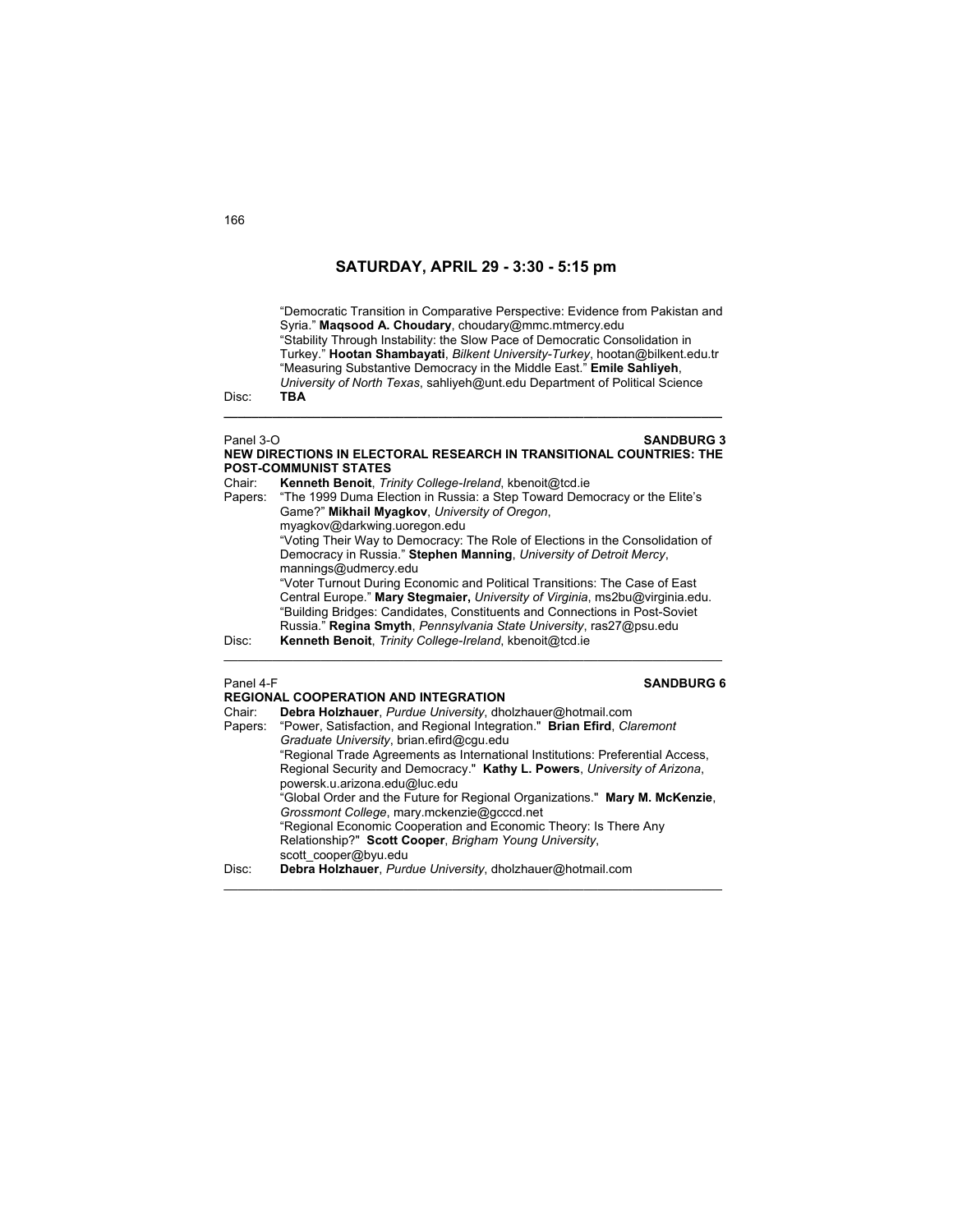| Panel 4-M<br>Chair:<br>Papers: | <b>SALON 2</b><br>INTERNATIONAL ORGANIZATIONS, GLOBALIZATIONS, AND DEMOCRATIZATION<br>(Cosponsored by Comparative Politics—Transitions toward Democracy)<br>Beth Simmons, University of California, Berkeley,<br>bsimmons@socrates.berkeley.edu<br>"International Organizations and Democratization." Jon C. Pevehouse, Ohio<br>State University, pevehouse.1@osu.edu<br>"International Organization Membership and Democratization." Louise Steen-<br>Sprang, Ohio State University, steen-sprang.12@osu.edu<br>"Does Economic Globalization Hinder or Promote Democratization?"<br>Rafael Reuveny, <i>Indiana University</i> , rreuveny@indiana.edu; Quan Li,<br>Pennsylvania State University, auanli@psu.edu |
|--------------------------------|------------------------------------------------------------------------------------------------------------------------------------------------------------------------------------------------------------------------------------------------------------------------------------------------------------------------------------------------------------------------------------------------------------------------------------------------------------------------------------------------------------------------------------------------------------------------------------------------------------------------------------------------------------------------------------------------------------------|
| Disc:                          | Beth Simmons, University of California, Berkeley,<br>bsimmons@socrates.berkeley.edu                                                                                                                                                                                                                                                                                                                                                                                                                                                                                                                                                                                                                              |
| Panel 5-C                      | <b>SANDBURG 7</b>                                                                                                                                                                                                                                                                                                                                                                                                                                                                                                                                                                                                                                                                                                |
|                                | <b>INVESTMENT AND AID IN EMERGING MARKETS</b>                                                                                                                                                                                                                                                                                                                                                                                                                                                                                                                                                                                                                                                                    |
| Chair:                         | Kisangani Emizet, Kansas State University, emizetk@ksu.edu                                                                                                                                                                                                                                                                                                                                                                                                                                                                                                                                                                                                                                                       |
| Papers:                        | "Human Rights and Investment: Is There a Link?" Julie Harrelson-Stephens,<br>University of North Texas, juliehs@students.cas.unt.edu                                                                                                                                                                                                                                                                                                                                                                                                                                                                                                                                                                             |
|                                | "The Domestic Politics of Attracting Foreign Direct Investment: Projecting Policy<br>Signals and Assessing Their Impact" Chris Hasselmann, Washington University<br>in St. Louis, chasselm@artsci.wustl.edu<br>"French Aid in Africa: Continuity or Change?" John Quinn, Truman State<br>University, jquinn@truman.edu                                                                                                                                                                                                                                                                                                                                                                                           |

 "Explaining Japanese Aid Policy on Latin America: A Test of Competing Theories" **John P. Tuman**, *Texas Tech University*, jtuman@ttu.edu; **Craig F. Emmert**, *Iowa State University & Texas Tech University* Disc: **Kisangani Emizet**, *Kansas State University*, emizetk@ksu.edu

\_\_\_\_\_\_\_\_\_\_\_\_\_\_\_\_\_\_\_\_\_\_\_\_\_\_\_\_\_\_\_\_\_\_\_\_\_\_\_\_\_\_\_\_\_\_\_\_\_\_\_\_\_\_\_\_\_\_\_\_\_\_\_\_\_\_\_\_\_\_\_\_

Panel 6-A **SALON 3**

**CONSEQUENCES OF SOCIAL CAPITAL**  (Co-sponsored with Elections, Voting Behavior, and Participation)<br>Chair: Virginia Chanley, Florida International University, chan Chair: **Virginia Chanley**, *Florida International University*, chanleyv@fiu.edu Papers: "Alienated and Informed: Measuring the Effect of Political Distrust on Political Information." **David Hogberg**, *University of Iowa*, david-hogberg@uiowa.edu; **Geoff Peterson**, *Southwestern Oklahoma State University*, petersg@swosu.edu "The Political Consequences of Social Capital as a Determinant of Attitude Strength: Response Timers, Counter-arguments, and Attitude-behavior Processes." **Ronald La Due Lake**, *Indiana University*, rolake@indiana.edu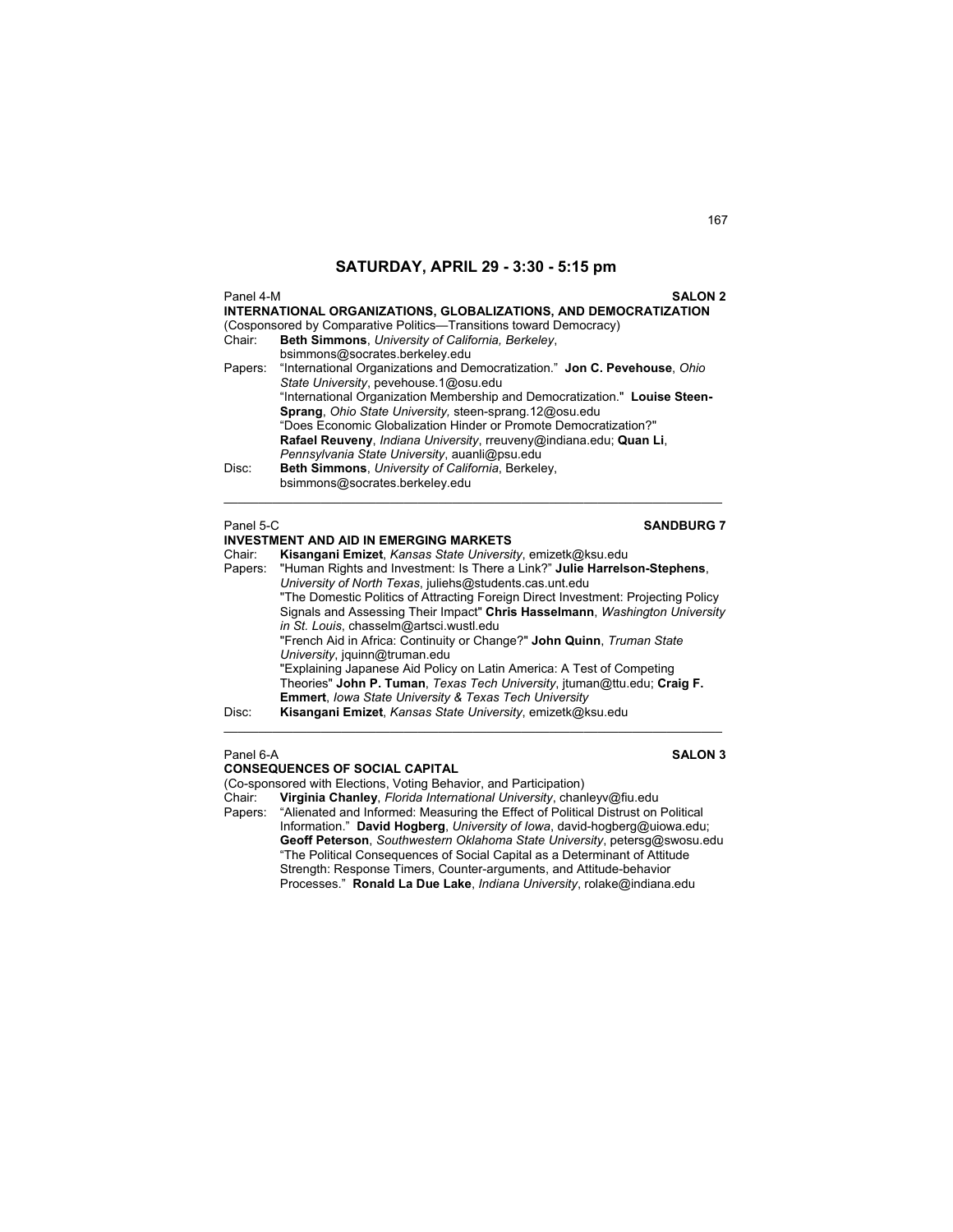| Disc:     | "Public Trust and Public Policy: How Perceptions of Ethics and Efficacy in<br>Government Shape Attitudes about Public Policy." Michael Dimock, North<br>Carolina State University, dimock@social.chass.ncsu.edu<br>"Does Election Induced Attitude Change Influence Subsequent Voting<br>Behavior?" Mark Joslyn, University of Kansas, mjoslyn@lark.cc.ukans.edu<br>Virginia Chanley, Florida International University, chanleyv@fiu.edu                                                                                                                                                                                                                                                    |
|-----------|---------------------------------------------------------------------------------------------------------------------------------------------------------------------------------------------------------------------------------------------------------------------------------------------------------------------------------------------------------------------------------------------------------------------------------------------------------------------------------------------------------------------------------------------------------------------------------------------------------------------------------------------------------------------------------------------|
| Panel 6-K | <b>CLARK7</b>                                                                                                                                                                                                                                                                                                                                                                                                                                                                                                                                                                                                                                                                               |
| Chair:    | <b>ROUNDTABLE: THE POLITICAL MEANINGS OF PUBLIC OPINION</b><br>Michael X. Delli Carpini, The Pew Charitable Trusts,                                                                                                                                                                                                                                                                                                                                                                                                                                                                                                                                                                         |
|           | mdellicarpini@pewtrusts.com                                                                                                                                                                                                                                                                                                                                                                                                                                                                                                                                                                                                                                                                 |
| Panel:    | Amy Fried, University of Maine, Amy_Fried@umit.maine.edu                                                                                                                                                                                                                                                                                                                                                                                                                                                                                                                                                                                                                                    |
|           | Diana Mutz, Ohio State University, mutz@polisci.wisc.edu                                                                                                                                                                                                                                                                                                                                                                                                                                                                                                                                                                                                                                    |
|           | Robert Erikson, Columbia University, rse14@columbia.edu<br>Susan Herbst, Northwestern University; s-herbst@nwu.edu                                                                                                                                                                                                                                                                                                                                                                                                                                                                                                                                                                          |
|           | Lawrence Jacobs, University of Minnesota, Ijacobs@polisci.umn.edu                                                                                                                                                                                                                                                                                                                                                                                                                                                                                                                                                                                                                           |
|           |                                                                                                                                                                                                                                                                                                                                                                                                                                                                                                                                                                                                                                                                                             |
| Panel 7-I | <b>BURNHAM1</b><br><b>ISSUES AND THE VOTE</b>                                                                                                                                                                                                                                                                                                                                                                                                                                                                                                                                                                                                                                               |
| Chair:    | Brad Lockerbie, University of Georgia, lockerbie@mindspring.com                                                                                                                                                                                                                                                                                                                                                                                                                                                                                                                                                                                                                             |
| Papers:   | "Another Issue Comes Out: Gay Rights in the 1992 Presidential Election." Laurie<br>Rhodebeck, University of Louisville, I.rhodebeck@louisville.edu<br>"Understanding Public Opinion Toward State Sponsored Gambling: Video Lottery<br>Terminals in Alberta as a Case Study." Mark Pickup, University of Calgary,<br>mapickup@ucalgary.ca<br>"Self-Interest and Social Policy: Social Security and the Distinctive Participation<br>Patterns of Senior Citizens." Andrea L. Campbell, Harvard University,<br>campbe13@fas.harvard.edu<br>"How the 'Most Important Issue' Influenced Vote Choice in the 1998 Elections."<br>Karen M. Kaufmann, University of Maryland, kkaufmann@gvpt.umd.edu |
| Disc:     | Brad Lockerbie, University of Georgia, lockerbie@mindspring.com                                                                                                                                                                                                                                                                                                                                                                                                                                                                                                                                                                                                                             |
| Panel 7-L | <b>SALON 4</b><br>THE ELECTORAL CONSEQUENCES OF CANDIDATE IDEOLOGY                                                                                                                                                                                                                                                                                                                                                                                                                                                                                                                                                                                                                          |
| Chair:    | Jay DeSart, Florida Atlantic University, jdesart.fau.edu                                                                                                                                                                                                                                                                                                                                                                                                                                                                                                                                                                                                                                    |
| Papers:   | "Tapping into Sub-national Differences of Ideological Perception: The 2000<br>Presidential Primaries." Robert J. McKee, University of Illinois Chicago,<br>rmckee1@uic.edu                                                                                                                                                                                                                                                                                                                                                                                                                                                                                                                  |
|           | "Ideology and US Senate Candidates." Barry C. Burden, Harvard University,<br>burden@fas.harvard.edu; Christopher Kenny, Louisiana State University,<br>pokenn@lsu.edu                                                                                                                                                                                                                                                                                                                                                                                                                                                                                                                       |

"The Electoral Consequences of Candidates' Ideological Locations." **Joseph Gershtenson**, *University of Texas at Austin*, joeg@mail.la.utexas.edu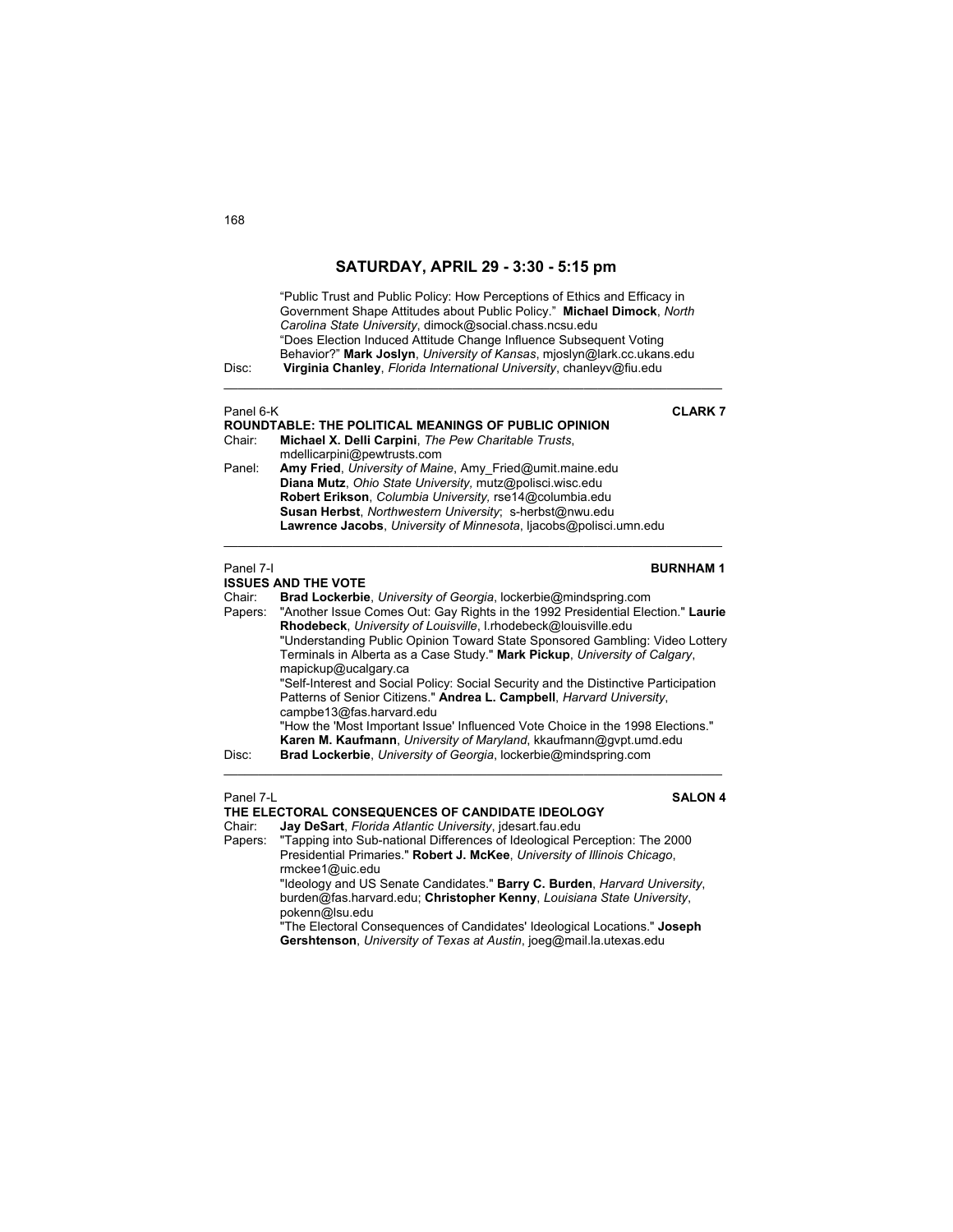"Does Money Buy Love? Campaign Resources and Electoral Outcomes." **Alan Wiseman**, *Stanford University*, aewise@leland.stanford.edu Disc: **Jay DeSart**, *Florida Atlantic University*, jdesart.fau.edu \_\_\_\_\_\_\_\_\_\_\_\_\_\_\_\_\_\_\_\_\_\_\_\_\_\_\_\_\_\_\_\_\_\_\_\_\_\_\_\_\_\_\_\_\_\_\_\_\_\_\_\_\_\_\_\_\_\_\_\_\_\_\_\_\_\_\_\_\_\_\_\_

| Panel 7-X<br>Chair:<br>Papers:<br>Disc:          | <b>BURNHAM4</b><br>THE POLITICS OF CANDIDATES AND CAMPAIGNS<br>Patrick Sellers, Indiana University, psellers@indiana.edu<br>"Presidential Campaign Themes: The Role of Television Coverage in the 1988<br>Election" Gregory Gwiasda, Ohio State University, gwiasda.1@osu.edu<br>"Incumbents, Challengers, and Campaign Intensity" Tracy Sulkin, University of<br>Washington, tsulkin@u.washington.edu<br>"An Examination of Electoral Expectations in Campaign Coverage" Russell<br>Mayer, Merrimack College, rmayer@merrimack.edu<br>Patrick Sellers, Indiana University, psellers@indiana.edu                                                                                                                                                                                                                           |
|--------------------------------------------------|----------------------------------------------------------------------------------------------------------------------------------------------------------------------------------------------------------------------------------------------------------------------------------------------------------------------------------------------------------------------------------------------------------------------------------------------------------------------------------------------------------------------------------------------------------------------------------------------------------------------------------------------------------------------------------------------------------------------------------------------------------------------------------------------------------------------------|
| Panel 9-B<br><b>CUSTODY</b><br>Chair:<br>Papers: | <b>SALON 7</b><br>FRAMING LEGAL ISSUES: SEXUAL HARASSMENT, PORNOGRAPHY AND CHILD<br>Rachel Roth, Washington University, rroth@artsci.wustl.edu<br>"Oncale and Its Aftermath: The Damage Done?" Francis Carleton, University of<br>Wisconsin at Green Bay, carletof@uwgb.edu; Jennifer Nutt Carleton, Oneida<br>Tribe of Indians of Wisconsin<br>"A Conflict Between Constitutional Rights: The Changing Face of Pornography<br>and Its Effect on Women in Society." Joy Willis, Michigan State University,<br>willisj5@pilot.msu.edu<br>"Feminist Jurisprudence and Polls from Peoria." Gwyneth I. Williams, Webster<br>University, williagi@webster.edu<br>"Constructing Parental Rights: An Argument against Genetic and Biological<br>Custody Awards." Rich Stanislaw, Purdue University,<br>stanisla@polsci.purdue.edu |

Disc: **Judith A. Baer**, *Texas A&M University*, j-baer@tamu.edu

### Panel 10-I **SALON 6**

**PUBLIC POLICY AND MINORITY COMMUNITIES**<br>Chair: **Brian J. Glenn,** Oxford University and the Brian J. Glenn, Oxford University and the University of Connecticut School of *Law,* bglenn@law.uconn.edu

 $\mathcal{L}_\text{max}$  , and the set of the set of the set of the set of the set of the set of the set of the set of the set of

Papers: "Public Perceptions of Criminal Sentencing in Louisiana: The Effect of Race, Crime, and Safety on Support for Mandatory Sentencing." **Heidi J. Unter**, *University of New Orleans*, hhorst@uno.edu; **Randolph Burnside**, *University of New Orleans*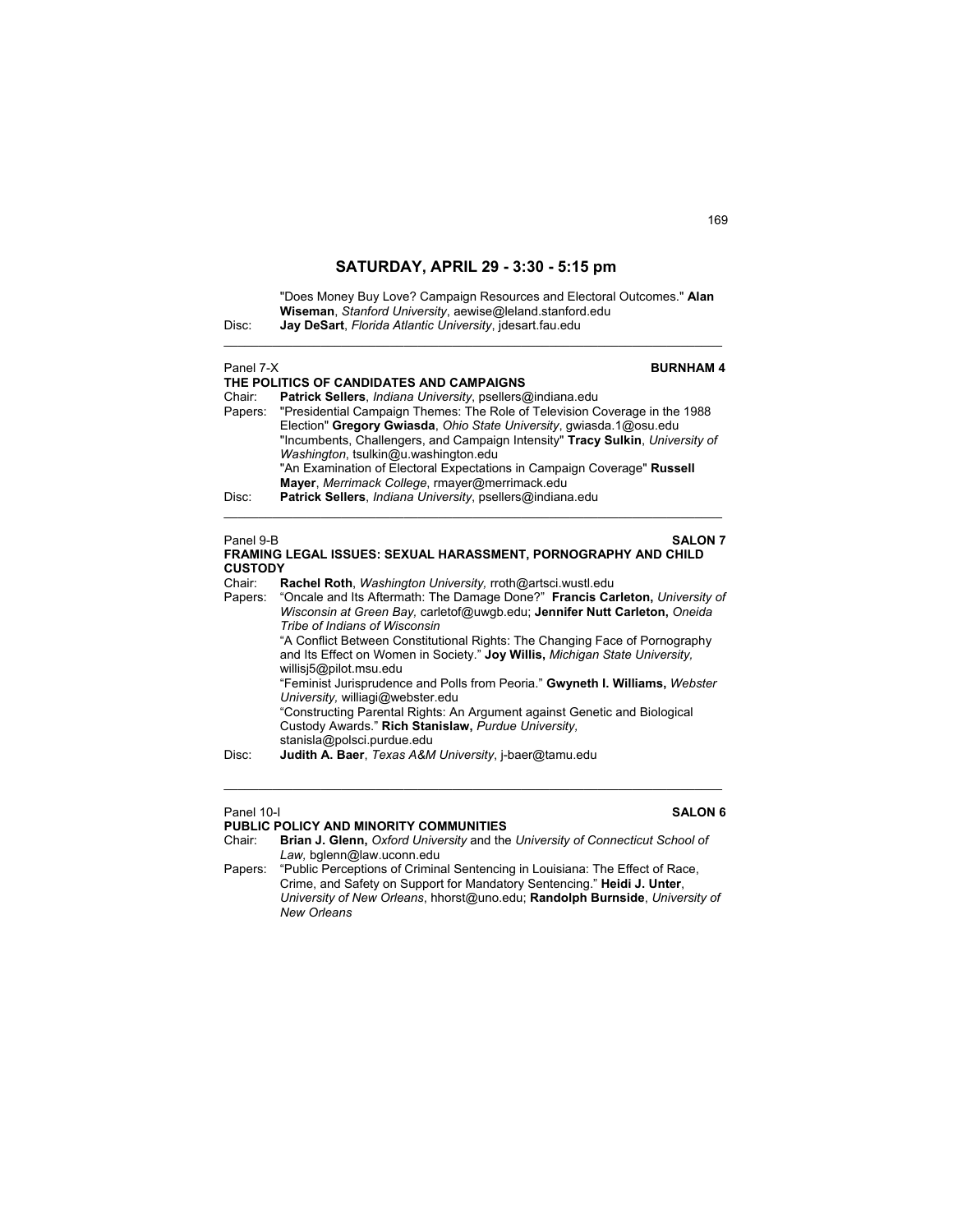| Disc:                    | "Sentiment and Consequence: The Portents of the Battle Against Affirmative<br>Action in Higher Education." Avis Jones-DeWeever, University of Maryland at<br>College Park, ajones@gvpt.umd.edu<br>"The Politics of Affordable Housing: CDCs vs. CPOs." Matthew F. Filner.<br>Kalamazoo College, mfilner@kzoo.edu<br>Duchess Harris, Macalester College, harris@macalester.edu |
|--------------------------|-------------------------------------------------------------------------------------------------------------------------------------------------------------------------------------------------------------------------------------------------------------------------------------------------------------------------------------------------------------------------------|
| Panel 11-F               | <b>LASALLE4</b><br>TWENTIETH-CENTURY EUROPEAN THOUGHT: RELATIVISM, HISTORICISM,                                                                                                                                                                                                                                                                                               |
| <b>REALISM</b><br>Chair: | Catherine A. Holland, University of Missouri, hollandc@missouri.edu                                                                                                                                                                                                                                                                                                           |
| Papers:                  | "The Normativity of Deep Conviction." Farid Abdel-Nour, University of Utah,<br>farid.abdel-nour@poli-sci.utah.edu                                                                                                                                                                                                                                                             |
|                          | "Reclaiming the Language of Emancipation: Critical Realism as Critical Theory."                                                                                                                                                                                                                                                                                               |
|                          | Keith Topper, Northwestern University, k-topper@nwu.edu<br>"Historicism and the Moral Life: Gadamer, Oakeshott, and the Recovery of the<br>Good." Corey Abel, University of Colorado, abelc@stripe.colorado.edu<br>"Reconsidering French Neo-Republicanism: Genealogy of a Public Philosophy."                                                                                |
| Disc:                    | Charles M. Hoffman, Indiana University-Bloomington, cmhoffman@indiana.edu<br>Dean Hammer, Franklin and Marshall College and the Center for Hellenic<br>Studies, d.hammer@acad.fandm.edu                                                                                                                                                                                       |

### Panel 12-J **PARLOR D**

|         | TRUST, RISK, EXPERIMENT                                                                                                                          |
|---------|--------------------------------------------------------------------------------------------------------------------------------------------------|
| Chair:  | Clarissa Hayward, Ohio State University                                                                                                          |
| Papers: | "Political Conditions of Trust." Alfonso Damico, University of Iowa, alfonso-<br>damico@uiowa.edu                                                |
|         | "The Practice of Risk Analysis and the Theory of Social Contract." Nicholas<br>Guehlstorf, Purdue University, guehlsto@polsci.purdue.edu         |
|         | "Is Pragmatist Democracy Utopian? Practical, Ethical, and Political Implications<br>of Experimentalism." James Johnson, University of Rochester, |
|         | jisn@troi.cc.rochester.edu; Jack C. Knight, Washington University in St. Louis,<br>knight@artsci.wustl.edu                                       |
|         | "Dangerous Individuals: Toward a Jurisprudence of Risk." William Rose,                                                                           |
|         | Bowling Green State University, wrose@bgnet.bgsu.edu                                                                                             |
| Disc:   | lan Shapiro, Yale University, ian.shapiro@yale.edu                                                                                               |

| Panel 14-B | <b>LASALLE 2</b><br><b>MAXIMUM LIKELIHOOD ESTIMATION AND ITS FRIENDS</b> |
|------------|--------------------------------------------------------------------------|
| Chair:     | D. Stephen Voss, University of Kentucky, dsvoss@pop.uky.edu              |
| Papers:    | "Turnout and Primaries." Rebecca Morton. University of lowa. Rebecca-    |
|            | Morton@uiowa.edu; Kristin Kanthak, University of Iowa                    |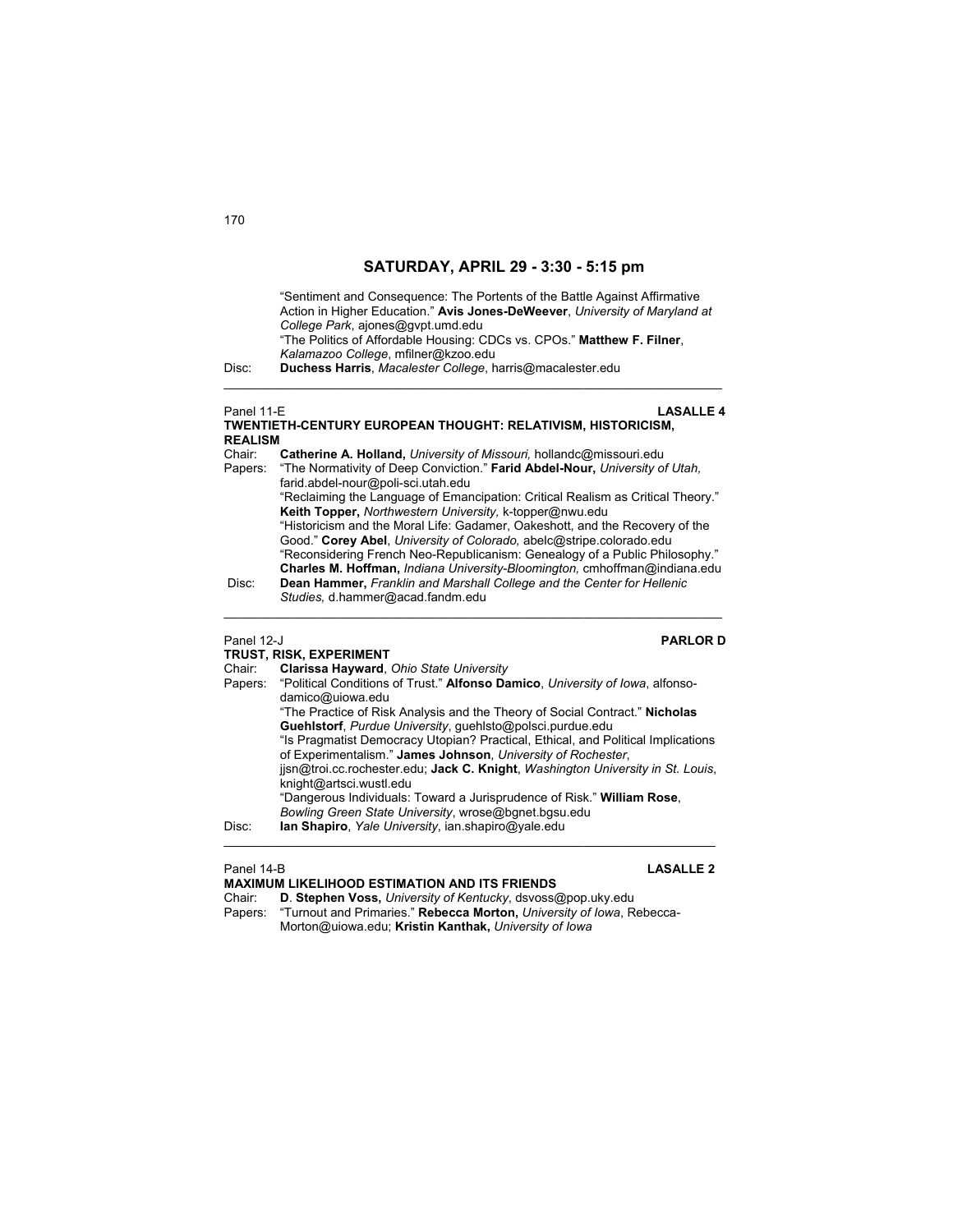|                      | "Coordination, Moderation and Institutional Balancing in American House<br>Elections at Midterm." Walter R. Mebane, Jr., Cornell University,<br>wrm1@cornell.edu; Jasiet Singh Sekhon, Harvard University,<br>jsekhon@fas.harvard.edu                      |                   |
|----------------------|------------------------------------------------------------------------------------------------------------------------------------------------------------------------------------------------------------------------------------------------------------|-------------------|
| Disc:                | "Timing of the Legislative Agenda." <b>J. Tobin Grant,</b> Ohio State University,<br>grant.112@osu.edu<br><b>Charles Franklin, University of Wisconsin, Madison, franklin@polisci.wisc.edu</b><br>Laura B. Nielsen, University of Houston, Inielsen@uh.edu |                   |
| Panel 15-E<br>Chair: | RELIGION AND RACE IN CONGRESSIONAL PARTY POLITICS<br>Kara Lindaman, University of Kansas, klindman@ukans.edu                                                                                                                                               | <b>MONTROSE 1</b> |

| Chair:  | Kara Lindaman, University of Kansas, klindman@ukans.edu                            |
|---------|------------------------------------------------------------------------------------|
| Papers: | "Rebels and Nomads: Have White Southerners Found Sanctuary in the                  |
|         | Republican Party?" Ronald Vogel, Southern University, ron@idsmail.com;             |
|         | "Fooling all the People all the Time: Legislators' Personal Policy Preferences and |
|         | Partisan Legislative Organization." Robert P. Van Houweling, Harvard               |
|         | University, houwelin@fas.harvard.edu                                               |
|         | "Mobilization, Money, or Morality?: Christian Coalition Strategies of Influence in |
|         | the Republican Party." Brett M. Clifton, Brown University,                         |
|         | Brett Clifton@brown.edu                                                            |
|         | "Evangelical Protestantism and Third Party Identification." Thomas R. Boehm,       |
|         | University of Missouri St. Louis, s986069@admiral.umsl.edu                         |
| Disc:   | Geoffrey C. Layman, Vanderbilt University, geoffrey.c.layman@vanderbilt.edu        |

 $\mathcal{L}_\mathcal{L} = \{ \mathcal{L}_\mathcal{L} = \{ \mathcal{L}_\mathcal{L} = \{ \mathcal{L}_\mathcal{L} = \{ \mathcal{L}_\mathcal{L} = \{ \mathcal{L}_\mathcal{L} = \{ \mathcal{L}_\mathcal{L} = \{ \mathcal{L}_\mathcal{L} = \{ \mathcal{L}_\mathcal{L} = \{ \mathcal{L}_\mathcal{L} = \{ \mathcal{L}_\mathcal{L} = \{ \mathcal{L}_\mathcal{L} = \{ \mathcal{L}_\mathcal{L} = \{ \mathcal{L}_\mathcal{L} = \{ \mathcal{L}_\mathcal{$ 

| <b>LASALLE 3</b><br>Panel 16-E                                                    |
|-----------------------------------------------------------------------------------|
| INSTRUMENTS OF PRESIDENTIAL INFLUENCE IN CONGRESS                                 |
| Charles E. Walcott, Virginia Tech, cwalcott@vt.edu                                |
| Papers: "Presidential-Congressional Relations: Veto Threats and Policy Outcomes." |
| Laura W. Arnold, Southern Illinois University, Iwarnold@siu.edu; Rebecca          |
| <b>Deen</b> , University of Texas at Arlington, deen@uta.edu                      |
| "Presidential Influence in the Coordination of House and Senate Agendas."         |
| Roger Larocca, Purdue University, larocca@polisci.purdue.edu                      |
| "Selection Among Issues: The President's Ability to Leverage Approval for         |
| Legislative Influence." Brandice Canes-Wrone, Massachusetts Institute of          |
| Technology, brandice@mit.edu; Scott DeMarchi Duke University                      |
| "Presidential Rhetoric and the Committee Stage." Andrew W. Barrett, Texas         |
| A&M University, barrett@polisci.tamu.edu                                          |
| Kathryn Dunn Tenpas, University of Pennsylvania, tenpas@sas.upenn.edu             |
|                                                                                   |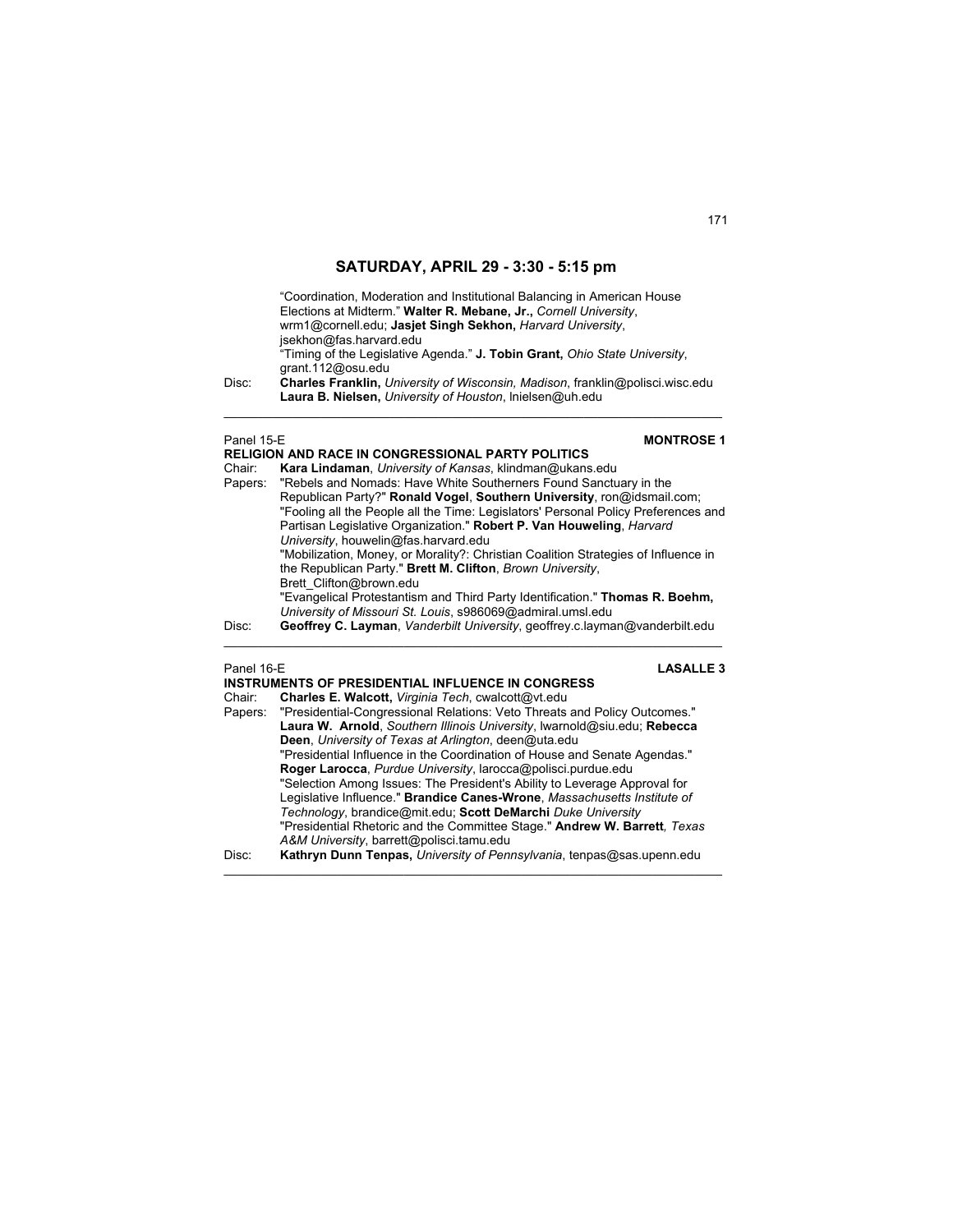| Panel 17-E<br>Chair:<br>Papers:<br>Disc: | <b>LASALLE 5</b><br><b>CONGRESSIONAL DECISION-MAKING: REPRESENTATION AND VOTING</b><br>Patricia A. Hurley, Texas A&M University, pat hurley@politics.tamu.edu<br>"Roll Call Voting and Constituency Opinion in 67 Congressional Districts: 1972-<br>1992." Jean-Philippe Faletta, Wayne State University, j faletta@wayne.edu<br>"Re-Assessing the Representation of Black Interests." Valeria Sinclair-<br>Chapman, Ohio State University, vchapman2@aol.com<br>"The Institutional Basis of Non-Market Pricing: Modeling Valuations of Grazing<br>Lands." Nathan Dietz, American University, ndietz@american.edu; Lawrence<br>Rothenberg, University of Rochester, Irot@troi.cc.rochester.edu<br>"How U.S. Senators Decide: An Exploration." C. Lawrence Evans, College of<br>William and Mary, clevan@wm.edu<br>Sunil Ahuja, Seton Hall University, ahujasun@shu.edu                                                                                                                                                                                                                                                                                                                                                                                                                                                                                                                                 |
|------------------------------------------|--------------------------------------------------------------------------------------------------------------------------------------------------------------------------------------------------------------------------------------------------------------------------------------------------------------------------------------------------------------------------------------------------------------------------------------------------------------------------------------------------------------------------------------------------------------------------------------------------------------------------------------------------------------------------------------------------------------------------------------------------------------------------------------------------------------------------------------------------------------------------------------------------------------------------------------------------------------------------------------------------------------------------------------------------------------------------------------------------------------------------------------------------------------------------------------------------------------------------------------------------------------------------------------------------------------------------------------------------------------------------------------------------------|
| Panel 17-H<br>Chair:<br>Papers:<br>Disc: | <b>SALON 5</b><br><b>COMMITTEES I: ANALYZING COMMITTEE MEMBERSHIP AND JURISDICTION</b><br>William Hixon, College of William and Mary, wohixo@wm.edu<br>"The Effects of the Committee Assignment Reforms on Committee Composition<br>in the U.S. House, 1969-1980." Greg Thorson, University of Minnesota-Morris,<br>gthorson@mrs.umn.edu; Jason Lina, University of Minnesota-Morris,<br>linajg@cda.mrs.umn.edu; Lynnae Glieden, University of Minnesota-Morris,<br>gliedenl@cda.mrs.umn.edu<br>"Redefining Committee Jurisdictions: A Bill Referral Approach." E. Scott Adler,<br>University of Colorado, esadler@colorado.edu; Dennis R. Still, University of<br>Colorado, still@colorado.edu<br>"The Implications of Intraparty Leadership Competition on Committee<br>Assignments and Jurisdiction in the U.S. House." Aaron E. Wicks, University of<br>Rochester, awks@troi.cc.rochester.edu; William Hixon, College of William and<br>Mary, wohixo@wm.edu<br>"Partisanship, Consensus, and Committee-Floor Divergence: A Comparison of<br>Member Behavior in the 96 <sup>th</sup> and 104 <sup>th</sup> Congresses." Jamie L. Carson, Michigan<br>State University, carsonj4@msu.edu; Charles J. Finocchiaro, Michigan State<br>University, finocchi@msu.edu; David W. Rohde, Michigan State University,<br>rohde@msu.edu<br><b>Jeffery Talbert</b> , University of Kentucky, JTALB1@pop.uky.edu |
|                                          |                                                                                                                                                                                                                                                                                                                                                                                                                                                                                                                                                                                                                                                                                                                                                                                                                                                                                                                                                                                                                                                                                                                                                                                                                                                                                                                                                                                                        |
|                                          |                                                                                                                                                                                                                                                                                                                                                                                                                                                                                                                                                                                                                                                                                                                                                                                                                                                                                                                                                                                                                                                                                                                                                                                                                                                                                                                                                                                                        |

Panel 18-I **CLARK 10**

**AGENDAS AND ISSUES IN APPELLATE COURTS** Chair: **Richard Pacelle**, *University of Missouri, St. Louis,* Pacelle@umsl.edu Papers: "Supreme Court Agenda Setting and the Separation of Powers." **Jeffrey Yates,**  *University of Georgia*, jyates@arches.uga.edu; **William Gillespie**, *University of Georgia* 

 $\mathcal{L}_\text{G} = \{ \mathcal{L}_\text{G} \mid \mathcal{L}_\text{G} \mid \mathcal{L}_\text{G} \mid \mathcal{L}_\text{G} \mid \mathcal{L}_\text{G} \mid \mathcal{L}_\text{G} \mid \mathcal{L}_\text{G} \mid \mathcal{L}_\text{G} \mid \mathcal{L}_\text{G} \mid \mathcal{L}_\text{G} \mid \mathcal{L}_\text{G} \mid \mathcal{L}_\text{G} \mid \mathcal{L}_\text{G} \mid \mathcal{L}_\text{G} \mid \mathcal{L}_\text{G} \mid \mathcal{L}_\text{G}$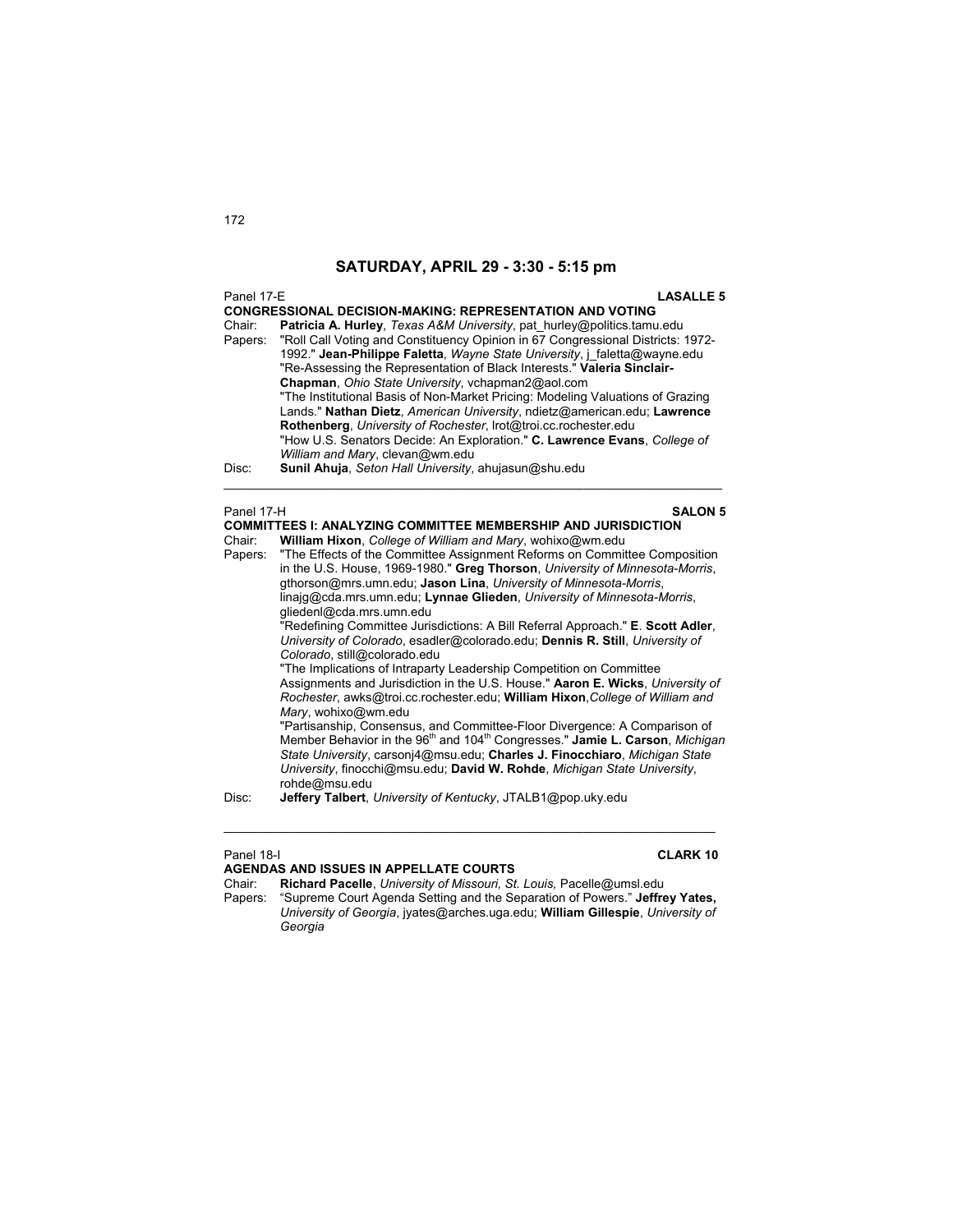"A Model of Supreme Court Docketing Behavior." **Charles E. Smith, Jr.**, *University of Mississippi*, pssmith@cypress.mcsr.olemiss.edu "Issue Fluidity and its Costs: Time, Information, and Issue Change on the U.S. Supreme Court." **Barbara Palmer**, *Southern Methodist University*, bapalmer@mail.smu.edu; **Lynn Hunnicutt**, *Utah State University*, hunnicut@b202.usu.edu "Radiations from Roe: Justice Harry A. Blackmun's Expression Odyssey." **Joseph F. Kobylka**, *Southern Methodist University*, jkobylka@mail.smu.edu Disc: **Richard Pacelle**, *University of Missouri, St. Louis,* Pacelle@umsl.edu  $\mathcal{L}_\mathcal{L} = \{ \mathcal{L}_\mathcal{L} = \{ \mathcal{L}_\mathcal{L} = \{ \mathcal{L}_\mathcal{L} = \{ \mathcal{L}_\mathcal{L} = \{ \mathcal{L}_\mathcal{L} = \{ \mathcal{L}_\mathcal{L} = \{ \mathcal{L}_\mathcal{L} = \{ \mathcal{L}_\mathcal{L} = \{ \mathcal{L}_\mathcal{L} = \{ \mathcal{L}_\mathcal{L} = \{ \mathcal{L}_\mathcal{L} = \{ \mathcal{L}_\mathcal{L} = \{ \mathcal{L}_\mathcal{L} = \{ \mathcal{L}_\mathcal{$ 

### Panel 18-L **MONTROSE 3**

|         | <b>DECISION MAKING ON LOWER FEDERAL COURTS</b>                                  |
|---------|---------------------------------------------------------------------------------|
| Chair:  | <b>Jennifer A. Segal, University of Kentucky, jsegal1@pop.uky.edu</b>           |
| Papers: | "Paths to the Bench: A Reconsideration of Judicial Role Orientations." James P. |
|         | Wenzel, University of California, Riverside, wenzel@wizard.ucr.edu              |
|         | "Strategic Behavior on U.S. Federal District Courts." Paul Wahlbeck, George     |
|         | Washington University, wahlbeck@gwu.edu; James F. Spriggs, II, University of    |
|         | California, Davis, jfspriggs@ucdavis.edu; Timothy R. Johnson, Southern          |
|         | Illinois University-Carbondale, timri@siu.edu                                   |
|         | "From the Classroom to the Courtroom: Academics on the Appeals Courts."         |
|         | Tracey E. George, University of Missouri-Columbia, georgete@missouri.edu        |
|         | "Modeling the Supreme Court-Circuit Court Relationship." Sara C. Benesh,        |
|         | University of New Orleans, sbenesh@uno.edu                                      |
|         | "Judicial Decision-Making in Age Discrimination Cases: Does Age Matter?"        |
|         | Kenneth L. Manning, University of Massachusetts, Dartmouth,                     |
|         | kmanning@umassd.edu; Ronald Stidham, Appalachian State University,              |
|         | stidham@appstate.edu; Robert A. Carp, University of Houston, racarp@uh.edu.     |
| Disc:   | Jennifer A. Segal, University of Kentucky, jsegal1@pop.uky.edu                  |
|         | Steven Van Winkle, SUNY Stony Brook, steveyw@datalab2.sbs.sunysb.edu            |
|         |                                                                                 |

### Panel 19-F **BURNHAM 5**

|        | <b>EMPIRICAL AND NORMATIVE THEORIES OF FEDERALISM</b>                            |
|--------|----------------------------------------------------------------------------------|
| Chair: | Michael Fine, University of Wisconsin Eau Claire, finemr@uwec.edu                |
|        | Papers: "The Informal Nature of the Political Safeguards of Federalism." John D. |
|        | <b>Nugent</b> , University of Richmond, inugent@richmond.edu                     |
|        | "Federalism as a Moral Theory." Kraig James Powell, University of Virginia,      |
|        | kpowell@bitwisesystems.com                                                       |
|        | "Crossing the Picket Fence to a New Model of Intergovernmental Relations."       |
|        | Heidi O. Koenig, Northern Illinois University, hkoenig@niu.edu                   |
| Disc:  | Arthur L. Burris, California State University-Hayward, aburris@csuhayward.edu    |

 $\mathcal{L}_\text{max}$  , and the set of the set of the set of the set of the set of the set of the set of the set of the set of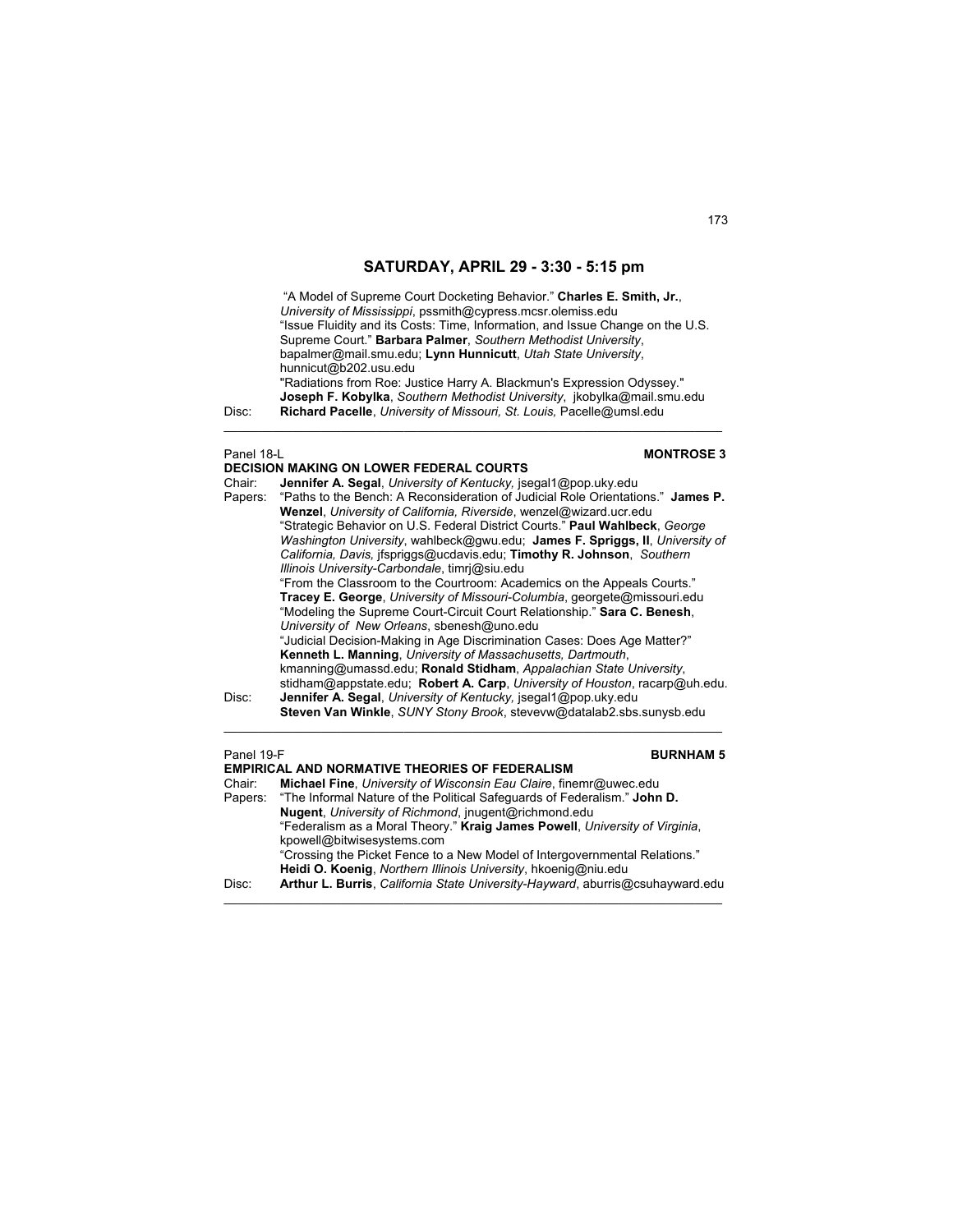### Panel 20-H **CLARK 5**

|            | <b>REGIME THEORY AND MINORITY INCORPORATION REDUX</b>                                                                                                                                                                              |
|------------|------------------------------------------------------------------------------------------------------------------------------------------------------------------------------------------------------------------------------------|
|            | (Co-sponsored with Race, Class, and Ethnicity)                                                                                                                                                                                     |
| Chair:     | Steven A. Light, University of North Dakota, steven light@und.nodak.edu                                                                                                                                                            |
| Papers:    | "Towards a New Theory of Urban Regimes: Patterns Found in the Study of the<br>Chicago City Council From the Civil War Until the Third Millennium." Dick<br>Simpson, University of Illinois at Chicago, simpson@uic.edu; Sean Hogan |
|            | University of Illinois at Chicago, gohogan@mc.net                                                                                                                                                                                  |
|            | "Structural Variation and Agency in Urban Regimes." Whitt Kilburn, University of<br>North Carolina-Chapel Hill, wkilburn@email.unc.edu                                                                                             |
|            | "The Political Incorporation of Latinos: Symbolic or Substantive Representation in                                                                                                                                                 |
|            | Chicago's Urban Context." Jaime Dominguez, University of Illinois at Chicago,<br>idomin2@uic.edu                                                                                                                                   |
|            | "African-American Office Seekers: The Need to Create Political Infrastructures                                                                                                                                                     |
|            | When Parties Don't Help." William C. Binning, Youngstown State University.                                                                                                                                                         |
|            | Fr025701@ysub.ysu.edu; Melanie J. Blumberg, Kent State University,                                                                                                                                                                 |
|            | miblumbe@kent.edu; John C. Green, The University of Akron,                                                                                                                                                                         |
|            | jgreen@uakron.edu                                                                                                                                                                                                                  |
| Disc:      | Steven A. Light, University of North Dakota                                                                                                                                                                                        |
|            |                                                                                                                                                                                                                                    |
| Panel 21-I | <b>MONTROSE 7</b>                                                                                                                                                                                                                  |
|            | <b>POLICY PERCEPTIONS AND ISSUE DEFINITIONS</b>                                                                                                                                                                                    |

|         | <b>POLICY PERCEPTIONS AND ISSUE DEFINITIONS</b>                                |
|---------|--------------------------------------------------------------------------------|
| Chair:  | Jerome Legge, University of Georgia, ilegge@arches.uga.edu                     |
| Papers: | "Criminal Justice Policy Change: The Impact of State Legislators." Fred Meyer, |
|         | Ball State University, 00fameyerir@bsuvc.bsu.edu; Ralph Baker, Ball State      |
|         | University                                                                     |
|         | "Issue Definition and Agenda Setting: Assisted Reproductive Technologies and   |
|         | Health Care Insurance Mandates" Irene Barnett, Kent State University,          |
|         | focault@aol.com                                                                |
|         | "Talking Across the Welfare Divide: Participating Perspectives Regarding       |
|         | Welfare Reform." Chariti E. Gent, University of Colorado-Boulder,              |
|         | ghent@colorado.edu                                                             |
| Disc:   | Paul J. Quirk, University of Illinois at Urbana-Champaign, p-quirk@uiuc.edu    |

### Panel 21-N **BURNHAM 2**

### **POLICY IMPLEMENTATION AT THE STATE AND LOCAL LEVELS**

Chair: **Shelly Arsneault**, *Western Kentucky University*, shelly.arsneault@wku.edu Papers: "Rethinking Regulation: Institutions and Influence in Federal Regulatory Policy." **Neal D. Woods**, *University of Kentucky*, ndwood00@pop.uky.edu

 $\mathcal{L}_\mathcal{L} = \mathcal{L}_\mathcal{L} = \mathcal{L}_\mathcal{L} = \mathcal{L}_\mathcal{L} = \mathcal{L}_\mathcal{L} = \mathcal{L}_\mathcal{L} = \mathcal{L}_\mathcal{L} = \mathcal{L}_\mathcal{L} = \mathcal{L}_\mathcal{L} = \mathcal{L}_\mathcal{L} = \mathcal{L}_\mathcal{L} = \mathcal{L}_\mathcal{L} = \mathcal{L}_\mathcal{L} = \mathcal{L}_\mathcal{L} = \mathcal{L}_\mathcal{L} = \mathcal{L}_\mathcal{L} = \mathcal{L}_\mathcal{L}$ 

 "Legislative Intent v. Bureaucratic Implementation: The Case of Title V Abstinence-Only Sex Education." **Shelly Arsneault**, *Western Kentucky University*, shelly.arsneault@wku.edu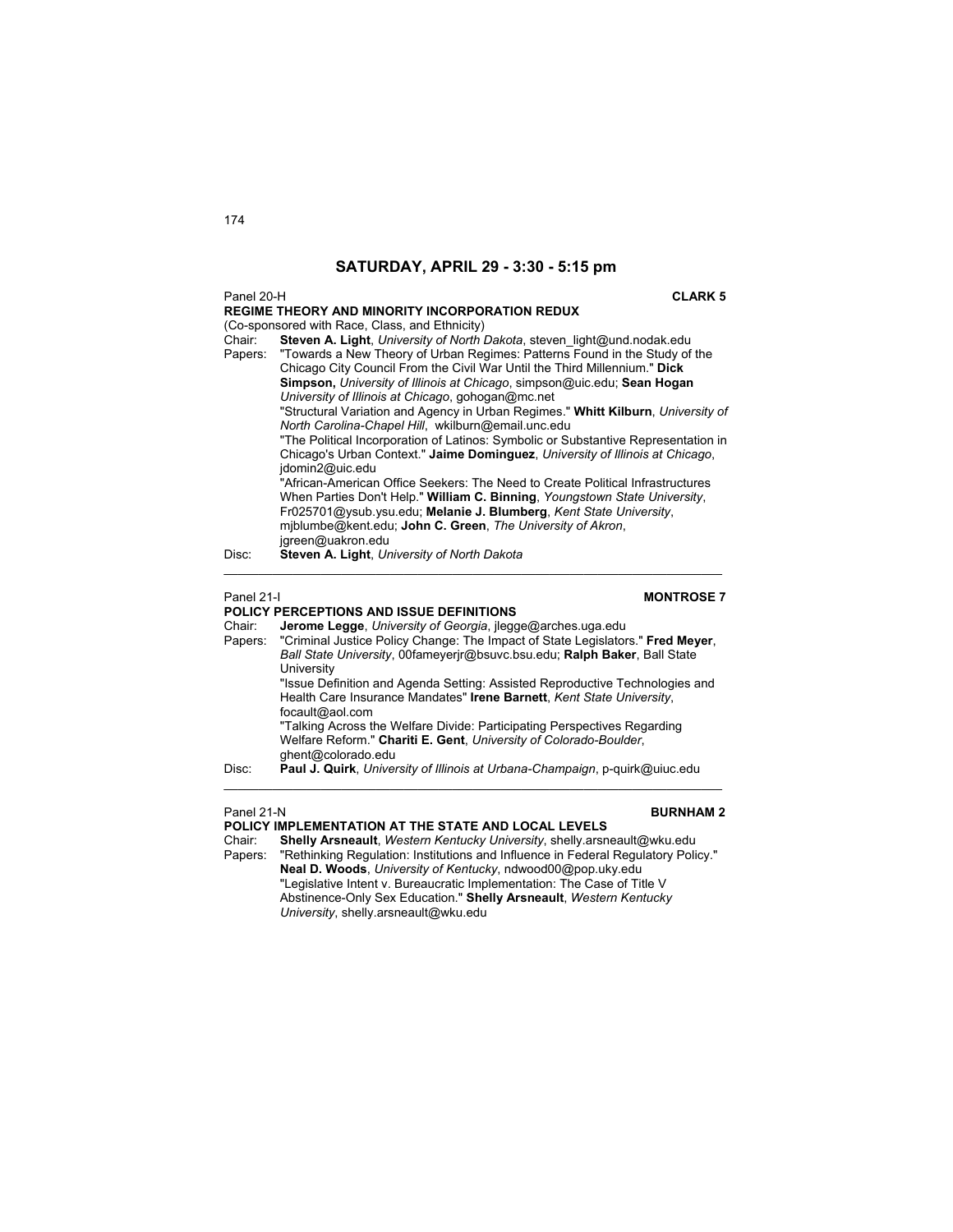| Disc:                                    | "The Politics of Hate: A Preliminary Assessment of the Implementation and<br>Enforcement of Hate Crime Policy in American Cities." Donald P.<br>Haider-Markel, University of Kansas, prex@lark.cc.ukans.edu<br>Malcolm L. Goggin, Michigan State University, goggin@pilot.msu.edu                                                                                                                                                                                                                       |
|------------------------------------------|---------------------------------------------------------------------------------------------------------------------------------------------------------------------------------------------------------------------------------------------------------------------------------------------------------------------------------------------------------------------------------------------------------------------------------------------------------------------------------------------------------|
| Panel 22-B<br><b>EMPIRICS</b>            | <b>MONTROSE 2</b><br>INNOVATION, DIFFUSION, AND ADMINISTRATIVE REFORMS: THEORY AND                                                                                                                                                                                                                                                                                                                                                                                                                      |
|                                          | (Co-Sponsored with State Politics and IGR Section)                                                                                                                                                                                                                                                                                                                                                                                                                                                      |
| Chair:<br>Papers:                        | J. Kevin Corder, Western Michigan University, corder@wmich.edu<br>"The Political Economy of State Merit Systems, 1890-1940." Anirudh V.S. Ruhil,<br>University of South Carolina, ruhil@sc.edu; Pedro Camoes, University of South<br>Carolina<br>"Shifting Stacked Desks: A System Model of Administrative Reform Initiatives."<br>Scott Robinson, Texas A&M University, srobinson@politics.tamu.edu                                                                                                    |
| Disc:                                    | J. Kevin Corder, Western Michigan University, corder@wmich.edu                                                                                                                                                                                                                                                                                                                                                                                                                                          |
| Panel 25-B<br><b>DECISIONS</b><br>Panel: | <b>SALON 8</b><br>ROUNDTABLE ON PARTNERS AND PREJUDICE: MAKING JOINT CAREER<br>Robert Pahre, University of Illinois Urbana-Champagne, pahre@uiuc.edu<br>Ellen Andersen, Indiana University at Indianapolis, eanderse@iupui.edu<br>Valerie Heitshusen, University of Missouri, Columbia,<br>HeitshusenV@missouri.edu<br>Garry Young, University of Missouri, Columbia, YoungG@missouri.edu                                                                                                               |
| Panel 26-B<br>Chair:<br>Papers:          | <b>LASALLE 1</b><br><b>GREEKS AND CHRISTIANS: THE CHURCH FATHERS</b><br>John A. Gueguen, Illinois State University, gueguen@net66.com<br>"The Passion of Anger and Its Therapy in Lactantius." Horst Hutter, Concordia<br>University (Montreal)<br>"St. Ambrose and Liberty." Roberta Bayer, St. Mary College (Kansas)<br>"City and Family: Political Images in Classical Greece and Early Christianity."<br>Jeffrey Langan and Donald Uitvlugt, University of Notre Dame,<br>Jeffrey.J.Langan.4@nd.edu |

 $\mathcal{L}_\mathcal{L} = \{ \mathcal{L}_\mathcal{L} = \{ \mathcal{L}_\mathcal{L} = \{ \mathcal{L}_\mathcal{L} = \{ \mathcal{L}_\mathcal{L} = \{ \mathcal{L}_\mathcal{L} = \{ \mathcal{L}_\mathcal{L} = \{ \mathcal{L}_\mathcal{L} = \{ \mathcal{L}_\mathcal{L} = \{ \mathcal{L}_\mathcal{L} = \{ \mathcal{L}_\mathcal{L} = \{ \mathcal{L}_\mathcal{L} = \{ \mathcal{L}_\mathcal{L} = \{ \mathcal{L}_\mathcal{L} = \{ \mathcal{L}_\mathcal{$ 

Disc: **Judith Swanson**, *Boston University*, jswanson@bu.edu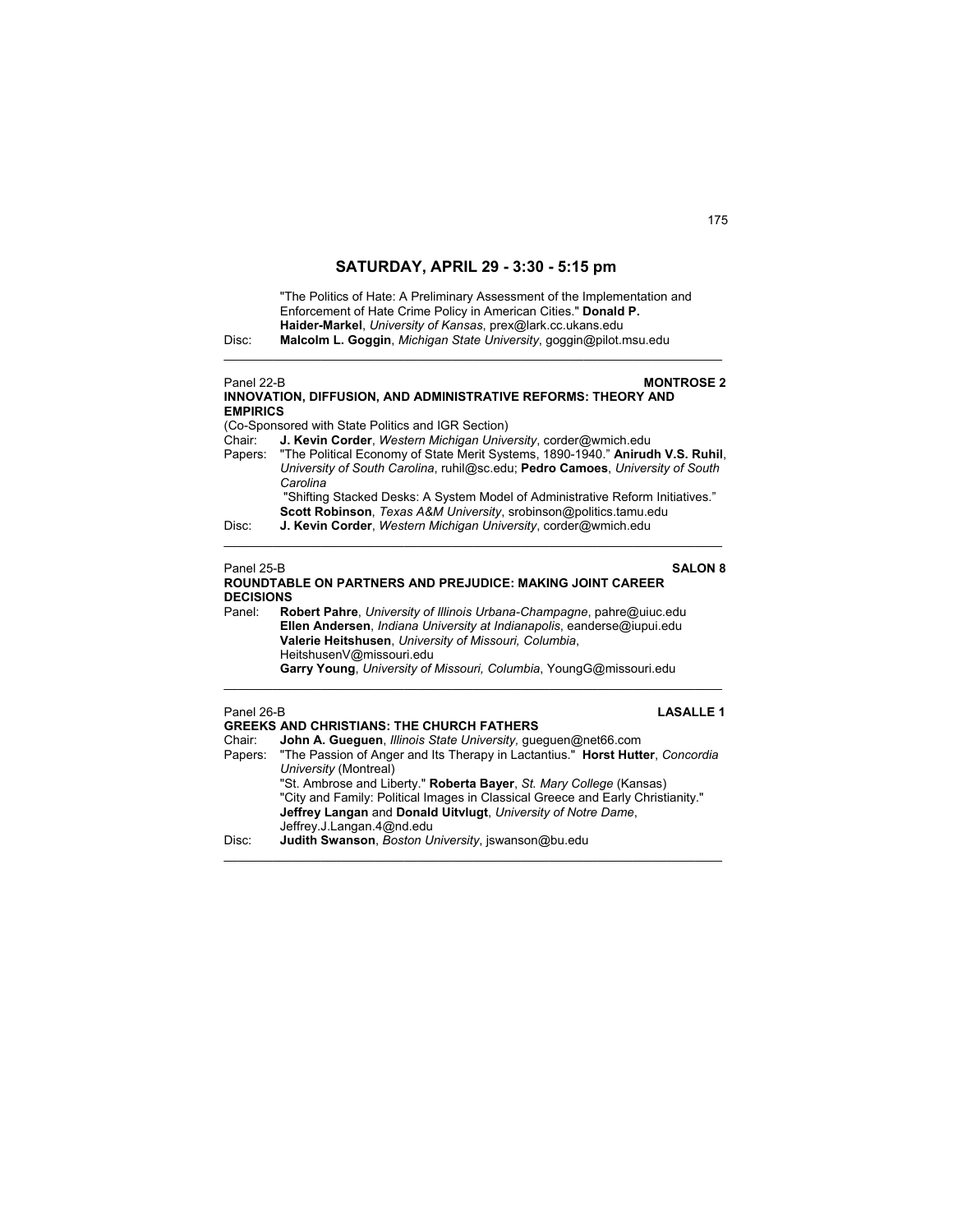| Panel 1-F         | <b>SANDBURG 2</b>                                                                                                                                                                                                                                                                                                                                                                                                                       |  |
|-------------------|-----------------------------------------------------------------------------------------------------------------------------------------------------------------------------------------------------------------------------------------------------------------------------------------------------------------------------------------------------------------------------------------------------------------------------------------|--|
|                   | <b>SOURCES AND CYCLES IN PROTEST AND REPRESSION</b>                                                                                                                                                                                                                                                                                                                                                                                     |  |
| Chair:<br>Papers: | Ronald A. Francisco, University of Kansas, ronfran@lark.cc.ukans.edu<br>"Explaining the Demobilization of a Protest Cycle: An Illustration from the Intifada<br>(1987-1991)." Karen Rasler, <i>Indiana University</i> , rasler@indiana.edu<br>"Protest: Random or Cyclical?" Ronald A. Francisco, University of Kansas,<br>ronfran@lark.cc.ukans.edu<br>"Views to a Kill: Exploring the Implications of Source Selection in the Case of |  |
|                   | Guatemalan State Terror, 1960-1996." Patrick Ball, American Association for<br>the Advancement of Sciences, pball@aaas.org; Christian Davenport, University<br>of Maryland, cdavenport@cidcm.umd.edu                                                                                                                                                                                                                                    |  |
| Disc:             | Mark Lichbach, University of California, Riverside, mark.lichbach@ucr.edu<br>Walter R. Mebane, Jr. Cornell University, wrm1@cornell.edu                                                                                                                                                                                                                                                                                                 |  |
| Panel 1-J         | <b>BURNHAM4</b>                                                                                                                                                                                                                                                                                                                                                                                                                         |  |
|                   | ELECTION AND VOTING SYSTEMS N COMPARATIVE PERSPECTIVE                                                                                                                                                                                                                                                                                                                                                                                   |  |
|                   | (Co-Sponsored with Elections, Voting Behavior and Participation)                                                                                                                                                                                                                                                                                                                                                                        |  |
| Chair:            | Margaret McKean, Duke University, mamckean@duke.edu                                                                                                                                                                                                                                                                                                                                                                                     |  |
| Papers:           | "Examining the Impacts of Strategic Behavior on Party Systems Under Mixed<br>Electoral Systems." Misa Nishikawa, Michigan State University,                                                                                                                                                                                                                                                                                             |  |
|                   | nishikaw@pilot.msu.edu<br>"Electoral Volatility and Alternation: Comparing Japan's Legislative Chambers."<br>Ross D. Schaap, University of California, Los Angeles, rschaap@ucla.edu<br>"Devil in the Details: A Typology of Side-by-Side Electoral Systems." Margaret<br>McKean, Duke University, mamckean@duke.edu; Ethan Scheiner, Duke<br>University, scheiner@acpub.duke.edu                                                       |  |
|                   | "Majority Cycles and Floor Voting in European Parliaments." Bjorn Erik Rasch,<br>University of Oslo (Norway) and Columbia University, b.e. rasch@stv.uio.no                                                                                                                                                                                                                                                                             |  |
| Disc:             | Panel                                                                                                                                                                                                                                                                                                                                                                                                                                   |  |
| Panel 2-G         | <b>SANDBURG 4</b>                                                                                                                                                                                                                                                                                                                                                                                                                       |  |
|                   | THE POLITICS AND CONSEQUENCES OF ECONOMIC REFORM                                                                                                                                                                                                                                                                                                                                                                                        |  |
| Chair:            | Kaja Sehrt, Dartmouth College, Kaja.Sehrt@dartmouth.edu                                                                                                                                                                                                                                                                                                                                                                                 |  |
| Papers:           | "Politics After Neoliberalism: The Societal Impact of Market Reforms in Peru."<br>Moises Arce, The University of New Mexico, moises@unm.edu                                                                                                                                                                                                                                                                                             |  |

"Presidential Institutions and Banking Reform in Latin America, Mexico and

\_\_\_\_\_\_\_\_\_\_\_\_\_\_\_\_\_\_\_\_\_\_\_\_\_\_\_\_\_\_\_\_\_\_\_\_\_\_\_\_\_\_\_\_\_\_\_\_\_\_\_\_\_\_\_\_\_\_\_\_\_\_\_\_\_\_\_\_\_\_\_\_

Venezuela." **Gabriel Aguilera**, *Harvard University*, aguiler1@avantel.net Disc: **Kaja Sehrt**, *Dartmouth College*, Kaja.Sehrt@dartmouth.edu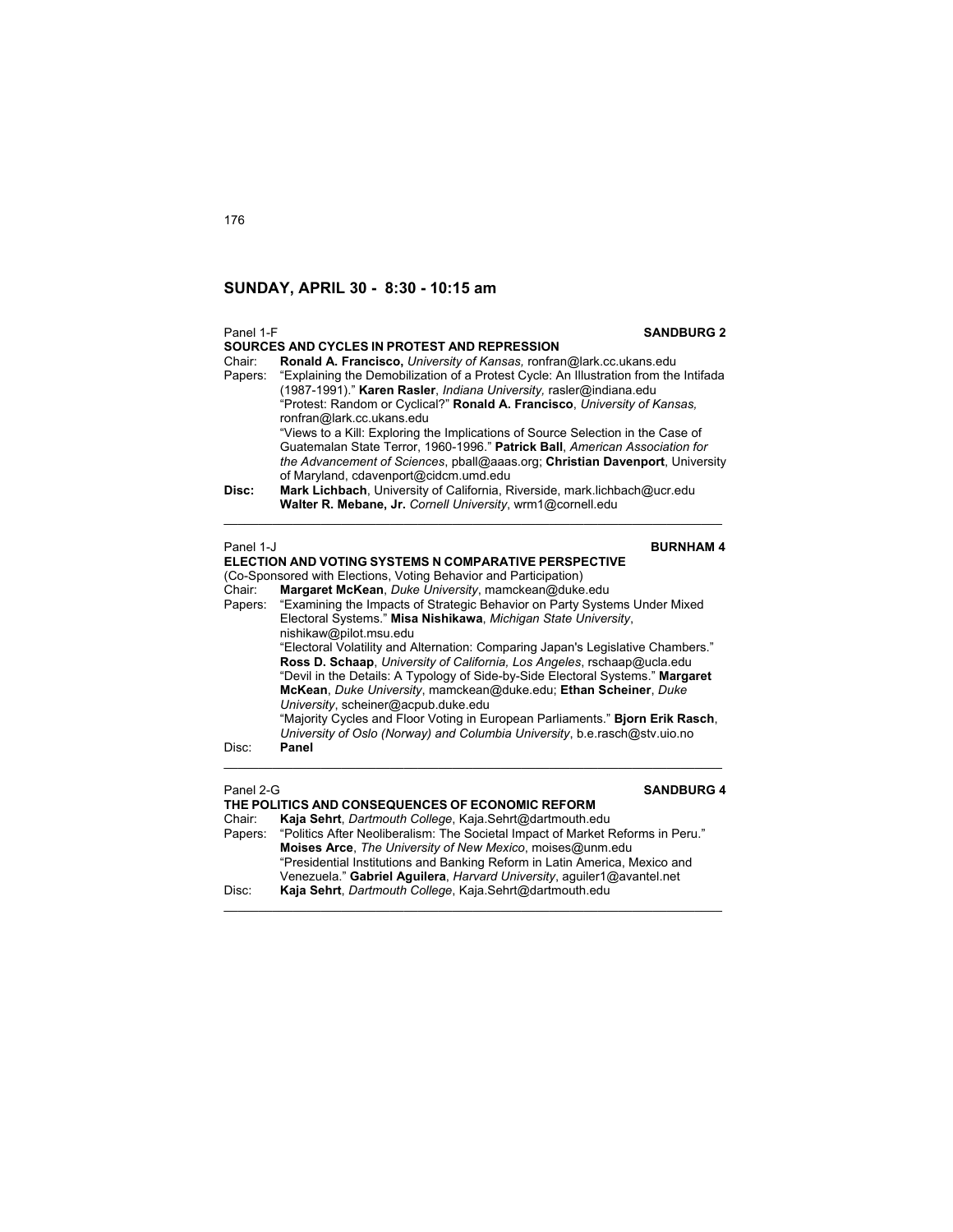| Panel 3-Q<br>Chair:<br>Papers: | <b>SANDBURG 3</b><br><b>MARKET REFORM AND THE TRANSITION PROCESS IN NEW DEMOCRACIES</b><br>David Samuels, University of Minnesota, dsamuels@polisci.umn.edu<br>"The Political Economy of Simultaneous Transitions: An Empirical Test of the J-<br>Curve and Partial Reform Equilibrium Models." Branislav L. Slantchev,<br>University of Rochester, slantchev@msn.com<br>"Gazprom and the State: What Role for the State in Governing the Market in<br>Russia?" Youn Kyoo Kim, Purdue University, kim@polsci.purdue.edu<br>The Political Conditions for a Successful Market Reform in New Democracies:<br>Lessons from Portugal." Jungkeun Yoon, Claremont Graduate University<br>jungkeun.yoon@cgu.edu<br>"The Democratizing Implications of Economic and Social Change in the People's |  |  |
|--------------------------------|------------------------------------------------------------------------------------------------------------------------------------------------------------------------------------------------------------------------------------------------------------------------------------------------------------------------------------------------------------------------------------------------------------------------------------------------------------------------------------------------------------------------------------------------------------------------------------------------------------------------------------------------------------------------------------------------------------------------------------------------------------------------------------------|--|--|
| Disc:                          | Republic of China." Xia Li Lollar, University of Wisconsin-Whitewater<br><b>Andrew Barnes, University of Miami</b>                                                                                                                                                                                                                                                                                                                                                                                                                                                                                                                                                                                                                                                                       |  |  |
|                                | Panel 3-L<br><b>MONTROSE 3</b>                                                                                                                                                                                                                                                                                                                                                                                                                                                                                                                                                                                                                                                                                                                                                           |  |  |
|                                | <b>JUSTICE AND RIGHTS IN NEW DEMOCRACIES</b>                                                                                                                                                                                                                                                                                                                                                                                                                                                                                                                                                                                                                                                                                                                                             |  |  |
| Chair:                         | Melissa J. Scheier, Texas A&M and University of Houston,<br>mscheier@pup.uh.edu                                                                                                                                                                                                                                                                                                                                                                                                                                                                                                                                                                                                                                                                                                          |  |  |
| Papers:                        | "Developing a Methodology for Assessing the Effects of Transitional Justice."<br>David Backer, University of Michigan, dabacker@umich.edu; Devra Coren,<br>University of Michigan                                                                                                                                                                                                                                                                                                                                                                                                                                                                                                                                                                                                        |  |  |
|                                | "Ten Years After the Transition: Democratization and Human Rights in Hungary,<br>Poland, and the Czech Republic." Erica L. Prenzlow, George Washington<br>University, prenzlow@hotmail.com                                                                                                                                                                                                                                                                                                                                                                                                                                                                                                                                                                                               |  |  |
|                                | "Transitional Justice and Democratic Consolidation in Eastern Europe." Matt                                                                                                                                                                                                                                                                                                                                                                                                                                                                                                                                                                                                                                                                                                              |  |  |
|                                | Murphy, University of California-San Diego, mmurphy@weber.ucsd.edu<br>"Reckoning with the Legacy of East German Communism: The German                                                                                                                                                                                                                                                                                                                                                                                                                                                                                                                                                                                                                                                    |  |  |
|                                | Bundestag's Commission of Inquiry, Treatment of The Past and Consequences                                                                                                                                                                                                                                                                                                                                                                                                                                                                                                                                                                                                                                                                                                                |  |  |
|                                | of the SED Dictatorship in Germany." Katy Crossley-Frolick, Loyola University<br>Chicago. kcrossl@luc.edu                                                                                                                                                                                                                                                                                                                                                                                                                                                                                                                                                                                                                                                                                |  |  |
| Disc:                          | Scott Barclay, State University of New York-Albany, aust@cnsvax.albany.edu                                                                                                                                                                                                                                                                                                                                                                                                                                                                                                                                                                                                                                                                                                               |  |  |
| Panel 4-D                      | <b>SANDBURG 6</b>                                                                                                                                                                                                                                                                                                                                                                                                                                                                                                                                                                                                                                                                                                                                                                        |  |  |
|                                | <b>LINKAGES BETWEEN ECONOMICS AND CONFLICT</b>                                                                                                                                                                                                                                                                                                                                                                                                                                                                                                                                                                                                                                                                                                                                           |  |  |
| Chair:                         | Brian Pollins, Ohio State University, bpollins@magnus.acs.ohio-state.edu                                                                                                                                                                                                                                                                                                                                                                                                                                                                                                                                                                                                                                                                                                                 |  |  |
| Papers:                        | "Economic Growth and Interstate Conflict: A Comparative Test." Charles R.                                                                                                                                                                                                                                                                                                                                                                                                                                                                                                                                                                                                                                                                                                                |  |  |
|                                | Boehmer, Pennsylvania State University, crb158@psu.edu                                                                                                                                                                                                                                                                                                                                                                                                                                                                                                                                                                                                                                                                                                                                   |  |  |
|                                | "Banking Crises and Domestic Turmoil: A Cross-National Empirical Study, 1980-                                                                                                                                                                                                                                                                                                                                                                                                                                                                                                                                                                                                                                                                                                            |  |  |
|                                | 1995." David L. Richards, Syracuse University, daver68@email.com; Ronald<br>D. Gelleny, SUNY Binghamton University, be82572@binghamton.edu                                                                                                                                                                                                                                                                                                                                                                                                                                                                                                                                                                                                                                               |  |  |
|                                | "An Empirical Examination of the Effects of Relative Gains." Kristopher                                                                                                                                                                                                                                                                                                                                                                                                                                                                                                                                                                                                                                                                                                                  |  |  |
|                                | W. Ramsay, George Washington University, kwr@gwu.edu                                                                                                                                                                                                                                                                                                                                                                                                                                                                                                                                                                                                                                                                                                                                     |  |  |
| Disc:                          | Carmela Lutmar, New York University, cl218@is5.nyu.edu                                                                                                                                                                                                                                                                                                                                                                                                                                                                                                                                                                                                                                                                                                                                   |  |  |

 $\mathcal{L}_\mathcal{L} = \{ \mathcal{L}_\mathcal{L} = \{ \mathcal{L}_\mathcal{L} = \{ \mathcal{L}_\mathcal{L} = \{ \mathcal{L}_\mathcal{L} = \{ \mathcal{L}_\mathcal{L} = \{ \mathcal{L}_\mathcal{L} = \{ \mathcal{L}_\mathcal{L} = \{ \mathcal{L}_\mathcal{L} = \{ \mathcal{L}_\mathcal{L} = \{ \mathcal{L}_\mathcal{L} = \{ \mathcal{L}_\mathcal{L} = \{ \mathcal{L}_\mathcal{L} = \{ \mathcal{L}_\mathcal{L} = \{ \mathcal{L}_\mathcal{$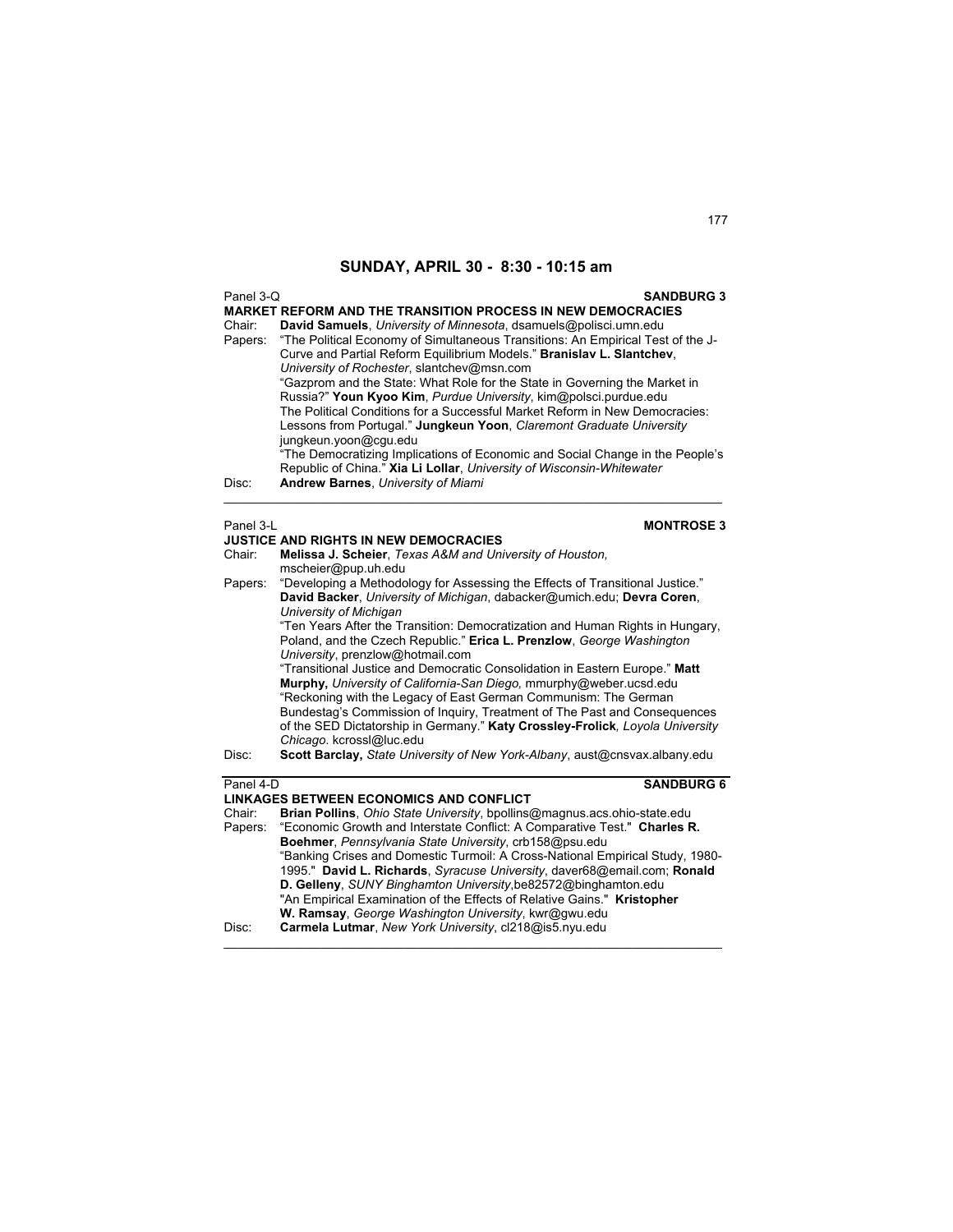| Panel 5-H         | <b>SANDBURG 7</b><br><b>DOMESTIC POLITICS AND INTERNATIONAL STRUCTURES</b>                                                                                                                                                                                                                                                                                                          |
|-------------------|-------------------------------------------------------------------------------------------------------------------------------------------------------------------------------------------------------------------------------------------------------------------------------------------------------------------------------------------------------------------------------------|
| Chair:<br>Papers: | Layna Mosley, University of Notre Dame, mosley.3@nd.edu<br>"Societal Preferences vs. Statist Institutions: Mundell-Fleming and Domestic<br>Politics" David H. Bearce, Ohio State University, bearce.1@osu.edu<br>"Domestic Preferences, Regulatory Structure, and International Accounting<br>Standards" Ron Kruse, Washington University in St. Louis,<br>rgkruse@artsci.wustl.edu |
|                   | "Independent Central Banks vs. Currency Boards: Credible Commitments and<br>Inflationary Performance" Kalina T. Popova, University of Rochester,<br>kpop@troi.cc.rochester.edu                                                                                                                                                                                                      |
| Disc:             | Layana Mosley, University of Notre Dame, mosley.3@nd.edu                                                                                                                                                                                                                                                                                                                            |
| Panel 6-F         | <b>CLARK7</b>                                                                                                                                                                                                                                                                                                                                                                       |
|                   | PREJUDICE, TOLERANCE AND AUTHORITY                                                                                                                                                                                                                                                                                                                                                  |
| Chair:            | George Marcus, Williams College, gmarcus@williams.edu                                                                                                                                                                                                                                                                                                                               |
| Papers:           | "The Authoritarian Dynamic and the Politics of Fear: Racism and Intolerance                                                                                                                                                                                                                                                                                                         |
|                   | Under Conditions of Societal Threat." Karen Stenner, Princeton University,                                                                                                                                                                                                                                                                                                          |
|                   | kstenner@princeton.edu                                                                                                                                                                                                                                                                                                                                                              |
|                   | "Interpersonal Influence: Prejudice, Politics and the Pliability of Behavior." Paul                                                                                                                                                                                                                                                                                                 |
|                   | Sniderman, Stanford University, paulms@leland.stanford.edu; Louk                                                                                                                                                                                                                                                                                                                    |
|                   | Hagendorn, University of Utrecht; Markus Prior, Stanford University<br>"The Accessibility of Religious Beliefs in Political Tolerance Judgements."                                                                                                                                                                                                                                  |
|                   | Beverly Busch, Georgia Southwestern State University, bgb@canes.gsw.edu                                                                                                                                                                                                                                                                                                             |
|                   | "Tolerance of Groups vs. Tolerance of Beliefs: Symbolic Importance of Group                                                                                                                                                                                                                                                                                                         |
|                   | Labels in Political Tolerance Judgements." Ewa Golebiowska, Tufts University,                                                                                                                                                                                                                                                                                                       |
|                   | egolebio@emerald.tufts.edu                                                                                                                                                                                                                                                                                                                                                          |
| Disc:             | George Marcus, Williams College, gmarcus@williams.edu                                                                                                                                                                                                                                                                                                                               |
| Panel 6-H         | <b>SALON 2</b>                                                                                                                                                                                                                                                                                                                                                                      |
|                   | POLITICAL KNOWLEDGE AND POLITICAL INTELLIGENCE                                                                                                                                                                                                                                                                                                                                      |
| Chair:            | Paul Brewer, The George Washington University, pbrewer@gwu.edu                                                                                                                                                                                                                                                                                                                      |
| Papers:           | "The Role of General Versus Political Intelligence in Political Decision-Making."                                                                                                                                                                                                                                                                                                   |
|                   | James Avery, University of Kentucky, macavery@aol.com; Ellen Riggle,                                                                                                                                                                                                                                                                                                                |
|                   | University of Kentucky, pol164@pop.uky.edu<br>"Constructed Judgements, Political Knowledge and the Nature of Citizen                                                                                                                                                                                                                                                                |
|                   | Competence." David Schwieder, University of Illinois, Urbana-Champaign,                                                                                                                                                                                                                                                                                                             |
|                   | dschwied@uiuc.edu                                                                                                                                                                                                                                                                                                                                                                   |
|                   | "Why Citizens Disagree with Experts: Politics, Cognition, and Public Opinion."                                                                                                                                                                                                                                                                                                      |
|                   | David Darmofal, University of Illinois, Urbana-Champaign, darmofal@uiuc.edu<br>"Political Ignorance and American Democracy." Martin Gilens, Yale University,<br>Martin.Gilens@yale.edu                                                                                                                                                                                              |

Disc: **Paul Brewer**, *The George Washington University*, pbrewer@gwu.

 $\mathcal{L}_\mathcal{L} = \{ \mathcal{L}_\mathcal{L} = \{ \mathcal{L}_\mathcal{L} = \{ \mathcal{L}_\mathcal{L} = \{ \mathcal{L}_\mathcal{L} = \{ \mathcal{L}_\mathcal{L} = \{ \mathcal{L}_\mathcal{L} = \{ \mathcal{L}_\mathcal{L} = \{ \mathcal{L}_\mathcal{L} = \{ \mathcal{L}_\mathcal{L} = \{ \mathcal{L}_\mathcal{L} = \{ \mathcal{L}_\mathcal{L} = \{ \mathcal{L}_\mathcal{L} = \{ \mathcal{L}_\mathcal{L} = \{ \mathcal{L}_\mathcal{$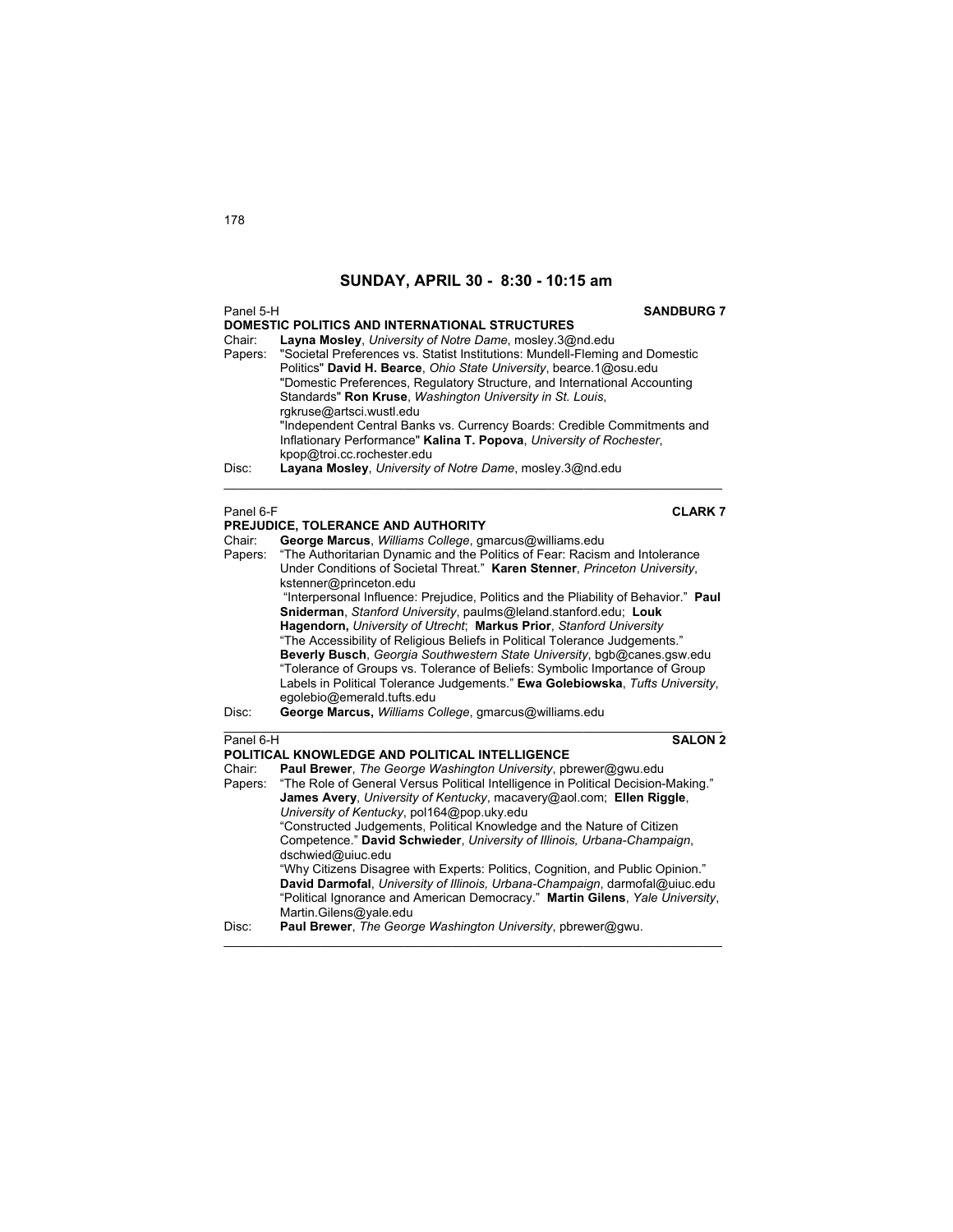Panel 7-E **BURNHAM 1 RELIGIOUS DENOMINATIONS AND POLITICS**  Chair: **Laura Olson**, *Princeton University*, laurao@princeton.edu "Moved by the Spirit: The Voting Behavior of Pentecostals and Charismatics in the 1996 Presidential Election" **Jean McSween**, *University of Virginia*, jlm9z@unix.mail.virginia.edu "Roman Catholics and the Democratic Party" **Mark D. Brewer**, *Syracuse University*, mdbrewer@mailbox.syr.edu "Political Participation and Religious Affiliation: An Alternative Means of Grouping Denominations" **James Carlson**, *Providence College*, jcarlson@providence.edu; **Joe Cammarano**, *Providence College*, jpcammar@providence.edu Disc: **Laura Olson**, *Princeton University*, laurao@princeton.edu \_\_\_\_\_\_\_\_\_\_\_\_\_\_\_\_\_\_\_\_\_\_\_\_\_\_\_\_\_\_\_\_\_\_\_\_\_\_\_\_\_\_\_\_\_\_\_\_\_\_\_\_\_\_\_\_\_\_\_\_\_\_\_\_\_\_\_\_\_\_\_\_ Panel 7-R **BURNHAM 2 PARTISAN AND IDEOLOGICAL REALIGNMENT IN THE U.S.**  Chair: **Jerrold Rusk**, *University of Arizona*, ruskj@u.arizona.edu Papers: "Ideological Realignment and the Party Identification of the American Electorate: Lessons in Measurement." **David Putz**, *University of Houston*, dputz@uh.edu "Changing Minds or Changing Sides? Issue Realignment in American Political Parties." **Hans Noel**, *University of California Los Angeles*, hnoel@ucla.edu

"And a Little Child Shall Lead Them: The Changing Partisan Preferences of America's Youth, 1976-1996." **David Campbell**, *Harvard University*, dcampbel@latte.harvard.edu; **Steven Yonish**, *University of Wisconsin Madison*, styonish@hbs.edu "Race, Ideology, and Partisan Realignment from 1956 to the Present." **Nicholas Valentino**, *University of Michigan*, nvalenti@umich.edu; **David Sears**, *University of California Los Angeles*, sears@issr.ucla.edu; Disc: **Jerrold Rusk**, *University of Arizona*, ruskj@u.arizona.edu  $\mathcal{L}_\mathcal{L} = \{ \mathcal{L}_\mathcal{L} = \{ \mathcal{L}_\mathcal{L} = \{ \mathcal{L}_\mathcal{L} = \{ \mathcal{L}_\mathcal{L} = \{ \mathcal{L}_\mathcal{L} = \{ \mathcal{L}_\mathcal{L} = \{ \mathcal{L}_\mathcal{L} = \{ \mathcal{L}_\mathcal{L} = \{ \mathcal{L}_\mathcal{L} = \{ \mathcal{L}_\mathcal{L} = \{ \mathcal{L}_\mathcal{L} = \{ \mathcal{L}_\mathcal{L} = \{ \mathcal{L}_\mathcal{L} = \{ \mathcal{L}_\mathcal{$ 

Panel 9-I **SALON 7**

**ROUNDTABLE ON THE FUTURE OF GENDER AND POLITICS RESEARCH: THE VIEW FROM THE TENURE-TRACK** Chair: **Karen O'Connor**, *American University*, oconn@american.edu **Anna Greenberg**, *Harvard University*, anna\_greenberg@Harvard.edu **Annabelle Lever**, *University of Rochester*, levr@troi.cc.rochester.edu **Kira Sanbonmatsu,** *The Ohio State University*, sanbonmatsu.1@osu.edu **Mala Htun**, *The New School for Social Research*, htun@mindspring.com **Christina Wolbrecht**, *University of Notre Dame*, Wolbrecht.1@nd.edu

 $\mathcal{L}_\mathcal{L} = \{ \mathcal{L}_\mathcal{L} = \{ \mathcal{L}_\mathcal{L} = \{ \mathcal{L}_\mathcal{L} = \{ \mathcal{L}_\mathcal{L} = \{ \mathcal{L}_\mathcal{L} = \{ \mathcal{L}_\mathcal{L} = \{ \mathcal{L}_\mathcal{L} = \{ \mathcal{L}_\mathcal{L} = \{ \mathcal{L}_\mathcal{L} = \{ \mathcal{L}_\mathcal{L} = \{ \mathcal{L}_\mathcal{L} = \{ \mathcal{L}_\mathcal{L} = \{ \mathcal{L}_\mathcal{L} = \{ \mathcal{L}_\mathcal{$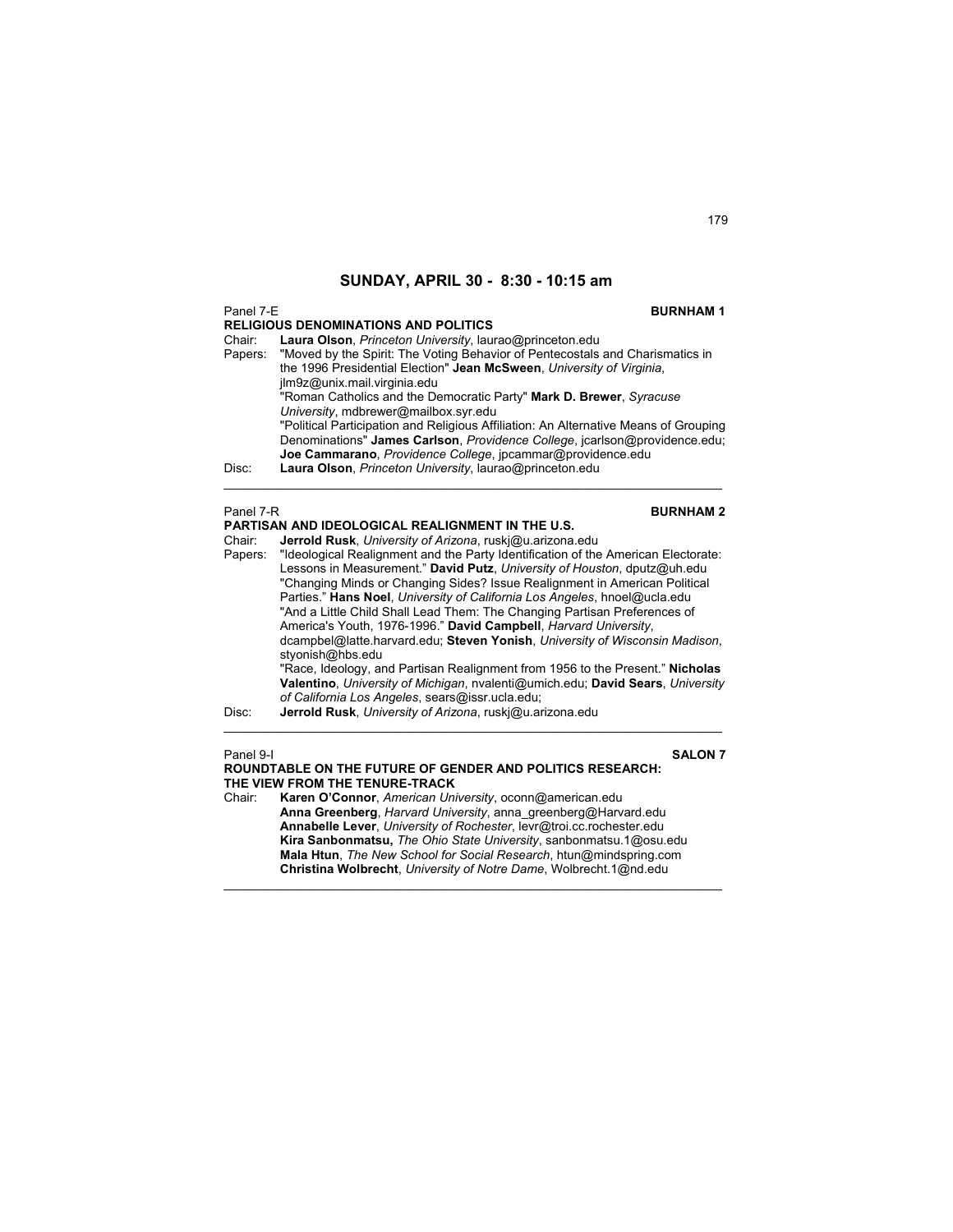| Panel 10-J | <b>SALON 6</b><br><b>IMMIGRATION IN COMPARATIVE PERSPECTIVE</b>                                                                                                                                                                                                                                                              |
|------------|------------------------------------------------------------------------------------------------------------------------------------------------------------------------------------------------------------------------------------------------------------------------------------------------------------------------------|
| Chair:     | Melissa R. Michelson, California State University, Fresno,<br>melissam@csufresno.edu                                                                                                                                                                                                                                         |
|            | Papers: "Inside/Outside: Who's a Migrant? Who's a Citizen?" Kamal Sadig, University of<br>Chicago, asianleviathan@yahoo.com<br>"Understanding Social Capital Through Social Movement Analysis." Harlan Koff,<br>Duke University, spkoff@syr.fi.it<br>"The 'Terminology' of Immigration in Postwar France" John Mark Summers, |
| Disc:      | Indiana University, jomsumme@indiana.edu<br>Melissa R. Michelson, California State University, Fresno,<br>melissam@csufresno.edu                                                                                                                                                                                             |

### Panel 11-G **MONTROSE 2**

|                      | THINKING THE UNTHINKABLE: WAR, TURMOIL, AND CONQUEST<br>(Co-sponsored by International Relations)                                                                                                                                                                                                                |
|----------------------|------------------------------------------------------------------------------------------------------------------------------------------------------------------------------------------------------------------------------------------------------------------------------------------------------------------|
| Chair:               | David Kinsella, American University, kinsell@american.edu                                                                                                                                                                                                                                                        |
| Papers:              | "The Continuation of Leviathan: The Dual Role of Scripture in Hobbes's Political<br>Philosophy." Yishaiya Abosch, Claremont Graduate University,<br>aboschy@gcg.edu                                                                                                                                              |
|                      | "Justice and Necessity in Foreign Policy in Classical and Modern Political<br>Thought." Ronald C. Lee, Jr., Michigan State University, leeron@pilot.msu.edu<br>"The U.S. Nuclear Weapons Infrastructure From a Rawlsian Perspective of<br>Justice." Douglas Prostorog, Purdue University, dprostorog@hotmail.com |
| Disc:                | David Kinsella, American University, kinsell@american.edu                                                                                                                                                                                                                                                        |
| Panel 11-I<br>Chair: | <b>LASALLE 4</b><br><b>WORKING, PLAYING, LAUGHING, CREATING</b><br>Laurie Naranch, Rutgers University, naranch@rci.rutgers.edu                                                                                                                                                                                   |

Papers: "All Work and No Play? A Reconsideration of Labor and Leisure in Marx and Nietzsche." **Daniel Spicer,** *University of Minnesota, Twin Cities* "Play, Subjectivity, and the Aesthetic: Schiller, Marcuse, and Gadamer." **Filip Kovacevic,** *University of Missouri-Columbia,* tapscifk@showme.missouri.edu "*Ressentiment* and Identity Politics: Laughter as Political Strategy." **Jamie Warner,** *Pennsylvania State University,* jbw119@psu.edu "Adorno's Theory of the Art-Work: Power and the Articulation of Social Suffering." **Tania Roy,** *Duke University,* tr2@acpub.duke.edu Disc: **Melissa Orlie,** *University of Illinois, Urbana-Champaign,* m-orlie@uiuc.edu \_\_\_\_\_\_\_\_\_\_\_\_\_\_\_\_\_\_\_\_\_\_\_\_\_\_\_\_\_\_\_\_\_\_\_\_\_\_\_\_\_\_\_\_\_\_\_\_\_\_\_\_\_\_\_\_\_\_\_\_\_\_\_\_\_\_\_\_\_\_\_\_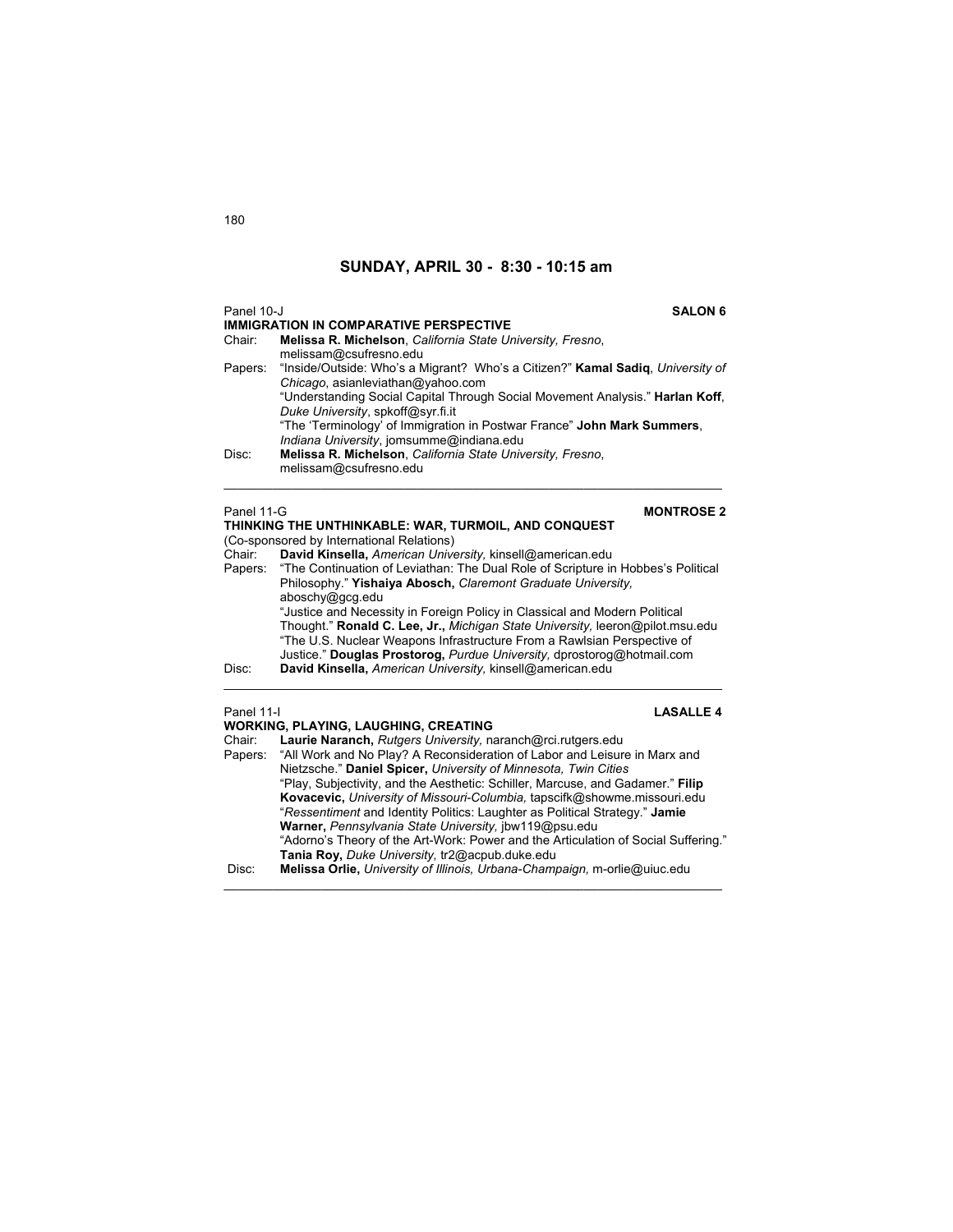| Panel 12-A        | <b>PARLOR D</b><br>ROUNDTABLE ON IAN SHAPIRO'S DEMOCRATIC JUSTICE                                                                                                                                                                                                                                                                                                        |
|-------------------|--------------------------------------------------------------------------------------------------------------------------------------------------------------------------------------------------------------------------------------------------------------------------------------------------------------------------------------------------------------------------|
| Chair:<br>Panel:  | Clarissa Hayward, Ohio State University, hayward.17@osu.edu<br>William Galston, University of Maryland, wq14@umail.umd.edu<br>Steve Shiffrin, Cornell University, shs6@cornell.edu<br>Georgia Warnke, University of California at Riverside, warnke@ucracl.ucr.edu<br>John Kane, Griffith University, johnk@orgo.cad.gu.edu.au                                           |
|                   | lan Shapiro, Yale University, ian shapiro@yale.edu                                                                                                                                                                                                                                                                                                                       |
| Panel 12-M        | <b>SALON 3</b><br><b>GANDHI AND RESISTENCE</b>                                                                                                                                                                                                                                                                                                                           |
| Chair:<br>Papers: | Fred Dallmayr, University of Notre Dame, fred.r.dallmayr.1@nd.edu<br>"Challenging Spheres of Injustice: Gandhi's Critique of Class and Caste." Ronald<br>Terchek, University of Maryland at College Park, rterchek@gvpt.umd.edu<br>"Distinguishing Satyagraha from Conscientious Lawbreaking." Stephen Chilton,<br>University of Minnesota at Duluth, schilton@d.umn.edu |
| Disc:             | Manfred B. Steger, Illinois State University, mbstege@ilstu.edu                                                                                                                                                                                                                                                                                                          |
| Panel 13-F        | <b>LASALLE1</b>                                                                                                                                                                                                                                                                                                                                                          |
|                   | <b>PARTIES AS INFORMATIONAL SHORTCUTS</b>                                                                                                                                                                                                                                                                                                                                |
| Chair:<br>Papers: | Tim Feddersen, Princeton University, tfed@princeton.edu<br>"An Informational Rationale for Political Parties." Michael Ting, University of<br>North Carolina, mmting@unc.edu; James Snyder, Massachusetts Institute of<br>Technology, millett@mit.edu                                                                                                                    |
|                   | "Informative Parties: An Information Based Theory of Political Parties." Joshua<br>Clinton, Stanford University, jolinton@leland.stanford.edu                                                                                                                                                                                                                            |
|                   | "Do Party Cues Limit Framing Effects?" James N. Druckman, University of<br>Minnesota, druckman@polisci.umn.edu                                                                                                                                                                                                                                                           |
| Disc:             | Tim Feddersen, Princeton University, tfed@princeton.edu                                                                                                                                                                                                                                                                                                                  |
| Panel 14-C        | <b>LASALLE 2</b>                                                                                                                                                                                                                                                                                                                                                         |
|                   | PREFERENCE MEASUREMENT IN VOTING INSTITUTIONS                                                                                                                                                                                                                                                                                                                            |
|                   | (Co-Sponsored with Legislative Politics Section)<br>Chair: Michael Herron Northwestern University m-berron@nwu edu                                                                                                                                                                                                                                                       |

Chair: **Michael Herron,** *Northwestern University*, m-herron@nwu.edu Papers: "Legal Ideology and Supreme Court Rulings." **John Londregan,** *University of California, Los Angeles*, jbl@Finer.sscnet.ucla.edu "The Geometry of Multidimensional Quadratic Utility in Models of Parliamentary Roll Call Voting." **Keith Poole,** *Carnegie-Mellon University*, kp2a@andrew.cmu.edu "Bicameralism - Redundancy or Grand Plan? Cross-chamber Tests of Ideological Differences." **Michael Bailey,** *Georgetown University*, BAILEYMA@gunet.georgetown.edu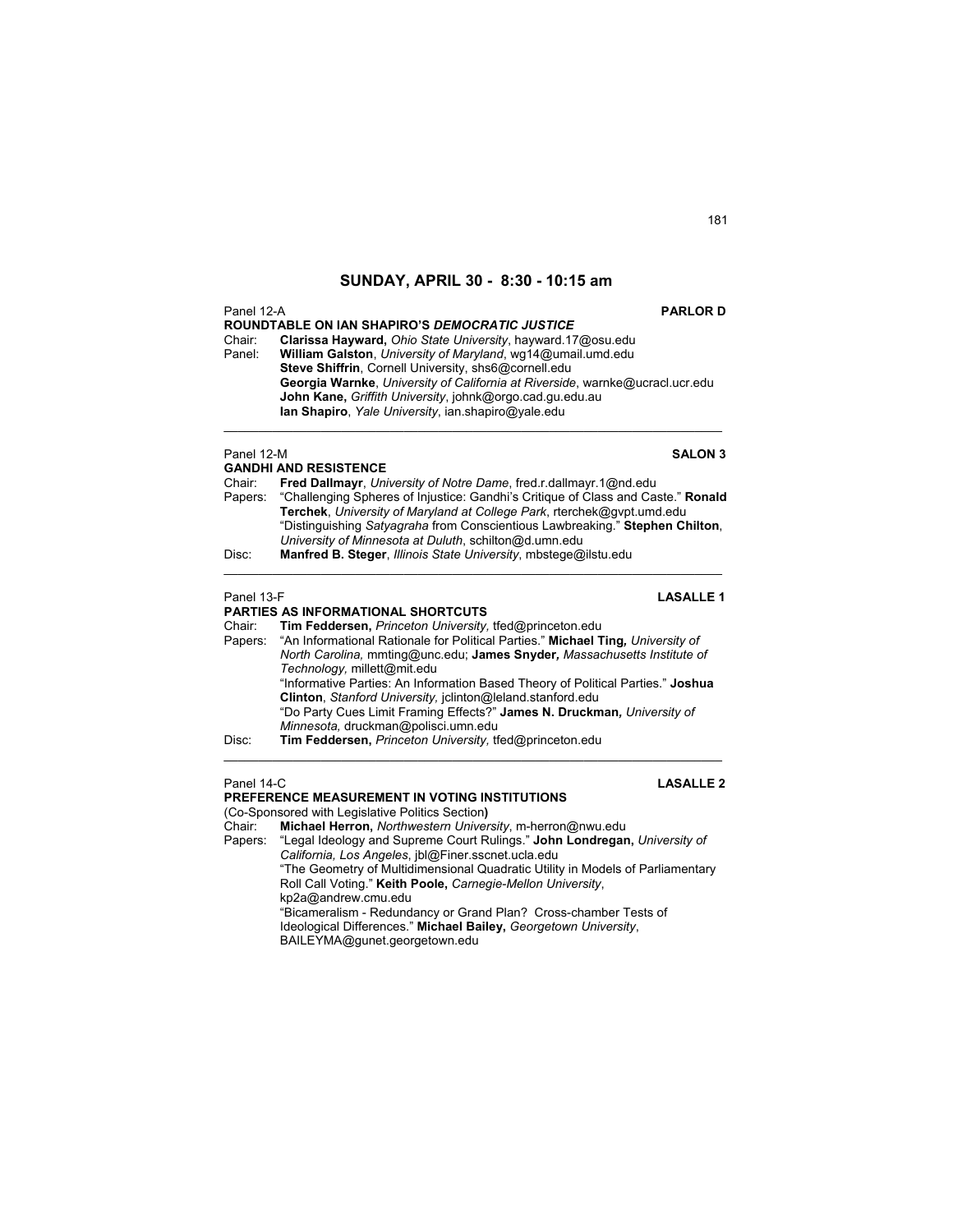"Some Consequences of Using Party-Contained Legislator Preferences Measures." **Michael Herron,** *Northwestern University*, m-herron@nwu.edu Disc: **Tim Groseclose,** *Stanford University*, groseclose\_tim@gsb.stanford.edu **Jeffrey B. Lewis,** *Princeton University*, jblewis@princeton.edu

 $\mathcal{L}_\text{max}$  , and the set of the set of the set of the set of the set of the set of the set of the set of the set of

| Panel 15-K                                                                                                                                                                                                                                                                                                                                                                                                                                                                                                                                                                                                         | <b>MONTROSE 1</b><br><b>INTEREST GROUP STRATEGIES, TACTICS, AND INFLUENCE</b>                                                                                                                                                                                                                                                                                                                                                                                                                                                                                                                                                                                                                                                                                                                                         |
|--------------------------------------------------------------------------------------------------------------------------------------------------------------------------------------------------------------------------------------------------------------------------------------------------------------------------------------------------------------------------------------------------------------------------------------------------------------------------------------------------------------------------------------------------------------------------------------------------------------------|-----------------------------------------------------------------------------------------------------------------------------------------------------------------------------------------------------------------------------------------------------------------------------------------------------------------------------------------------------------------------------------------------------------------------------------------------------------------------------------------------------------------------------------------------------------------------------------------------------------------------------------------------------------------------------------------------------------------------------------------------------------------------------------------------------------------------|
| Chair:<br>Papers:                                                                                                                                                                                                                                                                                                                                                                                                                                                                                                                                                                                                  | Allan Cigler, University of Kansas, trout@ukans.edu<br>"Environmentalists and the Law: Choosing to Expand the Conflict." Suzanne M.<br>Robbins, State University of New York at Stony Brook, srobbins@ic.sunysb.edu<br>"Measuring Influence: A Proposal and Trial." Loree Bykerk, University of<br>Nebraska at Omaha, Loree Bykerk/CAS/UNO/UNEBR@unomail.unomaha.edu<br>"Optimizing Policy Outcome: A Formal Model of Interest Group Strategies."<br>Kristina C. Miler, University of Michigan, kcmiler@umich.edu<br>"Organized Interests Within the Victim Rights Policy Domain." Mitzi Mahoney,<br>Sam Houston State University, pol mlm@shsu.edu; Stephanie Bellar,<br>University of Tennessee, Chattanooga, stephanie-bellar@utc.edu<br>"An Experimental Study of PACs, Constituents and the Search for Political |
| Disc:                                                                                                                                                                                                                                                                                                                                                                                                                                                                                                                                                                                                              | Access." Michelle L. Chin, Texas A&M University, chinm@polisci.tamu.edu<br>Alesha E. Doan, Texas A&M University, alesha@polisci.tamu.edu                                                                                                                                                                                                                                                                                                                                                                                                                                                                                                                                                                                                                                                                              |
| Panel 16-H<br><b>LASALLE 3</b><br><b>PRESIDENTIAL RHETORIC: STRATEGIES AND EFFECTS</b><br>Charles E. Walcott, Virginia Tech, cwalcott@vt.edu<br>Chair:<br>"Organized Decision: An Explanation of Presidential Public Activity." Matthew<br>Papers:<br>Eshbaugh-Soha, Texas A & M University, mjesoha@integrity.tamu.edu<br>"Presidents, Media, and Agenda-Setting in Public Policy Making Processes."<br>M. Jae Moon, University of Colorado at Denver, jmoon@castle.cudenver.edu;<br>Eunyi Kim, Syracuse University, Commre@summail.syr.edu<br>Richard J. Powell, Hamilton College, rpowell@hamilton.edu<br>Disc: |                                                                                                                                                                                                                                                                                                                                                                                                                                                                                                                                                                                                                                                                                                                                                                                                                       |
| Panel 17-K<br>Chair:<br>Papers:                                                                                                                                                                                                                                                                                                                                                                                                                                                                                                                                                                                    | <b>LASALLE 5</b><br><b>CONGRESSIONAL OVERSIGHT OF THE EXECUTIVE BRANCH</b><br>Carl M. Rhodes, University of Cincinnati, Carl.Rhodes@uc.edu<br>"Auditing Politics or Political Auditing." Anne Joseph, Harvard University,<br>ajoseph@fas.harvard.edu<br>"Legislators' Preferences for Oversight: Committee Membership, Policy<br>Preferences, and Partnership." Jason A. MacDonald, George Washington<br>University, imac@gwu.edu<br>"Legislators, Agencies, and Contemporaneous Political Influence." Charles R.<br>Shipan, University of Iowa, Charles-Shipan@uiowa.edu                                                                                                                                                                                                                                             |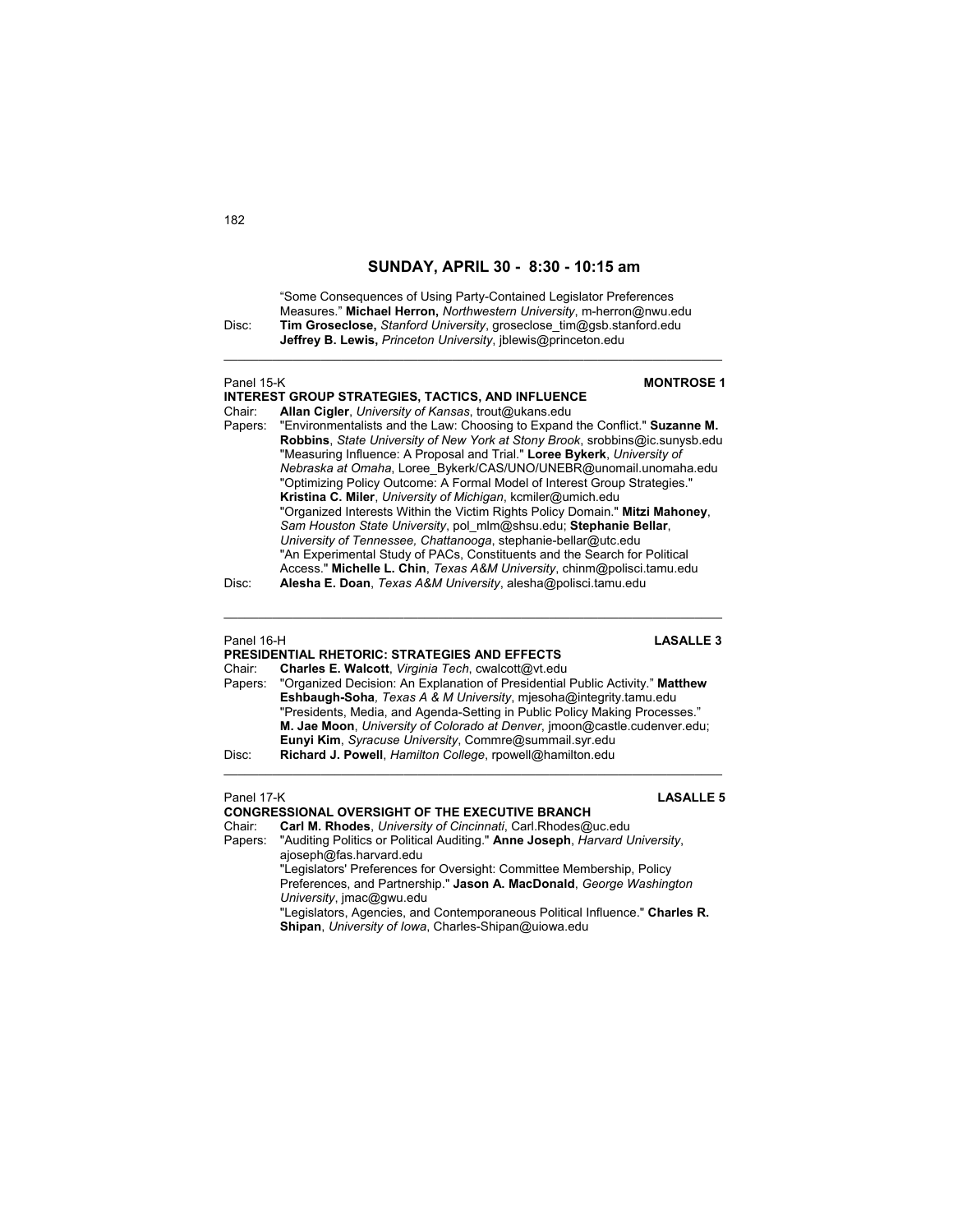|       | "Expertise, Subversion and Bureaucratic Discretion." Sean Gailmard, California |
|-------|--------------------------------------------------------------------------------|
|       | Institute of Technology, gailmard@hss.caltech.edu                              |
| Disc: | David Epstein, Columbia University, de11@columbia.edu                          |
|       |                                                                                |

### **Panel 17-N SALON 4 CAREERS IN CONGRESS**  Chair: **Susan Webb Hammond**, *American University*, shammo@american.edu "The Secret Ballot and the Rise of Congressional Careerism." **Michael P. McDonald**, *Vanderbilt University*, m.mcdonald@vanderbilt.edu "The Rise to Leadership and Turnover Among Leaders in Congress." **Sunil Ahuja**, *Seton Hall University*, ahujasun@shu.edu "Seniority and the Lost Power of Female House Members." **Rebekah Herrick**, *Oklahoma State University*, herric5@netscape.net "Retirements, Retention, and Realignment: Voluntary Congressional Departures and the Pace of Partisan Change in the Post-War South." **Gary Hetland**, *Indiana University*, ghetland@indiana.edu; **Christopher Martin**, *University of Mississippi*, cmartin@dixie-net.com; **L. Marvin Overby**, *University of Mississippi*, lmoverby@dixie-net.com Disc: **Susan Webb Hammond**, *American University*, shammo@american.edu \_\_\_\_\_\_\_\_\_\_\_\_\_\_\_\_\_\_\_\_\_\_\_\_\_\_\_\_\_\_\_\_\_\_\_\_\_\_\_\_\_\_\_\_\_\_\_\_\_\_\_\_\_\_\_\_\_\_\_\_\_\_\_\_\_\_\_\_\_\_\_\_ Panel 17-Y **CLARK 5 ROUNDTABLE: CONGRESS AND THE PRESIDENT IN A PARTISAN ERA**  (co-sponsored with the Presidency and Executive Politics) Chair: **Jon R. Bond**, *Texas A&M University*, jonbond@polisci.tamu.edu Panel: **Richard Fleisher**, *Fordham University*, fleisher@fordham.edu

 **John H. Aldrich**, *Duke University*, aldrich@acpub.duke.edu  **David W. Rohde**, *Michigan State University*, rohde@pilot.msu.edu  **George C. Edwards III**, *Texas A&M University*, gedwards@tamu.edu  **Andrew W. Barrett**, *Texas A&M University*, barrett@polisci.tamu.edu  **Tim Groeling**, *University of California-San Diego*, tgroelin@weber.ucsd.edu **Gary C. Jacobson**, *University of California-San Diego*, gjacobso@weber.ucsd.edu  **Kathleen Hall Jamieson**, *University of Pennsylvania*, kjamieson@asc.upenn.edu

| Panel 18-M | <b>CLARK 10</b>                                                                         |
|------------|-----------------------------------------------------------------------------------------|
|            | LITIGATION STRATEGIES: INDUSTRY, GROUPS, AND REPEAT PLAYERS                             |
| Chair:     | Stephen Wasby, SUNY Albany, wasb@cnsunix.albany.edu                                     |
|            | Papers: "Determinants of Industry Litigation Activity." Isaac Unah, University of North |
|            | Carolina at Chapel Hill, iunah@email.unc.edu                                            |
|            | "Two Hands and Squeeze: The Politics of Gun Control Litigation." Gregg Ivers.           |
|            | American University, ivers@american.edu or ivers@prodigy.net; David Kaib,               |
|            | <b>American University</b>                                                              |

 $\mathcal{L}_\text{max}$  , and the set of the set of the set of the set of the set of the set of the set of the set of the set of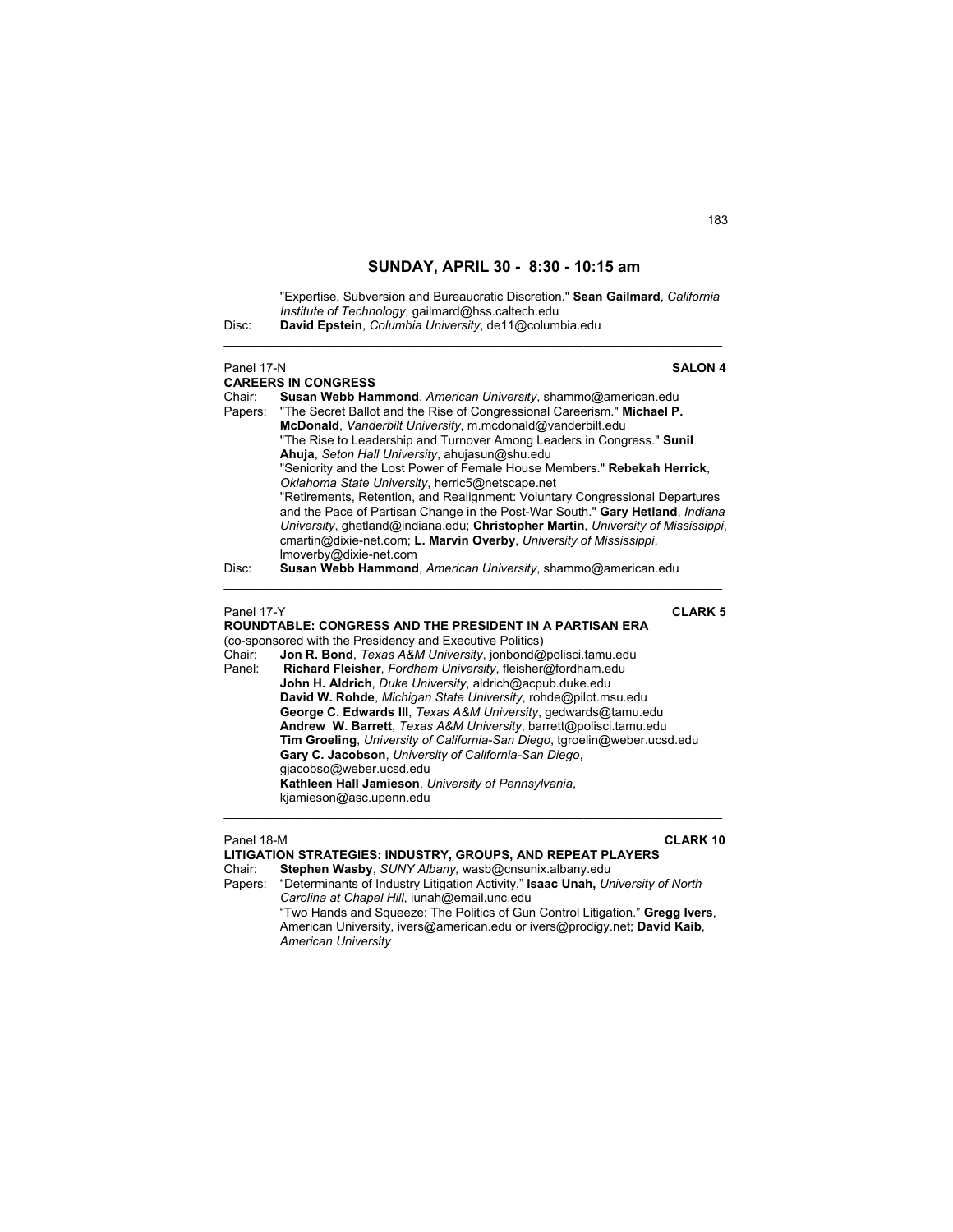"Issue Agendas and Advocacy in the U.S. Courts of Appeals." **Susan B. Haire**, *University of Georgia,* cmshaire@arches.uga.edu "Can Have-Nots Affect Policy?: Legal Services AFDC Litigation from 1967-1996." **John Kilwein**, *West Virginia University*, jkilwein@wvu.edu Disc: **Stephen Wasby**, *SUNY Albany,* wasb@cnsunix.albany.edu **John A. Stookey**, *Osborn Maledon*, JASTOOKEY@OMLAW.COM  $\mathcal{L}_\text{max}$  , and the set of the set of the set of the set of the set of the set of the set of the set of the set of Panel 19-J **BURNHAM 5 PARTICIPATION AND COOPERATION IN STATE ENVIRONMENTAL MANAGEMENT** Chair: **Edward P. Weber**, *Washington State University*, edweber@mail.wsu.edu Papers: "Collaborative Conservation and Accountability: The Case of the Applegate." **Edward P. Weber**, *Washington State University*, edweber@mail.wsu.edu "Cooperation in Regional Environmental Policy: Do Institutions Matter?" **Mark Lubell,** *Florida State University*, mlubell@garnet.acns.fsu.edu "Risk Perceptions of Citizens as a Predictor of Local Environmental Policy Success." **Mark Somma,** *California State University--Fresno* markso@csufresno.edu Disc: **Bruce Williams**, *University of Illinois*, brucewm@uiuc.edu \_\_\_\_\_\_\_\_\_\_\_\_\_\_\_\_\_\_\_\_\_\_\_\_\_\_\_\_\_\_\_\_\_\_\_\_\_\_\_\_\_\_\_\_\_\_\_\_\_\_\_\_\_\_\_\_\_\_\_\_\_\_\_\_\_\_\_\_\_\_\_\_ Panel 20-I **SALON 1 URBAN PAN-ETHNIC MOBILIZATION AND COALITION-BUILDING** (Co-sponsored with Race, Class, and Ethnicity) Chair: **Norman R. Luttbeg**, *Texas A&M University*, nluttbeg@politics.tamu.edu Papers: "Advocacy, Activism, and Coalition-Building Across Ethnic Lines: A Study of Pan-Asian Organizations in Philadelphia.**" Mark E. Pfeifer**, *St. Paul Americorps* mark.pfeifer@utoronto.ca "The Dynamics of Minority Interest Representation in White-Majority Cities." **Peter Burns**, *Trinity College*, pete.burns@trincoll.edu "The Prospects of African American and Hispanic American Coalition-Building: A Study of Attitudes Toward Affirmative Action and Bilingual Education Policies." **Richard Middleton**, *University of Missouri-Columbia*, rmiddleton4@hotmail.com "Restoring the Glory of Bronzeville: Communal Involvement, Political Efficacy, and Participation." **Leniece T. Davis**, *University of Chicago,* ltdavis@uchicago.edu Disc: **Norman R. Luttbeg**, *Texas A&M University*  **Lana Stein***, University of Missouri-St. Louis*, lstein@umstl.edu  $\mathcal{L}_\mathcal{L} = \{ \mathcal{L}_\mathcal{L} = \{ \mathcal{L}_\mathcal{L} = \{ \mathcal{L}_\mathcal{L} = \{ \mathcal{L}_\mathcal{L} = \{ \mathcal{L}_\mathcal{L} = \{ \mathcal{L}_\mathcal{L} = \{ \mathcal{L}_\mathcal{L} = \{ \mathcal{L}_\mathcal{L} = \{ \mathcal{L}_\mathcal{L} = \{ \mathcal{L}_\mathcal{L} = \{ \mathcal{L}_\mathcal{L} = \{ \mathcal{L}_\mathcal{L} = \{ \mathcal{L}_\mathcal{L} = \{ \mathcal{L}_\mathcal{$ 

### Panel 21-O **MONTROSE 7**

**THE SMOKING LAMP IS OUT: THE POLITICS OF TOBACCO**

Chair: **John McAdams**, *Marquette* University, 6489mcadamsj@mu.edu Papers: "The Attorney General Warns Smoking May Be Good for Your Political Health." **Ahn T. Vu**, *Carnegie Mellon University*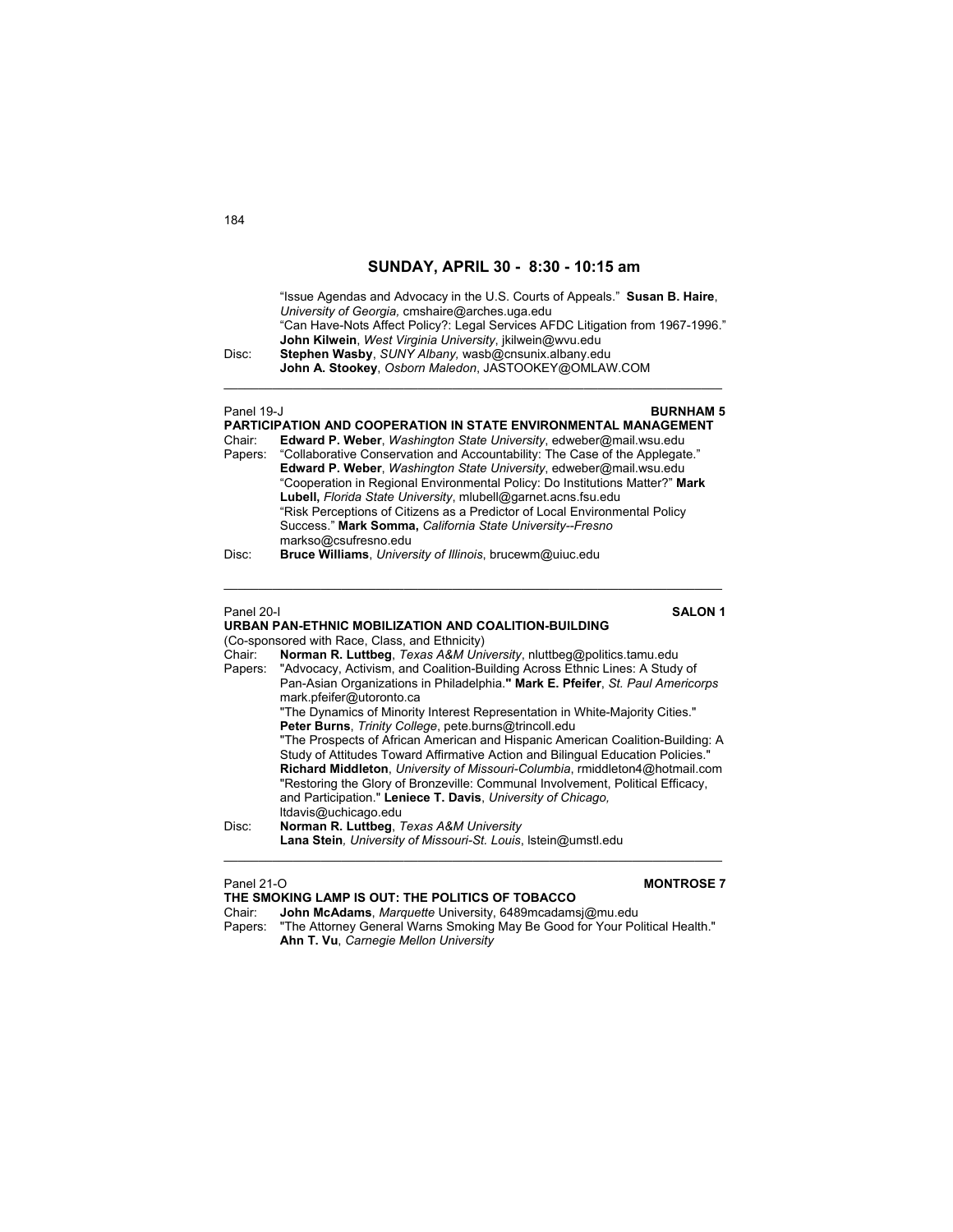"Factors that Facilitate the Adoption of Municipal Ordinances for Tobacco Control." **Scott P. Hays**, *University of Illinois at Urbana-Champaign*, sphays@uiuc.edu; **Carol E. Hays**, *University of Illinois at Urbana-Champaign;*  **John Vinzant,** *University of Illinois at Urbana-Champaign* "Money for Nothing and the Checks for Free: States, Attorneys General, and the Tobacco Settlement." **Gregory L. Hager**, *University of Kentucky*, hagerg@pop.uky.edu; **Matthew J. Gabel**, *University of Kentucky* Disc: **Michael J. Licari**, *SUNY at Binghamton*

| Panel 21-P | <b>SALON 8</b>                                                                                                                                          |
|------------|---------------------------------------------------------------------------------------------------------------------------------------------------------|
|            | <b>CRIME AND PUNISHMENT IN THE UNITED STATES</b>                                                                                                        |
| Chair:     | Barbara Hayler, University of Illinois at Springfield, hayler@uis.edu                                                                                   |
| Papers:    | "Capital Punishment in the 50 States." Anita C. Pritchard, Florida Atlantic                                                                             |
|            | University, pritchar@fau.edu; Michael Wiatrowski, Utica College of Syracuse<br>University                                                               |
|            | "Race to the Bottom? U.S. State Diffusion on Criminal Justice Policy."                                                                                  |
|            | G. Patrick Lynch, Georgetown University, lynchp@gunet.georgetown.edu<br>"Variations in Crime Policies Across the U.S. States: Corrections or Politics?" |
|            | Cynthia M. Cline, West Virginia University, smokey@hhs.net                                                                                              |
|            | "Deterring Property Crimes: The Role of Religion." Jennifer Schwank, Texas<br>A&M University, jschwank@politics.tamu.edu                                |
| Disc:      |                                                                                                                                                         |
|            | Stephen C. Brooks, The University of Akron, sbrooks@uakron.edu                                                                                          |
|            |                                                                                                                                                         |

 $\mathcal{L}_\mathcal{L} = \{ \mathcal{L}_\mathcal{L} = \{ \mathcal{L}_\mathcal{L} = \{ \mathcal{L}_\mathcal{L} = \{ \mathcal{L}_\mathcal{L} = \{ \mathcal{L}_\mathcal{L} = \{ \mathcal{L}_\mathcal{L} = \{ \mathcal{L}_\mathcal{L} = \{ \mathcal{L}_\mathcal{L} = \{ \mathcal{L}_\mathcal{L} = \{ \mathcal{L}_\mathcal{L} = \{ \mathcal{L}_\mathcal{L} = \{ \mathcal{L}_\mathcal{L} = \{ \mathcal{L}_\mathcal{L} = \{ \mathcal{L}_\mathcal{$ 

Panel 22-C **SALON 5 FORMAL MODELS OF ADMINISTRATIVE BEHAVIOR**  (Co-Sponsored with Formal Modeling Section) Chair: **Thomas H. Hammond**, *Michigan State University*, Thomas.Hammond@ssc.msu.edu Papers: "Government Contracting: An Exploration Using a Game-Theoretic Model." **Jason Palmer**, *Ohio State University*, palmer.175@osu.edu "Government Contracting with Non-profits and For-Profits for the Management and Production of Human Services." **Carolyn J. Hill**, *University of Chicago*, cjhill@uchicgao.edu "Creating an Environment for Field Bureaucrats: Issues of Security of Tenure, Coordination, and Monitoring." **Krishna Gupta**, *SUNY-Stony Brook* and *Federal Civil Service of India*, krishna\_91@hotmail.com; **Arun Agrawal**, *Yale University*, arun.agrawal@yale.edu Disc: **Gary J. Miller**, *Washington University--St. Louis*, gjmiller@artsci.wustl.edu  $\mathcal{L}_\mathcal{L} = \{ \mathcal{L}_\mathcal{L} = \{ \mathcal{L}_\mathcal{L} = \{ \mathcal{L}_\mathcal{L} = \{ \mathcal{L}_\mathcal{L} = \{ \mathcal{L}_\mathcal{L} = \{ \mathcal{L}_\mathcal{L} = \{ \mathcal{L}_\mathcal{L} = \{ \mathcal{L}_\mathcal{L} = \{ \mathcal{L}_\mathcal{L} = \{ \mathcal{L}_\mathcal{L} = \{ \mathcal{L}_\mathcal{L} = \{ \mathcal{L}_\mathcal{L} = \{ \mathcal{L}_\mathcal{L} = \{ \mathcal{L}_\mathcal{$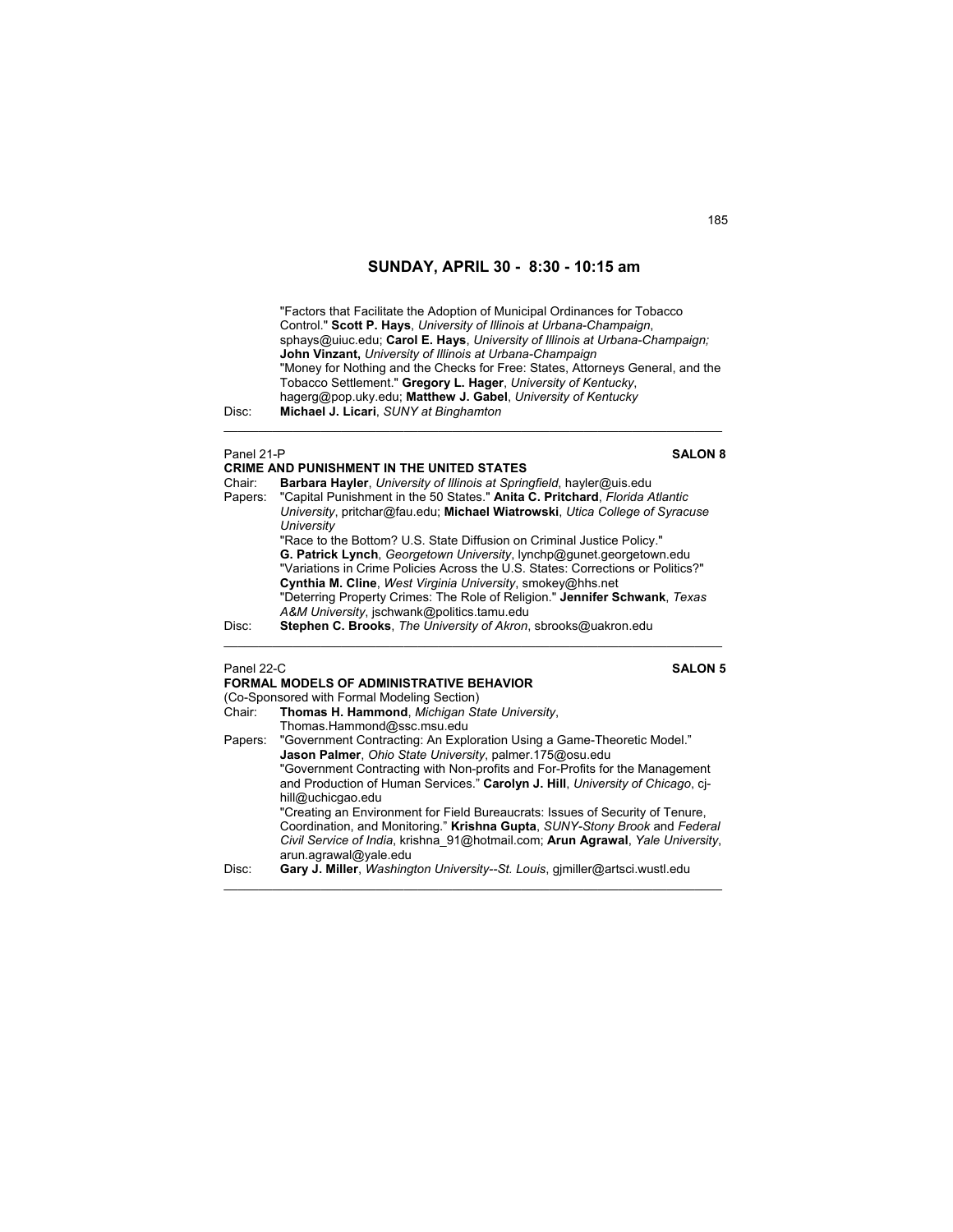Panel 26-C **PARLOR F**

186

**SITUATING SOCRATES**<br>Chair: **Edward W. Cla** Chair: **Edward W. Clayton**, *Central Michigan University*, clayt1ew@cmich.edu Papers: "The Imperishability of Evils: Socrates and His Predecessors in the Theaetetus." **Paul Stern**, *Ursinus College*, pstern@exchange.ursinus.edu "Socrates and the Sophists." **Catherine Zuckert**, *University of Notre Dame*, Catherine.Zuckert.2@nd.edu "Socrates Talks to Himself." **Christopher Colmo**, *Dominican University*, farabi@email.dom.edu<br>Disc: Sara Monoson, Northv Sara Monoson, Northwestern University, s-monoson@nwu.edu  $\mathcal{L}_\text{max}$  , and the set of the set of the set of the set of the set of the set of the set of the set of the set of

Panel 28-A **PARLOR C**

|         | <b>CRITICAL APPROACHES TO SCHOLARSHIP: RETHINKING DISCIPLINARY</b>    |  |  |
|---------|-----------------------------------------------------------------------|--|--|
|         | <b>CONVENTIONS</b>                                                    |  |  |
| Chair:  | Carl Swidorski, College of St. Rose, swidorsc@mail.strose.edu         |  |  |
| Papers: | "Welfare Politics from 1960s to 1990s." Sanford F. Schram, Bryn Mawr, |  |  |
|         | Sschram@brynmawr.edu                                                  |  |  |
|         | "Business Interests and Bill Clinton's Third Way." Joseph G. Peschek. |  |  |
|         | Hamline University, ipeschek@gw.hamline.edu                           |  |  |
|         | "The Supreme Court Recognizes First Amendment Rights: The Labor       |  |  |
|         | Movement and the Struggle for Freedom of Expression, 1919-1941,"      |  |  |
|         | Carl Swidorski, College of St. Rose, swidorsc@mail.strose.edu         |  |  |
| Disc:   | George Katsiaficas, Wentworth Institute, katsiaficas@wit.edu          |  |  |
|         | James R. Simmons, University of Wisconsin-Oshkosh,                    |  |  |
|         | simmons@vaxa.cis.uwosh.edu                                            |  |  |
|         |                                                                       |  |  |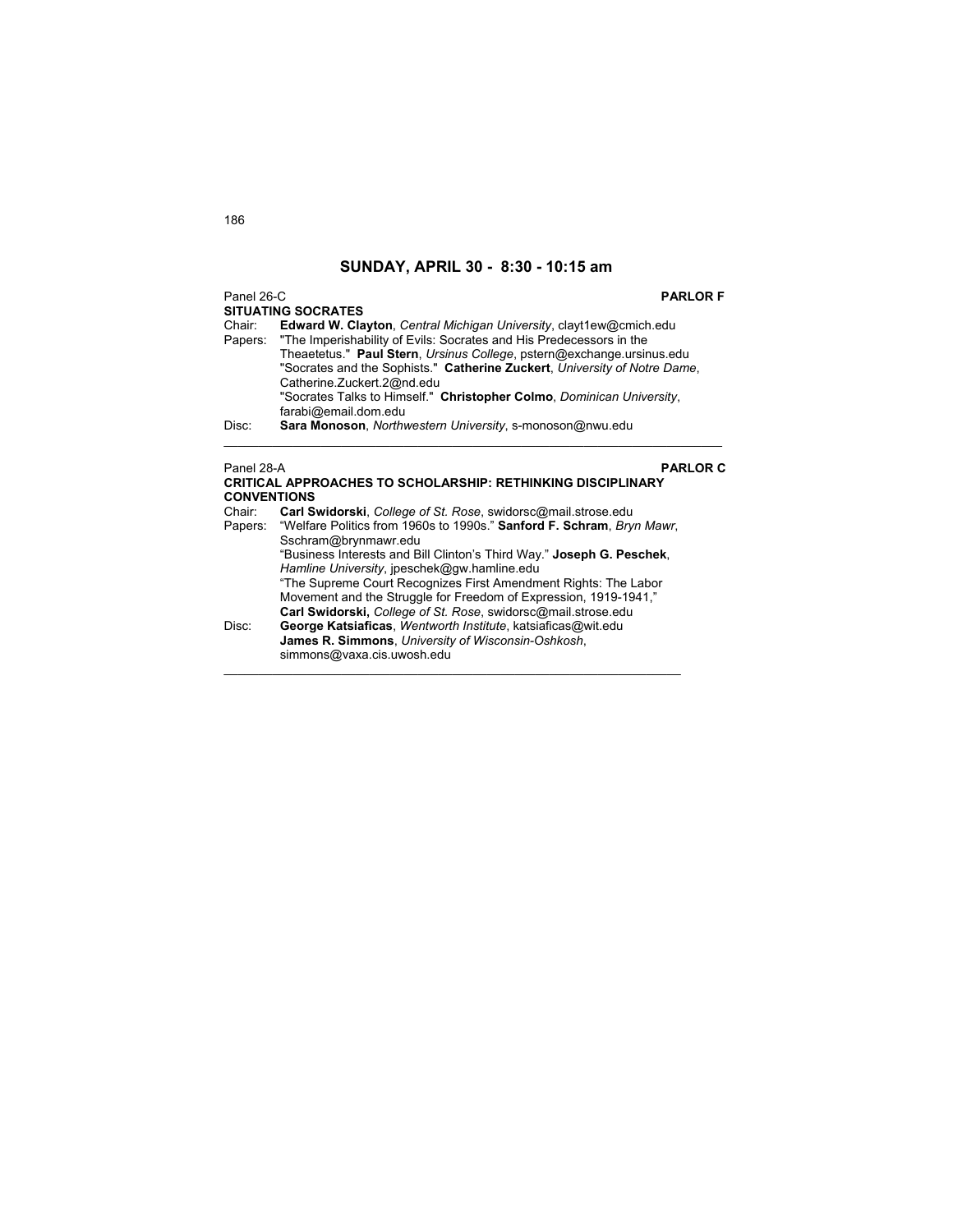| Panel 1-C | <b>SANDBURG 3</b>                                                                                                                                                                                                                                                                                         |
|-----------|-----------------------------------------------------------------------------------------------------------------------------------------------------------------------------------------------------------------------------------------------------------------------------------------------------------|
|           | POLITICAL PARTIES IN COMPARATIVE PERSPECTIVE                                                                                                                                                                                                                                                              |
| Chair:    | <b>Neal G. Jesse, Bowling Green State University, njesse@bgnet.bgsu.edu</b><br>Papers: "Political Parties and Unemployment Insurance: The Keynesian Connection"<br>Matthew McCoy, SUNY-Binghamton, bf18848@binghamton.edu<br>"Re-examining Partisan Effects on Public Policy: Neoliberalism in the Anglo- |
|           | American Democracies." Jonathan Swarts, The Ohio State University,<br>j swarts@yahoo.com                                                                                                                                                                                                                  |
|           | "Party System Change in Advanced Democracies." Neal G. Jesse, Bowling<br>Green State University, niesse@bqnet.bqsu.edu<br>"Democracy Without Competition: Opposition Failure in One-Party Dominant                                                                                                        |
| Disc:     | Japan." Ethan Scheiner, Duke University, scheiner@duke.edu<br>Panel                                                                                                                                                                                                                                       |

| Panel 1-G | <b>SANDBURG 2</b>                                                           |
|-----------|-----------------------------------------------------------------------------|
|           | <b>ROUNDTABLE: RECONSIDERING THE ROLE OF DOMESTIC POLITICS IN</b>           |
|           | <b>COMPARATIVE APPROACHES TO IMMIGRATION AND CITIZENSHIP POLICY</b>         |
| Chair:    | Miriam Feldblum, California Institute of Technology, miriam@hss.caltech.edu |
| Panel:    | Gary P. Freeman, University of Texas, yamini@mail.utexas.edu                |
|           | Jeannette Money, University of California, Davis, inmoney@ucdavis.edu;      |
|           | Gallya Lahav, Wesleyan University, glahav@wesleyan.edu;                     |
|           | Terri E. Givens, University of Washington, tgivens@u.washington.edu         |
|           |                                                                             |

### Panel 2-C **SANDBURG 4**

| THE STATE AND ETHNIC CONFLICT                                                                                         |  |
|-----------------------------------------------------------------------------------------------------------------------|--|
| Nicholas Vandewalle, Michigan State University, vandewal@pilot.msu.edu                                                |  |
| "Permanence of the Temporary: Understanding the State-Islamist Relations in                                           |  |
| the Muslim World." Gul M. Kurtoglu, The University of Chicago, gm-<br>kurtoglu@uchicago.edu                           |  |
| "Federalism and Ethnic Violence." Alexander B. Downes, University of Chicago,<br>a-downes@uchicago.edu                |  |
| "Elections and Ethnic Conflict: Lessons from West Africa." Burt L. Monroe,<br>Indiana University, bmonroe@indiana.edu |  |
| Daniel Posner, University of California, Los Angeles, dposner@polisci.ucla.edu                                        |  |
|                                                                                                                       |  |

Panel 3-M **BURNHAM 4 ETHNIC ISSUES AND CONFLICTS IN POST-AUTHORITARIAN SOCIETIES**  Chair: **Donna Bahry**, *Vanderbilt University*, donna.l.bahry@vanderbilt.edu Papers: "Respect for Individual Rights? The Effects of Ethnic Nationalism In Eastern Europe and the Former Soviet Union." **Natalie A. Kistner**, *University of Wisconsin-Milwaukee*, nkistner@csd.uwm.edu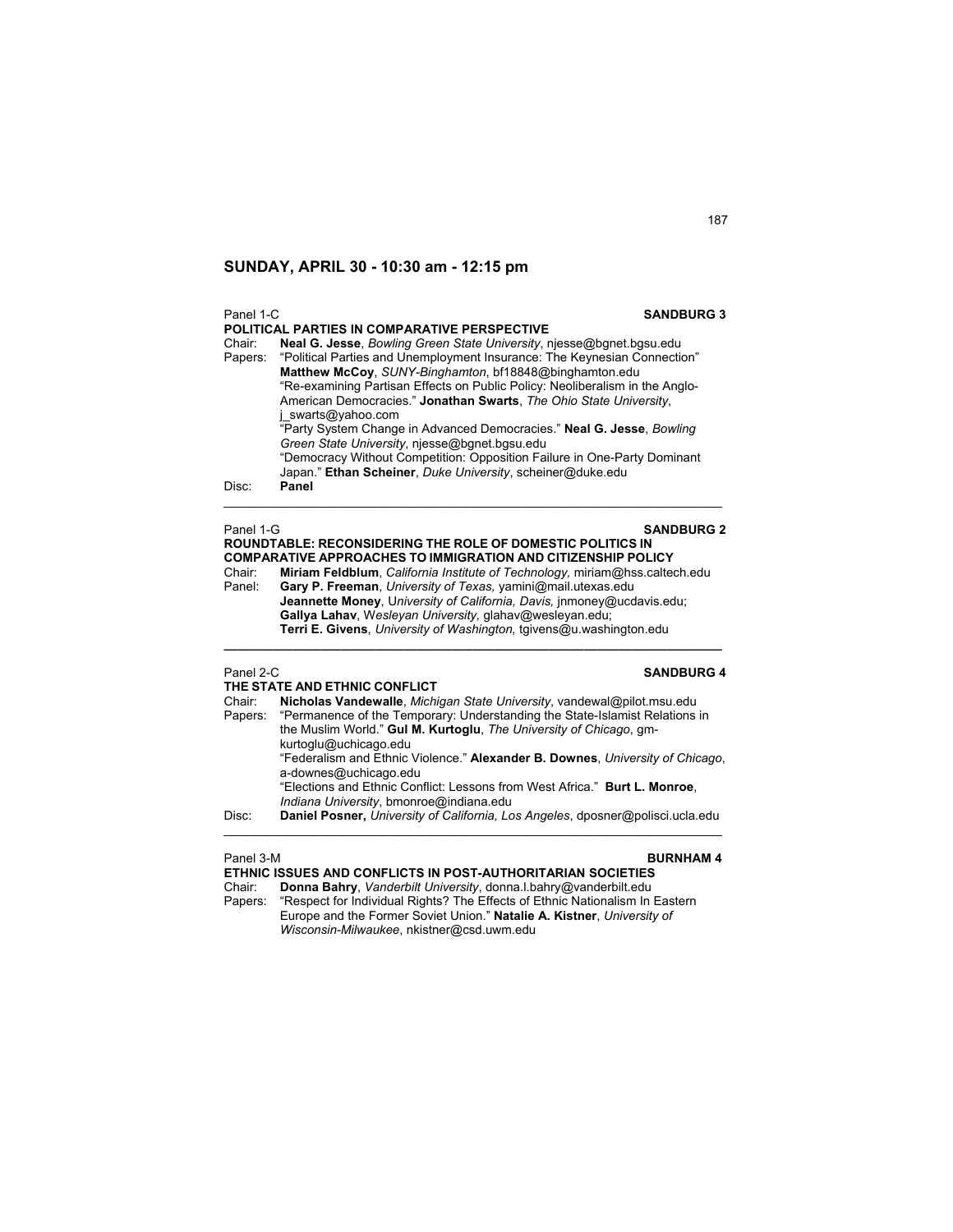| Disc:     | "Race and 'Creole' Nationalism in Cuba." Steven E. Laymon, University of<br>Chicago, laym@midway.uchicago.edu<br>"Why Isn't there Peace in Dagestan?" Elizabeth Frombgen, Purdue University,<br>frombgen@polsci.purdue.edu<br>"Diasporas and Democratization: The Benefits and Perils of 'Going Home'."<br><b>Jennifer A. Skulte, University of Maryland, iskulte@gypt.umd.edu</b><br>Jeffrey Stevenson Murer, Illinois Wesleyan University, imurer@titan.iwu.edu |
|-----------|-------------------------------------------------------------------------------------------------------------------------------------------------------------------------------------------------------------------------------------------------------------------------------------------------------------------------------------------------------------------------------------------------------------------------------------------------------------------|
| Panel 3-N | <b>CLARK 5</b>                                                                                                                                                                                                                                                                                                                                                                                                                                                    |
|           | DEMOCRATIC CONSOLIDATION IN POST-COMMUNIST COUNTRIES                                                                                                                                                                                                                                                                                                                                                                                                              |
| Chair:    | David Olson, University of North Carolina-Greensboro, dmolson@uncq.edu                                                                                                                                                                                                                                                                                                                                                                                            |
| Papers:   | "Institutional Development in Ukraine." Vladimir Pigenko, Indiana University-                                                                                                                                                                                                                                                                                                                                                                                     |
|           | Bloomington, vpigenko@indiana.edu                                                                                                                                                                                                                                                                                                                                                                                                                                 |
|           |                                                                                                                                                                                                                                                                                                                                                                                                                                                                   |

"State and Social Cooperation in Russia." **Byung Jin Han**, *State University of New York-Buffalo*, bh8@acsu.buffalo.edu "Political Learning and Support for Democracy in Russia." **Robert D. Grey**, *Grinnell College*, grey@grinnell.edu "Committee Systems in Post-Communist Parliaments: Comparative Institutionalization." **David Olson**, *University of North Carolina-Greensboro*, dmolsob@uncg.edu "Defining Post-Totalitarianism: The Poverty of Empirical Conceptualizations." **D. Christopher Brooks**, donbrook@indiana.edu Disc: **John Fremstad**, *University of South Dakota*

### Panel 4-L **SANDBURG 6**

|        | <b>DOMESTIC AND ETHNIC CONFLICT</b>                                                |
|--------|------------------------------------------------------------------------------------|
|        | (Cosponsored by Race, Class and Ethnicity)                                         |
| Chair: | Alynna Lyon, Southeast Missouri State University,                                  |
|        | Papers: "Timing of Ethnic Violence: An Explanation to Kurdish-Turkish case." Filiz |
|        | Oztalas, University of Kentucky, fozta0@pop.uky.edu                                |
|        | "The Uncertain Promise of Ethnic Pluralism in Democratizing Societies." Kamila     |
|        | Valkova Valenta, Emory University, kvalent@emory.edu                               |
|        | "Domestic and International Foundations of the Third Balkan War: The               |
|        | Vivisection of Yugoslavia." Richard C. Ridenour, Purdue University,                |
|        | ridenour@polsci.purdue.edu                                                         |
| Disc:  | Alynna Lyon, Southeast Missouri State University                                   |
|        |                                                                                    |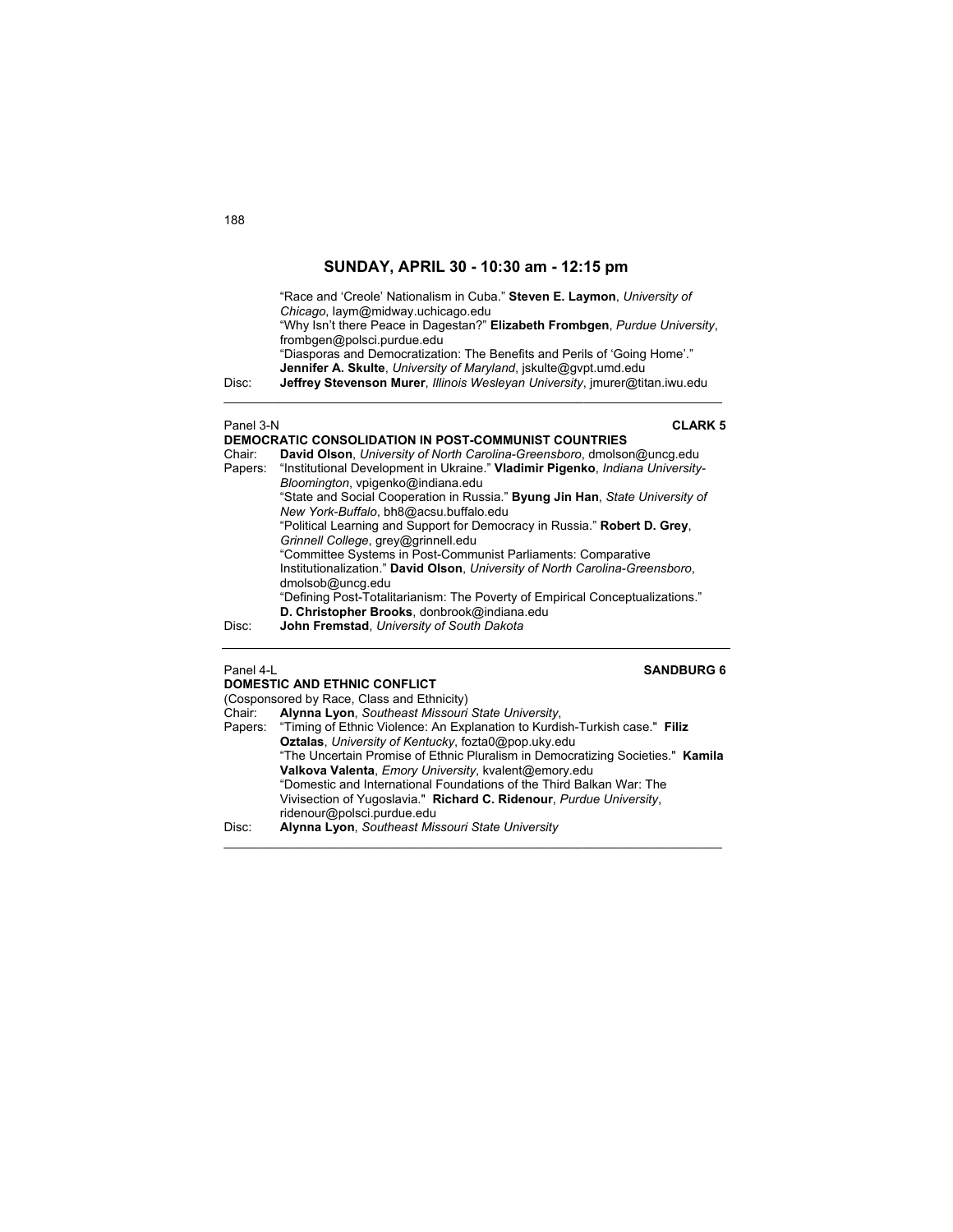### Panel 6-G **CLARK 7**

|         | POLITICAL CONTEXT AND ITS EFFECTS                                                                                                                                                              |
|---------|------------------------------------------------------------------------------------------------------------------------------------------------------------------------------------------------|
| Chair:  | Elizabeth Smith, Furman University, liz.smith@furman.edu                                                                                                                                       |
| Papers: | "Mass Response to the Lewinsky Scandal." Mark Fischle Princeton University.<br>mark@princeton.edu                                                                                              |
|         | "Scandal, Blame, and Trust in Government: Impeachment and its Aftermath."                                                                                                                      |
|         | Richard Waterman, University of New Mexico, rwwaterman@aol.com; Hank<br>Jenkins-Smith, University of New Mexico, hismith@unm.edu; Carol L. Silva,<br>University of New Mexico, clsilva@unm.edu |
|         | "Politics, Political Efficacy and Mental Health: What Difference Does Race                                                                                                                     |
|         | Make?" Lynn M. Sanders, University of California, Berkeley and San Francisco,<br>Isanders@socrates.berkeley.edu                                                                                |
|         | "Shaping the Context of Public Debate: The Effects of Valence Issues on Party<br>Positions and Appeals." Tim Fackler, University of Nevada, Las Vegas,<br>facklert@nevada.edu                  |
| Disc:   | Michael Dimock, North Carolina State University,<br>dimock@social.chass.ncsu.edu                                                                                                               |

### Panel 7-F **BURNHAM 1**

### **INDIVIDUAL CHARACTERISTICS AND VOTER TURNOUT**  Chair: **Joseph Cammarano**, *Providence College*, jpcammar@providence.edu Papers: "Differential Mobilization of Voters in US Elections." **John Hughes**, *Monmouth*

- *University*, jhughes@monmouth.edu; **Margaret Conway**, *University of Florida*, mconway@polisci.ufl.edu "The Efficacy Connection: Social Class and the Decision to Vote, 1972- 1992." **Zulema Blair**, *Binghamton University (SUNY)*, bf18703@binghamton.edu; **DeWayne Lucas**, *Binghamton University*, be81761@binghamton.edu; **Andrew LoTempio**, *Binghamton University, SUNY* "The Political Impact of Federal Government Employment." **Jason E. Schuknecht**, *University of Maryland*, jschuknecht@gvpt.umd.edu
	- "Life-Cycle and Generational Effects on Voter Turnout in the US." **Ben Highton**, *University of California Davis*, bhighton@ucdavis.edu

Disc: **Joseph Cammarano**, *Providence College*, jpcammar@providence.edu

### **Panel 7-H BURNHAM 2**

### **ECONOMICS AND VOTING**

Chair: **Christopher Wlezien**, *University of Houston*, cwlezien@uh.edu

"Taking the Stock Market Seriously: Political Business Cycles and Economic Voting" **Alison Alter**, *Stanford University*, aalter@leland.stanford.edu; **Lucy Goodhart**, *Harvard University*, goodhart@fas.harvard.edu

 $\mathcal{L}_\mathcal{L} = \{ \mathcal{L}_\mathcal{L} = \{ \mathcal{L}_\mathcal{L} = \{ \mathcal{L}_\mathcal{L} = \{ \mathcal{L}_\mathcal{L} = \{ \mathcal{L}_\mathcal{L} = \{ \mathcal{L}_\mathcal{L} = \{ \mathcal{L}_\mathcal{L} = \{ \mathcal{L}_\mathcal{L} = \{ \mathcal{L}_\mathcal{L} = \{ \mathcal{L}_\mathcal{L} = \{ \mathcal{L}_\mathcal{L} = \{ \mathcal{L}_\mathcal{L} = \{ \mathcal{L}_\mathcal{L} = \{ \mathcal{L}_\mathcal{$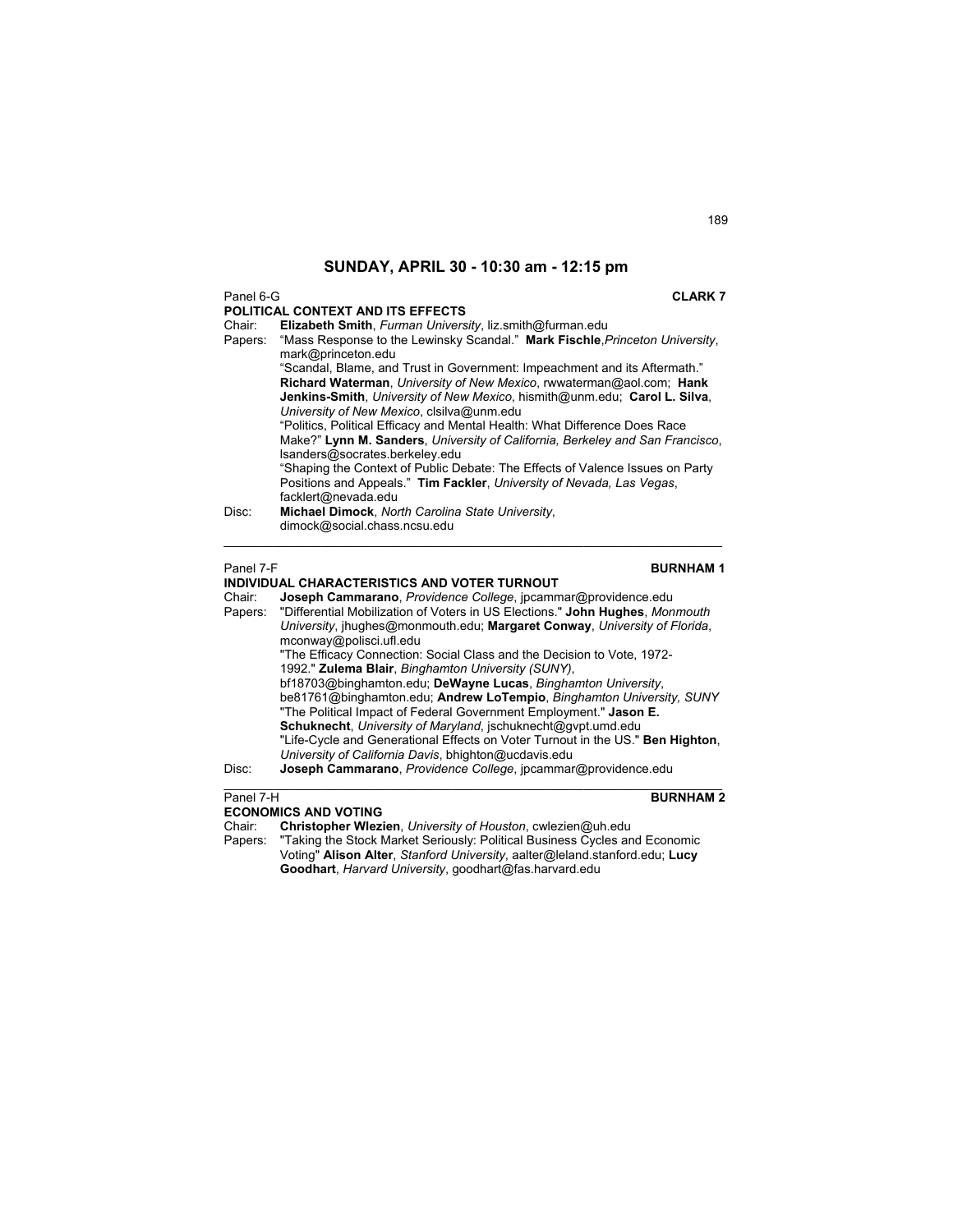| Disc:     | "Partisanship and Economic Voting, 1980-1998" Anthony Coveny, University of<br>New Mexico, coveny@unm.edu; Erik M. Wibbels, University of New Mexico,<br>wibbels@unm.edu<br>"The Economy, Partisanship, and Turnout" Daniel Stevens, University of<br>Minnesota, stevens@polisci.umn.edu<br>Christopher Wlezien, University of Houston, cwlezien@uh.edu |
|-----------|---------------------------------------------------------------------------------------------------------------------------------------------------------------------------------------------------------------------------------------------------------------------------------------------------------------------------------------------------------|
| Panel 9-L | <b>SALON 2</b><br><b>SEX IN THE CITY: GENDER AND URBAN POLITICS</b>                                                                                                                                                                                                                                                                                     |
|           | (Co-sponsored with Urban and Local Politics)                                                                                                                                                                                                                                                                                                            |
| Chair:    | Vanessa B. Beasley, Texas A&M University, vanessa@unix.tamu.edu                                                                                                                                                                                                                                                                                         |
| Papers:   | "The Spaces of Sexual Violence." <b>Renée Heberle</b> , University of Toledo,<br>rheberl@uoft02.utoledo.edu                                                                                                                                                                                                                                             |
|           | "Sex, Kids and Politics: Reproductive Health Care in American Schools." James                                                                                                                                                                                                                                                                           |
|           | W. Button, University of Florida, jbutton@polisci.ufl.edu; Kenneth D. Wald,                                                                                                                                                                                                                                                                             |
|           | University of Florida, kenwald@polisci.ufl.edu; Barbara A. Rienzo, University of                                                                                                                                                                                                                                                                        |
|           | Florida, brienzo@hhp.ufl.edu<br>"Disparate Markets: The Effects of a Barrier-Threshold Matrix on Women's                                                                                                                                                                                                                                                |
|           | بيشود بثورا المرماني وتلاحماها المكركة المجملة فالمتحوص ومحاوي والمتحال والمحارمين ويحتجبوا والمحارب                                                                                                                                                                                                                                                    |

Inclusion in Local Law Enforcement." **Michael McCall**, *Washington University*, mmccall@artsci.wustl.edu; **Mahdavi McCall**, *Washington University*, mmccall@artsci.wustl.edu

 $\_$  , and the set of the set of the set of the set of the set of the set of the set of the set of the set of the set of the set of the set of the set of the set of the set of the set of the set of the set of the set of th

Disc: **Jacqueline DeLaat**, *Marietta College*, delaatj@marietta.edu

**REDISTRICTING AND DISTRICT DIVERSITY** 

### Panel 10-K **SALON 6**

|         | (Cosponsored with Legislative Politics)                                       |
|---------|-------------------------------------------------------------------------------|
| Chair:  | Keesha Middlemass Scott, University of Georgia, midlemas@arches.uga.edu       |
| Papers: | "Race and Redistricting After Shaw: Theory and Evidence on Whether            |
|         | 'Appearances Matter." Alan Szarawarski, Harvard University,                   |
|         | aszaraw@fas.harvard.edu                                                       |
|         | "District Factors Affecting the Election Chances of People of Color and White |
|         | Minority State Legislative Candidates." Paul Grant, University of Illinois at |
|         | Chicago, pgrant2@uic.edu                                                      |
|         | "The Other White Meat? 'Pork Barrel' Spending and Racial Redistricting."      |
|         | Christian R. Grose, University of Rochester, cngr@troi.cc.rochester.edu       |
|         | "Electoral Consequences of Racial and Ethnic Diversity." Regina Branton,      |
|         | University of Arizona, branton@u.arizona.edu                                  |
| Disc:   | William C. Binning, Youngstown State University, fr025701@ysub.ysu.edu        |
|         |                                                                               |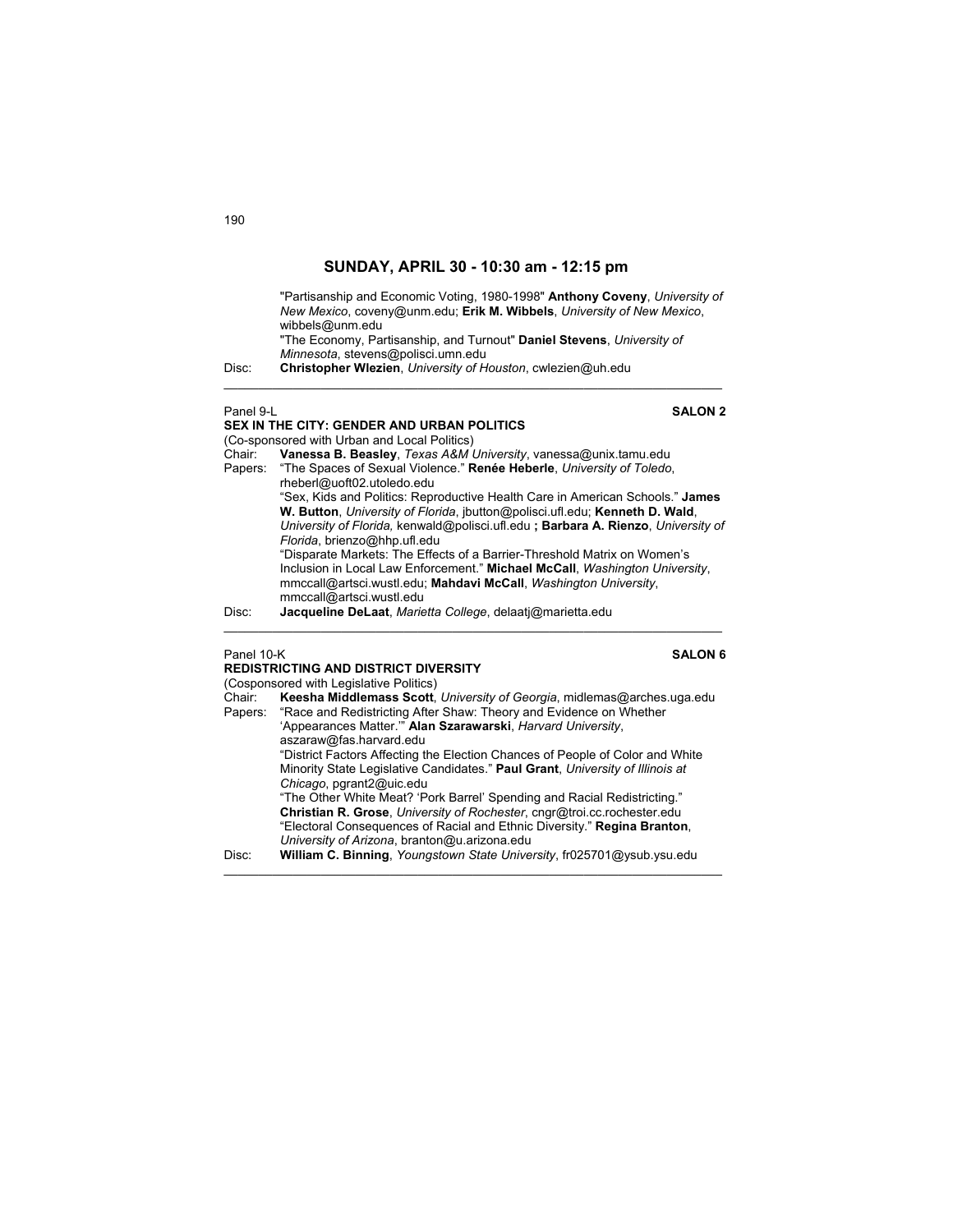Panel 10-M **SALON 1 ETHNIC CONFLICT**  (Cosponsored with International Relations) Chair: **Rasma Karklins**, *University of Illinois at Chicago*, karklins@uic.edu "Explaining Post-Communist Ethnic Conflict: Patterns and Theories." **Robert Hislope**, *Union College*, hisloper@union.edu "New Citizenship Politics in Europe: The Anti-Racist Movement" **Charles M. Hoffman**, *Indiana University*, cmhoffma@indiana.edu "Societal Insecurity and Extremist Group Violence: Protestant Paramilitaries in Northern Ireland." **John M. Cotter**, *University of Kentucky*, jmcott0@pop.uky.edu Disc: **Rasma Karklins**, *University of Illinois at Chicago*, karklins@uic.edu \_\_\_\_\_\_\_\_\_\_\_\_\_\_\_\_\_\_\_\_\_\_\_\_\_\_\_\_\_\_\_\_\_\_\_\_\_\_\_\_\_\_\_\_\_\_\_\_\_\_\_\_\_\_\_\_\_\_\_\_\_\_\_\_\_\_\_\_\_\_\_\_

## Panel 11-H<br> **HONTROSE 2**

|                   | <b>FEMINISM AND FREEDOM</b>                                                                                                                                |
|-------------------|------------------------------------------------------------------------------------------------------------------------------------------------------------|
|                   | (Co-sponsored by Gender and Politics)                                                                                                                      |
| Chair:<br>Papers: | Charlene Hinckley, Southern Connecticut State College, hinckley@javanet.com<br>"Republic V: The Equality of Physis." Marlene K. Sokolon, Northern Illinois |
|                   | University, msokolon@niu.edu                                                                                                                               |
|                   | "Republican Democratic Theory, Freedom, and Feminism." Vesna Marcina,<br>University of California, Santa Barbara, ves@umail.ucsb.edu                       |
|                   | "Hegel and Abstract Masculinity: Is the Hegelian Self Masculinist?" Nadine<br>Changfoot, York University, nadinec@yorku.ca                                 |
|                   | "Thinking Novelty in Feminist Theory: The Cyborg and the Mestiza." Laurie<br>Naranch, Rutgers University, naranch@rci.rutgers.edu                          |
| Disc:             | Elizabeth Wingrove, University of Michigan, ewingrov@umich.edu                                                                                             |
|                   | Pam Ramseyer, University of Michigan, psram@umich.edu                                                                                                      |
| Panel 11-L        | <b>SALON 3</b>                                                                                                                                             |
|                   | DEFINING THE DEMOCRATIC COMMUNITY: PRAGMATIC APPROACHES                                                                                                    |
| Chair:            | <b>Bart Schultz, The University of Chicago, rshultz@midway.uchicago.edu</b>                                                                                |
| Papers:           | "Seeing the Great Community: Dewey and Whitman on Democratic Poetry." Ann                                                                                  |
|                   | Davies, Beloit College, daviesa@beloit.edu                                                                                                                 |
|                   | "Limiting the Public: Democracy, Autonomy, and Exclusion." David Paul                                                                                      |
|                   | Mandell, Reed College, david.mandell@reed.edu<br>" John Doway's Institutional Idealism: A Contribution to a Theory of                                      |
|                   |                                                                                                                                                            |

"John Dewey's Institutional Idealism: A Contribution to a Theory of Institutionalism." **Elaine McCoy**, *Kent State University,* emccoy1@kent.edu Disc: **Eric MacGilvray,** *The University of Chicago,* eamacgil@midway.uchicago.edu **Bart Schultz,** *The University of Chicago,* rshultz@midway.uchicago.edu

 $\_$  , and the set of the set of the set of the set of the set of the set of the set of the set of the set of the set of the set of the set of the set of the set of the set of the set of the set of the set of the set of th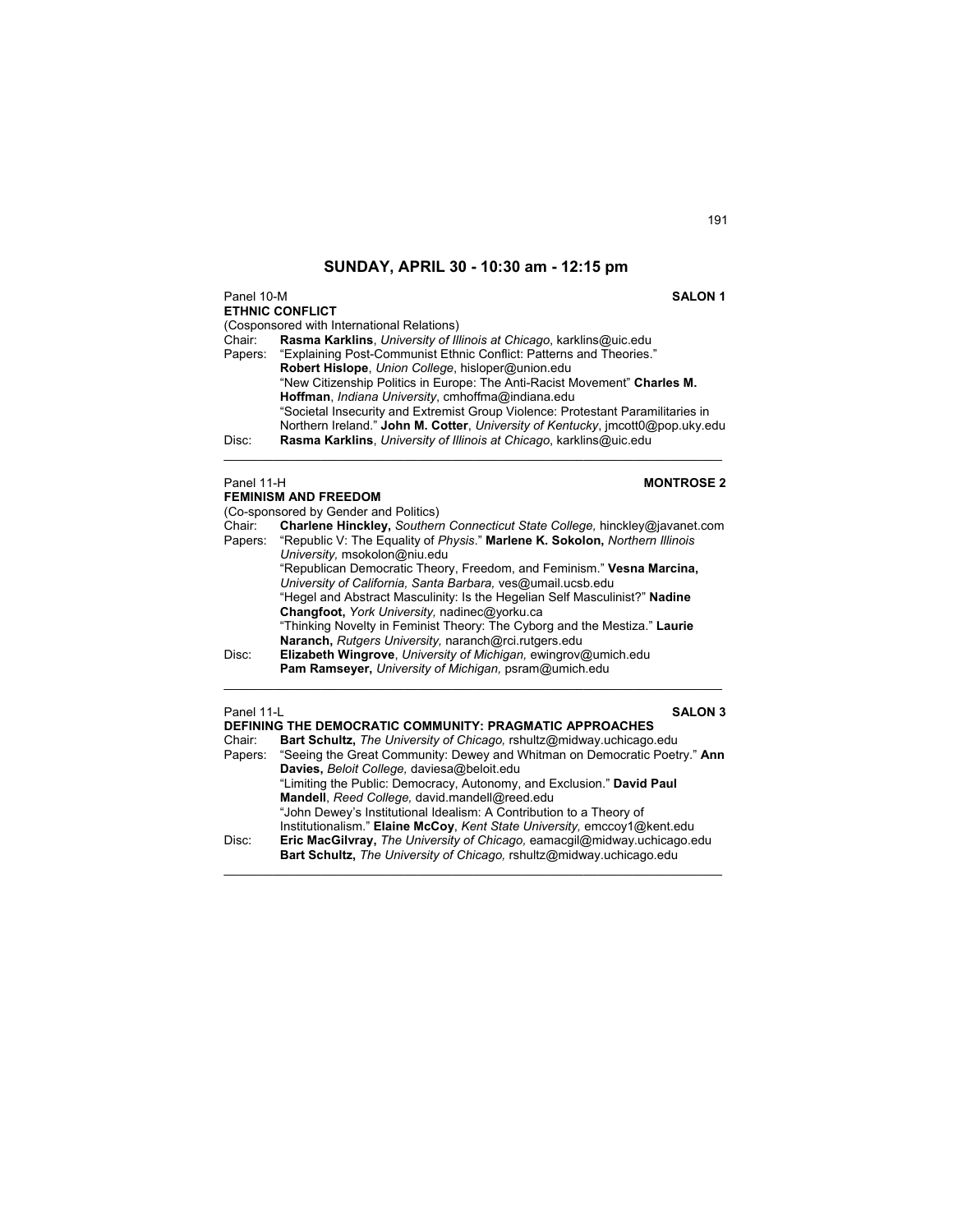### Panel 12-G **MONTROSE 3 RIGHTS**  Georgia Warnke, University of California at Riverside, warnke@ucracl.ucr.edu Papers: "Political Contradictions in the Ethics of Human Rights." **John Wallach**, *Hunter College, CUNY*, jwallach@shiva.hunter.cuny.edu "Giving Up (on) Rights?" **Samuel Chambers**, *St. Mary's College of Maryland*, sachambers@osprey.smcm.edu "Principles and Prudence: Reconciling Liberalism and Communitarianism." **Marc Stier**, *Temple University*, marcstier@stier.net Disc: **George Klosko**, *University of Virginia*, gk@nuix.mail.virginia.edu  $\mathcal{L}_\mathcal{L} = \{ \mathcal{L}_\mathcal{L} = \{ \mathcal{L}_\mathcal{L} = \{ \mathcal{L}_\mathcal{L} = \{ \mathcal{L}_\mathcal{L} = \{ \mathcal{L}_\mathcal{L} = \{ \mathcal{L}_\mathcal{L} = \{ \mathcal{L}_\mathcal{L} = \{ \mathcal{L}_\mathcal{L} = \{ \mathcal{L}_\mathcal{L} = \{ \mathcal{L}_\mathcal{L} = \{ \mathcal{L}_\mathcal{L} = \{ \mathcal{L}_\mathcal{L} = \{ \mathcal{L}_\mathcal{L} = \{ \mathcal{L}_\mathcal{$ Panel 13-H **LASALLE 1 STRATEGIC BEHAVIOR IN POLITICS**

| Chair:  | David Epstein, Columbia University, de11@columbia.edu                         |
|---------|-------------------------------------------------------------------------------|
| Papers: | "Comparison of Voting Rules in Large Poisson Voting Games." Roger Myerson,    |
|         | Northwestern University, myerson@nwu.edu                                      |
|         | "Ambiguity in Election Games." Enriqueta Aragones, Harvard University,        |
|         | earagones@latte.harvard.edu; Andrew Postlewaite, University of Pennsylvania,  |
|         | apostlew@econ.sas.upenn.edu                                                   |
|         | "Constraining Leviathan: Moral Hazard and Credible Commitment in              |
|         | Constitutional Design." Dino Falaschetti, Washington University in St. Louis, |
|         | falasche@wueconc.wustl.edu                                                    |
|         | "Uniqueness of Stationary Equilibrium Payoffs in the Baron-Ferejohn Model."   |
|         | Hulya K. Eraslan, University of Minnesota, eraslan@atlas.socsci.umn.edu       |
| Disc:   | Ronny Razin, Princeton University, rrazin@princeton.edu                       |
|         |                                                                               |

 $\mathcal{L}_\mathcal{L} = \{ \mathcal{L}_\mathcal{L} = \{ \mathcal{L}_\mathcal{L} = \{ \mathcal{L}_\mathcal{L} = \{ \mathcal{L}_\mathcal{L} = \{ \mathcal{L}_\mathcal{L} = \{ \mathcal{L}_\mathcal{L} = \{ \mathcal{L}_\mathcal{L} = \{ \mathcal{L}_\mathcal{L} = \{ \mathcal{L}_\mathcal{L} = \{ \mathcal{L}_\mathcal{L} = \{ \mathcal{L}_\mathcal{L} = \{ \mathcal{L}_\mathcal{L} = \{ \mathcal{L}_\mathcal{L} = \{ \mathcal{L}_\mathcal{$ 

Panel 14-F **LASALLE 2 BAYES, EMPIRICAL BAYES, AND ITEM RESPONSE MODELS** Chair: **Bradley Palmquist,** *Vanderbilt University*, brad.palmquist@vanderbilt.edu "Random Coefficient Models: Do They Borrow Strength Only When It Isn't Needed?" **Jonathan Katz,** *University of Chicago*, j-katz@uchicago.edu; **Neal Beck,** *University of California, San Diego*, beck@ucsd.edu "Item Response Models of Political Knowledge." **Marco R. Steenbergen,** *University of North Carolina-Chapel Hill*, msteenbe@email.unc.edu "The Two-Level Inference Problem and the Confirmation of Theories." **Kevin A. Clarke**, *University of Michigan*, kclarke@umich.edu Disc: **Bradley Palmquist,** *Vanderbilt University*, brad.palmquist@vanderbilt.edu **Jasjet Singh Sekhon,** *Harvard University*, jsekhon@fas.harvard.edu

 $\mathcal{L}_\text{max}$  , and the set of the set of the set of the set of the set of the set of the set of the set of the set of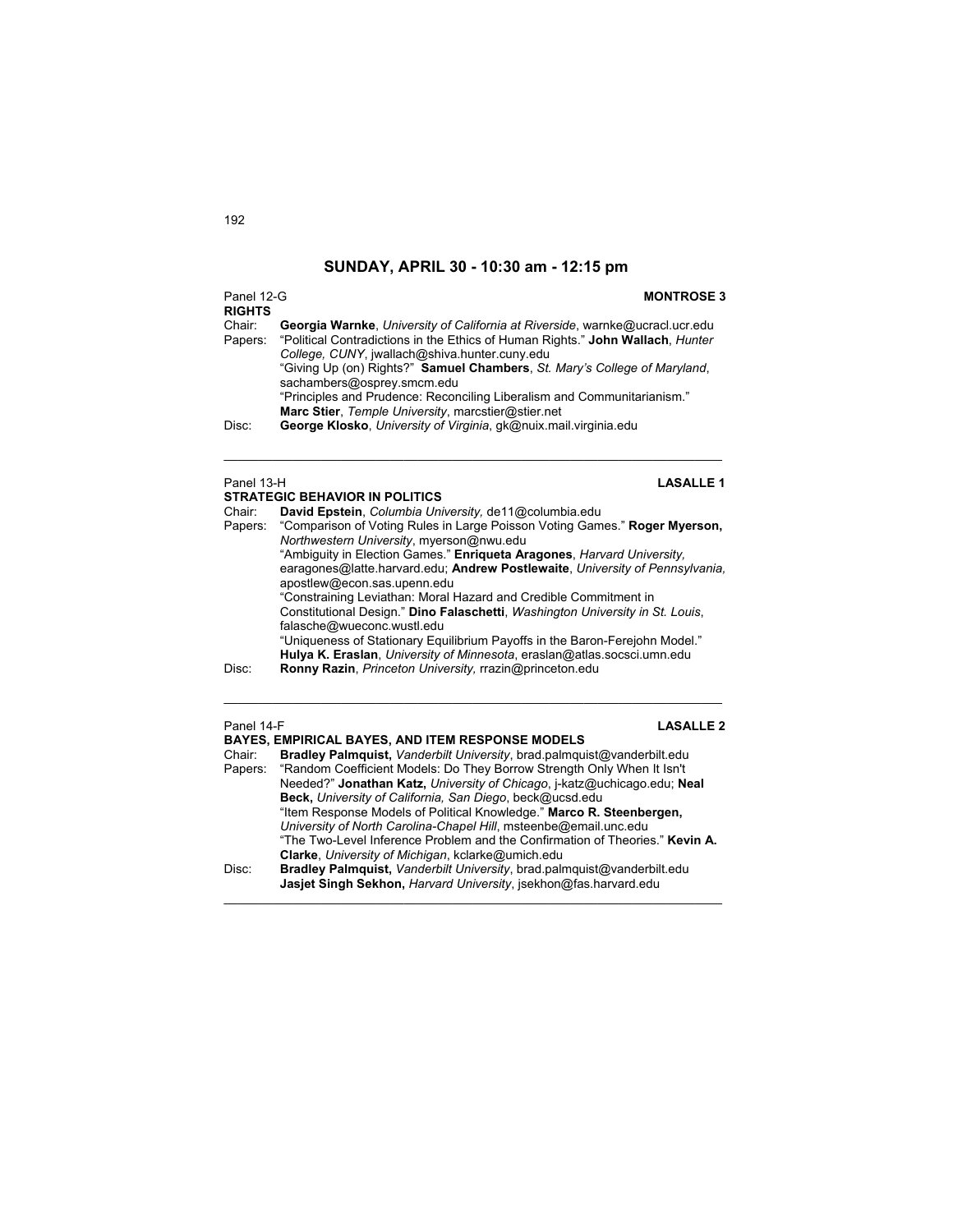| <b>MONTROSE 1</b><br>Panel 15-H<br>POLITICAL PARTIES AND PUBLIC POLICY IN COMPARATIVE PERSPECTIVE |                                                                                                                                                                                         |  |  |
|---------------------------------------------------------------------------------------------------|-----------------------------------------------------------------------------------------------------------------------------------------------------------------------------------------|--|--|
| Chair:                                                                                            | Gary M. Reich, University of Kansas, greich@ukans.edu<br>Papers: "Strange Bedfellows: The Case of Electoral Cooperation in Mexico between the                                           |  |  |
|                                                                                                   | PAN and PRD." Craig Goodman, University of Houston,<br>cgoodman@bayou.uh.edu; Christina Hughes, University of Houston.                                                                  |  |  |
|                                                                                                   | chughes@bayou.uh.edu                                                                                                                                                                    |  |  |
|                                                                                                   | "Regional Budget Allocation and Electoral Competition in Japan." Tomoaki                                                                                                                |  |  |
|                                                                                                   | Nomi, Marietta College, nomit@marietta.edu                                                                                                                                              |  |  |
|                                                                                                   | "The Electoral Fate of Ethnoregionalist Parties in Western Europe: A Boolean<br>Test of Extant Explanations." Jorge P. Gordin, University of Pittsburgh,<br>$ipast22 + \omega$ pitt.edu |  |  |
| Disc:                                                                                             | Gary M. Reich, University of Kansas, greich@ukans.edu                                                                                                                                   |  |  |
|                                                                                                   | Peter W. Wielhouwer, Regent University, petewie@regent.edu                                                                                                                              |  |  |
| Panel 16-J<br><b>LASALLE 3</b><br>PRESIDENTS, PUBLICS, AND GOVERNANCE                             |                                                                                                                                                                                         |  |  |

Chair:**Kathryn Dunn Tenpas***, University of Pennsylvania*, tenpas@sas.upenn.edu Papers: "Setting Expectations: Eisenhower, Kennedy, and Superpower Summitry." **Douglas M**. **Brattebo**, *U.S. Naval Academy*, brattebo@gwmail.usna.edu "The Political Legacies of Preemptive Presidents: Eisenhower and the Congressional Parties." **Kevin S. Price**, *University of Wisconsin*, kprice@polisci.wisc.edu "Executive-Legislative Cooperation and the Systemic Nature of Job Approval." **Joseph Stefko**, *University at Buffalo, SUNY*, jstefko@buffalo.edu; **Jim Twombly**, *University at Buffalo, SUNY*  Disc: **Karen Hult**, *Virginia Tech*, khult@vt.edu  $\mathcal{L}_\mathcal{L} = \{ \mathcal{L}_\mathcal{L} = \{ \mathcal{L}_\mathcal{L} = \{ \mathcal{L}_\mathcal{L} = \{ \mathcal{L}_\mathcal{L} = \{ \mathcal{L}_\mathcal{L} = \{ \mathcal{L}_\mathcal{L} = \{ \mathcal{L}_\mathcal{L} = \{ \mathcal{L}_\mathcal{L} = \{ \mathcal{L}_\mathcal{L} = \{ \mathcal{L}_\mathcal{L} = \{ \mathcal{L}_\mathcal{L} = \{ \mathcal{L}_\mathcal{L} = \{ \mathcal{L}_\mathcal{L} = \{ \mathcal{L}_\mathcal{$ 

### Panel 17-P **LASALLE 5**

|        | <b>CONGRESSIONAL CAMPAIGNS AND ELECTIONS I</b>                                  |
|--------|---------------------------------------------------------------------------------|
| Chair: | William Bianco, Penn State University, wtb3@psu.edu                             |
|        | Papers: "Promises Kept? Assessing the Link Between Campaign Ads and Legislative |
|        | Performance." Constantine J. Spiliotes, Dartmouth College,                      |
|        | Constantine.J.Spiliotes@Dartmouth.edu; Lynn Vavreck, Dartmouth College,         |
|        | lynn.vavreck@dartmouth.edu                                                      |
|        | "Impression Formation in the Contemporary Congress." William Bianco, Penn       |
|        | State University, wtb3@psu.edu                                                  |
|        | "Candidates, Campaigns, and Interest Groups: Structuring the Terms of Debate."  |
|        | Kristin L. Campbell, Texas A&M University, kcampbel@binghamton.edu              |
|        | "The Effect of Divisive Primaries in House Elections: A Look at the 1990's."    |
|        | Jason M. Roberts, Purdue University, roberts@polisci.purdue.edu; Stephen C.     |
|        | Roberds, Southern Utah University, Roberds@suu.edu                              |
| Disc:  | Paul Goren, Southern Illinois University, goren@siu.edu                         |
|        |                                                                                 |

 $\mathcal{L}_\mathcal{L} = \{ \mathcal{L}_\mathcal{L} = \{ \mathcal{L}_\mathcal{L} = \{ \mathcal{L}_\mathcal{L} = \{ \mathcal{L}_\mathcal{L} = \{ \mathcal{L}_\mathcal{L} = \{ \mathcal{L}_\mathcal{L} = \{ \mathcal{L}_\mathcal{L} = \{ \mathcal{L}_\mathcal{L} = \{ \mathcal{L}_\mathcal{L} = \{ \mathcal{L}_\mathcal{L} = \{ \mathcal{L}_\mathcal{L} = \{ \mathcal{L}_\mathcal{L} = \{ \mathcal{L}_\mathcal{L} = \{ \mathcal{L}_\mathcal{$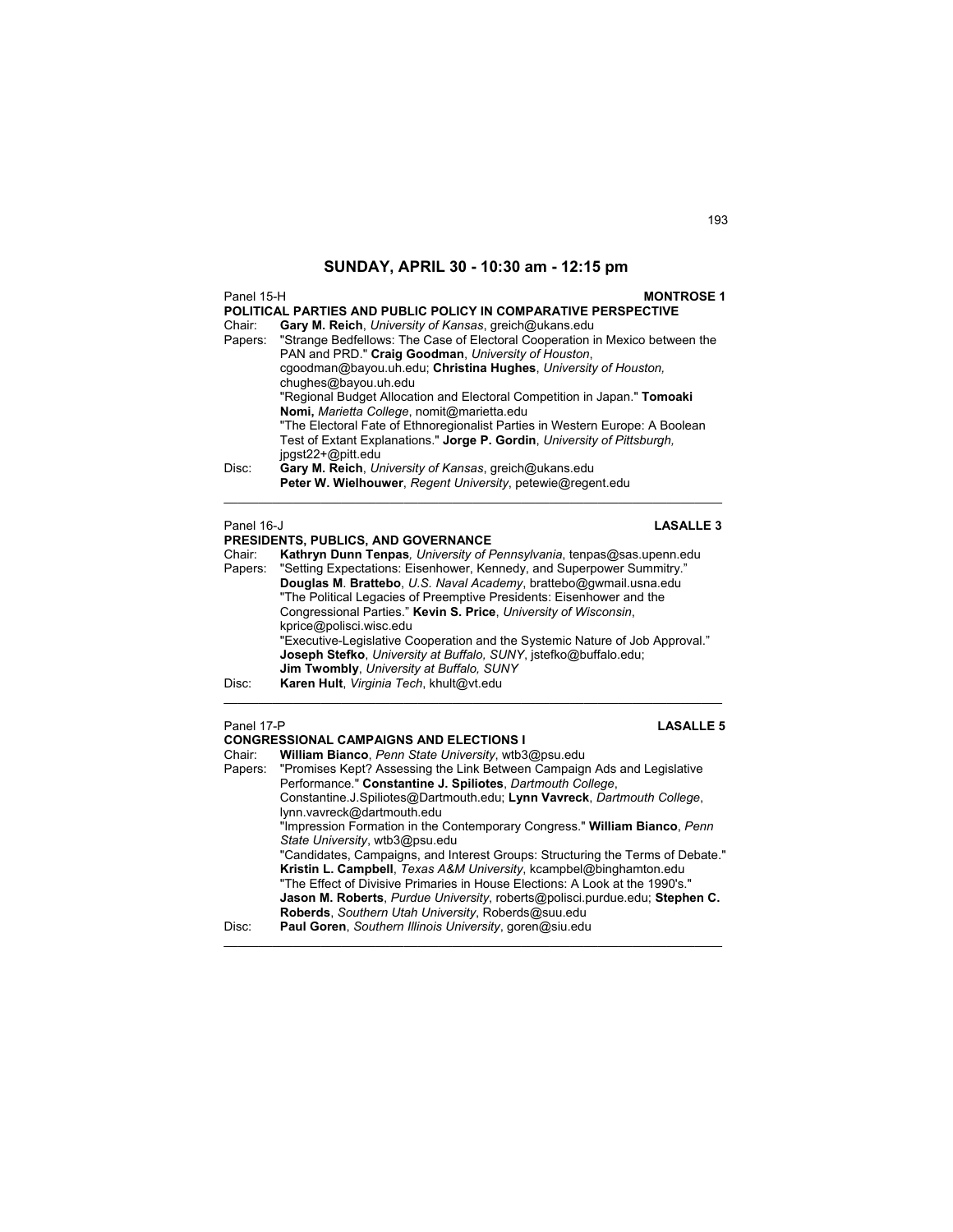### Panel 17-T **SALON 4**

## **COMMITTEES II: DEVELOPMENT AND INFLUENCE**

Chair: **Mack D. Mariani**, *Syracuse University*, mdmari01@maxwell.syr.edu "Examining Committee Structural, Procedural and Power Change in U.S. State Legislatures: A Comparative Chamber Analysis." **Keith E. Hamm**, *Rice University*, hamm@rice.edu; **Ronald D. Hedlund**, *Northeastern University*, r.hedlund@nunet.neu.edu; **Nancy Martorano**, *Rice University*, nancyann@rice.edu "Member Expertise and Informational Roles of Caucuses, Leadership Systems, and Committees in the U.S. Congress." **Scott Ainsworth**, *University of Georgia*, sainswor@arches.uga.edu; **Thad E. Hall**, *University of Georgia*, thadhall@arches.uga.edu "The Suspension of the Rules and Extreme Committees: Explaining the Defeat of Bills on the Floor." **Okiyoshi Takeda**, *Princeton University*, otakeda@phoenix.princeton.edu "Congressional Committee Conflict and Decision-Making Norms." **James Cox**, *California State University-Sacramento*, jhcox@csus.edu; **Kathleen A. Bratton**, *SUNY-Binghamton*, kbratton@binghamton.edu

Disc: **Lawrence D. Longley**, *Lawrence University*, PowerLDL@aol.com

Panel 18-N **CLARK 10**

|         | <b>SUPREME COURT DECISIONS AND OPINIONS</b>                                    |
|---------|--------------------------------------------------------------------------------|
| Chair:  | Bradley Canon, University of Kentucky, pol140@pop.uky.edu                      |
| Papers: | "When and Why does the Supreme Court Ask The Solicitor General to              |
|         | Participate as Amicus Curiae?" Timothy R. Johnson, Southern Illinois           |
|         | University, timri@siu.edu                                                      |
|         | "Rethinking the Individual Opinion: Testing an Alternative Model of            |
|         | Nonconsensus on the U.S. Supreme Court." Bradley J. Best, Southern Illinois    |
|         | University, BestB@apsu02.apsu.edu.                                             |
|         | "U.S. Supreme Court Decision-Making: A Self Organizing Model." Steve Puro,     |
|         | St. Louis University                                                           |
|         | "Judicial Hierarchy in the Federal Courts System." Rebecca D. Wood, University |
|         | of North Texas, reba@unt.edu; Sandra Wood, University of North Texas,          |
|         | Sandyw@facstaff.cas.unt.edu; Kimi King, University of North Texas,             |
|         | kking@unt.edu                                                                  |
| Disc:   | James P. Wenzel, University of California, Riverside, wenzel@wizard.ucr.edu    |
|         | James F. Spriggs, II. University of California, Davis, ifspriggs@ucdavis.edu   |
|         |                                                                                |

 $\mathcal{L}_\text{max}$  , and the set of the set of the set of the set of the set of the set of the set of the set of the set of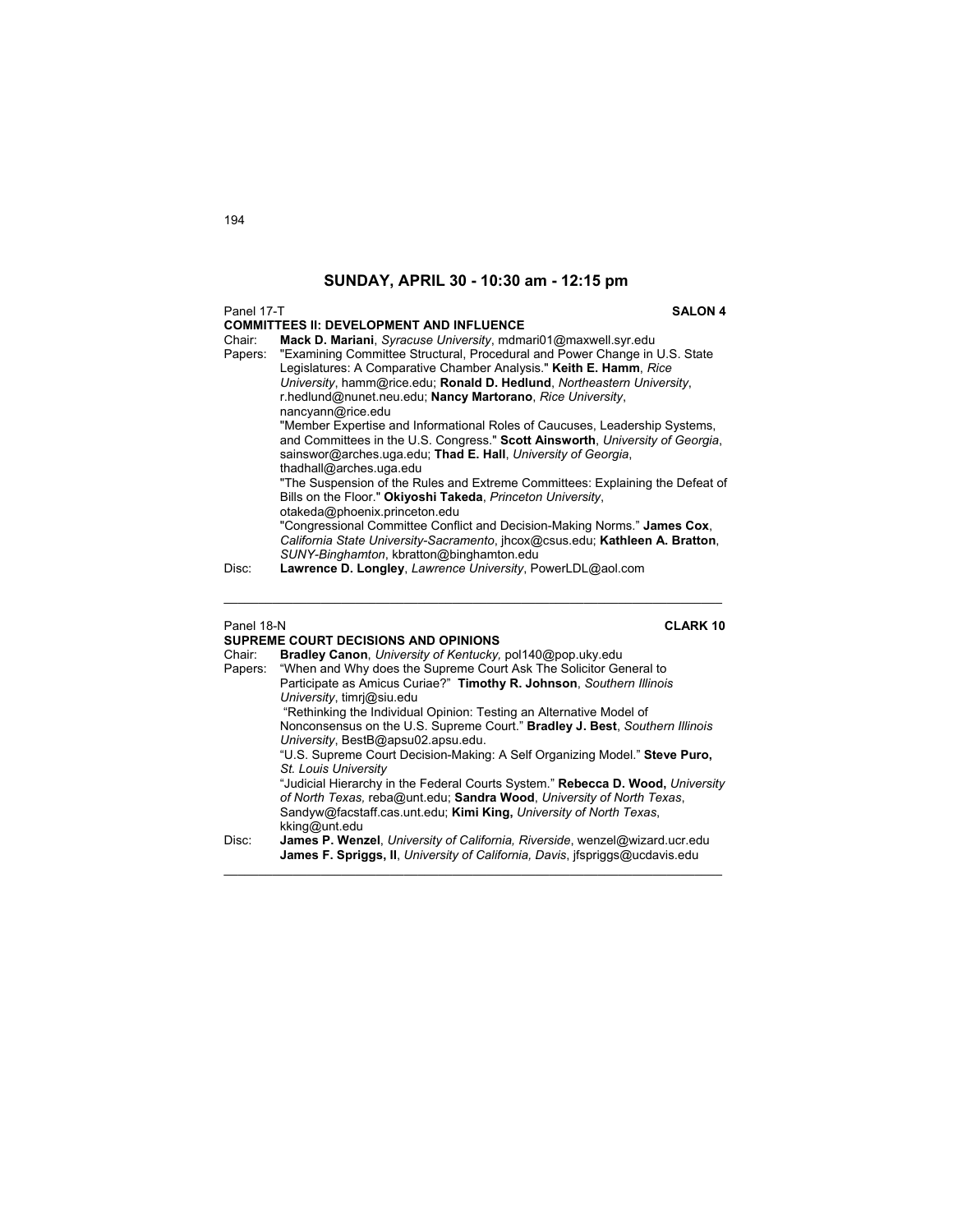| Panel 19-K | <b>ISSUES OF FEDERALISM IN COMPARATIVE PERSPECTIVE</b>                                                                                                                                                        | <b>BURNHAM 5</b>  |
|------------|---------------------------------------------------------------------------------------------------------------------------------------------------------------------------------------------------------------|-------------------|
| Chair:     | David Samuels, University of Minnesota, dsamuels@polisci.umn.edu                                                                                                                                              |                   |
|            | Papers: "Russia's Federalism: The Imperative of Consolidation." Dmitri Mitin, Purdue<br>University, mitin@polsci.purdue.edu<br>"The Politics of Brazil's Debt Crisis and Delayed Economic Reform." Eduardo J. |                   |
|            | Gomez, University of Chicago, ej-gomez@uchicago.edu                                                                                                                                                           |                   |
| Disc:      | David Samuels, University of Minnesota                                                                                                                                                                        |                   |
| Panel 20-C | THE IMPACT OF URBAN STRUCTURES: METROPOLITAN RELATIONS                                                                                                                                                        | <b>SANDBURG 7</b> |

| Chair:     | <b>E. Terrence Jones.</b> University of Missouri-St. Louis, terry jones@umsl.edu |
|------------|----------------------------------------------------------------------------------|
| Papers:    | "Restructuring Local Governments to Combat Corruption: Assessing Modern          |
|            | City-County Consolidation Attempts." Suzanne Leland, Kansas State University,    |
|            | smleland@KSU.edu; Gary Johnson, University of Kansas,                            |
|            | gjohnson@falcon.cc.ukans.edu                                                     |
|            | "Bridging the City-Suburb Divide: States and the Politics of Regional            |
|            | Cooperation." Juliet Gainsborough, University of Miami, Jgainsbo@miami.edu       |
|            | "Suburban-Urban Economic Dependence and Regional Economic Growth."               |
|            | Robert Stein, Rice University, Stein@rice.edu; Stephanie Shirley Post, Rice      |
|            | University, Post@rice.edu                                                        |
|            | "The Metropolis Divided: Cities, Suburbs, and Fiscal Disparities, 1960-1990."    |
|            | Arthur L. Burris, California State University, Hayward, aburris@csuhayward.edu   |
| Disc:      | E. Terrence Jones, University of Missouri--St. Louis                             |
| Panel 21-S | <b>MONTROSE 7</b>                                                                |
|            |                                                                                  |

|         | <b>MORALITY POLICY: AGENDA-SETTING, ADOPTION, AND IMPACT</b>                       |
|---------|------------------------------------------------------------------------------------|
| Chair:  | Raymond Tatalovich, Loyola University Chicago, rtatalo@luc.edu                     |
| Papers: | "Values, Morality, and Social Standards: The Effects of Social Regulatory Policy   |
|         | on Political Trust." Neil A. Eldred, SUNY at Binghamton,                           |
|         | bd25344@binghamton.edu;                                                            |
|         | "Dial 'M' for Morality: A Longitudinal Study of Morality Policy Changes Toward the |
|         | Motion Picture and Television Industries." Rodney A. Wambeam, University of        |
|         | Nebraska-Lincoln, nwamb@uniserve.uni.edu                                           |
|         | "Robbing the Cradle? State Adoption and Reinvention of 'Age Spans' in Statutory    |
|         | Rape Laws, 1965-1999." Carolyn E. Cocca, New York University,                      |
|         | cec0828@is.nyu.edu                                                                 |
| Disc:   | Raymond Tatalovich, Loyola University Chicago, rtatalo@luc.edu                     |
|         |                                                                                    |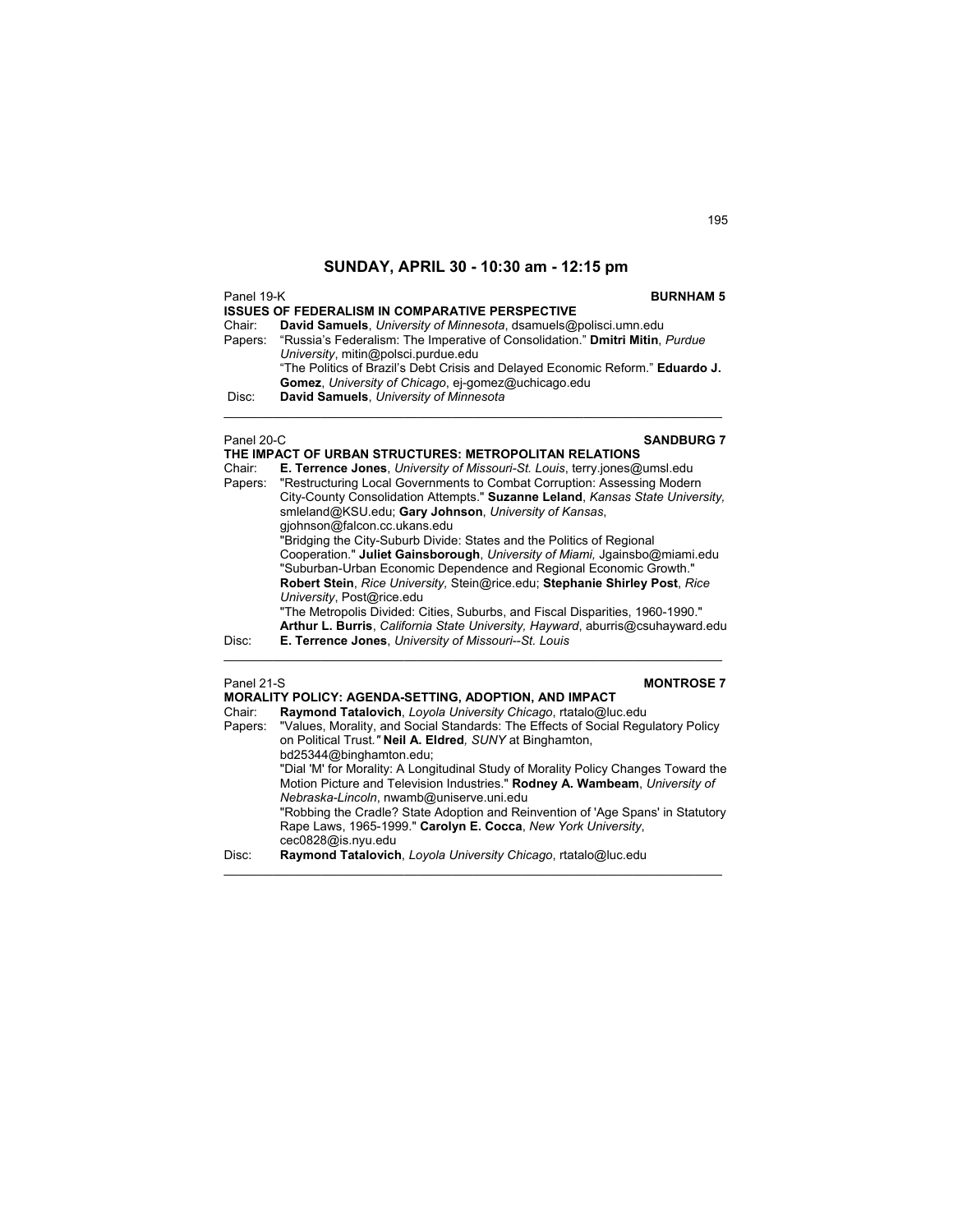| Panel 21-T<br><b>SALON 8</b> |                                                                                                                                                                                                                                                                                                                                                                                                                                                                                                                                                                                                                                                                                                                          |
|------------------------------|--------------------------------------------------------------------------------------------------------------------------------------------------------------------------------------------------------------------------------------------------------------------------------------------------------------------------------------------------------------------------------------------------------------------------------------------------------------------------------------------------------------------------------------------------------------------------------------------------------------------------------------------------------------------------------------------------------------------------|
| Chair:<br>Papers:<br>Disc:   | STREET-LEVEL CONSEQUENCES OF POLICY CHANGE<br>Eugene F. Fregetto, University of Illinois at Chicago, fregetto@uic.edu<br>"The Impact of W2 on Community Service Providers in Eau Claire, Wisconsin."<br>Rodd Freitag, University of Wisconsin - Eau Claire, freitard@uwec.edu<br>"House Bill 489-The Service Delivery Act: A Service Delivery Model for<br>Non-Duplication of Services in Local Governments in the State of Georgia."<br>Patricia Mitchell, University of Georgia, ipmitch@bellsouth.net<br>"Effects of Attorney Fee Shifting Laws on Claiming Behavior." Jackson<br>Williams, University of Illinois at Chicago, jwilliams@dri.org<br>Melissa Marschall, University of South Carolina, marschall@sc.edu |
|                              |                                                                                                                                                                                                                                                                                                                                                                                                                                                                                                                                                                                                                                                                                                                          |
| Panel 22-H                   | <b>SALON 5</b>                                                                                                                                                                                                                                                                                                                                                                                                                                                                                                                                                                                                                                                                                                           |
| Chair:                       | 'THE OUTSIDERS': CITIZENS, INTEREST GROUPS, AND PUBLIC BUREAUCRACY<br>Scott R. Furlong, University of Wisconsin - Green Bay, furlongs@uwgb.edu                                                                                                                                                                                                                                                                                                                                                                                                                                                                                                                                                                           |
| Papers:                      | "Managerialism and Public Participatory GIS." Paul Schlomer, Purdue                                                                                                                                                                                                                                                                                                                                                                                                                                                                                                                                                                                                                                                      |
|                              | University, scholmer@polisci.purdue.edu; Gerald B. Thomas, Purdue University,                                                                                                                                                                                                                                                                                                                                                                                                                                                                                                                                                                                                                                            |
|                              | Thomas@polisci.purdue.edu; Manjusha Gupte, Purdue University                                                                                                                                                                                                                                                                                                                                                                                                                                                                                                                                                                                                                                                             |
|                              | "Citizens and Non-Regulatory Environmental Policy: Citizen Action and                                                                                                                                                                                                                                                                                                                                                                                                                                                                                                                                                                                                                                                    |
|                              | Information Disclosure Programs." Mark Stephan, Georgetown University,                                                                                                                                                                                                                                                                                                                                                                                                                                                                                                                                                                                                                                                   |
|                              | mstephan@erols.com                                                                                                                                                                                                                                                                                                                                                                                                                                                                                                                                                                                                                                                                                                       |
|                              | "With Friends Like These: Amicus Curiae Briefs Before the Securities and                                                                                                                                                                                                                                                                                                                                                                                                                                                                                                                                                                                                                                                 |
|                              | Exchange Commission." David C. Nixon, Georgia State University,                                                                                                                                                                                                                                                                                                                                                                                                                                                                                                                                                                                                                                                          |
|                              | poldcn@panther.gsu.edu; Robert M. Howard, Georgia State University,                                                                                                                                                                                                                                                                                                                                                                                                                                                                                                                                                                                                                                                      |
|                              | polrhh@panther.gsu.edu; Jeff R. DeWitt, Georgia State University,                                                                                                                                                                                                                                                                                                                                                                                                                                                                                                                                                                                                                                                        |
| Disc:                        | Scott Furlong, University of Wisconsin - Green Bay, furlongs@uwgb.edu                                                                                                                                                                                                                                                                                                                                                                                                                                                                                                                                                                                                                                                    |
|                              | Mihriye Mete, Michigan State University, mete@pilot.msu.edu                                                                                                                                                                                                                                                                                                                                                                                                                                                                                                                                                                                                                                                              |
| Panel 26-D                   | <b>SALON 7</b>                                                                                                                                                                                                                                                                                                                                                                                                                                                                                                                                                                                                                                                                                                           |
| <b>ON COURAGE</b>            |                                                                                                                                                                                                                                                                                                                                                                                                                                                                                                                                                                                                                                                                                                                          |
| Chair:                       | John Koritansky, Hiram College                                                                                                                                                                                                                                                                                                                                                                                                                                                                                                                                                                                                                                                                                           |
| Papers:                      | "Thucydides' Brasidas." Tim Burns, Skidmore College, tburns@skidmore.edu                                                                                                                                                                                                                                                                                                                                                                                                                                                                                                                                                                                                                                                 |
|                              | "Women and Courage in the Laws." Linda Rabieh, Tufts University,                                                                                                                                                                                                                                                                                                                                                                                                                                                                                                                                                                                                                                                         |
|                              | mrabieh@law.harvard.edu                                                                                                                                                                                                                                                                                                                                                                                                                                                                                                                                                                                                                                                                                                  |
|                              | "Steadfastness in the Face of Death." Susan D. Collins, Liberty Fund,                                                                                                                                                                                                                                                                                                                                                                                                                                                                                                                                                                                                                                                    |
|                              | scollins@libertyfund.org                                                                                                                                                                                                                                                                                                                                                                                                                                                                                                                                                                                                                                                                                                 |
| Disc:                        | Steven Salkever, Bryn Mawr College, ssalkeve@brynmawr.edu;                                                                                                                                                                                                                                                                                                                                                                                                                                                                                                                                                                                                                                                               |
|                              | Matthew Crawford, University of Chicago, mcrawfor@midway.uchicago.edu                                                                                                                                                                                                                                                                                                                                                                                                                                                                                                                                                                                                                                                    |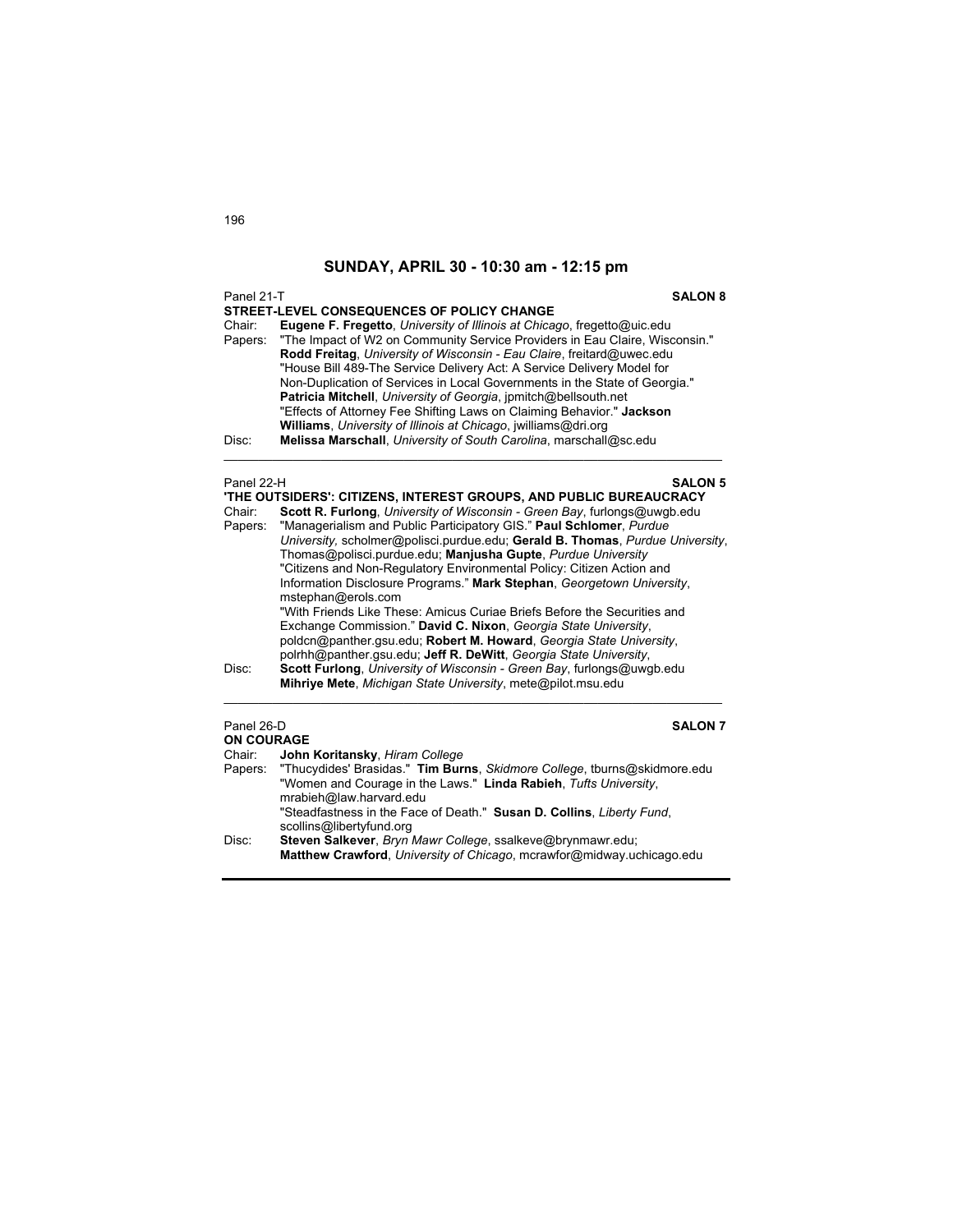Panel 28-B **PARLOR F MINDING YOUR Ps AND Qs: PROGRESSIVE QUANTOIDS IN WORLD POLITICS**  Chair: **Meredith Reid Sarkees,** *DePaul University*, msarkees@shrike.depaul.edu Papers "Ethical Concerns, Consequences, and Evidence." **J. David Singer,**  *University of Michigan*, jdsinger@umich.edu "Correlations, Constructivism and Conscience." **Brian Pollins**, *Ohio State University,* pollins.1@osu.edu "The Promise and Threat of the Democratic Peace." **Errol Henderson**, *Wayne State University*, e.henderson@wayne.edu Disc: **Meredith Reid Sarkees**, *DePaul University*, msarkees@shrike.depaul.edu  $\mathcal{L}_\text{max}$  , and the set of the set of the set of the set of the set of the set of the set of the set of the set of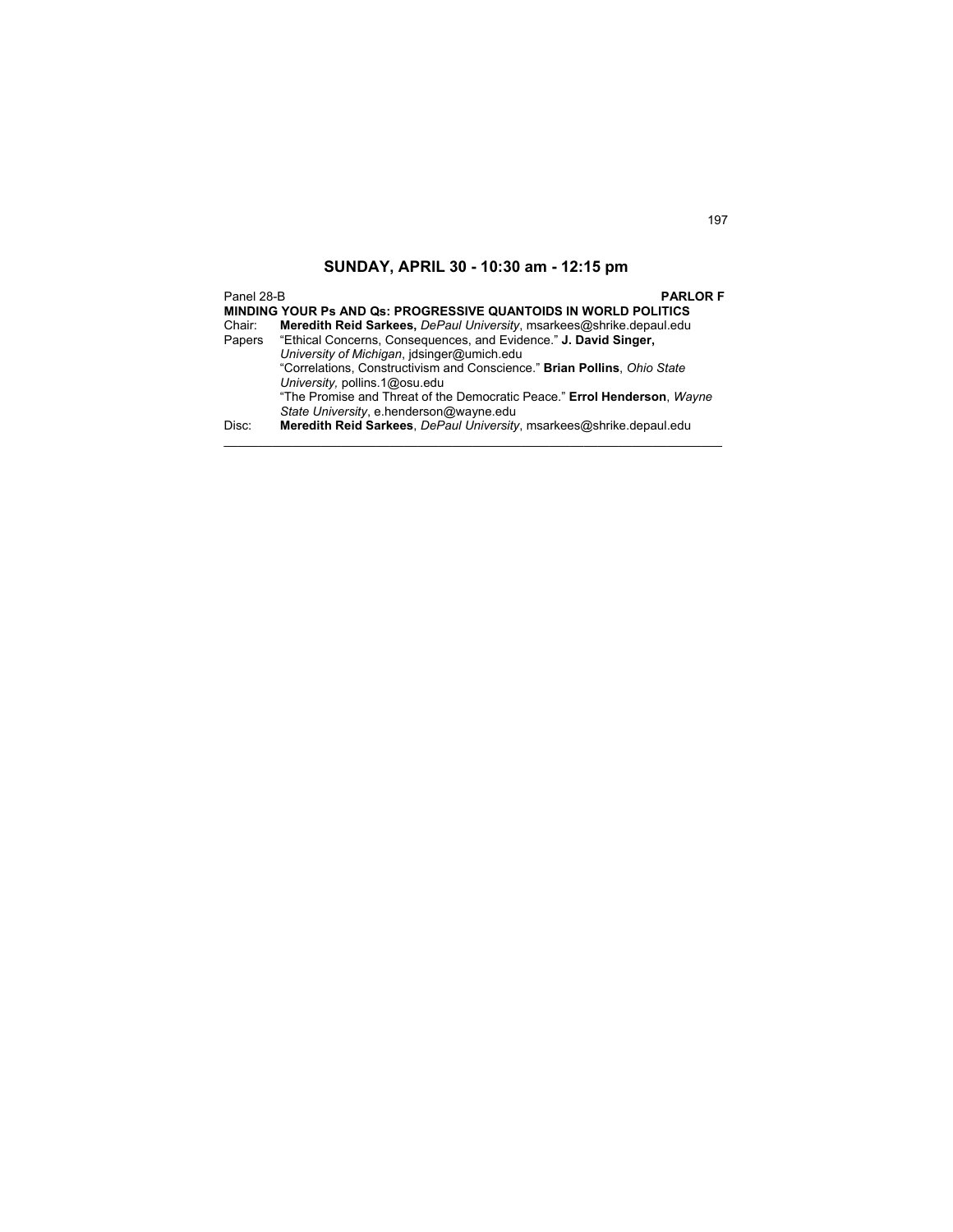**Abbe, Owen · 90 Abbott, Philip · 66, 146 Abdel-Nour, Farid · 170 Abel, Corey · 170 Abernathy, Scott F. · 163 Abosch, Yishaiya · 180 Abouharb, Rod · 77, 89 Abramson, Paul R. · 110 Achen, Christopher · 82 Adams, Greg D. · 100, 120 Adams, Kimberly · 107, 143 Adkins, Randall E. · 131 Adler, E. Scott · 87, 172 Afendulis, Christopher · 107 Agranoff, Robert · 85 Agrawal, Arun · 185 Agress, Renee B. · 154 Aguero, Felipe · 152 Aguilar, Edwin Eloy · 63, 126 Aguilera, Gabriel · 176 Ahmed,Shamima · 134 Ahuja, Sunil · 172, 183 Ainsworth, Scott · 130, 194 Akgun, Birol · 151 Albritton, Robert B. · 109, 163 Aldrich, John H. · 160, 183 Aleprete, Michael E. · 116 Alexander, Ross · 70 Aliotta, Jilda M. · 80 Allee, Todd · 64 Allen, Charlene · 72 Almeida, Richard A. · 159 Alozie, Nicholas O. · 97 Alter, Alison · 189 Altman, Micah · 120 Altman-Olin, David · 140, 153 Alvarez, R. Michael · 76 Ambrosio, Thomas · 138 Andersen, Ellen · 117, 175 Andersen, Kristi · 118 Anderson, Brian B. · 94 Anderson, Bruce · 117 Anderson, Christopher J. · 86, 152** 

**Anderson, Ingrid · 155 Anderson, William · 160 Ansolabehere, Steve · 69 Appleton, Sheldon · 142 Aragones, Enriqueta · 158, 192 Arce, Moises · 176 Ardoin, Phillip J. · 146, 157 Arellano-Malca, Clarissa · 79 Arnold, Laura W. · 83, 171 Aronson, David L. · 70 Arsneault, Shelly · 174 Asgeirsdottir, Aslaug · 138 Ashley, Richard K. · 89 Assal, Victor · 105 Atkeson, Lonna Rae · 59, 104, 143 Atkinson, Chad · 102 Austen-Smith, David · 106 Avery, James · 178 Axelrod, Paul · 106** 

### *B*

**Baas, Larry · 83 Backer, David · 76, 177 Bae, Sangmin · 103 Baer, Judith A. · 133, 169 Baer, Michael A. · 124 Baer, Susan E. · 134 Bahry, Donna · 77, 187 Baik, Ellen · 147 Bailey, Michael · 108, 181 Bailey, Robert · 143 Baird, Karen L. · 157 Baird, Vanessa · 95, 112 Baker, John R. · 70 Baker, Paul M.A. · 71 Baker, Ralph · 174 Baldez, Lisa · 157 Baldwin, Christopher · 98 Ball, Patrick · 176 Banks, Jeff · 67 Barabas, Jason · 78 Barberio, Richard P. · 100 Barclay, Scott · 177** 

### 198

*A*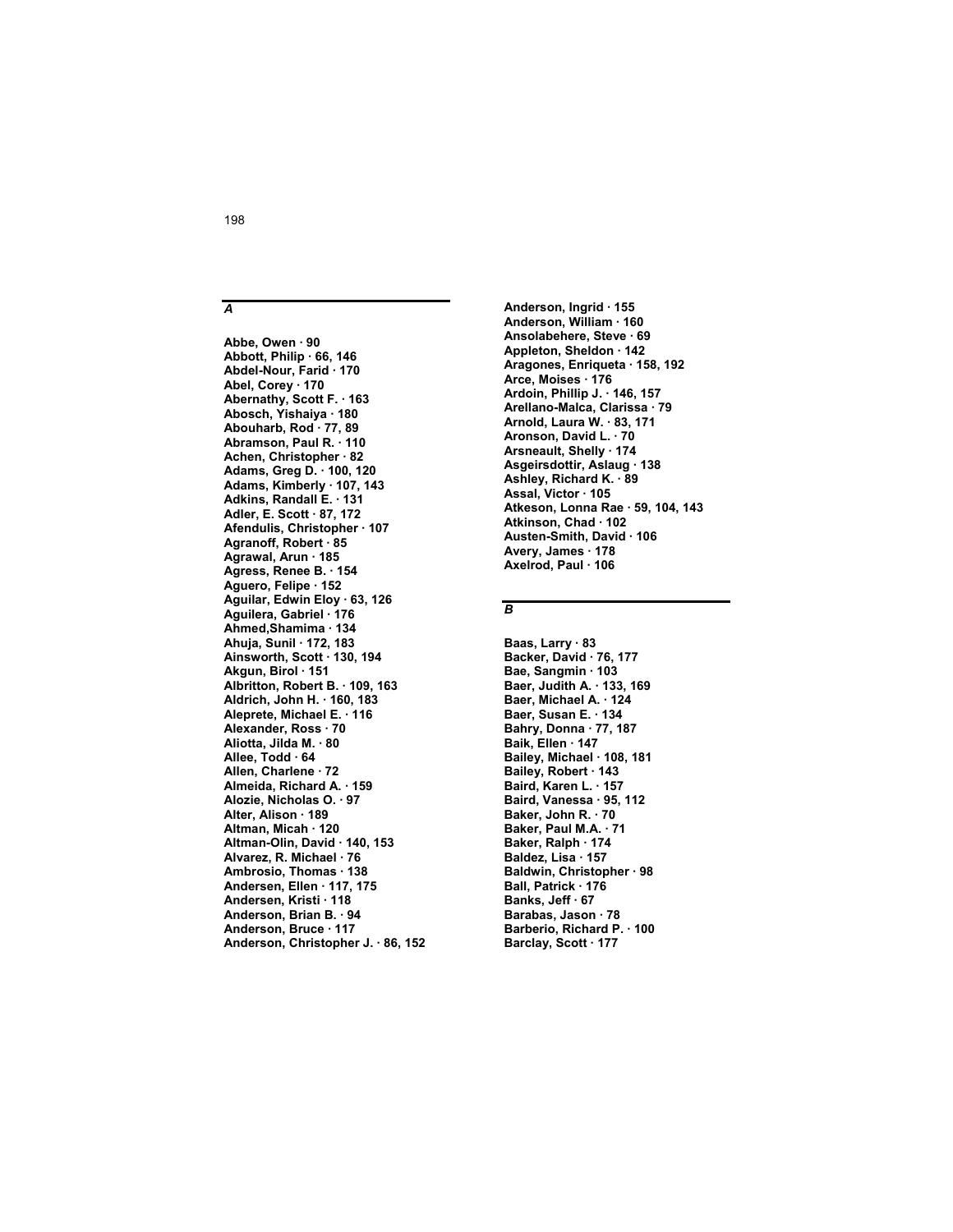**Bardwell, Kedron · 99 Bargen, Andrew · 132 Barnello, Michelle A. · 105 Barnes, Andrew · 115, 177 Barnett, Irene · 174 Barnett, Timothy J. · 123 Barrett, Andrew W. · 171, 183 Barrett, Patrick · 126 Barrilleaux, Charles · 71, 122 Barrow, Lynda K. · 88 Bartilow, Horace · 140 Bartling, Hugh · 92, 109 Barton-Kriese, Paul · 60 Basinger, Nancy Winemiller · 66 Battaglini, Marco · 130, 145 Battista, Andrew · 93 Baum, Lawrence · 110, 122 Baum, Matt · 127 Baumgartner, Frank R. · 159 Bauroth, Joshua P. · 137 Bauroth, Nicholas · 134 Bawn, Kathleen · 65, 106 Baybeck, Brady · 91, 120 Bayer, Roberta · 175 Bayer, Thomas E. · 131 Beail, Linda · 81 Bearce, David H. · 178 Beasley, Ryan · 155 Beasley, Vanessa B. · 118, 190 Beatty, Robert J. · 135 Beck, Neal · 192 Beckett-Camarata, Jane · 134 Beckwith, Karen · 156 Beiner, Ronald · 67 Belanger, Marc · 115 Bell, Lauren Cohen · 161 Bellar, Stephanie · 182 Bellman, Mary · 165 Bender, Lewis G. · 61 Bendor, Jonathan · 158 Benedict, Kennette M. · 124 Benesh, Sara C. · 173 Benham, Liza Abram · 162 Bennedsen, Morten · 145 Bennett, Anne · 76 Bennett, D. Scott · 89, 124 Bennett, Sherry L. · 127 Bennett, Stephen · 117, 155** 

**Bennion, Elizabeth A. · 59, 80 Benoit, Kenneth · 120, 166 Bensonsmith, Dionne · 72 Berch, Neil · 100 Berger, Mark M. · 132, 151 Berhard, William T. · 64 Berkman, Michael · 134, 161 Bernhard, Michael · 115 Bernhard, William T. · 101 Bernick, E. Lee · 61, 107 Bernick, Ethan · 107 Berry, Jeffrey · 131 Berry, William · 108 Best, Bradley · 194 Bianco, William · 150, 193 Bibby, John · 70 Bickers, Kenneth · 69 Bickford, Susan · 145 Binder, Sarah · 69, 132 Binning, William C. · 174, 190 Birkland, Tom · 75, 163 Biro, Andrew · 66 Blair, Zulema · 189 Blake, Donald E. · 114 Blank, Robert · 85 Blanton, Jack · 157 Bleiklie, Ivar · 85 Blumberg, Melanie J. · 174 Boatright, Robert · 74, 100 Bobic, Michael P. · 123 Boehm, Thomas R. · 171 Boehmer, Charles R. · 177 Boehmke, Frederick J. · 76, 119 Bohte, John · 61, 97, 123 Boix, Carles · 101, 125 Bond, Jon R. · 122, 183 Bonneau, Chris W. · 133 Bookman, Adam · 140 Bord, Richard J. · 114 Borick, Christopher P. · 70, 163 Borrelli, Stephen A. · 147 Bosso, Christopher · 109 Bovitz, Gregory · 94 Bowler, Shaun · 65, 155 Bowling, Cynthia · 149 Bowman, Ann O'M. · 84 Bowman, Ridge C. · 157 Box-Steffensmeier, Janet · 66**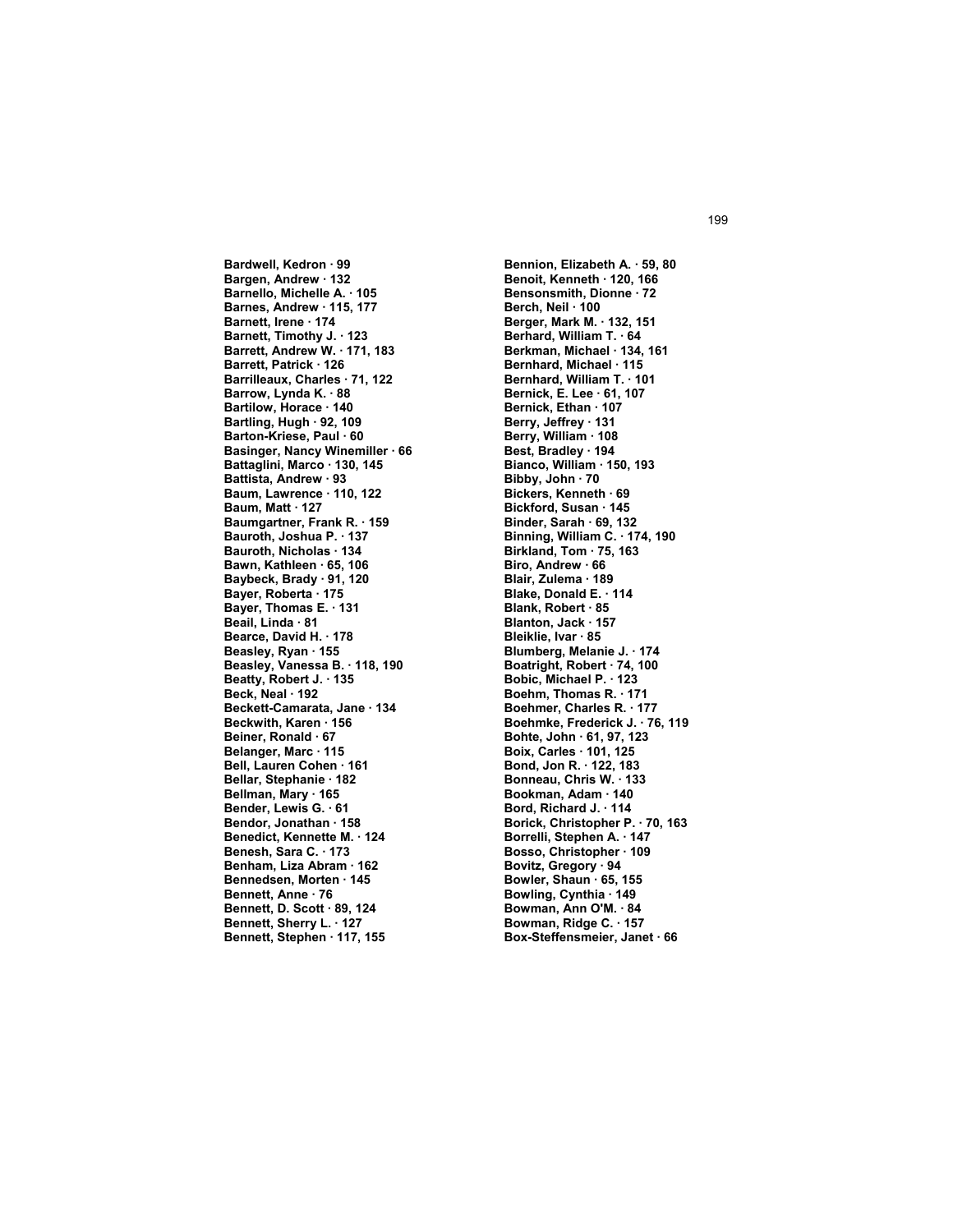# **Boylan, Delia · 126 Boynton, G.R. · 91, 121 Bozoki, Andras · 88 Brace, Paul · 71, 161 Brader, Ted · 103 Bradley, Matthew Todd · 101 Bradley, Robert · 122 Brady, David W. · 69, 94**

**Brady, Henry E. · 76, 158 Bragaw, Steven G. · 95 Brams, Steven · 78 Brant, Jennifer Mesich · 75 Branton, Regina · 190 Brasher, Holly · 143 Brattebo, Douglas M. · 193 Bratton, Kathleen A. · 133, 194 Brehm, John · 97 Breiner, Peter · 144 Breiterman, Charles · 154 Brewer, Gene · 97 Brewer, Mark D. · 107, 179 Brewer, Paul · 155, 178 Brickman, Danette · 112 Brierly, Allen · 100 Brisbin Jr., Richard A. · 139 Broecking, Emily · 138 Brooks, Christopher · 188 Brooks, Sarah M. · 141 Brooks, Stephen C. · 118, 185 Browers, Michaelle · 66 Brown, Andrea · 165 Brown, M. Mitchell · 59 Brown, Megan Duffy · 146 Brown, Robert A. · 80, 144 Brown, Ronald E. · 97 Bruce, John M. · 91, 156 Brudner, Helen G. · 89 Brune, Nancy · 116 Brunell, Laura · 102 Bruter, Michael · 77 Buchman, Jeremy · 112 Buckley, Jack · 96 Buckley, Kara · 69 Bullock, Charles · 90, 148 Burden, Barry C. · 160, 168 Burger, Angela S. · 138 Burns, Peter · 184 Burns, Tim · 196** 

**Burnside, Randolph · 159, 169 Burrell, Barbara · 91 Burris, Arthur L. · 173, 195 Bursik, Paul · 70 Busch, Beverly · 178 Busch, Peter · 105 Butler, Christopher K. · 116 Butler, R. Lawrence · 160 Butterfield, Jim · 102 Button, James W. · 190 Bykerk, Loree · 159, 182 Bystrom, Dianne G. · 121, 143** 

### *C*

**Cain, Bruce · 129 Caldeira, Gregory · 151 Caliendo, Stephen · 84, 142 Calvert, Randy · 87 Cammarano, Joseph · 179, 189 Camobreco, John F. · 105 Camoes, Pedro · 175 Campbell, Andrea L. · 132, 168 Campbell, Colton C. · 147, 160 Campbell, David · 179 Campbell, Kristin · 118, 193 Canes-Wrone, Brandice · 123, 171 Canon, Bradley · 194 Capelos, Theresa · 65 Carkoglu, Ali · 98 Carleton, Francis · 169 Carleton, Jennifer Nutt · 169 Carlson, James · 64, 179 Carlson, Jon D. · 130 Carlson, Matthew · 84 Carp, Robert A. · 122, 173 Carpenter, Daniel P. · 97, 135 Carpini, Michael X. Delli · 124, 168 Carr, T.R. · 61 Carrillo, Nancy · 74 Carrubba, Clifford · 87 Carsey, Thomas M. · 83, 120 Carson, Jamie · 152, 172 Carter, Brenda · 150 Carter, Timothy A. · 160 Casper, Gretchen · 115 Casper, Steven · 125**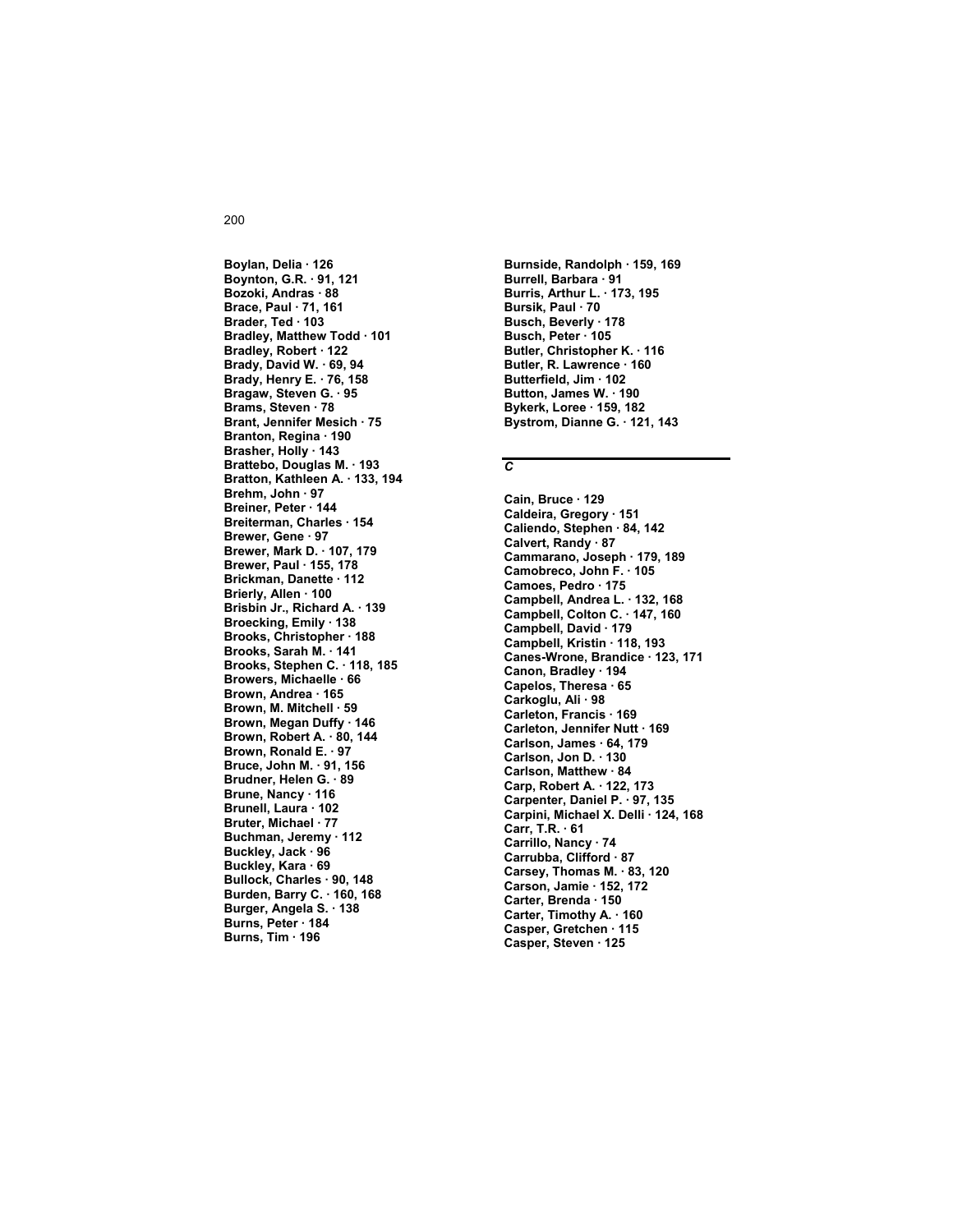**Cassel, Carol · 129 Cassell, Mark K. · 75, 149 Castiglioni, Rossana · 153 Cauthen, James N.G. · 108 Ceccoli, Stephen · 162 Centellas, Miguel · 63 Chacksfield, Adam J. · 123 Chambers, Samuel · 158, 192 Chambers, Simone · 67 Chaney, Tyson · 143 Chang, Kelly · 82, 101 Changfoot, Nadine · 191 Chanley, Sharon A. · 110 Chanley, Virginia · 142, 167 Chard, Richard E. · 68, 143 Chen, Jie · 138 Chhibber, Pradeep · 76, 135 Chilton, Stephen · 181 Chin, Michelle L. · 182 Cho, Chung-Lae · 149 Cho, Sungdai · 104 Cho, Wendy K. Tam · 90 Choi, Junho · 103 Choi, Seung Whan · 61 Chotiner, Barbara Ann · 88 Choudary, Maqsood A. · 165 Cigler, Allan · 82, 182 Claggett, William · 117 Claibourn, Michele · 117, 128 Clark, David H. · 63 Clark, John A. · 157 Clark, Sara · 96 Clark, Terry · 109 Clark-Daniels, Carolyn · 159 Clarke, Kevin A. · 192 Clawson, Rosalee A. · 59, 157 Clayton, Edward W. · 150, 186 Clifton, Brett M. · 171 Cline, Cynthia M. · 185 Clingermayer, James C. · 134 Clinton, Joshua · 106, 181 Cocca, Carolyn E. · 195 Cohen, Edward S. · 64 Cohen, Jeffrey E. · 83 Colaresi, Michael · 127 Collins, Susan D. · 196 Colmo, Ann Charney · 150 Colmo, Christopher · 124, 186**  **Comer, John · 155 Comparato, Scott · 95 Conradi, Loramy · 102 Conway, Margaret · 142, 164, 189 Cook, Travis · 150 Cook, Zachary · 120 Cooper, Alexandra · 131, 143 Cooper, Scott · 166 Cooperman, Rosalyn · 59 Coppedge, Michael · 88 Corbett, Julia · 80 Corbett, Michael · 66, 80 Corder, J. Kevin · 118, 175 Coren, Devra · 177 Cortell, Andrew P. · 146 Costello, Matthew J. · 76 Cotter, John M. · 191 Coveny, Anthony · 190 Covington, Cary R. · 132 Cox, James · 194 Coyle-McCabe, Barbara · 97 Craig, Stephen C. · 156 Cramer Walsh, Katherine · 155 Cranor, John · 79 Crawford, Matthew · 196 Crescenzi, Mark · 102, 127 Cristiani, Daniel · 144 Crossley-Frolick, Katy · 177 Cummins, Jeffrey · 70 Curran, Margaret · 99 Currinder, Marian · 100, 109 Curtice, John · 165** 

### *D*

**Dali, Yang · 62 Dallmayr, Fred · 181 Dalto, Guy C. · 91 Dalton, Russell J. · 114 Damico, Alfonso · 170 Daniels, R. Steven · 159 Darmofal, David · 178 Dash, Heather D. · 144 Davenport, Christian · 176 Davies, Ann · 145, 191 Davis, Belinda · 71 Davis, Charles · 140**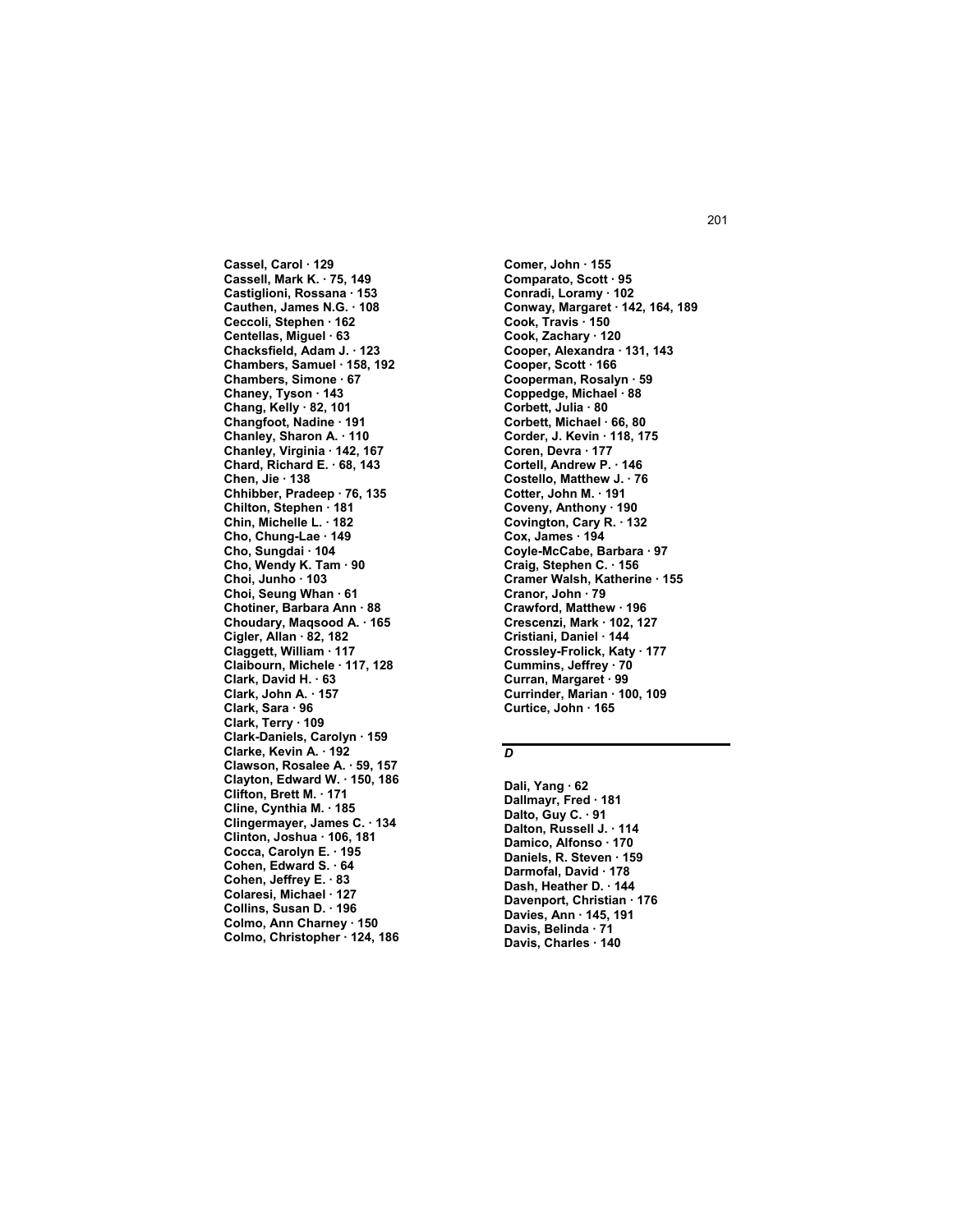**Davis, Darren · 105, 144 Davis, Jeffrey · 147 Davis, Leniece T. · 184 Davis, Matthew · 98 Davis, Theodore J. · 81 Dawson, Michael · 72 Day, Christine L. · 146 Day, Ester · 162 Day, Janet · 74 Daynes, Byron W. · 159 De Boef, Suzanna · 66 de Castro, Henrique Carlos de O. · 75, 110 de Figueiredo, Rui J.P. · 107 de Mattos, Rogerio Silva · 120 Dean, Lisa M. · 59 Debrix, Francois · 89 Deckman, Melissa M. · 59 Deen, Rebecca · 107, 171 Deering, Christopher J. · 147, 160 DeGregorio, Christine · 68 DeHaven, Robert · 155 DeLaat, Jacqueline · 190 DeLeire, Thomas · 60 DeMarchi, Scott · 171 Demczyk, Michael J. · 125 DeRouen Jr., Karl · 63 DeSantis, Victor S. · 72 DeSart, Jay · 74, 169 DeSipio, Louis · 129 DeSouza, Elizabeth M. · 121 Desposato, Scott W. · 69, 126 Deufel, Benjamin · 99 DeWitt, Jeff R. · 196 Dickinson, Matthew J. · 107 Dickson, Eric · 82 Diehl, Paul · 116, 127 Diel-Hunt, Sarah · 63 Diermeier, Daniel · 67, 81 Dietz, Nathan · 151, 172 DiLeo, Daniel · 134 Dimock, Michael · 168, 189 Dion, Douglas · 76 Dion, Robert · 146 Disch, Lisa · 81, 145 Djupe, Paul · 155 Doan, Alesha E. · 131, 182 Dodd, Lawrence C. · 147** 

**Dodson, Debra L. · 59 Doherty, Joseph · 129 Dolan, Drew A. · 75 Dolan, Julie · 72 Dolan, Kathleen · 144, 164 Domin, Gregory · 93 Dominguez, Jaime · 174 Donaldson, John · 62 Donovan, Todd · 148, 155 Douglas, James W. · 61 Dover Jr., Ernest A. · 153 Dovi, Suzanne · 158 Dowd, Daniel · 156 Dowley, Kathleen · 97, 110 Downes, Alexander B. · 187 Dreier, Peter · 162 Drezner, Daniel W. · 127 Druckman, James N. · 154, 181 Duch, Raymond · 152 Duchesne, Erick · 137 Dudas, Andrew · 70 Duerst-Lahti, Georgia · 59, 95 Duggan, John · 67 Durst, Samantha L. · 61, 72 Dwyre, Diana · 128, 147, 152** 

### *E*

**Ebeid, Michael · 156 Eccles, Jeremy · 134 Eckert, Lynn M. · 67 Edwards, George C. · 68, 183 Efird, Brian · 166 Ehrlich, Sean · 88, 110 Eisenstein, James · 113 Elder, Laurel · 59 Elder, Mark · 64 Eldersveld, Samuel · 114 Eldred, Neil A. · 71, 195 Eller, Warren · 109 Elms, Laurel · 144, 158 Emizet, Kisangani · 153, 167 Emmert, Craig F. · 167 Emrey, Jolly Ann · 147 Endersby, James · 143 Engelmann, Stephen · 106 Engster, Dan · 145**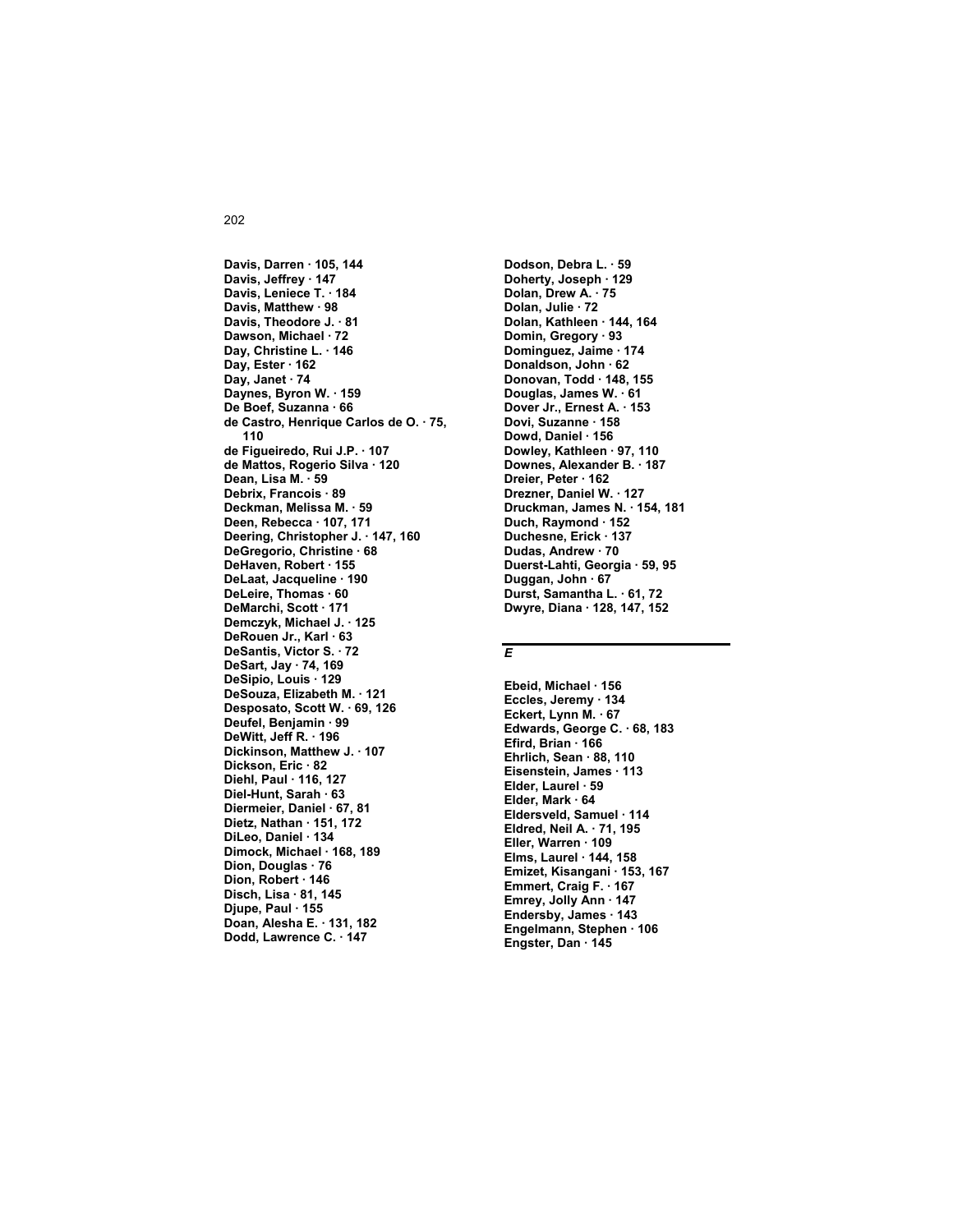Enterline, Andrew J. · 116, 127 Epstein, David · 183, 192 Epstein, Lee · 87, 122 Eraslan, Hulya · 192 Erb, Gwyn 77 Erikson, Robert · 128, 168 Eshbaugh-Soha, Matthew 182 Espenshade. Thomas J. . 91 Espino, Rodolfo · 129, 142 Esterling, Kevin M. . 68 Evans, C. Lawrence · 152, 172 Evans, Geoffrey · 153 Evrigenis, Ioannis · 129

### $\overline{F}$

Fackler, Tim · 103, 189 Falaschetti, Dino · 192 Faletta. Jean Philippe 121, 172 Farr, Douglas · 109 Fastnow, Chris 94 Fattah, Moataz A. · 165 Fazal, Tanisha 141 Feddersen, Tim · 106, 181 Feder, Judith · 75 Feeley, T. Jens · 93, 132 Feiock, Richard C. 134 Feldblum, Miriam · 187 Feldmann, Sven · 82, 145 Ferguson, Margaret · 133, 161 Fernandes, Leela · 165 Ferrington, Anders · 90 Fey, Mark 119, 158 Field, Kim · 104 Fieno, John · 126 Filippov, Mikhail · 153 Filner, Matthew F. . 92, 170 Fine, Michael 113, 173 Finocchiaro, Charles J. 152, 172 Fischle, Mark · 189 Fish, M. Steven · 62 Fisher, Patrick 135 Flamand, Laura · 140 Fleisher, Richard 83, 183 Flickinger, Richard · 117 Fohlin, Caroline · 101 Ford, Lynne · 79

Forde, Steven · 98 Fording, Richard · 71, 108 Foster, E. Michael . 110 Fowler, Linda · 128 Fox, Richard L. . 112, 144 Francisco, Ronald A. · 176 Franklin, Charles . 171 Frantzich, Stephen E. · 163 Franz, Michael M. 157 Franzese Jr., Robert J. · 92, 137 Frazier. Heather · 102 Frederickson, George · 85 Frederking, Lauretta · 163 Freedman, Paul · 90, 155 Freeman, Gary P. 187 Freeman, John R. · 154 Fregetto, Eugene F. · 196 Freitag, Rodd · 196 Fremstad, John 188 Fried, Amy · 142, 168 Frisch. Scott 121 Froese, Katrin · 130 Frombgen, Elizabeth · 188 Frost, Bryan Paul · 98 Frye, Timothy · 101, 126 Fugate, Gregory · 99 Furlong, Scott R. 139, 196 Furniss, Norman · 86

### $\overline{G}$

Gabel, Matthew J. . 185 Gabrielson, Teena 92 Gaddie, Ronald Keith 79, 90 Gaffaney, Timothy · 119 Gailmard, Sean 183 Gaines, Brian · 90 Gainsborough, Juliet 195 Galatas, Steven E. 125 Galonsky, Aron Chase · 74 Galston, William 181 Gamm, Gerald 65, 83 Gandhi, Jennifer · 151 Gangl, Amy · 117, 146 Garand, James · 133 Garbis, Gerald T. 114 Garcia, John A. 66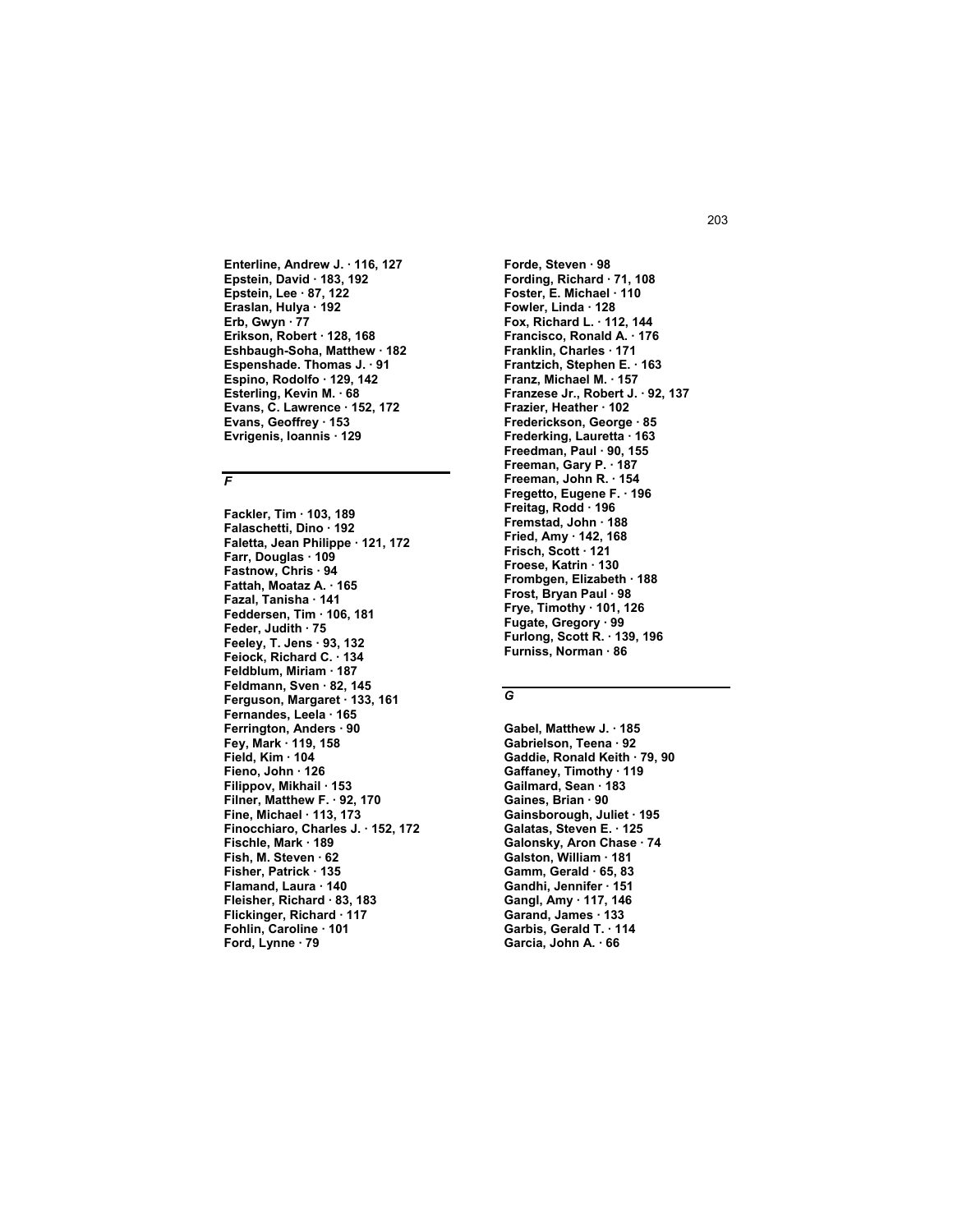**Garcia, Michael · 129 Garrett, Geoffrey · 101 Garrison, Steve · 151 Gartzke, Erik · 77, 116 Gates, John B · 84 Gates, Scott G. · 77, 115 Gay, Claudine · 80, 144 Geerts, Meagan · 88 Gelleny, Ronald D. · 137, 177 Genschel, Philipp · 62 Gent, Chariti E. · 174 George, Tracey E. · 70, 173 Gerardi, Dino · 119, 130 Gerber, Alan · 69, 90 Gerber, Brian J. · 68, 113 Gerber, Elisabeth R. · 65, 148, 159 Gershtenson, Joseph · 168 Gerstmann, Evan · 133 Geva, Nehemia · 154 Gibler, Douglas M. · 116, 141 Gibson, James · 150 Gibson, Lynne · 99 Gierzynski, Anthony · 82, 146 Gilbert, Christopher · 155 Gilbride, Maureen · 110 Gilens, Martin · 178 Giles, Micheal · 84 Gill, Emily · 158 Gill, Jeff · 60, 120 Gillespie, William · 71, 172 Gimpel, James G. · 99 Gitelson, Alan · 110 Givens, Terri E. · 137, 187 Gizzi, Michael C. · 148 Glad, Betty · 146 Glasgow, Garrett · 82, 120 Glass, Jason · 79 Glassberg, Andrew · 110 Glather, Jill · 129 Glenn, Brian J. · 157, 169 Glenn, Paul · 105, 130 Glieden, Lynnae · 172 Globetti, Suzanne · 117 Goggin, Malcolm L. · 85, 175 Goi, Simona · 145 Goidel, Robert K. · 64, 122 Goldberg, David · 66 Goldfinger, Johnny · 81** 

**Goldford, Dennis · 121, 133 Goldstein, Ken · 155 Goldstein, Seth · 100 Golebiowska, Ewa · 128, 178 Gomez, Brad T. · 121, 132 Gomez, Eduardo J. · 195 Goodale, Jay · 145 Goodhart, Lucy · 189 Goodliffe, Jay · 147 Goodman, Craig · 140, 193 Gordin, Jorge P. · 140, 193 Gordon, Sanford · 123, 135 Gordon, Stacey B. · 152 Goren, Lilly J. · 81 Goren, Paul · 78, 193 Gorski, Gerard · 142 Gould, Andrew C. · 62 Graber, Doris · 91 Graber, Mark A. · 133 Grady, Robert · 81, 92 Granato, Jim · 92, 155 Granberg-Rademacker, Scott · 149 Grant, J. Tobin · 171 Grant, Paul · 190 Graves, Scott · 112 Gray, Virginia · 84, 131 Green, Donald · 90 Green, Joanne Connor · 164 Green, John C. · 174 Greenberg, Anna · 179 Greene, Steven · 59 Greenwood, Scott · 141 Grey, Robert D. · 188 Griffin, John D. · 120 Grob, Douglas · 100, 146 Groeling, Tim · 139, 183 Grose, Christian · 190 Groseclose, Tim · 119, 182 Gross, Donald · 122 Gross, Kimberly · 155 Grossback, Lawrence · 146 Grosskopf, Anke · 84 Gruberg, Martin · 69, 113 Grummel, John · 65 Gryzmala-Busse, Anna · 88 Gschwend, Thomas · 125 Gueguen, John A. · 175 Guehlstorf, Nicholas · 170**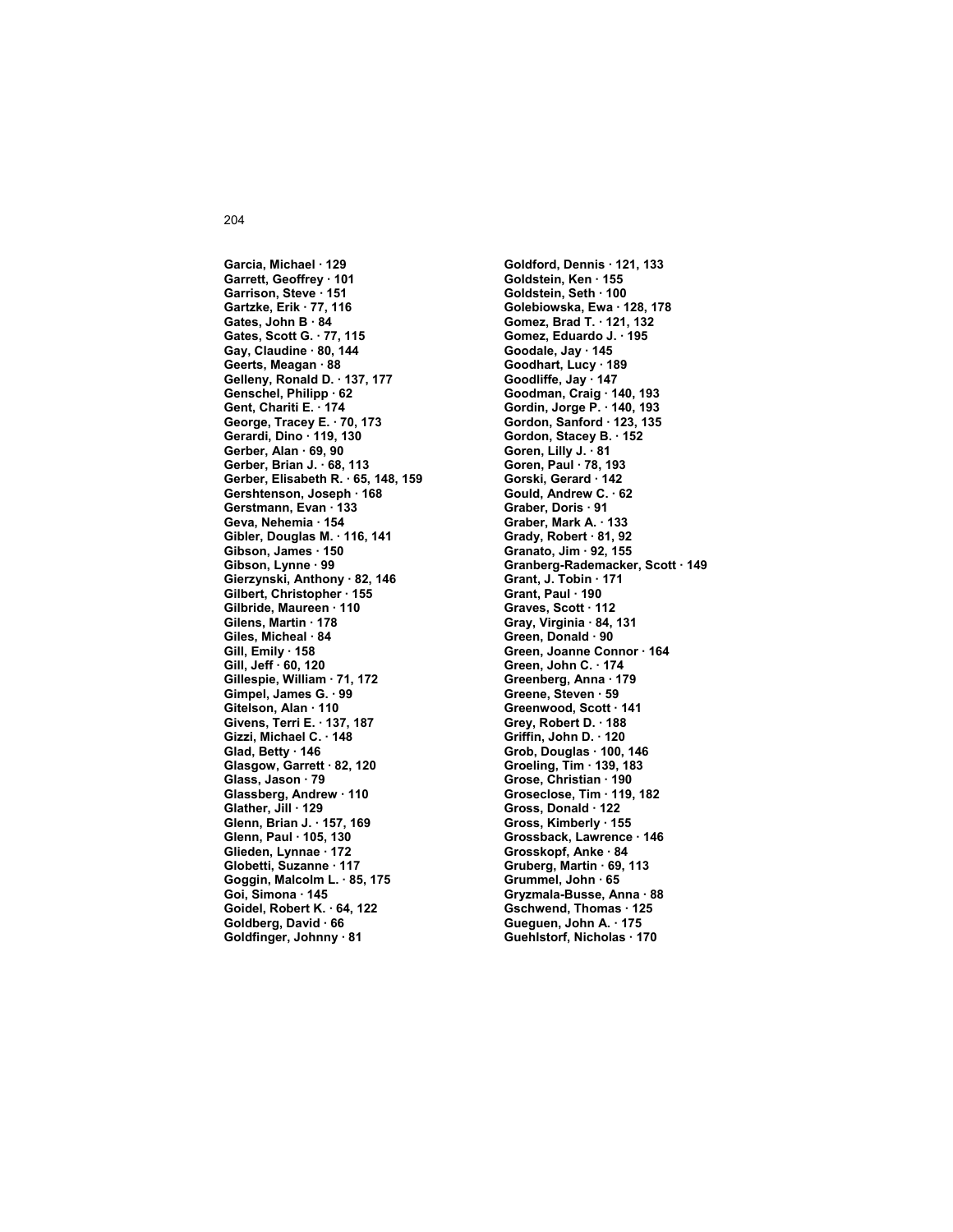**Gunderson, Gregory G. · 105 Gunning, Holly · 101 Gupta, Krishna · 76, 185 Gupte, Manjusha · 196 Gwiasda, Gregory · 169** 

#### *H*

**Hacker, Hans J. · 113 Hadley, Charles D. · 146 Hagendorn, Louk · 178 Hager, Gregory L. · 185 Haider-Markel, Donald P. · 120, 175 Haire, Susan B. · 133, 184 Hajnal, Zoltan · 65 Hale, Kathleen · 97, 100 Hall, Gregory O. · 137 Hall, Melinda Gann · 147, 161 Hall, Richard · 93, 124 Hall, Robert W. · 150 Hall, Thad E. · 149, 194 Hamann, Kerstin · 87, 152 Hamm, Keith E. · 107, 194 Hamman, John · 83 Hammer, Dean · 170 Hammond, Susan Webb · 183 Hammond, Thomas H. · 185 Han, Byung Jin · 188 Hancock, Ange Marie · 148 Hanmer, Michael · 99 Hansel, Matthew · 138 Hansen, Andrew · 74 Hansen, Wendy L. · 154 Hanson, Russell L. · 110 Harb, Imad · 165 Harding, David · 162 Harrelson-Stephens, Julie · 167 Harris, Douglas B. · 121 Harris, Duchess · 170 Harris, Frederick · 157 Harris-Lacewell, Melissa V. · 72, 119 Hart Jr., Robert A. · 82 Hart, David M. · 71 Hartog, Chris Den · 132 Harvey, Anna · 65, 99 Harvey, Mark · 63 Harwood, Paul G. · 143** 

**Hasselmann, Chris · 167 Hauptmann, Emily · 81 Hausegger, Lori · 95 Hayler, Barbara · 185 Hays, Carol E. · 185 Hays, Jude C. · 92 Hays, Scott P. · 162, 185 Haysley, Virginia · 100 Hayward, Clarissa · 170, 181 Heberle, Renee · 67, 190 Heberlig, Eric S. · 121, 147 Hedge, David M. · 109 Hedlund, Ronald D. · 194 Hega, Gunther M. · 137 Heinrich, Carolyn J. · 85 Heitshusen, Valerie · 175 Heller, William B. · 145 Hellman, Arthur D. · 70 Henderson, Errol · 197 Heniff, Bill · 94 Henig, Jeffrey R. · 84 Herbst, Susan · 91, 168 Hernandez, Viviana M. Abreu · 89 Herrick, Rebeccah · 183 Herrnson, Paul · 90 Herron, Erik S. · 77, 95 Herron, Michael · 181 Hesli, Vicki · 141 Hetherington, Marc · 117, 142 Hetland, Gary · 113, 183 Hey, Thomas W. · 110 Hibbing, John · 90, 117 High-Pipert, Angela · 59 High-Pippert, Angela · 128 Highton, Ben · 189 Hill, Carolyn J. · 85, 185 Hill, David · 79 Hill, Kim Quaile · 124 Hinckley, Charlene · 66, 191 Hindera, John · 97 Hislope, Robert · 191 Hixon, William · 172 Hoch, Charles · 96 Hoff, Samuel B. · 93 Hoffman, Aaron M. · 63 Hoffman, Charles M. · 170, 191 Hoffmann, Susan · 75 Hogan, Robert · 79, 90**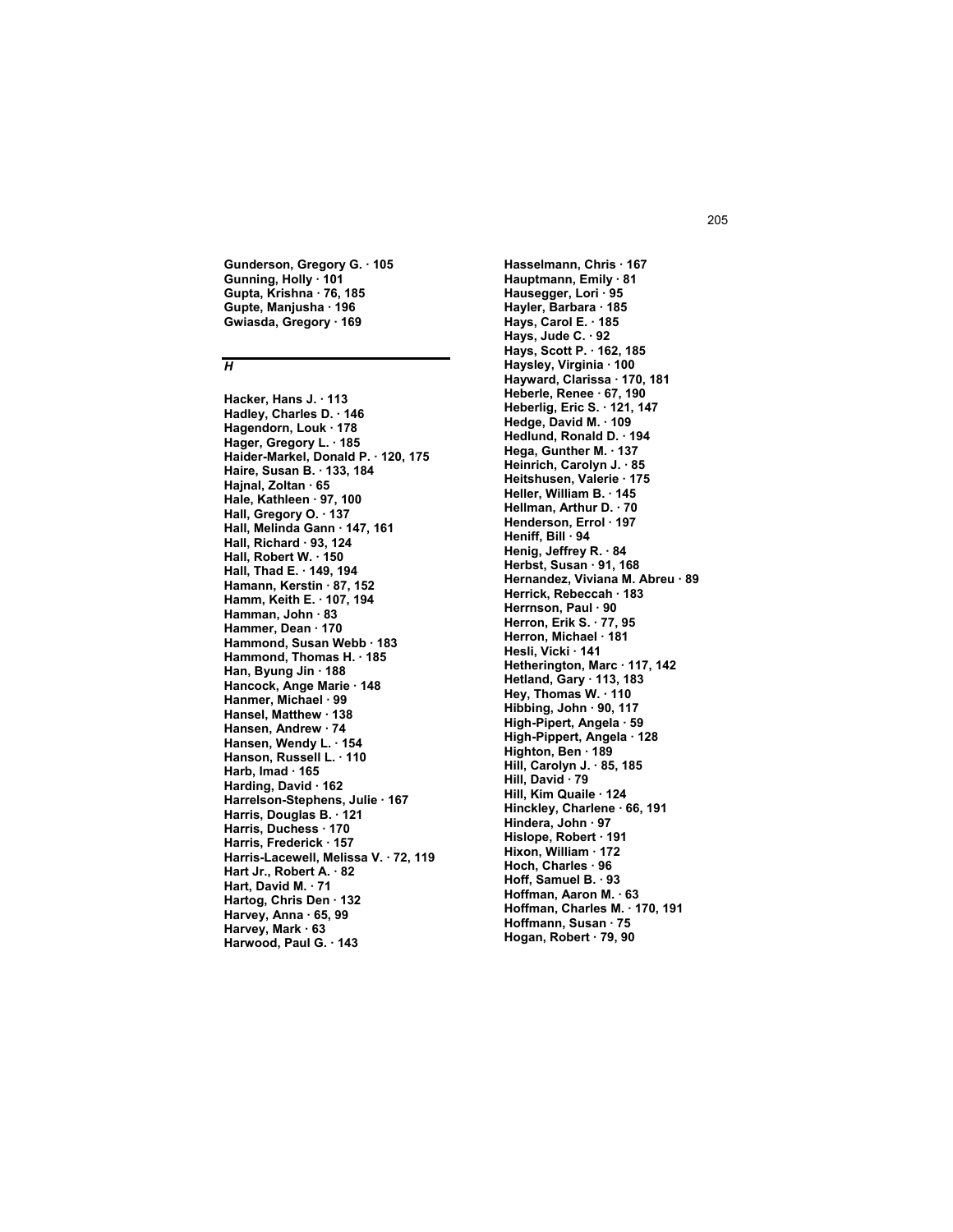**Hogan, Sean · 174 Hogberg, David · 167 Hojnacki, Marie · 68 Holbert, R. Lance · 64 Holbrook, Thomas · 128 Holland, Catherine A. · 170 Holli, Melvin · 84 Holst, Megan · 126 Holtzman, Kendra · 154 Holuj, Jennifer · 75 Holyoke, Thomas T. · 100 Holzhauer, Debra · 114, 166 Holzman, Alex · 150 Hong, Jae-Woo · 104 Hora, Jennifer · 113 Horner, Debra · 118 Horner, William T. · 61 Horowitz, Asher · 130 Houghton, David · 163 Howard, Richard · 95 Howard, Robert M. · 161, 196 Htun, Mala N. · 129, 179 Huber, Gregory A. · 135 Huckfeldt, Robert · 91, 104 Huffmon, Scott · 82 Hughes, Christina · 140, 193 Hughes, John · 156, 189 Hult, Karen · 193 Humes, Brian · 150, 152 Humphries, Martha Anne · 161 Hunnicutt, Lynn · 173 Hunter, Susan · 139 Hurd, Ian · 102 Hurley, Patricia A. · 172 Hurwitz, Mark S. · 132 Hussain, Rashida · 77, 138 Hutchings, Vincent · 78 Huth, Paul · 116, 127 Hutter, Horst · 175** 

## *I*

**Ihrke, Douglas M. · 114 Ikari, Yasuo · 138 Indridason, Indridi Haukur · 76 Inglehart, Ronald · 110, 163 Ingraham, Patricia W. · 110** 

**Ishiyama, John · 88 Ismail, Ashaf M. · 103 Issac, Jeffrey · 67 Ivers, Gregg · 183 Iyob, Ruth · 129** 

# *J*

**Jackman, Simon · 106, 146 Jacobs, Lawrence · 83, 168 Jacobson, Gary C. · 183 Jacoby, William · 60, 64 Jagemann, Jason F. · 100 James, Carolyn · 105 James, Michael Rabinder · 81 Jamieson, Kathleen Hall · 183 Jaramillo, Patricia · 74 Jelen, Ted G. · 131 Jendrysik, Mark Stephen · 92 Jenkins, Jeffery A. · 69, 152 Jenkins, Richard · 128 Jenkins-Smith, Hank · 189 Jenks, Philip · 92 Jennings, M. Kent · 117 Jensen, Christian B. · 137 Jensen, Jennifer · 113 Jesse, Neal G. · 187 Jewell, Malcolm · 82 Jewett, Aubrey · 61 Johnson, Bertram · 114 Johnson, Gary · 195 Johnson, Gregg · 90 Johnson, James · 170 Johnson, Janet Elise · 129 Johnson, Jeffrey Alan · 60 Johnson, Michael · 113 Johnson, Nicole E. · 105 Johnson, Paul · 131 Johnson, Renee J. · 109 Johnson, Scott · 113 Johnson, Susan · 99 Johnson, Timothy R. · 173, 194 Jones, Brad · 119 Jones, Bryan D. · 84, 149 Jones, E. Terrence · 128, 195 Jones, Eileen G. · 162 Jones, Jocelyn · 80**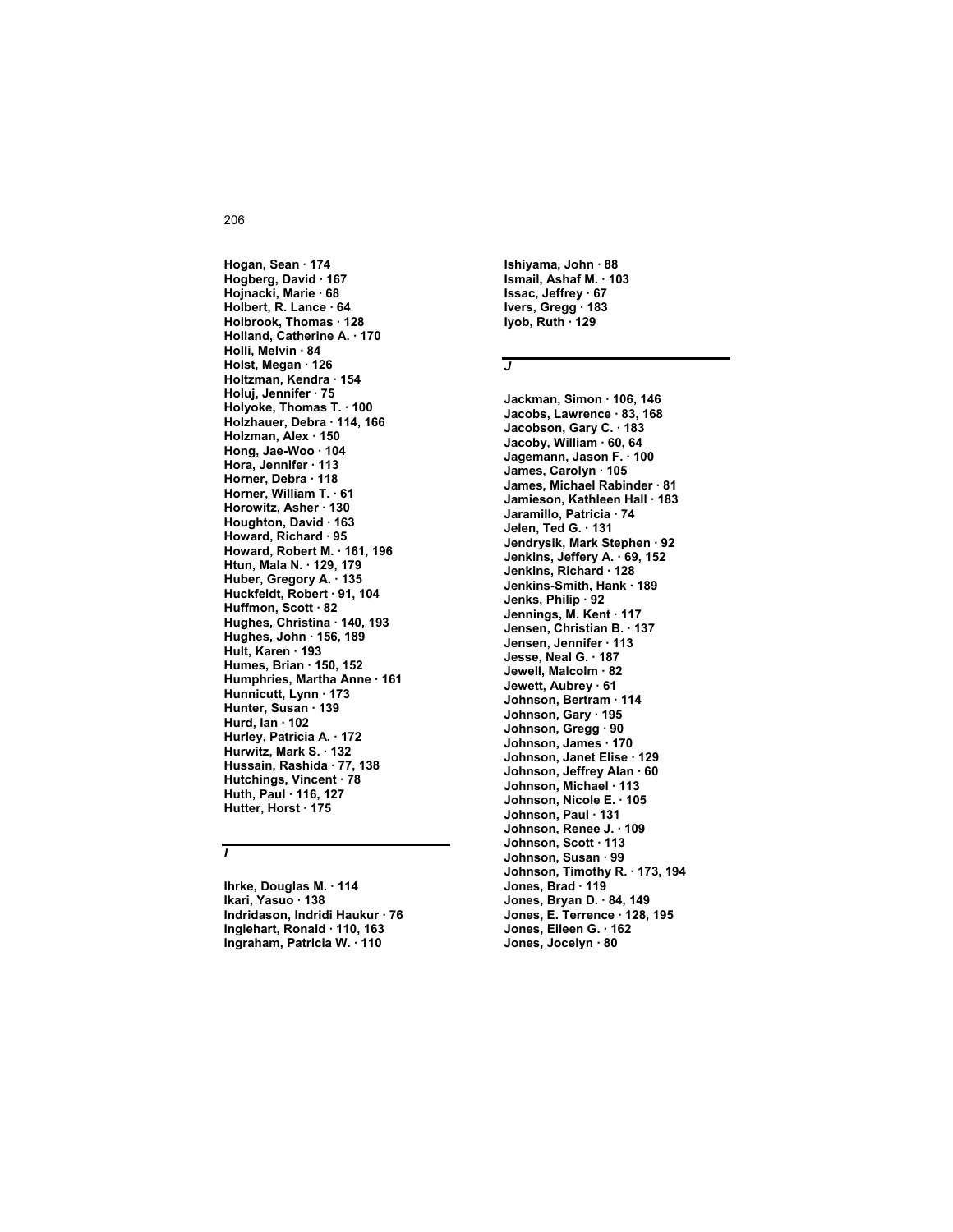Jones, Mark P. · 101, 114 Jones, Michael A. · 78 Jones, Steven G. 139 Jones-DeWeever, Avis · 170 Jorstad, Connie Mae · 61 Joseph, Anne · 182 Josephson, Jyl · 105, 148 Joslyn, Mark · 155, 168 Judd, Dennis 109 Jung, Ha-Lyong · 154 Junn, Jane 136

# $\overline{\boldsymbol{\kappa}}$

Ka, Sangjoon · 162 Kadera, Kelly M. . 141, 154 Kadlec, Kenneth 115 Kaib, David · 183 Kaleagasi, Peride 137 Kaltenthaler, Karl · 101 Kane, James G. 156 Kane, John · 181 Kanthak, Kristin 170 Kaplan, Cynthia S. · 77 Karklins, Rasma · 191 Kassimir, Ronald · 124 Kastner, Scott 116 Katsiaficas, George · 186 Katz, Jonathan 192 Kaufmann, Karen M. · 161, 168 Kazee, Thomas · 133 Kedar, Orit 99, 119 Keele, Luke 64 Kegler, Elizabeth R. · 59 Keiser, Lael R. · 97, 163 Keith, Sara · 156 Kelley, Christopher S. . 61 Kellough, J. Edward 72 Kelly, Nathan J. · 71 Kendrigan, Mary Lou · 104 Kennedy, Ryan · 115 Kenny, Christopher · 168 Kerbel, Matthew R. 79 Kernell, Samuel 129 Kersh, Rogan · 93 Kerwin, Cornelius M. · 123 Kessel, John H. 82

Khademian, Anne · 97 Kilburn, Whitt 174 Kilgour, Marc · 78 Kilwein, John · 184 Kim, Chon Kyun · 72 Kim, Eunyi · 182 Kim, Junghyoun 153 Kim, Junseok · 99 Kim, So Young 116 Kim, Soo Yeon · 89 Kim, Youn Kyoo · 177 Kim, Young-Choul · 115 Kimball, David C. 83, 143 King, Chad M.  $\cdot$  112 King, Cheryl 96 King, Erika G. · 70, 79 King, Gary · 89 King, James D. 99, 107 King, Kimi · 194 King, Ronald F. 135 Kinney, Rhonda 81 Kinsella, David 180 Kistner, Natalie A. · 187 Kitschelt, Herbert · 126 Klarner, Carl · 70 Klass, Gary · 148 Kleinerman, Benjamin A. 146 Klobucar, Tom · 77 Klosko, George · 192 Knigge, Pia · 90, 119 Knight, Jack C. . 87, 170 Knott, Jack H. · 133 Kobylka, Joseph F. · 173 Koch, Jeffrey W. 103, 144 Koenig, Heidi O. . 173 Koff. Harlan · 180 Koger, Greg · 69 Kogl, Alexandra 130 Kohfeld, Carol W. . 68 Kollman, Ken · 76, 114 Kontos, Alkis · 145 Koopman, Douglas R. · 94 Koppell, Jonathan G.S. . 163 Koremenos, Barbara 63 Koritansky, John · 196 Kosaki, Liane c. · 118 Kovacevic, Filip · 180 Kraus, Jeffrey · 99, 134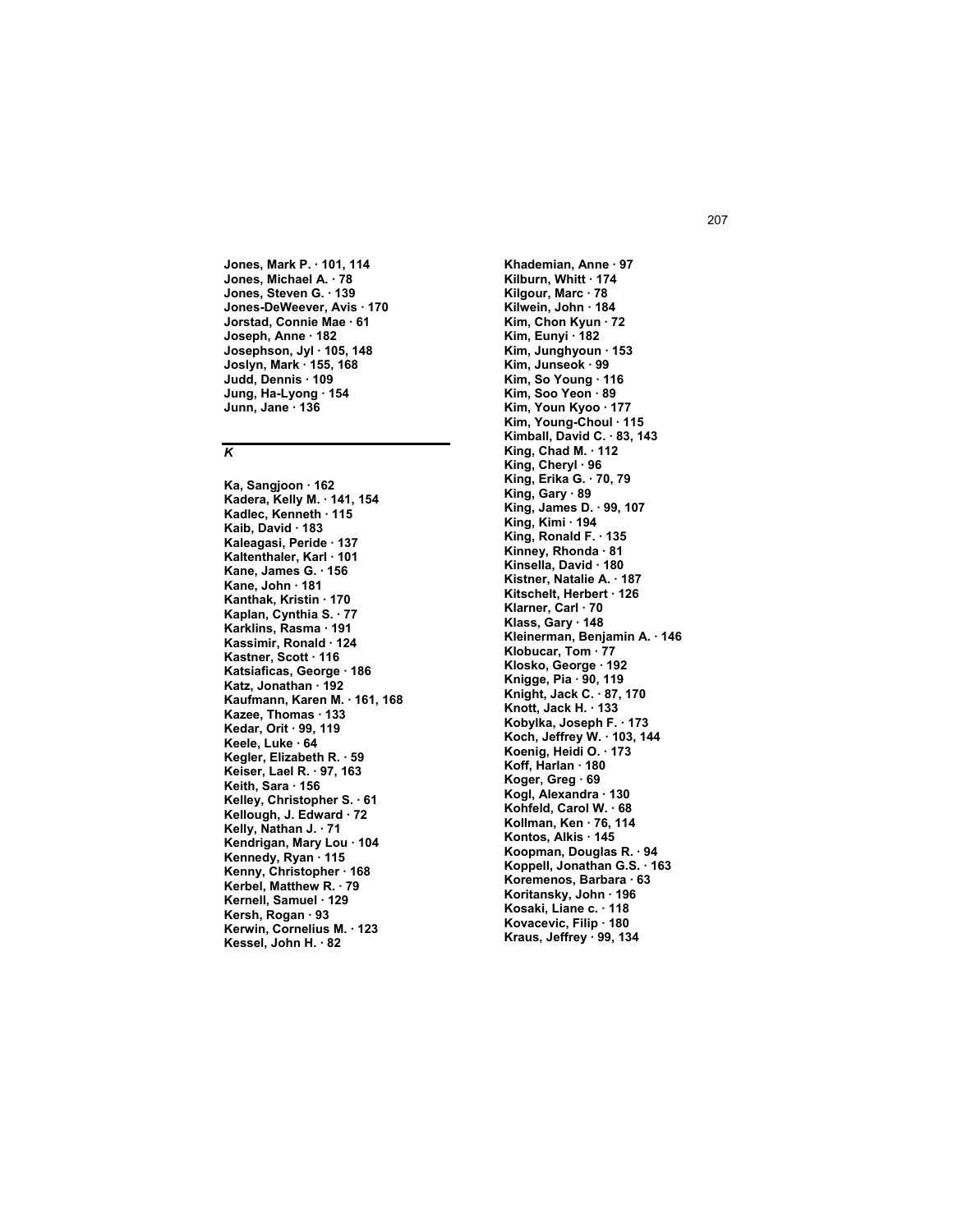**Kraus, Neil · 162 Krause, George A. · 113, 163 Krehbiel, Keith · 160 Krishnan, Jayanth K. · 95 Kritzer, Herbert · 122 Krois, Dina · 65 Kropf, Martha · 79 Krueger, Brian · 156 Kruse, Ron · 178 Krusman, Nancy · 86 Kubik, William · 160 Kuklinski, James · 78, 104 Kumar, Martha Joynt · 68 Kurtoglu, Gul M. · 187 Kurtz, Karl · 124 Kurtz, Marcus · 115, 126 Kwak, Nojin · 64 Kwok, Jun-Hyeok · 112 Kwon, Hyeok Yong · 60 Kwon, Uisoon · 153 Kydd, Andrew · 154** 

#### *L*

**La Due Lake, Ronald · 167 Labella, Peter · 150 Lacy, Dean · 104 Ladewig, Jeffrey W. · 89 Ladha, Krishna · 119 Lahav, Gallya · 187 Lancaster, Ashlie · 67 Landers, James R. · 135 Landry, Pierre · 62 Langan, Jeffrey · 175 Langbein, Laura I. · 123 Langer, Laura · 71, 108, 161 Langlois, Catherine · 78 Langlois, Jean-Pierre · 78 Langston, Elizabeth · 102 Lanier, Drew Noble · 132 Lanoue, David · 65 Lapinski, John · 83 Larocca, Roger · 171 Lasley, Scott · 104 Laver, Michael · 120 Lavine, Howard · 159 Lawrence, Chris · 162** 

**Lawton, Dale · 90 Layman, Geoffrey C. · 120, 171 Laymon, Steven E. · 188 Lazarus, Ellen · 148 Leal, David L. · 129, 147 Leblang, David · 141, 154 Lebo, Matthew J. · 82 Ledford, Angela · 67 Lee Jr., Ronald C. · 180 Lee, Aie Rie · 129 Lee, Jaechul · 104 Lee, Junhan · 76 Lee, Sangmook · 76, 115 Leech, Beth L. · 100, 159 Leege, David · 155 Leff, Carol Skalnick · 115 Legge, Jerome · 174 Leighley, Jan · 104, 143 Leland, Suzanne · 195 Lentz, Corliss · 96 Lever, Annabelle · 179 Levin, David · 74 Levintova, Ekaterina M. · 102 Levy, Michael L. · 139 Levy, Tracy M. · 157 Lewis, David E. · 123 Lewis, Jeffrey B. · 159, 182 Lewis, V. Bradley · 124 Li, Quan · 64, 116, 167 Licari, Michael J. · 122, 185 Lichbach, Mark · 176 Lie, Tove G. · 63, 127 Lieske, Joel · 85 Light, Margot · 141 Light, Steven A. · 174 Lin, Ann Chih · 72 Lin, Michael T.W. · 152 Lin, Tse-min · 66, 152 Lina, Jason · 172 Lindaman, Kara · 120, 171 Lindquist, Stefanie A. · 69, 147 Lineberry, Robert · 109 Ling, Cristina · 118, 159 Linimon, Amy · 131 Lipinski, Daniel · 121, 147 Lipsmeyer, Christine S. · 101 Lister, Andrew · 60, 158 Liu, Baodong · 153**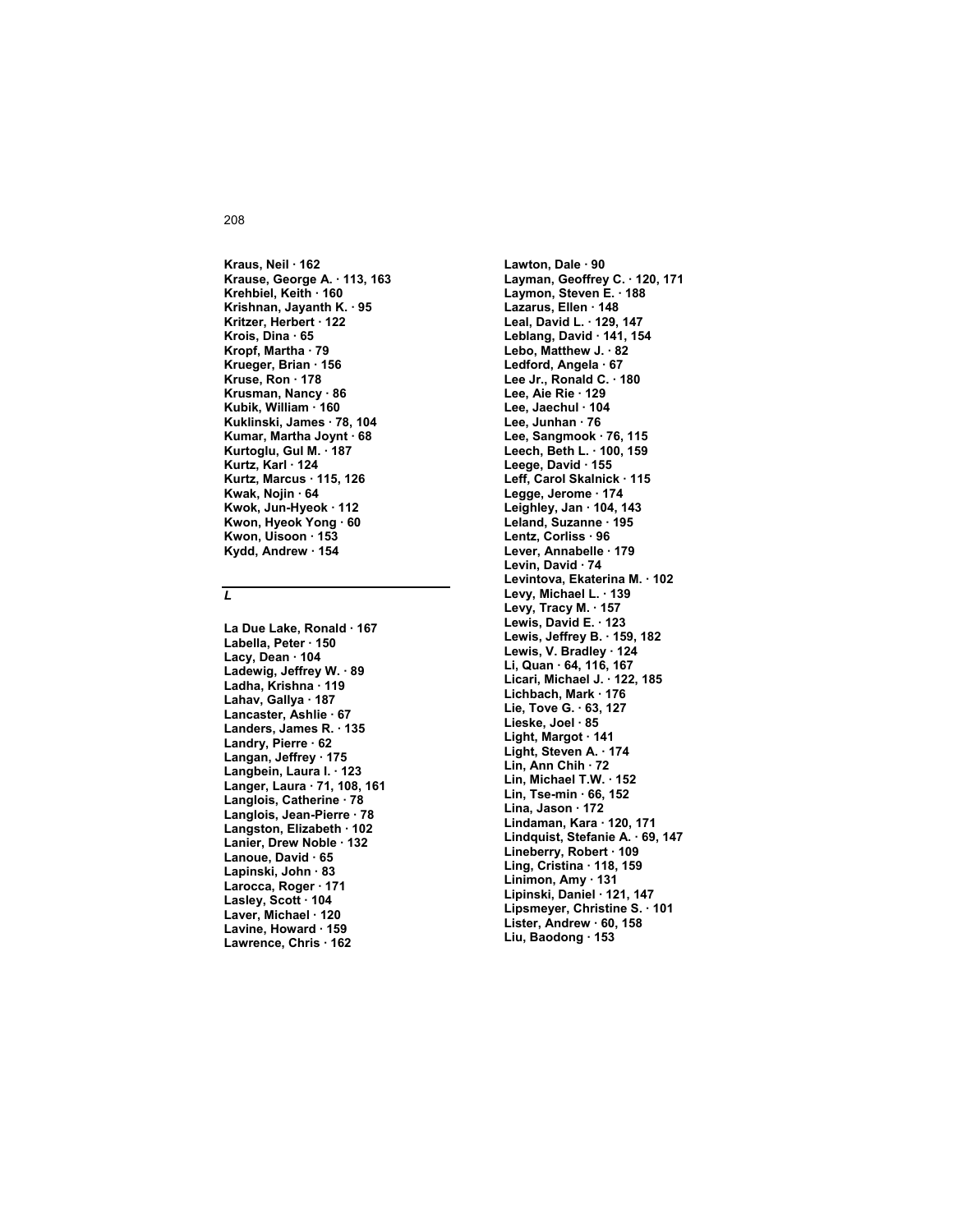**LoBianco, Anthony · 99 Lockerbie, Brad · 156, 168 Lodge, Milt · 74 Lodge, Milton · 73, 136 Logan, Kelley · 81 Lohmann, Susanne · 67, 106 Loll, Chrisanne · 75 Lollar, Xia Li · 177 Londregan, John · 181 Longford, Graham · 145 Longley, Lawrence D. · 194 Loomis, Burdett · 107, 160 Lopeman, Charles S. · 112, 147 Lorenzini, Michelle S. · 103 LoTempio, Andrew · 74, 189 Lowenhardt, John · 141 Lowery, David · 71, 97 Lowry, Robert · 130, 163 Lubell, Mark · 184 Lublin, David · 69 Lucas, DeWayne · 189 Luke, Timothy W. · 89 Luks, Samantha · 144 Lundberg, Paula J. · 70 Lupia, Arthur · 130, 150 Luskin, Robert · 143 Lust-Okar, Ellen · 127, 141 Lutmar, Carmela · 63, 177 Luttbeg, Norman R. · 184 Lynch, G. Patrick · 162, 185 Lynn, Laurence E. · 85 Lyon, Alynna · 188** 

#### *M*

**MacDonald, Jason A. · 182 MacGilvray, Eric · 67, 191 Machacek, Bethany · 59 Mack, W.R. · 123 MacKuen, Michael · 103 MacManus, Susan A. · 164 Maeda, Yukio · 64 Magleby, David B. · 128, 147 Mahler, Julianne · 71 Mahoney, Mitzi · 182 Mainwaring, Scott P. · 114 Makinen, Amy · 105** 

**Malesky, Edward · 126 Maltese, John · 122 Maltzman, Forrest · 94, 132 Mandell, David Paul · 191 Mangum, Maruice · 66, 105 Mann, Sheilah · 124 Manna, Paul F. · 135 Manning, Kenneth L. · 108, 173 Manning, Stephen · 166 Manuel, Anne · 92 Marando, Vincent L. · 134 Marcina, Vesna · 191 Marcus, George · 103, 178 Mares, Isabela · 125 Margolis, Michael · 148 Mariani, Mack D. · 144, 194 Marilley, Suzanne M. · 148 Marinho, Danilo Nofasco C. · 75 Marion, John · 133 Markell, Patchen · 158 Marquardt, James · 138 Marschall, Melissa · 196 Marshall, Ann · 156 Marshall, Bryan W. · 93 Martin, Andrew D. · 95, 106 Martin, Christopher · 94, 183 Martin, Elaine · 80 Martin, Paul S. · 83, 117 Martin, Robert W.T. · 92, 119 Martinek, Wendy · 108 Martinez, Michael · 79 Martorano, Nancy · 194 Masket, Seth · 162 Masugi, Ken · 150 Masuyama, Mikitaka · 151 Mathews-Lucas, Jennifer · 100 Matthes, Melissa · 129 Maule, Linda · 128 Maveety, Nancy · 122 Mawhinney, Michelle · 92 Mayer, Lawrence · 124 Mayer, Russell · 169 McAdams, John · 65, 184 McArthur, Denese · 77 McAtee, Andrea · 147 McAvoy, Gregory E. · 82 McBeath, Bowen · 162 McBride, Allan · 118**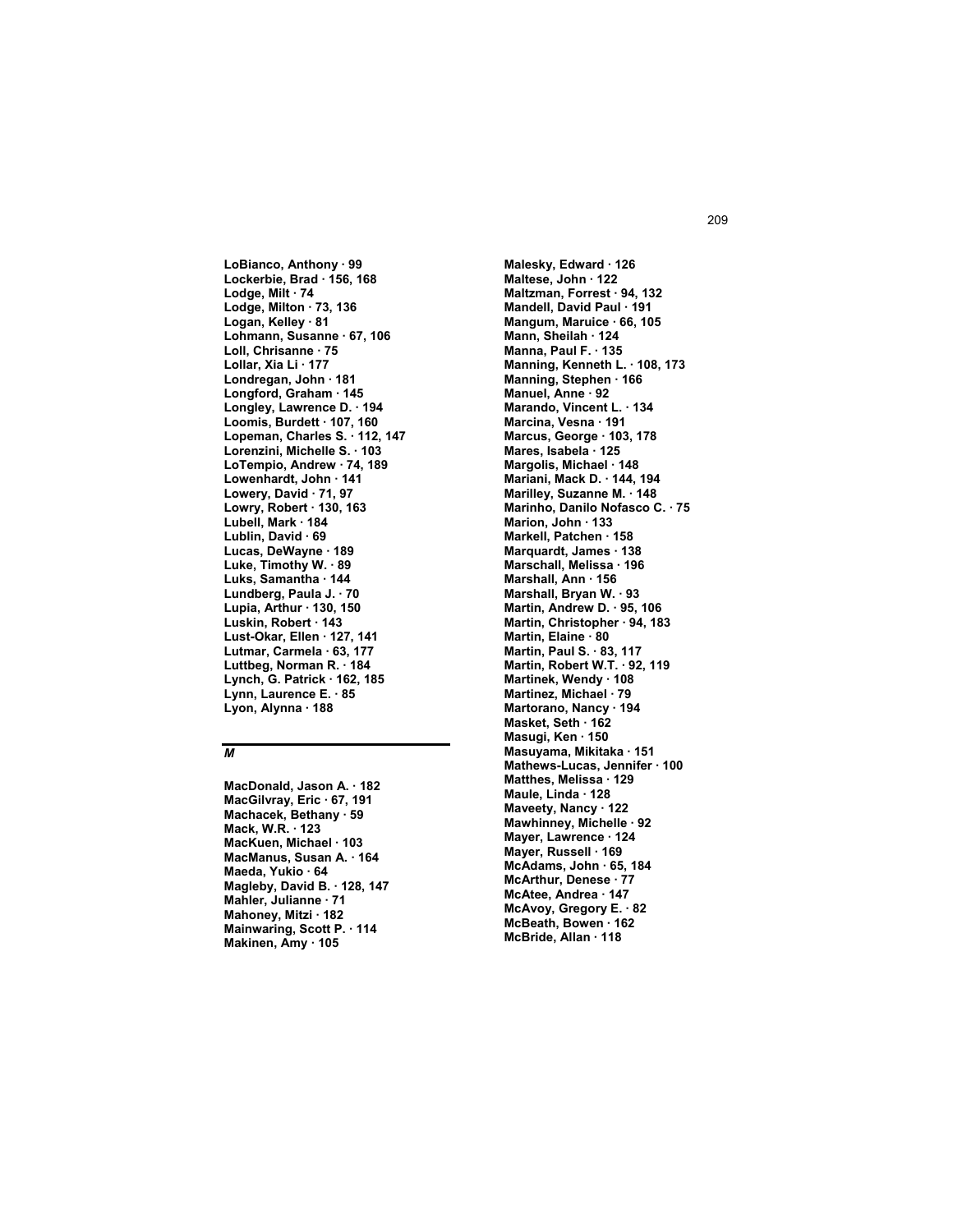**McCall, Mahdavi · 147, 190 McCall, Michael · 190 McCarty, Nolan · 81, 106 McClerking, Harwood K. · 60 McClurg, Scott · 64, 99 McConnaughy, Corrine M. · 60, 118 McCormick, James M. · 138 McCoy, Elaine · 96, 191 McCoy, Matthew · 71, 187 McCready, Amy · 145 McDaniel, Robb · 130 McDonagh, Eileen · 65, 80 McDonald, Michael · 74 McDonald, Michael P. · 120, 183 McDowell, James L. · 69 McGraw, Kathleen M. · 160 McGuire, Kevin T. · 84, 147 McIntyre, Chris · 91, 118 McIver, John · 84, 122 McKean, Margaret · 176 McKee, Robert J. · 168 McKenzie, Brian · 156 McKenzie, Mary M. · 166 McLaren, Lauren M. · 85, 118 McLean, William P. · 93 McMullen, Jody · 90 McNitt, Andrew D. · 113 McSween, Jean · 179 Mead, Walter B. · 124 Mealy, Kimberly A. · 148 Mebane, Walter R. · 171, 176 Medearis, John · 119 Meier, Kenneth J. · 97, 123 Meilanender, Peter · 130 Meilleur, Maurice · 67 Meinhold, Steven · 122 Meirowitz, Adam · 60, 158 Melone, Albert · 95 Melville, Andrei · 62, 140 Mendelberg, Tali · 78, 90 Mendes, Sylvia · 152 Merer, John W.A. · 87 Merlo, Antonio · 67 Mershon, Carol A. · 87, 152 Mete, Mihriye · 96, 196 Meyer, Fred · 174 Meyer, William · 119, 144 Mezey, Susan · 80, 132** 

**Michelson, Melissa R. · 80, 180 Mickey, Robert W. · 60, 88 Middleton, Richard · 184 Mihic, Sophia · 145 Miler, Kristina · 182 Miller, Arthur H. · 77 Miller, Edward · 108, 123 Miller, Gary J. · 65, 185 Miller, Gregg · 106 Mintrom, Michael · 96, 134 Mitchell, Neil J. · 154 Mitchell, Patricia · 196 Mitin, Dmitri · 195 Mixon, Constance A. · 139 Moe, Terry M. · 135 Mohan, Paula · 95 Moiles, Roger · 132 Molloy, Michael A. · 134, 139 Monardi, Fred · 79, 90 Money, Jeannette · 187 Monoson, Sara · 106, 186 Monroe, Burt L. · 187 Monroe, J.P. · 107 Monroe, Kristen Renwick · 136 Monson, Quin · 104 Montpetit, Eric · 85 Moon, M. Jae · 182 Mooney, Christopher Z. · 123, 161 Moore, Bill · 128 Moore, David K. · 130 Moore, Nina M. · 94 Moore, Peter J. · 140 Morehouse, Sarah M. · 82 Moreno-Riano, Gerson · 86, 91 Morgan, William · 155 Morgenstern, Scott · 165 Morrell, Michael · 78 Morris, Joseph A. · 124 Morris, Martin · 144 Morton, Rebecca · 130, 170 Mosher, James · 154 Moskop, Wynne · 130, 156 Mosley, Layana · 178 Mosley, Layna · 142, 178 Mucciaroni, Gary · 162 Mueller, Melinda A. · 80 Mueller, Paul · 156 Muhlberger, Peter · 78**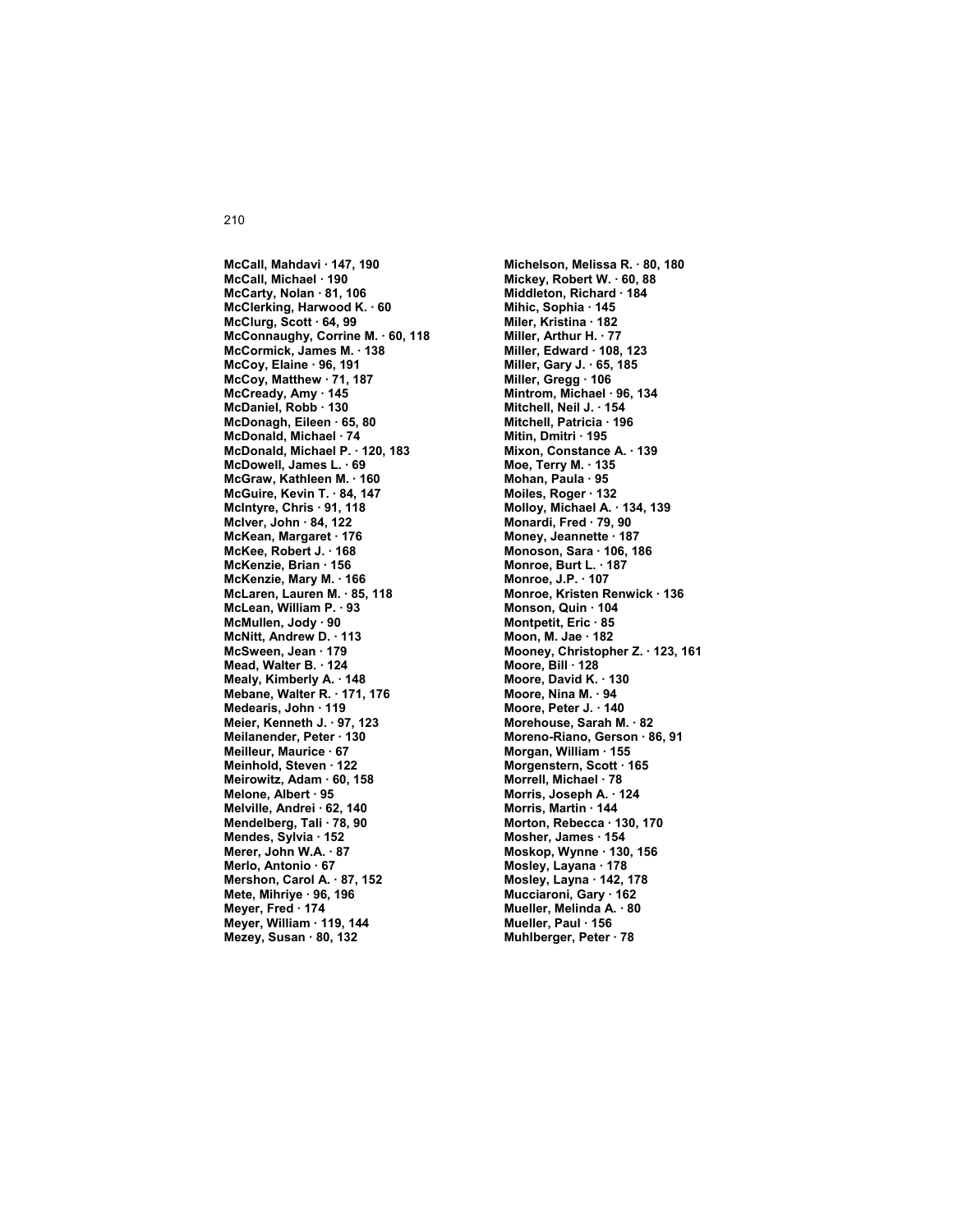Muir, Ed · 134 Mullen, Paul Fabian · 95, 113 Munck, Gerardo L. . 68 Murer, Jeffrey Stevenson · 88, 188 Murphy, Blair · 72 Murphy, Matt · 177 Mutz, Diana · 90, 104, 111, 168 Myagkov, Mikhail · 166 Myatt, David P. . 76, 130 Myerson, Roger · 67, 192

## $\overline{N}$

Naff, Katherine C. . 72 Nagel, Stuart · 162 Nagi, Mazin 138 Nagl, John 104 Nagler, Jonathan · 75, 143 Nam. Yuniu 162 Naranch, Laurie · 180, 191 Nath, Radhika · 75 Navarro, Sharon · 157 Navia, Patricio · 66 Neely, Francis K. 74, 156 Nelson, Blake J. 112 Nelson, John S. · 81, 91 Nelson, Samuel P. 133 Nelson, Scott 89 Neuman, Dale 128 Neuman, W. Russell · 103 Newman, Brian · 158 Newman, Christopher D. 75 Newman, Timothy D. 96 Newmark, Adam J. 162 Nicoll, Jennifer · 145 Nielsen, Laura B. 171 Nielson, Daniel L. · 127, 165 Niemi, Richard G. 164 Nikolai, Scott · 108 Nikolenvi, Csaba · 114 Niou, Emerson · 158 Nishikawa, Misa · 66, 176 Nitzschke, Tasina · 132 Nixon, David C. 196 Noel, Hans · 179 Nokken, Timothy · 69, 121 Nomi, Tomoaki · 140, 193

Nooruddin, Irfan · 101, 165 Nordstrom, Timothy · 63, 115 Norrander, Barbara 78, 90 Norris, Pippa · 80, 91, 150 Nownes, Anthony · 131, 159 Nugent, John D. 173 Nyikos, Stacy A. 137

# $\overline{o}$

O'Connor, Karen · 164, 179 Oakley, Maureen Rand · 96, 105 O'Brien, Erin · 109 O'Connor, Robert E. . 114 O'Halloran, Sharyn · 67 Oldmixon, Elizabeth A. . 94, 152 O'Leary, Rosemary 111 Ollivant, Douglas A. · 150 Olson, David 188<br>Olson, Laura 155, 179 Olson, Mary K. 135 Omo-Bare, Iren · 102 Oppenheimer, Bruce · 132, 160 Orey, Byron D'Andra 143, 144 Orlie, Melissa · 180 Orth, Deborah · 70 Ostdiek, Don · 133 Ostella, Christopher · 74 Ostrom, Elinor 163 Overby, L. Marvin · 133, 183 Oxley, Zoe M. · 59, 144 Oztalas, Filiz · 188

# $\overline{P}$

Pacek, Alexander C. · 76, 153 Pacelle, Richard · 172 Padon, Andrew J. . 75 Pahre, Robert · 141, 175 Palmer, Barbara 173 Palmer, Harvey 68 Palmer, Jason 185 Palmquist, Bradley · 192 Pandich. Scott C. 107 Pantoja. Adrian D. · 129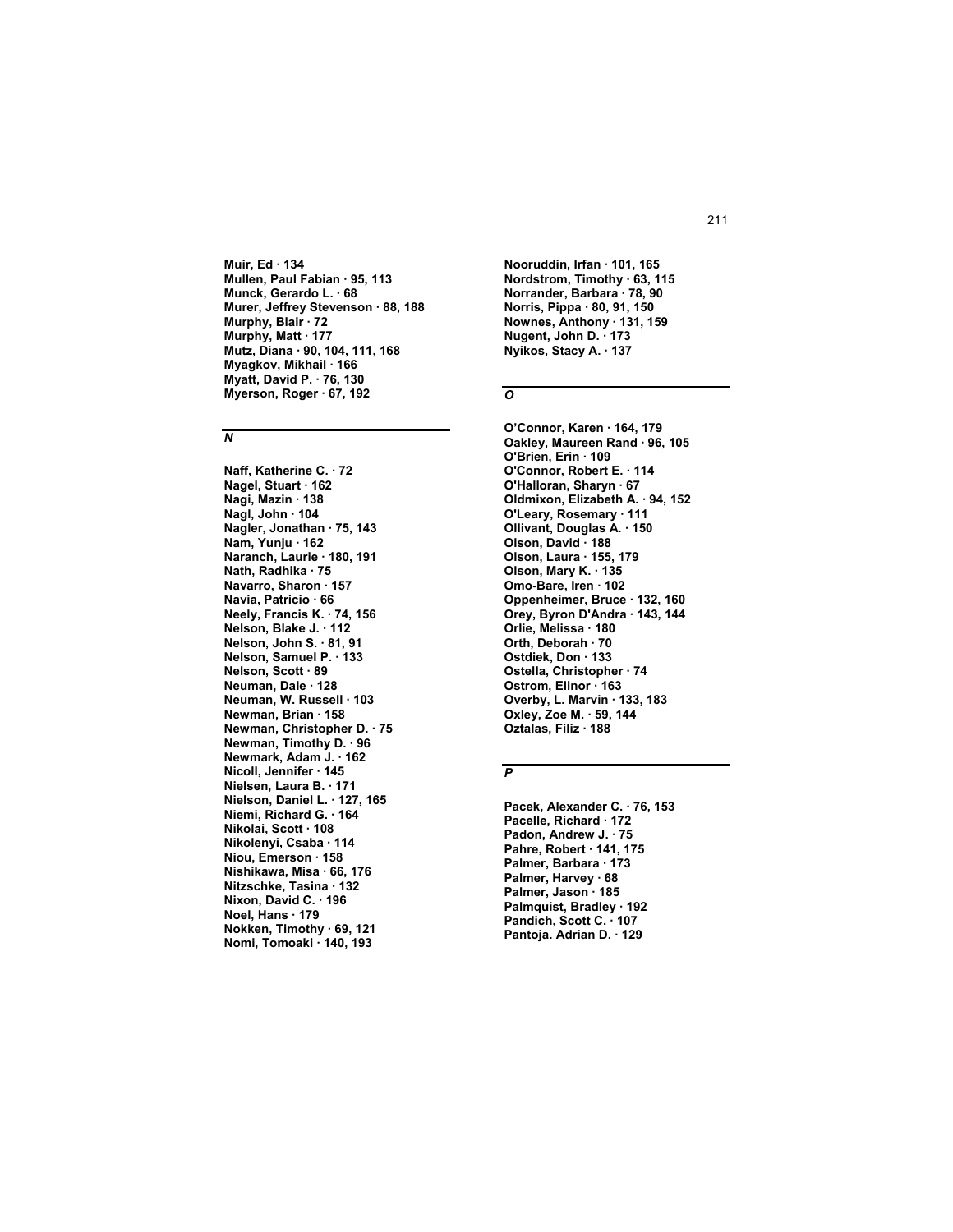Paolino, Phil · 106 Parikh, Sunita · 87, 126 Park, Keeok · 71 Parker, David C. W. · 82 Partin, Randall W. 104, 143 Patterson, Dennis · 135, 140 Patterson, Kelly · 90 Patty, John 67, 82 Peake, Jeffrey S. 63, 93 Pearlman, Justin · 87, 116 Pedeliski, Theodore B. 113 Peffley, Mark · 79 Perry, Robert L. · 125 Peschek, Joseph G. · 186 Peterson, David A.M. 106, 146 Peterson, Geoff · 81, 167 Peterson, Julie L. · 81 Peterson, Mark A. · 122 Peterson, Susan 146 Petrocik, John · 69 Pettis. Greaory 128 Pevehouse, Jon C. · 167 Pfeifer, Mark E. 184 Pfeiffer, Linda · 139 Philpot, Tasha S. 113 Phippen, Earl · 139 Pickup, Mark 168 Pigenko, Vladimir · 188 Pigg, Jason 107 Pinderhughes, Dianne · 72, 84 Pinkele, Carl 117 Pinney, Neil 79, 121 Placke, Scott · 79 Plane, Dennis · 78 Plumlee, J. Patrick 86 Poire, Alejandro · 63 Pollins, Brian · 177, 197 Ponder, Daniel 83 Poole, Barbara L. · 80 Poole, Keith 181 Popova, Kalina T. · 178 Portis, Edward · 119 Posler, Brian D. · 70, 132 Posner, Daniel 187 Post, Stephanie Shirley · 195 Postlewaite, Andrew · 192 Potoski, Matthew · 69, 132 Powell, Kraig James · 173

Powell, Richard J. · 104, 182 Powers, Kathy L. 166 Prather, James · 74 Prenzlow, Erica L. · 177 Price, Kevin S. 193 Prince, David · 133 Prins, Brandon C. . 93 Prior, Markus · 178 Pritchard, Anita C. 185 Proshansky, Eric · 143 Prostorog, Douglas · 180 Purnell, Kathy · 67, 105 Puro, Steve 194<br>Putz, David 179 Pyle, Barry · 80

# $\overline{Q}$

Quackenbush, Stephen L. . 77 Quade, Christopher · 62 Quinn, Dennis 62 Quinn, John · 167 Quinn, Kevin · 70, 106 Quirk, Paul J. . 159, 174

## $\overline{R}$

Rabidoux, Greg R. · 114 Rabieh, Linda · 196 Rademacher, Lee · 112, 157 Rae, Nicol C. 160 Ragin, Charles C. · 149, 150 Ragsdale, Lyn · 68 Ramakrishnan, S. Karthick · 91 Ramsay, Kristopher W. · 177 Ramseyer, Pam 191 Randazzo, Kirk A. · 95 Rankin, David M. 91, 118 Rasch, Bjorn Erik · 153, 176 Rasler, Karen · 127, 176 Ray, Andre · 75 Razaghian, Rose · 107 Razin, Ronny · 119, 192 Recchia Steven 114 Rector, Chad · 116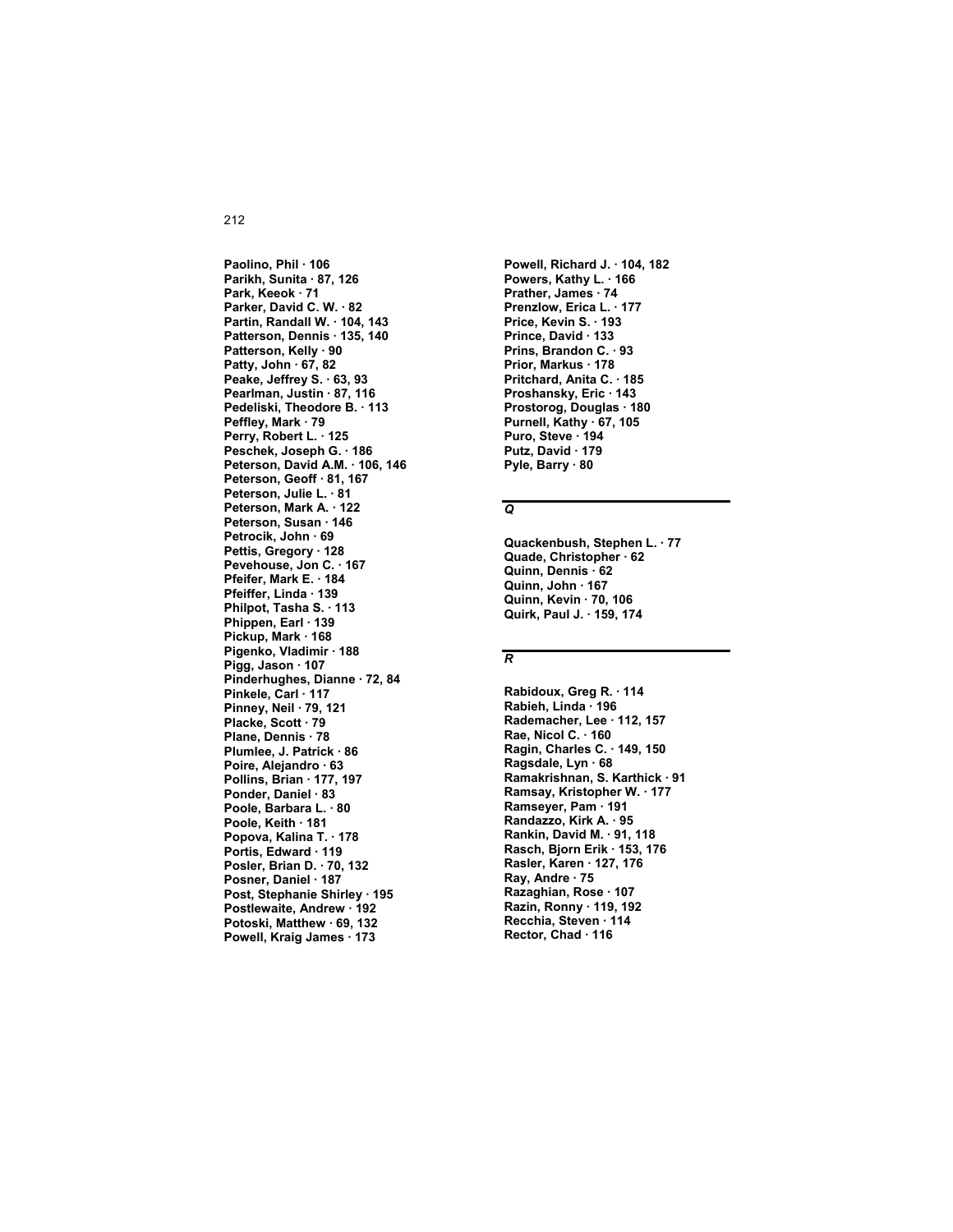**Reddick, Malia · 69 Redlawsk, David · 128 Reed, Douglas S. · 70 Reed, Todd J. · 103 Reed, William · 89, 116 Reeher, Grant · 107 Reenock, Christopher · 115, 134 Regan, Pat · 149 Regan, Priscilla · 71 Reich, Gary M. · 140, 193 Reilly, David · 149 Reisinger, William · 62 Remington, Thomas · 62 Remmer, Karen L. · 126 Renka, Russell · 83 Renno Jr., Lucio R. · 86 Resnick, David · 148 Reuveny, Rafael · 78, 167 Reveron, Derek · 139 Rhine, Staci · 117 Rhodebeck, Laurie · 168 Rhodes, Carl M. · 182 Rice, Tom · 121, 138 Rich, Andrew · 68 Richards, David · 133 Richards, David L. · 177 Richardson, Glenn W. · 121 Rickman, Dana K. · 110 Ridenour, Richard C. · 188 Ridout, Travis · 142 Riemannm, Maricele Cornejo · 159 Rienzo, Barbara A. · 190 Rieselbach, Leroy · 111 Riggle, Ellen · 178 Riggs, Jonathan W. · 88 Ringquist, Evan J. · 109, 113 Ristroph, Barrett · 80 Rivers, Douglas R. · 69, 106 Rix, Dalene · 79 Robbins, Suzanne M. · 182 Roberds, Stephen C. · 65, 193 Roberts, Brian E. · 146 Roberts, Jason M. · 59, 193 Roberts, Regg · 131 Robertson, John D. · 125 Robinson, Scott · 149, 175 Robson, Robert · 154 Roch, Christine · 75, 117** 

**Rockman, Bert A. · 68, 122 Rodden, Jonathan · 101, 156 Rogers, James R. · 160 Rogers, Michael · 119 Rohde, David W. · 172, 183 Rohrschneider, Robert · 110, 163 Rom, Mark · 75, 108 Romzek, Barbara · 85 Rosas, Guillermo · 142 Rose, William · 170 Rosenstone, Steven · 142 Rosenthal, Alan · 164 Rosenthal, Cindy Simon · 80 Ross, Marc Howard · 79 Rossotti, Jack E. · 95 Roth, Rachel · 169 Rothenberg, Lawrence · 172 Rothman, Maarten · 129 Rothmayr, Christine · 85 Rottinghaus, Brandon · 79 Rowan, Bernard · 129 Rowland, C.K. · 122 Roy, Tania · 180 Rozell, Mark J. · 107, 118 Ruben, Matthew · 99 Ruhil, Anirudh V.S. · 72, 175 Rundquist, Barry · 83, 94 Rupp, Richard · 102 Rusk, Jerrold · 179 Ryan, Sarah M. · 145 Ryden, David K. · 148 Rygorski, Dan · 122** 

# *S*

**Sabia, Dan · 157 Sadiq, Kamal · 180 Sahliyeh, Emile · 166 Saiegh, Sebastian M. · 137 Sakwa, Richard · 141 Sala, Brian · 69 Salisbury, Robert H. · 131 Salkever, Steven · 196 Samuels, David · 115, 177, 195 Sanbonmatsu, Kira · 80, 179 Sanders, Arthur · 128 Sanders, Lynn M. · 90, 189**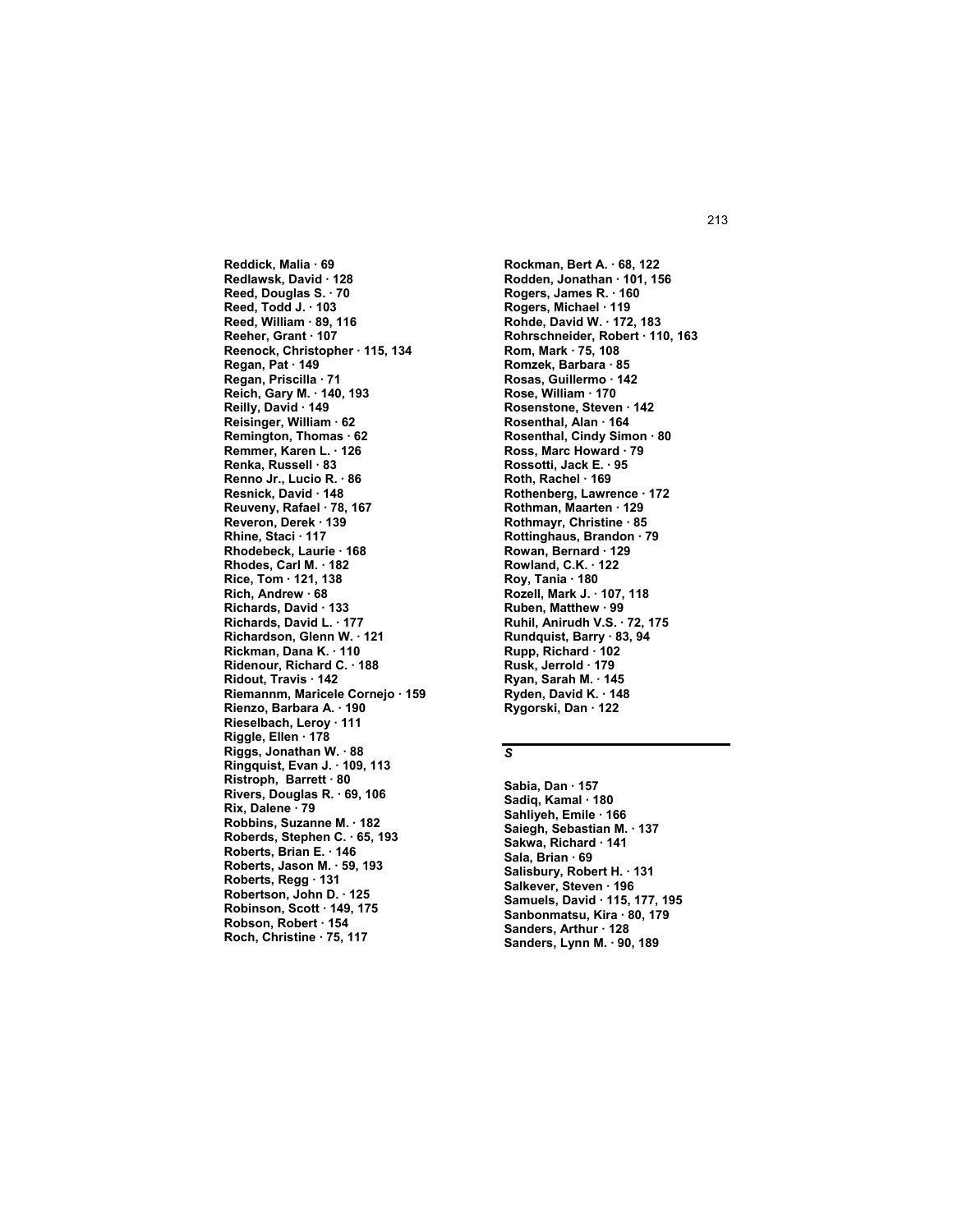Sandroni, Alvaro · 106 Sapiro, Virginia · 65 Sarkees, Meredith Reid 197 Sathasivam, Kanishkan · 102 Savage, Sean J. . 120, 131 Sawyer, Mark Q. 60 Saxena, Sanchita Banerjee · 126 Saxonhouse, Arlene · 157 Scalia, Laura 136 Schaap, Ross D. · 176 Schaefer, Donald D.A. 77 Schaefer, Todd · 156 Schaff. Jon 112 Schecter, David 79 Scheele, Karla · 80 Scheier, Melissa J. · 115, 177 Scheiner, Ethan 176, 187 Scherer, Nancy 161 Schickler, Eric 69, 83 Schier, Steven F. 107 Schildkraut. Deborah · 64 Schiller, Wendy · 94, 159 Schlesinger, Thomas · 74 Schlomer, Paul · 196 Schlozman, Kay L. 93, 164 Schmeida, Mary · 123 Schmeling, Thomas A. 112 Schmidt, Benicio V. · 75 Schmidt, Steffen · 71, 149 Schmit, Lisa · 83, 94 Schmith, Scott 126 Schneider, Mark · 96, 111 Schneider, Saundra · 84, 149 Scholz, John T. 97 Schram, Sanford F. 109, 186 Schraufnagel, Scot D. 93 Schreiber, Darren · 120 Schubert, James N. 99, 138 Schuknecht, Jason E. . 99, 189 Schultz, Bart 191 Schultz, David 142 Schwank, Jennifer · 185 Schwartz, Edward · 160 Schwartzbert, Melissa 115 Schwieder, David · 178 Scott, Joanna Vecchicarelli · 96 Scott, Keesha Middlemass · 66, 190 Scribner, Druscilla · 152

Sears, David · 179 Seely, Jennifer C. 102 Segal, Jeffrey A. 124, 161 Segal, Jennifer A. · 132, 173 Segura, Gary M. . 66, 129 Sehrt, Kaja · 176 Sekhon, Jasjet Singh · 171, 192 Selden, Sally C. . 97 Sellers, Patrick 121, 169 Sened, Itai · 130, 161 Serdult. Uwe · 85 Serra, George · 121 Sgouraki-Kinsey, Barbara · 165 Shafqat, Sahar 88 Shah, Dhavan 64 Shaiko, Ronald · 93 Shambavati. Hootan · 166 Shapiro, Ian · 170, 181 Shapiro, Robert Y. 68 Shaw, Greg 108 Shaw, Todd C. 80 Shea, Daniel M. 82 Sheehan, Reginald . 69 Shellman, Steve · 93 Shepsle, Kenneth A. . 82, 150 Shields, Todd 122 Shin, Doh-Chul 135 Shipan, Charles R. · 163, 182 Shiru, Wang 163 Shively, W. Phillips 165 Shotts, Ken · 106, 158 Shriffen, Steve 181 Shull, Steven A. · 122 Shvetsova, Olga · 87, 141 Siaroff, Alan · 87 Sieberg, Katri · 78, 99 Sigel, Roberta · 136 Sigelman, Lee 160 Signer, Michael · 157 Signorino, Curtis S. · 89, 120 Silva, Carol . 189 Silver, Brian D. · 98 Simien, Evelyn · 156 Simmons, Beth 154, 167 Simmons, James R. · 100, 186 Simmons, Patti · 142 Simon, Adam · 90 Simon, Michael W. · 77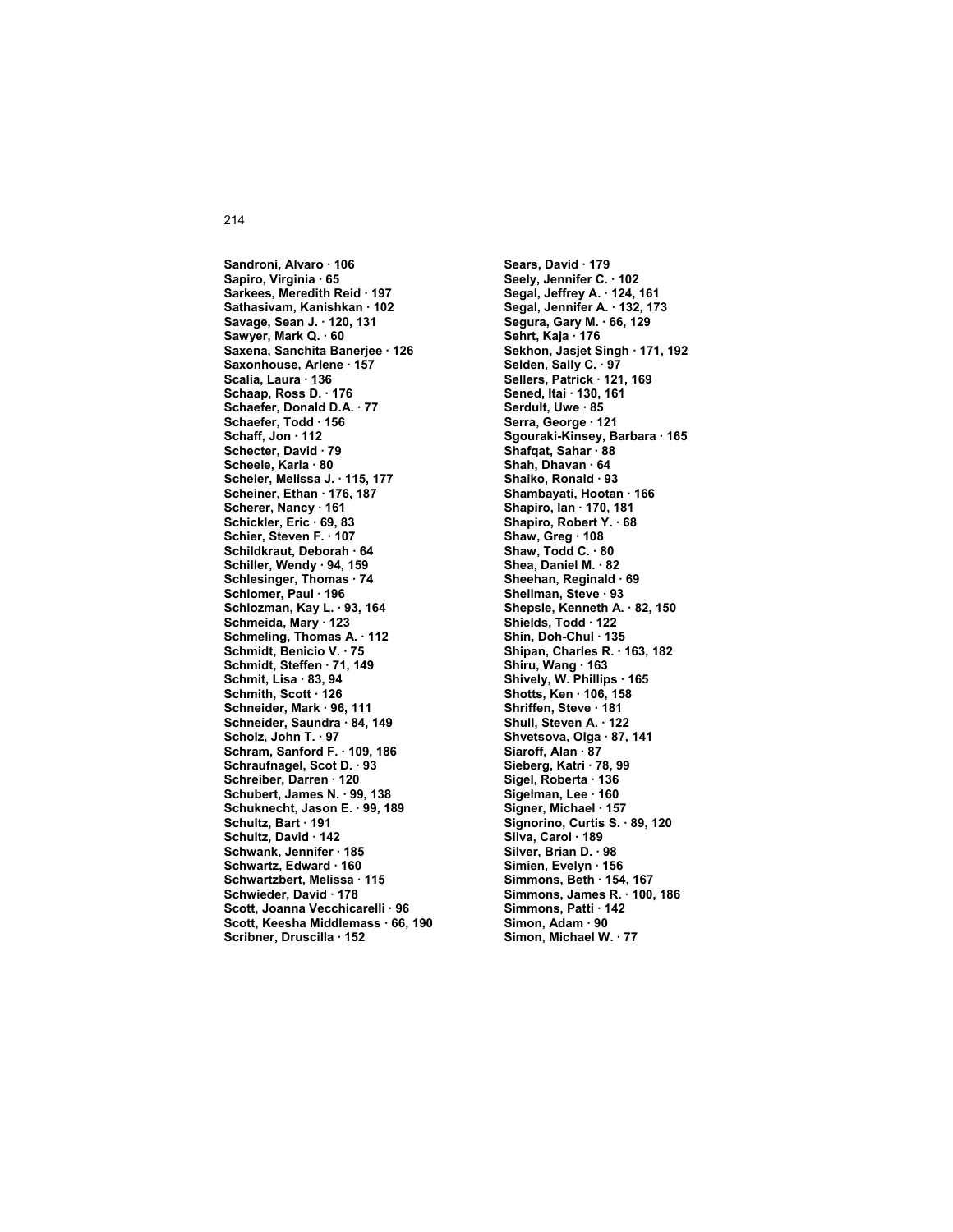**Simpson, Dick · 174 Sinclair-Chapman, Valeria · 93, 172 Singer, J. David · 197 Sitaraman, Srini · 141 Siverson, Randolph M. · 116 Skidmore-Hess, Daniel · 138 Skorick, J. Mark · 154 Skulte, Jennifer A. · 188 Slagter, Robert · 91 Slann, Martin · 102 Slantchev, Branislav · 177 Slocum, Fred · 64, 105 Slotnick, Elloit E. · 84 Smeall, Gratzia · 104 Smith Jr., Charles E. · 173 Smith, Ashleigh · 128 Smith, Brian · 103 Smith, Dan · 148 Smith, Elizabeth · 128, 189 Smith, Kevin · 123, 135 Smith, R. Michael · 139 Smith, Ronald S. · 148 Smith, Steven · 83 Smithey, Shannon Ishiyama · 95 Smooth, Wendy G. · 157 Smyth, Regina · 166 Sniderman, Paul · 178 Snyder, James · 69, 181 Sobel, Richard · 78, 142 Sokolon, Marlene K. · 191 Solomon, Scott · 116 Somma, Mark · 184 Songer, Donald R. · 108, 161 Sosland, Jeffrey · 138 Soss, Joe · 109, 158 Souva, Mark A. · 152 Sowards, Kathryn · 107 Spaeth, Harold J. · 147 Spak, Debora · 68 Spangler, John · 96 Spicer, Daniel · 105, 180 Spiliotes, Constantine J. · 146, 193 Spill, Rorie · 121, 133 Spirova, Maria · 151 Spitzer, Robert J. · 109 Sprague, John · 68 Sprecher, Christopher M. · 77 Spriggs, James F. · 173, 194** 

**Squire, Peverill · 104 Stam, Allan C. · 89 Stanislaw, Rich · 60, 169 Stapleton, Katina R. · 118 Stavro, Elaine · 92 Steen, Jennifer · 65 Steenbergen, Marco · 192 Steen-Sprang, Louise · 167 Stefko, Joseph · 193 Steger, Manfred B. · 181 Steger, Wayne P. · 131 Stegmaier, Mary · 166 Stein, Lana · 184 Stein, Robert · 111, 195 Steinmo, Sven · 62 Stenner, Karen · 178 Stephan, Mark · 196 Stephen, Roland · 114 Stephenson, Donald Grier · 133 Stern, Paul · 186 Steuernagel, Trudy · 105, 123, 164 Stevens, Daniel · 159, 190 Stevenson, Randolph · 87 Stewart III, Charles · 83, 150 Stewart, Joseph · 91 Stewart, Marianne · 124 Stewart, Patrick A. · 74, 162 Stidham, Ronald · 173 Stier, Marc · 129, 192 Stiles, Kendall W. · 127 Still, Dennis R. · 94, 172 Stimson, James A. · 71, 84, 124 Stonecash, Jeffrey · 107 Stookey, John A. · 184 Stream, Christopher · 97, 134 Streb, Matthew · 144, 155 Streich, Gregory · 67 Stricko, Tara W. · 108 Strungaru, Carmen · 99 Suarez, Gus · 128 Suerdem, Ahmet · 152 Sulfaro, Valerie · 117 Sulkin, Tracy · 90, 169 Sullivan, Terry · 68 Sum, Paul E. · 153 Summers, John Mark · 180 Sumter, Tharius · 144 Sussman, Glen · 159**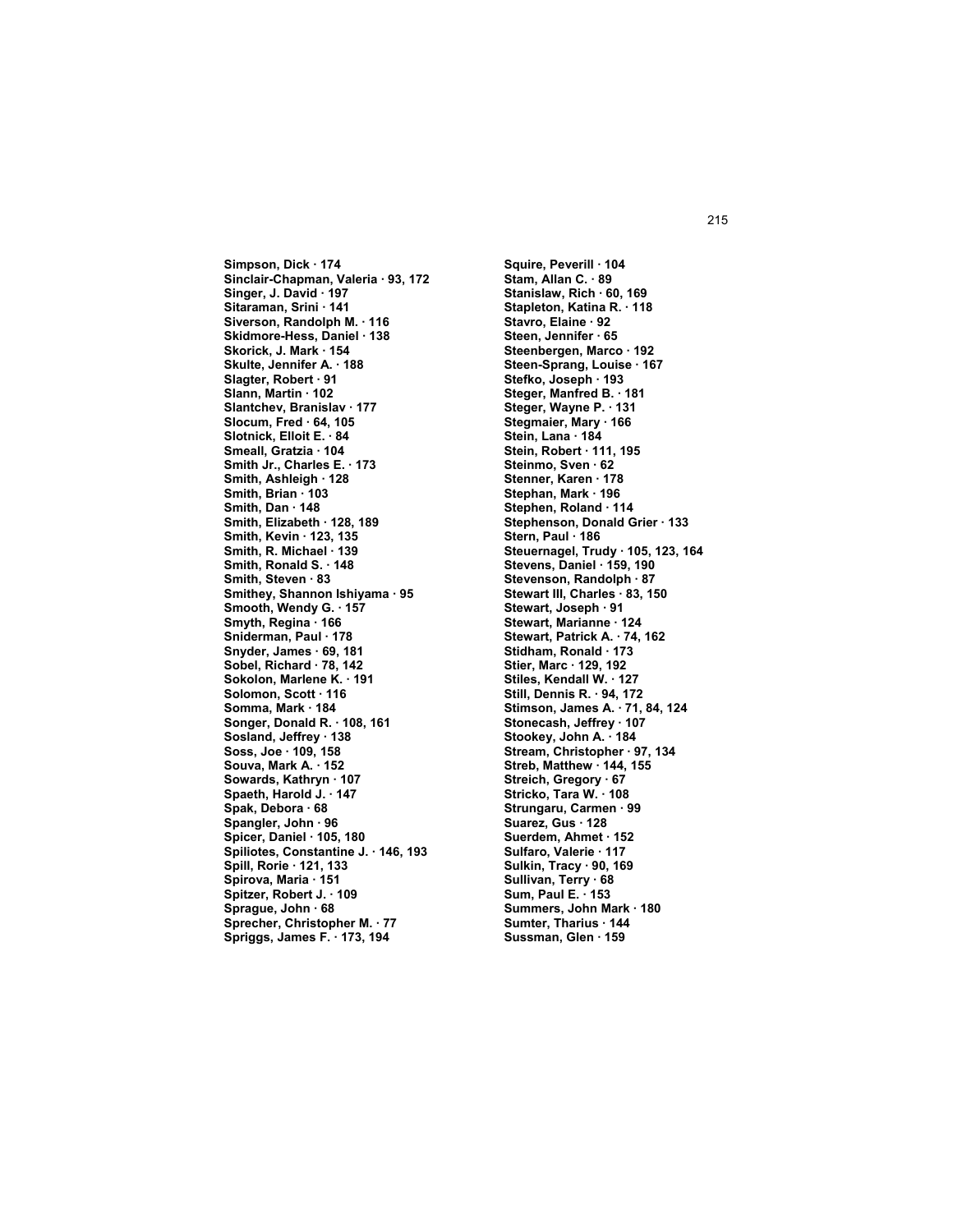Swank, Duane · 62, 154 Swanson, Judith · 175 Swanson, Rick A. 147 Swanstrom, Todd · 162 Swarts, Jonathan · 187 Swers, Michele · 93, 151 Swidorski, Carl · 186 Swindle, Stephen M. · 165 Swinford, Bill 124 Sykora, Sharon · 136 Szarawarski, Alan · 190 Szmer, John · 112

# $\overline{\tau}$

Taber, Charles · 74 Tabrizi, Susan J. · 85 Takeda, Okiyoshi · 194 Talbert. Jeffery 132, 172 Tankersley, Holly · 91 Tarar, Ahmer · 154 Tarr, Alan · 108 Tatalovich, Raymond · 123, 195 Tate, Katherine 81, 136, 144 Tenpas, Kathryn Dunn · 171, 193 Terchek, Ronald · 181 Teske, Paul . 96, 139 Tetreault, Mary Ann · 80 Theiss-Morse, Elizabeth · 90 Theobald, Nick A. 60, 149 Theriault, Sean M. · 94, 151 Thomas, Dan  $\cdot$  83 Thomas, G. Dale · 120 Thomas, Gerald B. 85, 196 Thompson, William R. · 127 Thornton, Douglas S. 63 Thorson, Greg · 132, 172 Tierney, Michael · 127 Timmermans, Arco · 85 Ting, Michael 158, 181 Tir, Jaroslav · 141 Tolbert, Caroline J. 65, 148 Toppen, Joel · 74 Topper, Keith · 144, 170 Torcal, Mariano · 114, 140 Torphy-Chambers, Stefanie · 96 Toyoda, A. Maria · 103

Transue, John · 64 Treier, Shawn · 108, 117 Trepanier, Lee 163 Trish, Barbara · 100 True, James L. 109 Tschoepe, Gary · 97 Tucker, Richard 116 Tuman, John P. · 167 Turetzky, Marc · 61 Turk, Bill · 61 Turner, Robert C. . 134, 135 Tverdova, Yulia · 75 Twombly, Jim 193

# $\overline{U}$

Uitvlugt, Donald · 175 Ulbig, Stacy · 117 Unah, Isaac 147, 183 Unmack, Cynthia N. · 112, 152 Unter, Heidi J. 169 Urano, Mariko · 165 Utschig, A.S. 117 Utter, Glenn · 109

# $\overline{\mathsf{v}}$

Valenta, Kamila Valkova · 188 Valentino, Nicholas · 78, 179 Van Dunk, Emily · 79, 109 Van Heerde, Jennifer · 108 Van Houweling, Robert P. · 82, 171 Van Sickel, Robert W. . 112 Van Winkle, Steven · 95, 173 Vanberg, Georg · 87, 160 VanDenBerg, Jeffrey A. 141 Vanderheiden, Steve · 81 Vandewalle, Nicholas · 187 Vartanian, Thomas · 109 Vavreck, Lynn · 128, 193 Vedlitz, Arnold · 123 Veiga, Alvaro · 120 Verkuilen, Jay · 68, 133 Vetter, Lisa 98 Vile, Matthew Allan · 75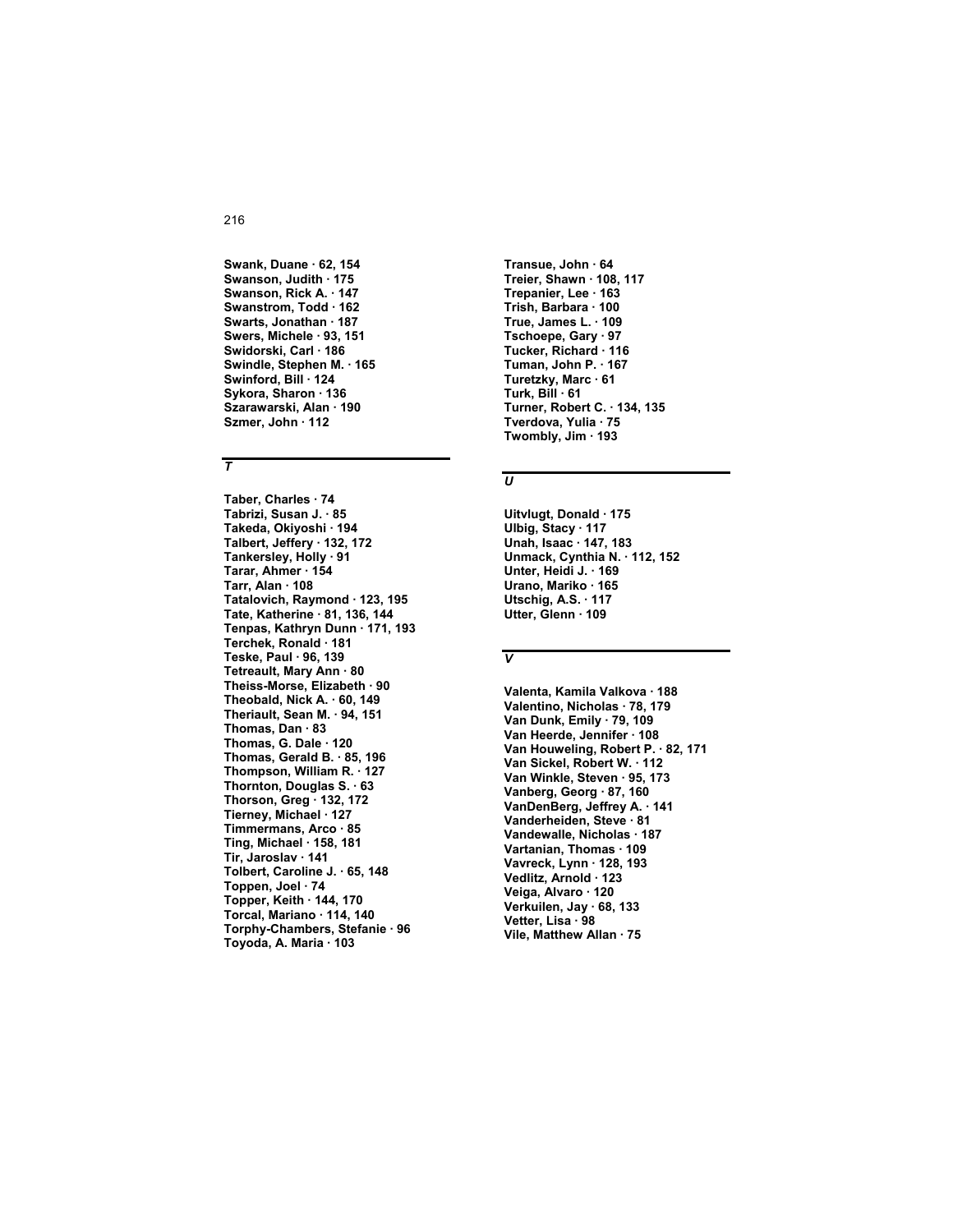**Vinson, Danielle · 128 Vinzant, John · 185 Vogel, Ronald · 146, 171 Volden, Craig · 70 Voss, D. Stephen · 170 Voss, Stephen D. · 105 Vreeland, James · 88 Vu, Ahn T. · 184** 

#### *W*

**Wahlbeck, Paul · 173 Walcott, Charles E. · 171, 182 Wald, Kenneth D. · 190 Walhof, Darren · 145 Walker, Robert W. · 82 Walker, Thomas G. · 86, 94 Wallach, John · 192 Walsh, Julie M. · 131 Waltenburg, Eric N. · 112 Wambeam, Rodney A. · 195 Wampler, Brian · 63 Wand, Jonathan · 120 Ward, James · 96 Ward, James D. · 85 Ward, Kenneth · 133 Ward, Michael D. · 116, 153 Warner, Jamie · 180 Warnke, Georgia · 181, 192 Warren, Mark · 158 Warshaw, Shirley Anne · 159 Wasby, Stephen · 70, 183 Waterman, Richard · 72, 189 Wawro, Gregory · 69, 119 Weatherford, M. Stephen · 120 Webb, Susan · 113 Webber, Julie · 89 Weber, Douglas H. · 146 Weber, Edward P. · 184 Weber, Lori · 78 Weber, Ronald · 71, 161 Wedeman, Andrew · 62, 151 Weiden, David L. · 112, 139 Weiler, Jonathan · 102 Weisberg, Herb · 103 Weissert, Carol · 84 Weissert, William G. · 123** 

**Weldon, S. Laurel · 105 Weltmer, Aaron · 84 Wenzel, James P. · 173, 194 West, Darrell · 108, 121 White, Brian C. · 96 White, Ismail K. · 60 White, Stephen · 62, 141 Whiteman, David · 139 Whiteside, Kerry H. · 66 Whitford, Andrew B. · 97, 106, 135 Wiatrowski, Michael · 185 Wibbels, Erik M. · 126, 190 Wicks, Aaron E. · 172 Wielhouwer, Peter W. · 100, 142, 193 Wilcox, Clyde · 91, 131 Wilkerson, John D. · 93, 150 Wilkin, Vicky · 103 Willey, Elaine · 121, 160 Williams, Bruce · 184 Williams, Gwyneth I. · 169 Williams, Jackson · 196 Williams, Victoria · 103 Willis, Joy · 169 Wilson III, Isaiah · 138 Wilson, Catherine · 117 Wilson, J. Matthew · 78 Wingenbach, Ed · 67 Wingrove, Elizabeth · 191 Winter, Nicholas · 128 Winters, Richard W. · 122 Wiseman, Alan · 169 Witte, John F. · 135, 149 Wittenberg, Jason · 92 Wlezien, Christopher · 128, 189 Wolbrecht, Christina · 118, 179 Wolf, Patrick J. · 97 Wolfinger, Raymond · 142 Wolsborn, Kay · 95 Wood, B. Dan · 97, 149 Wood, Rebecca · 194 Wood, Sandra · 194 Wood, Stewart · 125 Woodhouse, Edward · 71 Woods, Nathan · 70 Woods, Neal D. · 174 Woolard, J. Christopher · 61 Worsham, Jeff · 75, 135 Wright, Deil S. · 149**